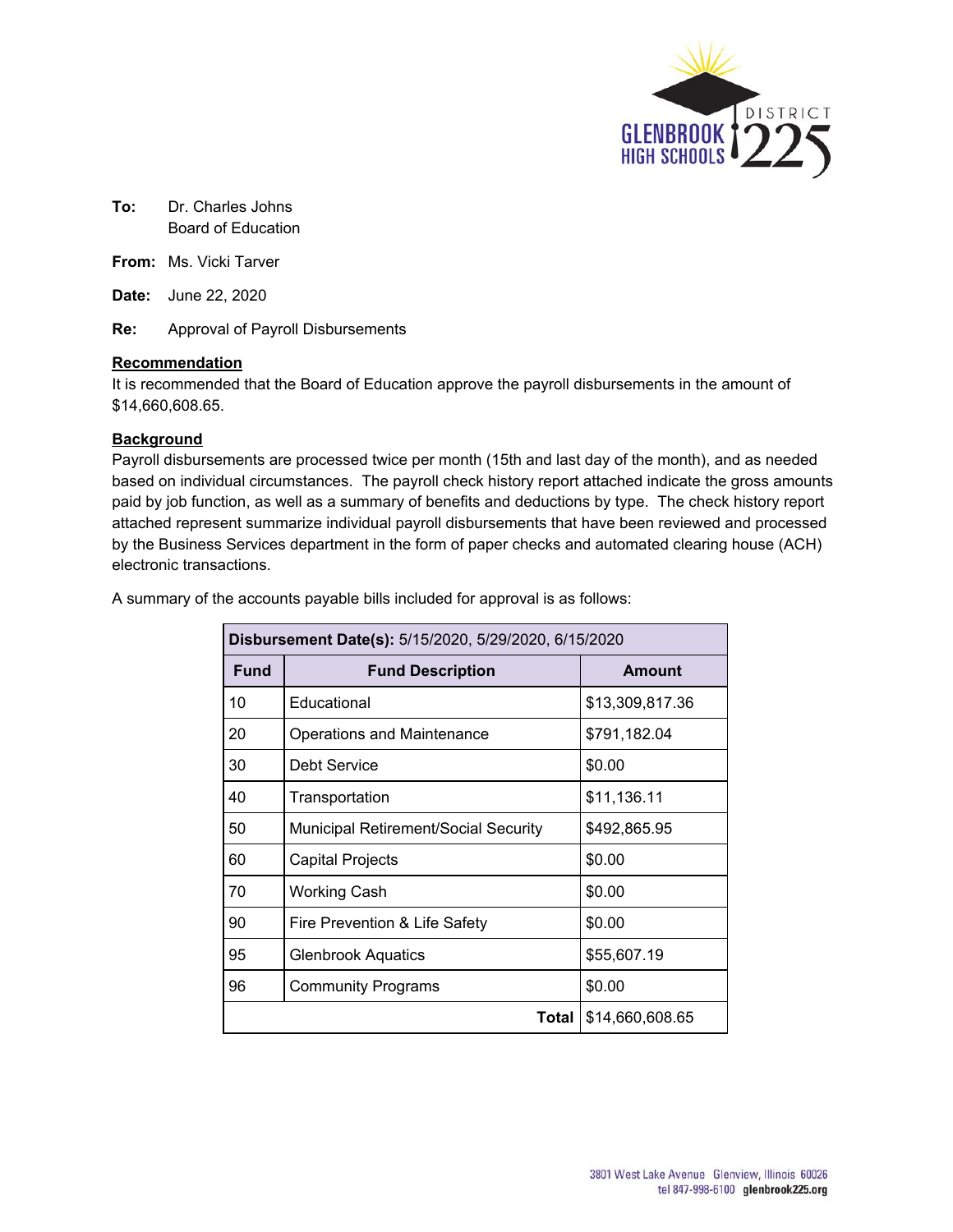#### **NORTHFIELD TOWNSHIP HIGH SCHOOL DISTRICT NO. 225 PAYROLL DISBURSEMENTS**

WHEREAS, the Illinois School Code (105 ILCS 5/10-23.5 and 24-1) authorizes a school board to employ teachers and educational support personnel and to compensate those employees;

WHEREAS, the Illinois School Code (105 ILCS 5/10-20.19) permits payments for a school district's recurring obligations between meetings of the school board, provided that the board secretary has certified to the school treasurer the amount and to whom payment is to be made and what budgetary item or items the payment shall be debited from; and

WHEREAS, pursuant to such authority and since the last Board-authorized payroll payments, the Board Secretary has certified, and the School Treasurer has made or will make, payments for payroll in the amounts as indicated in the attached check history payroll report, including paper checks and automated clearing house electronic transactions, for the period(s) indicated on the Approval of Payroll Disbursements; and

WHEREAS, the Board has reviewed the attached payroll report;

NOW, THEREFORE Be it Resolved by the Board of Education of Northfield Township High School District No. 225, Cook County, Illinois, as follows:

Section 1: The Board approves the payroll report as presented and attached hereto.

Section 2: The Board approves the payments made for payroll as indicated.

Section 3: This Board Order shall be in full force and effect upon its adoption.

| AYES:    |  |
|----------|--|
| NAYS:    |  |
| ABSTAIN: |  |
| ABSENT:  |  |

The President declared the Motion duly carried this 22nd day of June, 2020.

BOARD OF EDUCATION OF NORTHFIELD TOWNSHIP HIGH SCHOOL DISTRICT NO. 225, COOK COUNTY, ILLINOIS

By: \_\_\_\_\_\_\_\_\_\_\_\_\_\_\_\_\_\_\_\_\_\_\_\_\_\_\_\_\_\_\_\_

Bruce Doughty President, Board of Education

ATTEST:

\_\_\_\_\_\_\_\_\_\_\_\_\_\_\_\_\_\_\_\_\_\_\_\_\_\_\_\_\_\_\_\_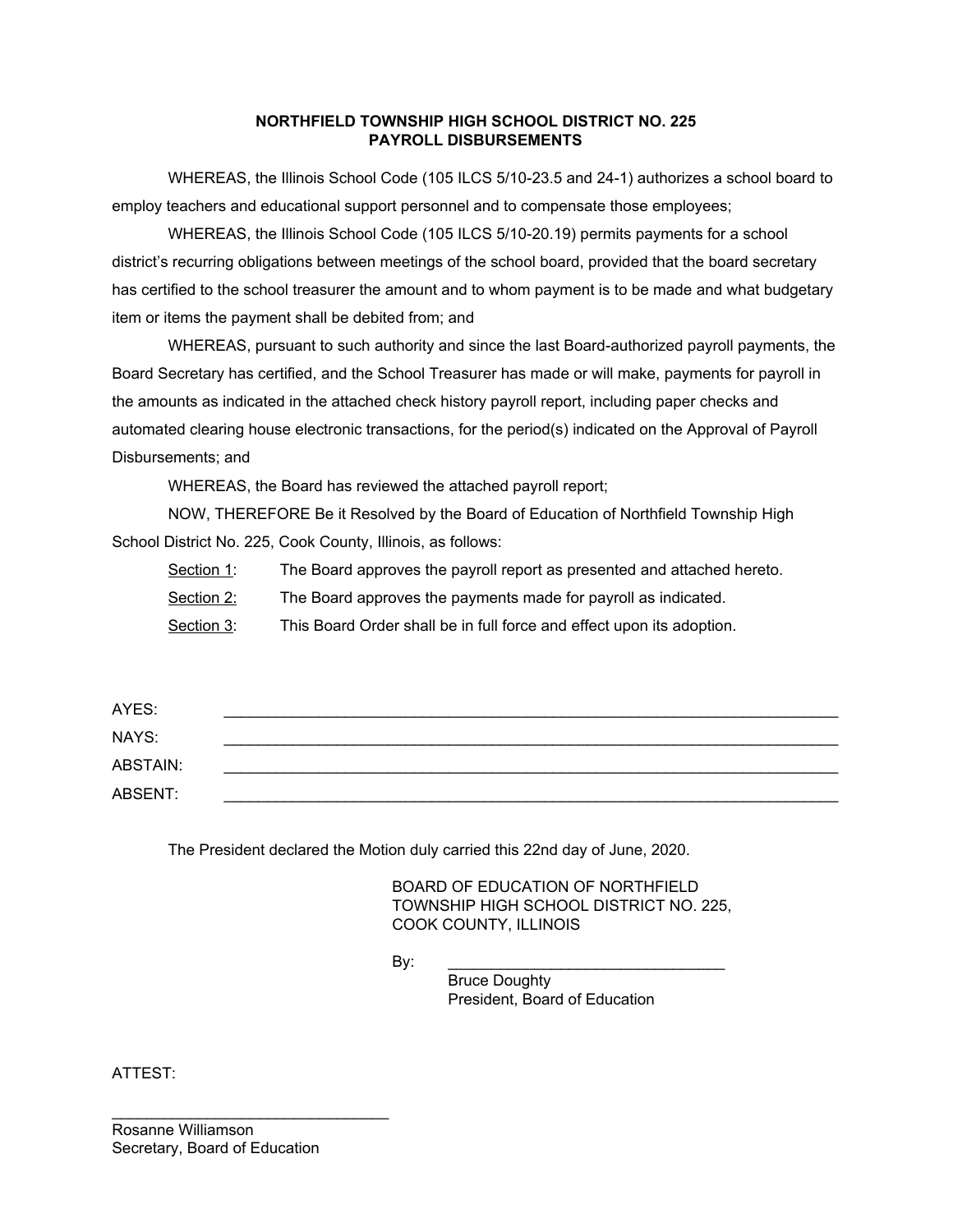| Payroll Run Description: PYRL-P-05/15/2020<br><b>Glenbrook High School District 225</b> |                          |                |                |                  |              |
|-----------------------------------------------------------------------------------------|--------------------------|----------------|----------------|------------------|--------------|
| <b>Check Number</b>                                                                     | <b>Employee Name</b>     | <b>Net Pay</b> | <b>Benefit</b> | <b>Deduction</b> | <b>Total</b> |
| 9000115706                                                                              | Adam, Poull              | \$1,455.62     | \$0.00         | \$0.00           | \$1,455.62   |
| 9000115707                                                                              | Adam, Razzouk            | \$1,436.29     | \$0.00         | \$0.00           | \$1,436.29   |
| 9000115708                                                                              | Adams, Caitlin M.        | \$1,957.62     | \$0.00         | \$0.00           | \$1,957.62   |
| 106604                                                                                  | Adams, Judith A          | \$351.76       | \$0.00         | \$0.00           | \$351.76     |
| 9000115709                                                                              | Adlon, Kyle              | \$1,534.14     | \$0.00         | \$0.00           | \$1,534.14   |
| 9000115710                                                                              | Agins, Joan A            | \$1,511.21     | \$0.00         | \$0.00           | \$1,511.21   |
| 9000115711                                                                              | Ahlgrim, Meghan E        | \$2,465.80     | \$0.00         | \$1,532.49       | \$3,998.29   |
| 9000115712                                                                              | Ainscough, Erik D        | \$1,277.33     | \$0.00         | \$0.00           | \$1,277.33   |
| 9000115713                                                                              | Albandia, Christopher    | \$2,381.31     | \$0.00         | \$0.00           | \$2,381.31   |
| 9000115714                                                                              | Albeker, Laura M         | \$1,242.96     | \$0.00         | \$0.00           | \$1,242.96   |
| 9000115715                                                                              | Albert, Stephanie C      | \$2,327.32     | \$0.00         | \$0.00           | \$2,327.32   |
| 9000115311                                                                              | Albert, Susan E          | \$4,100.03     | \$0.00         | \$0.00           | \$4,100.03   |
| 9000115716                                                                              | Allen, John E            | \$3,994.86     | \$0.00         | \$0.00           | \$3,994.86   |
| 9000115312                                                                              | Allen, Patrick J         | \$1,527.29     | \$0.00         | \$769.38         | \$2,296.67   |
| 9000115717                                                                              | Alpert, Amelia G         | \$653.92       | \$0.00         | \$1,386.23       | \$2,040.15   |
| 9000115268                                                                              | Alvarez, Sofia I         | \$1,510.26     | \$0.00         | \$1,290.73       | \$2,800.99   |
| 9000115718                                                                              | Anderson Jr, Walter L    | \$1,251.02     | \$0.00         | \$0.00           | \$1,251.02   |
| 9000115719                                                                              | Anderson, Lars D         | \$1,417.61     | \$0.00         | \$0.00           | \$1,417.61   |
| 106605                                                                                  | Anderson, Ruth A         | \$152.08       | \$0.00         | \$0.00           | \$152.08     |
| 9000115720                                                                              | Andrews, Chiara          | \$2,411.43     | \$0.00         | \$0.00           | \$2,411.43   |
| 9000115721                                                                              | Antolovic, Halina M      | \$1,194.40     | \$0.00         | \$0.00           | \$1,194.40   |
| 9000115313                                                                              | Arechar, Miguel R        | \$1,468.46     | \$0.00         | \$0.00           | \$1,468.46   |
| 9000115314                                                                              | Arnett, Jennifer         | \$1,740.94     | \$0.00         | \$2,611.94       | \$4,352.88   |
| 9000115722                                                                              | Ascencio, Blanca E       | \$2,262.54     | \$0.00         | \$0.00           | \$2,262.54   |
| 9000115315                                                                              | Aschkenase, Michele B    | \$1,148.12     | \$0.00         | \$0.00           | \$1,148.12   |
| 9000115723                                                                              | Azra, Vanessa M          | \$966.62       | \$0.00         | \$0.00           | \$966.62     |
| 9000115724                                                                              | Bachmann, James M        | \$3,032.60     | \$0.00         | \$2,365.57       | \$5,398.17   |
| 9000115316                                                                              | Baig, Humaira M          | \$1,554.27     | \$0.00         | \$0.00           | \$1,554.27   |
| 9000115269                                                                              | Baig, Tariq              | \$2,518.79     | \$0.00         | \$1,753.17       | \$4,271.96   |
| 9000115725                                                                              | Bailey, Stephanie E      | \$2,875.37     | \$0.00         | \$0.00           | \$2,875.37   |
| 9000115726                                                                              | Bajjalieh, David Lee     | \$1,280.25     | \$0.00         | \$0.00           | \$1,280.25   |
| 9000115727                                                                              | Baker, Lauren M          | \$2,368.63     | \$0.00         | \$0.00           | \$2,368.63   |
| 9000115728                                                                              | Balabanos, Vickie        | \$666.85       | \$0.00         | \$0.00           | \$666.85     |
| 9000115729                                                                              | Balabanos-Bank, Margaret | \$1,059.64     | \$0.00         | \$0.00           | \$1,059.64   |
| 9000115317                                                                              | Balaskas, Dimitra        | \$678.19       | \$0.00         | \$1,607.28       | \$2,285.47   |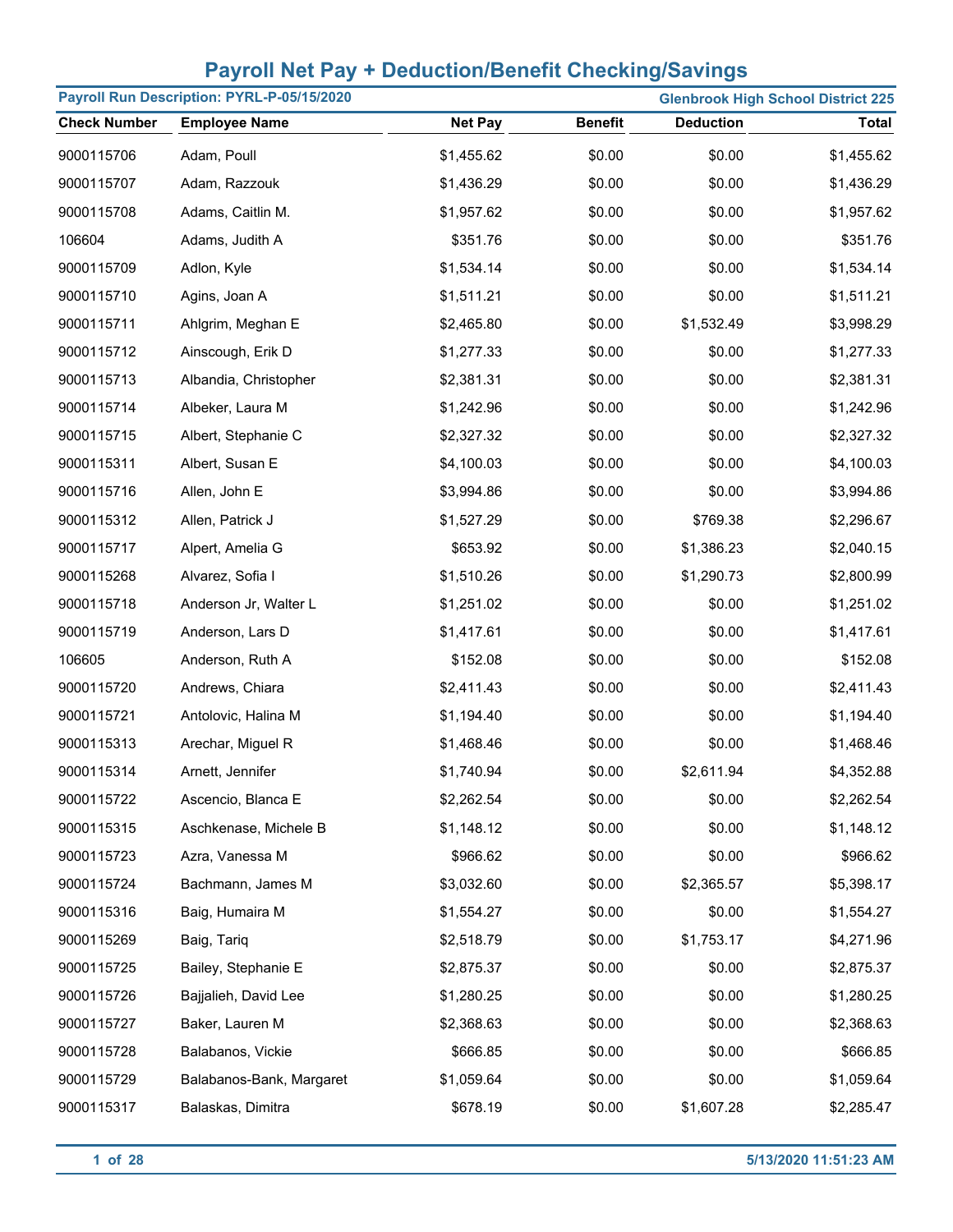| Payroll Run Description: PYRL-P-05/15/2020 |                        |                |                |                  | <b>Glenbrook High School District 225</b> |
|--------------------------------------------|------------------------|----------------|----------------|------------------|-------------------------------------------|
| <b>Check Number</b>                        | <b>Employee Name</b>   | <b>Net Pay</b> | <b>Benefit</b> | <b>Deduction</b> | <b>Total</b>                              |
| 9000115730                                 | Ball-Ryan, Andrea R    | \$2,800.31     | \$0.00         | \$0.00           | \$2,800.31                                |
| 9000115731                                 | Banzragch, Narangerel  | \$1,077.54     | \$0.00         | \$0.00           | \$1,077.54                                |
| 9000115732                                 | Barrera, Daniel        | \$1,613.75     | \$0.00         | \$0.00           | \$1,613.75                                |
| 9000115318                                 | Basford, Stefanie M    | \$2,960.02     | \$0.00         | \$0.00           | \$2,960.02                                |
| 9000115733                                 | Basilios, Christina    | \$1,088.10     | \$0.00         | \$0.00           | \$1,088.10                                |
| 9000115319                                 | Bauer, Christina       | \$3,976.60     | \$0.00         | \$0.00           | \$3,976.60                                |
| 9000115734                                 | Bauman, Mark           | \$2,467.00     | \$0.00         | \$3,039.13       | \$5,506.13                                |
| 9000115320                                 | Baxmeyer, Alexandra    | \$2,436.83     | \$0.00         | \$0.00           | \$2,436.83                                |
| 9000115735                                 | Baxter, Brian C        | \$3,532.69     | \$0.00         | \$3,169.81       | \$6,702.50                                |
| 9000115736                                 | Bean, Ronald E         | \$1,388.76     | \$0.00         | \$5,546.95       | \$6,935.71                                |
| 9000115321                                 | Bellman, James A       | \$1,270.27     | \$0.00         | \$0.00           | \$1,270.27                                |
| 9000115737                                 | Benca, Julie           | \$2,112.30     | \$0.00         | \$1,794.78       | \$3,907.08                                |
| 9000115322                                 | Benitez, Javier        | \$494.05       | \$0.00         | \$1,858.96       | \$2,353.01                                |
| 9000115323                                 | Bennett, Juliet D      | \$1,103.31     | \$0.00         | \$378.08         | \$1,481.39                                |
| 9000116176                                 | Benson, Anne M         | \$807.59       | \$0.00         | \$0.00           | \$807.59                                  |
| 9000115324                                 | Benson, Bradley        | \$3,674.86     | \$0.00         | \$0.00           | \$3,674.86                                |
| 9000115738                                 | Bentley, Jennifer Lynn | \$2,540.41     | \$0.00         | \$0.00           | \$2,540.41                                |
| 9000115325                                 | Benyamin, Kuliana      | \$1,173.22     | \$0.00         | \$0.00           | \$1,173.22                                |
| 9000115326                                 | Berg, Jason D          | \$3,425.51     | \$0.00         | \$0.00           | \$3,425.51                                |
| 9000115327                                 | Berg, Robert J         | \$5,155.70     | \$0.00         | \$0.00           | \$5,155.70                                |
| 9000115678                                 | Berk, Lauren           | \$1,131.28     | \$0.00         | \$0.00           | \$1,131.28                                |
| 9000115739                                 | Berkley, Steven A      | \$2,399.84     | \$0.00         | \$0.00           | \$2,399.84                                |
| 9000115740                                 | Berkson, David A       | \$2,692.50     | \$0.00         | \$0.00           | \$2,692.50                                |
| 9000115741                                 | Berlin, Deborah A      | \$2,905.93     | \$0.00         | \$0.00           | \$2,905.93                                |
| 9000115328                                 | Berman, Lindsey I      | \$3,392.67     | \$0.00         | \$0.00           | \$3,392.67                                |
| 9000115329                                 | Bernstein, Sandra L    | \$951.06       | \$0.00         | \$0.00           | \$951.06                                  |
| 9000115742                                 | Bertke, Matthew I      | \$3,359.69     | \$0.00         | \$0.00           | \$3,359.69                                |
| 9000115743                                 | Biscotakis, Georgia    | \$1,667.08     | \$0.00         | \$0.00           | \$1,667.08                                |
| 9000115744                                 | Bish, Scott M          | \$2,318.82     | \$0.00         | \$0.00           | \$2,318.82                                |
| 9000115745                                 | Blair, Anne            | \$4,113.73     | \$0.00         | \$0.00           | \$4,113.73                                |
| 9000115746                                 | Blanchard, Jaqueline D | \$2,125.15     | \$0.00         | \$0.00           | \$2,125.15                                |
| 9000115747                                 | Blix, John T           | \$1,519.78     | \$0.00         | \$0.00           | \$1,519.78                                |
| 9000115330                                 | Block, Leanne Kuhlman  | \$3,391.24     | \$0.00         | \$0.00           | \$3,391.24                                |
| 9000115748                                 | Boarini, Matthew G     | \$1,571.01     | \$0.00         | \$0.00           | \$1,571.01                                |
| 9000115749                                 | Boehmer, Dana K        | \$4,119.45     | \$0.00         | \$0.00           | \$4,119.45                                |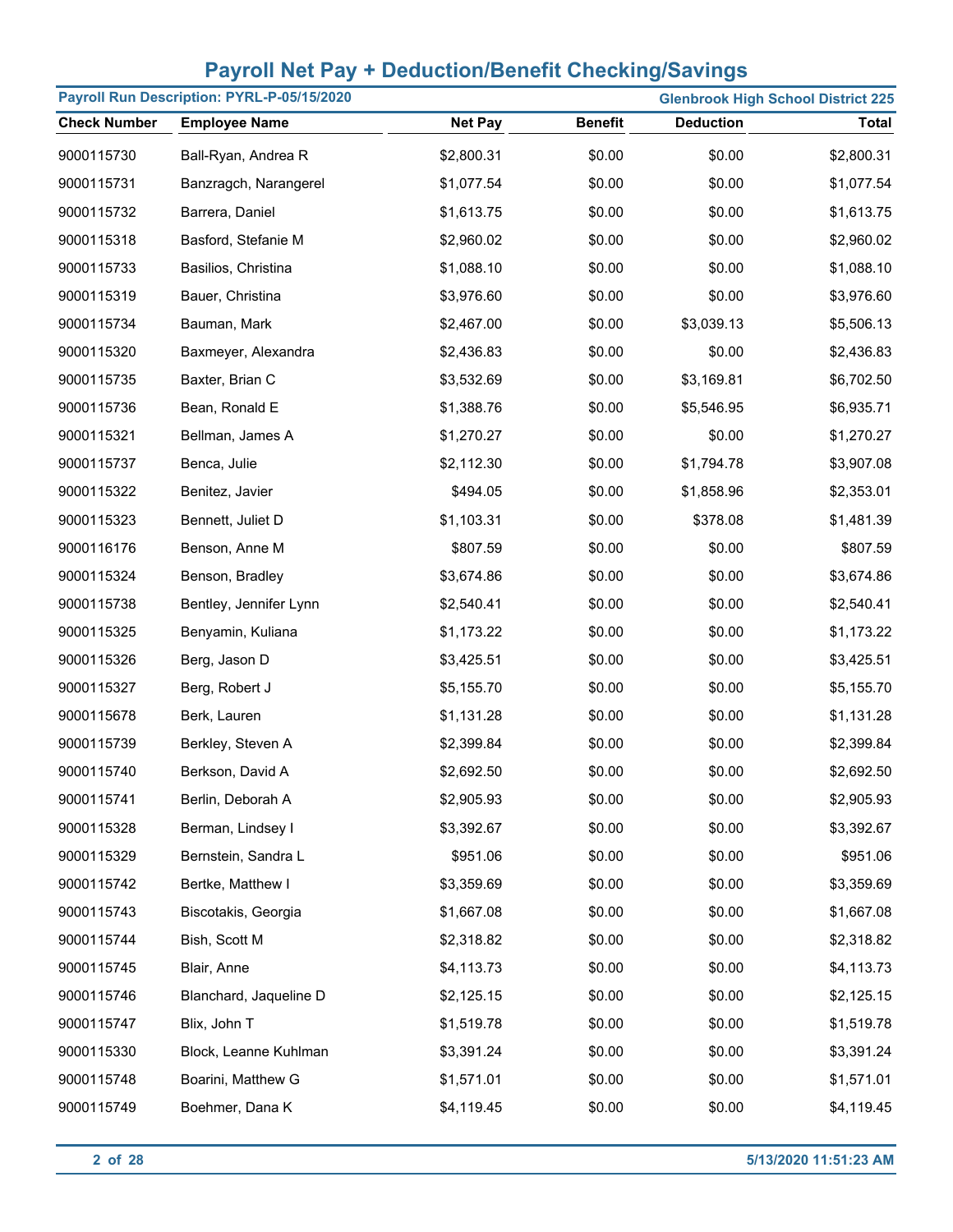| Payroll Run Description: PYRL-P-05/15/2020<br><b>Glenbrook High School District 225</b> |                         |                |                |                  |              |
|-----------------------------------------------------------------------------------------|-------------------------|----------------|----------------|------------------|--------------|
| <b>Check Number</b>                                                                     | <b>Employee Name</b>    | <b>Net Pay</b> | <b>Benefit</b> | <b>Deduction</b> | <b>Total</b> |
| 9000115750                                                                              | Bolf, Kara              | \$3,524.98     | \$0.00         | \$0.00           | \$3,524.98   |
| 9000115751                                                                              | Bolf, Steven            | \$3,728.42     | \$0.00         | \$0.00           | \$3,728.42   |
| 9000115331                                                                              | Borisova, Svetlana V    | \$1,906.91     | \$0.00         | \$0.00           | \$1,906.91   |
| 9000115752                                                                              | Boron, Brian Z          | \$2,034.36     | \$0.00         | \$0.00           | \$2,034.36   |
| 9000115332                                                                              | Borowicz, Joel T        | \$2,499.10     | \$0.00         | \$0.00           | \$2,499.10   |
| 9000115753                                                                              | Bowen, Esther E         | \$3,518.97     | \$0.00         | \$1,616.66       | \$5,135.63   |
| 9000115333                                                                              | Boyle, David            | \$4,849.90     | \$0.00         | \$0.00           | \$4,849.90   |
| 9000115754                                                                              | Boyle, Michael          | \$1,823.87     | \$0.00         | \$0.00           | \$1,823.87   |
| 9000115334                                                                              | Bozacki-Rae, Joyce      | \$3,785.15     | \$0.00         | \$2,316.17       | \$6,101.32   |
| 9000115335                                                                              | Brandt, Sean M          | \$3,256.96     | \$0.00         | \$0.00           | \$3,256.96   |
| 9000115755                                                                              | Braude, Damien Benjamin | \$3,566.96     | \$0.00         | \$0.00           | \$3,566.96   |
| 106594                                                                                  | Brennan, Kelly M        | \$1,954.68     | \$0.00         | \$0.00           | \$1,954.68   |
| 9000115336                                                                              | Brescia, Meghan A       | \$1,721.17     | \$0.00         | \$0.00           | \$1,721.17   |
| 9000115270                                                                              | Bretag, Ryan Scot       | \$5,511.10     | \$0.00         | \$0.00           | \$5,511.10   |
| 9000115337                                                                              | Briggs, Daniel N        | \$2,925.08     | \$0.00         | \$0.00           | \$2,925.08   |
| 9000115338                                                                              | Brosnan, Kathleen C     | \$3,700.67     | \$0.00         | \$0.00           | \$3,700.67   |
| 9000115339                                                                              | Brosnan, Renee          | \$2,514.60     | \$0.00         | \$2,974.93       | \$5,489.53   |
| 9000115340                                                                              | Brown, Aaron L          | \$2,244.83     | \$0.00         | \$0.00           | \$2,244.83   |
| 9000115679                                                                              | Brown, Allyson J        | \$1,096.97     | \$0.00         | \$0.00           | \$1,096.97   |
| 9000115341                                                                              | Brown, Kelly A          | \$2,411.48     | \$0.00         | \$0.00           | \$2,411.48   |
| 9000115756                                                                              | Brown-Harris, Melissa A | \$1,247.38     | \$0.00         | \$0.00           | \$1,247.38   |
| 9000115342                                                                              | Bruno, Joseph M         | \$2,264.34     | \$0.00         | \$0.00           | \$2,264.34   |
| 9000115343                                                                              | Bucklin, Bridget A      | \$2,643.31     | \$0.00         | \$0.00           | \$2,643.31   |
| 9000115757                                                                              | Budny, Kaitlin F        | \$1,951.93     | \$0.00         | \$0.00           | \$1,951.93   |
| 9000115758                                                                              | Bushek, Elizabeth       | \$3,836.57     | \$0.00         | \$0.00           | \$3,836.57   |
| 9000115344                                                                              | Butler, Mary Kathleen   | \$732.50       | \$0.00         | \$0.00           | \$732.50     |
| 9000115345                                                                              | Calabrese, Randy L      | \$1,811.85     | \$0.00         | \$0.00           | \$1,811.85   |
| 9000115759                                                                              | Camacho, Lindsey S      | \$2,780.98     | \$0.00         | \$2,024.94       | \$4,805.92   |
| 9000115346                                                                              | Campbell, Michael A     | \$3,893.31     | \$0.00         | \$0.00           | \$3,893.31   |
| 9000115680                                                                              | Canales, Elizabeth V.C. | \$1,006.64     | \$0.00         | \$0.00           | \$1,006.64   |
| 9000115760                                                                              | Canary, Margaret B      | \$4.30         | \$0.00         | \$0.00           | \$4.30       |
| 9000115347                                                                              | Capalbo, Nicholas M     | \$2,730.40     | \$0.00         | \$0.00           | \$2,730.40   |
| 9000115271                                                                              | Carlson, Paul L         | \$2,527.79     | \$0.00         | \$0.00           | \$2,527.79   |
| 9000115761                                                                              | Carmen, Nicole E P      | \$2,591.70     | \$0.00         | \$0.00           | \$2,591.70   |
| 9000115762                                                                              | Carpenter, Daniel J     | \$3,121.58     | \$0.00         | \$0.00           | \$3,121.58   |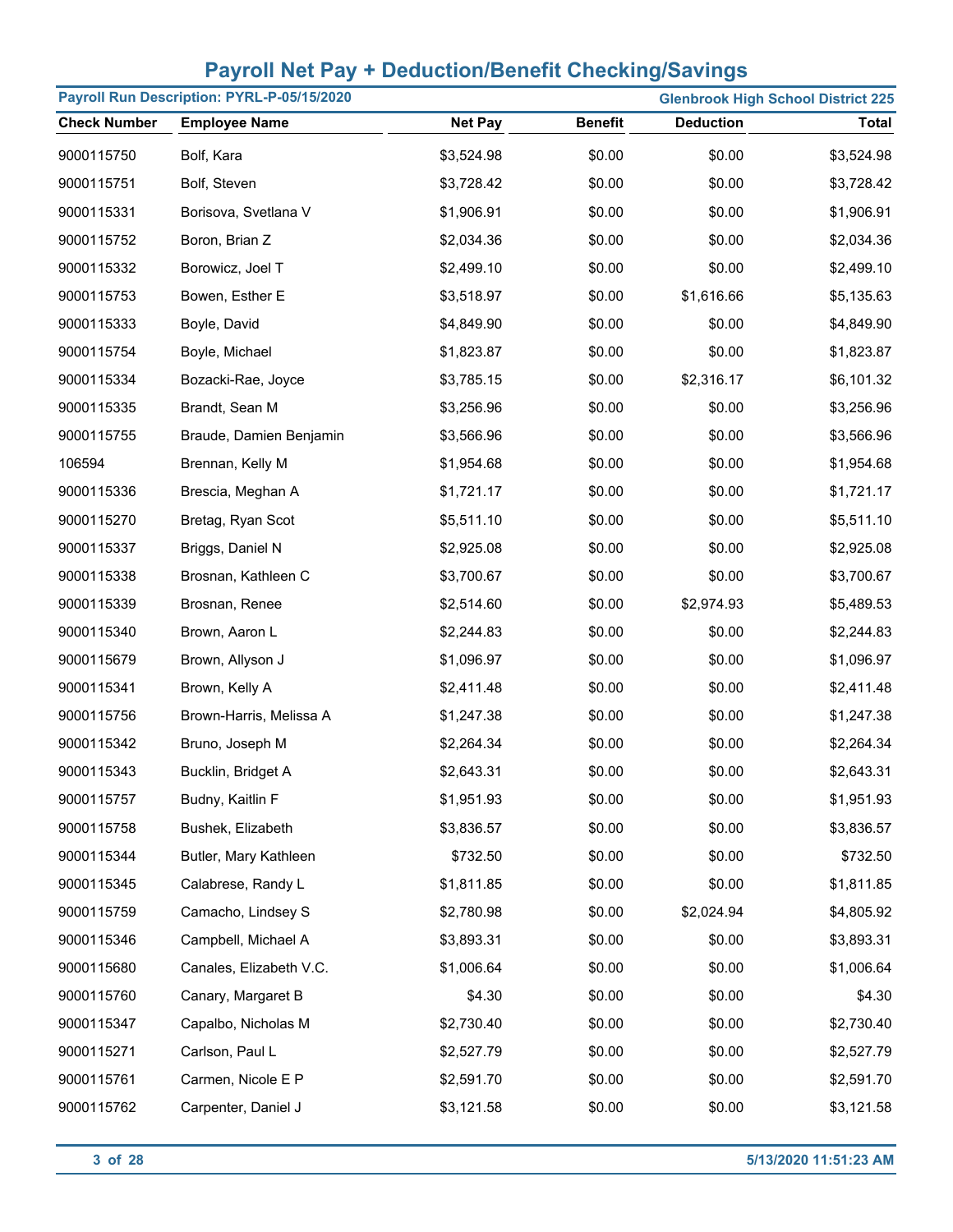| Payroll Run Description: PYRL-P-05/15/2020<br><b>Glenbrook High School District 225</b> |                          |                |                |                  |              |
|-----------------------------------------------------------------------------------------|--------------------------|----------------|----------------|------------------|--------------|
| <b>Check Number</b>                                                                     | <b>Employee Name</b>     | <b>Net Pay</b> | <b>Benefit</b> | <b>Deduction</b> | <b>Total</b> |
| 9000115348                                                                              | Carranza, Lauren A       | \$2,343.03     | \$0.00         | \$0.00           | \$2,343.03   |
| 9000115763                                                                              | Carroll, Lauren E        | \$2,344.96     | \$0.00         | \$0.00           | \$2,344.96   |
| 9000115764                                                                              | Carsello, Rosemarie      | \$844.51       | \$0.00         | \$5,289.77       | \$6,134.28   |
| 9000115349                                                                              | Cartagena, Hector A      | \$1,097.98     | \$0.00         | \$0.00           | \$1,097.98   |
| 9000115765                                                                              | Cascio, Rachel M         | \$792.29       | \$0.00         | \$0.00           | \$792.29     |
| 9000115350                                                                              | Casey, Barbara I         | \$1,319.07     | \$0.00         | \$0.00           | \$1,319.07   |
| 9000115766                                                                              | Castaneda, Valerie J     | \$1,099.00     | \$0.00         | \$0.00           | \$1,099.00   |
| 9000115681                                                                              | Castelli, Paul R         | \$2,122.14     | \$0.00         | \$0.00           | \$2,122.14   |
| 9000115767                                                                              | Castillo, Patrick T      | \$2,424.06     | \$0.00         | \$0.00           | \$2,424.06   |
| 9000115351                                                                              | Castro-Bruno, Zuleika    | \$1,122.87     | \$0.00         | \$0.00           | \$1,122.87   |
| 9000115352                                                                              | Catalano, John           | \$3,405.13     | \$0.00         | \$4,034.01       | \$7,439.14   |
| 9000115768                                                                              | Catsaros, Anthony C      | \$2,485.09     | \$0.00         | \$0.00           | \$2,485.09   |
| 9000115353                                                                              | Catsaros, Helen C        | \$1,281.74     | \$0.00         | \$0.00           | \$1,281.74   |
| 9000115354                                                                              | Cavender, Nina           | \$860.55       | \$0.00         | \$0.00           | \$860.55     |
| 9000115769                                                                              | Chambers, Heather M      | \$2,816.85     | \$0.00         | \$0.00           | \$2,816.85   |
| 9000115770                                                                              | Chandiles, Maria A       | \$994.08       | \$0.00         | \$0.00           | \$994.08     |
| 9000115355                                                                              | Charlesworth, Julia P    | \$921.41       | \$0.00         | \$0.00           | \$921.41     |
| 9000115771                                                                              | Chernyavsky, Michael     | \$1,323.85     | \$0.00         | \$0.00           | \$1,323.85   |
| 9000115772                                                                              | Chiado, Annie J          | \$2,842.80     | \$0.00         | \$0.00           | \$2,842.80   |
| 9000115356                                                                              | Chilver, Kelly Marie     | \$2,527.80     | \$0.00         | \$0.00           | \$2,527.80   |
| 9000115357                                                                              | Cho, Jane Y              | \$433.25       | \$0.00         | \$0.00           | \$433.25     |
| 9000115773                                                                              | Choldin, Mary            | \$4,043.95     | \$0.00         | \$0.00           | \$4,043.95   |
| 9000115358                                                                              | Chou, Wanyin             | \$1,150.64     | \$0.00         | \$0.00           | \$1,150.64   |
| 9000115359                                                                              | Chowdhury, Rubel AQ      | \$1,050.08     | \$0.00         | \$1,801.25       | \$2,851.33   |
| 9000115360                                                                              | Cicciu, Jennifer H       | \$2,840.93     | \$0.00         | \$0.00           | \$2,840.93   |
| 9000115774                                                                              | Cichowski, Timothy       | \$5,288.00     | \$0.00         | \$0.00           | \$5,288.00   |
| 9000115775                                                                              | Cieplik, Thomas C        | \$1,880.01     | \$0.00         | \$0.00           | \$1,880.01   |
| 9000115776                                                                              | Clendenning, Adam Joseph | \$2,289.79     | \$0.00         | \$0.00           | \$2,289.79   |
| 9000115777                                                                              | Coady, Angela D          | \$1,076.31     | \$0.00         | \$0.00           | \$1,076.31   |
| 9000115361                                                                              | Cohen, Deborah Ann       | \$3,484.21     | \$0.00         | \$2,021.92       | \$5,506.13   |
| 9000115362                                                                              | Cohen, Kelli             | \$2,634.88     | \$0.00         | \$0.00           | \$2,634.88   |
| 9000115363                                                                              | Collazo, Egrain          | \$1,980.73     | \$0.00         | \$0.00           | \$1,980.73   |
| 9000115364                                                                              | Colletti, Danielle K     | \$2,615.50     | \$0.00         | \$0.00           | \$2,615.50   |
| 9000115365                                                                              | Collins, Nicole G        | \$2,050.64     | \$0.00         | \$0.00           | \$2,050.64   |
| 9000115778                                                                              | Conoboy, Michael         | \$1,713.75     | \$0.00         | \$0.00           | \$1,713.75   |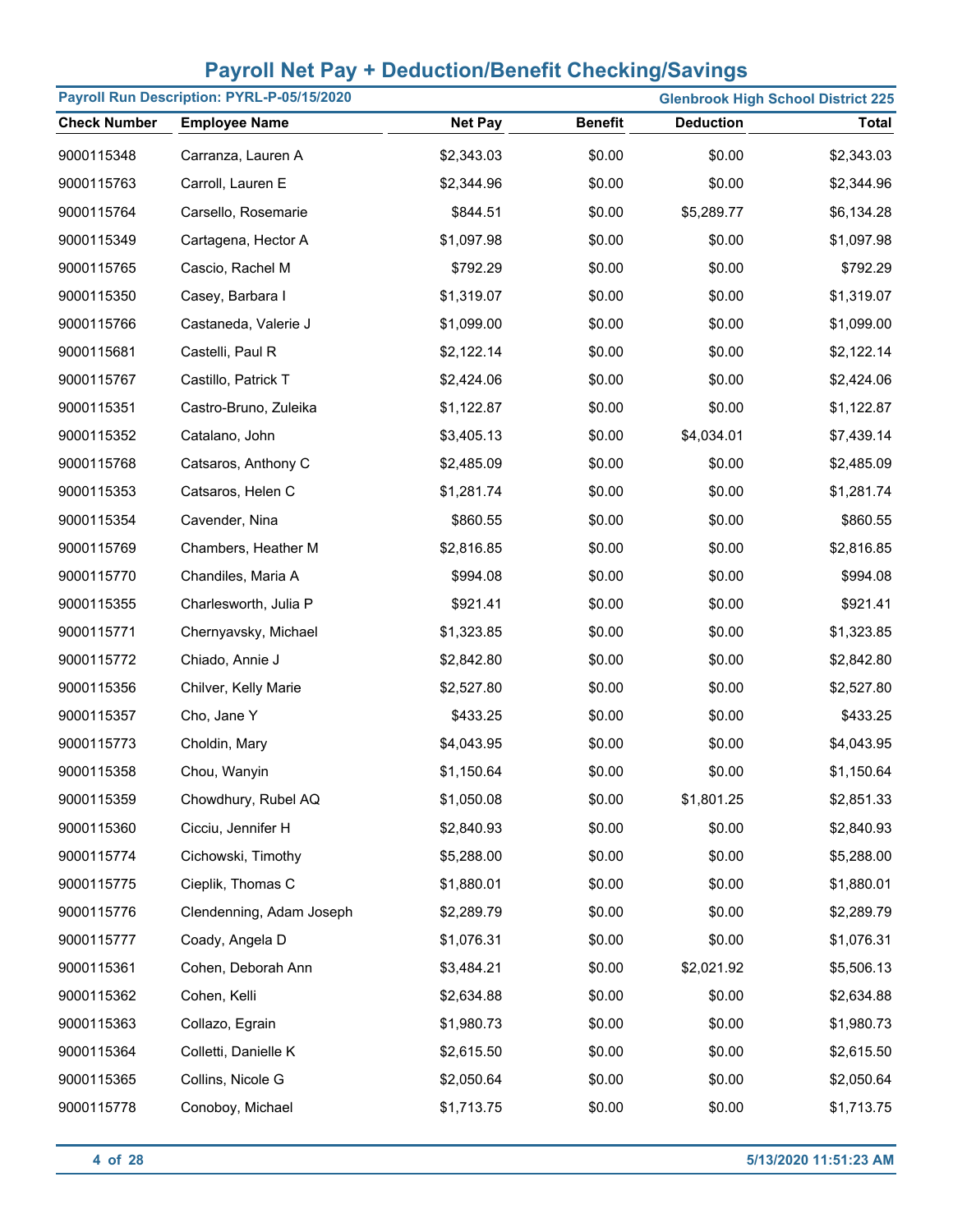| Payroll Run Description: PYRL-P-05/15/2020<br><b>Glenbrook High School District 225</b> |                          |                |                |                  |              |
|-----------------------------------------------------------------------------------------|--------------------------|----------------|----------------|------------------|--------------|
| <b>Check Number</b>                                                                     | <b>Employee Name</b>     | <b>Net Pay</b> | <b>Benefit</b> | <b>Deduction</b> | <b>Total</b> |
| 9000115366                                                                              | Conrad, Christopher T    | \$645.95       | \$0.00         | \$0.00           | \$645.95     |
| 9000115367                                                                              | Cooper, Christopher J    | \$4,849.84     | \$0.00         | \$0.00           | \$4,849.84   |
| 9000115779                                                                              | Cooper, Joy              | \$3,668.56     | \$0.00         | \$0.00           | \$3,668.56   |
| 9000115368                                                                              | Cooper, Justin N         | \$3,832.66     | \$0.00         | \$1,772.59       | \$5,605.25   |
| 9000115780                                                                              | Cope, Bryan M            | \$3,837.77     | \$0.00         | \$0.00           | \$3,837.77   |
| 9000115781                                                                              | Corcoles, Kelly M        | \$2,354.60     | \$0.00         | \$0.00           | \$2,354.60   |
| 9000115369                                                                              | Corfield, Susan K        | \$3,552.17     | \$0.00         | \$0.00           | \$3,552.17   |
| 9000115782                                                                              | Corrigan, Abraham        | \$1,231.06     | \$0.00         | \$0.00           | \$1,231.06   |
| 9000115783                                                                              | Corrigan, Alyssa V       | \$1,312.18     | \$0.00         | \$0.00           | \$1,312.18   |
| 9000115784                                                                              | Coskey, Kathy A          | \$3,371.62     | \$0.00         | \$0.00           | \$3,371.62   |
| 9000115785                                                                              | Cottrell, Dayna E        | \$2,281.61     | \$0.00         | \$0.00           | \$2,281.61   |
| 9000115786                                                                              | Cowell, Robert R         | \$1,523.62     | \$0.00         | \$0.00           | \$1,523.62   |
| 9000115787                                                                              | Cowhey, Robert E         | \$1,630.12     | \$0.00         | \$0.00           | \$1,630.12   |
| 9000115370                                                                              | Cowin, Angela            | \$1,116.91     | \$0.00         | \$0.00           | \$1,116.91   |
| 9000115788                                                                              | Cowlin, John L           | \$2,328.85     | \$0.00         | \$3,084.23       | \$5,413.08   |
| 9000115789                                                                              | Crandus, Yitzchak Hillel | \$3,486.43     | \$0.00         | \$2,344.58       | \$5,831.01   |
| 9000115790                                                                              | Creighton, Kerry J       | \$1,497.72     | \$0.00         | \$0.00           | \$1,497.72   |
| 9000116177                                                                              | Crews, Evelyn            | \$84.56        | \$0.00         | \$0.00           | \$84.56      |
| 9000115791                                                                              | Croak, Laura D           | \$1,928.75     | \$0.00         | \$0.00           | \$1,928.75   |
| 9000115792                                                                              | Cummings, Lara E         | \$5,021.65     | \$0.00         | \$0.00           | \$5,021.65   |
| 9000115371                                                                              | Cunningham, Karen M      | \$4,343.30     | \$0.00         | \$2,526.78       | \$6,870.08   |
| 9000115372                                                                              | Curington, Allen         | \$1,143.87     | \$0.00         | \$1,190.06       | \$2,333.93   |
| 9000115793                                                                              | Curtin, Michael David    | \$1,127.34     | \$0.00         | \$0.00           | \$1,127.34   |
| 9000115794                                                                              | Cygnar, John V           | \$1,191.69     | \$0.00         | \$0.00           | \$1,191.69   |
| 9000115373                                                                              | Dahari, Dorit            | \$2,371.89     | \$0.00         | \$0.00           | \$2,371.89   |
| 9000115374                                                                              | D'Andrea, Samantha J     | \$1,274.14     | \$0.00         | \$0.00           | \$1,274.14   |
| 9000115375                                                                              | Daniels, Darlene J       | \$1,135.66     | \$0.00         | \$0.00           | \$1,135.66   |
| 9000116178                                                                              | Daniels, Mark A          | \$1,883.42     | \$0.00         | \$0.00           | \$1,883.42   |
| 9000115795                                                                              | Dankha, Adam W           | \$1,628.94     | \$0.00         | \$0.00           | \$1,628.94   |
| 9000115796                                                                              | Danos, Maria             | \$1,914.48     | \$0.00         | \$0.00           | \$1,914.48   |
| 9000116179                                                                              | Darnall, Anna Leah       | \$502.55       | \$0.00         | \$0.00           | \$502.55     |
| 9000115376                                                                              | Davidson, Chad           | \$3,664.65     | \$0.00         | \$0.00           | \$3,664.65   |
| 9000115797                                                                              | Davis, Sarah E           | \$1,756.57     | \$0.00         | \$0.00           | \$1,756.57   |
| 9000115272                                                                              | Davito, Jeanne A         | \$1,885.55     | \$0.00         | \$0.00           | \$1,885.55   |
| 9000115798                                                                              | Deal, Conor J            | \$736.62       | \$0.00         | \$0.00           | \$736.62     |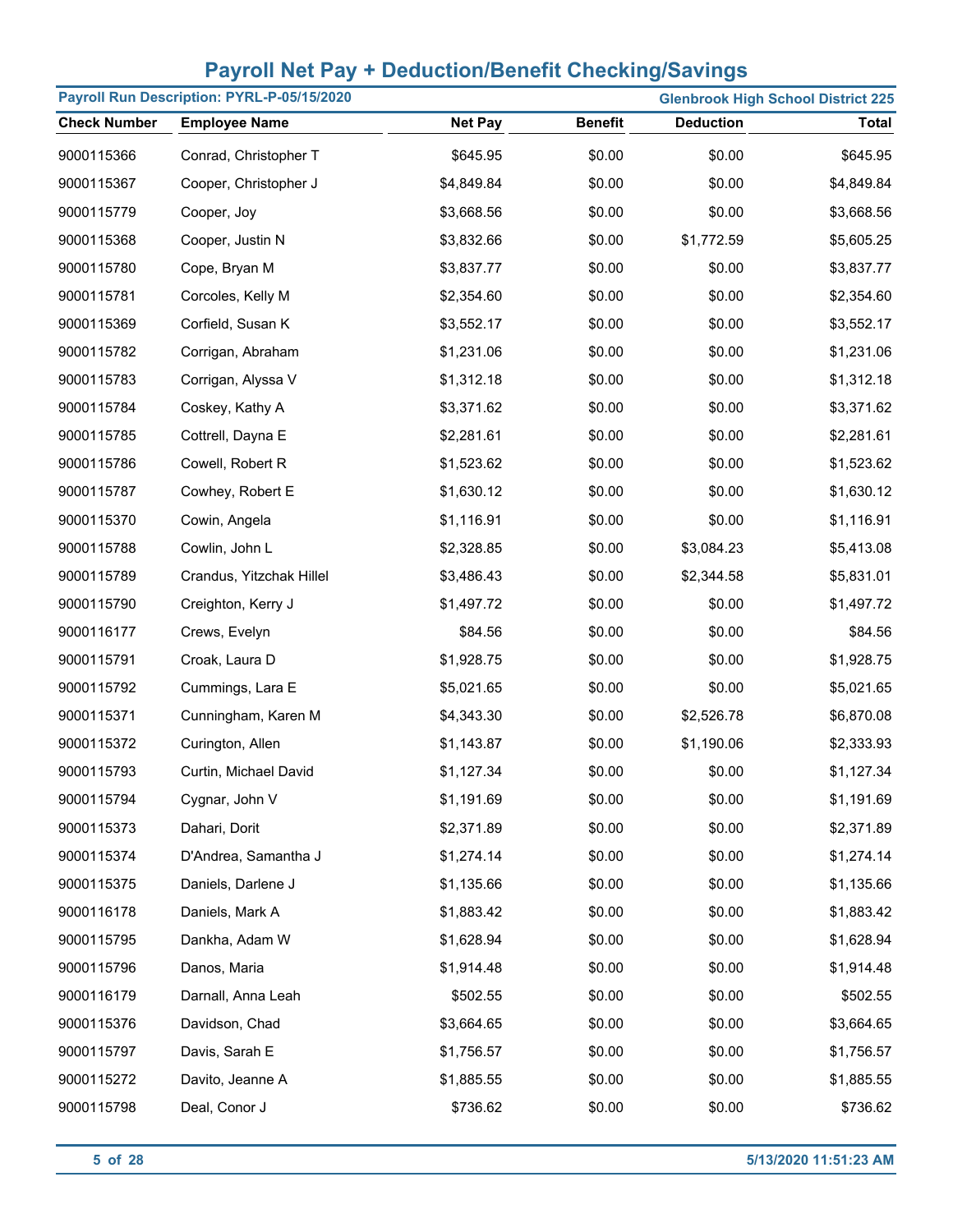| Payroll Run Description: PYRL-P-05/15/2020<br><b>Glenbrook High School District 225</b> |                           |                |                |                  |              |
|-----------------------------------------------------------------------------------------|---------------------------|----------------|----------------|------------------|--------------|
| <b>Check Number</b>                                                                     | <b>Employee Name</b>      | <b>Net Pay</b> | <b>Benefit</b> | <b>Deduction</b> | <b>Total</b> |
| 9000115377                                                                              | Dean, Debbie L            | \$1,179.50     | \$0.00         | \$0.00           | \$1,179.50   |
| 9000115799                                                                              | Dec, Mark E               | \$2,553.07     | \$0.00         | \$0.00           | \$2,553.07   |
| 9000115378                                                                              | Dechter, Talia Rose       | \$1,019.49     | \$0.00         | \$0.00           | \$1,019.49   |
| 9000115379                                                                              | DeFrenza-Israel, Melissa  | \$3,373.22     | \$0.00         | \$0.00           | \$3,373.22   |
| 9000115380                                                                              | DeGroot, James P          | \$921.28       | \$0.00         | \$0.00           | \$921.28     |
| 9000115381                                                                              | DeKuiper, Christopher C   | \$3,548.80     | \$0.00         | \$0.00           | \$3,548.80   |
| 9000115800                                                                              | Demeas, Daisy M           | \$1,357.99     | \$0.00         | \$0.00           | \$1,357.99   |
| 9000115382                                                                              | Denk, Garry M             | \$1,221.68     | \$0.00         | \$0.00           | \$1,221.68   |
| 106606                                                                                  | Derrig, Kelly A           | \$1,118.16     | \$0.00         | \$0.00           | \$1,118.16   |
| 9000115383                                                                              | Deschamps, Kimberly D     | \$1,415.01     | \$0.00         | \$0.00           | \$1,415.01   |
| 9000115801                                                                              | Dessoye, Caitlin McLeod   | \$183.21       | \$0.00         | \$0.00           | \$183.21     |
| 9000115682                                                                              | Dick, Silas F             | \$2,505.44     | \$0.00         | \$0.00           | \$2,505.44   |
| 9000116180                                                                              | Dickson, Hannah L         | \$1,118.16     | \$0.00         | \$0.00           | \$1,118.16   |
| 9000115384                                                                              | DiCristofano, Antonio P   | \$2,829.86     | \$0.00         | \$0.00           | \$2,829.86   |
| 9000115802                                                                              | Dillon, Diane K           | \$2,796.78     | \$0.00         | \$2,720.45       | \$5,517.23   |
| 9000115803                                                                              | Dillon, Eileen            | \$858.80       | \$0.00         | \$0.00           | \$858.80     |
| 9000115385                                                                              | Doebler, Christopher M    | \$1,112.51     | \$0.00         | \$2,377.56       | \$3,490.07   |
| 9000115386                                                                              | Domke, Amy                | \$2,746.04     | \$0.00         | \$0.00           | \$2,746.04   |
| 9000115387                                                                              | Donaubauer, Susan C       | \$1,224.78     | \$0.00         | \$0.00           | \$1,224.78   |
| 9000115804                                                                              | Dorn, Kelly A             | \$2,517.56     | \$0.00         | \$1,756.11       | \$4,273.67   |
| 9000115805                                                                              | Dowlatshahi, Sara G       | \$1,018.30     | \$0.00         | \$0.00           | \$1,018.30   |
| 9000115388                                                                              | Doyel, Mehgan L           | \$1,108.46     | \$0.00         | \$0.00           | \$1,108.46   |
| 9000115806                                                                              | Doyle, Robin R            | \$4,383.54     | \$0.00         | \$0.00           | \$4,383.54   |
| 9000115389                                                                              | Drevline, Timothy         | \$4,386.63     | \$0.00         | \$0.00           | \$4,386.63   |
| 9000115807                                                                              | Drone, Matthew E          | \$3,824.02     | \$0.00         | \$0.00           | \$3,824.02   |
| 9000115390                                                                              | Drucker, Christine C      | \$3,823.89     | \$0.00         | \$2,601.14       | \$6,425.03   |
| 9000115808                                                                              | Duffy, Laura              | \$2,775.29     | \$0.00         | \$0.00           | \$2,775.29   |
| 9000115809                                                                              | Dugandzic, Madlena Angela | \$199.37       | \$0.00         | \$0.00           | \$199.37     |
| 9000115391                                                                              | Dul, Ryan S               | \$3,975.31     | \$0.00         | \$2,042.58       | \$6,017.89   |
| 9000115810                                                                              | Dundovich, Katelyn R      | \$1,058.08     | \$0.00         | \$0.00           | \$1,058.08   |
| 9000115273                                                                              | Dupke, Shane M            | \$1,545.94     | \$0.00         | \$0.00           | \$1,545.94   |
| 9000115811                                                                              | Duran, Mario              | \$1,548.66     | \$0.00         | \$0.00           | \$1,548.66   |
| 9000115392                                                                              | Dusza, Christopher J      | \$1,835.24     | \$0.00         | \$0.00           | \$1,835.24   |
| 9000115393                                                                              | Edison, William F         | \$2,908.08     | \$0.00         | \$0.00           | \$2,908.08   |
| 9000115394                                                                              | Eike, William R           | \$5,315.83     | \$0.00         | \$2,377.70       | \$7,693.53   |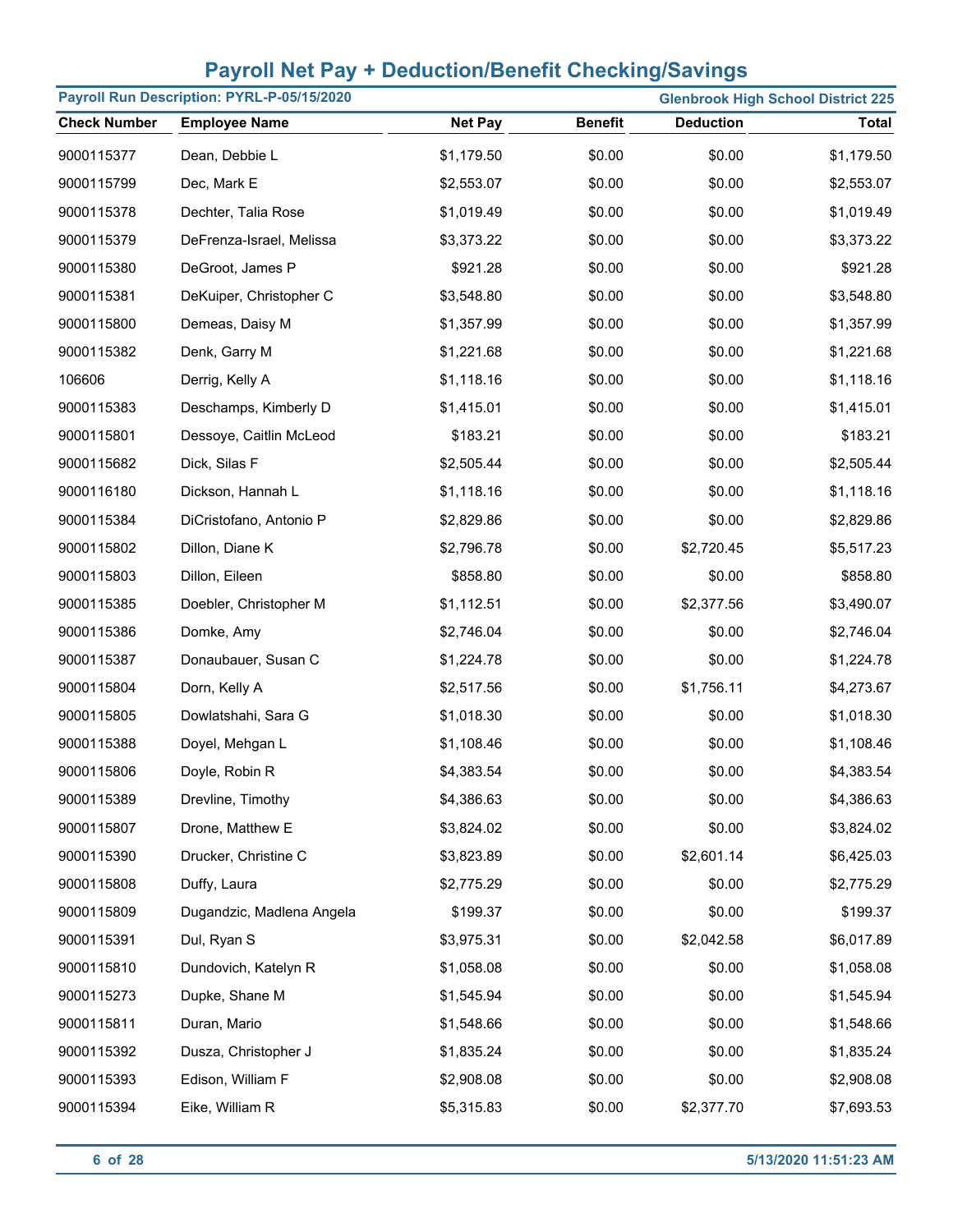| Payroll Run Description: PYRL-P-05/15/2020<br><b>Glenbrook High School District 225</b> |                         |                |                |                  |              |
|-----------------------------------------------------------------------------------------|-------------------------|----------------|----------------|------------------|--------------|
| <b>Check Number</b>                                                                     | <b>Employee Name</b>    | <b>Net Pay</b> | <b>Benefit</b> | <b>Deduction</b> | <b>Total</b> |
| 9000115395                                                                              | Eilers, Lauren M        | \$1,092.79     | \$0.00         | \$0.00           | \$1,092.79   |
| 9000115812                                                                              | Eisenberg, Karen S      | \$1,229.24     | \$0.00         | \$0.00           | \$1,229.24   |
| 9000115813                                                                              | Ekstrand, Emily J       | \$3,340.70     | \$0.00         | \$1,878.49       | \$5,219.19   |
| 9000115814                                                                              | Elgass, Laura Jane      | \$2,447.72     | \$0.00         | \$0.00           | \$2,447.72   |
| 9000115396                                                                              | Ellinger-Macon, Jamie E | \$2,294.99     | \$0.00         | \$2,094.73       | \$4,389.72   |
| 9000115815                                                                              | Elliott, Amie           | \$2,399.19     | \$0.00         | \$3,699.91       | \$6,099.10   |
| 9000115816                                                                              | Elman, Judith M         | \$598.13       | \$0.00         | \$0.00           | \$598.13     |
| 9000115397                                                                              | Emmert, Lauren E        | \$1,213.78     | \$0.00         | \$0.00           | \$1,213.78   |
| 9000115817                                                                              | Endre, Kristin A        | \$2,044.09     | \$0.00         | \$0.00           | \$2,044.09   |
| 9000115398                                                                              | English, Michael        | \$4,745.99     | \$0.00         | \$0.00           | \$4,745.99   |
| 9000115818                                                                              | Ericksen, Mary Ann      | \$1,171.25     | \$0.00         | \$4,761.79       | \$5,933.04   |
| 9000115819                                                                              | Erickson, Emily Ann     | \$635.87       | \$0.00         | \$0.00           | \$635.87     |
| 106607                                                                                  | Ermel, Annie J          | \$558.16       | \$0.00         | \$0.00           | \$558.16     |
| 9000115399                                                                              | Erwinski, Jason T       | \$3,578.94     | \$0.00         | \$0.00           | \$3,578.94   |
| 9000115400                                                                              | Esmits, Jennifer M      | \$2,253.66     | \$0.00         | \$0.00           | \$2,253.66   |
| 9000115820                                                                              | Esser, Alan E           | \$2,677.11     | \$0.00         | \$1,350.06       | \$4,027.17   |
| 9000115821                                                                              | Etherton, Carol L       | \$833.16       | \$0.00         | \$0.00           | \$833.16     |
| 9000115401                                                                              | Etherton, Eric T        | \$4,447.62     | \$0.00         | \$3,330.63       | \$7,778.25   |
| 9000115822                                                                              | Ethington, Brittany A   | \$2,029.92     | \$0.00         | \$0.00           | \$2,029.92   |
| 9000115402                                                                              | Etzwiler, Christopher S | \$1,243.23     | \$0.00         | \$0.00           | \$1,243.23   |
| 9000115823                                                                              | Fagel, Lauren S         | \$3,977.45     | \$0.00         | \$0.00           | \$3,977.45   |
| 9000115824                                                                              | Farber, Stephen M       | \$2,375.28     | \$0.00         | \$0.00           | \$2,375.28   |
| 9000115825                                                                              | Farekas, Sari N         | \$2,003.38     | \$0.00         | \$0.00           | \$2,003.38   |
| 9000115403                                                                              | Fastert, Matthew J      | \$3,827.39     | \$0.00         | \$0.00           | \$3,827.39   |
| 9000115826                                                                              | Fastert, Meaghan T      | \$1,892.43     | \$0.00         | \$0.00           | \$1,892.43   |
| 9000116181                                                                              | Faulkner, Larry M       | \$1,373.32     | \$0.00         | \$0.00           | \$1,373.32   |
| 9000115827                                                                              | Feeney, Julie Ann       | \$3,852.22     | \$0.00         | \$0.00           | \$3,852.22   |
| 106608                                                                                  | Ferguson, Kari          | \$293.19       | \$0.00         | \$0.00           | \$293.19     |
| 9000115404                                                                              | Ferrer, Joel F          | \$1,105.26     | \$0.00         | \$0.00           | \$1,105.26   |
| 9000115405                                                                              | Fester, Katherine L     | \$1,507.01     | \$0.00         | \$0.00           | \$1,507.01   |
| 9000115828                                                                              | Field, Brenda M. Ward   | \$3,964.39     | \$0.00         | \$1,795.06       | \$5,759.45   |
| 9000115829                                                                              | Field, Scott            | \$3,323.87     | \$0.00         | \$2,150.00       | \$5,473.87   |
| 9000115406                                                                              | Figaro-Brandt, Beth Ann | \$3,770.96     | \$0.00         | \$0.00           | \$3,770.96   |
| 9000115407                                                                              | Finan, John Leo         | \$5,945.84     | \$0.00         | \$0.00           | \$5,945.84   |
| 9000115830                                                                              | Fiore, Mackenzie Martin | \$883.77       | \$0.00         | \$0.00           | \$883.77     |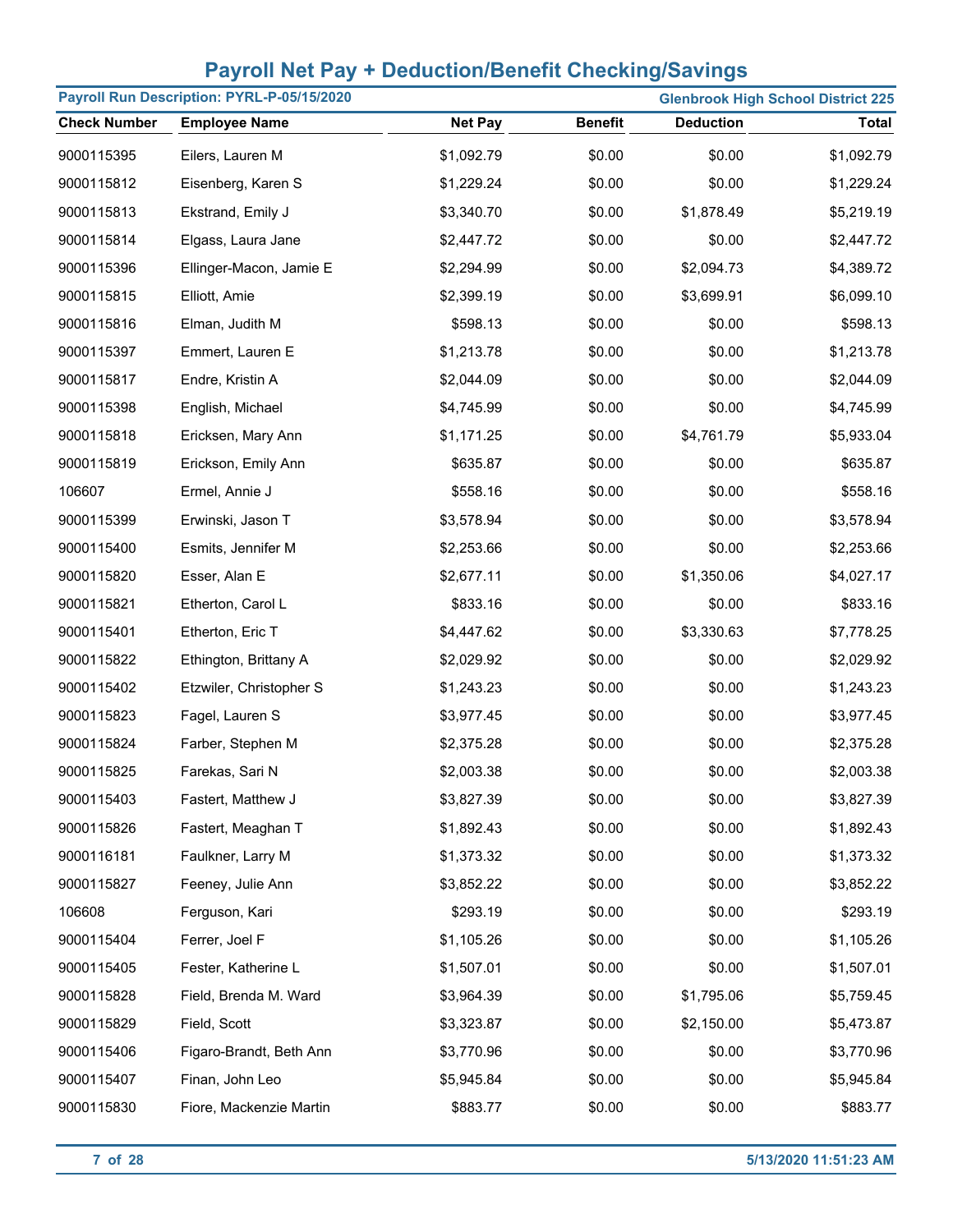|                     | Payroll Run Description: PYRL-P-05/15/2020 |                | <b>Glenbrook High School District 225</b> |                  |              |  |
|---------------------|--------------------------------------------|----------------|-------------------------------------------|------------------|--------------|--|
| <b>Check Number</b> | <b>Employee Name</b>                       | <b>Net Pay</b> | <b>Benefit</b>                            | <b>Deduction</b> | <b>Total</b> |  |
| 9000115831          | Fitch, Danita M                            | \$3,444.26     | \$0.00                                    | \$0.00           | \$3,444.26   |  |
| 9000115408          | Fitzsimons, Karen A                        | \$4,186.04     | \$0.00                                    | \$0.00           | \$4,186.04   |  |
| 9000115832          | Flannery, Stacy                            | \$3,895.17     | \$0.00                                    | \$0.00           | \$3,895.17   |  |
| 9000115409          | Flannery-Day, Mary                         | \$2,017.87     | \$0.00                                    | \$0.00           | \$2,017.87   |  |
| 9000115833          | Flaws, Kenneth W                           | \$929.38       | \$0.00                                    | \$0.00           | \$929.38     |  |
| 9000115410          | Fleischauer, Scott L                       | \$2,261.33     | \$0.00                                    | \$1,052.07       | \$3,313.40   |  |
| 9000115683          | Fleming, Robert M                          | \$3,317.27     | \$0.00                                    | \$0.00           | \$3,317.27   |  |
| 9000115834          | Flener, JoEllen                            | \$1,226.52     | \$0.00                                    | \$3,518.06       | \$4,744.58   |  |
| 9000115835          | Flickinger, Susan K                        | \$3,525.55     | \$0.00                                    | \$0.00           | \$3,525.55   |  |
| 9000115836          | Florczak, Alexander V                      | \$1,301.65     | \$0.00                                    | \$0.00           | \$1,301.65   |  |
| 9000115411          | Fluegge, Danielle K                        | \$3,331.57     | \$0.00                                    | \$0.00           | \$3,331.57   |  |
| 9000115837          | Fogarty, Gerald                            | \$3,794.11     | \$0.00                                    | \$0.00           | \$3,794.11   |  |
| 9000116182          | Foss, Victoria I                           | \$145.93       | \$0.00                                    | \$0.00           | \$145.93     |  |
| 9000115412          | Foster, Bonnie J                           | \$3,102.84     | \$0.00                                    | \$0.00           | \$3,102.84   |  |
| 9000115838          | Foster, Rick T                             | \$1,447.92     | \$0.00                                    | \$0.00           | \$1,447.92   |  |
| 9000115413          | Fournier, John M                           | \$4,462.14     | \$0.00                                    | \$0.00           | \$4,462.14   |  |
| 9000115839          | Fraher, Carrie J                           | \$2,878.41     | \$0.00                                    | \$0.00           | \$2,878.41   |  |
| 9000115684          | Frankel, Susan M                           | \$2,405.73     | \$0.00                                    | \$2,908.02       | \$5,313.75   |  |
| 9000115840          | Franson, David C, Jr                       | \$2,152.09     | \$0.00                                    | \$2,537.90       | \$4,689.99   |  |
| 9000115841          | Frantell, Richard P                        | \$2,159.40     | \$0.00                                    | \$0.00           | \$2,159.40   |  |
| 9000115414          | Fraser, Verlin                             | \$3,627.94     | \$0.00                                    | \$0.00           | \$3,627.94   |  |
| 9000115415          | French, Kathryn S                          | \$3,873.92     | \$0.00                                    | \$0.00           | \$3,873.92   |  |
| 9000115416          | Freund, Gary J                             | \$3,077.09     | \$0.00                                    | \$0.00           | \$3,077.09   |  |
| 9000115842          | Friedmann, Jennifer G                      | \$2,910.84     | \$0.00                                    | \$0.00           | \$2,910.84   |  |
| 9000115417          | Fry, Christopher Phillip                   | \$1,110.55     | \$0.00                                    | \$0.00           | \$1,110.55   |  |
| 9000115843          | Fuderer, Michele L                         | \$970.46       | \$0.00                                    | \$0.00           | \$970.46     |  |
| 9000115418          | Fuentes, Brenda N                          | \$981.26       | \$0.00                                    | \$0.00           | \$981.26     |  |
| 9000115419          | Fuentes, Efrain J                          | \$958.79       | \$0.00                                    | \$0.00           | \$958.79     |  |
| 9000115844          | Fuja, Stephanie R                          | \$2,650.94     | \$0.00                                    | \$0.00           | \$2,650.94   |  |
| 9000115845          | Furse, Catherine F                         | \$1,024.27     | \$0.00                                    | \$811.25         | \$1,835.52   |  |
| 9000115420          | Gabler, Susan Ruthann                      | \$1,330.32     | \$0.00                                    | \$1,027.88       | \$2,358.20   |  |
| 9000116183          | Gale, Stephen B                            | \$1,312.50     | \$0.00                                    | \$0.00           | \$1,312.50   |  |
| 9000115846          | Gallagher, Mark P                          | \$5,550.01     | \$0.00                                    | \$0.00           | \$5,550.01   |  |
| 9000115421          | Gallivan, Robert M                         | \$3,128.45     | \$0.00                                    | \$0.00           | \$3,128.45   |  |
| 9000115422          | Gallo, Bianca R.                           | \$678.70       | \$0.00                                    | \$0.00           | \$678.70     |  |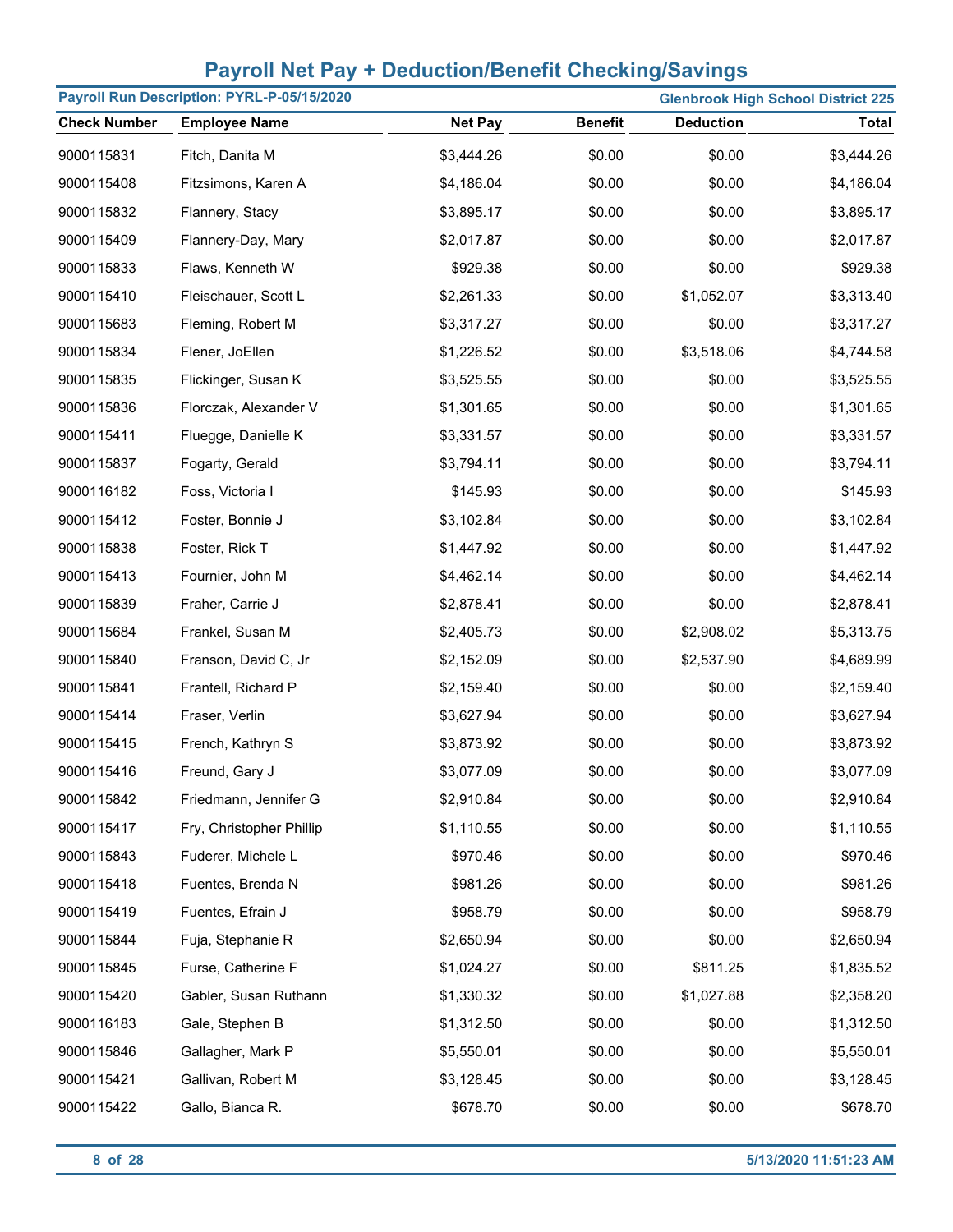| Payroll Run Description: PYRL-P-05/15/2020<br><b>Glenbrook High School District 225</b> |                          |                |                |                  |              |
|-----------------------------------------------------------------------------------------|--------------------------|----------------|----------------|------------------|--------------|
| <b>Check Number</b>                                                                     | <b>Employee Name</b>     | <b>Net Pay</b> | <b>Benefit</b> | <b>Deduction</b> | <b>Total</b> |
| 9000115423                                                                              | Galson, Kerry K          | \$4,065.05     | \$0.00         | \$0.00           | \$4,065.05   |
| 9000115274                                                                              | Gan, Alexandra           | \$1,400.49     | \$0.00         | \$0.00           | \$1,400.49   |
| 9000115847                                                                              | Garbe, David W           | \$2,283.93     | \$0.00         | \$0.00           | \$2,283.93   |
| 9000115848                                                                              | Garbe, Kimiko O          | \$1,241.24     | \$0.00         | \$0.00           | \$1,241.24   |
| 9000115849                                                                              | Garrison, Sean W         | \$3,947.75     | \$0.00         | \$3,153.78       | \$7,101.53   |
| 9000115850                                                                              | Gartner, Phillip         | \$4,564.06     | \$0.00         | \$0.00           | \$4,564.06   |
| 9000115424                                                                              | Gatchalian, Ronald D     | \$3,699.03     | \$0.00         | \$0.00           | \$3,699.03   |
| 9000115275                                                                              | Geallis, Elaine M        | \$928.45       | \$0.00         | \$2,753.55       | \$3,682.00   |
| 9000115276                                                                              | Geanconteri, Mary Lou A  | \$1,354.58     | \$0.00         | \$1,158.90       | \$2,513.48   |
| 9000115425                                                                              | Gebhardt, Ann            | \$3,341.66     | \$0.00         | \$0.00           | \$3,341.66   |
| 9000115277                                                                              | Geddeis, Karen B         | \$4,014.41     | \$0.00         | \$0.00           | \$4,014.41   |
| 9000115426                                                                              | Georgacakis, Justin S    | \$4,265.68     | \$0.00         | \$1,737.06       | \$6,002.74   |
| 9000115851                                                                              | Georgopulos, Jessica L   | \$1,012.16     | \$0.00         | \$0.00           | \$1,012.16   |
| 9000115427                                                                              | Gerbich, Justin          | \$3,179.70     | \$0.00         | \$2,524.94       | \$5,704.64   |
| 9000115428                                                                              | Gerges, Nader            | \$1,349.78     | \$0.00         | \$0.00           | \$1,349.78   |
| 9000115429                                                                              | Gibbs, Johann C          | \$2,732.84     | \$0.00         | \$0.00           | \$2,732.84   |
| 9000115430                                                                              | Gibbs, Paul B            | \$2,518.00     | \$0.00         | \$0.00           | \$2,518.00   |
| 9000115278                                                                              | Gilbert, Deana C         | \$1,670.58     | \$0.00         | \$0.00           | \$1,670.58   |
| 9000115431                                                                              | Gilchrist, John A        | \$1,212.43     | \$0.00         | \$0.00           | \$1,212.43   |
| 9000115852                                                                              | Gillani, Riaz            | \$1,223.73     | \$0.00         | \$0.00           | \$1,223.73   |
| 9000115853                                                                              | Glass, Scott             | \$4,083.40     | \$0.00         | \$0.00           | \$4,083.40   |
| 9000115854                                                                              | Glynn Jr, James C        | \$3,405.31     | \$0.00         | \$0.00           | \$3,405.31   |
| 9000115855                                                                              | Golding, Ann M B         | \$3,679.85     | \$0.00         | \$0.00           | \$3,679.85   |
| 9000115432                                                                              | Goldsmith, Amy B         | \$2,732.22     | \$0.00         | \$2,761.54       | \$5,493.76   |
| 9000115433                                                                              | Gomez, Lilian Matheson   | \$2,624.33     | \$0.00         | \$2,070.93       | \$4,695.26   |
| 9000115434                                                                              | Gonzalez, Lori L         | \$2,718.71     | \$0.00         | \$2,321.92       | \$5,040.63   |
| 9000115435                                                                              | Goodman, Stephen Edmond  | \$4,581.02     | \$0.00         | \$0.00           | \$4,581.02   |
| 9000115856                                                                              | Goodrich, Michelle A     | \$1,309.78     | \$0.00         | \$0.00           | \$1,309.78   |
| 9000115857                                                                              | Goodrich, Rosanne        | \$1,446.42     | \$0.00         | \$0.00           | \$1,446.42   |
| 9000115858                                                                              | Goodspeed, Kerry A       | \$1,738.83     | \$0.00         | \$0.00           | \$1,738.83   |
| 9000115436                                                                              | Gorman, Susan Schaumberg | \$1,160.92     | \$0.00         | \$0.00           | \$1,160.92   |
| 9000115859                                                                              | Gorski, Daniel R         | \$1,310.51     | \$0.00         | \$0.00           | \$1,310.51   |
| 9000115437                                                                              | Grabowski, Andrew R      | \$296.71       | \$0.00         | \$0.00           | \$296.71     |
| 106609                                                                                  | Graham, Ryan M           | \$1,330.85     | \$0.00         | \$0.00           | \$1,330.85   |
| 9000115279                                                                              | Gravel, Raoul J, III     | \$4,834.76     | \$0.00         | \$2,722.75       | \$7,557.51   |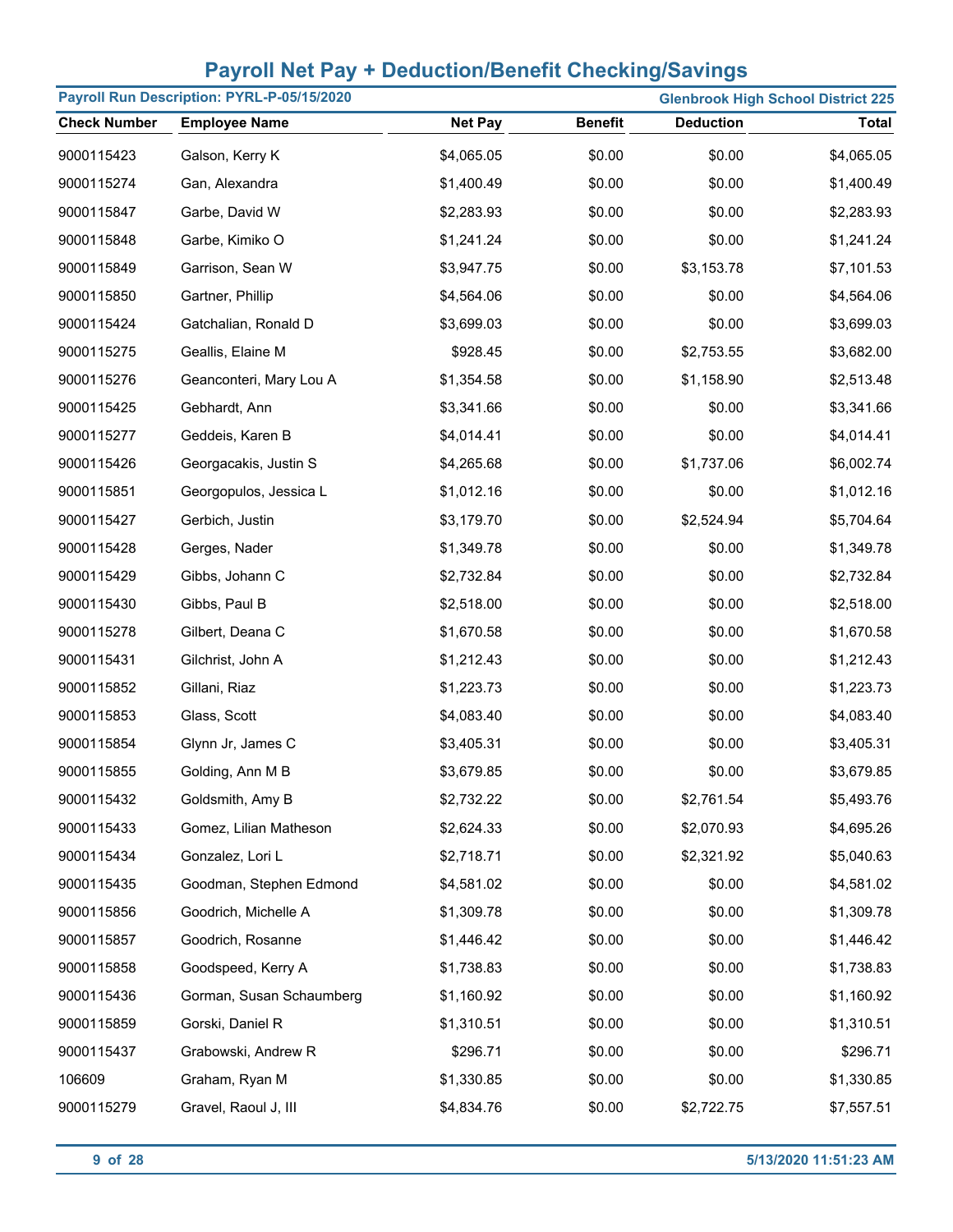| Payroll Run Description: PYRL-P-05/15/2020<br><b>Glenbrook High School District 225</b> |                                |                |                |                  |            |
|-----------------------------------------------------------------------------------------|--------------------------------|----------------|----------------|------------------|------------|
| <b>Check Number</b>                                                                     | <b>Employee Name</b>           | <b>Net Pay</b> | <b>Benefit</b> | <b>Deduction</b> | Total      |
| 9000115438                                                                              | Grdinic, Marcel A              | \$3,147.76     | \$0.00         | \$0.00           | \$3,147.76 |
| 9000115860                                                                              | Green, Aaron M                 | \$2,544.78     | \$0.00         | \$0.00           | \$2,544.78 |
| 9000115861                                                                              | Greenberg, Alan D              | \$4,947.59     | \$0.00         | \$1,751.34       | \$6,698.93 |
| 9000115439                                                                              | Greenstein, Michael B          | \$4,284.49     | \$0.00         | \$0.00           | \$4,284.49 |
| 9000115862                                                                              | Grenolds, Tara L               | \$1,120.14     | \$0.00         | \$0.00           | \$1,120.14 |
| 9000115440                                                                              | Grimaldi IV, John              | \$2,522.59     | \$0.00         | \$0.00           | \$2,522.59 |
| 9000115863                                                                              | Gruber, Lauren E               | \$1,687.19     | \$0.00         | \$2,443.23       | \$4,130.42 |
| 9000115864                                                                              | Gudmundsson, Marianne          | \$3,341.36     | \$0.00         | \$2,726.37       | \$6,067.73 |
| 9000115685                                                                              | Guertin, Marianne              | \$863.36       | \$0.00         | \$0.00           | \$863.36   |
| 9000115865                                                                              | Gustavson, David               | \$439.25       | \$0.00         | \$0.00           | \$439.25   |
| 9000115866                                                                              | Gutheim, Samantha              | \$2,536.66     | \$0.00         | \$0.00           | \$2,536.66 |
| 9000115441                                                                              | Gutierrez, Katherine Elizabeth | \$3,625.55     | \$0.00         | \$0.00           | \$3,625.55 |
| 9000115442                                                                              | Gutierrez, Roberto             | \$1,143.87     | \$0.00         | \$0.00           | \$1,143.87 |
| 9000115867                                                                              | Gutierrez, Sergio Jr           | \$1,079.43     | \$0.00         | \$0.00           | \$1,079.43 |
| 9000115868                                                                              | Ha, Seong Bong                 | \$3,305.40     | \$0.00         | \$0.00           | \$3,305.40 |
| 9000115869                                                                              | Haban, Patricia Marie          | \$3,860.35     | \$0.00         | \$0.00           | \$3,860.35 |
| 9000116184                                                                              | Haggis, Matthew G              | \$1,222.64     | \$0.00         | \$0.00           | \$1,222.64 |
| 9000115443                                                                              | Hagman, Eva Pauline            | \$1,026.53     | \$0.00         | \$0.00           | \$1,026.53 |
| 9000115870                                                                              | Hague, Amy T                   | \$2,373.14     | \$0.00         | \$2,969.96       | \$5,343.10 |
| 9000115871                                                                              | Hall, Dawn R                   | \$4,289.85     | \$0.00         | \$0.00           | \$4,289.85 |
| 9000115444                                                                              | Hall, Susan S                  | \$1,544.67     | \$0.00         | \$0.00           | \$1,544.67 |
| 9000115686                                                                              | Halm, Alison E                 | \$1,189.36     | \$0.00         | \$0.00           | \$1,189.36 |
| 9000115687                                                                              | Halm, Steven V                 | \$1,845.65     | \$0.00         | \$0.00           | \$1,845.65 |
| 9000115445                                                                              | Halpern, Bryan                 | \$2,726.48     | \$0.00         | \$0.00           | \$2,726.48 |
| 9000115872                                                                              | Han, Paul                      | \$903.79       | \$0.00         | \$0.00           | \$903.79   |
| 9000115873                                                                              | Hanna, Emma W                  | \$2,543.64     | \$0.00         | \$0.00           | \$2,543.64 |
| 106610                                                                                  | Hansen, Kathryn S              | \$342.17       | \$0.00         | \$0.00           | \$342.17   |
| 9000115874                                                                              | Hansen, Marshall W             | \$1,472.16     | \$0.00         | \$0.00           | \$1,472.16 |
| 9000115875                                                                              | Hanson, Larissa A              | \$2,020.23     | \$0.00         | \$0.00           | \$2,020.23 |
| 9000115688                                                                              | Harper, Lisa E                 | \$2,702.28     | \$0.00         | \$0.00           | \$2,702.28 |
| 9000116185                                                                              | Harrigan, Casey D              | \$227.65       | \$0.00         | \$0.00           | \$227.65   |
| 9000115876                                                                              | Harris, Marshall J             | \$3,833.65     | \$0.00         | \$0.00           | \$3,833.65 |
| 9000115877                                                                              | Harris, Terry                  | \$5,082.12     | \$0.00         | \$0.00           | \$5,082.12 |
| 9000115446                                                                              | Hart, Annahi                   | \$4,055.74     | \$0.00         | \$0.00           | \$4,055.74 |
| 9000115878                                                                              | Hartman, David P               | \$3,466.32     | \$0.00         | \$0.00           | \$3,466.32 |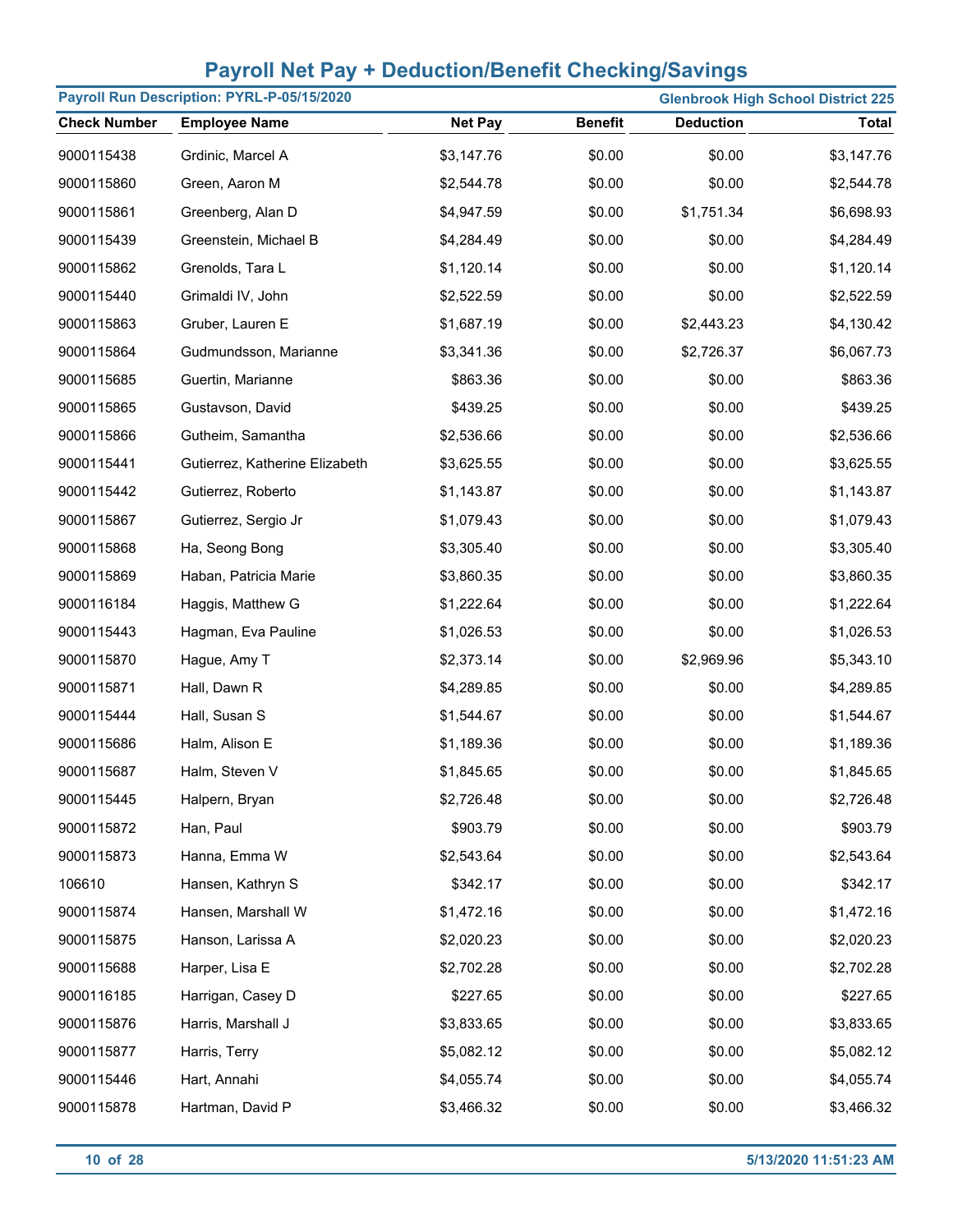| Payroll Run Description: PYRL-P-05/15/2020<br><b>Glenbrook High School District 225</b> |                             |                |                |                  |              |
|-----------------------------------------------------------------------------------------|-----------------------------|----------------|----------------|------------------|--------------|
| <b>Check Number</b>                                                                     | <b>Employee Name</b>        | <b>Net Pay</b> | <b>Benefit</b> | <b>Deduction</b> | <b>Total</b> |
| 9000115879                                                                              | Hasenstein, Kurt W          | \$5,269.87     | \$0.00         | \$0.00           | \$5,269.87   |
| 9000115447                                                                              | Haugen, Samantha R          | \$2,844.68     | \$0.00         | \$0.00           | \$2,844.68   |
| 9000115880                                                                              | Haugh, Lauren E             | \$2,999.60     | \$0.00         | \$0.00           | \$2,999.60   |
| 9000115881                                                                              | Hayner, Jennifer            | \$3,749.65     | \$0.00         | \$1,900.37       | \$5,650.02   |
| 9000115448                                                                              | Heidkamp, Callan Thomas     | \$548.35       | \$0.00         | \$0.00           | \$548.35     |
| 9000115689                                                                              | Heineman, Allison K         | \$2,570.65     | \$0.00         | \$0.00           | \$2,570.65   |
| 9000115449                                                                              | Hemesath, Christy           | \$26.74        | \$0.00         | \$6,082.16       | \$6,108.90   |
| 9000115882                                                                              | Henderson, Thomas J         | \$4,456.08     | \$0.00         | \$0.00           | \$4,456.08   |
| 9000115883                                                                              | Henderson, Victoria R       | \$686.25       | \$0.00         | \$536.51         | \$1,222.76   |
| 9000115450                                                                              | Henrich, Erica A            | \$2,960.97     | \$0.00         | \$0.00           | \$2,960.97   |
| 9000115884                                                                              | Henriot, Jean-Louis G       | \$2,405.58     | \$0.00         | \$0.00           | \$2,405.58   |
| 9000115885                                                                              | Hernandez OCampo, Alejandro | \$973.45       | \$0.00         | \$0.00           | \$973.45     |
| 9000116186                                                                              | Herzog, Paul H              | \$1,358.21     | \$0.00         | \$0.00           | \$1,358.21   |
| 9000115886                                                                              | Hianik, Therese E           | \$632.94       | \$0.00         | \$0.00           | \$632.94     |
| 9000115451                                                                              | Hickman, Patrick W          | \$1,526.10     | \$0.00         | \$0.00           | \$1,526.10   |
| 9000115887                                                                              | Hicks, Daniel               | \$4,114.59     | \$0.00         | \$0.00           | \$4,114.59   |
| 9000115452                                                                              | Higgins, Heather            | \$3,156.24     | \$0.00         | \$0.00           | \$3,156.24   |
| 9000115453                                                                              | Hill, Julie Ann             | \$3,454.00     | \$0.00         | \$0.00           | \$3,454.00   |
| 9000115454                                                                              | Hilliard, Derek D           | \$2,483.12     | \$0.00         | \$0.00           | \$2,483.12   |
| 9000115888                                                                              | Hilvert, Christopher M      | \$6,076.19     | \$0.00         | \$0.00           | \$6,076.19   |
| 9000115455                                                                              | Hinkamp, Zachary P          | \$1,546.21     | \$0.00         | \$0.00           | \$1,546.21   |
| 9000115889                                                                              | Hinz, Emily Jeanne          | \$2,631.08     | \$0.00         | \$0.00           | \$2,631.08   |
| 9000115890                                                                              | Hoeft, Pantra               | \$3,232.32     | \$0.00         | \$0.00           | \$3,232.32   |
| 9000115456                                                                              | Hoeft-Runde, Tara           | \$3,239.57     | \$0.00         | \$0.00           | \$3,239.57   |
| 106611                                                                                  | Hokin, Brad J               | \$1,626.23     | \$0.00         | \$0.00           | \$1,626.23   |
| 9000115457                                                                              | Holden, Danielle            | \$3,485.65     | \$0.00         | \$0.00           | \$3,485.65   |
| 9000115458                                                                              | Holecek, Marketa            | \$5,209.60     | \$0.00         | \$0.00           | \$5,209.60   |
| 9000115891                                                                              | Holmblad, Jonathan A        | \$1,337.75     | \$0.00         | \$0.00           | \$1,337.75   |
| 9000115459                                                                              | Holzkopf, Nicholas M        | \$1,038.27     | \$0.00         | \$0.00           | \$1,038.27   |
| 9000115460                                                                              | Hoover Jr., James Blaine    | \$4,368.11     | \$0.00         | \$0.00           | \$4,368.11   |
| 9000115892                                                                              | Hoover, Katie               | \$769.94       | \$0.00         | \$2,796.96       | \$3,566.90   |
| 9000115690                                                                              | Hopkins, Robert             | \$5,302.73     | \$0.00         | \$0.00           | \$5,302.73   |
| 9000115461                                                                              | Horvath, Emily              | \$4,195.88     | \$0.00         | \$0.00           | \$4,195.88   |
| 9000115462                                                                              | Houmpavlis, Konstantena     | \$1,955.77     | \$0.00         | \$0.00           | \$1,955.77   |
| 9000115463                                                                              | Howard, Joshua              | \$1,204.15     | \$0.00         | \$0.00           | \$1,204.15   |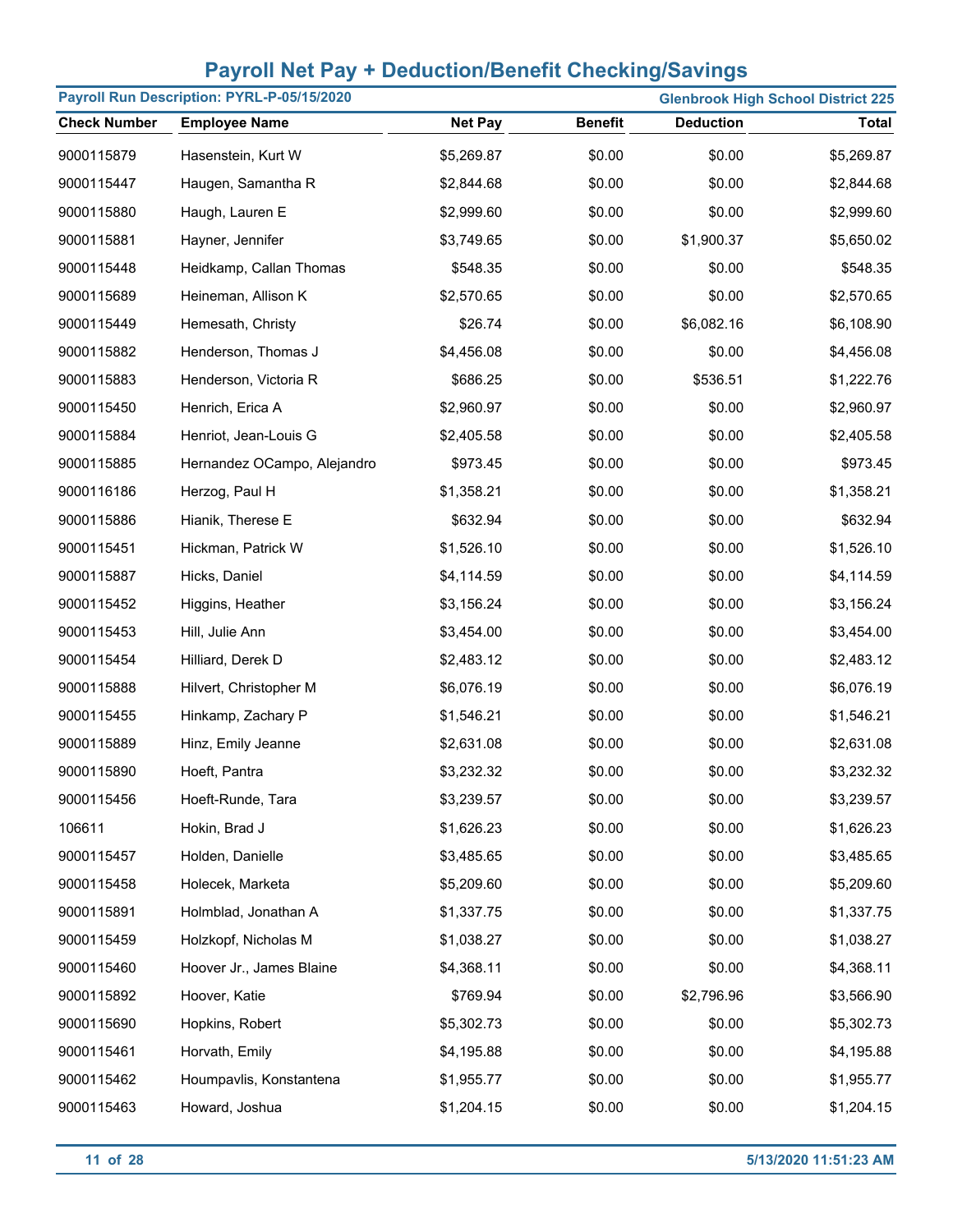| Payroll Run Description: PYRL-P-05/15/2020 |                      |                |                |                  | <b>Glenbrook High School District 225</b> |
|--------------------------------------------|----------------------|----------------|----------------|------------------|-------------------------------------------|
| <b>Check Number</b>                        | <b>Employee Name</b> | <b>Net Pay</b> | <b>Benefit</b> | <b>Deduction</b> | <b>Total</b>                              |
| 9000115464                                 | Hoynes, Jerome P     | \$3,761.19     | \$0.00         | \$0.00           | \$3,761.19                                |
| 9000115280                                 | Hubbard, Ashema M    | \$2,598.07     | \$0.00         | \$0.00           | \$2,598.07                                |
| 9000115893                                 | Hudson, Daniel       | \$3,973.81     | \$0.00         | \$0.00           | \$3,973.81                                |
| 9000115894                                 | Huebner, Lynette M   | \$1,293.28     | \$0.00         | \$0.00           | \$1,293.28                                |
| 9000115465                                 | Huguelet, Lorena Sue | \$3,343.07     | \$0.00         | \$0.00           | \$3,343.07                                |
| 9000115895                                 | Hussmann, Benedict   | \$3,922.52     | \$0.00         | \$0.00           | \$3,922.52                                |
| 9000115896                                 | Hwang, Edward        | \$1,114.97     | \$0.00         | \$0.00           | \$1,114.97                                |
| 9000115897                                 | Hyman, Karen L       | \$1,798.51     | \$0.00         | \$0.00           | \$1,798.51                                |
| 9000115898                                 | Ibarra, Angelica     | \$1,090.62     | \$0.00         | \$826.96         | \$1,917.58                                |
| 9000115466                                 | lida, Steve T        | \$2,055.80     | \$0.00         | \$0.00           | \$2,055.80                                |
| 9000115899                                 | ljaz, Imran          | \$1,242.36     | \$0.00         | \$0.00           | \$1,242.36                                |
| 9000115467                                 | Ilie, Sarah H        | \$2,974.26     | \$0.00         | \$0.00           | \$2,974.26                                |
| 9000115900                                 | Imbo, Ralph T        | \$1,544.18     | \$0.00         | \$1,389.49       | \$2,933.67                                |
| 9000115901                                 | Infante, Joseph M    | \$1,263.36     | \$0.00         | \$0.00           | \$1,263.36                                |
| 9000115468                                 | Ingersoll, Mindy B   | \$2,837.77     | \$0.00         | \$0.00           | \$2,837.77                                |
| 9000115902                                 | Irazoque, Jose Luis  | \$967.24       | \$0.00         | \$0.00           | \$967.24                                  |
| 9000115281                                 | Iriarte, Rafael B    | \$1,121.07     | \$0.00         | \$2,031.68       | \$3,152.75                                |
| 9000115282                                 | Iskander, Tanya Y    | \$1,632.62     | \$0.00         | \$0.00           | \$1,632.62                                |
| 9000115469                                 | Izenstark, Matthew   | \$3,568.50     | \$0.00         | \$0.00           | \$3,568.50                                |
| 9000115903                                 | Jacob, Leslie C      | \$1,242.62     | \$0.00         | \$0.00           | \$1,242.62                                |
| 9000115904                                 | Jacobi, Brendan C    | \$2,546.04     | \$0.00         | \$0.00           | \$2,546.04                                |
| 9000115905                                 | Jacobson, Kristen K  | \$3,909.60     | \$0.00         | \$0.00           | \$3,909.60                                |
| 9000115470                                 | Jaje, Piotr A        | \$1,026.03     | \$0.00         | \$0.00           | \$1,026.03                                |
| 9000115906                                 | Jerva, Mia C         | \$1,237.59     | \$0.00         | \$0.00           | \$1,237.59                                |
| 9000115907                                 | Johlie, Matthew      | \$4,263.42     | \$0.00         | \$0.00           | \$4,263.42                                |
| 9000115283                                 | Johns, Charles       | \$7,518.64     | \$0.00         | \$0.00           | \$7,518.64                                |
| 9000115908                                 | Johnson, Lauren E    | \$1,942.49     | \$0.00         | \$0.00           | \$1,942.49                                |
| 9000115471                                 | Johnston, Traci A    | \$2,157.72     | \$0.00         | \$0.00           | \$2,157.72                                |
| 9000115472                                 | Jordan, Jeanette L   | \$4,749.36     | \$0.00         | \$0.00           | \$4,749.36                                |
| 9000115473                                 | Jordan, Jeff K       | \$5,146.91     | \$0.00         | \$0.00           | \$5,146.91                                |
| 9000115474                                 | Jornd, Justin H      | \$1,063.33     | \$0.00         | \$0.00           | \$1,063.33                                |
| 9000115691                                 | Joshi, Pa'al Chaand  | \$3,521.99     | \$0.00         | \$0.00           | \$3,521.99                                |
| 106595                                     | Joyce, Brian         | \$1,022.45     | \$0.00         | \$0.00           | \$1,022.45                                |
| 9000115909                                 | Jozwik, Terrence M   | \$84.56        | \$0.00         | \$0.00           | \$84.56                                   |
| 9000115475                                 | Julien, Brian K      | \$633.67       | \$0.00         | \$1,715.86       | \$2,349.53                                |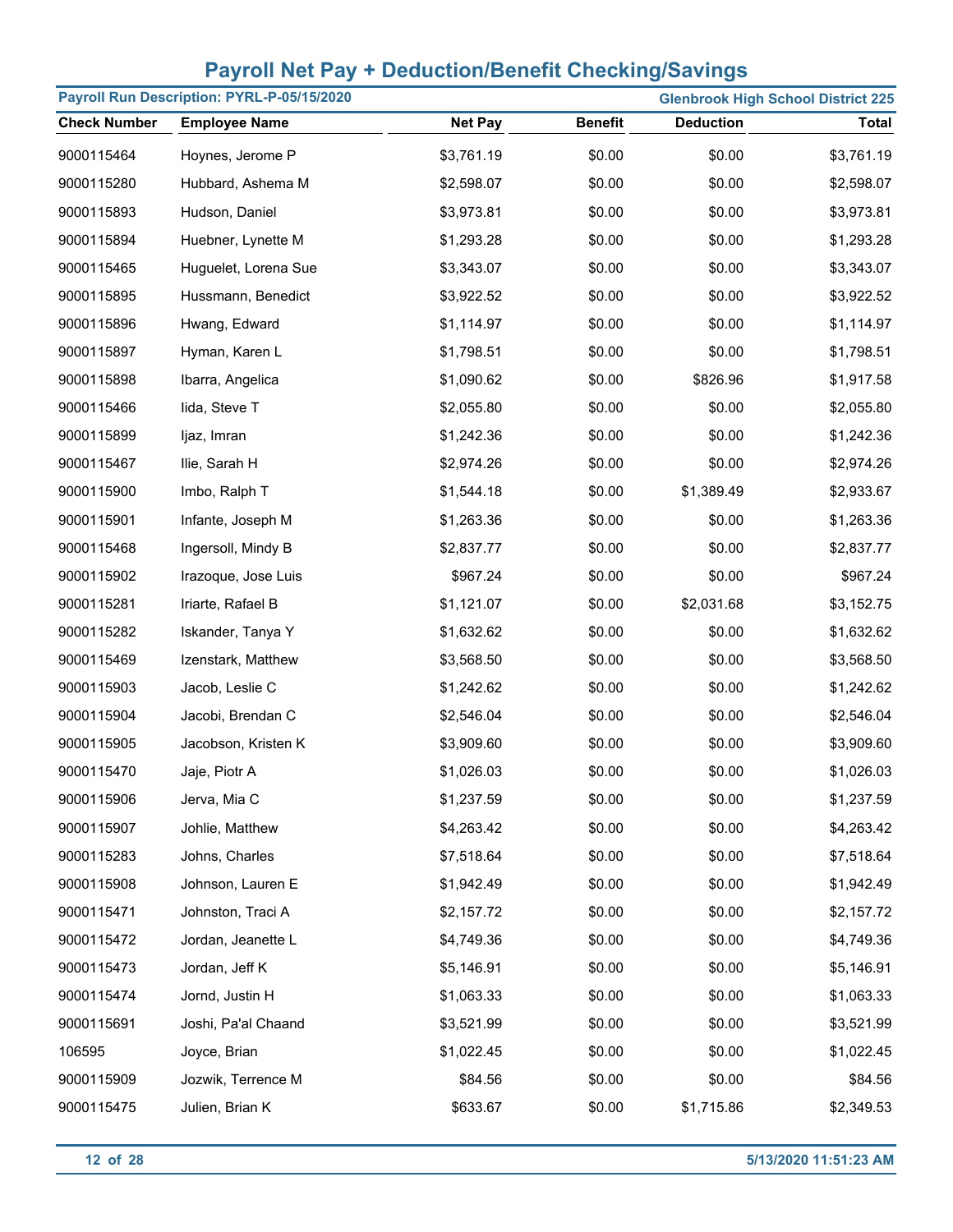| Payroll Run Description: PYRL-P-05/15/2020<br><b>Glenbrook High School District 225</b> |                       |                |                |                  |              |
|-----------------------------------------------------------------------------------------|-----------------------|----------------|----------------|------------------|--------------|
| <b>Check Number</b>                                                                     | <b>Employee Name</b>  | <b>Net Pay</b> | <b>Benefit</b> | <b>Deduction</b> | <b>Total</b> |
| 9000115910                                                                              | Jun, Jen              | \$2,009.85     | \$0.00         | \$0.00           | \$2,009.85   |
| 9000115476                                                                              | Jund, Stephanie F     | \$1,993.46     | \$0.00         | \$0.00           | \$1,993.46   |
| 9000115477                                                                              | Just, Melinda A.      | \$448.51       | \$0.00         | \$0.00           | \$448.51     |
| 9000115911                                                                              | Kahle, Thomas Francis | \$1,026.53     | \$0.00         | \$0.00           | \$1,026.53   |
| 9000115478                                                                              | Kallay, Jeff A        | \$4,203.00     | \$0.00         | \$2,241.09       | \$6,444.09   |
| 9000115912                                                                              | Kaltman, Sharon L     | \$2,505.53     | \$0.00         | \$0.00           | \$2,505.53   |
| 9000115479                                                                              | Kalupski, Michelle S  | \$214.46       | \$0.00         | \$0.00           | \$214.46     |
| 9000115913                                                                              | Kalyuzhnyy, Oleksandr | \$1,314.63     | \$0.00         | \$0.00           | \$1,314.63   |
| 9000115914                                                                              | Kaminski, Natalie A   | \$2,755.91     | \$0.00         | \$0.00           | \$2,755.91   |
| 9000115915                                                                              | Kane, David W         | \$1,655.95     | \$0.00         | \$2,676.45       | \$4,332.40   |
| 9000115916                                                                              | Kane, Hillary A       | \$3,454.86     | \$0.00         | \$2,051.27       | \$5,506.13   |
| 9000115480                                                                              | Kang, Hannah Min      | \$3,194.13     | \$0.00         | \$0.00           | \$3,194.13   |
| 9000115917                                                                              | Kaplan, Aaron S       | \$3,440.93     | \$0.00         | \$0.00           | \$3,440.93   |
| 9000115481                                                                              | Karlovitz, Patricia J | \$850.05       | \$0.00         | \$0.00           | \$850.05     |
| 9000115918                                                                              | Karlovsky, Joseph F   | \$3,087.07     | \$0.00         | \$0.00           | \$3,087.07   |
| 9000115482                                                                              | Karp, Karen L         | \$1,602.47     | \$0.00         | \$0.00           | \$1,602.47   |
| 9000115483                                                                              | Karzen, Kimberly G    | \$630.74       | \$0.00         | \$0.00           | \$630.74     |
| 9000115484                                                                              | Kats, Anatoliy        | \$1,865.39     | \$0.00         | \$0.00           | \$1,865.39   |
| 9000115919                                                                              | Katz, Tara R          | \$3,324.13     | \$0.00         | \$0.00           | \$3,324.13   |
| 9000115485                                                                              | Keeler, Todd          | \$4,093.06     | \$0.00         | \$0.00           | \$4,093.06   |
| 9000115920                                                                              | Kelliher, Victoria M  | \$3,075.41     | \$0.00         | \$0.00           | \$3,075.41   |
| 9000115921                                                                              | Kerr, Marianne        | \$4,213.19     | \$0.00         | \$0.00           | \$4,213.19   |
| 9000115922                                                                              | Kim, Annie I          | \$2,563.03     | \$0.00         | \$0.00           | \$2,563.03   |
| 9000115923                                                                              | Kim, Junhee C         | \$1,168.45     | \$0.00         | \$0.00           | \$1,168.45   |
| 9000115486                                                                              | Kim, Tiffany S        | \$3,817.48     | \$0.00         | \$0.00           | \$3,817.48   |
| 106601                                                                                  | Kimura, Teresa        | \$1,464.17     | \$0.00         | \$0.00           | \$1,464.17   |
| 9000115487                                                                              | Kinsella, Kathleen M  | \$2,589.07     | \$0.00         | \$0.00           | \$2,589.07   |
| 9000115924                                                                              | Kinsella, Ryan L      | \$3,425.22     | \$0.00         | \$0.00           | \$3,425.22   |
| 9000115488                                                                              | Kipp, Suzanne M       | \$1,953.12     | \$0.00         | \$0.00           | \$1,953.12   |
| 9000115925                                                                              | Kiraly, Kimberly A    | \$2,387.47     | \$0.00         | \$2,943.66       | \$5,331.13   |
| 9000115926                                                                              | Kirby, Allison R      | \$1,356.76     | \$0.00         | \$905.77         | \$2,262.53   |
| 106596                                                                                  | Kirby, Andrew S       | \$104.88       | \$0.00         | \$0.00           | \$104.88     |
| 9000115489                                                                              | Kirch, Karin E        | \$2,000.47     | \$0.00         | \$0.00           | \$2,000.47   |
| 9000115927                                                                              | Klahn, Catherine C    | \$3,719.25     | \$0.00         | \$0.00           | \$3,719.25   |
| 9000115928                                                                              | Klasen, John          | \$4,269.09     | \$0.00         | \$0.00           | \$4,269.09   |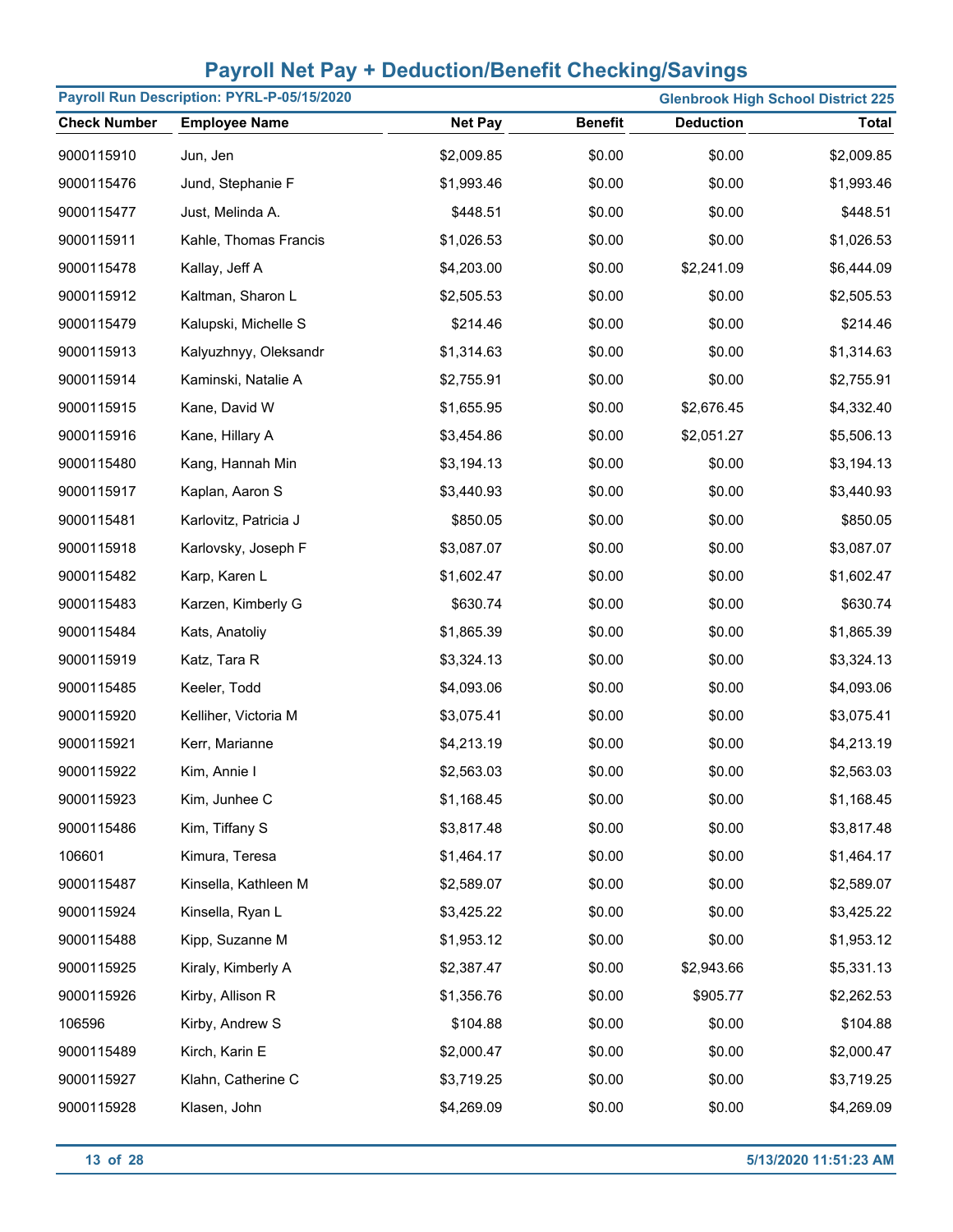| Payroll Run Description: PYRL-P-05/15/2020<br><b>Glenbrook High School District 225</b> |                       |                |                |                  |              |
|-----------------------------------------------------------------------------------------|-----------------------|----------------|----------------|------------------|--------------|
| <b>Check Number</b>                                                                     | <b>Employee Name</b>  | <b>Net Pay</b> | <b>Benefit</b> | <b>Deduction</b> | <b>Total</b> |
| 9000115929                                                                              | Klasen, Julianne S    | \$1,480.36     | \$0.00         | \$0.00           | \$1,480.36   |
| 9000115930                                                                              | Klebba, Karen E       | \$350.49       | \$0.00         | \$4,469.54       | \$4,820.03   |
| 9000115931                                                                              | Klimkowski, Amy Megan | \$2,204.42     | \$0.00         | \$0.00           | \$2,204.42   |
| 9000115932                                                                              | Klimkowski, Brad M    | \$2,197.30     | \$0.00         | \$0.00           | \$2,197.30   |
| 9000115933                                                                              | Kline, James Joseph   | \$1,122.14     | \$0.00         | \$0.00           | \$1,122.14   |
| 9000115490                                                                              | Klopp, Mark S         | \$2,927.92     | \$0.00         | \$0.00           | \$2,927.92   |
| 9000115491                                                                              | Knapp, Scott A        | \$2,742.64     | \$0.00         | \$0.00           | \$2,742.64   |
| 9000115934                                                                              | Knight, John R        | \$3,182.37     | \$0.00         | \$0.00           | \$3,182.37   |
| 9000115935                                                                              | Knoeppel, Mark J      | \$1,911.20     | \$0.00         | \$0.00           | \$1,911.20   |
| 9000115936                                                                              | Knudson, David A      | \$3,299.54     | \$0.00         | \$0.00           | \$3,299.54   |
| 9000115492                                                                              | Koeppen, Sherri M     | \$3,961.40     | \$0.00         | \$0.00           | \$3,961.40   |
| 9000115493                                                                              | Kolos, Dariusz        | \$2,156.68     | \$0.00         | \$0.00           | \$2,156.68   |
| 9000116187                                                                              | Komaschka, Amanda     | \$84.56        | \$0.00         | \$0.00           | \$84.56      |
| 9000115937                                                                              | Koo, Joshua J         | \$3,303.51     | \$0.00         | \$1,720.67       | \$5,024.18   |
| 9000115938                                                                              | Korbar, Jennifer J    | \$3,132.69     | \$0.00         | \$0.00           | \$3,132.69   |
| 9000115494                                                                              | Kornick, Steven B     | \$2,208.71     | \$0.00         | \$0.00           | \$2,208.71   |
| 9000115939                                                                              | Korshukov, Igor N     | \$1,419.56     | \$0.00         | \$0.00           | \$1,419.56   |
| 9000115495                                                                              | Kosirog, Mary C       | \$3,762.28     | \$0.00         | \$3,280.83       | \$7,043.11   |
| 9000115940                                                                              | Kotsadam, Ann E       | \$3,603.41     | \$0.00         | \$0.00           | \$3,603.41   |
| 9000115284                                                                              | Kozeluh, Cynthia J    | \$1,905.30     | \$0.00         | \$1,855.82       | \$3,761.12   |
| 9000115496                                                                              | Krickl, John J        | \$3,666.56     | \$0.00         | \$0.00           | \$3,666.56   |
| 9000115497                                                                              | Krofl, Stephen Joseph | \$887.45       | \$0.00         | \$0.00           | \$887.45     |
| 9000115498                                                                              | Kruse, Lynda M        | \$973.20       | \$0.00         | \$0.00           | \$973.20     |
| 9000115941                                                                              | Krzyzak, Eryk         | \$2,149.93     | \$0.00         | \$0.00           | \$2,149.93   |
| 9000115942                                                                              | Kucharski, Thomas E   | \$4,414.09     | \$0.00         | \$0.00           | \$4,414.09   |
| 9000115943                                                                              | Kuchta, Frank A       | \$1,050.54     | \$0.00         | \$0.00           | \$1,050.54   |
| 9000115499                                                                              | Kudert, Grant M       | \$1,274.74     | \$0.00         | \$2,712.43       | \$3,987.17   |
| 9000115285                                                                              | Kujawinski, Phillip   | \$2,238.74     | \$0.00         | \$0.00           | \$2,238.74   |
| 9000115286                                                                              | Kus, Alice T          | \$1,275.08     | \$0.00         | \$0.00           | \$1,275.08   |
| 9000115944                                                                              | Laackman, Dale        | \$649.79       | \$0.00         | \$0.00           | \$649.79     |
| 9000115500                                                                              | Laker, Kerry Ann      | \$2,253.07     | \$0.00         | \$0.00           | \$2,253.07   |
| 9000115501                                                                              | LaMie, Brad J         | \$978.14       | \$0.00         | \$0.00           | \$978.14     |
| 106612                                                                                  | Lange, William A      | \$1,041.63     | \$0.00         | \$0.00           | \$1,041.63   |
| 9000115945                                                                              | Lara, Raymond G       | \$3,600.09     | \$0.00         | \$0.00           | \$3,600.09   |
| 9000115946                                                                              | Larsen, Kimberly H    | \$4,251.96     | \$0.00         | \$0.00           | \$4,251.96   |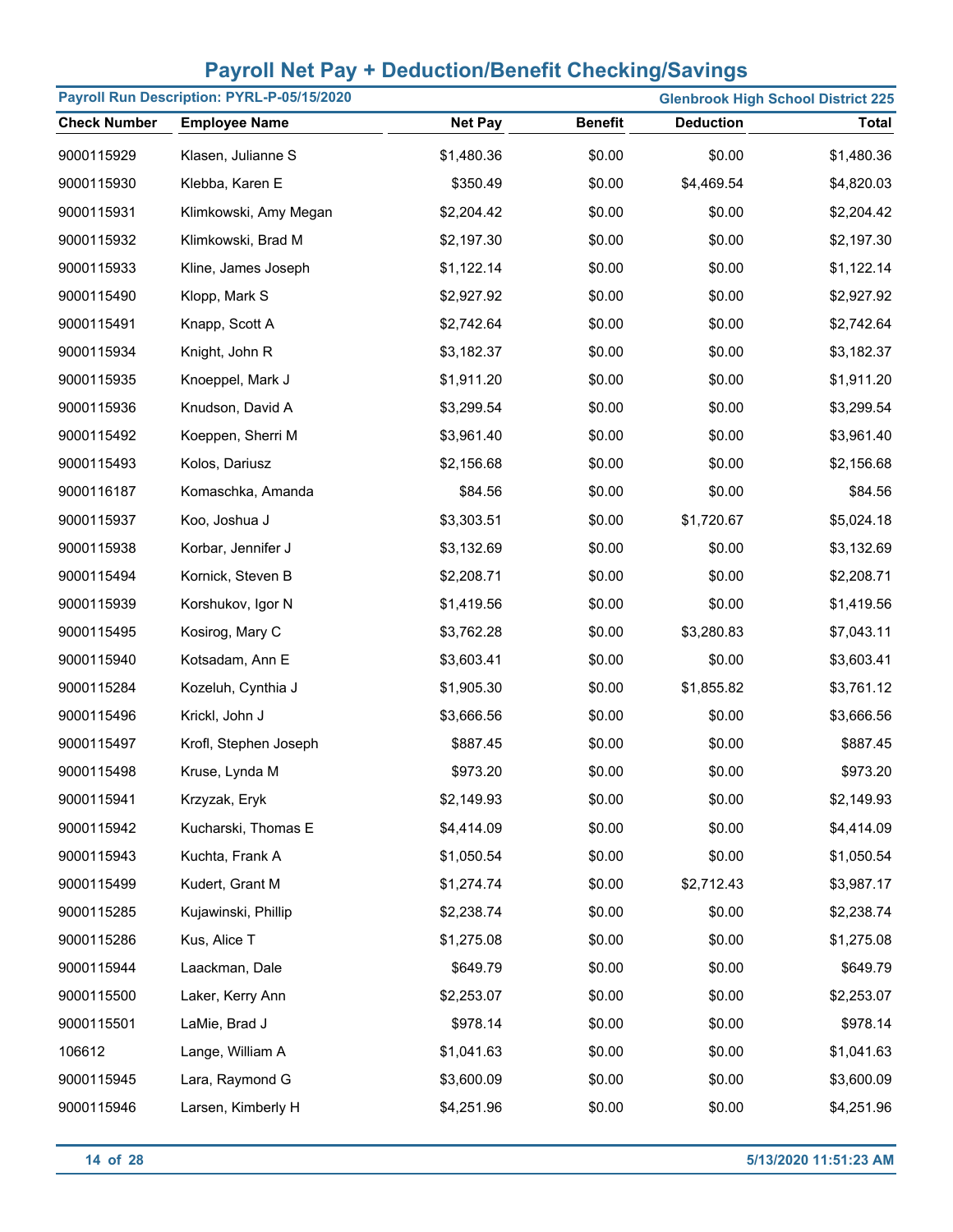| Payroll Run Description: PYRL-P-05/15/2020 |                           |                |                |                  | <b>Glenbrook High School District 225</b> |
|--------------------------------------------|---------------------------|----------------|----------------|------------------|-------------------------------------------|
| <b>Check Number</b>                        | <b>Employee Name</b>      | <b>Net Pay</b> | <b>Benefit</b> | <b>Deduction</b> | <b>Total</b>                              |
| 9000115947                                 | Larsen, Matthew Christian | \$3,305.06     | \$0.00         | \$0.00           | \$3,305.06                                |
| 9000115502                                 | Larson, Kristen M         | \$310.08       | \$0.00         | \$0.00           | \$310.08                                  |
| 9000115503                                 | Lasku, Orjola             | \$1,034.22     | \$0.00         | \$0.00           | \$1,034.22                                |
| 9000115504                                 | Lathrop, Gina N           | \$1,063.84     | \$0.00         | \$0.00           | \$1,063.84                                |
| 9000115505                                 | Laudadio, Jennifer A      | \$3,778.40     | \$0.00         | \$0.00           | \$3,778.40                                |
| 9000115506                                 | Layfield, Christopher T   | \$1,204.64     | \$0.00         | \$0.00           | \$1,204.64                                |
| 9000115692                                 | Lazzaro, Tricia M         | \$3,189.37     | \$0.00         | \$0.00           | \$3,189.37                                |
| 9000115507                                 | Leblanc, Katrina L        | \$3,131.81     | \$0.00         | \$0.00           | \$3,131.81                                |
| 9000115508                                 | LeBlanc, Robert           | \$3,183.58     | \$0.00         | \$0.00           | \$3,183.58                                |
| 9000115509                                 | Lee, Pearl                | \$1,181.24     | \$0.00         | \$4,238.81       | \$5,420.05                                |
| 9000115510                                 | Lee, Sarah H              | \$880.20       | \$0.00         | \$0.00           | \$880.20                                  |
| 9000115948                                 | Leipert, Daniel J         | \$2,768.59     | \$0.00         | \$0.00           | \$2,768.59                                |
| 9000115949                                 | Leon, Sylvia              | \$448.90       | \$0.00         | \$0.00           | \$448.90                                  |
| 9000115950                                 | Lesch, Anne C             | \$3,883.06     | \$0.00         | \$0.00           | \$3,883.06                                |
| 9000116188                                 | Levy, Adam B              | \$84.56        | \$0.00         | \$0.00           | \$84.56                                   |
| 9000115951                                 | Lewis, Bryson James       | \$820.60       | \$0.00         | \$0.00           | \$820.60                                  |
| 9000115511                                 | Lewis, Mark B             | \$4,264.82     | \$0.00         | \$2,134.48       | \$6,399.30                                |
| 9000115952                                 | Lialios, Aimiliane Emilie | \$2,012.11     | \$0.00         | \$0.00           | \$2,012.11                                |
| 9000115953                                 | Lialios, Nickolas G       | \$724.70       | \$0.00         | \$0.00           | \$724.70                                  |
| 9000115954                                 | Lieberman, David          | \$4,851.72     | \$0.00         | \$0.00           | \$4,851.72                                |
| 9000115955                                 | Lin, Shin-Shin            | \$622.24       | \$0.00         | \$0.00           | \$622.24                                  |
| 9000115956                                 | Locascio, Nicholas J      | \$1,284.93     | \$0.00         | \$0.00           | \$1,284.93                                |
| 9000115512                                 | Loch, Craig T             | \$4,061.71     | \$0.00         | \$0.00           | \$4,061.71                                |
| 9000115957                                 | Logan, Jeannie L          | \$4,395.44     | \$0.00         | \$0.00           | \$4,395.44                                |
| 9000115513                                 | Lomer, Julie K            | \$1,107.80     | \$0.00         | \$0.00           | \$1,107.80                                |
| 9000115958                                 | Lonergan, James Vincent   | \$1,626.23     | \$0.00         | \$0.00           | \$1,626.23                                |
| 9000115514                                 | Lopez, Rafael R           | \$825.66       | \$0.00         | \$1,523.87       | \$2,349.53                                |
| 9000115515                                 | Lopez-Ramirez, Arturo     | \$1,378.42     | \$0.00         | \$0.00           | \$1,378.42                                |
| 9000115516                                 | Lopez-Ramirez, Raul       | \$1,683.83     | \$0.00         | \$0.00           | \$1,683.83                                |
| 9000115959                                 | Loughery, MaryClare       | \$665.45       | \$0.00         | \$0.00           | \$665.45                                  |
| 9000115960                                 | Lowery, Donald W          | \$990.79       | \$0.00         | \$0.00           | \$990.79                                  |
| 9000115961                                 | Lowery, Kelly             | \$2,676.20     | \$0.00         | \$0.00           | \$2,676.20                                |
| 9000115517                                 | Ludolph, Amy E            | \$3,221.00     | \$0.00         | \$0.00           | \$3,221.00                                |
| 9000115287                                 | Lukas, Rhonda D           | \$1,762.63     | \$0.00         | \$0.00           | \$1,762.63                                |
| 9000115518                                 | Luke, Gregory A           | \$2,572.04     | \$0.00         | \$0.00           | \$2,572.04                                |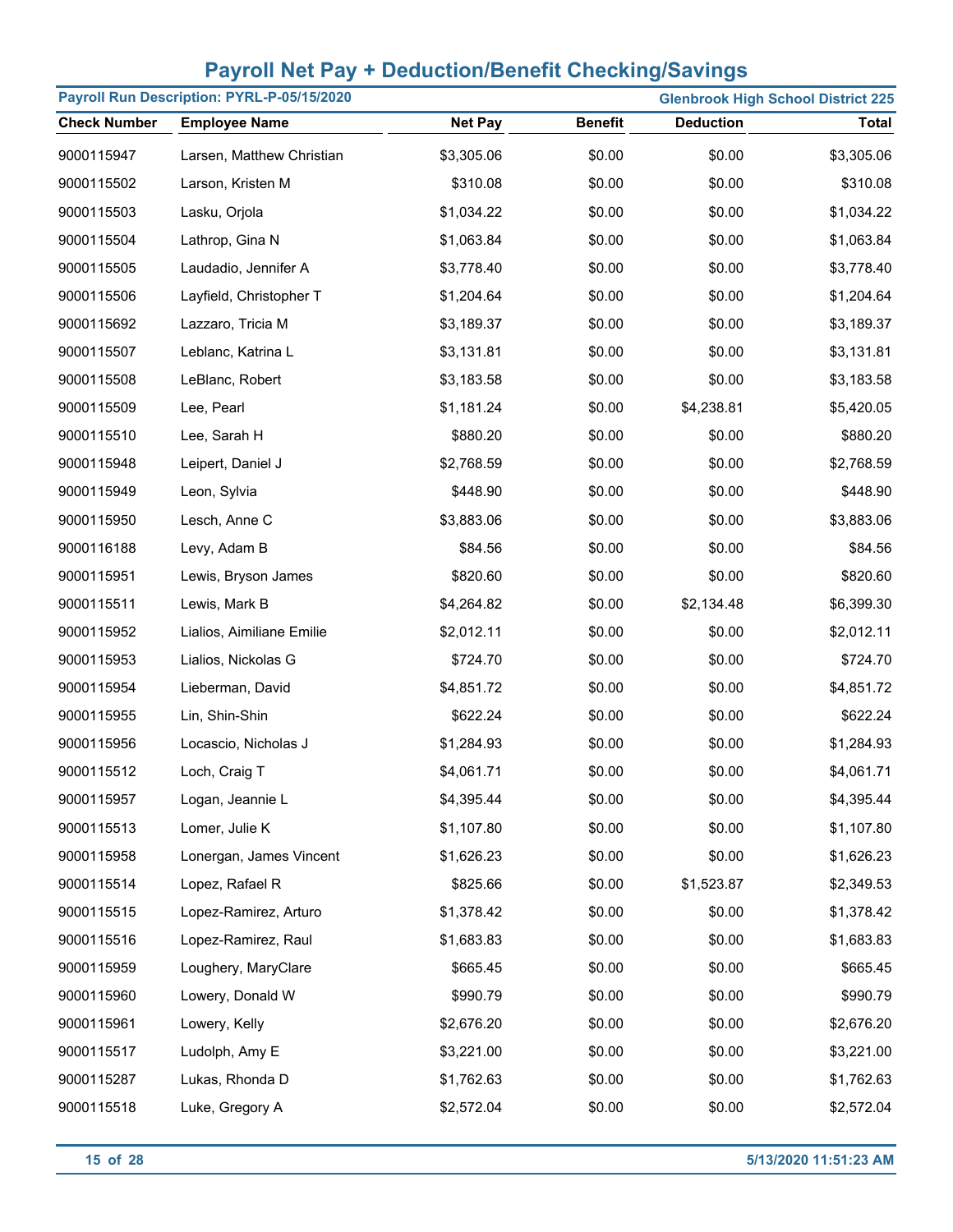| Payroll Run Description: PYRL-P-05/15/2020<br><b>Glenbrook High School District 225</b> |                          |                |                |                  |            |
|-----------------------------------------------------------------------------------------|--------------------------|----------------|----------------|------------------|------------|
| <b>Check Number</b>                                                                     | <b>Employee Name</b>     | <b>Net Pay</b> | <b>Benefit</b> | <b>Deduction</b> | Total      |
| 9000115962                                                                              | Lupfer, Elizabeth        | \$3,590.19     | \$0.00         | \$0.00           | \$3,590.19 |
| 9000115519                                                                              | Lutz, Mary Kay           | \$991.13       | \$0.00         | \$0.00           | \$991.13   |
| 9000115963                                                                              | Lynch, Susan L           | \$740.43       | \$0.00         | \$0.00           | \$740.43   |
| 9000115964                                                                              | Lyon, William J          | \$2,377.16     | \$0.00         | \$0.00           | \$2,377.16 |
| 9000115965                                                                              | MacDonald, Keith         | \$3,723.01     | \$0.00         | \$0.00           | \$3,723.01 |
| 9000115966                                                                              | Macfadden, Michael J     | \$2,455.80     | \$0.00         | \$0.00           | \$2,455.80 |
| 9000115967                                                                              | Mackie, Rosanne          | \$2,307.93     | \$0.00         | \$0.00           | \$2,307.93 |
| 9000115520                                                                              | Maher, Joy M             | \$4,196.34     | \$0.00         | \$0.00           | \$4,196.34 |
| 9000115521                                                                              | Majoros, Sachiko         | \$4,265.58     | \$0.00         | \$0.00           | \$4,265.58 |
| 9000115968                                                                              | Makita-Discekici, Yasuko | \$3,057.23     | \$0.00         | \$2,994.09       | \$6,051.32 |
| 9000115693                                                                              | Maltese, Rose            | \$1,162.49     | \$0.00         | \$3,372.76       | \$4,535.25 |
| 9000115522                                                                              | Mancilla Garcia, Pedro   | \$1,529.27     | \$0.00         | \$0.00           | \$1,529.27 |
| 9000115969                                                                              | Mandarino, Despina       | \$1,297.47     | \$0.00         | \$4,767.54       | \$6,065.01 |
| 9000115288                                                                              | Manly, Ryan M            | \$1,686.45     | \$0.00         | \$3,062.09       | \$4,748.54 |
| 9000115289                                                                              | Manly, Stephanie L       | \$1,169.12     | \$0.00         | \$1,952.69       | \$3,121.81 |
| 9000115523                                                                              | Marabella, Kathleen      | \$3,859.42     | \$0.00         | \$0.00           | \$3,859.42 |
| 9000115970                                                                              | Maranto, Mark C          | \$4,471.84     | \$0.00         | \$0.00           | \$4,471.84 |
| 9000115524                                                                              | Martinez, Sal            | \$866.90       | \$0.00         | \$0.00           | \$866.90   |
| 9000115971                                                                              | Marushka, Lydia D        | \$1,244.90     | \$0.00         | \$0.00           | \$1,244.90 |
| 9000115972                                                                              | Marx, Cary A             | \$407.61       | \$0.00         | \$0.00           | \$407.61   |
| 9000115973                                                                              | Mashni, Sam              | \$230.87       | \$0.00         | \$0.00           | \$230.87   |
| 9000115525                                                                              | Maskin, Debra R          | \$1,763.94     | \$0.00         | \$0.00           | \$1,763.94 |
| 9000115974                                                                              | Maskin, Leah S           | \$2,058.90     | \$0.00         | \$0.00           | \$2,058.90 |
| 9000115526                                                                              | Matsunaga, Bridget M     | \$3,789.56     | \$0.00         | \$0.00           | \$3,789.56 |
| 9000115527                                                                              | Mau, Jennifer Marie      | \$3,280.81     | \$0.00         | \$0.00           | \$3,280.81 |
| 9000115975                                                                              | McBride, Erin D          | \$2,317.23     | \$0.00         | \$0.00           | \$2,317.23 |
| 9000115976                                                                              | McBride, Molly M         | \$3,771.57     | \$0.00         | \$0.00           | \$3,771.57 |
| 9000115528                                                                              | McCaffrey, Kevin M       | \$1,419.15     | \$0.00         | \$0.00           | \$1,419.15 |
| 106597                                                                                  | McCormack, Emily E       | \$808.44       | \$0.00         | \$0.00           | \$808.44   |
| 106613                                                                                  | McCue, Devin A           | \$1,274.14     | \$0.00         | \$0.00           | \$1,274.14 |
| 9000115694                                                                              | McDermott, Julie T       | \$1,661.52     | \$0.00         | \$0.00           | \$1,661.52 |
| 9000115977                                                                              | McDonald, Kelli A        | \$3,179.94     | \$0.00         | \$0.00           | \$3,179.94 |
| 9000115529                                                                              | Mcdonaugh, Brian         | \$3,637.18     | \$0.00         | \$0.00           | \$3,637.18 |
| 9000115530                                                                              | McDonaugh, Maureen C     | \$3,775.63     | \$0.00         | \$0.00           | \$3,775.63 |
| 9000115978                                                                              | McGuinness, Elisabeth D  | \$2,277.88     | \$0.00         | \$0.00           | \$2,277.88 |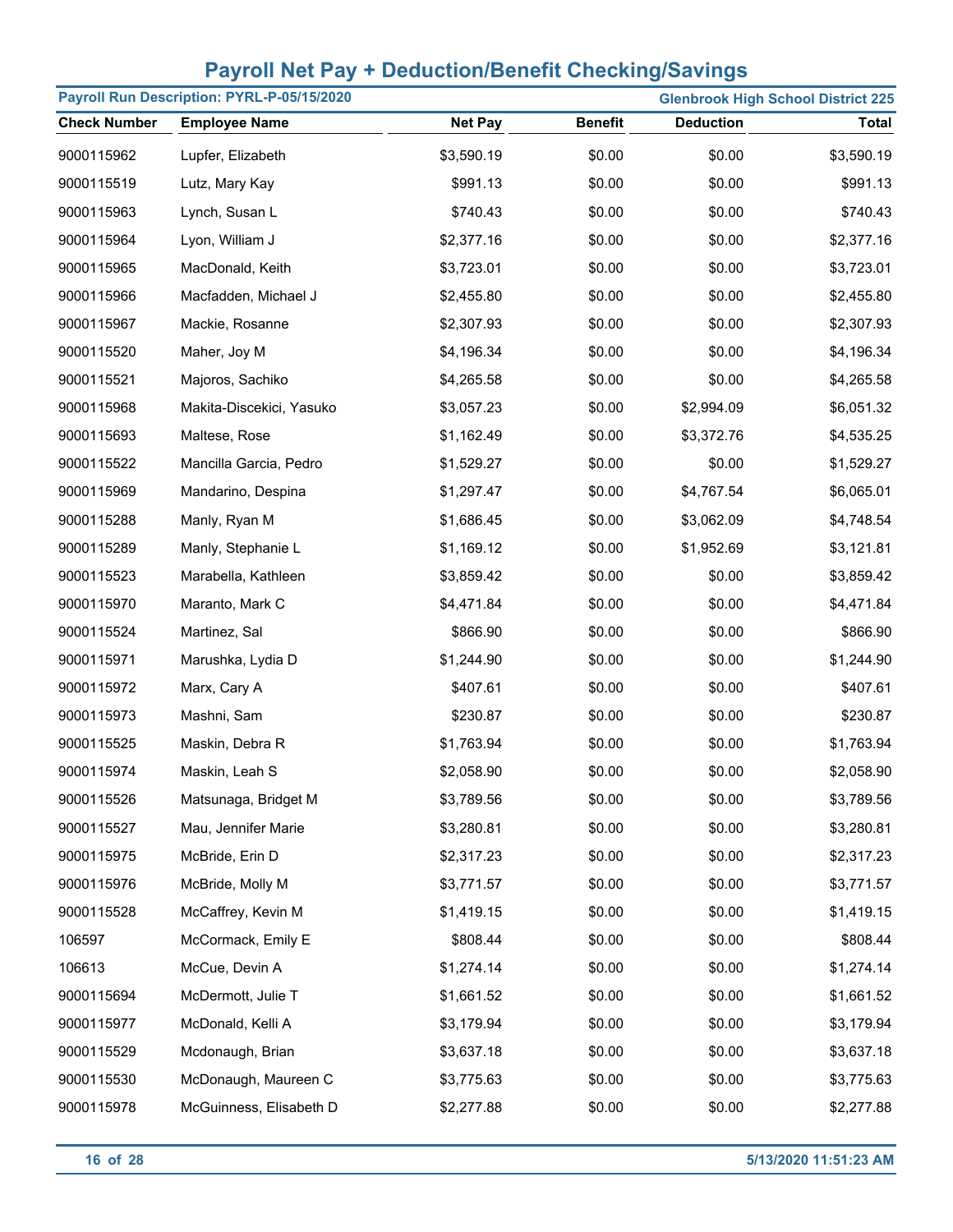| Payroll Run Description: PYRL-P-05/15/2020 |                        |                |                |                  | <b>Glenbrook High School District 225</b> |
|--------------------------------------------|------------------------|----------------|----------------|------------------|-------------------------------------------|
| <b>Check Number</b>                        | <b>Employee Name</b>   | <b>Net Pay</b> | <b>Benefit</b> | <b>Deduction</b> | <b>Total</b>                              |
| 9000115979                                 | McGuire, Jaclin S      | \$2,399.47     | \$0.00         | \$0.00           | \$2,399.47                                |
| 9000115531                                 | McInerney, Rhoda       | \$3,811.20     | \$0.00         | \$0.00           | \$3,811.20                                |
| 9000115980                                 | McInerney, William O   | \$1,386.68     | \$0.00         | \$0.00           | \$1,386.68                                |
| 9000115981                                 | McKenzie, Alexandra L  | \$2,209.60     | \$0.00         | \$0.00           | \$2,209.60                                |
| 9000115532                                 | McKeown, Katherine A   | \$876.16       | \$0.00         | \$0.00           | \$876.16                                  |
| 9000115533                                 | McLaughlin, Kathleen A | \$1,240.84     | \$0.00         | \$0.00           | \$1,240.84                                |
| 9000115982                                 | McManamon, Rosanna     | \$2,323.71     | \$0.00         | \$3,378.27       | \$5,701.98                                |
| 9000115534                                 | Mechales, Stacey A     | \$1,472.16     | \$0.00         | \$0.00           | \$1,472.16                                |
| 9000115983                                 | Meek, Jennifer K       | \$2,571.68     | \$0.00         | \$0.00           | \$2,571.68                                |
| 9000115535                                 | Meier, Michael         | \$652.98       | \$0.00         | \$0.00           | \$652.98                                  |
| 9000115984                                 | Meister, Amy Leigh     | \$1,137.22     | \$0.00         | \$1,007.41       | \$2,144.63                                |
| 9000115985                                 | Melgoza, Agustin T     | \$1,074.72     | \$0.00         | \$0.00           | \$1,074.72                                |
| 9000115986                                 | Melgoza, Luis          | \$1,074.72     | \$0.00         | \$0.00           | \$1,074.72                                |
| 9000115987                                 | Mette, Delbert A       | \$1,400.01     | \$0.00         | \$0.00           | \$1,400.01                                |
| 9000115290                                 | Meyer, Eric R          | \$2,280.28     | \$0.00         | \$0.00           | \$2,280.28                                |
| 9000115988                                 | Meyer, John P          | \$3,079.49     | \$0.00         | \$3,076.79       | \$6,156.28                                |
| 9000115989                                 | Meyer, Kristin D       | \$2,616.10     | \$0.00         | \$0.00           | \$2,616.10                                |
| 9000115990                                 | Meyer, Sonja K         | \$4,588.38     | \$0.00         | \$0.00           | \$4,588.38                                |
| 9000115536                                 | Meyers-Levy, Dustin    | \$267.95       | \$0.00         | \$0.00           | \$267.95                                  |
| 9000115695                                 | Michael, Amy K         | \$987.80       | \$0.00         | \$0.00           | \$987.80                                  |
| 9000115991                                 | Middleton, Amanda S    | \$2,126.87     | \$0.00         | \$0.00           | \$2,126.87                                |
| 9000115992                                 | Middleton, Courtney C  | \$1,800.21     | \$0.00         | \$2,128.28       | \$3,928.49                                |
| 9000115993                                 | Mietus, Thomas C       | \$3,821.41     | \$0.00         | \$0.00           | \$3,821.41                                |
| 9000115994                                 | Mikos, Gabrielle L     | \$2,495.31     | \$0.00         | \$0.00           | \$2,495.31                                |
| 9000115537                                 | Milkowski, Robert B    | \$3,546.14     | \$0.00         | \$0.00           | \$3,546.14                                |
| 9000115538                                 | Miller, Matthew        | \$3,646.45     | \$0.00         | \$0.00           | \$3,646.45                                |
| 9000115539                                 | Millman, Dana A        | \$1,220.07     | \$0.00         | \$0.00           | \$1,220.07                                |
| 9000115540                                 | Mills, Courtney        | \$2,155.00     | \$0.00         | \$0.00           | \$2,155.00                                |
| 9000115541                                 | Mills, Monica S        | \$2,285.98     | \$0.00         | \$0.00           | \$2,285.98                                |
| 9000115995                                 | Minogue, Thea J        | \$2,207.76     | \$0.00         | \$0.00           | \$2,207.76                                |
| 9000115996                                 | Mistak, Aneta M        | \$2,455.96     | \$0.00         | \$0.00           | \$2,455.96                                |
| 9000115542                                 | Mocarski, Jerry I      | \$1,125.38     | \$0.00         | \$0.00           | \$1,125.38                                |
| 9000115543                                 | Monaghan, Joel A       | \$2,793.97     | \$0.00         | \$0.00           | \$2,793.97                                |
| 9000115997                                 | Monahan, Timothy A     | \$3,968.58     | \$0.00         | \$0.00           | \$3,968.58                                |
| 9000115998                                 | Moon, Mina             | \$4,437.60     | \$0.00         | \$0.00           | \$4,437.60                                |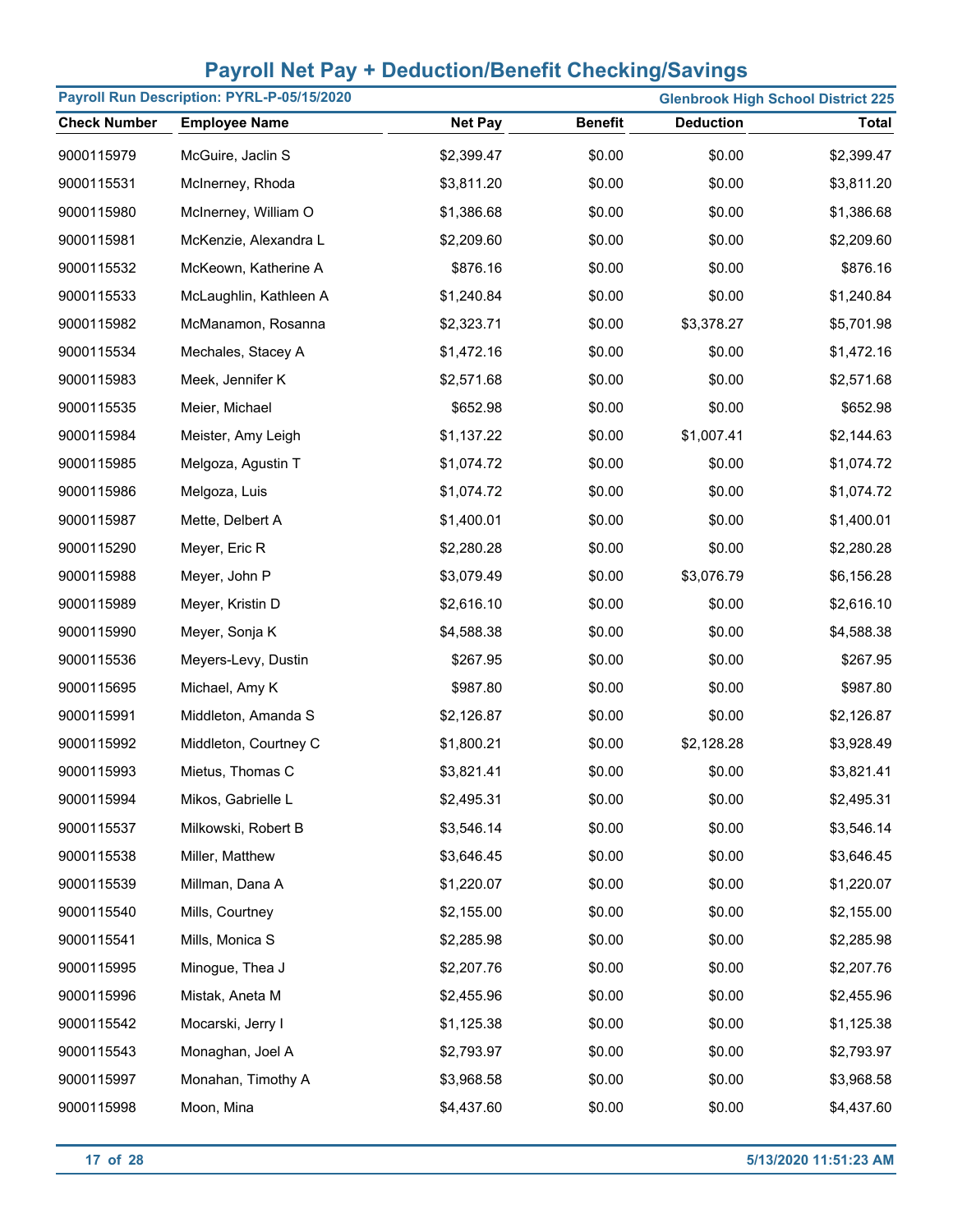| Payroll Run Description: PYRL-P-05/15/2020 |                        |                |                | <b>Glenbrook High School District 225</b> |              |  |
|--------------------------------------------|------------------------|----------------|----------------|-------------------------------------------|--------------|--|
| <b>Check Number</b>                        | <b>Employee Name</b>   | <b>Net Pay</b> | <b>Benefit</b> | <b>Deduction</b>                          | <b>Total</b> |  |
| 9000115544                                 | Moran, Ryan C          | \$2,224.84     | \$0.00         | \$0.00                                    | \$2,224.84   |  |
| 9000115999                                 | Moreano, Nicholas D    | \$378.99       | \$0.00         | \$0.00                                    | \$378.99     |  |
| 9000115545                                 | Morgan, Christopher    | \$4,075.86     | \$0.00         | \$0.00                                    | \$4,075.86   |  |
| 9000116000                                 | Morley, Nicholas J     | \$2,045.61     | \$0.00         | \$0.00                                    | \$2,045.61   |  |
| 9000115546                                 | Morrel, Josh           | \$2,961.34     | \$0.00         | \$0.00                                    | \$2,961.34   |  |
| 9000116001                                 | Morris, Bonita M       | \$1,187.94     | \$0.00         | \$0.00                                    | \$1,187.94   |  |
| 9000116002                                 | Moskaites, Brighid O   | \$2,196.24     | \$0.00         | \$0.00                                    | \$2,196.24   |  |
| 9000116003                                 | Moulakelis, Patricia A | \$3,783.92     | \$0.00         | \$0.00                                    | \$3,783.92   |  |
| 9000116004                                 | Muir, Cameron D        | \$5,580.62     | \$0.00         | \$2,407.46                                | \$7,988.08   |  |
| 9000115547                                 | Mulder, Isabelle       | \$635.87       | \$0.00         | \$0.00                                    | \$635.87     |  |
| 9000116005                                 | Mulligan, Sandra       | \$2,628.11     | \$0.00         | \$0.00                                    | \$2,628.11   |  |
| 9000116006                                 | Mulloy, Joseph M       | \$1,423.04     | \$0.00         | \$0.00                                    | \$1,423.04   |  |
| 9000116007                                 | Murdough, Charles P    | \$1,731.82     | \$0.00         | \$1,098.74                                | \$2,830.56   |  |
| 9000116008                                 | Murdy, Brian J         | \$2,601.07     | \$0.00         | \$0.00                                    | \$2,601.07   |  |
| 9000116009                                 | Musa, Lena N           | \$956.98       | \$0.00         | \$544.58                                  | \$1,501.56   |  |
| 9000115548                                 | Musolf, Bryan J        | \$3,441.47     | \$0.00         | \$0.00                                    | \$3,441.47   |  |
| 9000116010                                 | Myers, Travis C        | \$3,807.97     | \$0.00         | \$0.00                                    | \$3,807.97   |  |
| 9000115549                                 | Nabolotny, Rachel W    | \$2,472.76     | \$0.00         | \$0.00                                    | \$2,472.76   |  |
| 9000116011                                 | Najera, Maria          | \$1,196.31     | \$0.00         | \$0.00                                    | \$1,196.31   |  |
| 9000115550                                 | Nardini, Andy          | \$1,613.27     | \$0.00         | \$0.00                                    | \$1,613.27   |  |
| 9000116012                                 | Navarro, Julia E       | \$1,265.06     | \$0.00         | \$0.00                                    | \$1,265.06   |  |
| 9000116013                                 | Nelson, Angela G       | \$1,019.95     | \$0.00         | \$770.77                                  | \$1,790.72   |  |
| 9000115551                                 | Nelson, Jill K         | \$1,327.77     | \$0.00         | \$0.00                                    | \$1,327.77   |  |
| 9000116014                                 | Nemecek, Elizabeth A   | \$2,675.90     | \$0.00         | \$0.00                                    | \$2,675.90   |  |
| 9000116015                                 | Nemecek, Scott T       | \$2,648.22     | \$0.00         | \$0.00                                    | \$2,648.22   |  |
| 9000116016                                 | Nestos, Elizabeth V    | \$1,032.74     | \$0.00         | \$0.00                                    | \$1,032.74   |  |
| 9000116017                                 | Neu, Lisa G            | \$3,296.19     | \$0.00         | \$0.00                                    | \$3,296.19   |  |
| 9000115552                                 | Neubauer, Amelia L     | \$778.67       | \$0.00         | \$1,214.79                                | \$1,993.46   |  |
| 9000116018                                 | Nevin, Rosa M          | \$1,383.47     | \$0.00         | \$0.00                                    | \$1,383.47   |  |
| 9000115553                                 | Newburger, Kerri K     | \$2,440.78     | \$0.00         | \$0.00                                    | \$2,440.78   |  |
| 9000115554                                 | Nichols, Kelsey C      | \$2,200.10     | \$0.00         | \$0.00                                    | \$2,200.10   |  |
| 9000115555                                 | Niemiec, Craig         | \$3,045.54     | \$0.00         | \$0.00                                    | \$3,045.54   |  |
| 9000115556                                 | Nisi, Michael J        | \$4,904.85     | \$0.00         | \$0.00                                    | \$4,904.85   |  |
| 9000116019                                 | Nitahara, Kelli S      | \$1,102.21     | \$0.00         | \$0.00                                    | \$1,102.21   |  |
| 9000116020                                 | Norwood, Amy L         | \$3,114.59     | \$0.00         | \$0.00                                    | \$3,114.59   |  |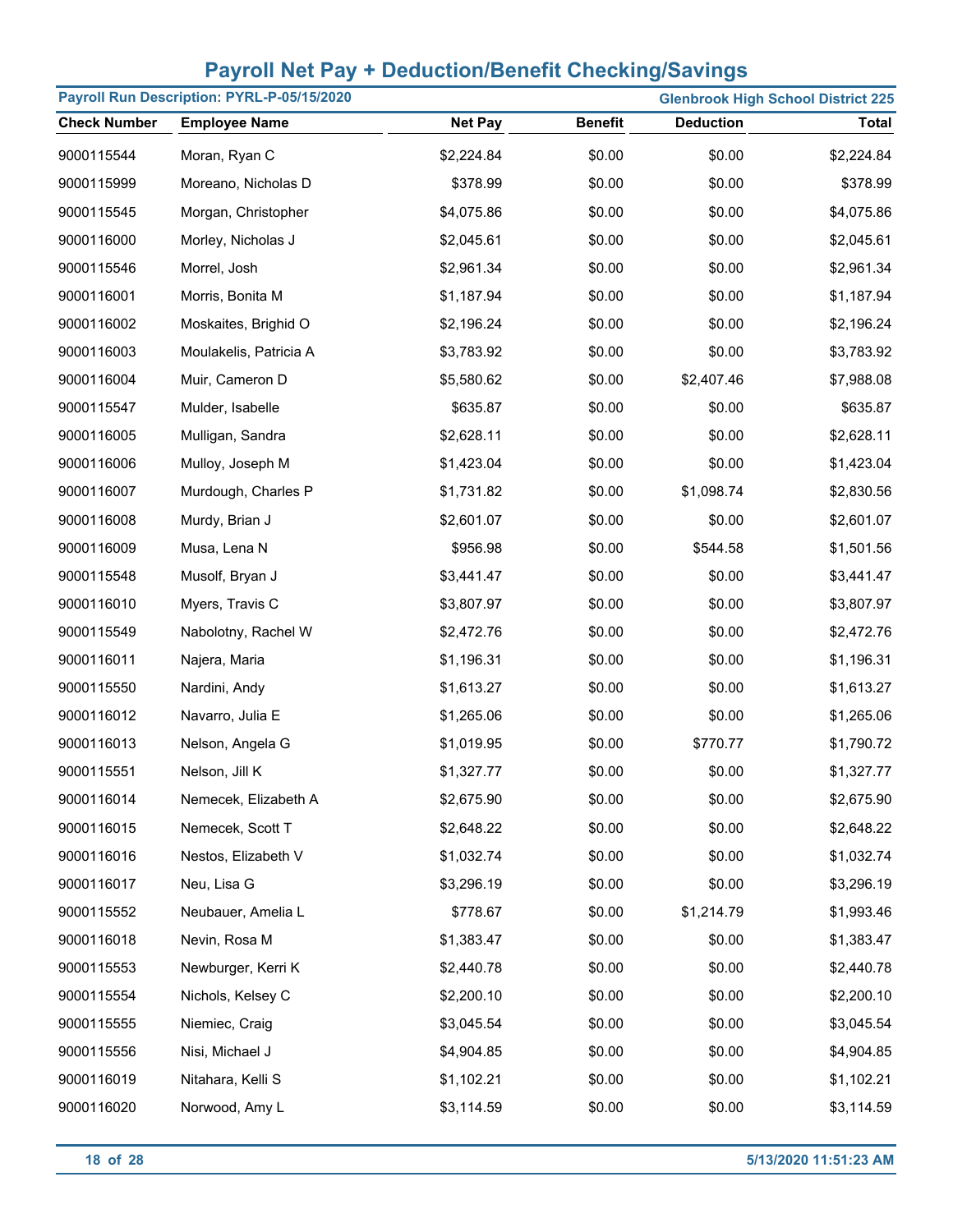| Payroll Run Description: PYRL-P-05/15/2020 |                       |                |                |                  | <b>Glenbrook High School District 225</b> |
|--------------------------------------------|-----------------------|----------------|----------------|------------------|-------------------------------------------|
| <b>Check Number</b>                        | <b>Employee Name</b>  | <b>Net Pay</b> | <b>Benefit</b> | <b>Deduction</b> | <b>Total</b>                              |
| 9000116189                                 | Novotny, Jonathan R   | \$1,224.40     | \$0.00         | \$0.00           | \$1,224.40                                |
| 9000116021                                 | O'Brien, Kathleen M   | \$974.06       | \$0.00         | \$0.00           | \$974.06                                  |
| 9000115291                                 | O'Connell, Tarah A    | \$1,414.82     | \$0.00         | \$0.00           | \$1,414.82                                |
| 9000115557                                 | O'Connell, Theresa A  | \$845.42       | \$0.00         | \$0.00           | \$845.42                                  |
| 9000116022                                 | Odicho, Ramina        | \$2,615.50     | \$0.00         | \$0.00           | \$2,615.50                                |
| 9000115558                                 | Odiotti, Virna M      | \$3,620.13     | \$0.00         | \$0.00           | \$3,620.13                                |
| 9000116023                                 | O'Dwyer, Catherine C  | \$2,261.34     | \$0.00         | \$0.00           | \$2,261.34                                |
| 9000116024                                 | O'Malley, John P      | \$2,633.92     | \$0.00         | \$0.00           | \$2,633.92                                |
| 9000115559                                 | O'Rourke, Mark L      | \$3,559.12     | \$0.00         | \$0.00           | \$3,559.12                                |
| 9000115696                                 | Ossey, James L        | \$1,561.26     | \$0.00         | \$0.00           | \$1,561.26                                |
| 9000116025                                 | Ossey, Troy N         | \$46.13        | \$0.00         | \$2,178.44       | \$2,224.57                                |
| 9000116026                                 | Osterbur, Lucas W     | \$1,560.21     | \$0.00         | \$0.00           | \$1,560.21                                |
| 9000115292                                 | Ostrovskaya, Alla     | \$2,342.02     | \$0.00         | \$0.00           | \$2,342.02                                |
| 9000116027                                 | Oswald, Daniel F      | \$4,261.58     | \$0.00         | \$0.00           | \$4,261.58                                |
| 9000116028                                 | Otoole, Jack          | \$1,274.14     | \$0.00         | \$0.00           | \$1,274.14                                |
| 9000116029                                 | Oziminski, Kelley D   | \$2,257.35     | \$0.00         | \$0.00           | \$2,257.35                                |
| 9000116030                                 | Paek, Jeffrey I       | \$3,628.66     | \$0.00         | \$0.00           | \$3,628.66                                |
| 9000116031                                 | Pak, Christina        | \$832.68       | \$0.00         | \$5,151.49       | \$5,984.17                                |
| 9000115560                                 | Palmer, Ana Paloma    | \$2,873.15     | \$0.00         | \$0.00           | \$2,873.15                                |
| 9000115293                                 | Palmer, Victoria J    | \$264.40       | \$0.00         | \$2,057.88       | \$2,322.28                                |
| 9000115561                                 | Panzer, Jodie A       | \$1,495.44     | \$0.00         | \$0.00           | \$1,495.44                                |
| 9000116032                                 | Paplinski, Katherine  | \$2,601.18     | \$0.00         | \$0.00           | \$2,601.18                                |
| 9000116033                                 | Pappageorge, Samantha | \$1,216.57     | \$0.00         | \$0.00           | \$1,216.57                                |
| 9000116034                                 | Pasqualin, Jordan L   | \$1,984.62     | \$0.00         | \$0.00           | \$1,984.62                                |
| 9000115562                                 | Pater, Stacy I        | \$1,022.61     | \$0.00         | \$0.00           | \$1,022.61                                |
| 9000115563                                 | Patrick, Charles M    | \$1,626.27     | \$0.00         | \$0.00           | \$1,626.27                                |
| 9000115564                                 | Patrick, Michael      | \$437.00       | \$0.00         | \$0.00           | \$437.00                                  |
| 9000116035                                 | Pauletto, Adriana M   | \$924.80       | \$0.00         | \$0.00           | \$924.80                                  |
| 9000116036                                 | Pavic, Lisa N         | \$2,604.19     | \$0.00         | \$0.00           | \$2,604.19                                |
| 9000115697                                 | Pazol, Naomi S        | \$681.19       | \$0.00         | \$0.00           | \$681.19                                  |
| 9000115565                                 | Peacock, Jody R       | \$797.75       | \$0.00         | \$0.00           | \$797.75                                  |
| 9000115294                                 | Pearson, Jennifer M   | \$5,335.58     | \$0.00         | \$0.00           | \$5,335.58                                |
| 9000115698                                 | Pearson, Melissa A    | \$2,217.20     | \$0.00         | \$0.00           | \$2,217.20                                |
| 9000116037                                 | Pedersen, Erika L     | \$3,152.75     | \$0.00         | \$0.00           | \$3,152.75                                |
| 9000115566                                 | Pehlke, Robin E       | \$2,333.11     | \$0.00         | \$0.00           | \$2,333.11                                |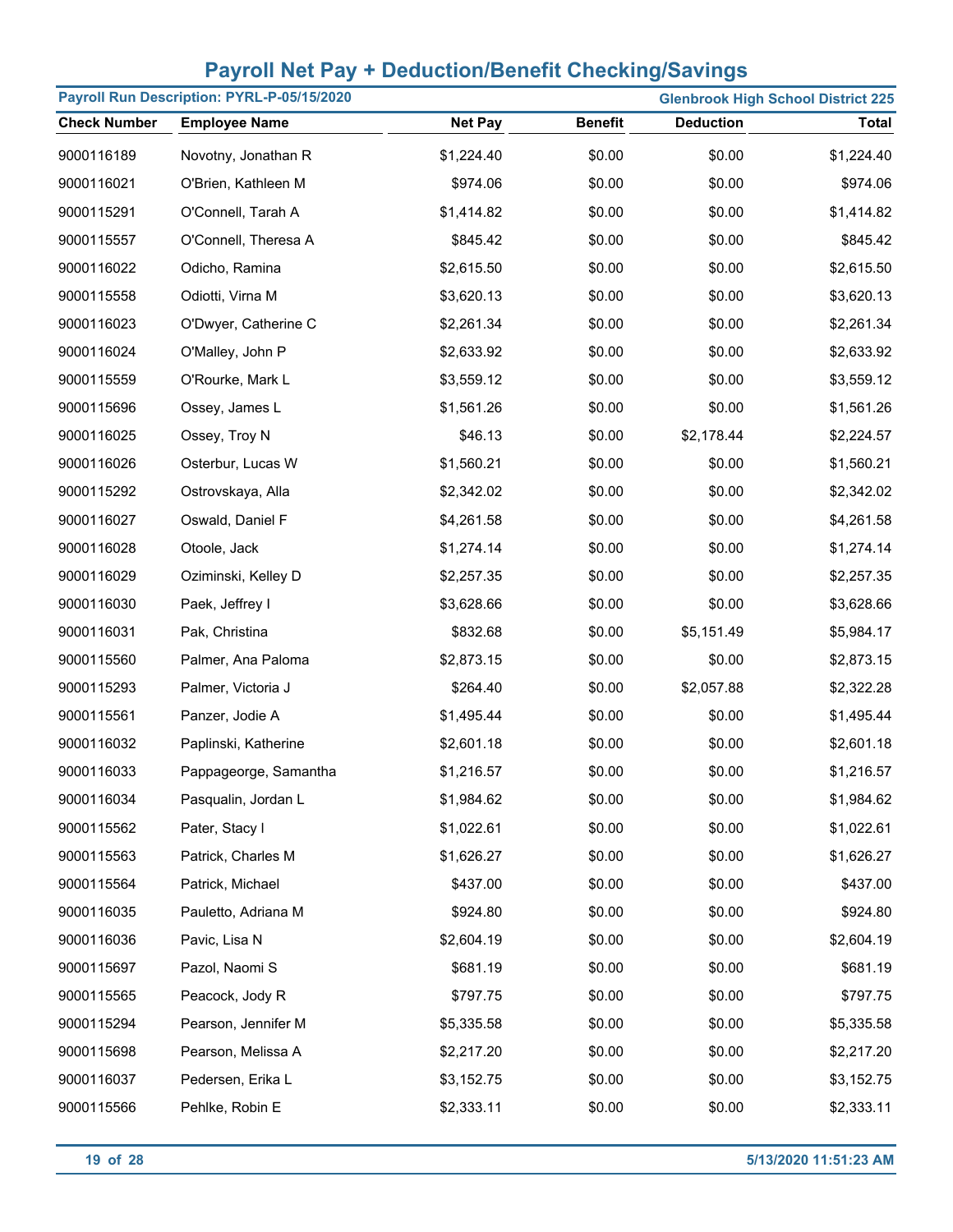| Payroll Run Description: PYRL-P-05/15/2020<br><b>Glenbrook High School District 225</b> |                            |                |                |                  |              |
|-----------------------------------------------------------------------------------------|----------------------------|----------------|----------------|------------------|--------------|
| <b>Check Number</b>                                                                     | <b>Employee Name</b>       | <b>Net Pay</b> | <b>Benefit</b> | <b>Deduction</b> | <b>Total</b> |
| 9000116038                                                                              | Pereira-Godoy, Ana F       | \$1,000.79     | \$0.00         | \$885.86         | \$1,886.65   |
| 9000115567                                                                              | Perez, Rodolfo             | \$976.94       | \$0.00         | \$0.00           | \$976.94     |
| 9000116039                                                                              | Perveen, Farzana           | \$1,326.85     | \$0.00         | \$0.00           | \$1,326.85   |
| 9000115568                                                                              | Peterson, Susan J          | \$742.33       | \$0.00         | \$0.00           | \$742.33     |
| 9000116040                                                                              | Petrey, Brianne E          | \$2,138.72     | \$0.00         | \$0.00           | \$2,138.72   |
| 9000115569                                                                              | Petrini-Poli, Marie J      | \$3,746.79     | \$0.00         | \$0.00           | \$3,746.79   |
| 9000115570                                                                              | Petty, Kim                 | \$4,698.88     | \$0.00         | \$2,759.60       | \$7,458.48   |
| 9000116041                                                                              | Pfister, Melissa A         | \$2,056.12     | \$0.00         | \$0.00           | \$2,056.12   |
| 9000115571                                                                              | Phillips, Penn E           | \$4,042.04     | \$0.00         | \$0.00           | \$4,042.04   |
| 9000115572                                                                              | Pieper, Robert             | \$5,194.50     | \$0.00         | \$2,360.00       | \$7,554.50   |
| 9000116042                                                                              | Piotrowski, Mary R.        | \$406.00       | \$0.00         | \$0.00           | \$406.00     |
| 9000115573                                                                              | Pipkin, Stephen R          | \$1,508.22     | \$0.00         | \$0.00           | \$1,508.22   |
| 9000115574                                                                              | Piscitelli-Downey, Matthew | \$2,233.32     | \$0.00         | \$0.00           | \$2,233.32   |
| 9000115575                                                                              | Plaza, Scott               | \$958.43       | \$0.00         | \$0.00           | \$958.43     |
| 9000116043                                                                              | Pollack, Rebecca S         | \$3,713.60     | \$0.00         | \$0.00           | \$3,713.60   |
| 9000115576                                                                              | Pouplikollas, Alex         | \$1,599.92     | \$0.00         | \$0.00           | \$1,599.92   |
| 9000116044                                                                              | Powers, Kimberly V         | \$1,222.64     | \$0.00         | \$0.00           | \$1,222.64   |
| 9000116045                                                                              | Pripon, Maria C            | \$1,263.47     | \$0.00         | \$0.00           | \$1,263.47   |
| 9000116046                                                                              | Pritzker, Jessica O        | \$3,015.23     | \$0.00         | \$0.00           | \$3,015.23   |
| 9000116047                                                                              | Prockovic, Katrina S       | \$2,744.05     | \$0.00         | \$0.00           | \$2,744.05   |
| 9000115577                                                                              | Przekota, John L           | \$1,179.10     | \$0.00         | \$0.00           | \$1,179.10   |
| 9000115295                                                                              | Ptak, Kimberly Lundin      | \$3,792.56     | \$0.00         | \$0.00           | \$3,792.56   |
| 9000116048                                                                              | Puppala, Aparna V          | \$2,395.02     | \$0.00         | \$0.00           | \$2,395.02   |
| 9000115578                                                                              | Purdy, Matthew L           | \$3,571.33     | \$0.00         | \$0.00           | \$3,571.33   |
| 9000116049                                                                              | Quigley, Gwen Lai Sook Mai | \$1,947.28     | \$0.00         | \$0.00           | \$1,947.28   |
| 9000116050                                                                              | Quill, Kevin               | \$810.68       | \$0.00         | \$0.00           | \$810.68     |
| 9000115699                                                                              | Rabinak, Mary Harrington   | \$3,697.02     | \$0.00         | \$0.00           | \$3,697.02   |
| 9000115579                                                                              | Race, William              | \$3,102.60     | \$0.00         | \$2,627.17       | \$5,729.77   |
| 9000115580                                                                              | Radford, Carie Lynn        | \$2,497.83     | \$0.00         | \$0.00           | \$2,497.83   |
| 9000115296                                                                              | Raflores, Alice K          | \$1,415.79     | \$0.00         | \$3,297.92       | \$4,713.71   |
| 9000116051                                                                              | Ralston, Catherine         | \$492.16       | \$0.00         | \$0.00           | \$492.16     |
| 9000116052                                                                              | Ralston, Phillip R         | \$3,467.89     | \$0.00         | \$0.00           | \$3,467.89   |
| 9000116190                                                                              | Raphaelson, Penni M        | \$149.01       | \$0.00         | \$0.00           | \$149.01     |
| 9000115581                                                                              | Rasavong, Charmaine M      | \$980.97       | \$0.00         | \$0.00           | \$980.97     |
| 9000115582                                                                              | Rast, Michael R            | \$2,966.67     | \$0.00         | \$0.00           | \$2,966.67   |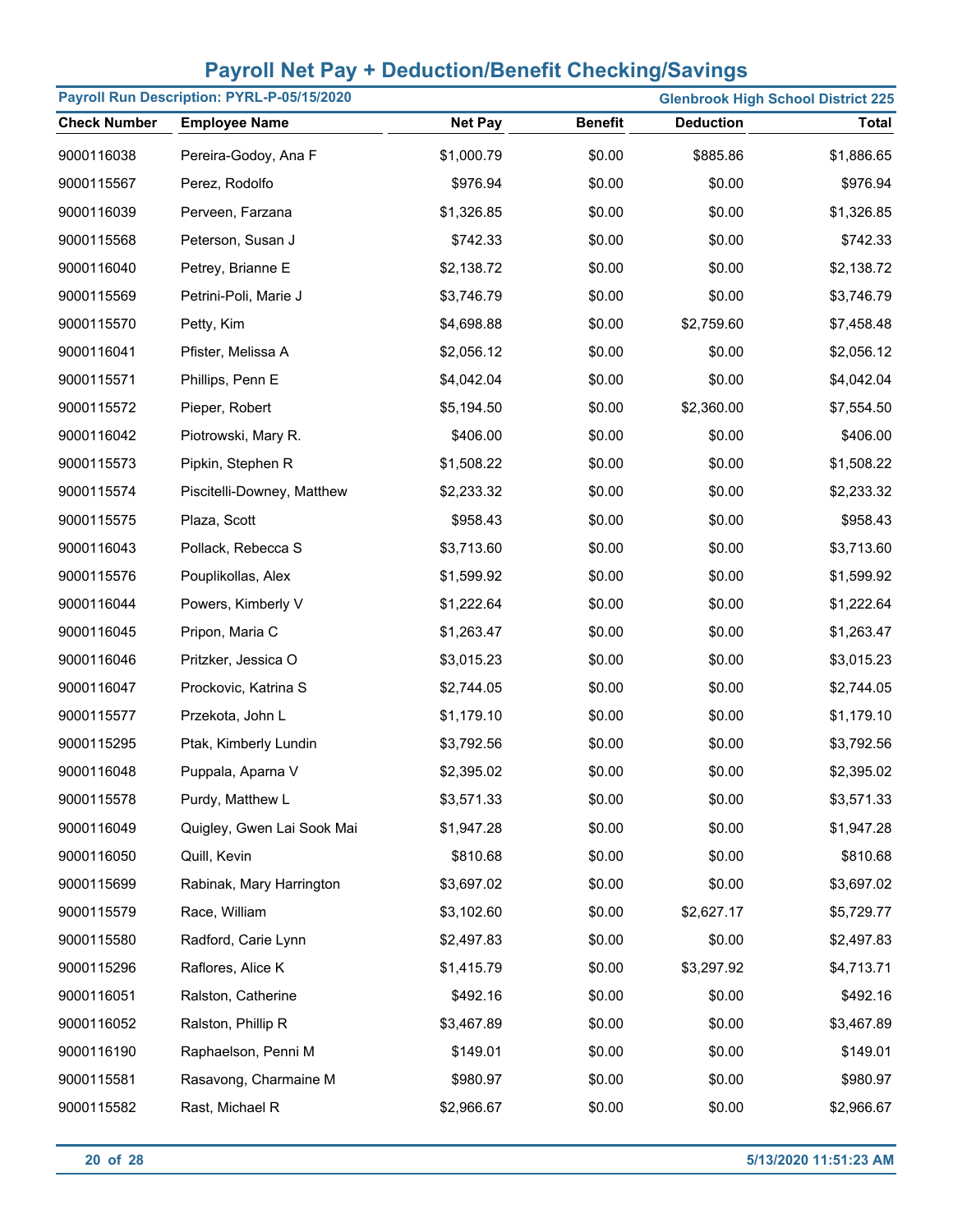| Payroll Run Description: PYRL-P-05/15/2020 |                           |                |                | <b>Glenbrook High School District 225</b> |              |
|--------------------------------------------|---------------------------|----------------|----------------|-------------------------------------------|--------------|
| <b>Check Number</b>                        | <b>Employee Name</b>      | <b>Net Pay</b> | <b>Benefit</b> | <b>Deduction</b>                          | <b>Total</b> |
| 9000115583                                 | Rathunde, Leslie K        | \$2,739.49     | \$0.00         | \$0.00                                    | \$2,739.49   |
| 106602                                     | Rawitz, Lauren D          | \$1,373.25     | \$0.00         | \$0.00                                    | \$1,373.25   |
| 9000116053                                 | Redfern, Rene             | \$1,249.10     | \$0.00         | \$0.00                                    | \$1,249.10   |
| 9000115584                                 | Reed, Martha M            | \$3,331.68     | \$0.00         | \$3,216.69                                | \$6,548.37   |
| 9000115297                                 | Regal, Linda C            | \$1,712.04     | \$0.00         | \$0.00                                    | \$1,712.04   |
| 9000116054                                 | Reichert, Caitlin M       | \$1,728.68     | \$0.00         | \$2,111.83                                | \$3,840.51   |
| 9000116055                                 | Reilly, Anthony J         | \$2,023.95     | \$0.00         | \$0.00                                    | \$2,023.95   |
| 9000115585                                 | Reimer, Kelly P           | \$2,200.04     | \$0.00         | \$0.00                                    | \$2,200.04   |
| 9000115586                                 | Remeniuk, Adrian T        | \$690.06       | \$0.00         | \$0.00                                    | \$690.06     |
| 106598                                     | Rey, Jennifer T           | \$228.64       | \$0.00         | \$0.00                                    | \$228.64     |
| 9000115298                                 | Reyes, Joel Angel         | \$2,663.18     | \$0.00         | \$0.00                                    | \$2,663.18   |
| 9000116056                                 | Reyes, Veronica           | \$2,110.91     | \$0.00         | \$3,012.67                                | \$5,123.58   |
| 9000116057                                 | Rhoades, Daniel Terence   | \$3,252.60     | \$0.00         | \$0.00                                    | \$3,252.60   |
| 9000116058                                 | Rickerson, Stephen P      | \$993.82       | \$0.00         | \$0.00                                    | \$993.82     |
| 9000115587                                 | Rivera, Jorge R           | \$1,505.16     | \$0.00         | \$0.00                                    | \$1,505.16   |
| 9000115588                                 | Roby, Jessica Werner      | \$4,022.28     | \$0.00         | \$0.00                                    | \$4,022.28   |
| 9000115589                                 | Rockrohr, Mary E          | \$4,035.53     | \$0.00         | \$0.00                                    | \$4,035.53   |
| 9000116059                                 | Rockrohr, Steven D        | \$4,225.02     | \$0.00         | \$0.00                                    | \$4,225.02   |
| 9000115590                                 | Rodriguez, Jillian L H    | \$2,314.88     | \$0.00         | \$0.00                                    | \$2,314.88   |
| 9000116060                                 | Rodriguez, Jonathan       | \$710.33       | \$0.00         | \$0.00                                    | \$710.33     |
| 9000115591                                 | Roer, Colleen M           | \$1,082.43     | \$0.00         | \$0.00                                    | \$1,082.43   |
| 9000115592                                 | Roer, Susan M             | \$1,473.77     | \$0.00         | \$0.00                                    | \$1,473.77   |
| 9000116061                                 | Rogers, David             | \$2,951.84     | \$0.00         | \$0.00                                    | \$2,951.84   |
| 9000115593                                 | Rogers, Rebecca Silverman | \$2,722.63     | \$0.00         | \$0.00                                    | \$2,722.63   |
| 9000116062                                 | Rogers, Socorro           | \$3,053.04     | \$0.00         | \$2,967.02                                | \$6,020.06   |
| 9000115594                                 | Roman, Joel               | \$915.92       | \$0.00         | \$0.00                                    | \$915.92     |
| 9000115595                                 | Romito, Anthony R         | \$2,248.38     | \$0.00         | \$0.00                                    | \$2,248.38   |
| 9000115596                                 | Rose, Christina M         | \$2,345.61     | \$0.00         | \$0.00                                    | \$2,345.61   |
| 9000115597                                 | Roseman, Seth Eric        | \$239.62       | \$0.00         | \$3,555.26                                | \$3,794.88   |
| 9000116063                                 | Rosen, Carrie M           | \$3,249.65     | \$0.00         | \$0.00                                    | \$3,249.65   |
| 106614                                     | Rosenbaum, Thomas         | \$1,310.49     | \$0.00         | \$0.00                                    | \$1,310.49   |
| 9000115598                                 | Rosin, Shelby A           | \$1,819.28     | \$0.00         | \$0.00                                    | \$1,819.28   |
| 9000116064                                 | Rosinski, Robert E        | \$3,514.40     | \$0.00         | \$0.00                                    | \$3,514.40   |
| 9000116065                                 | Ross, Susan G             | \$1,497.91     | \$0.00         | \$0.00                                    | \$1,497.91   |
| 9000116066                                 | Rothrauff, Rachael        | \$3,270.03     | \$0.00         | \$0.00                                    | \$3,270.03   |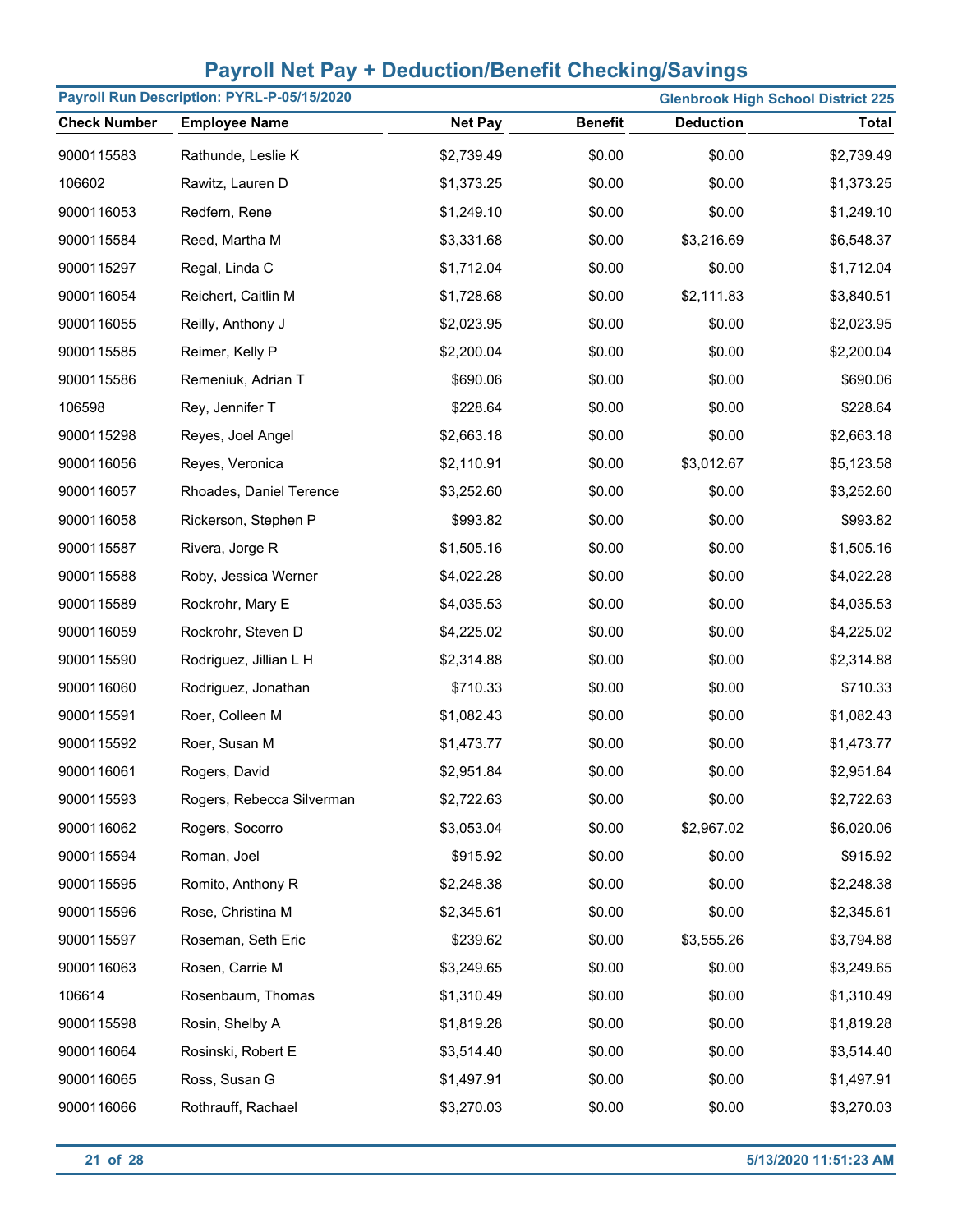| Payroll Run Description: PYRL-P-05/15/2020<br><b>Glenbrook High School District 225</b> |                          |                |                |                  |              |
|-----------------------------------------------------------------------------------------|--------------------------|----------------|----------------|------------------|--------------|
| <b>Check Number</b>                                                                     | <b>Employee Name</b>     | <b>Net Pay</b> | <b>Benefit</b> | <b>Deduction</b> | <b>Total</b> |
| 9000115599                                                                              | Rubin, Todd M            | \$3,473.42     | \$0.00         | \$0.00           | \$3,473.42   |
| 9000116067                                                                              | Ruder, Brian M           | \$1,175.47     | \$0.00         | \$0.00           | \$1,175.47   |
| 9000115600                                                                              | Rudy, Jenette P          | \$938.39       | \$0.00         | \$0.00           | \$938.39     |
| 9000115601                                                                              | Ruesch, Laura A          | \$1,266.70     | \$0.00         | \$0.00           | \$1,266.70   |
| 9000115602                                                                              | Ruppert, Barry C         | \$5,564.22     | \$0.00         | \$2,534.10       | \$8,098.32   |
| 9000115603                                                                              | Ryan, Terri S            | \$1,495.29     | \$0.00         | \$0.00           | \$1,495.29   |
| 9000116068                                                                              | Rylander, Jeffrey W      | \$4,534.60     | \$0.00         | \$0.00           | \$4,534.60   |
| 9000115604                                                                              | Rymer, Kristine E        | \$645.95       | \$0.00         | \$0.00           | \$645.95     |
| 9000116069                                                                              | Sachs, Karly R           | \$1,891.12     | \$0.00         | \$0.00           | \$1,891.12   |
| 9000116070                                                                              | Salazar, Veronica        | \$2,691.00     | \$0.00         | \$1,779.88       | \$4,470.88   |
| 106615                                                                                  | Sanchez, Miguel A        | \$297.82       | \$0.00         | \$0.00           | \$297.82     |
| 9000116071                                                                              | Sands, Dale N            | \$1,002.79     | \$0.00         | \$0.00           | \$1,002.79   |
| 9000116191                                                                              | Santucci, Tony J         | \$489.88       | \$0.00         | \$0.00           | \$489.88     |
| 9000116072                                                                              | Sarmiento, Edita A       | \$918.36       | \$0.00         | \$0.00           | \$918.36     |
| 9000116073                                                                              | Sasak, Zenon T           | \$1,336.15     | \$0.00         | \$0.00           | \$1,336.15   |
| 9000115299                                                                              | Satala, Caitlin M        | \$1,859.69     | \$0.00         | \$0.00           | \$1,859.69   |
| 9000115605                                                                              | Savino, Dominic A        | \$5,416.94     | \$0.00         | \$0.00           | \$5,416.94   |
| 9000116074                                                                              | Sawicki, Donna           | \$1,329.35     | \$0.00         | \$0.00           | \$1,329.35   |
| 9000116075                                                                              | Schaefer, Julia C        | \$3,383.32     | \$0.00         | \$0.00           | \$3,383.32   |
| 9000116076                                                                              | Scheinkopf, Jeffrey S    | \$2,101.17     | \$0.00         | \$4,639.86       | \$6,741.03   |
| 9000115606                                                                              | Scherr, Nicole L         | \$2,016.16     | \$0.00         | \$0.00           | \$2,016.16   |
| 9000116077                                                                              | Schmalzer, Brian T       | \$2,415.46     | \$0.00         | \$0.00           | \$2,415.46   |
| 9000116078                                                                              | Schmidgall, Neil E       | \$5,077.49     | \$0.00         | \$0.00           | \$5,077.49   |
| 9000115607                                                                              | Schneider, Kristin Emily | \$2,192.60     | \$0.00         | \$0.00           | \$2,192.60   |
| 9000115608                                                                              | Schneider, Linda D       | \$1,002.90     | \$0.00         | \$0.00           | \$1,002.90   |
| 9000115609                                                                              | Schoenberger, Kristen S  | \$1,895.49     | \$0.00         | \$0.00           | \$1,895.49   |
| 9000116079                                                                              | Schoenwetter, David C    | \$3,538.06     | \$0.00         | \$0.00           | \$3,538.06   |
| 9000116080                                                                              | Scholten, Katherine L    | \$3,485.96     | \$0.00         | \$0.00           | \$3,485.96   |
| 9000115610                                                                              | Scholz, Amanda           | \$2,437.29     | \$0.00         | \$1,898.58       | \$4,335.87   |
| 9000115300                                                                              | Schramm, Nicole M        | \$2,612.56     | \$0.00         | \$1,403.97       | \$4,016.53   |
| 9000115611                                                                              | Schroeder, Jarod Y       | \$2,226.45     | \$0.00         | \$0.00           | \$2,226.45   |
| 9000115612                                                                              | Schroeder, Michael J     | \$3,134.83     | \$0.00         | \$0.00           | \$3,134.83   |
| 9000116081                                                                              | Schullo, Sejal           | \$3,761.53     | \$0.00         | \$0.00           | \$3,761.53   |
| 9000115613                                                                              | Schultz, Jennifer        | \$3,029.25     | \$0.00         | \$0.00           | \$3,029.25   |
| 9000115614                                                                              | Schulze, Patrick Michael | \$480.66       | \$0.00         | \$0.00           | \$480.66     |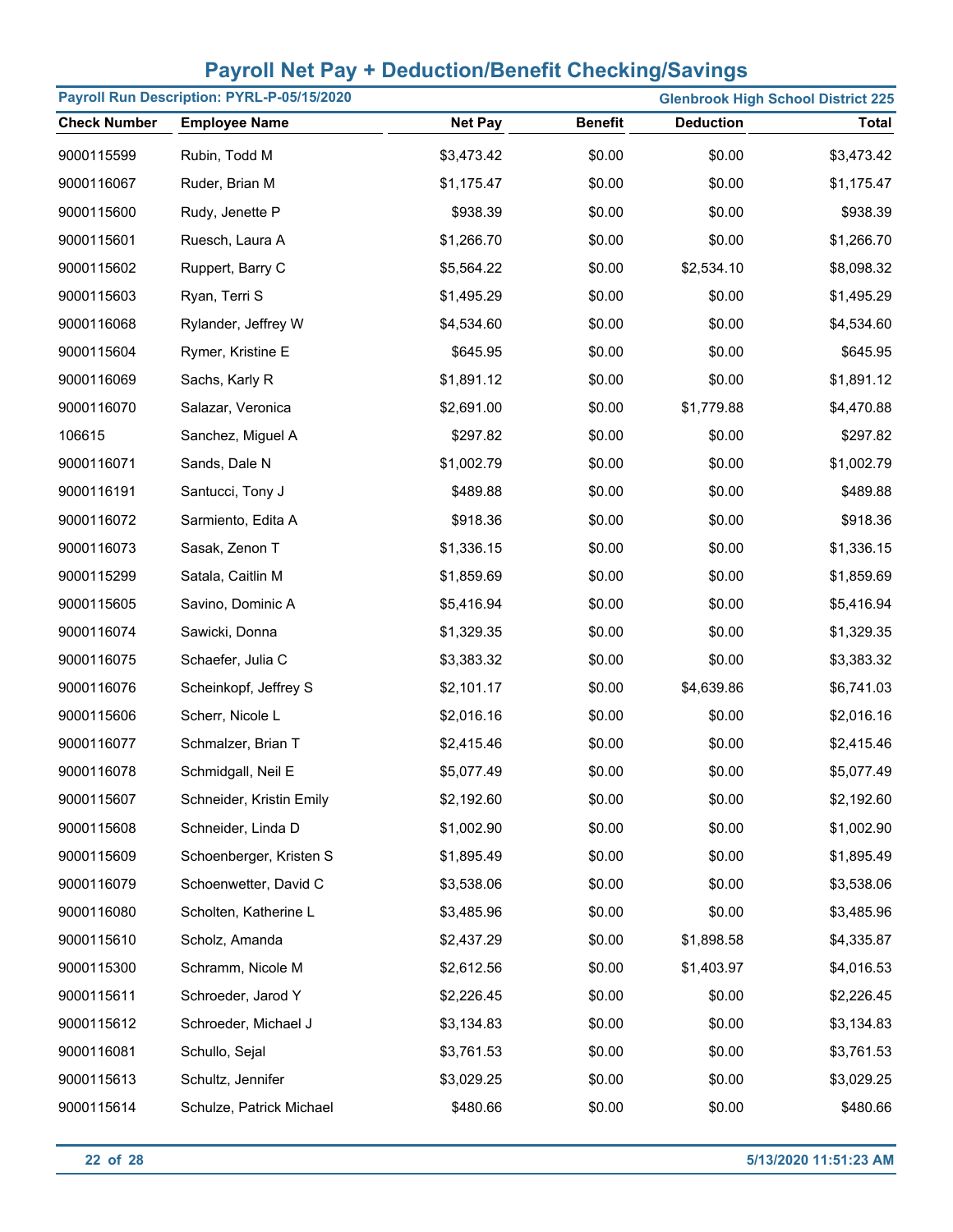| Payroll Run Description: PYRL-P-05/15/2020<br><b>Glenbrook High School District 225</b> |                        |                |                |                  |              |  |  |
|-----------------------------------------------------------------------------------------|------------------------|----------------|----------------|------------------|--------------|--|--|
| <b>Check Number</b>                                                                     | <b>Employee Name</b>   | <b>Net Pay</b> | <b>Benefit</b> | <b>Deduction</b> | <b>Total</b> |  |  |
| 106616                                                                                  | Scott, Daniel R        | \$899.91       | \$0.00         | \$0.00           | \$899.91     |  |  |
| 9000116082                                                                              | Scott, Heather L       | \$656.84       | \$0.00         | \$0.00           | \$656.84     |  |  |
| 9000115615                                                                              | Scott, Mardi           | \$4,338.40     | \$0.00         | \$0.00           | \$4,338.40   |  |  |
| 9000115616                                                                              | Seaborg, Christina Lee | \$4,092.70     | \$0.00         | \$0.00           | \$4,092.70   |  |  |
| 9000115617                                                                              | Seeberg, Mark          | \$819.72       | \$0.00         | \$0.00           | \$819.72     |  |  |
| 9000115618                                                                              | Selk, Caleb R.         | \$727.83       | \$0.00         | \$0.00           | \$727.83     |  |  |
| 9000115619                                                                              | Serdar, Zachary S      | \$1,523.64     | \$0.00         | \$0.00           | \$1,523.64   |  |  |
| 9000116083                                                                              | Serikaku, Jill N       | \$2,441.95     | \$0.00         | \$0.00           | \$2,441.95   |  |  |
| 9000116084                                                                              | Serling, Jill M        | \$2,234.35     | \$0.00         | \$0.00           | \$2,234.35   |  |  |
| 9000115620                                                                              | Shamrock, Emily E      | \$996.77       | \$0.00         | \$3,721.68       | \$4,718.45   |  |  |
| 9000116085                                                                              | Shaner, Christi Ann    | \$3,052.30     | \$0.00         | \$2,578.62       | \$5,630.92   |  |  |
| 9000116086                                                                              | Shaoul, Giedre         | \$1,140.09     | \$0.00         | \$0.00           | \$1,140.09   |  |  |
| 106599                                                                                  | Shavitz, Danielle J    | \$104.88       | \$0.00         | \$0.00           | \$104.88     |  |  |
| 9000116087                                                                              | Sheehan, Sharon K      | \$4,662.85     | \$0.00         | \$0.00           | \$4,662.85   |  |  |
| 9000116088                                                                              | Shellard, Julie A      | \$2,726.93     | \$0.00         | \$0.00           | \$2,726.93   |  |  |
| 9000116089                                                                              | Shellard, Robert       | \$2,516.20     | \$0.00         | \$0.00           | \$2,516.20   |  |  |
| 9000115621                                                                              | Sheperd, Robin         | \$2,123.52     | \$0.00         | \$0.00           | \$2,123.52   |  |  |
| 9000116090                                                                              | Shifrin, Gregory       | \$1,910.94     | \$0.00         | \$0.00           | \$1,910.94   |  |  |
| 9000116091                                                                              | Shipp, Megan C         | \$1,506.90     | \$0.00         | \$1,230.33       | \$2,737.23   |  |  |
| 9000115622                                                                              | Sides, Carey           | \$3,856.56     | \$0.00         | \$0.00           | \$3,856.56   |  |  |
| 9000116092                                                                              | Silca, Stephen A       | \$3,557.92     | \$0.00         | \$0.00           | \$3,557.92   |  |  |
| 106603                                                                                  | Simon, Carolyn C       | \$1,026.53     | \$0.00         | \$0.00           | \$1,026.53   |  |  |
| 9000116093                                                                              | Simon, Cheryl          | \$3,188.56     | \$0.00         | \$0.00           | \$3,188.56   |  |  |
| 9000116094                                                                              | Sinde, Michael R       | \$3,843.67     | \$0.00         | \$0.00           | \$3,843.67   |  |  |
| 9000115623                                                                              | Sirvatka, Martin G     | \$113.30       | \$0.00         | \$0.00           | \$113.30     |  |  |
| 9000116095                                                                              | Sisler, Jesse M        | \$3,412.88     | \$0.00         | \$0.00           | \$3,412.88   |  |  |
| 9000115624                                                                              | Sit, Janice Y          | \$2,710.58     | \$0.00         | \$0.00           | \$2,710.58   |  |  |
| 9000116096                                                                              | Skalany, Michal W      | \$1,137.79     | \$0.00         | \$0.00           | \$1,137.79   |  |  |
| 9000116192                                                                              | Skale, Darryl A        | \$1,293.32     | \$0.00         | \$0.00           | \$1,293.32   |  |  |
| 9000116097                                                                              | Skaouris, Afrodite D   | \$3,241.45     | \$0.00         | \$0.00           | \$3,241.45   |  |  |
| 9000115301                                                                              | Sly, Lisa Meinhard     | \$1,938.39     | \$0.00         | \$1,947.74       | \$3,886.13   |  |  |
| 9000116098                                                                              | Smigiel, Lindsay R     | \$1,425.50     | \$0.00         | \$1,108.78       | \$2,534.28   |  |  |
| 9000116099                                                                              | Smith, Austin M        | \$2,434.57     | \$0.00         | \$0.00           | \$2,434.57   |  |  |
| 9000116100                                                                              | Smith, David M         | \$4,873.53     | \$0.00         | \$0.00           | \$4,873.53   |  |  |
| 9000116101                                                                              | Smith, Julie M         | \$3,299.76     | \$0.00         | \$0.00           | \$3,299.76   |  |  |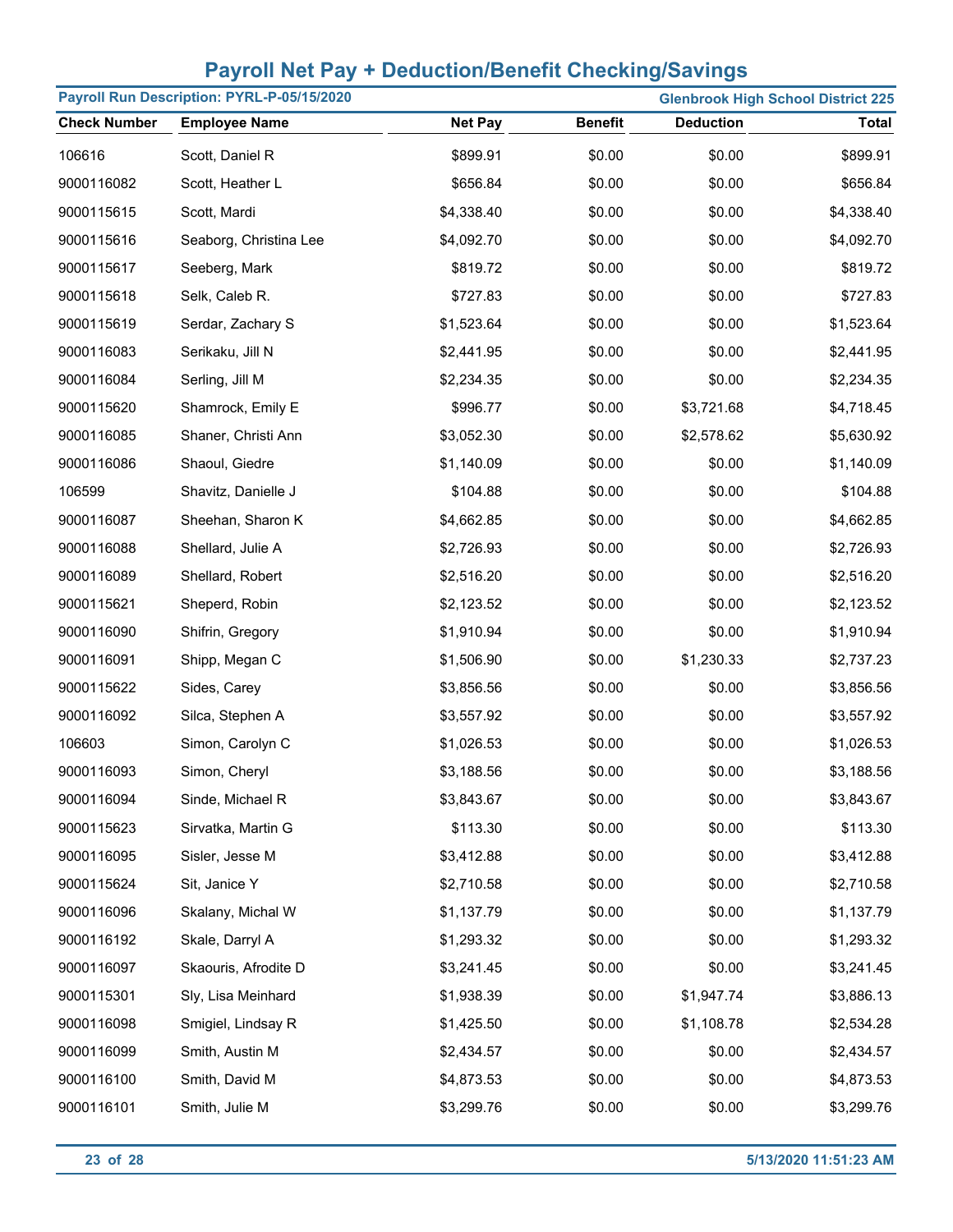|                     | Payroll Run Description: PYRL-P-05/15/2020<br><b>Glenbrook High School District 225</b> |                |                |                  |              |  |  |  |
|---------------------|-----------------------------------------------------------------------------------------|----------------|----------------|------------------|--------------|--|--|--|
| <b>Check Number</b> | <b>Employee Name</b>                                                                    | <b>Net Pay</b> | <b>Benefit</b> | <b>Deduction</b> | <b>Total</b> |  |  |  |
| 9000116102          | Smith, Kenneth M                                                                        | \$1,058.44     | \$0.00         | \$0.00           | \$1,058.44   |  |  |  |
| 9000115625          | Solis, Edward A                                                                         | \$5,417.34     | \$0.00         | \$0.00           | \$5,417.34   |  |  |  |
| 9000115626          | Sorkin, Jonathan                                                                        | \$1,928.56     | \$0.00         | \$4,070.72       | \$5,999.28   |  |  |  |
| 9000115700          | Sorkin, Karla M                                                                         | \$1,998.89     | \$0.00         | \$0.00           | \$1,998.89   |  |  |  |
| 9000115627          | Sotelo, Daniel J                                                                        | \$1,317.92     | \$0.00         | \$0.00           | \$1,317.92   |  |  |  |
| 9000115628          | Sotelo, Edgar                                                                           | \$939.96       | \$0.00         | \$0.00           | \$939.96     |  |  |  |
| 9000116103          | Spellman, Julie F                                                                       | \$1,306.54     | \$0.00         | \$0.00           | \$1,306.54   |  |  |  |
| 9000115302          | Spero, Peter A                                                                          | \$2,730.92     | \$0.00         | \$0.00           | \$2,730.92   |  |  |  |
| 9000115629          | Spigelman, Sarah                                                                        | \$1,962.72     | \$0.00         | \$0.00           | \$1,962.72   |  |  |  |
| 9000116104          | Stancik, Michael J                                                                      | \$4,310.63     | \$0.00         | \$0.00           | \$4,310.63   |  |  |  |
| 9000115630          | Standerski, Michael                                                                     | \$3,601.36     | \$0.00         | \$0.00           | \$3,601.36   |  |  |  |
| 9000116105          | Stanicek, Stephen B                                                                     | \$5,509.23     | \$0.00         | \$0.00           | \$5,509.23   |  |  |  |
| 9000116106          | Stankowicz, Frank J                                                                     | \$1,078.32     | \$0.00         | \$0.00           | \$1,078.32   |  |  |  |
| 9000116107          | Stanton, Joshua J                                                                       | \$3,687.56     | \$0.00         | \$0.00           | \$3,687.56   |  |  |  |
| 9000116108          | Starakiewicz, Maria                                                                     | \$1,371.89     | \$0.00         | \$0.00           | \$1,371.89   |  |  |  |
| 9000116109          | Starcevich, Diana F                                                                     | \$1,151.80     | \$0.00         | \$0.00           | \$1,151.80   |  |  |  |
| 9000116110          | Stec, Katherine E                                                                       | \$2,285.29     | \$0.00         | \$0.00           | \$2,285.29   |  |  |  |
| 9000115631          | Steffey, Lisa                                                                           | \$2,531.30     | \$0.00         | \$3,470.43       | \$6,001.73   |  |  |  |
| 9000116111          | Stein, Deborah L                                                                        | \$2,333.34     | \$0.00         | \$0.00           | \$2,333.34   |  |  |  |
| 9000116112          | Steinberg, Michelle C                                                                   | \$1,533.72     | \$0.00         | \$1,689.45       | \$3,223.17   |  |  |  |
| 9000116113          | Steinke, Ashley D                                                                       | \$1,031.81     | \$0.00         | \$0.00           | \$1,031.81   |  |  |  |
| 9000116193          | Stickels, Nancy                                                                         | \$1,935.69     | \$0.00         | \$0.00           | \$1,935.69   |  |  |  |
| 9000116114          | Stoll, Luanne M                                                                         | \$1,310.69     | \$0.00         | \$565.50         | \$1,876.19   |  |  |  |
| 9000115632          | Stoller, Jill L                                                                         | \$848.12       | \$0.00         | \$0.00           | \$848.12     |  |  |  |
| 9000115701          | Strong, Douglas Ward                                                                    | \$4,675.86     | \$0.00         | \$2,428.87       | \$7,104.73   |  |  |  |
| 9000116115          | Stump, Lauren A                                                                         | \$2,845.55     | \$0.00         | \$0.00           | \$2,845.55   |  |  |  |
| 9000116116          | Suarez, Barbara                                                                         | \$1,979.53     | \$0.00         | \$0.00           | \$1,979.53   |  |  |  |
| 9000115633          | Sugrue, Mary                                                                            | \$1,125.13     | \$0.00         | \$0.00           | \$1,125.13   |  |  |  |
| 9000115634          | Sullivan, Darin                                                                         | \$2,208.11     | \$0.00         | \$3,976.10       | \$6,184.21   |  |  |  |
| 9000116117          | Sullivan, John E                                                                        | \$3,503.59     | \$0.00         | \$3,058.11       | \$6,561.70   |  |  |  |
| 106617              | Sullivan, Margaret M                                                                    | \$1,293.32     | \$0.00         | \$0.00           | \$1,293.32   |  |  |  |
| 9000116194          | Sullivan, Sean K                                                                        | \$213.33       | \$0.00         | \$0.00           | \$213.33     |  |  |  |
| 9000115635          | Summerfelt, Michael H                                                                   | \$1,269.34     | \$0.00         | \$0.00           | \$1,269.34   |  |  |  |
| 9000116118          | Sutherlin, Lauren A                                                                     | \$2,725.73     | \$0.00         | \$0.00           | \$2,725.73   |  |  |  |
| 9000116119          | Sutherlin, Ryan                                                                         | \$3,855.34     | \$0.00         | \$0.00           | \$3,855.34   |  |  |  |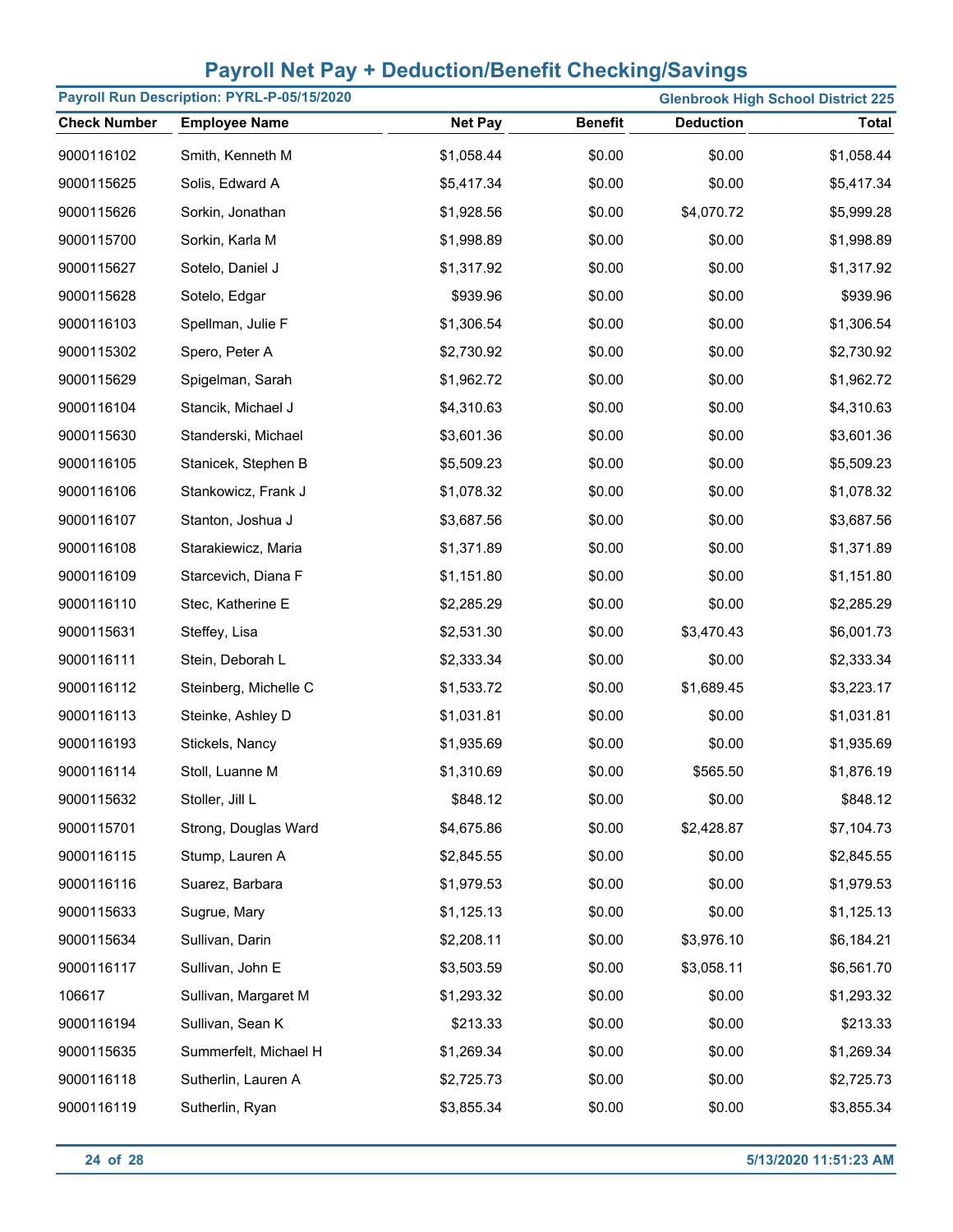|                     | Payroll Run Description: PYRL-P-05/15/2020<br><b>Glenbrook High School District 225</b> |                |                |                  |              |  |  |  |
|---------------------|-----------------------------------------------------------------------------------------|----------------|----------------|------------------|--------------|--|--|--|
| <b>Check Number</b> | <b>Employee Name</b>                                                                    | <b>Net Pay</b> | <b>Benefit</b> | <b>Deduction</b> | <b>Total</b> |  |  |  |
| 9000115303          | Swanson, Brad                                                                           | \$5,875.11     | \$0.00         | \$0.00           | \$5,875.11   |  |  |  |
| 9000116120          | Swanson, Jennifer Ann                                                                   | \$1,497.21     | \$0.00         | \$0.00           | \$1,497.21   |  |  |  |
| 9000116121          | Swanson, Mary                                                                           | \$1,209.36     | \$0.00         | \$0.00           | \$1,209.36   |  |  |  |
| 9000116122          | Szatko, Bogdan S                                                                        | \$1,269.51     | \$0.00         | \$0.00           | \$1,269.51   |  |  |  |
| 9000116123          | Szczur, Natalie J                                                                       | \$1,957.70     | \$0.00         | \$0.00           | \$1,957.70   |  |  |  |
| 9000116124          | Szpisjak, Steven J                                                                      | \$1,531.43     | \$0.00         | \$0.00           | \$1,531.43   |  |  |  |
| 9000115636          | Tarjan, Michael T                                                                       | \$5,143.89     | \$0.00         | \$0.00           | \$5,143.89   |  |  |  |
| 9000115304          | Tarver-Andersen, Vicki L                                                                | \$3,617.41     | \$0.00         | \$2,820.98       | \$6,438.39   |  |  |  |
| 9000116125          | Tate, Tara                                                                              | \$4,165.62     | \$0.00         | \$0.00           | \$4,165.62   |  |  |  |
| 9000115637          | Taylor, Joseph H                                                                        | \$1,637.57     | \$0.00         | \$0.00           | \$1,637.57   |  |  |  |
| 9000115638          | Temple, Maureen N                                                                       | \$1,670.12     | \$0.00         | \$0.00           | \$1,670.12   |  |  |  |
| 9000115639          | Tenuta, Victoria M.                                                                     | \$1,619.20     | \$0.00         | \$0.00           | \$1,619.20   |  |  |  |
| 9000115640          | Tessier, Jamie                                                                          | \$1,108.42     | \$0.00         | \$0.00           | \$1,108.42   |  |  |  |
| 9000116126          | Thomas, Madeline C                                                                      | \$2,928.36     | \$0.00         | \$0.00           | \$2,928.36   |  |  |  |
| 9000116127          | Thomas, Mary Elizabeth                                                                  | \$406.00       | \$0.00         | \$0.00           | \$406.00     |  |  |  |
| 9000115702          | Thomas-McGraw, Gery I                                                                   | \$965.82       | \$0.00         | \$0.00           | \$965.82     |  |  |  |
| 9000115641          | Tichansky, Nancy M                                                                      | \$705.29       | \$0.00         | \$814.50         | \$1,519.79   |  |  |  |
| 9000115642          | Ticho, Amy                                                                              | \$1,256.86     | \$0.00         | \$0.00           | \$1,256.86   |  |  |  |
| 9000116128          | Timinskas, Irmantas                                                                     | \$1,375.35     | \$0.00         | \$0.00           | \$1,375.35   |  |  |  |
| 9000115643          | Timmer, Nicholas                                                                        | \$3,605.27     | \$0.00         | \$0.00           | \$3,605.27   |  |  |  |
| 9000116129          | Tomasik, Ewa                                                                            | \$1,022.90     | \$0.00         | \$0.00           | \$1,022.90   |  |  |  |
| 9000116130          | Toniolo, Andrew J                                                                       | \$2,403.26     | \$0.00         | \$0.00           | \$2,403.26   |  |  |  |
| 9000116131          | Topham, Matthew T                                                                       | \$3,786.56     | \$0.00         | \$0.00           | \$3,786.56   |  |  |  |
| 9000116132          | Torres, Margaret Louise                                                                 | \$2,079.48     | \$0.00         | \$0.00           | \$2,079.48   |  |  |  |
| 9000116133          | Toth, Renate M                                                                          | \$2,485.49     | \$0.00         | \$0.00           | \$2,485.49   |  |  |  |
| 9000116134          | Travers, Renee Ingrid                                                                   | \$1,003.97     | \$0.00         | \$0.00           | \$1,003.97   |  |  |  |
| 9000115644          | Travis, Dane Fox                                                                        | \$3,912.28     | \$0.00         | \$0.00           | \$3,912.28   |  |  |  |
| 9000115645          | Tripple, Kirby                                                                          | \$2,817.33     | \$0.00         | \$0.00           | \$2,817.33   |  |  |  |
| 9000116195          | Trufanov, Anthony D                                                                     | \$262.20       | \$0.00         | \$0.00           | \$262.20     |  |  |  |
| 9000115646          | Trybul, Stephanie N                                                                     | \$1,596.35     | \$0.00         | \$0.00           | \$1,596.35   |  |  |  |
| 9000116135          | Tucker, Brandon L                                                                       | \$4,815.82     | \$0.00         | \$0.00           | \$4,815.82   |  |  |  |
| 9000116136          | Turbov, Elizabeth T                                                                     | \$1,218.19     | \$0.00         | \$0.00           | \$1,218.19   |  |  |  |
| 9000115647          | Umansky, Rita M                                                                         | \$4,000.73     | \$0.00         | \$0.00           | \$4,000.73   |  |  |  |
| 9000115648          | Upson, Anna W                                                                           | \$2,721.73     | \$0.00         | \$0.00           | \$2,721.73   |  |  |  |
| 9000115649          | Vaccarello, Megan E                                                                     | \$3,044.48     | \$0.00         | \$0.00           | \$3,044.48   |  |  |  |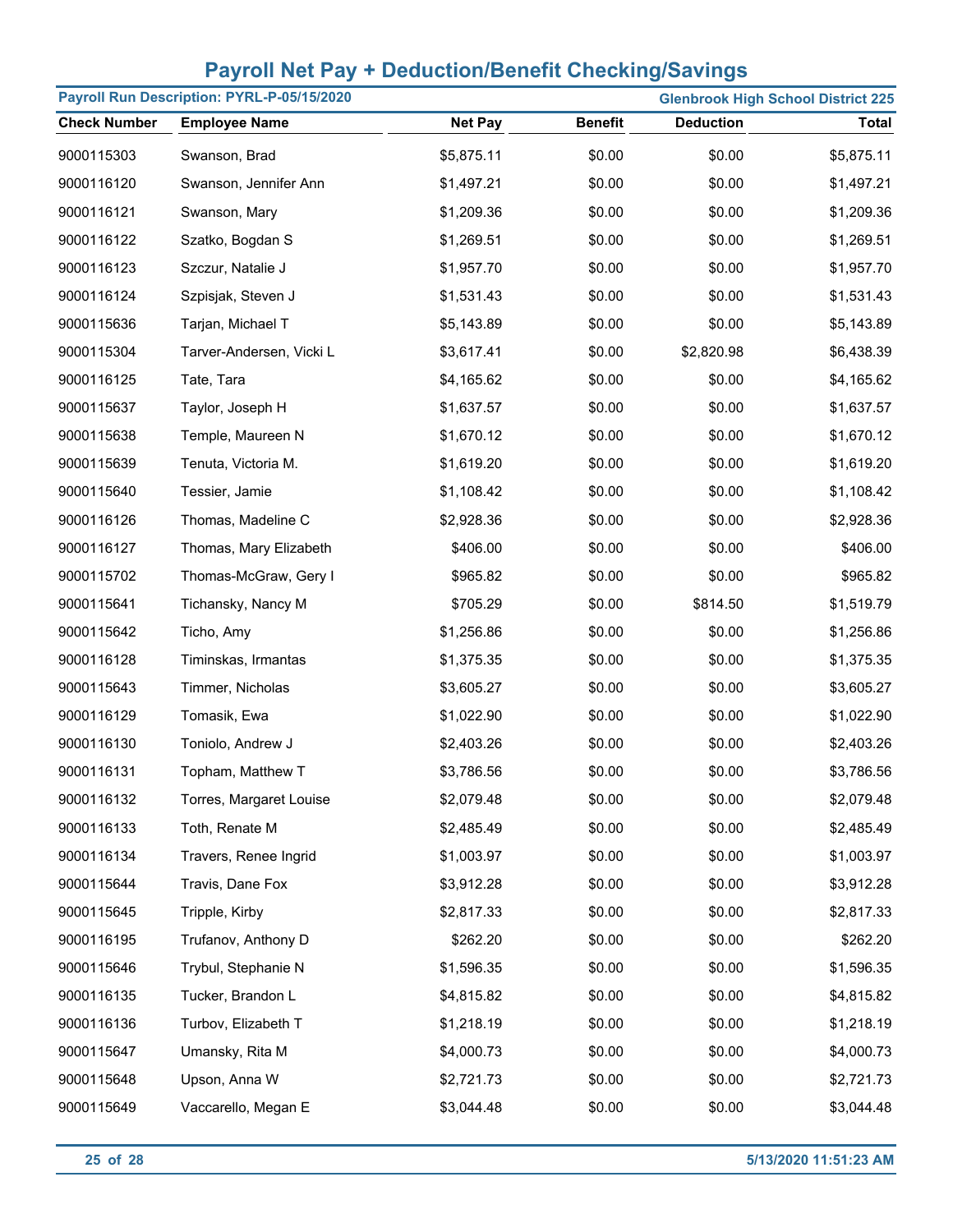|                     | Payroll Run Description: PYRL-P-05/15/2020<br><b>Glenbrook High School District 225</b> |                |                |                  |              |  |  |  |
|---------------------|-----------------------------------------------------------------------------------------|----------------|----------------|------------------|--------------|--|--|--|
| <b>Check Number</b> | <b>Employee Name</b>                                                                    | <b>Net Pay</b> | <b>Benefit</b> | <b>Deduction</b> | <b>Total</b> |  |  |  |
| 9000115650          | Vakil, Norma J                                                                          | \$2,468.93     | \$0.00         | \$0.00           | \$2,468.93   |  |  |  |
| 9000115651          | Valsamis, Anthony A                                                                     | \$2,937.05     | \$0.00         | \$0.00           | \$2,937.05   |  |  |  |
| 9000115652          | Vasilopoulos, Maria J                                                                   | \$4,625.95     | \$0.00         | \$0.00           | \$4,625.95   |  |  |  |
| 9000115653          | Vickery, Jillian Lee                                                                    | \$3,006.34     | \$0.00         | \$0.00           | \$3,006.34   |  |  |  |
| 9000115654          | Vignocchi, Paul M                                                                       | \$4,354.63     | \$0.00         | \$0.00           | \$4,354.63   |  |  |  |
| 9000115655          | Villamil, Kari L                                                                        | \$1,013.97     | \$0.00         | \$0.00           | \$1,013.97   |  |  |  |
| 9000115656          | Vincent, David C                                                                        | \$4,693.49     | \$0.00         | \$0.00           | \$4,693.49   |  |  |  |
| 9000116137          | Vodicka, Michael J                                                                      | \$2,998.31     | \$0.00         | \$2,868.53       | \$5,866.84   |  |  |  |
| 9000115657          | Vogg, Amanda M                                                                          | \$1,886.01     | \$0.00         | \$0.00           | \$1,886.01   |  |  |  |
| 9000115658          | Wagner, Patrick James                                                                   | \$3,571.19     | \$0.00         | \$0.00           | \$3,571.19   |  |  |  |
| 9000116138          | Wagner, Tina M                                                                          | \$696.00       | \$0.00         | \$1,857.32       | \$2,553.32   |  |  |  |
| 9000116139          | Walker, Zachary J                                                                       | \$1,772.52     | \$0.00         | \$0.00           | \$1,772.52   |  |  |  |
| 9000115305          | Wall, Lisa Beth                                                                         | \$2,783.03     | \$0.00         | \$0.00           | \$2,783.03   |  |  |  |
| 9000115659          | Wallis, Amanda B                                                                        | \$89.35        | \$0.00         | \$0.00           | \$89.35      |  |  |  |
| 9000116140          | Walsh, Anne Marie                                                                       | \$2,502.44     | \$0.00         | \$0.00           | \$2,502.44   |  |  |  |
| 9000115660          | Walters, Cathy J                                                                        | \$905.27       | \$0.00         | \$0.00           | \$905.27     |  |  |  |
| 9000116141          | Warlin Buenzow, Hannah V                                                                | \$1,235.40     | \$0.00         | \$0.00           | \$1,235.40   |  |  |  |
| 9000115306          | Wawryk, Jennifer E-R                                                                    | \$516.32       | \$0.00         | \$2,077.79       | \$2,594.11   |  |  |  |
| 9000116142          | Webb, Kurt B                                                                            | \$4,074.95     | \$0.00         | \$0.00           | \$4,074.95   |  |  |  |
| 9000116143          | Webb, Suzanne                                                                           | \$4,997.97     | \$0.00         | \$0.00           | \$4,997.97   |  |  |  |
| 9000115661          | Weber, David D                                                                          | \$5,164.28     | \$0.00         | \$0.00           | \$5,164.28   |  |  |  |
| 9000116144          | Weinberg, Matthew Adam                                                                  | \$1,797.36     | \$0.00         | \$0.00           | \$1,797.36   |  |  |  |
| 9000115662          | Weiner, Justin                                                                          | \$3,292.62     | \$0.00         | \$0.00           | \$3,292.62   |  |  |  |
| 9000115663          | Weinstein, Sarah                                                                        | \$1,118.16     | \$0.00         | \$0.00           | \$1,118.16   |  |  |  |
| 9000115664          | Weinzimmer, Leland                                                                      | \$892.62       | \$0.00         | \$0.00           | \$892.62     |  |  |  |
| 9000116145          | Wells, Margaret                                                                         | \$279.22       | \$0.00         | \$0.00           | \$279.22     |  |  |  |
| 9000115703          | West, Carol S                                                                           | \$1,227.16     | \$0.00         | \$0.00           | \$1,227.16   |  |  |  |
| 9000116146          | Whalen, Brian E                                                                         | \$1,946.29     | \$0.00         | \$2,798.04       | \$4,744.33   |  |  |  |
| 9000116147          | Wheeler, Rebecca S                                                                      | \$1,138.83     | \$0.00         | \$0.00           | \$1,138.83   |  |  |  |
| 9000116148          | Whipple, Matthew R                                                                      | \$3,617.40     | \$0.00         | \$2,505.70       | \$6,123.10   |  |  |  |
| 9000115665          | Whisler, Daniel A                                                                       | \$2,933.03     | \$0.00         | \$0.00           | \$2,933.03   |  |  |  |
| 9000115704          | White, Andrew C                                                                         | \$907.99       | \$0.00         | \$0.00           | \$907.99     |  |  |  |
| 9000115666          | White, Emily K                                                                          | \$1,094.78     | \$0.00         | \$0.00           | \$1,094.78   |  |  |  |
| 9000116149          | White, James N                                                                          | \$1,416.00     | \$0.00         | \$0.00           | \$1,416.00   |  |  |  |
| 9000115667          | Wick, Kristin M                                                                         | \$1,365.43     | \$0.00         | \$0.00           | \$1,365.43   |  |  |  |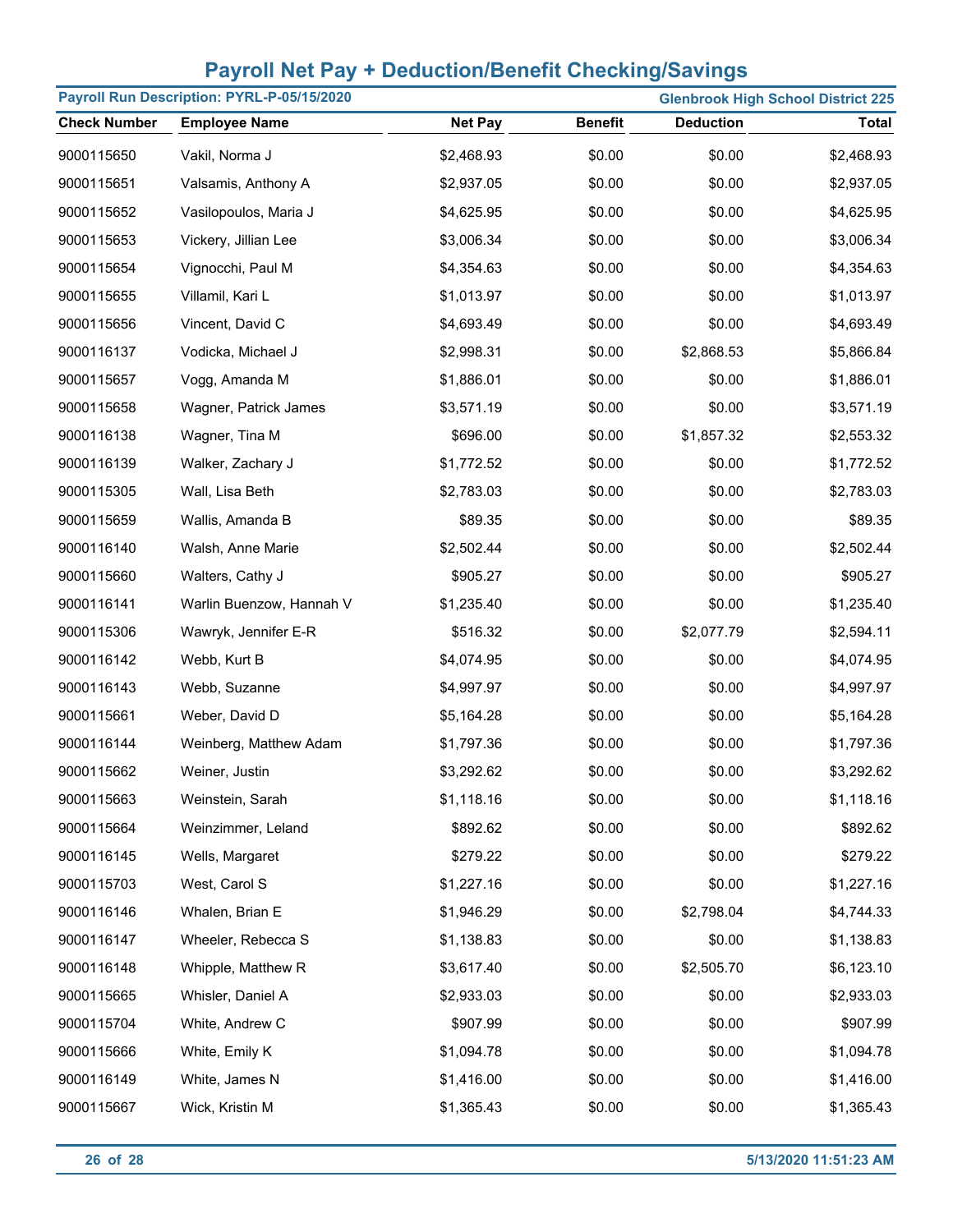|                     | Payroll Run Description: PYRL-P-05/15/2020<br><b>Glenbrook High School District 225</b> |                |                |                  |              |  |  |  |
|---------------------|-----------------------------------------------------------------------------------------|----------------|----------------|------------------|--------------|--|--|--|
| <b>Check Number</b> | <b>Employee Name</b>                                                                    | <b>Net Pay</b> | <b>Benefit</b> | <b>Deduction</b> | <b>Total</b> |  |  |  |
| 9000116150          | Widner, Benjamin D                                                                      | \$5,557.88     | \$0.00         | \$0.00           | \$5,557.88   |  |  |  |
| 9000115668          | Wilhelm, Gregory R                                                                      | \$1,819.60     | \$0.00         | \$0.00           | \$1,819.60   |  |  |  |
| 9000116151          | William, Ivan A                                                                         | \$1,666.56     | \$0.00         | \$0.00           | \$1,666.56   |  |  |  |
| 9000116152          | Williams, Bill R                                                                        | \$1,374.61     | \$0.00         | \$974.92         | \$2,349.53   |  |  |  |
| 9000115669          | Williams, Indra M                                                                       | \$1,169.87     | \$0.00         | \$0.00           | \$1,169.87   |  |  |  |
| 9000116153          | Williams, Megan E                                                                       | \$3,627.94     | \$0.00         | \$1,621.38       | \$5,249.32   |  |  |  |
| 9000115670          | Williams, Scott L                                                                       | \$5,460.44     | \$0.00         | \$0.00           | \$5,460.44   |  |  |  |
| 9000115307          | Williamson, Rosanne Marie                                                               | \$5,446.81     | \$0.00         | \$0.00           | \$5,446.81   |  |  |  |
| 9000116154          | Wilson, Stephanie D                                                                     | \$3,329.11     | \$0.00         | \$0.00           | \$3,329.11   |  |  |  |
| 9000116155          | Wiltjer, Mary H                                                                         | \$3,715.81     | \$0.00         | \$0.00           | \$3,715.81   |  |  |  |
| 9000115671          | Winkle, Gary D                                                                          | \$1,153.33     | \$0.00         | \$0.00           | \$1,153.33   |  |  |  |
| 9000116156          | Winship, Richard C                                                                      | \$3,132.17     | \$0.00         | \$0.00           | \$3,132.17   |  |  |  |
| 9000116157          | Winston, Carol M                                                                        | \$1,126.02     | \$0.00         | \$0.00           | \$1,126.02   |  |  |  |
| 9000116158          | Witt, Bruni                                                                             | \$1,029.25     | \$0.00         | \$0.00           | \$1,029.25   |  |  |  |
| 9000116159          | Wittenstrom, Rebecka A                                                                  | \$2,305.63     | \$0.00         | \$0.00           | \$2,305.63   |  |  |  |
| 9000116160          | Wolfe, Stacey M                                                                         | \$4,869.33     | \$0.00         | \$0.00           | \$4,869.33   |  |  |  |
| 9000116161          | Wood, James M                                                                           | \$1,209.80     | \$0.00         | \$0.00           | \$1,209.80   |  |  |  |
| 9000115672          | Woods, Christine C E                                                                    | \$3,272.46     | \$0.00         | \$2,288.25       | \$5,560.71   |  |  |  |
| 9000115673          | Woods, Deborah L                                                                        | \$1,671.85     | \$0.00         | \$1,930.93       | \$3,602.78   |  |  |  |
| 9000115674          | Wool, Aimee L                                                                           | \$2,332.50     | \$0.00         | \$0.00           | \$2,332.50   |  |  |  |
| 9000116162          | Wright, Casey P                                                                         | \$5,214.31     | \$0.00         | \$0.00           | \$5,214.31   |  |  |  |
| 9000116163          | Wu, Hong                                                                                | \$2,892.36     | \$0.00         | \$0.00           | \$2,892.36   |  |  |  |
| 9000116164          | Wysocki, Robert P                                                                       | \$2,637.40     | \$0.00         | \$0.00           | \$2,637.40   |  |  |  |
| 9000116165          | Xavier, Sheila                                                                          | \$1,278.77     | \$0.00         | \$0.00           | \$1,278.77   |  |  |  |
| 9000115705          | Yacullo, Michael C                                                                      | \$3,387.53     | \$0.00         | \$1,052.39       | \$4,439.92   |  |  |  |
| 9000115675          | Yang, Jean M                                                                            | \$1,265.19     | \$0.00         | \$0.00           | \$1,265.19   |  |  |  |
| 9000115676          | Yocus, Lawrence J                                                                       | \$865.69       | \$0.00         | \$0.00           | \$865.69     |  |  |  |
| 9000116166          | Yocus, Zorana                                                                           | \$619.04       | \$0.00         | \$0.00           | \$619.04     |  |  |  |
| 9000116167          | Yoon, Sukjin                                                                            | \$3,048.06     | \$0.00         | \$0.00           | \$3,048.06   |  |  |  |
| 9000115308          | Youabb, Nina Y                                                                          | \$1,669.07     | \$0.00         | \$0.00           | \$1,669.07   |  |  |  |
| 9000116168          | Youngberg, Teresa                                                                       | \$3,976.28     | \$0.00         | \$0.00           | \$3,976.28   |  |  |  |
| 9000115309          | Zachariou, Konstantinos                                                                 | \$2,959.56     | \$0.00         | \$0.00           | \$2,959.56   |  |  |  |
| 9000116169          | Zagorscak, Jana S                                                                       | \$1,040.23     | \$0.00         | \$0.00           | \$1,040.23   |  |  |  |
| 9000116170          | Zagorski, Christina M                                                                   | \$3,054.76     | \$0.00         | \$0.00           | \$3,054.76   |  |  |  |
| 9000115310          | Zalatoris, Jennifer R                                                                   | \$373.32       | \$0.00         | \$2,572.75       | \$2,946.07   |  |  |  |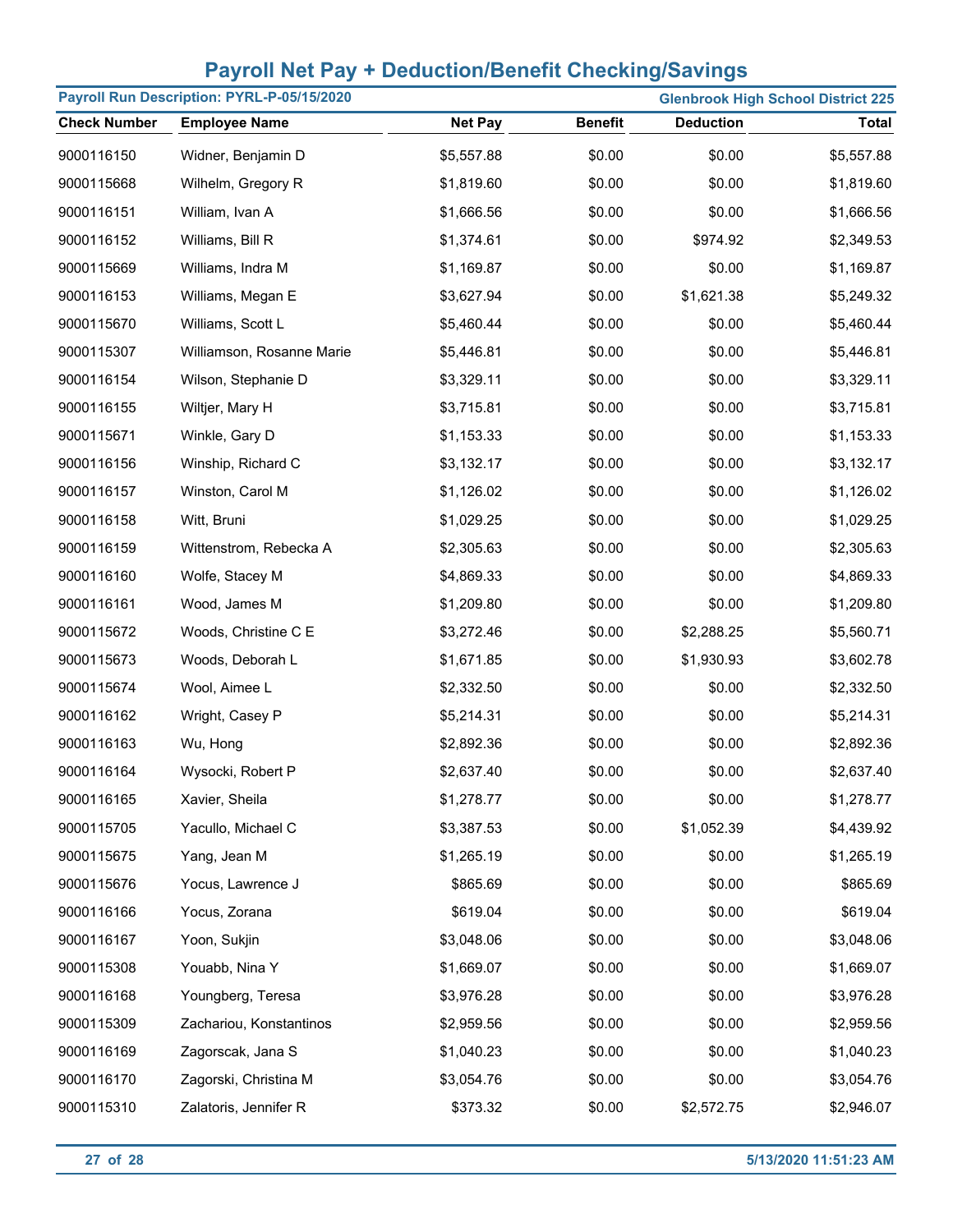|                     | Payroll Run Description: PYRL-P-05/15/2020 |                |                |                  | <b>Glenbrook High School District 225</b> |
|---------------------|--------------------------------------------|----------------|----------------|------------------|-------------------------------------------|
| <b>Check Number</b> | <b>Employee Name</b>                       | <b>Net Pay</b> | <b>Benefit</b> | <b>Deduction</b> | <b>Total</b>                              |
| 106600              | Zalinski, Matthew J                        | \$233.07       | \$0.00         | \$0.00           | \$233.07                                  |
| 9000116171          | Zamora, Jorge                              | \$4,331.56     | \$0.00         | \$0.00           | \$4,331.56                                |
| 9000116172          | Zapler, Daniel                             | \$5,121.24     | \$0.00         | \$0.00           | \$5,121.24                                |
| 9000116173          | Zuckerman, Gail L                          | \$1,401.48     | \$0.00         | \$0.00           | \$1,401.48                                |
| 9000115677          | Zuckerman, Jared J                         | \$3.232.02     | \$0.00         | \$0.00           | \$3,232.02                                |
| 9000116174          | Zummo, Justin J                            | \$2,376.92     | \$0.00         | \$0.00           | \$2,376.92                                |
| 9000116175          | Zurita, Arnoldo                            | \$2,202.85     | \$0.00         | \$0.00           | \$2,202.85                                |
| <b>Grand Total:</b> |                                            | \$2,165,922.57 | \$0.00         | \$326,269.02     | \$2,492,191.59                            |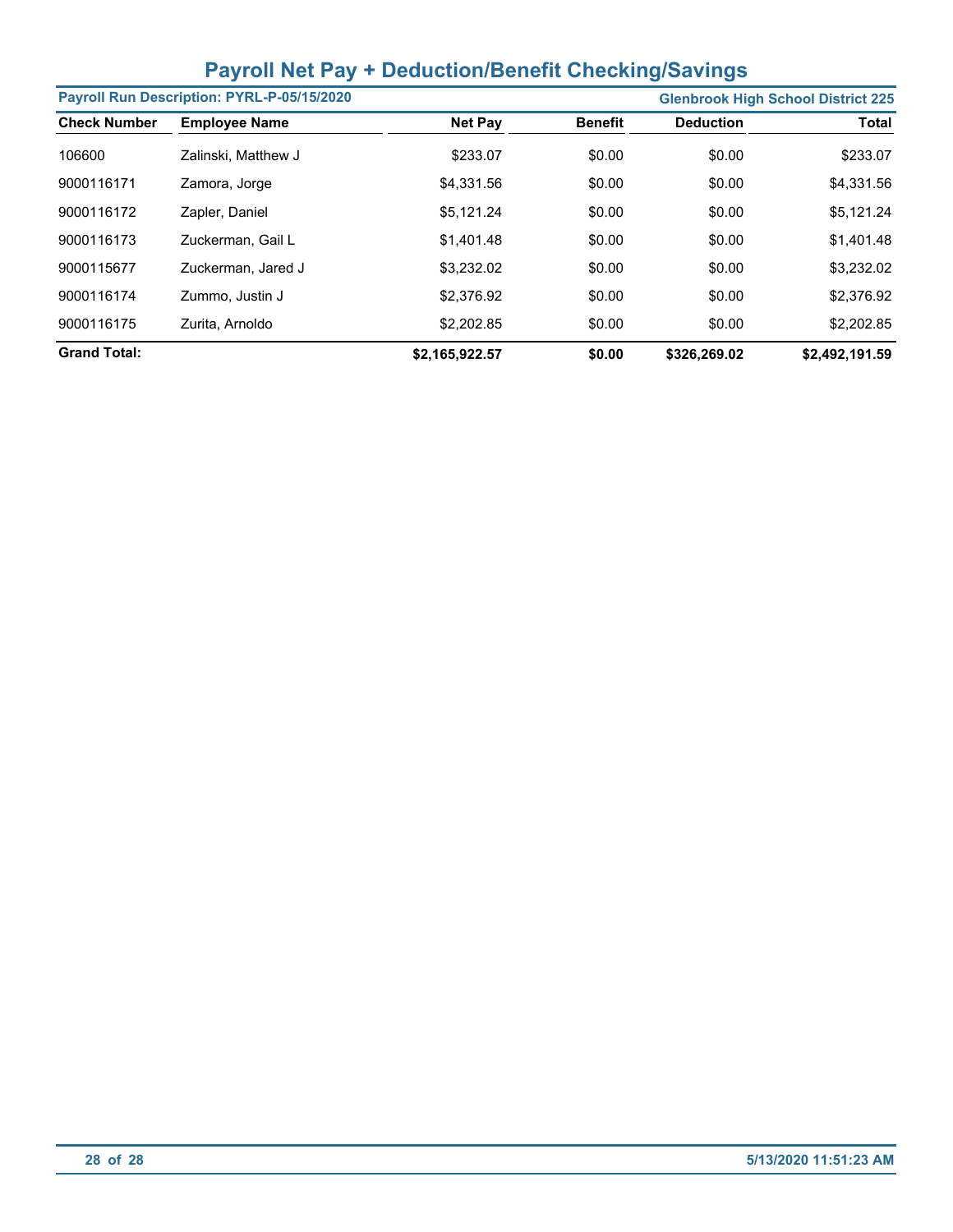|                       |        | AP Run: AP-P-05/15/2020 ---- Post Date: 2020-05-15 - AP Run Type: R |                      |                            |                          |                               |                              | <b>Glenbrook High School District 225</b> |
|-----------------------|--------|---------------------------------------------------------------------|----------------------|----------------------------|--------------------------|-------------------------------|------------------------------|-------------------------------------------|
| <b>Check Date</b>     |        | <b>Check Number</b>                                                 | <b>Payment Type</b>  | <b>Name</b>                |                          |                               |                              | <b>Check Amount</b>                       |
| 05/15/2020            | 106618 |                                                                     | Check                | <b>Blitt and Gaines PC</b> |                          |                               |                              | 196.94                                    |
| <b>Invoice Number</b> |        | <b>Description</b>                                                  |                      |                            | <b>Invoice Date</b>      | <b>Invoice Amount Account</b> |                              | <b>Amount</b>                             |
| 8W010.05152020.D      |        | Case # 17 SC 3616 (Sandra Bernstein - \$196.94)                     |                      |                            | 05/15/2020               | 196.94                        |                              |                                           |
|                       |        |                                                                     |                      |                            |                          |                               | 10 L 100 4590 0000 00 000000 | 196.94                                    |
|                       |        |                                                                     |                      |                            |                          |                               | Administraton                | <b>Accrual/Summary Accounts</b>           |
| 05/15/2020            | 106619 |                                                                     | Check                | <b>GESPA</b>               |                          |                               |                              | 138.50                                    |
| <b>Invoice Number</b> |        | <b>Description</b>                                                  |                      |                            | <b>Invoice Date</b>      | <b>Invoice Amount Account</b> |                              | <b>Amount</b>                             |
| 6D300.05152020.D      |        | 6D300 - Dues - GESPA for PYRL-P-05/15/2020                          |                      |                            | 05/15/2020               | 138.50                        |                              |                                           |
|                       |        |                                                                     |                      |                            |                          |                               | 10 L 100 4590 0000 00 000000 | 138.50                                    |
|                       |        |                                                                     |                      |                            |                          |                               | Administraton                | <b>Accrual/Summary Accounts</b>           |
| 05/15/2020            | 106620 |                                                                     | Check                |                            | Mandarich Law Group, Llp |                               |                              | 32.42                                     |
| <b>Invoice Number</b> |        | <b>Description</b>                                                  |                      |                            | <b>Invoice Date</b>      | <b>Invoice Amount Account</b> |                              | <b>Amount</b>                             |
| 8W013.05152020.D      |        | Case # 14 M1 115327 (Margaret Balabanos Bank)                       |                      |                            | 05/15/2020               | 32.42                         |                              |                                           |
|                       |        |                                                                     |                      |                            |                          |                               | 10 L 100 4590 0000 00 000000 | 32.42                                     |
|                       |        |                                                                     |                      |                            |                          |                               | Administraton                | / Accrual/Summary Accounts                |
| 05/15/2020            |        | 201702185                                                           | Wire Transfer        | AIG Retirement / VALIC     |                          |                               |                              | 3,375.00                                  |
| <b>Invoice Number</b> |        | <b>Description</b>                                                  |                      |                            | <b>Invoice Date</b>      | <b>Invoice Amount Account</b> |                              | <b>Amount</b>                             |
| 3T000.05152020.D      |        | 3T000 - AIG/Valic 403b for PYRL-P-05/15/2020                        |                      |                            | 05/15/2020               | 3,375.00                      |                              |                                           |
|                       |        |                                                                     |                      |                            |                          |                               | 10 L 100 4555 0000 00 000000 | 3,375.00                                  |
|                       |        |                                                                     |                      |                            |                          |                               | Administraton                | / Accrual/Summary Accounts                |
| 05/15/2020            |        | 201702186                                                           | <b>Wire Transfer</b> | Ameriprise Financial       |                          |                               |                              | 1,191.66                                  |
| <b>Invoice Number</b> |        | <b>Description</b>                                                  |                      |                            | <b>Invoice Date</b>      | <b>Invoice Amount Account</b> |                              | <b>Amount</b>                             |
| 3T010.05152020.D      |        | 3T010 - Ameriprise 403b for PYRL-P-05/15/2020                       |                      |                            | 05/15/2020               | 1,191.66                      |                              |                                           |
|                       |        |                                                                     |                      |                            |                          |                               | 10 L 100 4555 0000 00 000000 | 1,191.66                                  |
|                       |        |                                                                     |                      |                            |                          |                               | Administraton                | <b>Accrual/Summary Accounts</b>           |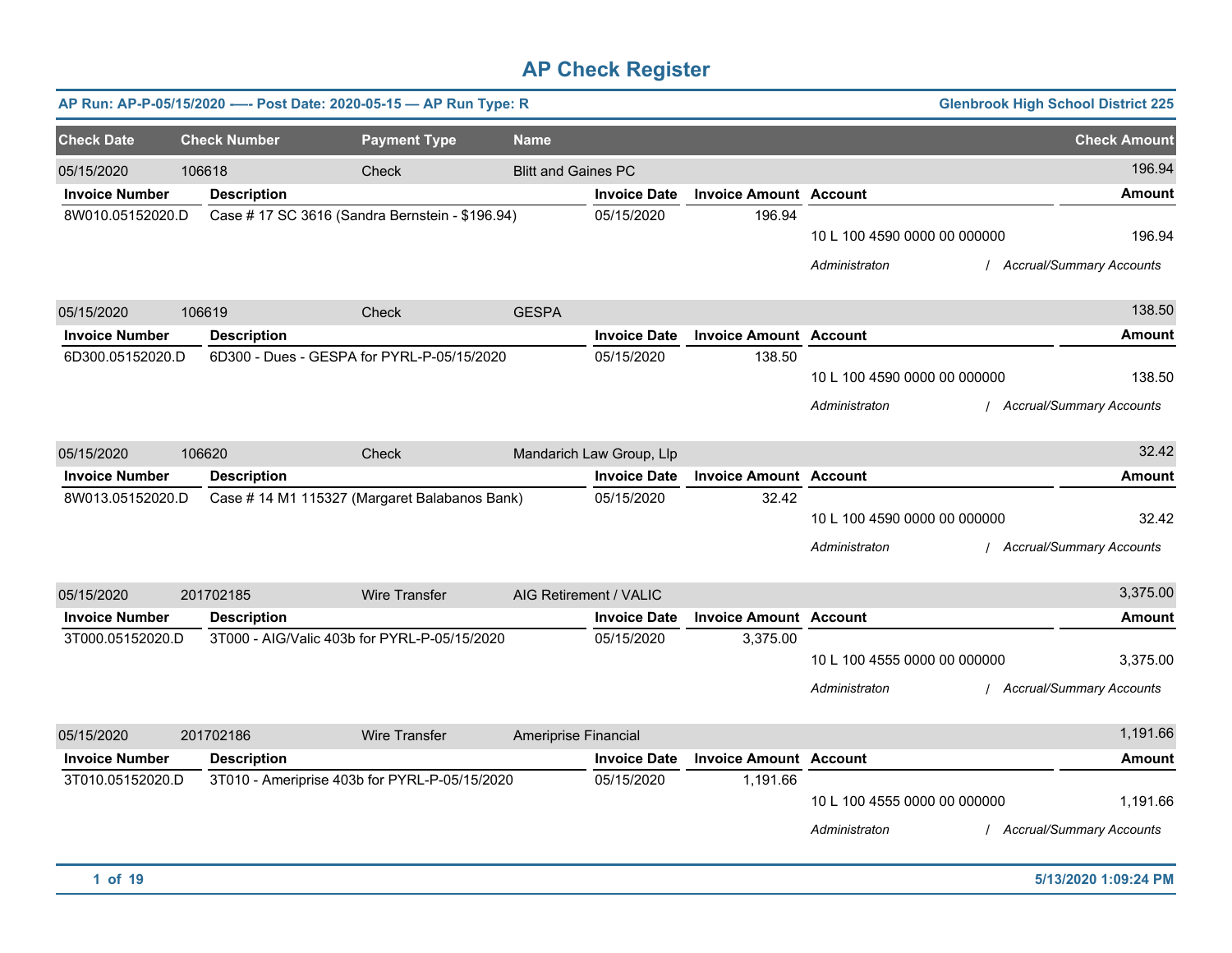|                       |                            | AP Run: AP-P-05/15/2020 ---- Post Date: 2020-05-15 - AP Run Type: R |             |                                        |                               |                              | <b>Glenbrook High School District 225</b> |
|-----------------------|----------------------------|---------------------------------------------------------------------|-------------|----------------------------------------|-------------------------------|------------------------------|-------------------------------------------|
| <b>Check Date</b>     | <b>Check Number</b>        | <b>Payment Type</b>                                                 | <b>Name</b> |                                        |                               |                              | <b>Check Amount</b>                       |
| 05/15/2020            | 201702187                  | <b>Wire Transfer</b>                                                |             | AXA Equitable Insurance Company        |                               |                              | 38,014.12                                 |
| <b>Invoice Number</b> | <b>Description</b>         |                                                                     |             | <b>Invoice Date</b>                    | <b>Invoice Amount Account</b> |                              | <b>Amount</b>                             |
| 3T020.05152020.D      |                            | 3T020 - AXA Equit 403b for PYRL-P-05/15/2020                        |             | 05/15/2020                             | 38,014.12                     | 10 L 100 4555 0000 00 000000 | 36,789.12                                 |
|                       |                            |                                                                     |             |                                        |                               | Administraton                | / Accrual/Summary Accounts                |
|                       |                            |                                                                     |             |                                        |                               | 20 L 100 4555 0000 00 000000 | 1,225.00                                  |
|                       |                            |                                                                     |             |                                        |                               | Administraton                | / Accrual/Summary Accounts                |
| 05/15/2020            | 201702188                  | <b>Wire Transfer</b>                                                |             | AXA Equitable Insurance Company 457(b) |                               |                              | 5,700.00                                  |
| <b>Invoice Number</b> | <b>Description</b>         |                                                                     |             | <b>Invoice Date</b>                    | <b>Invoice Amount Account</b> |                              | <b>Amount</b>                             |
| 3S020.05152020.D      |                            | 3S020 - AXA 457(b) for PYRL-P-05/15/2020                            |             | 05/15/2020                             | 5,700.00                      |                              |                                           |
|                       |                            |                                                                     |             |                                        |                               | 10 L 100 4555 0000 00 000000 | 5,700.00                                  |
|                       |                            |                                                                     |             |                                        |                               | Administraton                | <b>Accrual/Summary Accounts</b>           |
| 05/15/2020            | 201702189                  | <b>Wire Transfer</b>                                                |             | AXA Equitable Insurance Company ROTH   |                               |                              | 1,875.00                                  |
| <b>Invoice Number</b> | <b>Description</b>         |                                                                     |             | <b>Invoice Date</b>                    | <b>Invoice Amount Account</b> |                              | <b>Amount</b>                             |
| 3R020.05152020.D      |                            | 3R020 - AXA 403b Roth for PYRL-P-05/15/2020                         |             | 05/15/2020                             | 1.875.00                      |                              |                                           |
|                       |                            |                                                                     |             |                                        |                               | 10 L 100 4555 0000 00 000000 | 1,725.00                                  |
|                       |                            |                                                                     |             |                                        |                               | Administraton                | <b>Accrual/Summary Accounts</b>           |
|                       |                            |                                                                     |             |                                        |                               | 20 L 100 4555 0000 00 000000 | 150.00                                    |
|                       |                            |                                                                     |             |                                        |                               | Administraton                | / Accrual/Summary Accounts                |
| 05/15/2020            | 201702190                  | <b>Wire Transfer</b>                                                |             | Blue Cross Blue Shield Of II           |                               |                              | 720,952.72                                |
| <b>Invoice Number</b> | <b>Description</b>         |                                                                     |             | <b>Invoice Date</b>                    | <b>Invoice Amount Account</b> |                              | <b>Amount</b>                             |
| 0000871232            | BCBS Dental HMO April 2020 |                                                                     |             | 05/15/2020                             | 1,929.19                      | 10 L 100 4560 0165 00 000000 | 1,929.19                                  |
|                       |                            |                                                                     |             |                                        |                               | Administraton                | / Accrual/Summary Accounts                |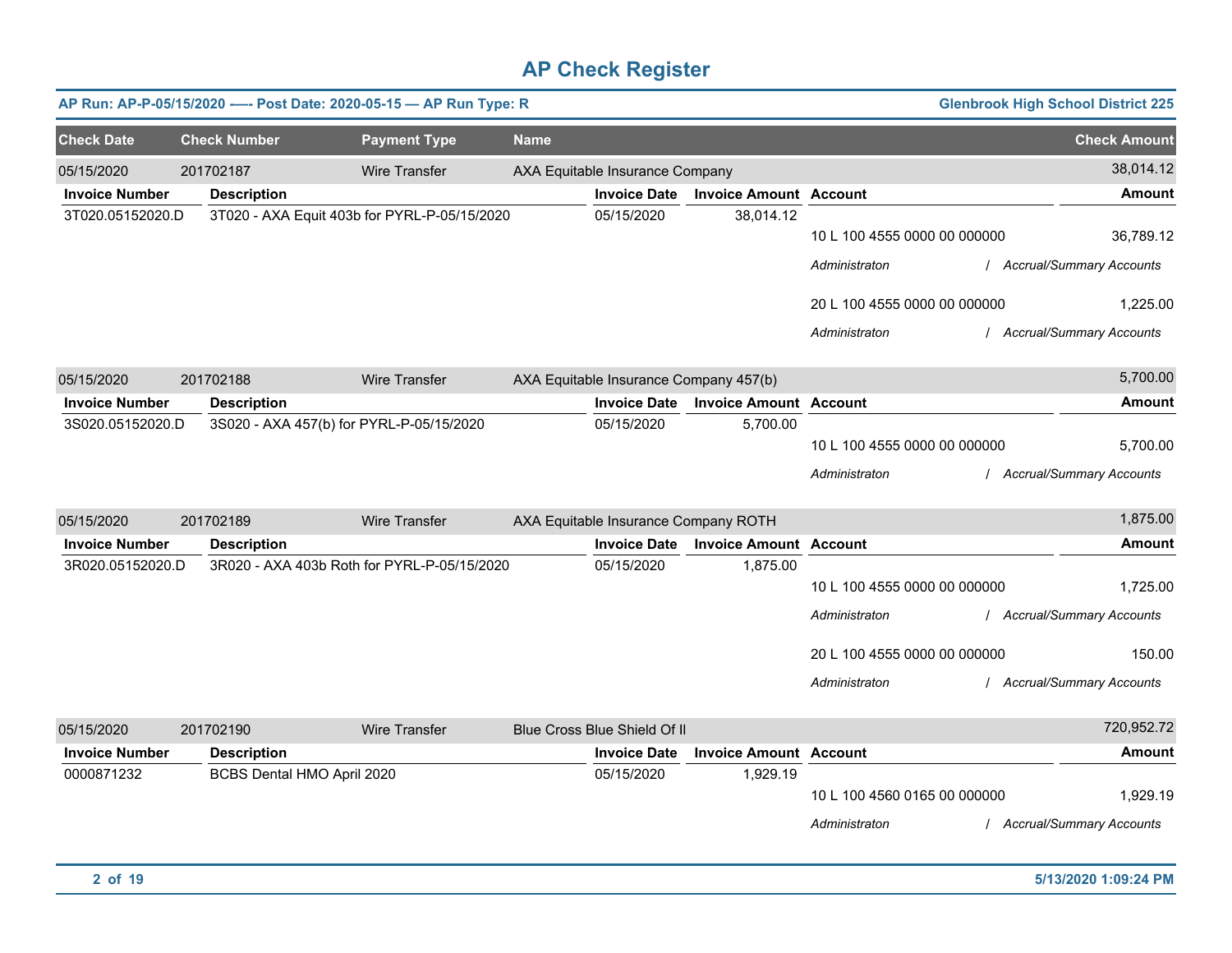|                       | <b>Glenbrook High School District 225</b><br>AP Run: AP-P-05/15/2020 ---- Post Date: 2020-05-15 - AP Run Type: R |                     |             |                              |                               |                              |                                        |  |  |
|-----------------------|------------------------------------------------------------------------------------------------------------------|---------------------|-------------|------------------------------|-------------------------------|------------------------------|----------------------------------------|--|--|
| <b>Check Date</b>     | <b>Check Number</b>                                                                                              | <b>Payment Type</b> | <b>Name</b> |                              |                               |                              | <b>Check Amount</b>                    |  |  |
| 05/15/2020            | 201702190                                                                                                        | Wire Transfer       |             | Blue Cross Blue Shield Of II |                               |                              | 720,952.72                             |  |  |
| <b>Invoice Number</b> | <b>Description</b>                                                                                               |                     |             | <b>Invoice Date</b>          | <b>Invoice Amount Account</b> |                              | Amount                                 |  |  |
| 84823030006           | BCBS HMO April 2020                                                                                              |                     |             | 05/15/2020                   | 393,205.20                    | 10 L 100 4560 0000 00 830000 | 205.58                                 |  |  |
|                       |                                                                                                                  |                     |             |                              |                               | Administraton                | / Retiree HMO-IL                       |  |  |
|                       |                                                                                                                  |                     |             |                              |                               | 10 L 100 4560 0000 00 840000 | 13,016.31                              |  |  |
|                       |                                                                                                                  |                     |             |                              |                               | Administraton                | / Retiree BA-HMO                       |  |  |
|                       |                                                                                                                  |                     |             |                              |                               | 10 L 100 4560 1200 00 000000 | 234,829.00                             |  |  |
|                       |                                                                                                                  |                     |             |                              |                               | Administraton                | / Accrual/Summary Accounts             |  |  |
|                       |                                                                                                                  |                     |             |                              |                               | 10 L 100 4560 1300 00 000000 | 58,413.91                              |  |  |
|                       |                                                                                                                  |                     |             |                              |                               | Administraton                | / Accrual/Summary Accounts             |  |  |
|                       |                                                                                                                  |                     |             |                              |                               | 20 L 100 4560 1200 00 000000 | 44,652.78                              |  |  |
|                       |                                                                                                                  |                     |             |                              |                               | Administraton                | / Accrual/Summary Accounts             |  |  |
|                       |                                                                                                                  |                     |             |                              |                               | 20 L 100 4560 1300 00 000000 | 39,359.84                              |  |  |
|                       |                                                                                                                  |                     |             |                              |                               | Administraton                | / Accrual/Summary Accounts             |  |  |
|                       |                                                                                                                  |                     |             |                              |                               | 95 L 100 4560 1200 00 000000 | 588.22                                 |  |  |
|                       |                                                                                                                  |                     |             |                              |                               | Administraton                | / Accrual/Summary Accounts             |  |  |
|                       |                                                                                                                  |                     |             |                              |                               | 95 L 100 4560 1300 00 000000 | 2,139.56                               |  |  |
|                       |                                                                                                                  |                     |             |                              |                               | Administraton                | / Accrual/Summary Accounts             |  |  |
| 84823080001           | BCBS PPO April 2020                                                                                              |                     |             | 05/15/2020                   | 325,818.33                    |                              |                                        |  |  |
|                       |                                                                                                                  |                     |             |                              |                               | 10 L 100 4560 0000 00 810000 | 13,564.39                              |  |  |
|                       |                                                                                                                  |                     |             |                              |                               | Administraton                | / Retiree Low-Deductible<br><b>PPO</b> |  |  |
| 3 of 19               |                                                                                                                  |                     |             |                              |                               |                              | 5/13/2020 1:09:24 PM                   |  |  |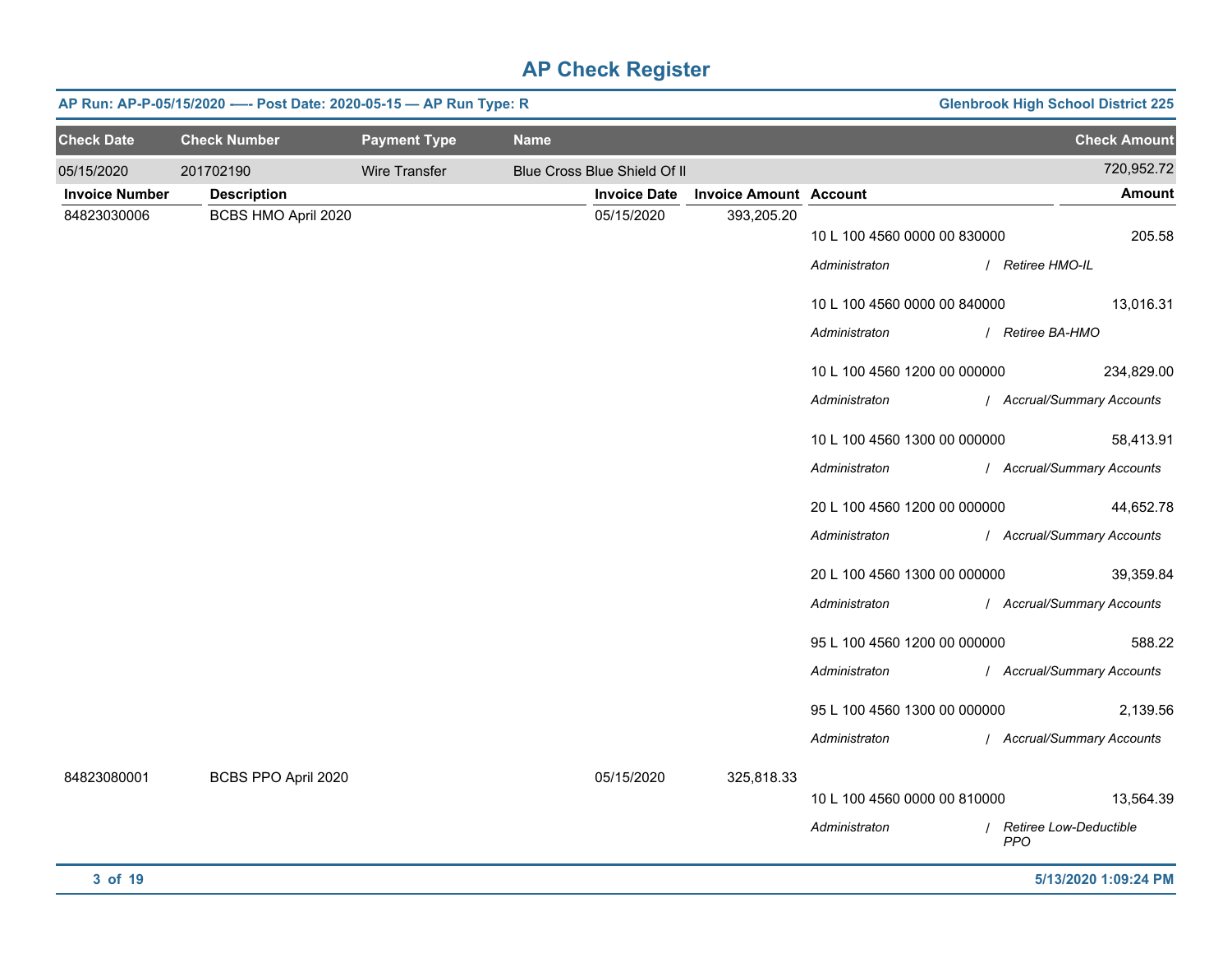|                       | AP Run: AP-P-05/15/2020 ---- Post Date: 2020-05-15 - AP Run Type: R |                      | <b>Glenbrook High School District 225</b> |                              |                               |                              |                                         |
|-----------------------|---------------------------------------------------------------------|----------------------|-------------------------------------------|------------------------------|-------------------------------|------------------------------|-----------------------------------------|
| <b>Check Date</b>     | <b>Check Number</b>                                                 | <b>Payment Type</b>  | <b>Name</b>                               |                              |                               |                              | <b>Check Amount</b>                     |
| 05/15/2020            | 201702190                                                           | <b>Wire Transfer</b> |                                           | Blue Cross Blue Shield Of II |                               |                              | 720,952.72                              |
| <b>Invoice Number</b> | <b>Description</b>                                                  |                      |                                           | <b>Invoice Date</b>          | <b>Invoice Amount Account</b> |                              | <b>Amount</b>                           |
|                       |                                                                     |                      |                                           |                              |                               | 10 L 100 4560 0000 00 820000 | 194.04                                  |
|                       |                                                                     |                      |                                           |                              |                               | Administraton                | / Retiree High-Deductible<br><b>PPO</b> |
|                       |                                                                     |                      |                                           |                              |                               | 10 L 100 4560 0000 00 850000 | 845.30                                  |
|                       |                                                                     |                      |                                           |                              |                               | Administraton                | / Retiree Dental                        |
|                       |                                                                     |                      |                                           |                              |                               | 10 L 100 4560 1100 00 000000 | 177,227.45                              |
|                       |                                                                     |                      |                                           |                              |                               | Administraton                | / Accrual/Summary Accounts              |
|                       |                                                                     |                      |                                           |                              |                               | 10 L 100 4560 1105 00 000000 | 89,398.65                               |
|                       |                                                                     |                      |                                           |                              |                               | Administraton                | / Accrual/Summary Accounts              |
|                       |                                                                     |                      |                                           |                              |                               | 10 L 100 4560 1106 00 000000 | $-1,117.75$                             |
|                       |                                                                     |                      |                                           |                              |                               | Administraton                | / Accrual/Summary Accounts              |
|                       |                                                                     |                      |                                           |                              |                               | 10 L 100 4560 1400 00 000000 | 5,285.49                                |
|                       |                                                                     |                      |                                           |                              |                               | Administraton                | / Accrual/Summary Accounts              |
|                       |                                                                     |                      |                                           |                              |                               | 20 L 100 4560 1100 00 000000 | 25,095.50                               |
|                       |                                                                     |                      |                                           |                              |                               | Administraton                | / Accrual/Summary Accounts              |
|                       |                                                                     |                      |                                           |                              |                               | 20 L 100 4560 1105 00 000000 | 680.16                                  |
|                       |                                                                     |                      |                                           |                              |                               | Administraton                | / Accrual/Summary Accounts              |
|                       |                                                                     |                      |                                           |                              |                               | 20 L 100 4560 1106 00 000000 | 2,281.30                                |
|                       |                                                                     |                      |                                           |                              |                               | Administraton                | / Accrual/Summary Accounts              |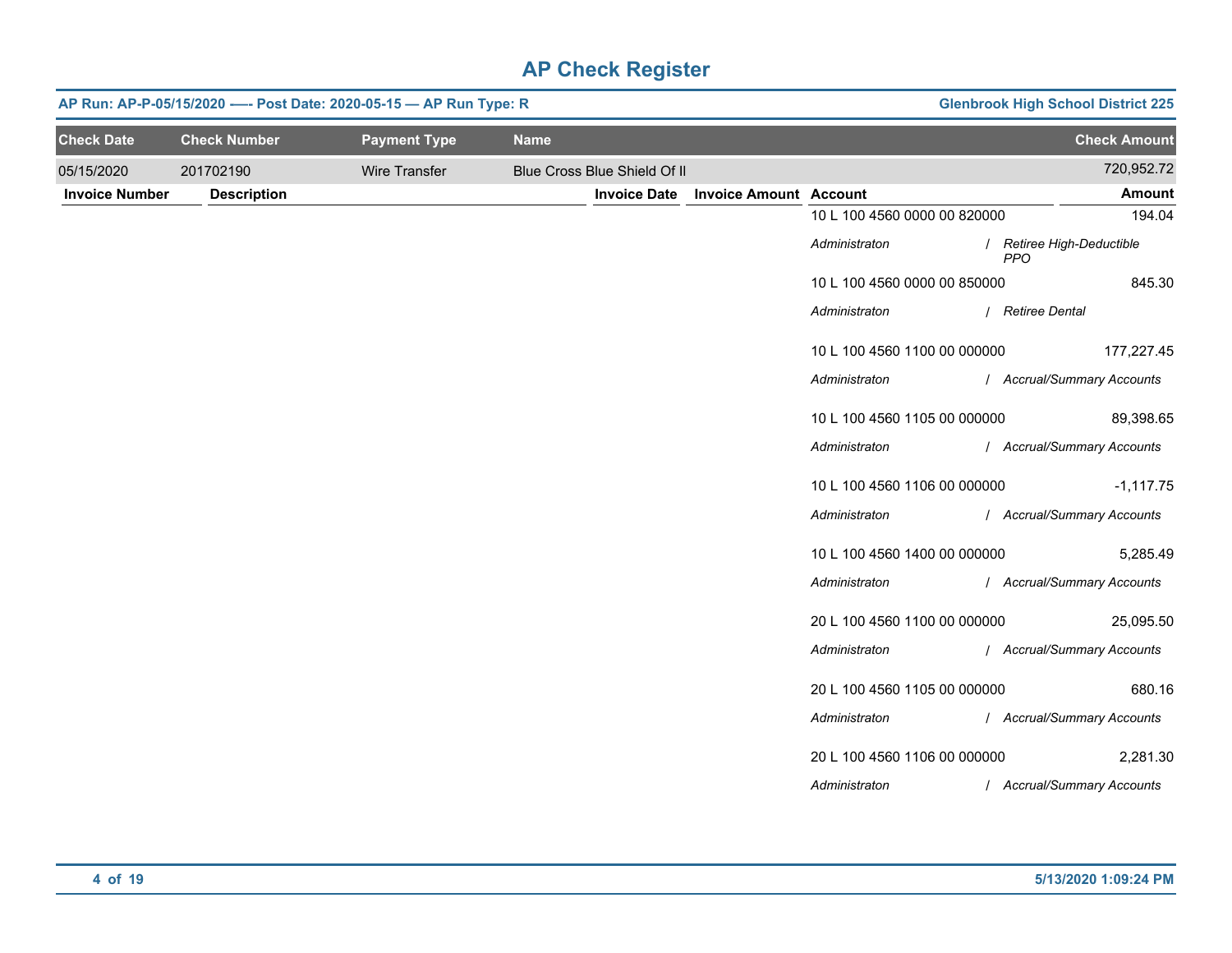|                       | AP Run: AP-P-05/15/2020 ---- Post Date: 2020-05-15 - AP Run Type: R |                     |                              |                               | <b>Glenbrook High School District 225</b> |                                 |
|-----------------------|---------------------------------------------------------------------|---------------------|------------------------------|-------------------------------|-------------------------------------------|---------------------------------|
| <b>Check Date</b>     | <b>Check Number</b>                                                 | <b>Payment Type</b> | <b>Name</b>                  |                               |                                           | <b>Check Amount</b>             |
| 05/15/2020            | 201702190                                                           | Wire Transfer       | Blue Cross Blue Shield Of II |                               |                                           | 720,952.72                      |
| <b>Invoice Number</b> | <b>Description</b>                                                  |                     | <b>Invoice Date</b>          | <b>Invoice Amount Account</b> |                                           | <b>Amount</b>                   |
|                       |                                                                     |                     |                              |                               | 20 L 100 4560 1400 00 000000              | 6,293.92                        |
|                       |                                                                     |                     |                              |                               | Administraton                             | <b>Accrual/Summary Accounts</b> |
|                       |                                                                     |                     |                              | 40 L 100 4560 1100 00 000000  |                                           | 1,178.98                        |
|                       |                                                                     |                     |                              |                               | Administraton                             | <b>Accrual/Summary Accounts</b> |
|                       |                                                                     |                     |                              |                               | 95 L 100 4560 1100 00 000000              | 4,715.94                        |
|                       |                                                                     |                     |                              |                               | Administraton                             | <b>Accrual/Summary Accounts</b> |
|                       |                                                                     |                     |                              |                               | 95 L 100 4560 1400 00 000000              | 174.96                          |
|                       |                                                                     |                     |                              |                               | Administraton                             | <b>Accrual/Summary Accounts</b> |

| 05/15/2020            | 201702191 |                    | Wire Transfer                                | Expert Pay                  |                     |                               |                              | 2,109.30                        |
|-----------------------|-----------|--------------------|----------------------------------------------|-----------------------------|---------------------|-------------------------------|------------------------------|---------------------------------|
| <b>Invoice Number</b> |           | <b>Description</b> |                                              |                             | <b>Invoice Date</b> | <b>Invoice Amount Account</b> |                              | Amount                          |
| 8W000.05152020.D      |           |                    | 8W000 - Wage Deduction for PYRL-P-05/15/2020 |                             | 05/15/2020          | 2,109.30                      |                              |                                 |
|                       |           |                    |                                              |                             |                     |                               | 10 L 100 4590 0000 00 000000 | 1,154.65                        |
|                       |           |                    |                                              |                             |                     |                               | Administraton                | <b>Accrual/Summary Accounts</b> |
|                       |           |                    |                                              |                             |                     |                               | 20 L 100 4590 0000 00 000000 | 954.65                          |
|                       |           |                    |                                              |                             |                     |                               | Administraton                | <b>Accrual/Summary Accounts</b> |
| 05/15/2020            | 201702192 |                    | Wire Transfer                                | <b>Fidelity Investments</b> |                     |                               |                              | 33,638.82                       |

|                       | .                                           |                     |                               |                              |                                 |           |
|-----------------------|---------------------------------------------|---------------------|-------------------------------|------------------------------|---------------------------------|-----------|
| <b>Invoice Number</b> | <b>Description</b>                          | <b>Invoice Date</b> | <b>Invoice Amount Account</b> |                              | Amount                          |           |
| 3T030.05152020.D      | 3T030 - Fidelity 403b for PYRL-P-05/15/2020 | 05/15/2020          | 33.638.82                     |                              |                                 |           |
|                       |                                             |                     |                               | 10 L 100 4555 0000 00 000000 |                                 | 33.077.82 |
|                       |                                             |                     |                               | Administraton                | <b>Accrual/Summary Accounts</b> |           |
|                       |                                             |                     |                               |                              |                                 |           |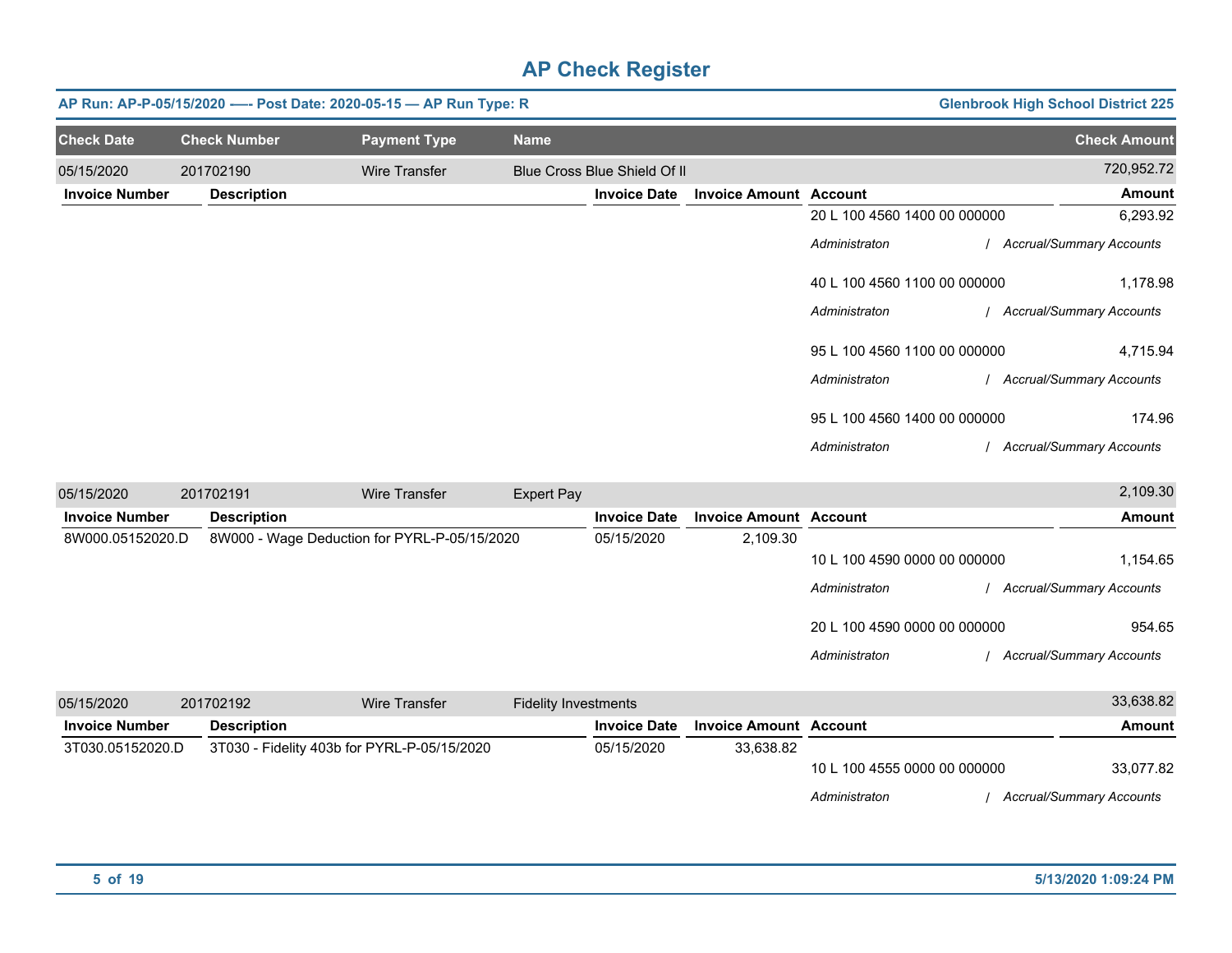|                       |  |                     | AP Run: AP-P-05/15/2020 ---- Post Date: 2020-05-15 - AP Run Type: R |                             |                                  |                               |                              | <b>Glenbrook High School District 225</b> |                                 |
|-----------------------|--|---------------------|---------------------------------------------------------------------|-----------------------------|----------------------------------|-------------------------------|------------------------------|-------------------------------------------|---------------------------------|
| <b>Check Date</b>     |  | <b>Check Number</b> | <b>Payment Type</b>                                                 | <b>Name</b>                 |                                  |                               |                              |                                           | <b>Check Amount</b>             |
| 05/15/2020            |  | 201702192           | <b>Wire Transfer</b>                                                | <b>Fidelity Investments</b> |                                  |                               |                              |                                           | 33,638.82                       |
| <b>Invoice Number</b> |  | <b>Description</b>  |                                                                     |                             | <b>Invoice Date</b>              | <b>Invoice Amount Account</b> |                              |                                           | <b>Amount</b>                   |
|                       |  |                     |                                                                     |                             |                                  |                               | 20 L 100 4555 0000 00 000000 |                                           | 561.00                          |
|                       |  |                     |                                                                     |                             |                                  |                               | Administraton                |                                           | <b>Accrual/Summary Accounts</b> |
| 05/15/2020            |  | 201702193           | <b>Wire Transfer</b>                                                |                             | Fidelity Investments 457(b)      |                               |                              |                                           | 2,707.00                        |
| <b>Invoice Number</b> |  | <b>Description</b>  |                                                                     |                             | <b>Invoice Date</b>              | <b>Invoice Amount Account</b> |                              |                                           | <b>Amount</b>                   |
| 3S030.05152020.D      |  |                     | 3S030 - Fidelity 457(b) for PYRL-P-05/15/2020                       |                             | 05/15/2020                       | 2,707.00                      |                              |                                           |                                 |
|                       |  |                     |                                                                     |                             |                                  |                               | 10 L 100 4555 0000 00 000000 |                                           | 2,707.00                        |
|                       |  |                     |                                                                     |                             |                                  |                               | Administraton                |                                           | <b>Accrual/Summary Accounts</b> |
| 05/15/2020            |  | 201702194           | <b>Wire Transfer</b>                                                |                             | <b>Fidelity Investments ROTH</b> |                               |                              |                                           | 10,133.17                       |
| <b>Invoice Number</b> |  | <b>Description</b>  |                                                                     |                             | <b>Invoice Date</b>              | <b>Invoice Amount Account</b> |                              |                                           | <b>Amount</b>                   |
| 3R030.05152020.D      |  |                     | 3R030 - Fidelity 403b Roth for PYRL-P-05/15/2020                    |                             | 05/15/2020                       | 10,133.17                     |                              |                                           |                                 |
|                       |  |                     |                                                                     |                             |                                  |                               | 10 L 100 4555 0000 00 000000 |                                           | 10,133.17                       |
|                       |  |                     |                                                                     |                             |                                  |                               | Administraton                |                                           | <b>Accrual/Summary Accounts</b> |
| 05/15/2020            |  | 201702195           | <b>Wire Transfer</b>                                                | <b>First Investors Corp</b> |                                  |                               |                              |                                           | 2,300.00                        |
| <b>Invoice Number</b> |  | <b>Description</b>  |                                                                     |                             | <b>Invoice Date</b>              | <b>Invoice Amount Account</b> |                              |                                           | <b>Amount</b>                   |
| 3T040.05152020.D      |  |                     | 3T040 - Foresters 403b for PYRL-P-05/15/2020                        |                             | 05/15/2020                       | 2,300.00                      |                              |                                           |                                 |
|                       |  |                     |                                                                     |                             |                                  |                               | 10 L 100 4555 0000 00 000000 |                                           | 2,300.00                        |
|                       |  |                     |                                                                     |                             |                                  |                               | Administraton                |                                           | <b>Accrual/Summary Accounts</b> |
| 05/15/2020            |  | 201702196           | <b>Wire Transfer</b>                                                |                             | Great American Life Insurance Co |                               |                              |                                           | 3,274.00                        |
| <b>Invoice Number</b> |  | <b>Description</b>  |                                                                     |                             | <b>Invoice Date</b>              | <b>Invoice Amount Account</b> |                              |                                           | <b>Amount</b>                   |
| 3T050.05152020.D      |  |                     | 3T050 - GreatAme/Lincoln 403b for PYRL-P-05/15/2020                 |                             | 05/15/2020                       | 3,274.00                      |                              |                                           |                                 |
|                       |  |                     |                                                                     |                             |                                  |                               | 10 L 100 4555 0000 00 000000 |                                           | 3,224.00                        |
|                       |  |                     |                                                                     |                             |                                  |                               | Administraton                |                                           | <b>Accrual/Summary Accounts</b> |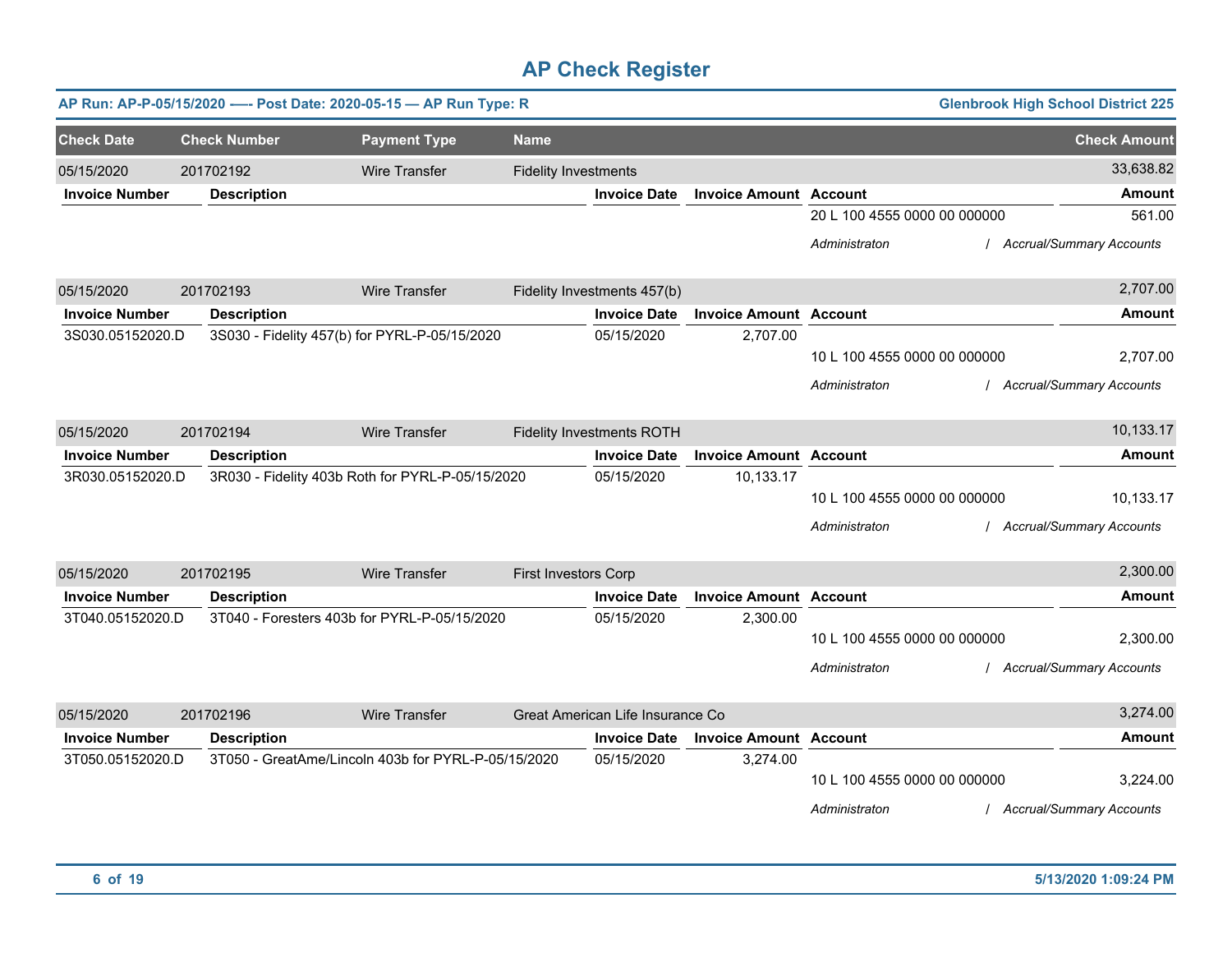|                       |                     | AP Run: AP-P-05/15/2020 ---- Post Date: 2020-05-15 - AP Run Type: R  |             |                                  |                               |                              | <b>Glenbrook High School District 225</b> |
|-----------------------|---------------------|----------------------------------------------------------------------|-------------|----------------------------------|-------------------------------|------------------------------|-------------------------------------------|
| <b>Check Date</b>     | <b>Check Number</b> | <b>Payment Type</b>                                                  | <b>Name</b> |                                  |                               |                              | <b>Check Amount</b>                       |
| 05/15/2020            | 201702196           | <b>Wire Transfer</b>                                                 |             | Great American Life Insurance Co |                               |                              | 3,274.00                                  |
| <b>Invoice Number</b> | <b>Description</b>  |                                                                      |             | <b>Invoice Date</b>              | <b>Invoice Amount Account</b> |                              | <b>Amount</b>                             |
|                       |                     |                                                                      |             |                                  |                               | 20 L 100 4555 0000 00 000000 | 50.00                                     |
|                       |                     |                                                                      |             |                                  |                               | Administraton                | / Accrual/Summary Accounts                |
| 05/15/2020            | 201702197           | <b>Wire Transfer</b>                                                 |             | Horace Mann Insurance Company    |                               |                              | 350.00                                    |
| <b>Invoice Number</b> | <b>Description</b>  |                                                                      |             | <b>Invoice Date</b>              | <b>Invoice Amount Account</b> |                              | Amount                                    |
| 3T060.05152020.D      |                     | 3T060 - Horace Mann 403b for PYRL-P-05/15/2020                       |             | 05/15/2020                       | 350.00                        |                              |                                           |
|                       |                     |                                                                      |             |                                  |                               | 10 L 100 4555 0000 00 000000 | 350.00                                    |
|                       |                     |                                                                      |             |                                  |                               | Administraton                | / Accrual/Summary Accounts                |
|                       |                     |                                                                      |             |                                  |                               |                              |                                           |
| 05/15/2020            | 201702198           | <b>Wire Transfer</b>                                                 |             | Illinois Dept Of Revenue         |                               |                              | 138,923.24                                |
| <b>Invoice Number</b> | <b>Description</b>  |                                                                      |             | <b>Invoice Date</b>              | <b>Invoice Amount Account</b> |                              | <b>Amount</b>                             |
| 9SIT0.05152020.D      |                     | 9SIT0 - Illinois Stat Tax for PYRL-P-05/15/2020                      |             | 05/15/2020                       | 138,184.11                    |                              |                                           |
|                       |                     |                                                                      |             |                                  |                               | 10 L 100 4530 0000 00 000000 | 129,580.62                                |
|                       |                     |                                                                      |             |                                  |                               | Administraton                | / Accrual/Summary Accounts                |
|                       |                     |                                                                      |             |                                  |                               | 20 L 100 4530 0000 00 000000 | 7,822.20                                  |
|                       |                     |                                                                      |             |                                  |                               | Administraton                | / Accrual/Summary Accounts                |
|                       |                     |                                                                      |             |                                  |                               |                              |                                           |
|                       |                     |                                                                      |             |                                  |                               | 40 L 100 4530 0000 00 000000 | 75.83                                     |
|                       |                     |                                                                      |             |                                  |                               | Administraton                | / Accrual/Summary Accounts                |
|                       |                     |                                                                      |             |                                  |                               | 95 L 100 4530 0000 00 000000 | 705.46                                    |
|                       |                     |                                                                      |             |                                  |                               | Administraton                | / Accrual/Summary Accounts                |
|                       |                     |                                                                      |             |                                  |                               |                              |                                           |
| 9SITA.05152020.D      |                     | 9SITA - Additional IL State Tax Amt for PYRL-P-05/15/2020 05/15/2020 |             |                                  | 739.13                        |                              |                                           |
|                       |                     |                                                                      |             |                                  |                               | 10 L 100 4530 0000 00 000000 | 739.13                                    |
|                       |                     |                                                                      |             |                                  |                               | Administraton                | / Accrual/Summary Accounts                |
|                       |                     |                                                                      |             |                                  |                               |                              |                                           |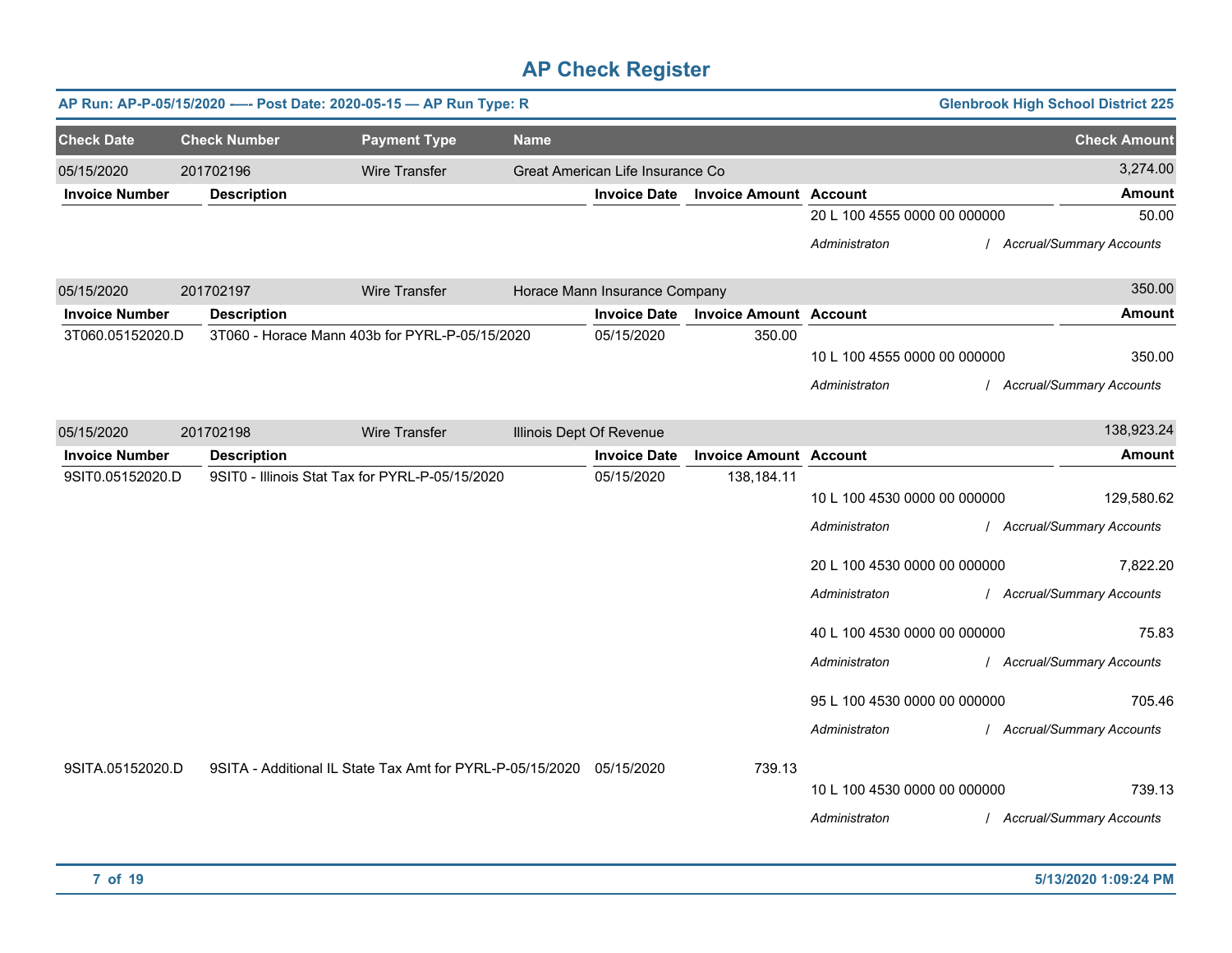|                       | AP Run: AP-P-05/15/2020 ---- Post Date: 2020-05-15 - AP Run Type: R |                      |                          |                                      |                               |                              | <b>Glenbrook High School District 225</b> |
|-----------------------|---------------------------------------------------------------------|----------------------|--------------------------|--------------------------------------|-------------------------------|------------------------------|-------------------------------------------|
| <b>Check Date</b>     | <b>Check Number</b>                                                 | <b>Payment Type</b>  | <b>Name</b>              |                                      |                               |                              | <b>Check Amount</b>                       |
| 05/15/2020            | 201702199                                                           | <b>Wire Transfer</b> |                          | Illinois Municipal Retirement Fund   |                               |                              | 101,048.12                                |
| <b>Invoice Number</b> | <b>Description</b>                                                  |                      |                          | <b>Invoice Date</b>                  | <b>Invoice Amount Account</b> |                              | <b>Amount</b>                             |
| 21500.05152020.D      | 21500 - IMRF Voluntary Addt'l Contrib for PYRL-P-<br>05/15/2020     |                      |                          | 05/15/2020                           | 7,954.51                      |                              |                                           |
|                       |                                                                     |                      |                          |                                      |                               | 10 L 100 4540 0000 00 000000 | 5,002.17                                  |
|                       |                                                                     |                      |                          |                                      |                               | Administraton                | / Accrual/Summary Accounts                |
|                       |                                                                     |                      |                          |                                      |                               | 20 L 100 4540 0000 00 000000 | 2,952.34                                  |
|                       |                                                                     |                      |                          |                                      |                               | Administraton                | / Accrual/Summary Accounts                |
| 2IE00.05152020.D      | 2IE00 - IMRF for PYRL-P-05/15/2020                                  |                      |                          | 05/15/2020                           | 29,901.59                     |                              |                                           |
|                       |                                                                     |                      |                          |                                      |                               | 50 L 100 4540 0000 00 000000 | 29,901.59                                 |
|                       |                                                                     |                      |                          |                                      |                               | Administraton                | / Accrual/Summary Accounts                |
| 2IR00.05152020.B      | 2IR00 - IMRF for PYRL-P-05/15/2020                                  |                      |                          | 05/15/2020                           | 63,192.02                     |                              |                                           |
|                       |                                                                     |                      |                          |                                      |                               | 50 L 100 4540 0000 00 000000 | 63,192.02                                 |
|                       |                                                                     |                      |                          |                                      |                               | Administraton                | / Accrual/Summary Accounts                |
| 05/15/2020            | 201702200                                                           | <b>Wire Transfer</b> |                          | ING Retirement Plans / Northern Life |                               |                              | 1,876.00                                  |
| <b>Invoice Number</b> | <b>Description</b>                                                  |                      |                          | <b>Invoice Date</b>                  | <b>Invoice Amount Account</b> |                              | <b>Amount</b>                             |
| 3T070.05152020.D      | 3T070 - VOYA/ING 403b for PYRL-P-05/15/2020                         |                      |                          | 05/15/2020                           | 1,876.00                      | 10 L 100 4555 0000 00 000000 | 1,876.00                                  |
|                       |                                                                     |                      |                          |                                      |                               | Administraton                | / Accrual/Summary Accounts                |
| 05/15/2020            | 201702201                                                           | <b>Wire Transfer</b> | <b>ING Windsor ILIAC</b> |                                      |                               |                              | 35.00                                     |
| <b>Invoice Number</b> | <b>Description</b>                                                  |                      |                          | <b>Invoice Date</b>                  | <b>Invoice Amount Account</b> |                              | <b>Amount</b>                             |
| 3T075.05152020.D      | 3T075 - ING/Windsor 403b for PYRL-P-05/15/2020                      |                      |                          | 05/15/2020                           | 35.00                         | 20 L 100 4555 0000 00 000000 | 35.00                                     |
|                       |                                                                     |                      |                          |                                      |                               | Administraton                | / Accrual/Summary Accounts                |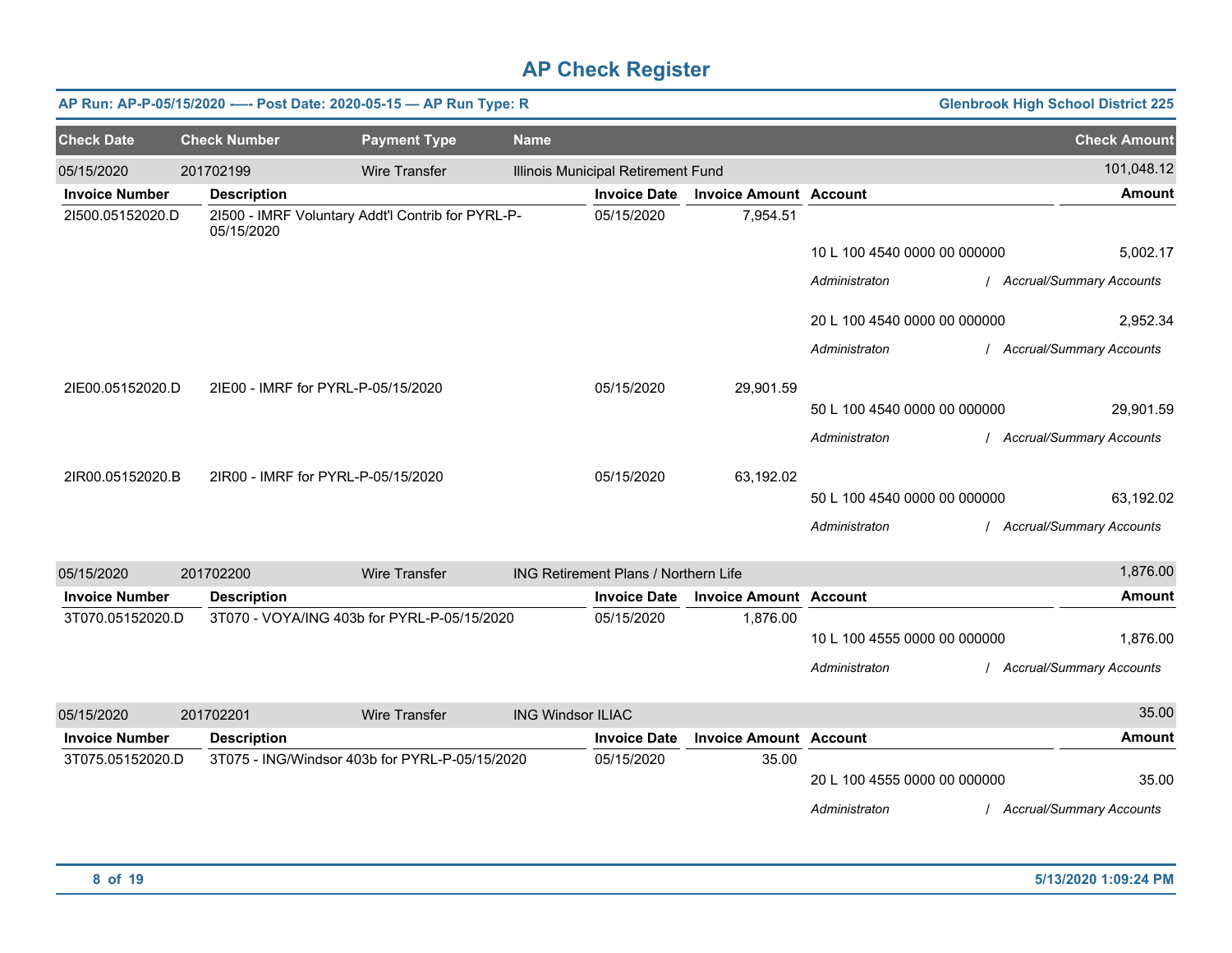|                       | <b>Glenbrook High School District 225</b><br>AP Run: AP-P-05/15/2020 ---- Post Date: 2020-05-15 - AP Run Type: R |                                                                     |                      |             |                                 |                               |                                               |  |                                          |  |  |  |
|-----------------------|------------------------------------------------------------------------------------------------------------------|---------------------------------------------------------------------|----------------------|-------------|---------------------------------|-------------------------------|-----------------------------------------------|--|------------------------------------------|--|--|--|
| <b>Check Date</b>     |                                                                                                                  | <b>Check Number</b>                                                 | <b>Payment Type</b>  | <b>Name</b> |                                 |                               |                                               |  | <b>Check Amount</b>                      |  |  |  |
| 05/15/2020            |                                                                                                                  | 201702202                                                           | <b>Wire Transfer</b> |             | Internal Revenue Service Center |                               |                                               |  | 544,042.85                               |  |  |  |
| <b>Invoice Number</b> |                                                                                                                  | <b>Description</b>                                                  |                      |             | <b>Invoice Date</b>             | <b>Invoice Amount Account</b> |                                               |  | Amount                                   |  |  |  |
| 9FICA.05152020.B      |                                                                                                                  | 9FICA - Social Security Tax for PYRL-P-05/15/2020                   |                      |             | 05/15/2020                      | 45,720.88                     | 51 L 100 4570 0000 00 000000<br>Administraton |  | 45,720.88<br>/ Accrual/Summary Accounts  |  |  |  |
| 9FICA.05152020.D      |                                                                                                                  | 9FICA - Social Security Tax for PYRL-P-05/15/2020                   |                      |             | 05/15/2020                      | 45,720.88                     |                                               |  |                                          |  |  |  |
|                       |                                                                                                                  |                                                                     |                      |             |                                 |                               | 51 L 100 4570 0000 00 000000<br>Administraton |  | 45,720.88<br>/ Accrual/Summary Accounts  |  |  |  |
| 9FIT%.05152020.D      |                                                                                                                  | 9FIT% - Add Fed Tax % for PYRL-P-05/15/2020                         |                      |             | 05/15/2020                      | 782.54                        | 10 L 100 4520 0000 00 000000<br>Administraton |  | 782.54<br>/ Accrual/Summary Accounts     |  |  |  |
| 9FIT0.05152020.D      |                                                                                                                  | 9FIT0 - Federal Tax for PYRL-P-05/15/2020                           |                      |             | 05/15/2020                      | 342,090.76                    | 10 L 100 4520 0000 00 000000<br>Administraton |  | 325,936.34<br>/ Accrual/Summary Accounts |  |  |  |
|                       |                                                                                                                  |                                                                     |                      |             |                                 |                               | 20 L 100 4520 0000 00 000000<br>Administraton |  | 14,626.36<br>/ Accrual/Summary Accounts  |  |  |  |
|                       |                                                                                                                  |                                                                     |                      |             |                                 |                               | 40 L 100 4520 0000 00 000000<br>Administraton |  | 200.60<br>/ Accrual/Summary Accounts     |  |  |  |
|                       |                                                                                                                  |                                                                     |                      |             |                                 |                               | 95 L 100 4520 0000 00 000000<br>Administraton |  | 1,327.46<br>/ Accrual/Summary Accounts   |  |  |  |
| 9FITA.05152020.D      |                                                                                                                  | 9FITA - Additional Federal Tax Amt for PYRL-P-05/15/2020 05/15/2020 |                      |             |                                 | 13,763.75                     | 10 L 100 4520 0000 00 000000<br>Administraton |  | 13,348.75<br>/ Accrual/Summary Accounts  |  |  |  |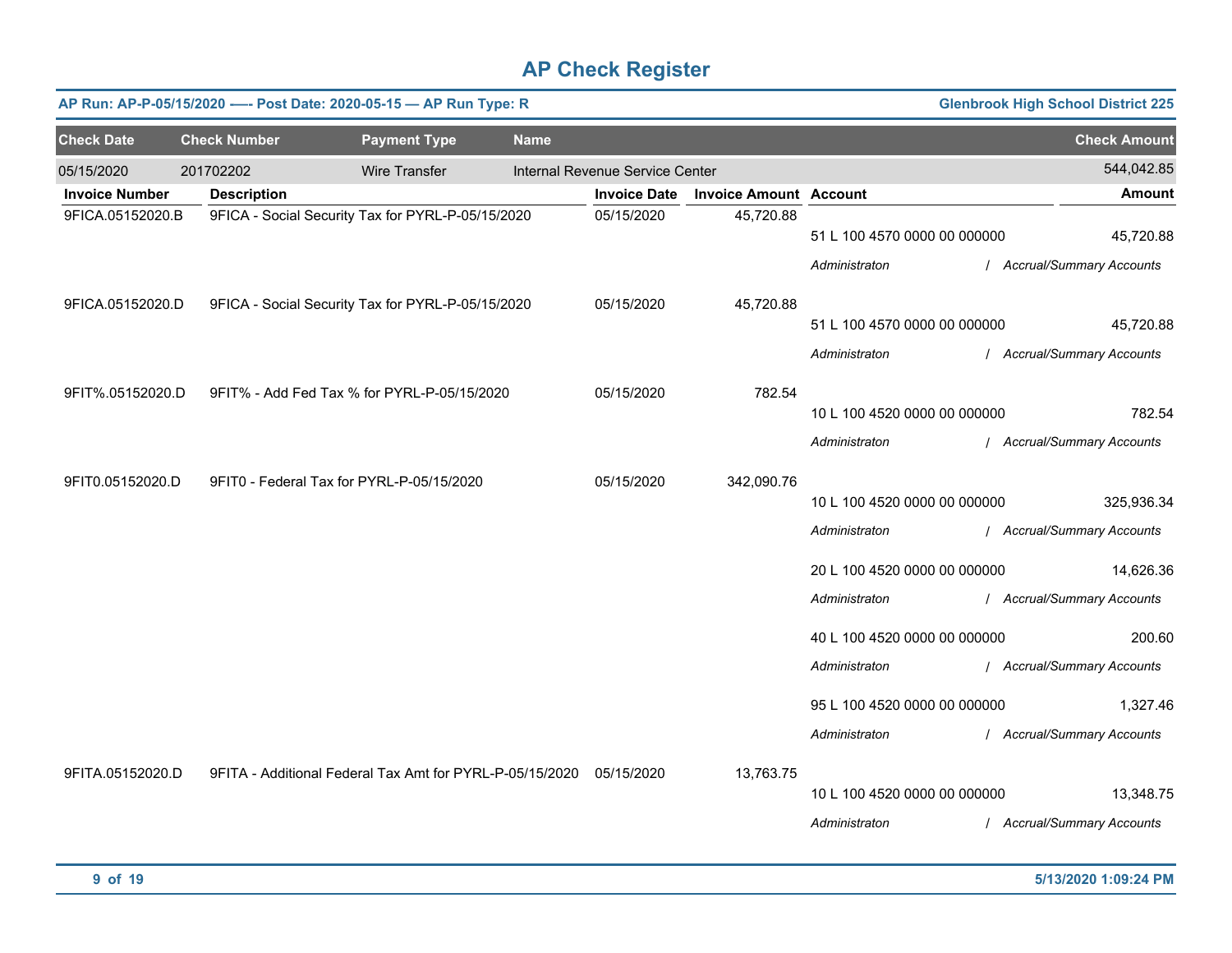|                       |                     |                    | AP Run: AP-P-05/15/2020 ---- Post Date: 2020-05-15 - AP Run Type: R |             |                                 |                               |                              | <b>Glenbrook High School District 225</b> |
|-----------------------|---------------------|--------------------|---------------------------------------------------------------------|-------------|---------------------------------|-------------------------------|------------------------------|-------------------------------------------|
| <b>Check Date</b>     | <b>Check Number</b> |                    | <b>Payment Type</b>                                                 | <b>Name</b> |                                 |                               |                              | <b>Check Amount</b>                       |
| 05/15/2020            | 201702202           |                    | <b>Wire Transfer</b>                                                |             | Internal Revenue Service Center |                               |                              | 544,042.85                                |
| <b>Invoice Number</b> |                     | <b>Description</b> |                                                                     |             | <b>Invoice Date</b>             | <b>Invoice Amount Account</b> |                              | <b>Amount</b>                             |
|                       |                     |                    |                                                                     |             |                                 |                               | 20 L 100 4520 0000 00 000000 | 415.00                                    |
|                       |                     |                    |                                                                     |             |                                 |                               | Administraton                | / Accrual/Summary Accounts                |
| 9MEDI.05152020.B      |                     |                    | 9MEDI - Medicare Tax for PYRL-P-05/15/2020                          |             | 05/15/2020                      | 47,982.02                     |                              |                                           |
|                       |                     |                    |                                                                     |             |                                 |                               | 51 L 100 4580 0000 00 000000 | 47,982.02                                 |
|                       |                     |                    |                                                                     |             |                                 |                               | Administraton                | Accrual/Summary Accounts                  |
| 9MEDI.05152020.D      |                     |                    | 9MEDI - Medicare Tax for PYRL-P-05/15/2020                          |             | 05/15/2020                      | 47,982.02                     |                              |                                           |
|                       |                     |                    |                                                                     |             |                                 |                               | 51 L 100 4580 0000 00 000000 | 47,982.02                                 |
|                       |                     |                    |                                                                     |             |                                 |                               | Administraton                | <b>Accrual/Summary Accounts</b>           |
| 05/15/2020            | 201702203           |                    | <b>Wire Transfer</b>                                                |             | Lincoln Investment Planning Inc |                               |                              | 11,066.94                                 |
| <b>Invoice Number</b> |                     | <b>Description</b> |                                                                     |             | <b>Invoice Date</b>             | <b>Invoice Amount Account</b> |                              | <b>Amount</b>                             |
| 3T080.05152020.D      |                     |                    | 3T080 - Lincoln Investment 403b for PYRL-P-05/15/2020               |             | 05/15/2020                      | 11,066.94                     | 10 L 100 4555 0000 00 000000 | 10,456.94                                 |
|                       |                     |                    |                                                                     |             |                                 |                               | Administraton                | / Accrual/Summary Accounts                |
|                       |                     |                    |                                                                     |             |                                 |                               | 20 L 100 4555 0000 00 000000 | 585.00                                    |
|                       |                     |                    |                                                                     |             |                                 |                               | Administraton                | / Accrual/Summary Accounts                |
|                       |                     |                    |                                                                     |             |                                 |                               | 95 L 100 4555 0000 00 000000 | 25.00                                     |
|                       |                     |                    |                                                                     |             |                                 |                               | Administraton                | / Accrual/Summary Accounts                |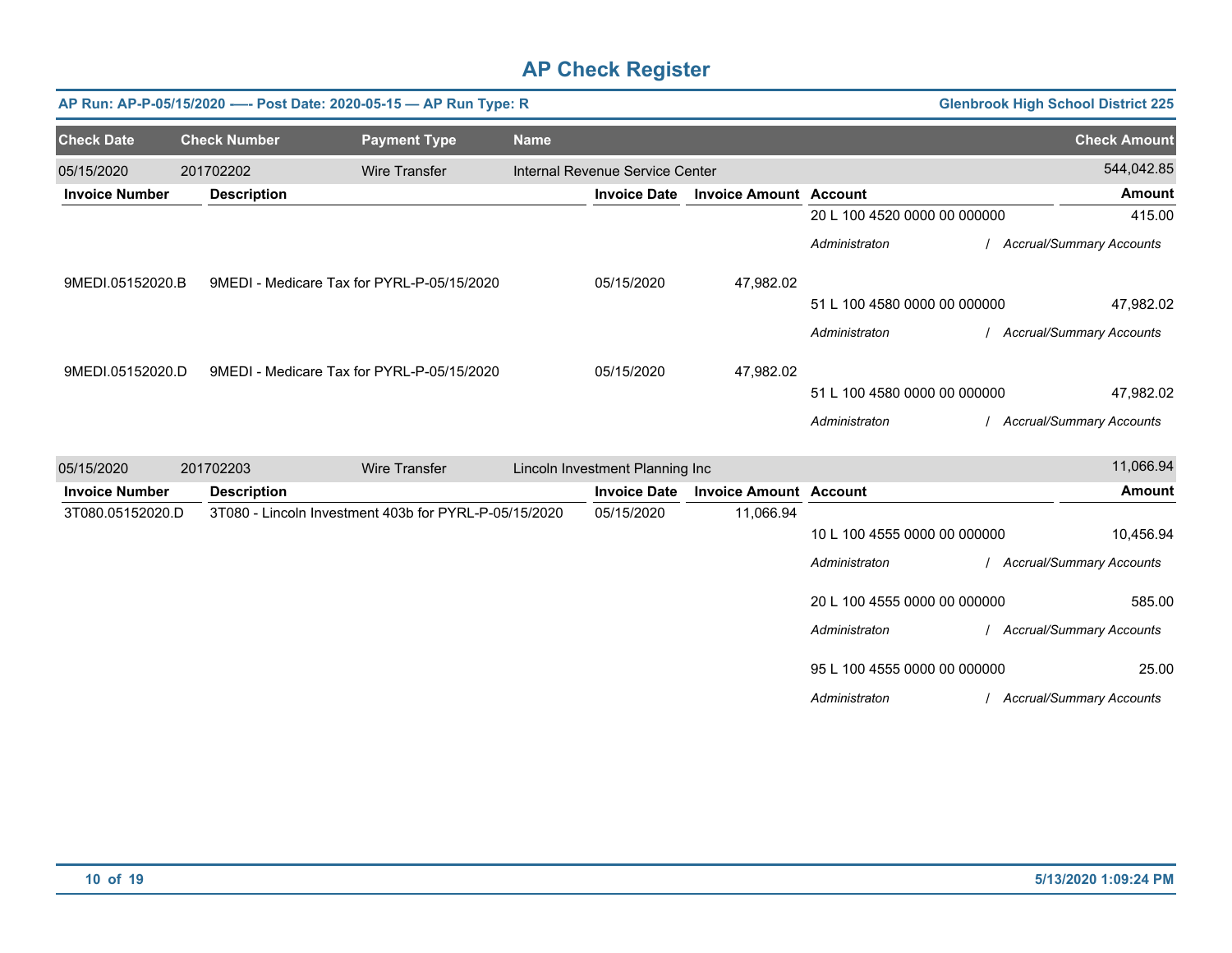|                       |                     | AP Run: AP-P-05/15/2020 ---- Post Date: 2020-05-15 - AP Run Type: R |                          |                                      |                                               |                                               | <b>Glenbrook High School District 225</b>   |
|-----------------------|---------------------|---------------------------------------------------------------------|--------------------------|--------------------------------------|-----------------------------------------------|-----------------------------------------------|---------------------------------------------|
| <b>Check Date</b>     | <b>Check Number</b> | <b>Payment Type</b>                                                 | <b>Name</b>              |                                      |                                               |                                               | <b>Check Amount</b>                         |
| 05/15/2020            | 201702204           | <b>Wire Transfer</b>                                                |                          | Lincoln Investment Planning Inc 457  |                                               |                                               | 5,859.45                                    |
| <b>Invoice Number</b> | <b>Description</b>  |                                                                     |                          | <b>Invoice Date</b>                  | <b>Invoice Amount Account</b>                 |                                               | <b>Amount</b>                               |
| 3S085.05152020.D      |                     | 3S085 - Lincoln Investment 457(b) for PYRL-P-05/15/2020             |                          | 05/15/2020                           | 5,859.45                                      | 10 L 100 4555 0000 00 000000<br>Administraton | 5,859.45<br><b>Accrual/Summary Accounts</b> |
| 05/15/2020            | 201702205           | <b>Wire Transfer</b>                                                |                          | Lincoln Investment Planning Inc ROTH |                                               |                                               | 300.00                                      |
| <b>Invoice Number</b> | <b>Description</b>  |                                                                     |                          | <b>Invoice Date</b>                  | <b>Invoice Amount Account</b>                 |                                               | Amount                                      |
| 3R080.05152020.D      |                     | 3R080 - Lincoln Invest 403b Roth for PYRL-P-05/15/2020              |                          | 05/15/2020                           | 300.00                                        | 10 L 100 4555 0000 00 000000<br>Administraton | 300.00<br><b>Accrual/Summary Accounts</b>   |
| 05/15/2020            | 201702206           | Wire Transfer                                                       |                          |                                      | Lincoln National Life / Lincoln Financial Gro |                                               | 35.00                                       |
| <b>Invoice Number</b> | <b>Description</b>  |                                                                     |                          | <b>Invoice Date</b>                  | <b>Invoice Amount Account</b>                 |                                               | Amount                                      |
| 3T090.05152020.D      |                     | 3T090 - Lincoln National 403b for PYRL-P-05/15/2020                 |                          | 05/15/2020                           | 35.00                                         | 10 L 100 4555 0000 00 000000<br>Administraton | 35.00<br><b>Accrual/Summary Accounts</b>    |
| 05/15/2020            | 201702207           | <b>Wire Transfer</b>                                                | MetLife Resources        |                                      |                                               |                                               | 800.00                                      |
| <b>Invoice Number</b> | <b>Description</b>  |                                                                     |                          | <b>Invoice Date</b>                  | <b>Invoice Amount Account</b>                 |                                               | <b>Amount</b>                               |
| 3T100.05152020.D      |                     | 3T100 - MetLife 403b for PYRL-P-05/15/2020                          |                          | 05/15/2020                           | 800.00                                        | 10 L 100 4555 0000 00 000000<br>Administraton | 800.00<br><b>Accrual/Summary Accounts</b>   |
| 05/15/2020            | 201702208           | <b>Wire Transfer</b>                                                | <b>Oppenheimer Funds</b> |                                      |                                               |                                               | 6,137.50                                    |
| <b>Invoice Number</b> | <b>Description</b>  |                                                                     |                          | <b>Invoice Date</b>                  | <b>Invoice Amount Account</b>                 |                                               | Amount                                      |
| 3T110.05152020.D      |                     | 3T110 - Invesco/Oppenheimer 403b for PYRL-P-05/15/2020 05/15/2020   |                          |                                      | 6,137.50                                      | 10 L 100 4555 0000 00 000000<br>Administraton | 6,137.50<br><b>Accrual/Summary Accounts</b> |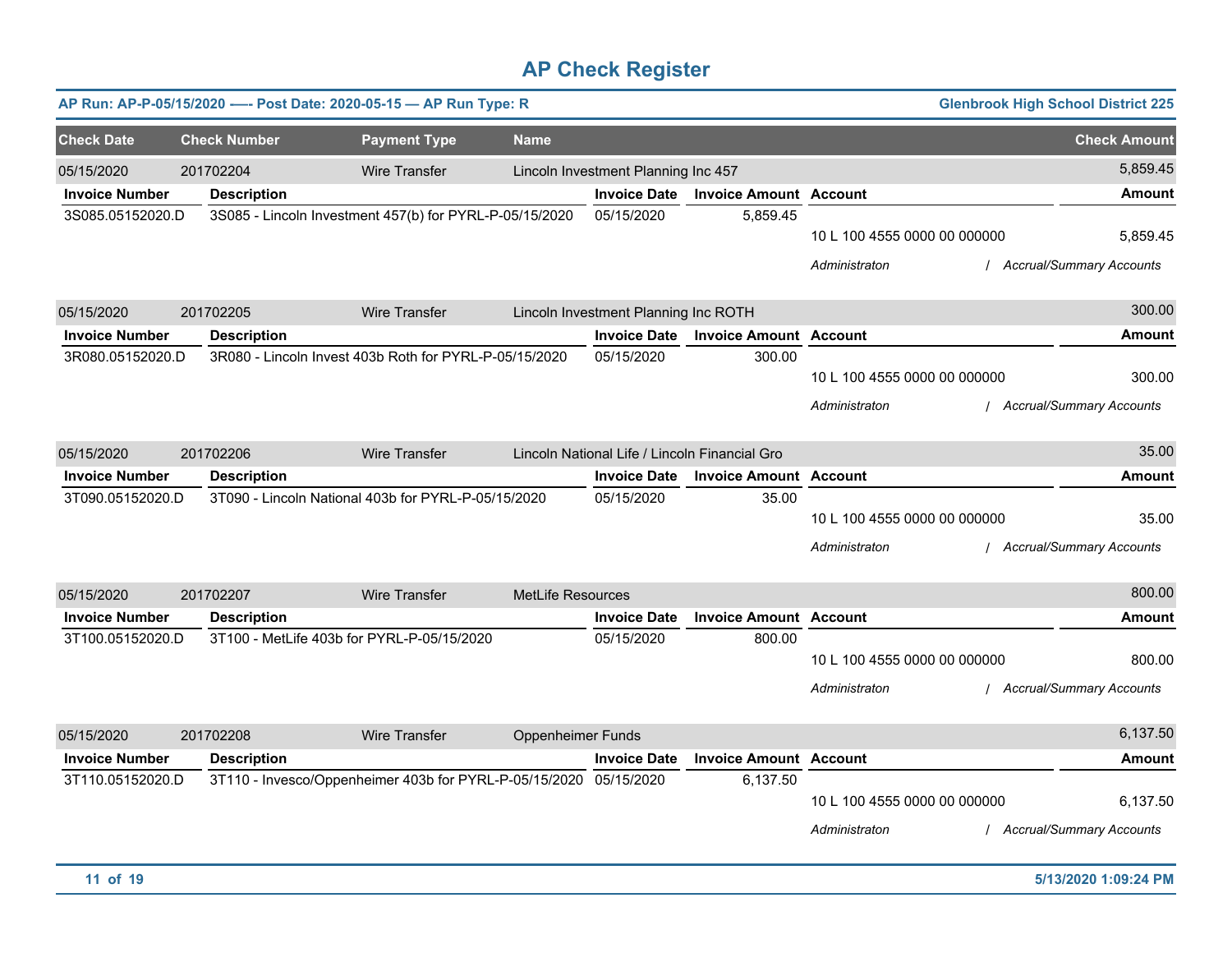|                       |                     | AP Run: AP-P-05/15/2020 ---- Post Date: 2020-05-15 - AP Run Type: R |                      |                                  |                               |                                               | <b>Glenbrook High School District 225</b> |
|-----------------------|---------------------|---------------------------------------------------------------------|----------------------|----------------------------------|-------------------------------|-----------------------------------------------|-------------------------------------------|
| <b>Check Date</b>     | <b>Check Number</b> | <b>Payment Type</b>                                                 | <b>Name</b>          |                                  |                               |                                               | <b>Check Amount</b>                       |
| 05/15/2020            | 201702209           | <b>Wire Transfer</b>                                                | Oppenheimer Funds ER |                                  |                               |                                               | 225.00                                    |
| <b>Invoice Number</b> | <b>Description</b>  |                                                                     |                      | <b>Invoice Date</b>              | <b>Invoice Amount Account</b> |                                               | <b>Amount</b>                             |
| 3T110.05152020.B      |                     | 3T110 - Invesco/Oppenheimer 403b for PYRL-P-05/15/2020 05/15/2020   |                      |                                  | 225.00                        | 10 L 100 4555 0000 00 000000<br>Administraton | 225.00<br>/ Accrual/Summary Accounts      |
|                       |                     |                                                                     |                      |                                  |                               |                                               |                                           |
| 05/15/2020            | 201702210           | <b>Wire Transfer</b>                                                |                      | Oppenheimer Funds ROTH           |                               |                                               | 1,050.00                                  |
| <b>Invoice Number</b> | <b>Description</b>  |                                                                     |                      | <b>Invoice Date</b>              | <b>Invoice Amount Account</b> |                                               | <b>Amount</b>                             |
| 3R110.05152020.D      | 05/15/2020          | 3R110 - Invesco/Oppenheimer 403b Roth for PYRL-P-                   |                      | 05/15/2020                       | 1,050.00                      |                                               |                                           |
|                       |                     |                                                                     |                      |                                  |                               | 10 L 100 4555 0000 00 000000                  | 1,050.00                                  |
|                       |                     |                                                                     |                      |                                  |                               | Administraton                                 | / Accrual/Summary Accounts                |
| 05/15/2020            | 201702211           | <b>Wire Transfer</b>                                                |                      | <b>Teachers Health Insurance</b> |                               |                                               | 57,717.50                                 |
| <b>Invoice Number</b> | <b>Description</b>  |                                                                     |                      | <b>Invoice Date</b>              | <b>Invoice Amount Account</b> |                                               | <b>Amount</b>                             |
| 1HBAD.05152020.B      | 05/15/2020          | 1HBAD - Teachers' Health Insurance4 for PYRL-P-                     |                      | 05/15/2020                       | 141.94                        |                                               |                                           |
|                       |                     |                                                                     |                      |                                  |                               | 10 L 100 4510 0000 00 000000                  | 141.94                                    |
|                       |                     |                                                                     |                      |                                  |                               | Administraton                                 | / Accrual/Summary Accounts                |
| 1HE00.05152020.D      | 05/15/2020          | 1HE00 - Teachers' Health Insurance for PYRL-P-                      |                      | 05/15/2020                       | 32,992.19                     |                                               |                                           |
|                       |                     |                                                                     |                      |                                  |                               | 10 L 100 4510 0000 00 000000                  | 32,932.74                                 |
|                       |                     |                                                                     |                      |                                  |                               | Administraton                                 | / Accrual/Summary Accounts                |
|                       |                     |                                                                     |                      |                                  |                               | 20 L 100 4510 0000 00 000000                  | 37.96                                     |
|                       |                     |                                                                     |                      |                                  |                               | Administraton                                 | / Accrual/Summary Accounts                |
|                       |                     |                                                                     |                      |                                  |                               | 95 L 100 4510 0000 00 000000                  | 21.49                                     |
|                       |                     |                                                                     |                      |                                  |                               | Administraton                                 | / Accrual/Summary Accounts                |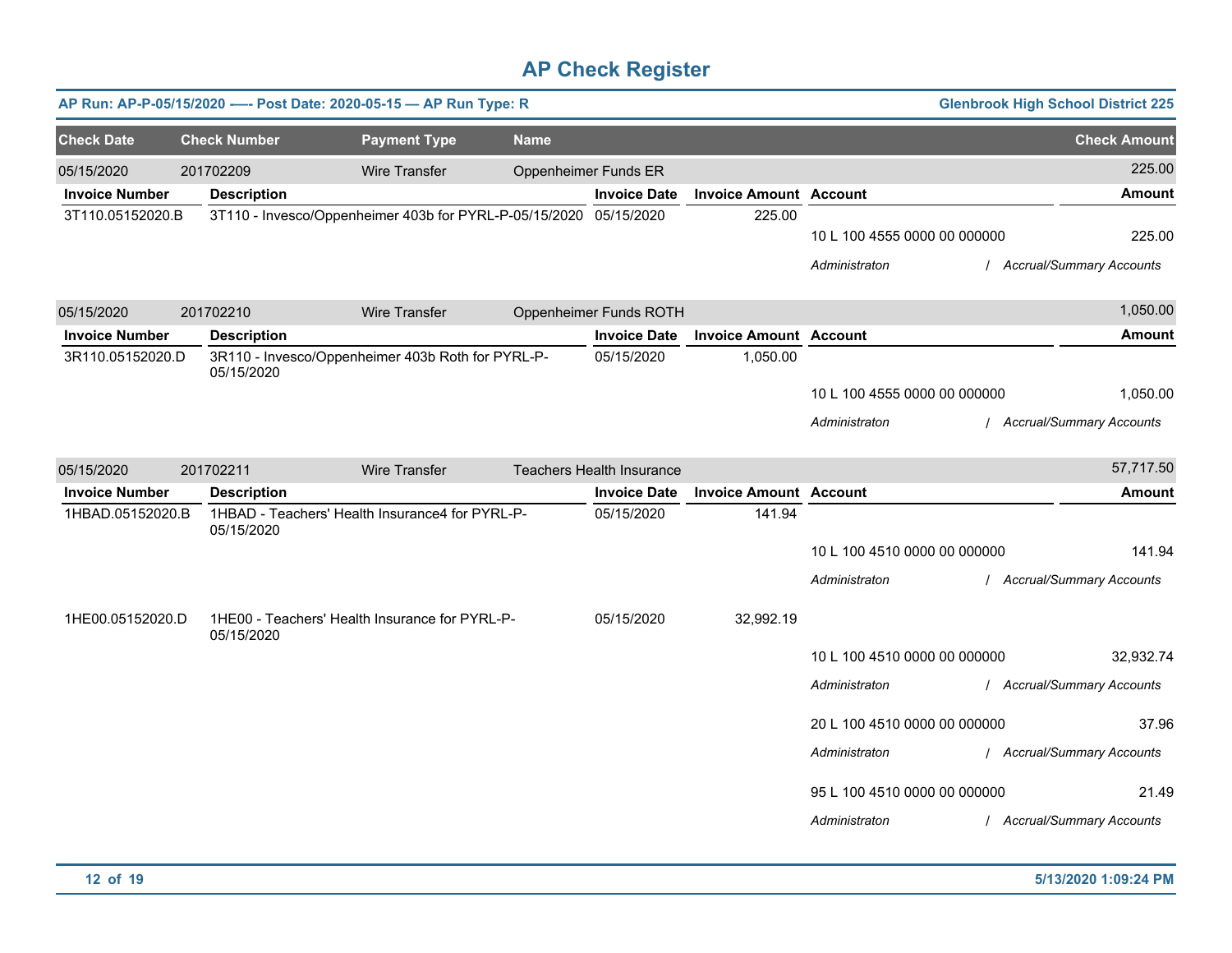|                       |                     | AP Run: AP-P-05/15/2020 ---- Post Date: 2020-05-15 - AP Run Type: R |             |                                   |                               |                                               | <b>Glenbrook High School District 225</b> |
|-----------------------|---------------------|---------------------------------------------------------------------|-------------|-----------------------------------|-------------------------------|-----------------------------------------------|-------------------------------------------|
| <b>Check Date</b>     | <b>Check Number</b> | <b>Payment Type</b>                                                 | <b>Name</b> |                                   |                               |                                               | <b>Check Amount</b>                       |
| 05/15/2020            | 201702211           | <b>Wire Transfer</b>                                                |             | <b>Teachers Health Insurance</b>  |                               |                                               | 57,717.50                                 |
| <b>Invoice Number</b> | <b>Description</b>  |                                                                     |             | <b>Invoice Date</b>               | <b>Invoice Amount Account</b> |                                               | <b>Amount</b>                             |
| 1HR00.05152020.B      |                     | 1HR00 - Teachers Health Insurance for PYRL-P-05/15/2020 05/15/2020  |             |                                   | 24,478.06                     | 10 L 100 4510 0000 00 000000<br>Administraton | 24,433.95<br>/ Accrual/Summary Accounts   |
|                       |                     |                                                                     |             |                                   |                               | 20 L 100 4510 0000 00 000000                  | 28.16                                     |
|                       |                     |                                                                     |             |                                   |                               | Administraton                                 | / Accrual/Summary Accounts                |
|                       |                     |                                                                     |             |                                   |                               | 95 L 100 4510 0000 00 000000                  | 15.95                                     |
|                       |                     |                                                                     |             |                                   |                               | Administraton                                 | / Accrual/Summary Accounts                |
| 1HRAD.05152020.B      | 05/15/2020          | 1HRAD - Teachers Health Insurance3 for PYRL-P-                      |             | 05/15/2020                        | 105.31                        |                                               |                                           |
|                       |                     |                                                                     |             |                                   |                               | 10 L 100 4510 0000 00 000000                  | 105.31                                    |
|                       |                     |                                                                     |             |                                   |                               | Administraton                                 | <b>Accrual/Summary Accounts</b>           |
| 05/15/2020            | 201702212           | <b>Wire Transfer</b>                                                |             | <b>Teachers Retirement System</b> |                               |                                               | 256,615.03                                |
| <b>Invoice Number</b> | <b>Description</b>  |                                                                     |             | <b>Invoice Date</b>               | <b>Invoice Amount Account</b> |                                               | <b>Amount</b>                             |
| 1TBAD.05152020.B      |                     | 1TBAD - Teachers' Retirement4 for PYRL-P-05/15/2020                 |             | 05/15/2020                        | 1,030.22                      |                                               |                                           |
|                       |                     |                                                                     |             |                                   |                               | 10 L 100 4510 0000 00 000000<br>Administraton | 1,030.22<br>/ Accrual/Summary Accounts    |
|                       |                     |                                                                     |             |                                   |                               |                                               |                                           |
| 1TE00.05152020.D      |                     | 1TE00 - Teachers' Retirement for PYRL-P-05/15/2020                  |             | 05/15/2020                        | 239,457.90                    |                                               |                                           |
|                       |                     |                                                                     |             |                                   |                               | 10 L 100 4510 0000 00 000000                  | 239,026.46                                |
|                       |                     |                                                                     |             |                                   |                               | Administraton                                 | / Accrual/Summary Accounts                |
|                       |                     |                                                                     |             |                                   |                               | 20 L 100 4510 0000 00 000000                  | 275.47                                    |
|                       |                     |                                                                     |             |                                   |                               | Administraton                                 | / Accrual/Summary Accounts                |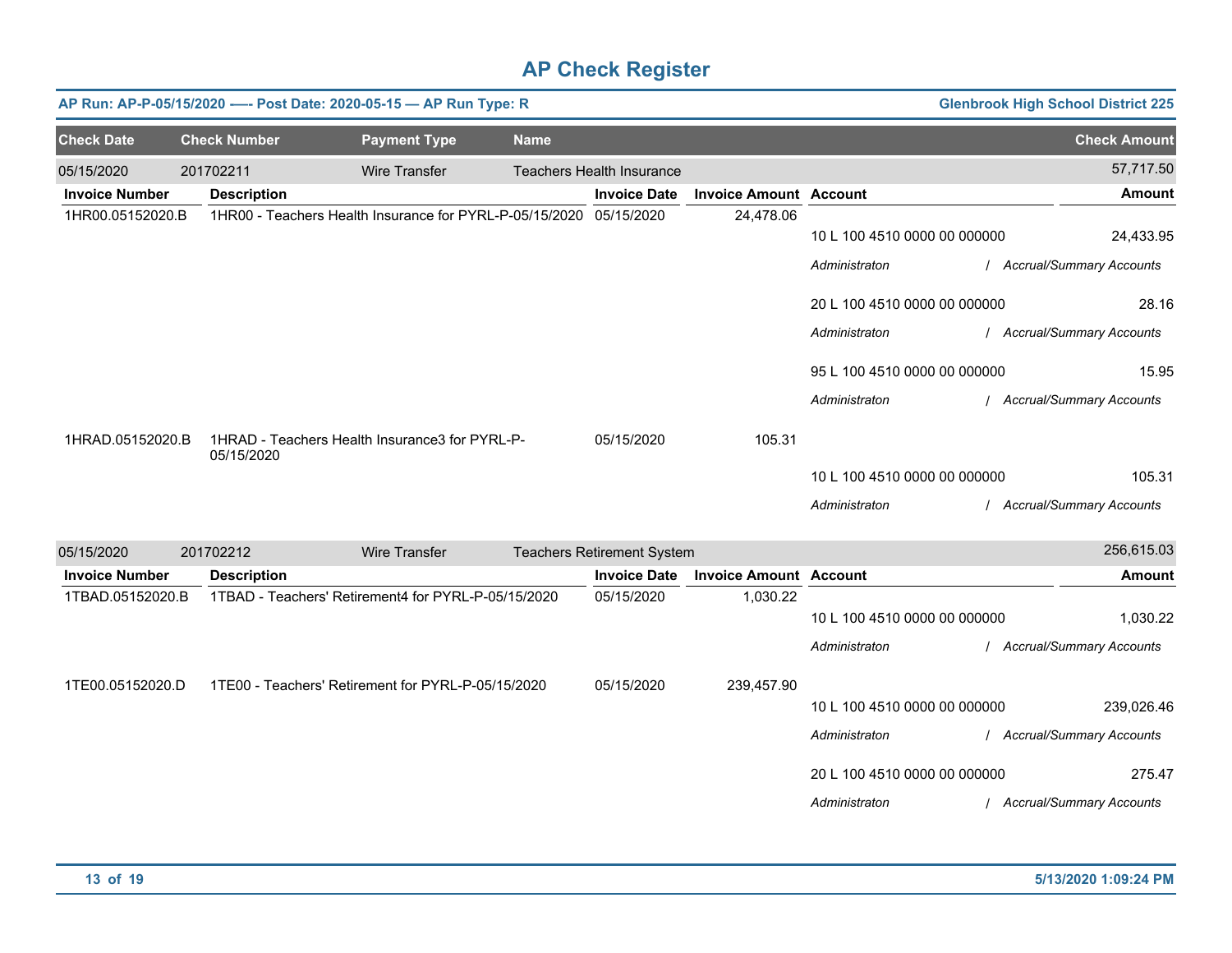|                       |                         | AP Run: AP-P-05/15/2020 ---- Post Date: 2020-05-15 - AP Run Type: R |             |                                   |                               |                              | <b>Glenbrook High School District 225</b> |                            |
|-----------------------|-------------------------|---------------------------------------------------------------------|-------------|-----------------------------------|-------------------------------|------------------------------|-------------------------------------------|----------------------------|
| <b>Check Date</b>     | <b>Check Number</b>     | <b>Payment Type</b>                                                 | <b>Name</b> |                                   |                               |                              |                                           | <b>Check Amount</b>        |
| 05/15/2020            | 201702212               | <b>Wire Transfer</b>                                                |             | <b>Teachers Retirement System</b> |                               |                              |                                           | 256,615.03                 |
| <b>Invoice Number</b> | <b>Description</b>      |                                                                     |             | <b>Invoice Date</b>               | <b>Invoice Amount Account</b> |                              |                                           | <b>Amount</b>              |
|                       |                         |                                                                     |             |                                   |                               | 95 L 100 4510 0000 00 000000 |                                           | 155.97                     |
|                       |                         |                                                                     |             |                                   |                               | Administraton                |                                           | / Accrual/Summary Accounts |
| 1TG00.05152020.B      |                         | 1TG00 - TRS Grant Contribution for PYRL-P-05/15/2020                |             | 05/15/2020                        | 370.32                        |                              |                                           |                            |
|                       |                         |                                                                     |             |                                   |                               | 10 L 100 4510 0000 00 000000 |                                           | 370.32                     |
|                       |                         |                                                                     |             |                                   |                               | Administraton                |                                           | / Accrual/Summary Accounts |
| 1TR00.05152020.B      |                         | 1TR00 - Teachers' Retirement for PYRL-P-05/15/2020                  |             | 05/15/2020                        | 15,431.75                     |                              |                                           |                            |
|                       |                         |                                                                     |             |                                   |                               | 10 L 100 4510 0000 00 000000 |                                           | 15,403.95                  |
|                       |                         |                                                                     |             |                                   |                               | Administraton                |                                           | / Accrual/Summary Accounts |
|                       |                         |                                                                     |             |                                   |                               | 20 L 100 4510 0000 00 000000 |                                           | 17.75                      |
|                       |                         |                                                                     |             |                                   |                               | Administraton                |                                           | / Accrual/Summary Accounts |
|                       |                         |                                                                     |             |                                   |                               | 95 L 100 4510 0000 00 000000 |                                           | 10.05                      |
|                       |                         |                                                                     |             |                                   |                               | Administraton                |                                           | / Accrual/Summary Accounts |
| 1TRAD.05152020.B      |                         | 1TRAD - Teachers' Retirement3 for PYRL-P-05/15/2020                 |             | 05/15/2020                        | 66.40                         |                              |                                           |                            |
|                       |                         |                                                                     |             |                                   |                               | 10 L 100 4510 0000 00 000000 |                                           | 66.40                      |
|                       |                         |                                                                     |             |                                   |                               | Administraton                |                                           | / Accrual/Summary Accounts |
| 256981                | Trip Premium April 2020 |                                                                     |             | 05/15/2020                        | 258.44                        |                              |                                           |                            |
|                       |                         |                                                                     |             |                                   |                               | 10 E 100 2640 8220 10 002645 |                                           | 258.44                     |
|                       |                         |                                                                     |             |                                   |                               | Administraton                | <b>Employee Benefits</b>                  |                            |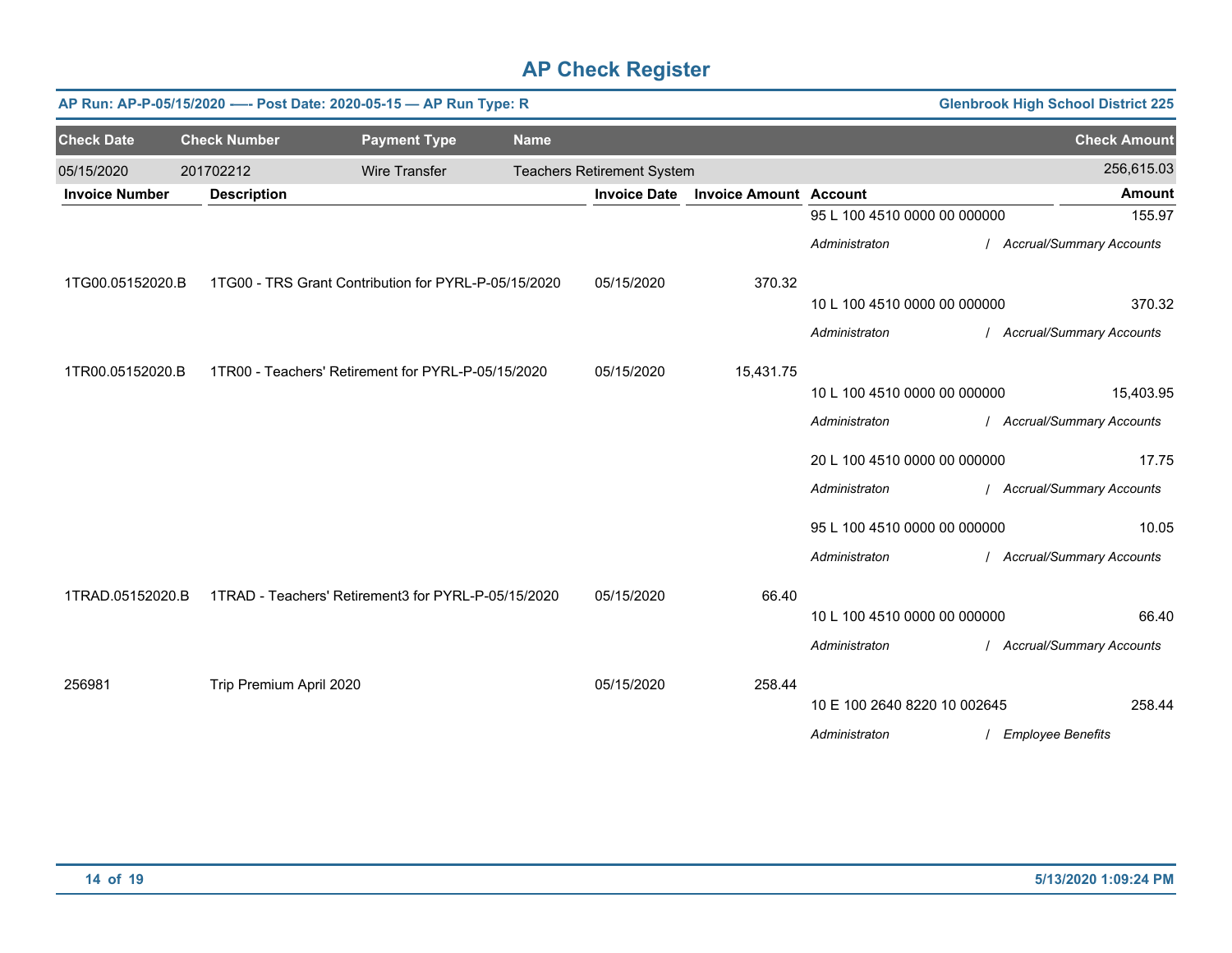|                       |                             | AP Run: AP-P-05/15/2020 ---- Post Date: 2020-05-15 - AP Run Type: R |              |                                     |                               |                              | <b>Glenbrook High School District 225</b> |
|-----------------------|-----------------------------|---------------------------------------------------------------------|--------------|-------------------------------------|-------------------------------|------------------------------|-------------------------------------------|
| <b>Check Date</b>     | <b>Check Number</b>         | <b>Payment Type</b>                                                 | <b>Name</b>  |                                     |                               |                              | <b>Check Amount</b>                       |
| 05/15/2020            | 201702213                   | <b>Wire Transfer</b>                                                |              | Wisconsin Dept of Revenue           |                               |                              | 534.08                                    |
| <b>Invoice Number</b> | <b>Description</b>          |                                                                     |              | <b>Invoice Date</b>                 | <b>Invoice Amount Account</b> |                              | <b>Amount</b>                             |
| 9WIT0.05152020.D      |                             | 9WIT0 - Wisconsin State Tax for PYRL-P-05/15/2020                   |              | 05/15/2020                          | 534.08                        |                              |                                           |
|                       |                             |                                                                     |              |                                     |                               | 10 L 100 4530 0000 00 000000 | 534.08                                    |
|                       |                             |                                                                     |              |                                     |                               | Administraton                | <b>Accrual/Summary Accounts</b>           |
|                       |                             |                                                                     |              |                                     |                               |                              |                                           |
| 05/15/2020            | 9000116196                  | <b>ACH</b>                                                          |              | <b>BenefitWallet HSA Operations</b> |                               |                              | 20,426.53                                 |
| <b>Invoice Number</b> | <b>Description</b>          |                                                                     |              | <b>Invoice Date</b>                 | <b>Invoice Amount Account</b> |                              | <b>Amount</b>                             |
| 0HSA0.05152020.B      |                             | 0HSA0 - Health Savings Account for PYRL-P-05/15/2020                |              | 05/15/2020                          | 600.00                        |                              |                                           |
|                       |                             |                                                                     |              |                                     |                               | 10 L 100 4560 1700 00 000000 | 600.00                                    |
|                       |                             |                                                                     |              |                                     |                               | Administraton                | <b>Accrual/Summary Accounts</b>           |
| 0HSA0.05152020.D      |                             | 0HSA0 - Health Savings Account for PYRL-P-05/15/2020                |              | 05/15/2020                          | 19,826.53                     |                              |                                           |
|                       |                             |                                                                     |              |                                     |                               | 10 L 100 4560 1700 00 000000 | 19,776.53                                 |
|                       |                             |                                                                     |              |                                     |                               | Administraton                | <b>Accrual/Summary Accounts</b>           |
|                       |                             |                                                                     |              |                                     |                               | 20 L 100 4560 1700 00 000000 | 50.00                                     |
|                       |                             |                                                                     |              |                                     |                               | Administraton                | <b>Accrual/Summary Accounts</b>           |
| 05/15/2020            | 9000116197                  | <b>ACH</b>                                                          | Duffy, Peter |                                     |                               |                              | 1,663.31                                  |
| <b>Invoice Number</b> | <b>Description</b>          |                                                                     |              | <b>Invoice Date</b>                 | <b>Invoice Amount Account</b> |                              | <b>Amount</b>                             |
| 8W018.05152020.D      | L Duffy Maintenance Payment |                                                                     |              | 05/15/2020                          | 1,663.31                      |                              |                                           |
|                       |                             |                                                                     |              |                                     |                               | 10 L 100 4590 0000 00 000000 | 1,663.31                                  |
|                       |                             |                                                                     |              |                                     |                               | Administraton                | <b>Accrual/Summary Accounts</b>           |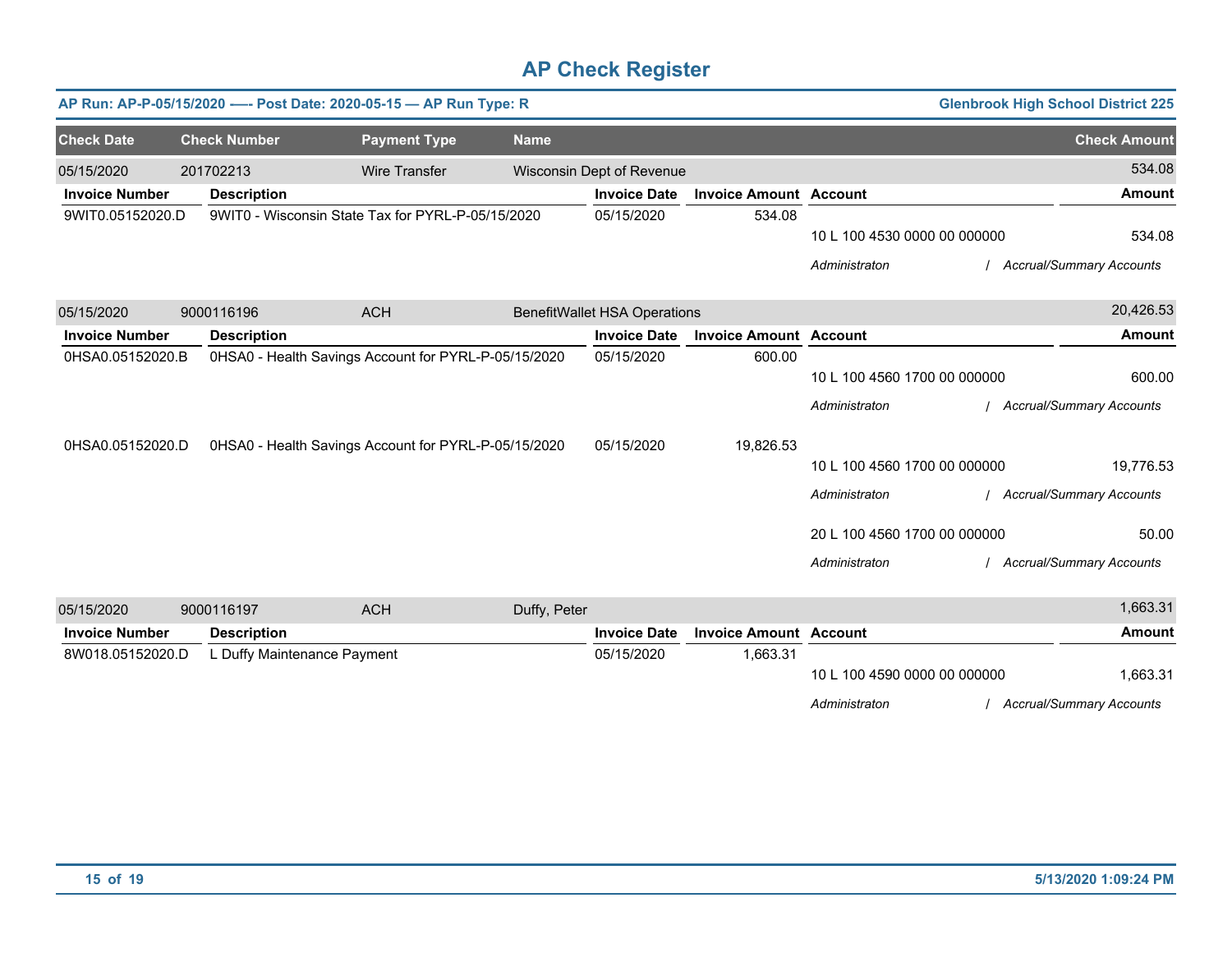|                       | AP Run: AP-P-05/15/2020 ---- Post Date: 2020-05-15 - AP Run Type: R |                                            |             |                                              |                               |                                               | <b>Glenbrook High School District 225</b> |
|-----------------------|---------------------------------------------------------------------|--------------------------------------------|-------------|----------------------------------------------|-------------------------------|-----------------------------------------------|-------------------------------------------|
| <b>Check Date</b>     | <b>Check Number</b>                                                 | <b>Payment Type</b>                        | <b>Name</b> |                                              |                               |                                               | <b>Check Amount</b>                       |
| 05/15/2020            | 9000116198                                                          | <b>ACH</b>                                 |             | <b>Employee Benefits Corporation</b>         |                               |                                               | 17,564.22                                 |
| <b>Invoice Number</b> | <b>Description</b>                                                  |                                            |             | <b>Invoice Date</b>                          | <b>Invoice Amount Account</b> |                                               | <b>Amount</b>                             |
| 2887630               | Payroll Date: 5/29/2020                                             |                                            |             | 05/15/2020                                   | 17,564.22                     | 10 L 100 4560 1500 00 000000<br>Administraton | 9,510.91<br>/ Accrual/Summary Accounts    |
|                       |                                                                     |                                            |             |                                              |                               | 10 L 100 4560 1600 00 000000                  | 7,791.98                                  |
|                       |                                                                     |                                            |             |                                              |                               | Administraton<br>20 L 100 4560 1500 00 000000 | / Accrual/Summary Accounts<br>261.33      |
|                       |                                                                     |                                            |             |                                              |                               | Administraton                                 | / Accrual/Summary Accounts                |
| 05/15/2020            | 9000116199                                                          | <b>ACH</b>                                 |             | <b>GESSA (Glenbrook Support Staff Assoc)</b> |                               |                                               | 1,360.00                                  |
| <b>Invoice Number</b> | <b>Description</b>                                                  |                                            |             | <b>Invoice Date</b>                          | <b>Invoice Amount Account</b> |                                               | <b>Amount</b>                             |
| 6D200.05152020.D      |                                                                     | 6D200 - Dues - GESSA for PYRL-P-05/15/2020 |             | 05/15/2020                                   | 1,360.00                      | 10 L 100 4590 0000 00 000000<br>Administraton | 1,322.82<br>/ Accrual/Summary Accounts    |
|                       |                                                                     |                                            |             |                                              |                               | 20 L 100 4590 0000 00 000000<br>Administraton | 21.25<br>/ Accrual/Summary Accounts       |
|                       |                                                                     |                                            |             |                                              |                               | 40 L 100 4590 0000 00 000000<br>Administraton | 10.62<br>/ Accrual/Summary Accounts       |
|                       |                                                                     |                                            |             |                                              |                               | 95 L 100 4590 0000 00 000000<br>Administraton | 5.31<br>/ Accrual/Summary Accounts        |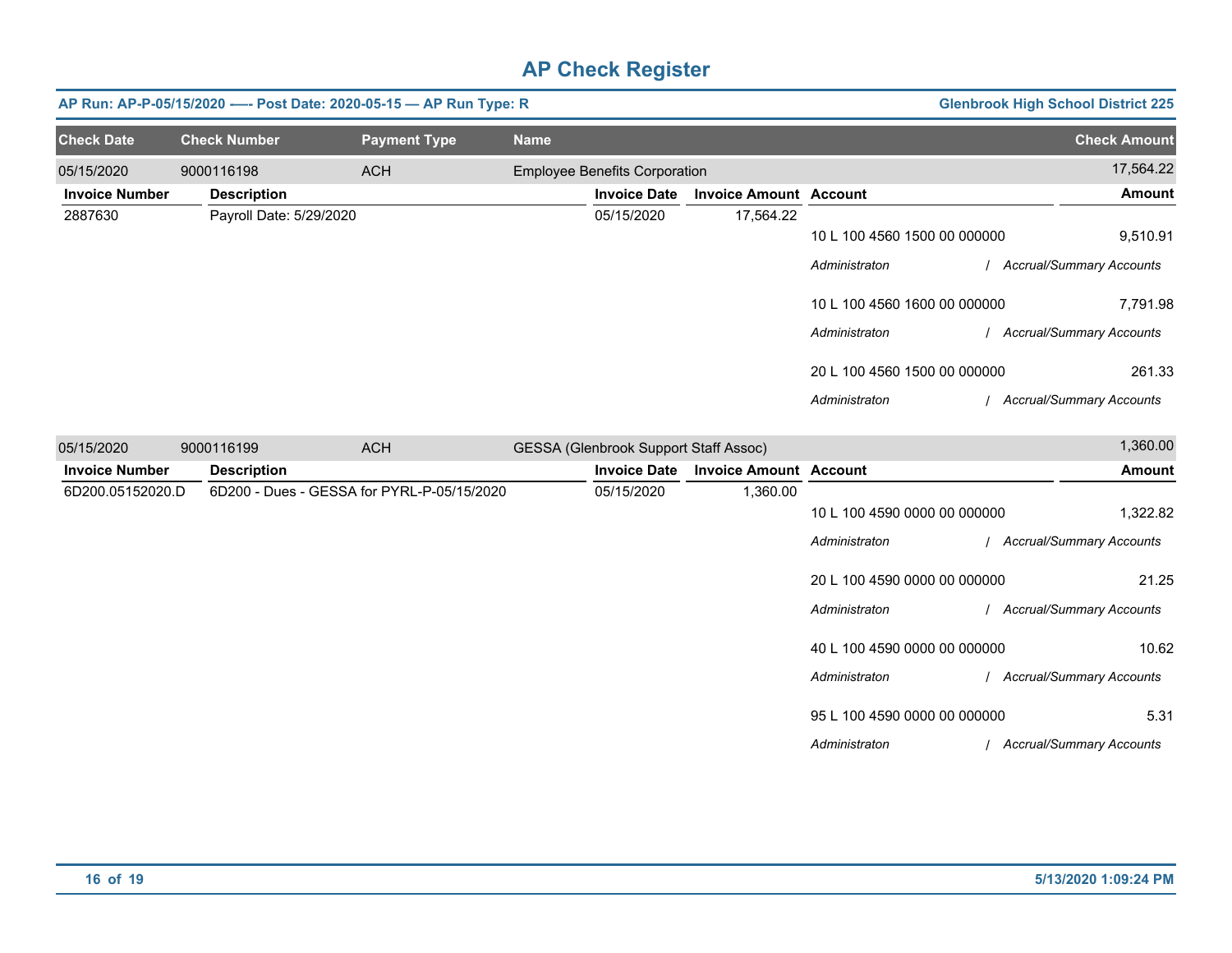|                       |                               | AP Run: AP-P-05/15/2020 - - Post Date: 2020-05-15 - AP Run Type: R |                    |                                        |                               |                              | <b>Glenbrook High School District 225</b> |
|-----------------------|-------------------------------|--------------------------------------------------------------------|--------------------|----------------------------------------|-------------------------------|------------------------------|-------------------------------------------|
| <b>Check Date</b>     | <b>Check Number</b>           | <b>Payment Type</b>                                                | <b>Name</b>        |                                        |                               |                              | <b>Check Amount</b>                       |
| 05/15/2020            | 9000116200                    | <b>ACH</b>                                                         |                    | <b>Glenbrook Education Association</b> |                               |                              | 16,414.31                                 |
| <b>Invoice Number</b> | <b>Description</b>            |                                                                    |                    | <b>Invoice Date</b>                    | <b>Invoice Amount Account</b> |                              | <b>Amount</b>                             |
| 6D100.05152020.D      |                               | 6D100 - Dues - GEA for PYRL-P-05/15/2020                           |                    | 05/15/2020                             | 16,414.31                     |                              |                                           |
|                       |                               |                                                                    |                    |                                        |                               | 10 L 100 4590 0000 00 000000 | 16,414.31                                 |
|                       |                               |                                                                    |                    |                                        |                               | Administraton                | <b>Accrual/Summary Accounts</b>           |
| 05/15/2020            | 9000116201                    | <b>ACH</b>                                                         | Newberry, Jennifer |                                        |                               |                              | 1,553.00                                  |
| <b>Invoice Number</b> | <b>Description</b>            |                                                                    |                    | <b>Invoice Date</b>                    | <b>Invoice Amount Account</b> |                              | <b>Amount</b>                             |
| 8W021.05152020.D      |                               | S Nemecek Maintenance Payment (Case # 2017 D 1149)                 |                    | 05/15/2020                             | 1,553.00                      |                              |                                           |
|                       |                               |                                                                    |                    |                                        |                               | 10 L 100 4590 0000 00 000000 | 1,553.00                                  |
|                       |                               |                                                                    |                    |                                        |                               | Administraton                | <b>Accrual/Summary Accounts</b>           |
| 05/15/2020            | 9000116202                    | <b>ACH</b>                                                         | <b>RxBenefits</b>  |                                        |                               |                              | 60,884.49                                 |
| <b>Invoice Number</b> | <b>Description</b>            |                                                                    |                    | <b>Invoice Date</b>                    | <b>Invoice Amount Account</b> |                              | <b>Amount</b>                             |
| INV110201             | Vaccination Fee               | Appeals, Consumer Choice, Utilization Management &                 |                    | 05/15/2020                             | 857.30                        |                              |                                           |
|                       |                               |                                                                    |                    |                                        |                               | 10 L 100 4560 1100 00 000000 | 857.30                                    |
|                       |                               |                                                                    |                    |                                        |                               | Administraton                | <b>Accrual/Summary Accounts</b>           |
| <b>INV111086</b>      | CCS Kit, Lancets, Strips etc. |                                                                    |                    | 05/15/2020                             | 640.50                        |                              |                                           |
|                       |                               |                                                                    |                    |                                        |                               | 10 L 100 4560 1100 00 000000 | 640.50                                    |
|                       |                               |                                                                    |                    |                                        |                               | Administraton                | <b>Accrual/Summary Accounts</b>           |
| <b>INV111557</b>      | Cycle Ending 5/1/2020         |                                                                    |                    | 05/15/2020                             | 59,386.69                     |                              |                                           |
|                       |                               |                                                                    |                    |                                        |                               | 10 L 100 4560 1100 00 000000 | 59,386.69                                 |
|                       |                               |                                                                    |                    |                                        |                               | Administraton                | <b>Accrual/Summary Accounts</b>           |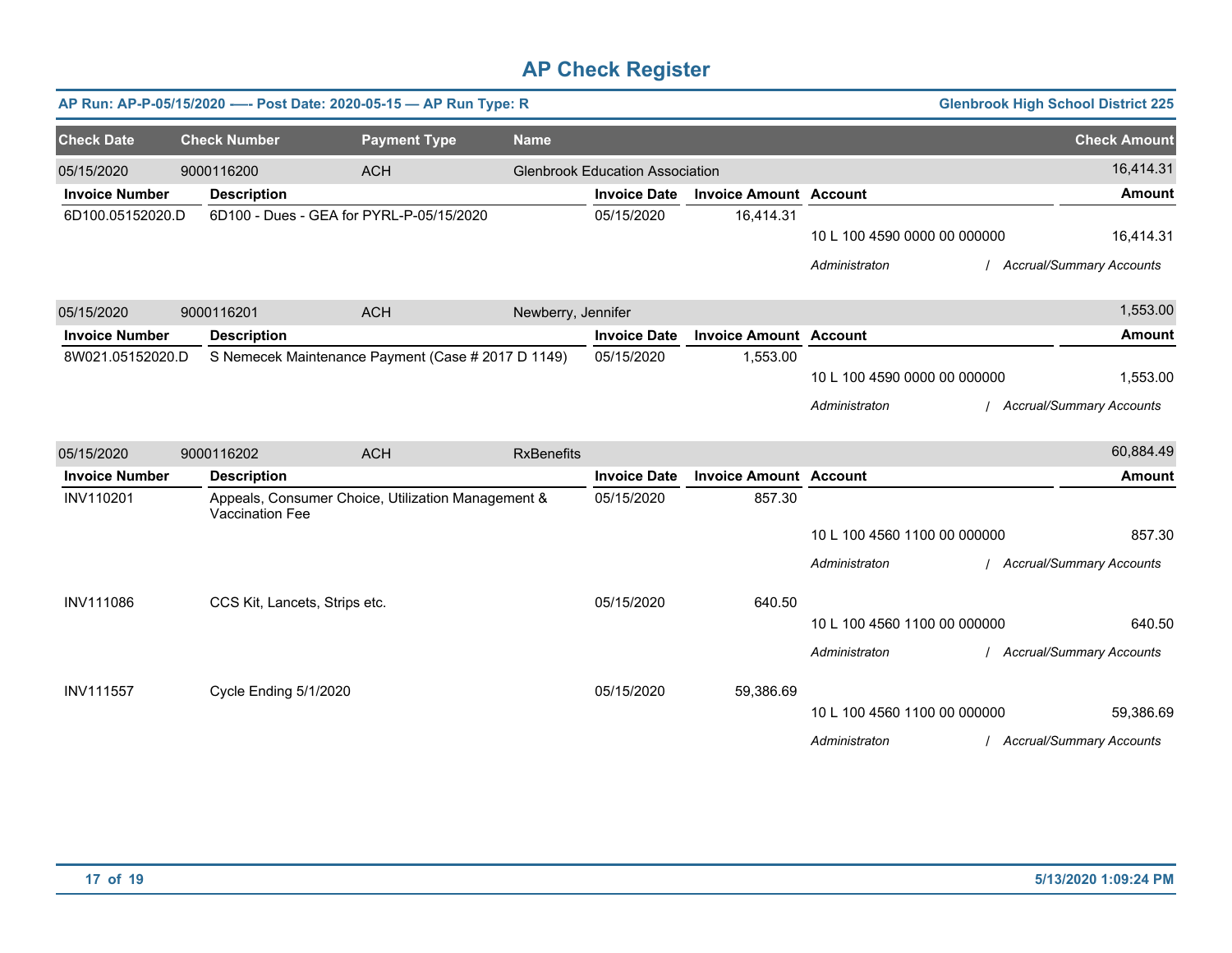|                       | AP Run: AP-P-05/15/2020 ---- Post Date: 2020-05-15 - AP Run Type: R |                     |             |                                   |                               |                              |                          | <b>Glenbrook High School District 225</b> |
|-----------------------|---------------------------------------------------------------------|---------------------|-------------|-----------------------------------|-------------------------------|------------------------------|--------------------------|-------------------------------------------|
| <b>Check Date</b>     | <b>Check Number</b>                                                 | <b>Payment Type</b> | <b>Name</b> |                                   |                               |                              |                          | <b>Check Amount</b>                       |
| 05/15/2020            | 9000116203                                                          | <b>ACH</b>          |             | <b>Standard Insurance Company</b> |                               |                              |                          | 21,659.56                                 |
| <b>Invoice Number</b> | <b>Description</b>                                                  |                     |             | <b>Invoice Date</b>               | <b>Invoice Amount Account</b> |                              |                          | Amount                                    |
| 757077 0001           | Billing Date: May 2020                                              |                     |             | 05/15/2020                        | 20,704.84                     |                              |                          |                                           |
|                       |                                                                     |                     |             |                                   |                               | 10 L 100 4560 2000 00 000000 |                          | 20,055.44                                 |
|                       |                                                                     |                     |             |                                   |                               | Administraton                |                          | <b>Accrual/Summary Accounts</b>           |
|                       |                                                                     |                     |             |                                   |                               | 20 L 100 4560 2000 00 000000 |                          | 647.53                                    |
|                       |                                                                     |                     |             |                                   |                               | Administraton                |                          | <b>Accrual/Summary Accounts</b>           |
|                       |                                                                     |                     |             |                                   |                               | 40 L 100 4560 2000 00 000000 |                          | 1.87                                      |
|                       |                                                                     |                     |             |                                   |                               | Administraton                |                          | <b>Accrual/Summary Accounts</b>           |
| 757077 0002           | Billing Date: May 2020 Retiree                                      |                     |             | 05/15/2020                        | 954.72                        |                              |                          |                                           |
|                       |                                                                     |                     |             |                                   |                               | 10 E 100 2640 8210 10 002645 |                          | 954.72                                    |
|                       |                                                                     |                     |             |                                   |                               | Administraton                | <b>Employee Benefits</b> |                                           |
|                       |                                                                     |                     |             |                                   |                               |                              | Total:                   | \$2,093,779.78                            |

| AP-P-05/15/2020 Summary |  |
|-------------------------|--|
|-------------------------|--|

| <b>Type</b>        | Count | <b>Amount</b>  |
|--------------------|-------|----------------|
| Regular            | 3     | 367.86         |
| <b>ACH Checks:</b> | 8     | 141.525.42     |
| Wire Transfers:    | 29    | 1,951,886.50   |
| Total:             | 40    | \$2,093,779.78 |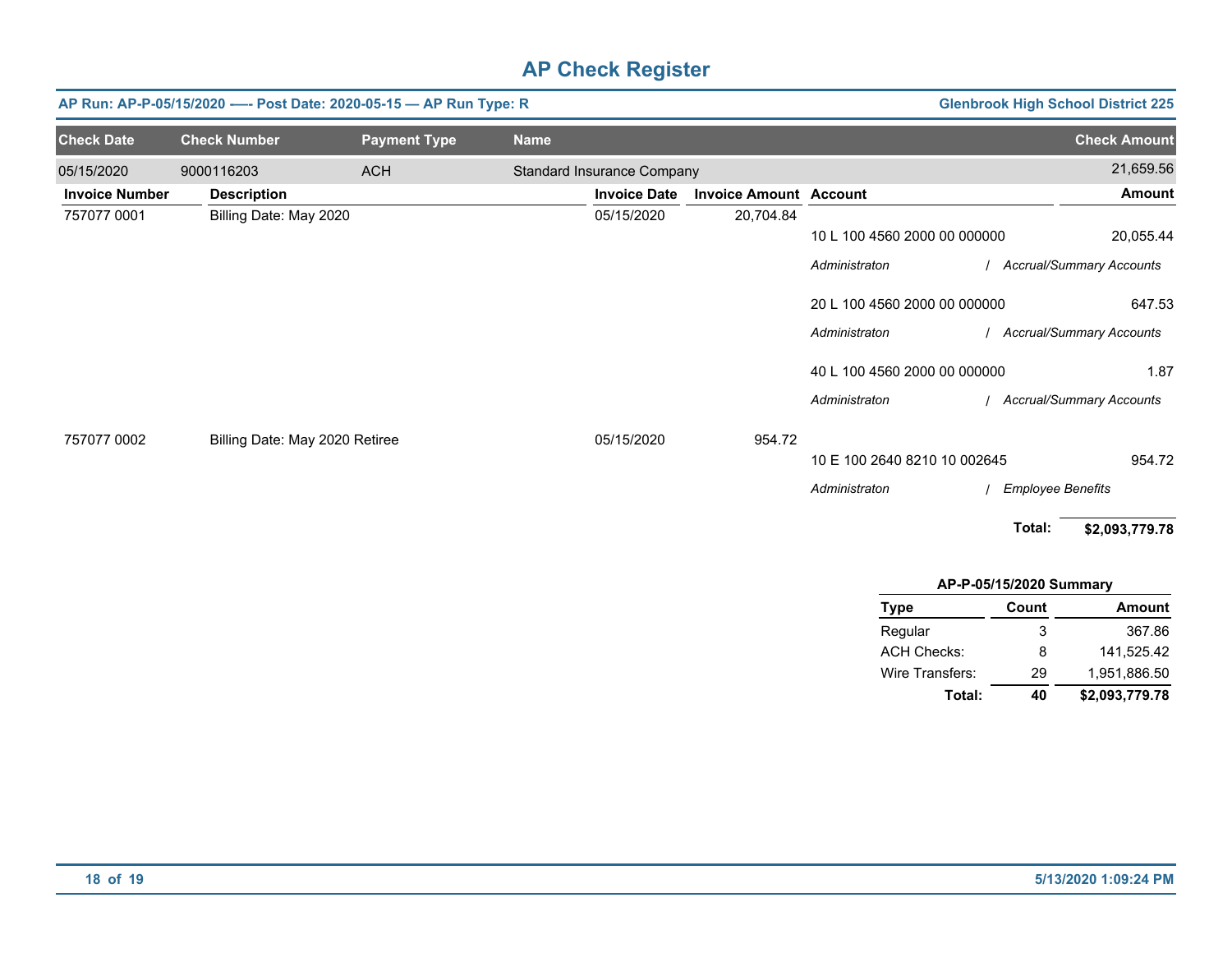| <b>Summary by Fund</b>             |                | <b>Glenbrook High School District 225</b> |
|------------------------------------|----------------|-------------------------------------------|
| Fund                               | Total          |                                           |
| 10 - Education Fund                | 1,652,847.60   |                                           |
| 20 - Operations & Maintenance Fund | 149,079.50     |                                           |
| 40 - Transporation Fund            | 1,467.90       |                                           |
| 50 - Municipal Retirement Fund     | 93,093.61      |                                           |
| 51 - Social Security Fund          | 187,405.80     |                                           |
| 95 - Glenbrook Aquatics            | 9,885.37       |                                           |
|                                    | \$2,093,779.78 |                                           |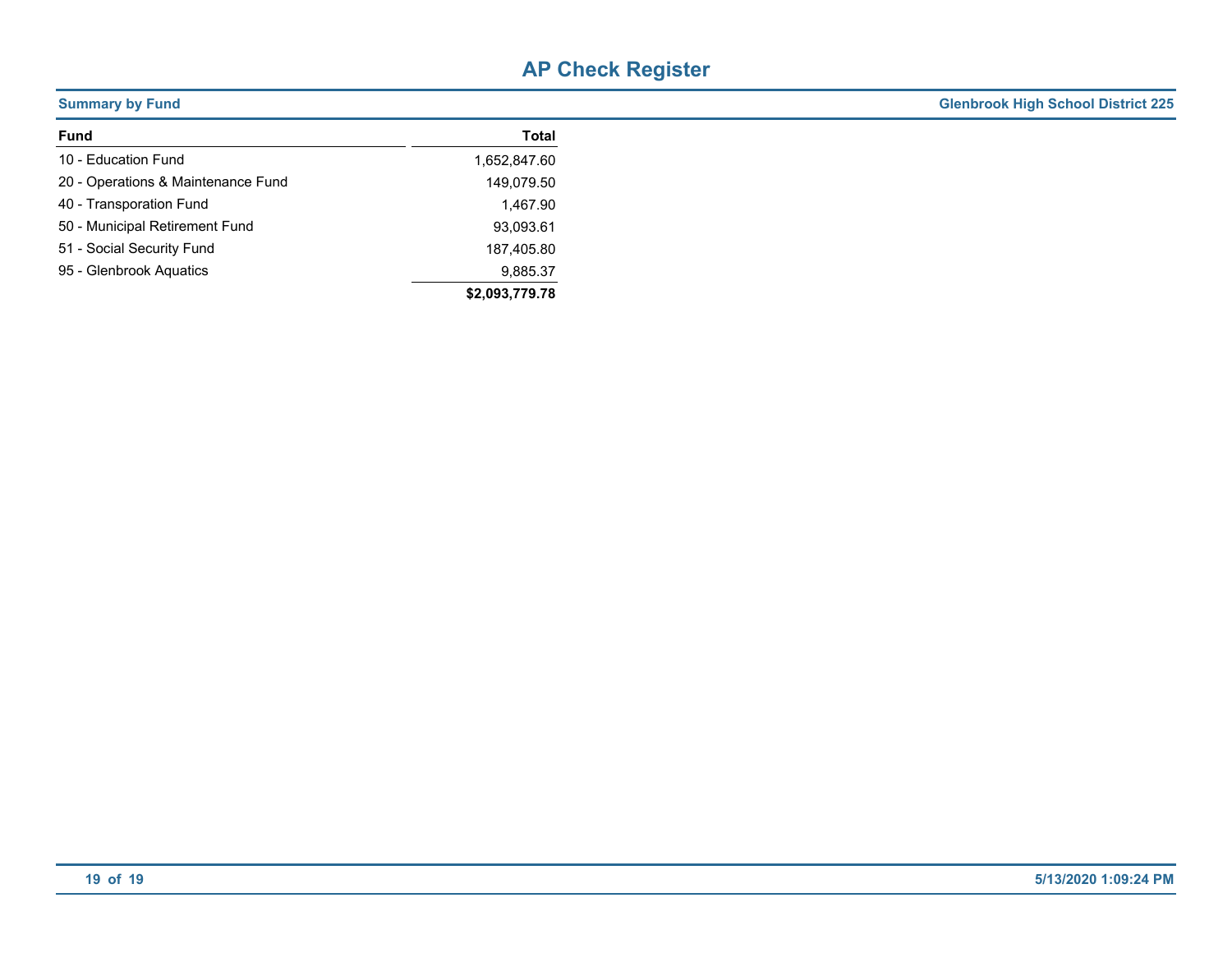| Payroll Run Description: PYRL-P-05/29/2020<br><b>Glenbrook High School District 225</b> |                          |                |                |                  |              |
|-----------------------------------------------------------------------------------------|--------------------------|----------------|----------------|------------------|--------------|
| <b>Check Number</b>                                                                     | <b>Employee Name</b>     | <b>Net Pay</b> | <b>Benefit</b> | <b>Deduction</b> | <b>Total</b> |
| 9000116636                                                                              | Adam, Poull              | \$1,455.62     | \$0.00         | \$0.00           | \$1,455.62   |
| 9000116637                                                                              | Adam, Razzouk            | \$1,436.29     | \$0.00         | \$0.00           | \$1,436.29   |
| 9000116638                                                                              | Adams, Caitlin M.        | \$1,957.62     | \$0.00         | \$0.00           | \$1,957.62   |
| 106630                                                                                  | Adams, Judith A          | \$120.52       | \$0.00         | \$0.00           | \$120.52     |
| 9000116639                                                                              | Adlon, Kyle              | \$1,534.14     | \$0.00         | \$0.00           | \$1,534.14   |
| 9000116640                                                                              | Agins, Joan A            | \$1,511.21     | \$0.00         | \$0.00           | \$1,511.21   |
| 9000116641                                                                              | Ahlgrim, Meghan E        | \$2,465.81     | \$0.00         | \$500.00         | \$2,965.81   |
| 9000116642                                                                              | Ainscough, Erik D        | \$1,277.33     | \$0.00         | \$0.00           | \$1,277.33   |
| 9000116643                                                                              | Albandia, Christopher    | \$2,381.31     | \$0.00         | \$0.00           | \$2,381.31   |
| 9000116644                                                                              | Albeker, Laura M         | \$1,242.96     | \$0.00         | \$0.00           | \$1,242.96   |
| 9000116645                                                                              | Albert, Stephanie C      | \$2,970.18     | \$0.00         | \$0.00           | \$2,970.18   |
| 9000116247                                                                              | Albert, Susan E          | \$4,100.03     | \$0.00         | \$0.00           | \$4,100.03   |
| 9000116646                                                                              | Allen, John E            | \$3,994.86     | \$0.00         | \$0.00           | \$3,994.86   |
| 9000116248                                                                              | Allen, Patrick J         | \$1,527.29     | \$0.00         | \$100.00         | \$1,627.29   |
| 9000116647                                                                              | Alpert, Amelia G         | \$653.92       | \$0.00         | \$785.00         | \$1,438.92   |
| 9000116204                                                                              | Alvarez, Sofia I         | \$1,510.26     | \$0.00         | \$300.00         | \$1,810.26   |
| 9000116648                                                                              | Anderson Jr, Walter L    | \$1,251.02     | \$0.00         | \$0.00           | \$1,251.02   |
| 9000116649                                                                              | Anderson, Lars D         | \$1,417.61     | \$0.00         | \$0.00           | \$1,417.61   |
| 9000116650                                                                              | Andrews, Chiara          | \$2,411.43     | \$0.00         | \$0.00           | \$2,411.43   |
| 9000116651                                                                              | Antolovic, Halina M      | \$1,194.40     | \$0.00         | \$0.00           | \$1,194.40   |
| 9000116249                                                                              | Arechar, Miguel R        | \$1,468.46     | \$0.00         | \$0.00           | \$1,468.46   |
| 9000116250                                                                              | Arnett, Jennifer         | \$1,740.94     | \$0.00         | \$750.00         | \$2,490.94   |
| 9000116652                                                                              | Ascencio, Blanca E       | \$2,262.54     | \$0.00         | \$0.00           | \$2,262.54   |
| 9000116251                                                                              | Aschkenase, Michele B    | \$1,148.12     | \$0.00         | \$0.00           | \$1,148.12   |
| 9000116653                                                                              | Azra, Vanessa M          | \$966.62       | \$0.00         | \$0.00           | \$966.62     |
| 9000116654                                                                              | Bachmann, James M        | \$3,032.60     | \$0.00         | \$500.00         | \$3,532.60   |
| 9000116252                                                                              | Baig, Humaira M          | \$1,554.27     | \$0.00         | \$0.00           | \$1,554.27   |
| 9000116205                                                                              | Baig, Tariq              | \$2,995.32     | \$0.00         | \$500.00         | \$3,495.32   |
| 9000116655                                                                              | Bailey, Stephanie E      | \$2,875.37     | \$0.00         | \$0.00           | \$2,875.37   |
| 9000116656                                                                              | Bajjalieh, David Lee     | \$1,280.25     | \$0.00         | \$0.00           | \$1,280.25   |
| 9000116657                                                                              | Baker, Lauren M          | \$2,368.63     | \$0.00         | \$0.00           | \$2,368.63   |
| 9000116658                                                                              | Balabanos, Vickie        | \$666.85       | \$0.00         | \$0.00           | \$666.85     |
| 9000116659                                                                              | Balabanos-Bank, Margaret | \$1,059.64     | \$0.00         | \$0.00           | \$1,059.64   |
| 9000116253                                                                              | Balaskas, Dimitra        | \$566.63       | \$0.00         | \$1,000.00       | \$1,566.63   |
| 9000116660                                                                              | Ball-Ryan, Andrea R      | \$2,800.31     | \$0.00         | \$0.00           | \$2,800.31   |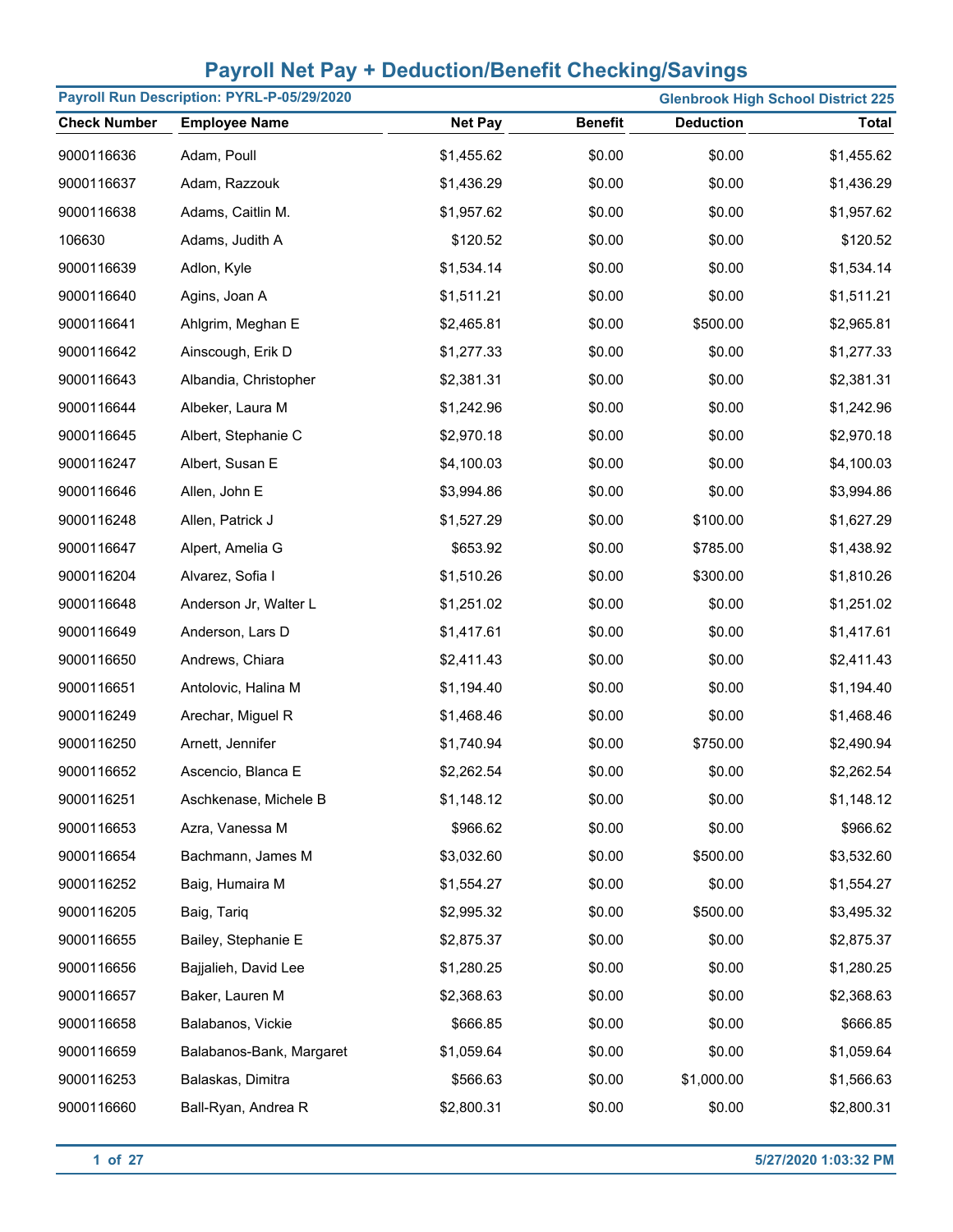| Payroll Run Description: PYRL-P-05/29/2020 |                        |                |                | <b>Glenbrook High School District 225</b> |              |
|--------------------------------------------|------------------------|----------------|----------------|-------------------------------------------|--------------|
| <b>Check Number</b>                        | <b>Employee Name</b>   | <b>Net Pay</b> | <b>Benefit</b> | <b>Deduction</b>                          | <b>Total</b> |
| 9000116661                                 | Banzragch, Narangerel  | \$1,291.78     | \$0.00         | \$0.00                                    | \$1,291.78   |
| 9000116662                                 | Barrera, Daniel        | \$1,613.75     | \$0.00         | \$0.00                                    | \$1,613.75   |
| 9000116254                                 | Basford, Stefanie M    | \$2,960.02     | \$0.00         | \$0.00                                    | \$2,960.02   |
| 9000116663                                 | Basilios, Christina    | \$1,088.10     | \$0.00         | \$0.00                                    | \$1,088.10   |
| 9000116255                                 | Bauer, Christina       | \$3,976.60     | \$0.00         | \$0.00                                    | \$3,976.60   |
| 9000116664                                 | Bauman, Mark           | \$2,467.00     | \$0.00         | \$1,300.00                                | \$3,767.00   |
| 9000116256                                 | Baxmeyer, Alexandra    | \$2,436.83     | \$0.00         | \$0.00                                    | \$2,436.83   |
| 9000116665                                 | Baxter, Brian C        | \$3,532.69     | \$0.00         | \$675.00                                  | \$4,207.69   |
| 9000116666                                 | Bean, Ronald E         | \$1,388.76     | \$0.00         | \$3,062.50                                | \$4,451.26   |
| 9000116257                                 | Bellman, James A       | \$1,270.27     | \$0.00         | \$0.00                                    | \$1,270.27   |
| 9000116667                                 | Benca, Julie           | \$1,982.39     | \$0.00         | \$500.00                                  | \$2,482.39   |
| 9000116258                                 | Benitez, Javier        | \$494.05       | \$0.00         | \$810.00                                  | \$1,304.05   |
| 9000116259                                 | Bennett, Juliet D      | \$926.21       | \$0.00         | \$50.00                                   | \$976.21     |
| 9000117106                                 | Benson, Anne M         | \$792.11       | \$0.00         | \$0.00                                    | \$792.11     |
| 9000116260                                 | Benson, Bradley        | \$3,674.86     | \$0.00         | \$0.00                                    | \$3,674.86   |
| 9000116668                                 | Bentley, Jennifer Lynn | \$2,540.41     | \$0.00         | \$0.00                                    | \$2,540.41   |
| 9000116261                                 | Benyamin, Kuliana      | \$1,173.22     | \$0.00         | \$0.00                                    | \$1,173.22   |
| 9000116262                                 | Berg, Jason D          | \$3,425.51     | \$0.00         | \$0.00                                    | \$3,425.51   |
| 9000116263                                 | Berg, Robert J         | \$5,155.69     | \$0.00         | \$0.00                                    | \$5,155.69   |
| 9000116608                                 | Berk, Lauren           | \$1,131.28     | \$0.00         | \$0.00                                    | \$1,131.28   |
| 9000116669                                 | Berkley, Steven A      | \$2,399.84     | \$0.00         | \$0.00                                    | \$2,399.84   |
| 9000116670                                 | Berkson, David A       | \$2,692.50     | \$0.00         | \$0.00                                    | \$2,692.50   |
| 9000116671                                 | Berlin, Deborah A      | \$2,905.93     | \$0.00         | \$0.00                                    | \$2,905.93   |
| 9000116264                                 | Berman, Lindsey I      | \$3,392.67     | \$0.00         | \$0.00                                    | \$3,392.67   |
| 9000116265                                 | Bernstein, Sandra L    | \$951.06       | \$0.00         | \$0.00                                    | \$951.06     |
| 9000116672                                 | Bertke, Matthew I      | \$3,070.56     | \$0.00         | \$0.00                                    | \$3,070.56   |
| 9000116673                                 | Biscotakis, Georgia    | \$1,667.08     | \$0.00         | \$0.00                                    | \$1,667.08   |
| 9000116674                                 | Bish, Scott M          | \$2,318.82     | \$0.00         | \$0.00                                    | \$2,318.82   |
| 9000116675                                 | Blair, Anne            | \$4,113.73     | \$0.00         | \$0.00                                    | \$4,113.73   |
| 9000116676                                 | Blanchard, Jaqueline D | \$2,125.15     | \$0.00         | \$0.00                                    | \$2,125.15   |
| 9000116677                                 | Blix, John T           | \$1,519.78     | \$0.00         | \$0.00                                    | \$1,519.78   |
| 9000116266                                 | Block, Leanne Kuhlman  | \$3,391.24     | \$0.00         | \$0.00                                    | \$3,391.24   |
| 9000116678                                 | Boarini, Matthew G     | \$1,571.01     | \$0.00         | \$0.00                                    | \$1,571.01   |
| 9000116679                                 | Boehmer, Dana K        | \$4,119.45     | \$0.00         | \$0.00                                    | \$4,119.45   |
| 9000116680                                 | Bolf, Kara             | \$3,524.98     | \$0.00         | \$0.00                                    | \$3,524.98   |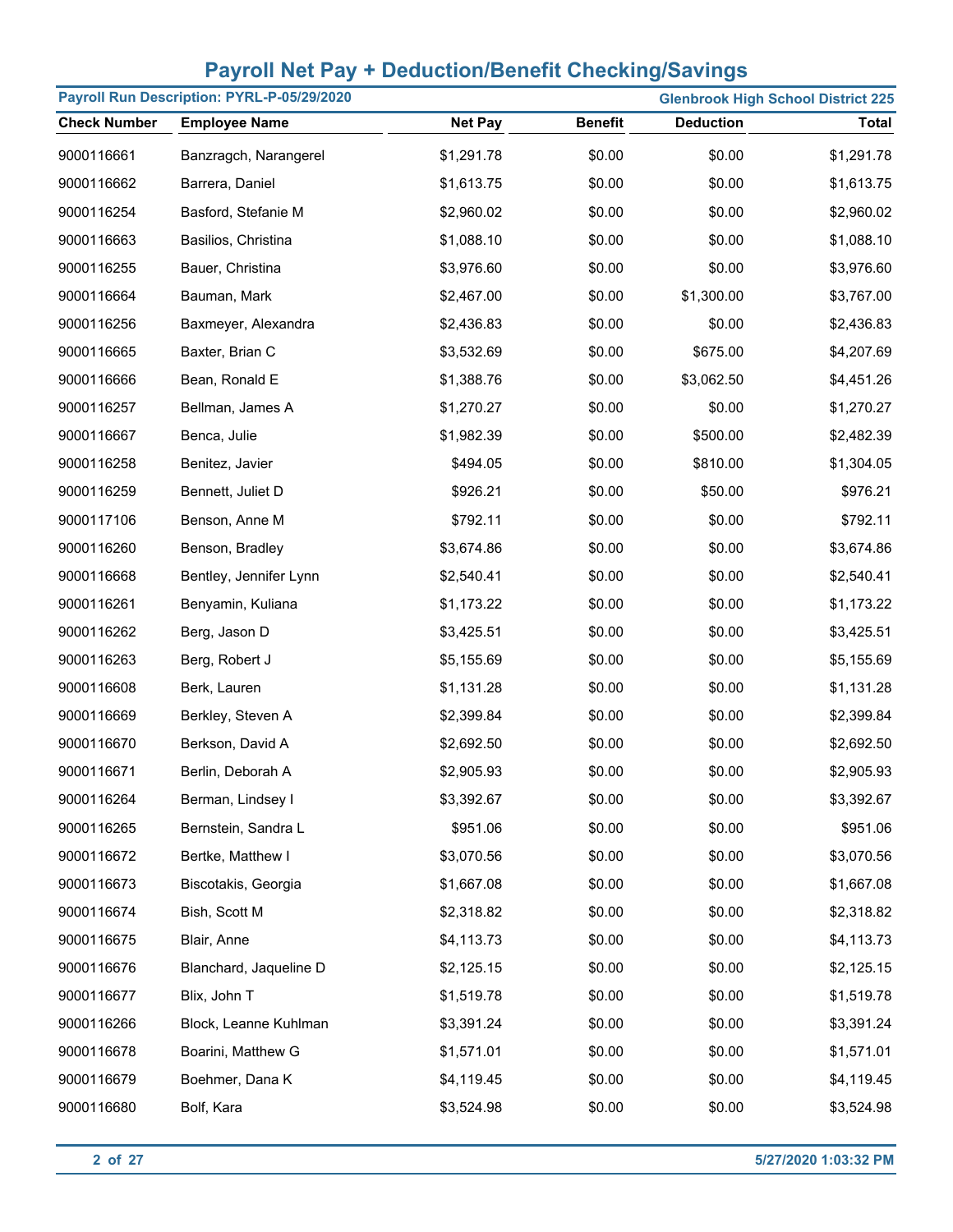| Payroll Run Description: PYRL-P-05/29/2020<br><b>Glenbrook High School District 225</b> |                         |                |                |                  |              |
|-----------------------------------------------------------------------------------------|-------------------------|----------------|----------------|------------------|--------------|
| <b>Check Number</b>                                                                     | <b>Employee Name</b>    | <b>Net Pay</b> | <b>Benefit</b> | <b>Deduction</b> | <b>Total</b> |
| 9000116681                                                                              | Bolf, Steven            | \$3,728.42     | \$0.00         | \$0.00           | \$3,728.42   |
| 9000116267                                                                              | Borisova, Svetlana V    | \$1,906.91     | \$0.00         | \$0.00           | \$1,906.91   |
| 9000116682                                                                              | Boron, Brian Z          | \$2,034.36     | \$0.00         | \$0.00           | \$2,034.36   |
| 9000116268                                                                              | Borowicz, Joel T        | \$2,499.10     | \$0.00         | \$0.00           | \$2,499.10   |
| 9000116683                                                                              | Bowen, Esther E         | \$3,518.97     | \$0.00         | \$150.00         | \$3,668.97   |
| 9000116269                                                                              | Boyle, David            | \$4,849.90     | \$0.00         | \$0.00           | \$4,849.90   |
| 9000116684                                                                              | Boyle, Michael          | \$1,823.87     | \$0.00         | \$0.00           | \$1,823.87   |
| 9000116270                                                                              | Bozacki-Rae, Joyce      | \$3,785.15     | \$0.00         | \$500.00         | \$4,285.15   |
| 9000116271                                                                              | Brandt, Sean M          | \$3,256.96     | \$0.00         | \$0.00           | \$3,256.96   |
| 9000116685                                                                              | Braude, Damien Benjamin | \$3,566.96     | \$0.00         | \$0.00           | \$3,566.96   |
| 106621                                                                                  | Brennan, Kelly M        | \$1,744.68     | \$0.00         | \$0.00           | \$1,744.68   |
| 9000116272                                                                              | Brescia, Meghan A       | \$1,721.17     | \$0.00         | \$0.00           | \$1,721.17   |
| 9000116206                                                                              | Bretag, Ryan Scot       | \$5,511.10     | \$0.00         | \$0.00           | \$5,511.10   |
| 9000116273                                                                              | Briggs, Daniel N        | \$2,925.08     | \$0.00         | \$0.00           | \$2,925.08   |
| 9000116274                                                                              | Brosnan, Kathleen C     | \$3,700.67     | \$0.00         | \$0.00           | \$3,700.67   |
| 9000116275                                                                              | Brosnan, Renee          | \$2,514.60     | \$0.00         | \$1,250.00       | \$3,764.60   |
| 9000116276                                                                              | Brown, Aaron L          | \$3,537.00     | \$0.00         | \$0.00           | \$3,537.00   |
| 9000116609                                                                              | Brown, Allyson J        | \$1,096.97     | \$0.00         | \$0.00           | \$1,096.97   |
| 9000116277                                                                              | Brown, Kelly A          | \$2,411.48     | \$0.00         | \$0.00           | \$2,411.48   |
| 9000116686                                                                              | Brown-Harris, Melissa A | \$1,247.38     | \$0.00         | \$0.00           | \$1,247.38   |
| 9000116278                                                                              | Bruno, Joseph M         | \$2,264.34     | \$0.00         | \$0.00           | \$2,264.34   |
| 9000116279                                                                              | Bucklin, Bridget A      | \$2,643.31     | \$0.00         | \$0.00           | \$2,643.31   |
| 9000116687                                                                              | Budny, Kaitlin F        | \$1,951.93     | \$0.00         | \$0.00           | \$1,951.93   |
| 9000116688                                                                              | Bushek, Elizabeth       | \$3,836.57     | \$0.00         | \$0.00           | \$3,836.57   |
| 9000116280                                                                              | Calabrese, Randy L      | \$1,837.44     | \$0.00         | \$0.00           | \$1,837.44   |
| 9000116689                                                                              | Camacho, Lindsey S      | \$2,780.98     | \$0.00         | \$200.00         | \$2,980.98   |
| 9000116281                                                                              | Campbell, Michael A     | \$4,018.61     | \$0.00         | \$0.00           | \$4,018.61   |
| 9000116610                                                                              | Canales, Elizabeth V.C. | \$1,006.64     | \$0.00         | \$0.00           | \$1,006.64   |
| 9000116690                                                                              | Canary, Margaret B      | \$4.30         | \$0.00         | \$0.00           | \$4.30       |
| 9000116282                                                                              | Capalbo, Nicholas M     | \$2,730.41     | \$0.00         | \$0.00           | \$2,730.41   |
| 9000116207                                                                              | Carlson, Paul L         | \$2,332.86     | \$0.00         | \$0.00           | \$2,332.86   |
| 9000116691                                                                              | Carmen, Nicole E P      | \$2,591.70     | \$0.00         | \$0.00           | \$2,591.70   |
| 9000116692                                                                              | Carpenter, Daniel J     | \$3,121.60     | \$0.00         | \$0.00           | \$3,121.60   |
| 9000116283                                                                              | Carranza, Lauren A      | \$2,343.03     | \$0.00         | \$0.00           | \$2,343.03   |
| 9000116693                                                                              | Carroll, Lauren E       | \$2,344.96     | \$0.00         | \$0.00           | \$2,344.96   |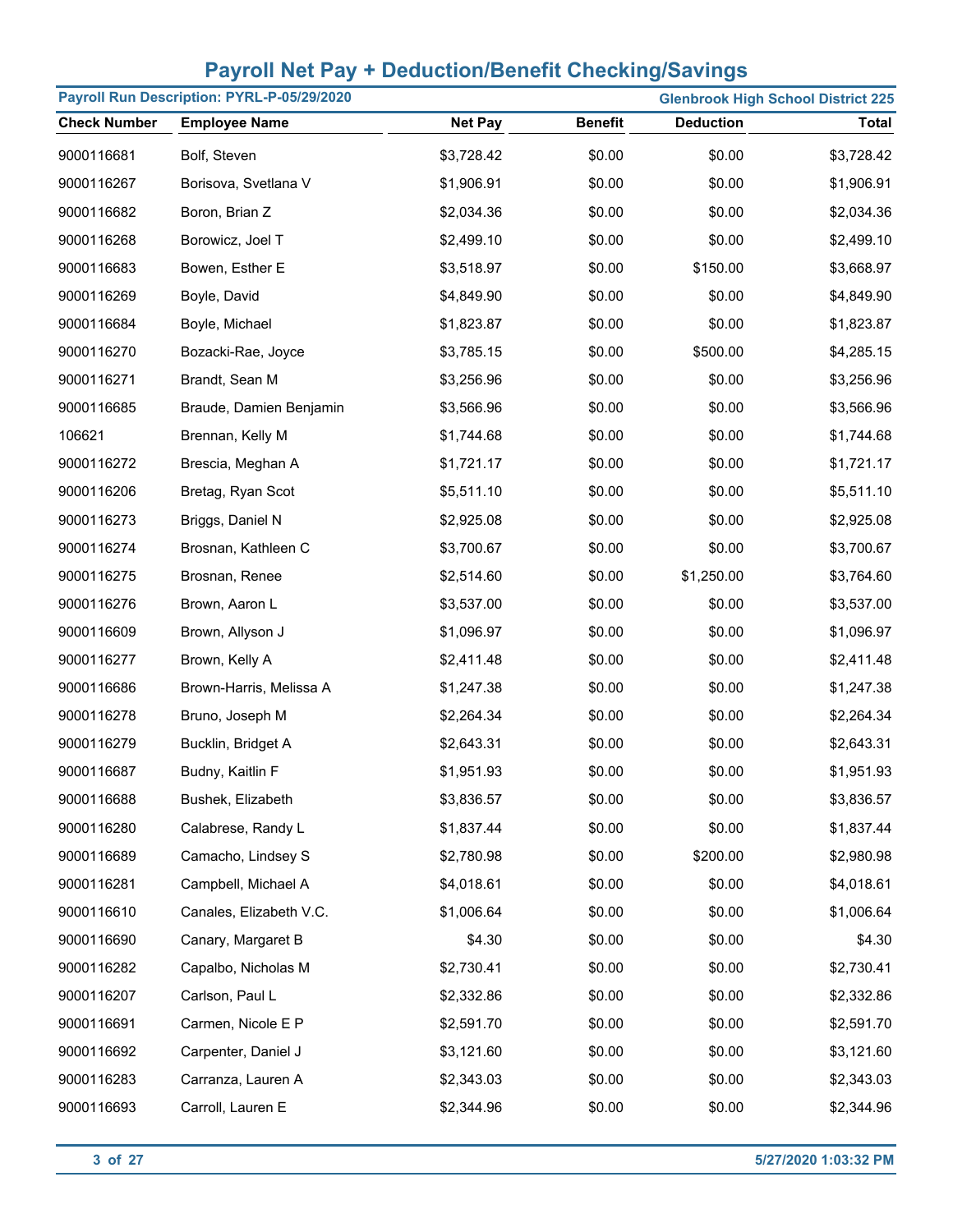| Payroll Run Description: PYRL-P-05/29/2020<br><b>Glenbrook High School District 225</b> |                          |                |                |                  |              |
|-----------------------------------------------------------------------------------------|--------------------------|----------------|----------------|------------------|--------------|
| <b>Check Number</b>                                                                     | <b>Employee Name</b>     | <b>Net Pay</b> | <b>Benefit</b> | <b>Deduction</b> | <b>Total</b> |
| 9000116694                                                                              | Carsello, Rosemarie      | \$844.51       | \$0.00         | \$1,500.00       | \$2,344.51   |
| 9000116284                                                                              | Cartagena, Hector A      | \$1,097.98     | \$0.00         | \$0.00           | \$1,097.98   |
| 9000116695                                                                              | Cascio, Rachel M         | \$792.29       | \$0.00         | \$0.00           | \$792.29     |
| 9000116285                                                                              | Casey, Barbara I         | \$1,319.07     | \$0.00         | \$0.00           | \$1,319.07   |
| 9000116696                                                                              | Castaneda, Valerie J     | \$1,099.00     | \$0.00         | \$0.00           | \$1,099.00   |
| 9000116611                                                                              | Castelli, Paul R         | \$2,122.14     | \$0.00         | \$0.00           | \$2,122.14   |
| 9000116697                                                                              | Castillo, Patrick T      | \$2,424.06     | \$0.00         | \$0.00           | \$2,424.06   |
| 9000116286                                                                              | Castro-Bruno, Zuleika    | \$1,122.87     | \$0.00         | \$0.00           | \$1,122.87   |
| 9000116287                                                                              | Catalano, John           | \$3,405.13     | \$0.00         | \$500.00         | \$3,905.13   |
| 9000116698                                                                              | Catsaros, Anthony C      | \$2,485.09     | \$0.00         | \$0.00           | \$2,485.09   |
| 9000116288                                                                              | Catsaros, Helen C        | \$1,281.74     | \$0.00         | \$0.00           | \$1,281.74   |
| 9000116289                                                                              | Cavender, Nina           | \$860.54       | \$0.00         | \$0.00           | \$860.54     |
| 9000116699                                                                              | Chambers, Heather M      | \$4,326.36     | \$0.00         | \$0.00           | \$4,326.36   |
| 9000116700                                                                              | Chandiles, Maria A       | \$994.08       | \$0.00         | \$0.00           | \$994.08     |
| 9000116290                                                                              | Charlesworth, Julia P    | \$921.41       | \$0.00         | \$0.00           | \$921.41     |
| 9000116701                                                                              | Chernyavsky, Michael     | \$1,323.85     | \$0.00         | \$0.00           | \$1,323.85   |
| 9000116702                                                                              | Chiado, Annie J          | \$2,842.80     | \$0.00         | \$0.00           | \$2,842.80   |
| 9000116291                                                                              | Chilver, Kelly Marie     | \$2,262.83     | \$0.00         | \$0.00           | \$2,262.83   |
| 9000116292                                                                              | Cho, Jane Y              | \$433.25       | \$0.00         | \$0.00           | \$433.25     |
| 9000116703                                                                              | Choldin, Mary            | \$4,043.95     | \$0.00         | \$0.00           | \$4,043.95   |
| 9000116293                                                                              | Chou, Wanyin             | \$1,150.64     | \$0.00         | \$0.00           | \$1,150.64   |
| 9000116294                                                                              | Chowdhury, Rubel AQ      | \$1,050.08     | \$0.00         | \$1,000.00       | \$2,050.08   |
| 9000116295                                                                              | Cicciu, Jennifer H       | \$2,840.93     | \$0.00         | \$0.00           | \$2,840.93   |
| 9000116704                                                                              | Cichowski, Timothy       | \$5,288.00     | \$0.00         | \$0.00           | \$5,288.00   |
| 9000116705                                                                              | Cieplik, Thomas C        | \$1,880.01     | \$0.00         | \$0.00           | \$1,880.01   |
| 9000116706                                                                              | Clendenning, Adam Joseph | \$2,289.79     | \$0.00         | \$0.00           | \$2,289.79   |
| 9000116707                                                                              | Coady, Angela D          | \$1,076.31     | \$0.00         | \$0.00           | \$1,076.31   |
| 9000116296                                                                              | Cohen, Deborah Ann       | \$3,484.21     | \$0.00         | \$100.00         | \$3,584.21   |
| 9000116297                                                                              | Cohen, Kelli             | \$2,634.88     | \$0.00         | \$0.00           | \$2,634.88   |
| 9000116298                                                                              | Collazo, Egrain          | \$1,918.73     | \$0.00         | \$0.00           | \$1,918.73   |
| 9000116299                                                                              | Colletti, Danielle K     | \$2,615.50     | \$0.00         | \$0.00           | \$2,615.50   |
| 9000116300                                                                              | Collins, Nicole G        | \$2,050.64     | \$0.00         | \$0.00           | \$2,050.64   |
| 9000116708                                                                              | Conoboy, Michael         | \$1,713.75     | \$0.00         | \$0.00           | \$1,713.75   |
| 9000116301                                                                              | Conrad, Christopher T    | \$645.97       | \$0.00         | \$0.00           | \$645.97     |
| 9000116302                                                                              | Cooper, Christopher J    | \$4,779.35     | \$0.00         | \$0.00           | \$4,779.35   |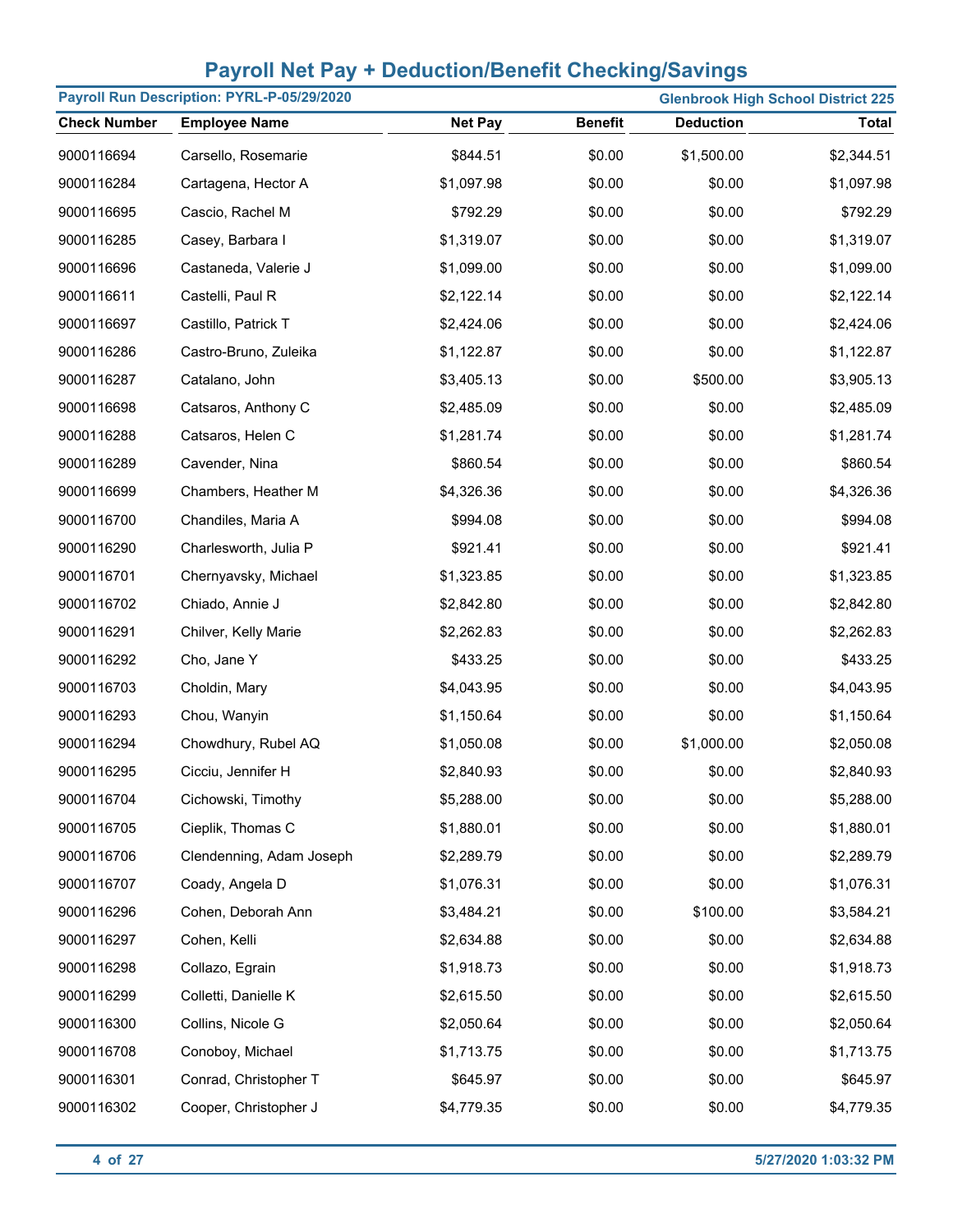| Payroll Run Description: PYRL-P-05/29/2020<br><b>Glenbrook High School District 225</b> |                          |                |                |                  |              |
|-----------------------------------------------------------------------------------------|--------------------------|----------------|----------------|------------------|--------------|
| <b>Check Number</b>                                                                     | <b>Employee Name</b>     | <b>Net Pay</b> | <b>Benefit</b> | <b>Deduction</b> | <b>Total</b> |
| 9000116709                                                                              | Cooper, Joy              | \$3,597.53     | \$0.00         | \$0.00           | \$3,597.53   |
| 9000116303                                                                              | Cooper, Justin N         | \$3,832.68     | \$0.00         | \$125.00         | \$3,957.68   |
| 9000116710                                                                              | Cope, Bryan M            | \$3,837.77     | \$0.00         | \$0.00           | \$3,837.77   |
| 9000116711                                                                              | Corcoles, Kelly M        | \$3,603.84     | \$0.00         | \$0.00           | \$3,603.84   |
| 9000116304                                                                              | Corfield, Susan K        | \$3,552.17     | \$0.00         | \$0.00           | \$3,552.17   |
| 9000116712                                                                              | Corrigan, Abraham        | \$1,231.06     | \$0.00         | \$0.00           | \$1,231.06   |
| 9000116713                                                                              | Corrigan, Alyssa V       | \$1,312.18     | \$0.00         | \$0.00           | \$1,312.18   |
| 9000116714                                                                              | Coskey, Kathy A          | \$3,371.62     | \$0.00         | \$0.00           | \$3,371.62   |
| 9000116715                                                                              | Cottrell, Dayna E        | \$2,281.61     | \$0.00         | \$0.00           | \$2,281.61   |
| 9000116716                                                                              | Cowell, Robert R         | \$1,708.59     | \$0.00         | \$0.00           | \$1,708.59   |
| 9000116717                                                                              | Cowhey, Robert E         | \$1,630.12     | \$0.00         | \$0.00           | \$1,630.12   |
| 9000116305                                                                              | Cowin, Angela            | \$1,116.91     | \$0.00         | \$0.00           | \$1,116.91   |
| 9000116718                                                                              | Cowlin, John L           | \$2,328.85     | \$0.00         | \$1,400.00       | \$3,728.85   |
| 9000116719                                                                              | Crandus, Yitzchak Hillel | \$3,486.43     | \$0.00         | \$125.00         | \$3,611.43   |
| 9000116720                                                                              | Creighton, Kerry J       | \$1,497.72     | \$0.00         | \$0.00           | \$1,497.72   |
| 9000117107                                                                              | Crews, Evelyn            | \$84.56        | \$0.00         | \$0.00           | \$84.56      |
| 9000116721                                                                              | Croak, Laura D           | \$1,928.75     | \$0.00         | \$0.00           | \$1,928.75   |
| 9000116722                                                                              | Cummings, Lara E         | \$5,021.65     | \$0.00         | \$0.00           | \$5,021.65   |
| 9000116306                                                                              | Cunningham, Karen M      | \$4,343.30     | \$0.00         | \$250.00         | \$4,593.30   |
| 9000116307                                                                              | Curington, Allen         | \$1,143.87     | \$0.00         | \$500.00         | \$1,643.87   |
| 9000116723                                                                              | Curtin, Michael David    | \$1,127.34     | \$0.00         | \$0.00           | \$1,127.34   |
| 9000116724                                                                              | Cygnar, John V           | \$1,191.71     | \$0.00         | \$0.00           | \$1,191.71   |
| 9000116308                                                                              | Dahari, Dorit            | \$2,371.89     | \$0.00         | \$0.00           | \$2,371.89   |
| 9000116309                                                                              | D'Andrea, Samantha J     | \$1,274.14     | \$0.00         | \$0.00           | \$1,274.14   |
| 9000116310                                                                              | Daniels, Darlene J       | \$993.18       | \$0.00         | \$0.00           | \$993.18     |
| 9000117108                                                                              | Daniels, Mark A          | \$1,883.42     | \$0.00         | \$0.00           | \$1,883.42   |
| 9000116725                                                                              | Dankha, Adam W           | \$1,628.94     | \$0.00         | \$0.00           | \$1,628.94   |
| 9000116726                                                                              | Danos, Maria             | \$1,914.48     | \$0.00         | \$0.00           | \$1,914.48   |
| 9000117109                                                                              | Darnall, Anna Leah       | \$502.55       | \$0.00         | \$0.00           | \$502.55     |
| 9000116311                                                                              | Davidson, Chad           | \$3,664.63     | \$0.00         | \$0.00           | \$3,664.63   |
| 9000116727                                                                              | Davis, Sarah E           | \$1,756.53     | \$0.00         | \$0.00           | \$1,756.53   |
| 9000116208                                                                              | Davito, Jeanne A         | \$1,885.55     | \$0.00         | \$0.00           | \$1,885.55   |
| 9000116728                                                                              | Deal, Conor J            | \$736.62       | \$0.00         | \$0.00           | \$736.62     |
| 9000116312                                                                              | Dean, Debbie L           | \$1,179.50     | \$0.00         | \$0.00           | \$1,179.50   |
| 9000116729                                                                              | Dec, Mark E              | \$2,553.07     | \$0.00         | \$0.00           | \$2,553.07   |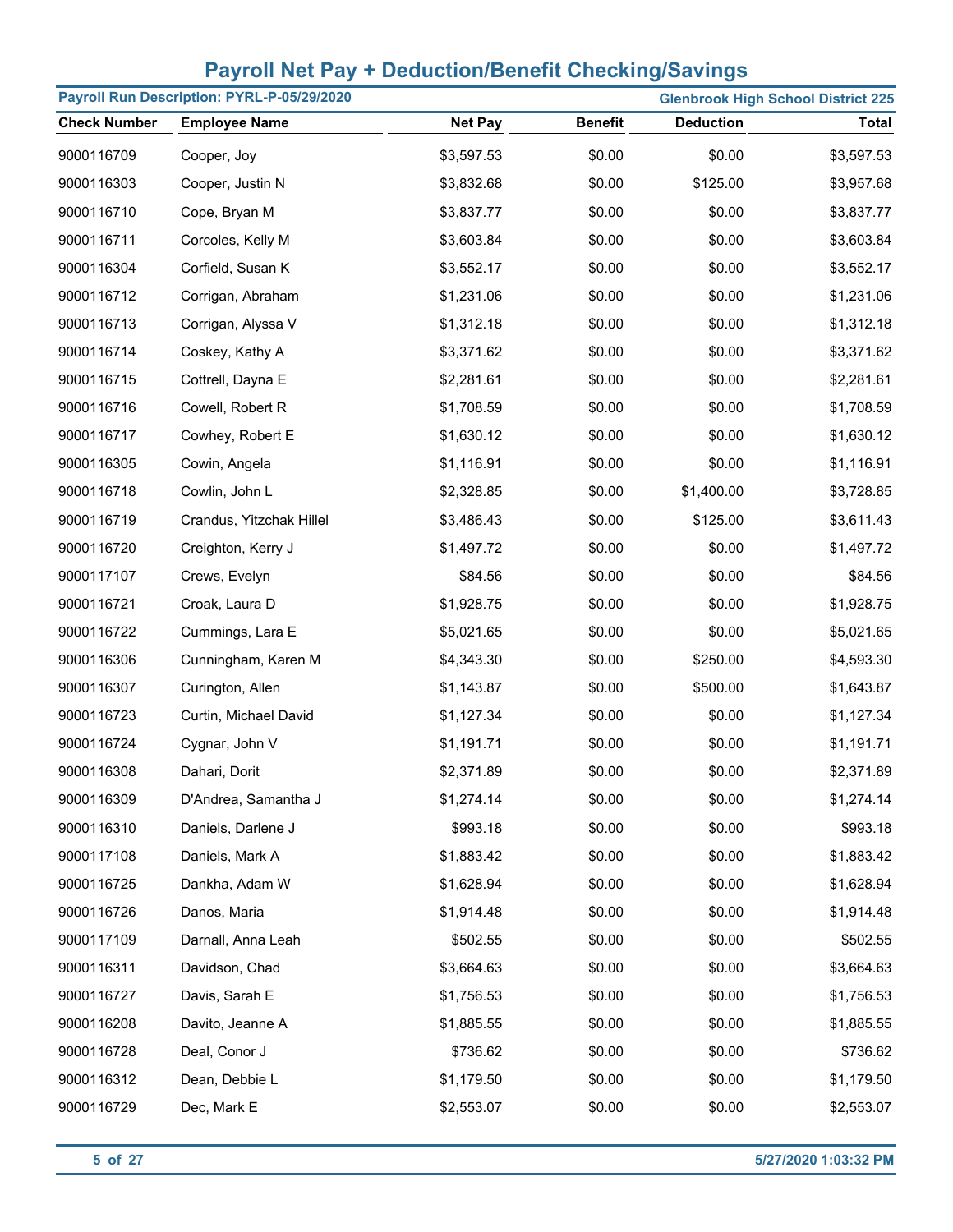| Payroll Run Description: PYRL-P-05/29/2020 |                           |                |                |                  | <b>Glenbrook High School District 225</b> |
|--------------------------------------------|---------------------------|----------------|----------------|------------------|-------------------------------------------|
| <b>Check Number</b>                        | <b>Employee Name</b>      | <b>Net Pay</b> | <b>Benefit</b> | <b>Deduction</b> | <b>Total</b>                              |
| 9000116313                                 | Dechter, Talia Rose       | \$1,019.49     | \$0.00         | \$0.00           | \$1,019.49                                |
| 9000116314                                 | DeFrenza-Israel, Melissa  | \$3,373.94     | \$0.00         | \$0.00           | \$3,373.94                                |
| 9000116315                                 | DeGroot, James P          | \$921.28       | \$0.00         | \$0.00           | \$921.28                                  |
| 9000116316                                 | DeKuiper, Christopher C   | \$3,548.80     | \$0.00         | \$0.00           | \$3,548.80                                |
| 9000116730                                 | Demeas, Daisy M           | \$1,357.99     | \$0.00         | \$0.00           | \$1,357.99                                |
| 9000116317                                 | Denk, Garry M             | \$1,221.70     | \$0.00         | \$0.00           | \$1,221.70                                |
| 106631                                     | Derrig, Kelly A           | \$1,118.18     | \$0.00         | \$0.00           | \$1,118.18                                |
| 9000116318                                 | Deschamps, Kimberly D     | \$1,372.28     | \$0.00         | \$0.00           | \$1,372.28                                |
| 9000116731                                 | Dessoye, Caitlin McLeod   | \$183.18       | \$0.00         | \$0.00           | \$183.18                                  |
| 9000116612                                 | Dick, Silas F             | \$2,505.44     | \$0.00         | \$0.00           | \$2,505.44                                |
| 9000117110                                 | Dickson, Hannah L         | \$1,118.18     | \$0.00         | \$0.00           | \$1,118.18                                |
| 9000116319                                 | DiCristofano, Antonio P   | \$2,829.88     | \$0.00         | \$0.00           | \$2,829.88                                |
| 9000116732                                 | Dillon, Diane K           | \$2,796.78     | \$0.00         | \$1,250.00       | \$4,046.78                                |
| 9000116733                                 | Dillon, Eileen            | \$858.80       | \$0.00         | \$0.00           | \$858.80                                  |
| 9000116320                                 | Doebler, Christopher M    | \$1,112.51     | \$0.00         | \$1,000.00       | \$2,112.51                                |
| 9000116321                                 | Domke, Amy                | \$2,746.04     | \$0.00         | \$0.00           | \$2,746.04                                |
| 9000116322                                 | Donaubauer, Susan C       | \$1,183.52     | \$0.00         | \$0.00           | \$1,183.52                                |
| 9000116734                                 | Dorn, Kelly A             | \$2,517.56     | \$0.00         | \$250.00         | \$2,767.56                                |
| 9000116735                                 | Dowlatshahi, Sara G       | \$1,018.30     | \$0.00         | \$0.00           | \$1,018.30                                |
| 9000116323                                 | Doyel, Mehgan L           | \$1,108.46     | \$0.00         | \$0.00           | \$1,108.46                                |
| 9000116736                                 | Doyle, Robin R            | \$4,383.54     | \$0.00         | \$0.00           | \$4,383.54                                |
| 9000116324                                 | Drevline, Timothy         | \$4,386.63     | \$0.00         | \$0.00           | \$4,386.63                                |
| 9000116737                                 | Drone, Matthew E          | \$3,824.02     | \$0.00         | \$0.00           | \$3,824.02                                |
| 9000116325                                 | Drucker, Christine C      | \$3,823.89     | \$0.00         | \$375.00         | \$4,198.89                                |
| 9000116738                                 | Duffy, Laura              | \$2,775.29     | \$0.00         | \$0.00           | \$2,775.29                                |
| 9000116739                                 | Dugandzic, Madlena Angela | \$199.37       | \$0.00         | \$0.00           | \$199.37                                  |
| 9000116326                                 | Dul, Ryan S               | \$3,975.29     | \$0.00         | \$125.00         | \$4,100.29                                |
| 9000116740                                 | Dundovich, Katelyn R      | \$1,058.08     | \$0.00         | \$0.00           | \$1,058.08                                |
| 9000116209                                 | Dupke, Shane M            | \$1,545.94     | \$0.00         | \$0.00           | \$1,545.94                                |
| 9000116741                                 | Duran, Mario              | \$1,548.66     | \$0.00         | \$0.00           | \$1,548.66                                |
| 9000116327                                 | Dusza, Christopher J      | \$1,835.24     | \$0.00         | \$0.00           | \$1,835.24                                |
| 9000116328                                 | Edison, William F         | \$2,908.08     | \$0.00         | \$0.00           | \$2,908.08                                |
| 9000116329                                 | Eike, William R           | \$5,315.83     | \$0.00         | \$135.00         | \$5,450.83                                |
| 9000116330                                 | Eilers, Lauren M          | \$1,092.79     | \$0.00         | \$0.00           | \$1,092.79                                |
| 9000116742                                 | Eisenberg, Karen S        | \$1,229.24     | \$0.00         | \$0.00           | \$1,229.24                                |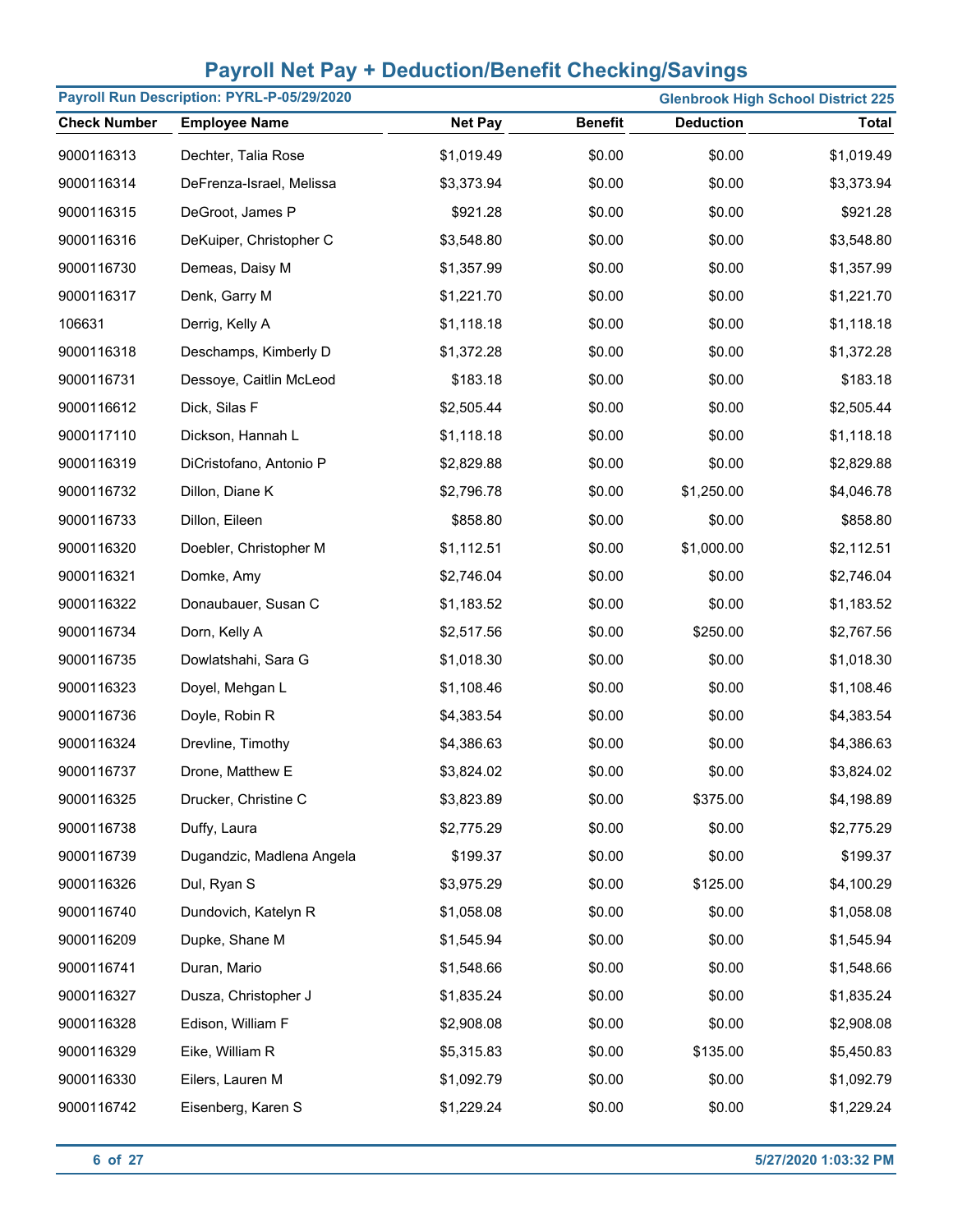| Payroll Run Description: PYRL-P-05/29/2020<br><b>Glenbrook High School District 225</b> |                         |                |                |                  |            |
|-----------------------------------------------------------------------------------------|-------------------------|----------------|----------------|------------------|------------|
| <b>Check Number</b>                                                                     | <b>Employee Name</b>    | <b>Net Pay</b> | <b>Benefit</b> | <b>Deduction</b> | Total      |
| 9000116743                                                                              | Ekstrand, Emily J       | \$3,340.70     | \$0.00         | \$150.00         | \$3,490.70 |
| 9000116744                                                                              | Elgass, Laura Jane      | \$2,447.72     | \$0.00         | \$0.00           | \$2,447.72 |
| 9000116331                                                                              | Ellinger-Macon, Jamie E | \$2,294.99     | \$0.00         | \$750.00         | \$3,044.99 |
| 9000116745                                                                              | Elliott, Amie           | \$2,399.19     | \$0.00         | \$1,000.00       | \$3,399.19 |
| 9000116746                                                                              | Elman, Judith M         | \$598.13       | \$0.00         | \$0.00           | \$598.13   |
| 9000116332                                                                              | Emmert, Lauren E        | \$1,213.78     | \$0.00         | \$0.00           | \$1,213.78 |
| 9000116747                                                                              | Endre, Kristin A        | \$2,044.09     | \$0.00         | \$0.00           | \$2,044.09 |
| 9000116333                                                                              | English, Michael        | \$4,745.98     | \$0.00         | \$0.00           | \$4,745.98 |
| 9000116748                                                                              | Ericksen, Mary Ann      | \$1,171.25     | \$0.00         | \$3,000.00       | \$4,171.25 |
| 9000116749                                                                              | Erickson, Emily Ann     | \$635.87       | \$0.00         | \$0.00           | \$635.87   |
| 106632                                                                                  | Ermel, Annie J          | \$558.14       | \$0.00         | \$0.00           | \$558.14   |
| 9000116334                                                                              | Erwinski, Jason T       | \$3,578.94     | \$0.00         | \$0.00           | \$3,578.94 |
| 9000116335                                                                              | Esmits, Jennifer M      | \$2,253.66     | \$0.00         | \$0.00           | \$2,253.66 |
| 9000116750                                                                              | Esser, Alan E           | \$2,677.11     | \$0.00         | \$50.00          | \$2,727.11 |
| 9000116751                                                                              | Etherton, Carol L       | \$833.16       | \$0.00         | \$0.00           | \$833.16   |
| 9000116336                                                                              | Etherton, Eric T        | \$4,447.62     | \$0.00         | \$500.00         | \$4,947.62 |
| 9000116752                                                                              | Ethington, Brittany A   | \$2,029.92     | \$0.00         | \$0.00           | \$2,029.92 |
| 9000116337                                                                              | Etzwiler, Christopher S | \$1,243.23     | \$0.00         | \$0.00           | \$1,243.23 |
| 9000116753                                                                              | Fagel, Lauren S         | \$3,977.45     | \$0.00         | \$0.00           | \$3,977.45 |
| 9000116754                                                                              | Farber, Stephen M       | \$2,375.28     | \$0.00         | \$0.00           | \$2,375.28 |
| 9000116755                                                                              | Farekas, Sari N         | \$2,003.38     | \$0.00         | \$0.00           | \$2,003.38 |
| 9000116338                                                                              | Fastert, Matthew J      | \$3,827.37     | \$0.00         | \$0.00           | \$3,827.37 |
| 9000116756                                                                              | Fastert, Meaghan T      | \$1,892.43     | \$0.00         | \$0.00           | \$1,892.43 |
| 9000117111                                                                              | Faulkner, Larry M       | \$1,373.32     | \$0.00         | \$0.00           | \$1,373.32 |
| 9000116757                                                                              | Feeney, Julie Ann       | \$3,852.22     | \$0.00         | \$0.00           | \$3,852.22 |
| 9000116339                                                                              | Ferrer, Joel F          | \$1,105.26     | \$0.00         | \$0.00           | \$1,105.26 |
| 9000116340                                                                              | Fester, Katherine L     | \$1,507.01     | \$0.00         | \$0.00           | \$1,507.01 |
| 9000116758                                                                              | Field, Brenda M. Ward   | \$3,964.39     | \$0.00         | \$250.00         | \$4,214.39 |
| 9000116759                                                                              | Field, Scott            | \$3,020.58     | \$0.00         | \$350.00         | \$3,370.58 |
| 9000116341                                                                              | Figaro-Brandt, Beth Ann | \$3,770.96     | \$0.00         | \$0.00           | \$3,770.96 |
| 9000116342                                                                              | Finan, John Leo         | \$5,945.84     | \$0.00         | \$0.00           | \$5,945.84 |
| 9000116760                                                                              | Fiore, Mackenzie Martin | \$883.77       | \$0.00         | \$0.00           | \$883.77   |
| 9000116761                                                                              | Fitch, Danita M         | \$3,444.26     | \$0.00         | \$0.00           | \$3,444.26 |
| 9000116343                                                                              | Fitzsimons, Karen A     | \$4,186.04     | \$0.00         | \$0.00           | \$4,186.04 |
| 9000116762                                                                              | Flannery, Stacy         | \$3,895.17     | \$0.00         | \$0.00           | \$3,895.17 |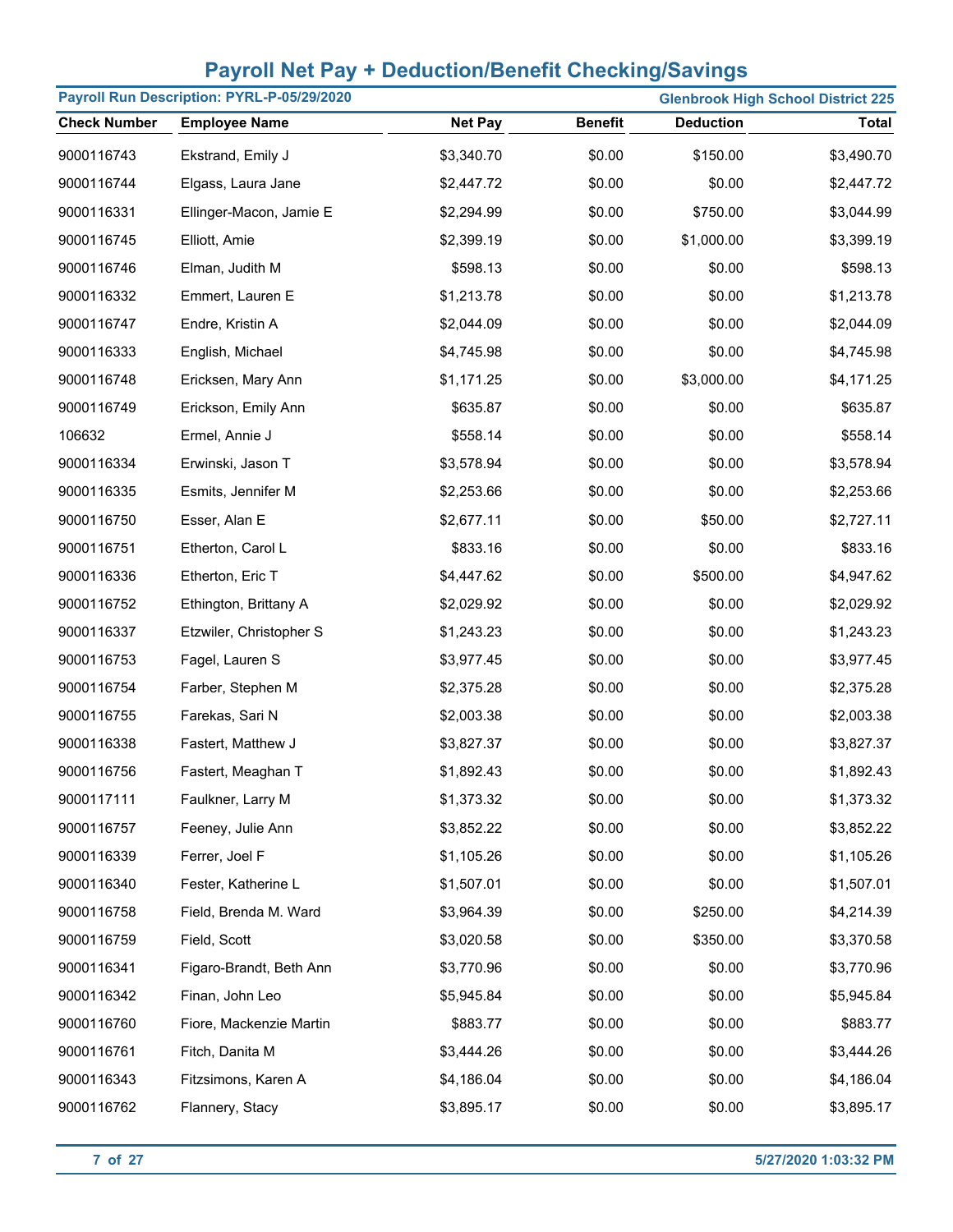| Payroll Run Description: PYRL-P-05/29/2020<br><b>Glenbrook High School District 225</b> |                          |                |                |                  |              |
|-----------------------------------------------------------------------------------------|--------------------------|----------------|----------------|------------------|--------------|
| <b>Check Number</b>                                                                     | <b>Employee Name</b>     | <b>Net Pay</b> | <b>Benefit</b> | <b>Deduction</b> | <b>Total</b> |
| 9000116344                                                                              | Flannery-Day, Mary       | \$2,017.87     | \$0.00         | \$0.00           | \$2,017.87   |
| 9000116763                                                                              | Flaws, Kenneth W         | \$929.38       | \$0.00         | \$0.00           | \$929.38     |
| 9000116345                                                                              | Fleischauer, Scott L     | \$2,261.33     | \$0.00         | \$200.00         | \$2,461.33   |
| 9000116613                                                                              | Fleming, Robert M        | \$3,317.27     | \$0.00         | \$0.00           | \$3,317.27   |
| 9000116764                                                                              | Flener, JoEllen          | \$1,226.52     | \$0.00         | \$2,300.00       | \$3,526.52   |
| 9000116765                                                                              | Flickinger, Susan K      | \$3,525.55     | \$0.00         | \$0.00           | \$3,525.55   |
| 9000116766                                                                              | Florczak, Alexander V    | \$1,301.65     | \$0.00         | \$0.00           | \$1,301.65   |
| 9000116346                                                                              | Fluegge, Danielle K      | \$3,331.57     | \$0.00         | \$0.00           | \$3,331.57   |
| 9000116767                                                                              | Fogarty, Gerald          | \$3,794.11     | \$0.00         | \$0.00           | \$3,794.11   |
| 9000116347                                                                              | Foster, Bonnie J         | \$3,102.84     | \$0.00         | \$0.00           | \$3,102.84   |
| 9000116768                                                                              | Foster, Rick T           | \$1,447.92     | \$0.00         | \$0.00           | \$1,447.92   |
| 9000116348                                                                              | Fournier, John M         | \$4,462.14     | \$0.00         | \$0.00           | \$4,462.14   |
| 9000116769                                                                              | Fraher, Carrie J         | \$2,878.41     | \$0.00         | \$0.00           | \$2,878.41   |
| 9000116614                                                                              | Frankel, Susan M         | \$2,405.73     | \$0.00         | \$850.00         | \$3,255.73   |
| 9000116770                                                                              | Franson, David C, Jr     | \$2,152.08     | \$0.00         | \$1,000.00       | \$3,152.08   |
| 9000116771                                                                              | Frantell, Richard P      | \$2,159.40     | \$0.00         | \$0.00           | \$2,159.40   |
| 9000116349                                                                              | Fraser, Verlin           | \$3,627.94     | \$0.00         | \$0.00           | \$3,627.94   |
| 9000116350                                                                              | French, Kathryn S        | \$3,873.92     | \$0.00         | \$0.00           | \$3,873.92   |
| 9000116351                                                                              | Freund, Gary J           | \$3,077.09     | \$0.00         | \$0.00           | \$3,077.09   |
| 9000116772                                                                              | Friedmann, Jennifer G    | \$2,910.84     | \$0.00         | \$0.00           | \$2,910.84   |
| 9000116352                                                                              | Fry, Christopher Phillip | \$1,110.55     | \$0.00         | \$0.00           | \$1,110.55   |
| 9000116773                                                                              | Fuderer, Michele L       | \$940.30       | \$0.00         | \$0.00           | \$940.30     |
| 9000116353                                                                              | Fuentes, Brenda N        | \$981.26       | \$0.00         | \$0.00           | \$981.26     |
| 9000116354                                                                              | Fuentes, Efrain J        | \$958.79       | \$0.00         | \$0.00           | \$958.79     |
| 9000116774                                                                              | Fuja, Stephanie R        | \$2,650.94     | \$0.00         | \$0.00           | \$2,650.94   |
| 9000116775                                                                              | Furse, Catherine F       | \$1,024.27     | \$0.00         | \$50.00          | \$1,074.27   |
| 9000116355                                                                              | Gabler, Susan Ruthann    | \$1,330.32     | \$0.00         | \$269.00         | \$1,599.32   |
| 9000117112                                                                              | Gale, Stephen B          | \$1,312.52     | \$0.00         | \$0.00           | \$1,312.52   |
| 9000116776                                                                              | Gallagher, Mark P        | \$5,550.01     | \$0.00         | \$0.00           | \$5,550.01   |
| 9000116356                                                                              | Gallivan, Robert M       | \$3,128.45     | \$0.00         | \$0.00           | \$3,128.45   |
| 9000116357                                                                              | Gallo, Bianca R.         | \$678.70       | \$0.00         | \$0.00           | \$678.70     |
| 9000116358                                                                              | Galson, Kerry K          | \$4,065.05     | \$0.00         | \$0.00           | \$4,065.05   |
| 9000116210                                                                              | Gan, Alexandra           | \$1,400.49     | \$0.00         | \$0.00           | \$1,400.49   |
| 9000116777                                                                              | Garbe, David W           | \$2,283.93     | \$0.00         | \$0.00           | \$2,283.93   |
| 9000116778                                                                              | Garbe, Kimiko O          | \$1,241.24     | \$0.00         | \$0.00           | \$1,241.24   |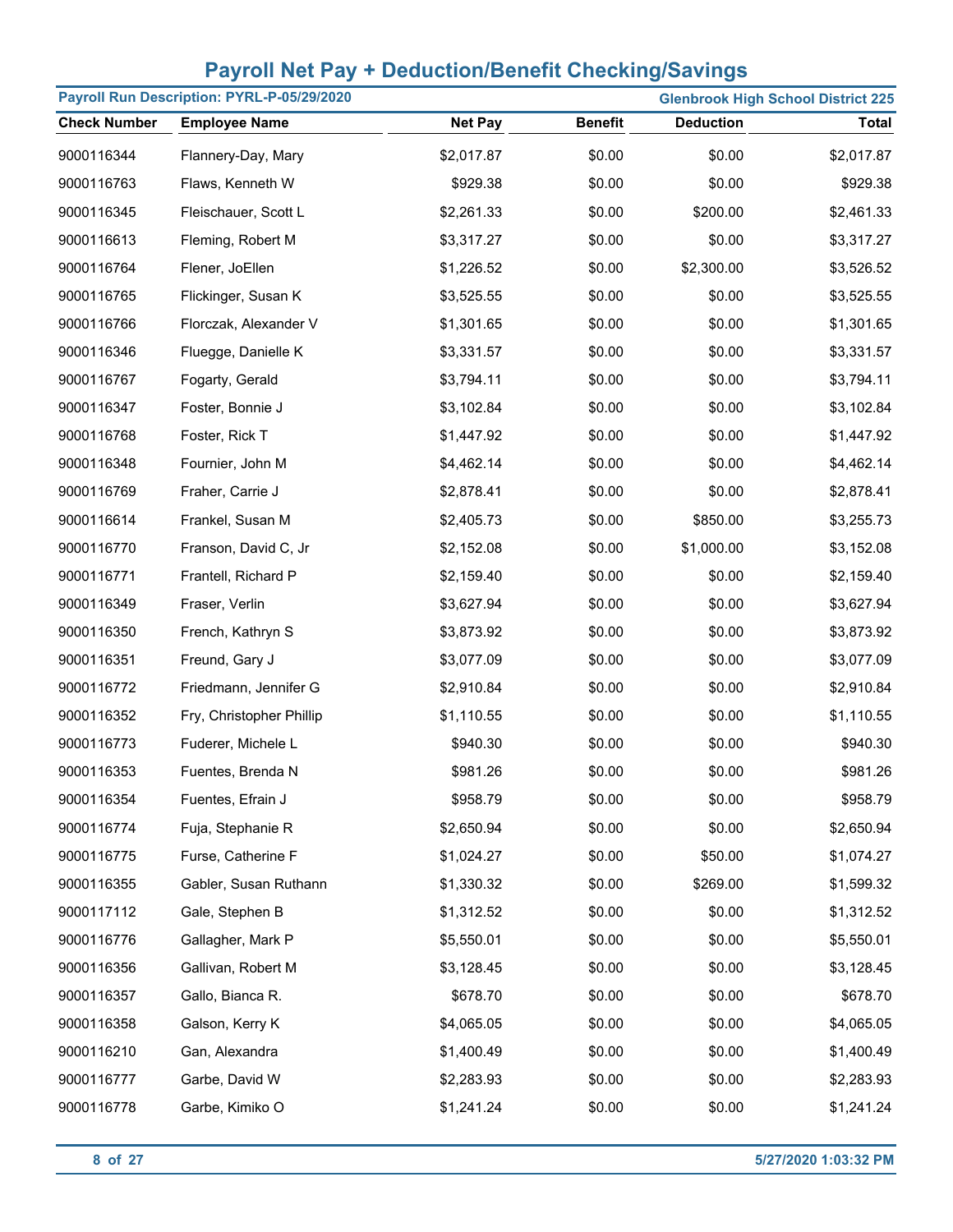| Payroll Run Description: PYRL-P-05/29/2020<br><b>Glenbrook High School District 225</b> |                          |                |                |                  |              |
|-----------------------------------------------------------------------------------------|--------------------------|----------------|----------------|------------------|--------------|
| <b>Check Number</b>                                                                     | <b>Employee Name</b>     | <b>Net Pay</b> | <b>Benefit</b> | <b>Deduction</b> | <b>Total</b> |
| 9000116779                                                                              | Garrison, Sean W         | \$3,947.75     | \$0.00         | \$705.00         | \$4,652.75   |
| 9000116780                                                                              | Gartner, Phillip         | \$4,564.06     | \$0.00         | \$0.00           | \$4,564.06   |
| 9000116359                                                                              | Gatchalian, Ronald D     | \$3,699.03     | \$0.00         | \$0.00           | \$3,699.03   |
| 9000116211                                                                              | Geallis, Elaine M        | \$928.45       | \$0.00         | \$250.00         | \$1,178.45   |
| 9000116212                                                                              | Geanconteri, Mary Lou A  | \$1,354.58     | \$0.00         | \$300.00         | \$1,654.58   |
| 9000116360                                                                              | Gebhardt, Ann            | \$3,341.66     | \$0.00         | \$0.00           | \$3,341.66   |
| 9000116213                                                                              | Geddeis, Karen B         | \$4,014.41     | \$0.00         | \$0.00           | \$4,014.41   |
| 9000116361                                                                              | Georgacakis, Justin S    | \$4,265.66     | \$0.00         | \$400.00         | \$4,665.66   |
| 9000116781                                                                              | Georgopulos, Jessica L   | \$1,012.16     | \$0.00         | \$0.00           | \$1,012.16   |
| 9000116362                                                                              | Gerbich, Justin          | \$3,179.70     | \$0.00         | \$150.00         | \$3,329.70   |
| 9000116363                                                                              | Gerges, Nader            | \$1,349.78     | \$0.00         | \$0.00           | \$1,349.78   |
| 9000116364                                                                              | Gibbs, Johann C          | \$2,732.84     | \$0.00         | \$0.00           | \$2,732.84   |
| 9000116365                                                                              | Gibbs, Paul B            | \$2,518.00     | \$0.00         | \$0.00           | \$2,518.00   |
| 9000116214                                                                              | Gilbert, Deana C         | \$1,670.58     | \$0.00         | \$0.00           | \$1,670.58   |
| 9000116366                                                                              | Gilchrist, John A        | \$1,212.43     | \$0.00         | \$0.00           | \$1,212.43   |
| 9000116782                                                                              | Gillani, Riaz            | \$1,223.73     | \$0.00         | \$0.00           | \$1,223.73   |
| 9000116783                                                                              | Glass, Scott             | \$4,083.40     | \$0.00         | \$0.00           | \$4,083.40   |
| 9000116784                                                                              | Glynn Jr, James C        | \$3,405.31     | \$0.00         | \$0.00           | \$3,405.31   |
| 9000116785                                                                              | Golding, Ann M B         | \$3,679.85     | \$0.00         | \$0.00           | \$3,679.85   |
| 9000116367                                                                              | Goldsmith, Amy B         | \$2,732.22     | \$0.00         | \$750.00         | \$3,482.22   |
| 9000116368                                                                              | Gomez, Lilian Matheson   | \$2,624.33     | \$0.00         | \$250.00         | \$2,874.33   |
| 9000116369                                                                              | Gonzalez, Lori L         | \$2,718.71     | \$0.00         | \$278.99         | \$2,997.70   |
| 9000116370                                                                              | Goodman, Stephen Edmond  | \$4,581.02     | \$0.00         | \$0.00           | \$4,581.02   |
| 9000116786                                                                              | Goodrich, Michelle A     | \$1,309.78     | \$0.00         | \$0.00           | \$1,309.78   |
| 9000116787                                                                              | Goodrich, Rosanne        | \$1,446.42     | \$0.00         | \$0.00           | \$1,446.42   |
| 9000116788                                                                              | Goodspeed, Kerry A       | \$1,738.84     | \$0.00         | \$0.00           | \$1,738.84   |
| 9000116371                                                                              | Gorman, Susan Schaumberg | \$1,160.94     | \$0.00         | \$0.00           | \$1,160.94   |
| 9000116789                                                                              | Gorski, Daniel R         | \$1,310.51     | \$0.00         | \$0.00           | \$1,310.51   |
| 106633                                                                                  | Graham, Ryan M           | \$1,330.85     | \$0.00         | \$0.00           | \$1,330.85   |
| 9000116215                                                                              | Gravel, Raoul J, III     | \$4,834.76     | \$0.00         | \$50.00          | \$4,884.76   |
| 9000116372                                                                              | Grdinic, Marcel A        | \$3,147.76     | \$0.00         | \$0.00           | \$3,147.76   |
| 9000116790                                                                              | Green, Aaron M           | \$2,544.78     | \$0.00         | \$0.00           | \$2,544.78   |
| 9000116791                                                                              | Greenberg, Alan D        | \$4,947.59     | \$0.00         | \$175.00         | \$5,122.59   |
| 9000116373                                                                              | Greenstein, Michael B    | \$4,284.49     | \$0.00         | \$0.00           | \$4,284.49   |
| 9000116792                                                                              | Grenolds, Tara L         | \$1,120.14     | \$0.00         | \$0.00           | \$1,120.14   |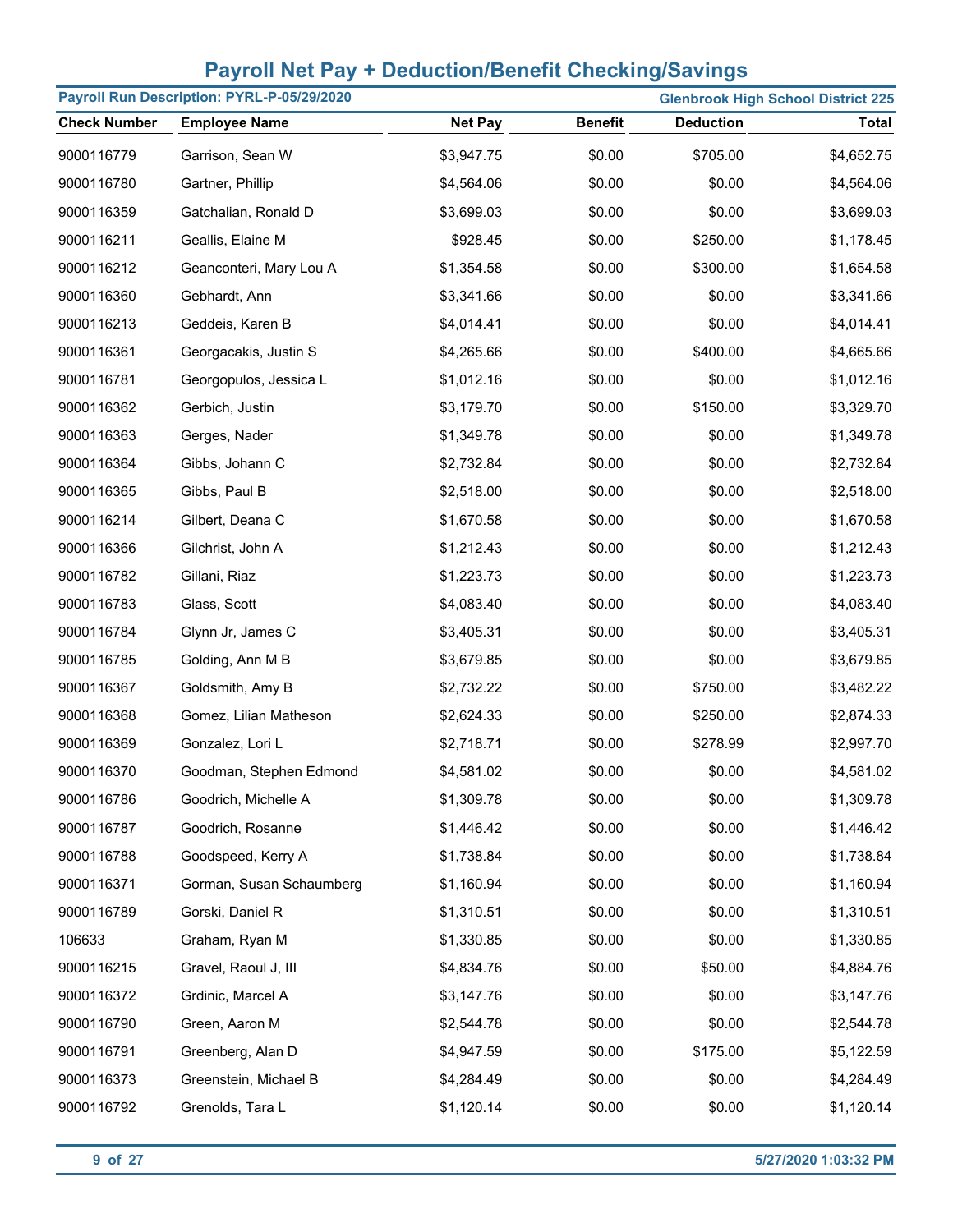| Payroll Run Description: PYRL-P-05/29/2020<br><b>Glenbrook High School District 225</b> |                                |                |                |                  |              |
|-----------------------------------------------------------------------------------------|--------------------------------|----------------|----------------|------------------|--------------|
| <b>Check Number</b>                                                                     | <b>Employee Name</b>           | <b>Net Pay</b> | <b>Benefit</b> | <b>Deduction</b> | <b>Total</b> |
| 9000116374                                                                              | Grimaldi IV, John              | \$2,522.59     | \$0.00         | \$0.00           | \$2,522.59   |
| 9000116793                                                                              | Gruber, Lauren E               | \$1,687.19     | \$0.00         | \$750.00         | \$2,437.19   |
| 9000116794                                                                              | Gudmundsson, Marianne          | \$3,341.36     | \$0.00         | \$500.00         | \$3,841.36   |
| 9000116615                                                                              | Guertin, Marianne              | \$863.36       | \$0.00         | \$0.00           | \$863.36     |
| 9000116795                                                                              | Gustavson, David               | \$439.25       | \$0.00         | \$0.00           | \$439.25     |
| 9000116796                                                                              | Gutheim, Samantha              | \$2,536.66     | \$0.00         | \$0.00           | \$2,536.66   |
| 9000116375                                                                              | Gutierrez, Katherine Elizabeth | \$3,625.55     | \$0.00         | \$0.00           | \$3,625.55   |
| 9000116376                                                                              | Gutierrez, Roberto             | \$1,143.87     | \$0.00         | \$0.00           | \$1,143.87   |
| 9000116797                                                                              | Gutierrez, Sergio Jr           | \$1,079.43     | \$0.00         | \$0.00           | \$1,079.43   |
| 9000116798                                                                              | Ha, Seong Bong                 | \$3,305.40     | \$0.00         | \$0.00           | \$3,305.40   |
| 9000116799                                                                              | Haban, Patricia Marie          | \$3,860.35     | \$0.00         | \$0.00           | \$3,860.35   |
| 9000117113                                                                              | Haggis, Matthew G              | \$1,222.65     | \$0.00         | \$0.00           | \$1,222.65   |
| 9000116377                                                                              | Hagman, Eva Pauline            | \$1,026.53     | \$0.00         | \$0.00           | \$1,026.53   |
| 9000116800                                                                              | Hague, Amy T                   | \$2,373.14     | \$0.00         | \$750.00         | \$3,123.14   |
| 9000116801                                                                              | Hall, Dawn R                   | \$4,289.85     | \$0.00         | \$0.00           | \$4,289.85   |
| 9000116378                                                                              | Hall, Susan S                  | \$1,499.77     | \$0.00         | \$0.00           | \$1,499.77   |
| 9000116616                                                                              | Halm, Alison E                 | \$1,189.36     | \$0.00         | \$0.00           | \$1,189.36   |
| 9000116617                                                                              | Halm, Steven V                 | \$1,289.30     | \$0.00         | \$0.00           | \$1,289.30   |
| 9000116379                                                                              | Halpern, Bryan                 | \$2,726.48     | \$0.00         | \$0.00           | \$2,726.48   |
| 9000116802                                                                              | Han, Paul                      | \$903.79       | \$0.00         | \$0.00           | \$903.79     |
| 9000116803                                                                              | Hanna, Emma W                  | \$2,543.64     | \$0.00         | \$0.00           | \$2,543.64   |
| 106634                                                                                  | Hansen, Kathryn S              | \$114.06       | \$0.00         | \$0.00           | \$114.06     |
| 9000116804                                                                              | Hansen, Marshall W             | \$1,420.20     | \$0.00         | \$0.00           | \$1,420.20   |
| 9000116805                                                                              | Hanson, Larissa A              | \$2,020.23     | \$0.00         | \$0.00           | \$2,020.23   |
| 9000116618                                                                              | Harper, Lisa E                 | \$2,192.26     | \$0.00         | \$0.00           | \$2,192.26   |
| 9000117114                                                                              | Harrigan, Casey D              | \$227.65       | \$0.00         | \$0.00           | \$227.65     |
| 9000116806                                                                              | Harris, Marshall J             | \$3,549.96     | \$0.00         | \$0.00           | \$3,549.96   |
| 9000116807                                                                              | Harris, Terry                  | \$5,082.12     | \$0.00         | \$0.00           | \$5,082.12   |
| 9000116380                                                                              | Hart, Annahi                   | \$4,055.74     | \$0.00         | \$0.00           | \$4,055.74   |
| 9000116808                                                                              | Hartman, David P               | \$3,466.32     | \$0.00         | \$0.00           | \$3,466.32   |
| 9000116809                                                                              | Hasenstein, Kurt W             | \$5,269.88     | \$0.00         | \$0.00           | \$5,269.88   |
| 9000116381                                                                              | Haugen, Samantha R             | \$2,844.68     | \$0.00         | \$0.00           | \$2,844.68   |
| 9000116810                                                                              | Haugh, Lauren E                | \$2,999.60     | \$0.00         | \$0.00           | \$2,999.60   |
| 9000116811                                                                              | Hayner, Jennifer               | \$3,749.65     | \$0.00         | \$125.00         | \$3,874.65   |
| 9000116619                                                                              | Heineman, Allison K            | \$2,570.65     | \$0.00         | \$0.00           | \$2,570.65   |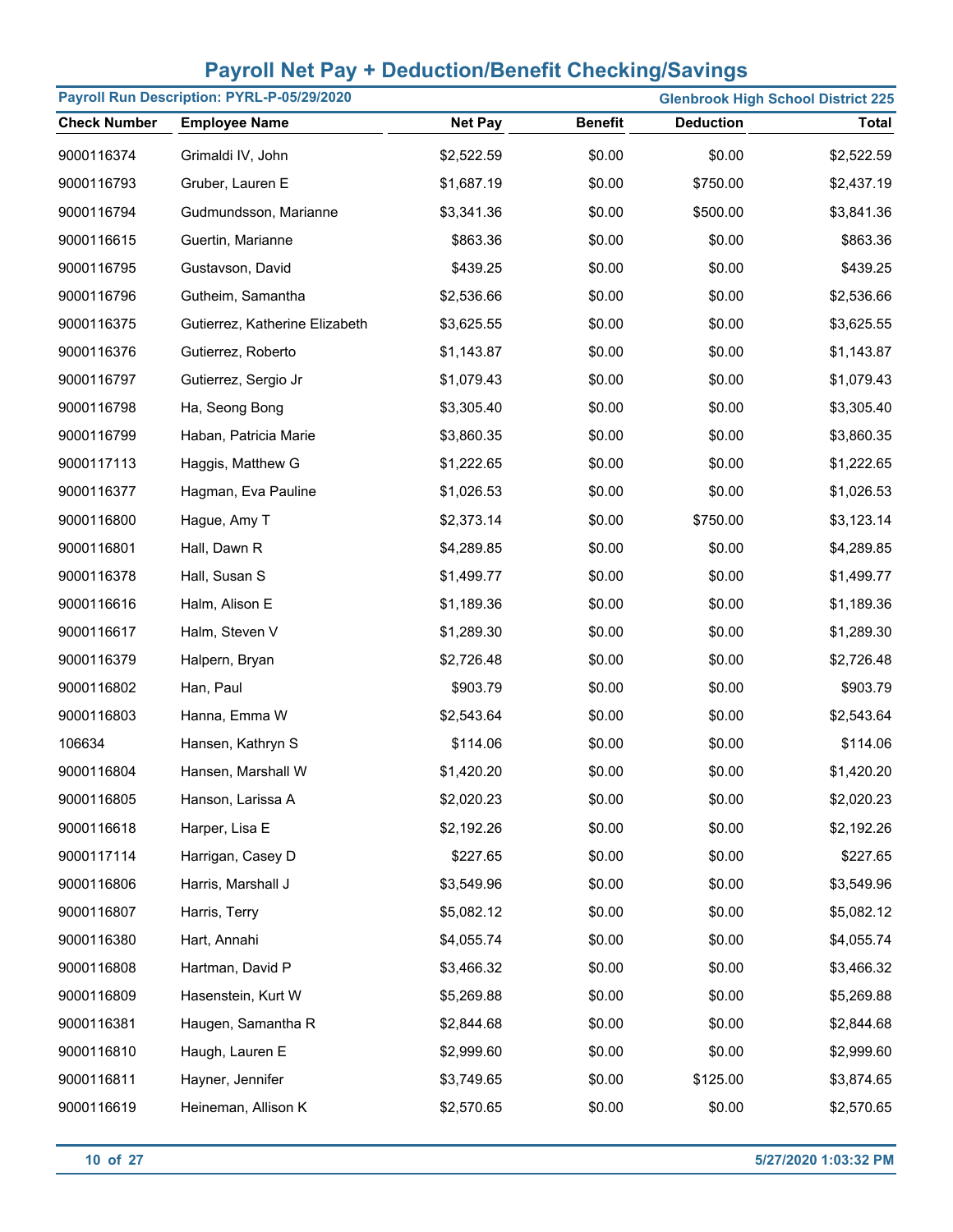| Payroll Run Description: PYRL-P-05/29/2020<br><b>Glenbrook High School District 225</b> |                             |                |                |                  |              |
|-----------------------------------------------------------------------------------------|-----------------------------|----------------|----------------|------------------|--------------|
| <b>Check Number</b>                                                                     | <b>Employee Name</b>        | <b>Net Pay</b> | <b>Benefit</b> | <b>Deduction</b> | <b>Total</b> |
| 9000116382                                                                              | Hemesath, Christy           | \$26.74        | \$0.00         | \$2,750.00       | \$2,776.74   |
| 9000116812                                                                              | Henderson, Thomas J         | \$4,456.08     | \$0.00         | \$0.00           | \$4,456.08   |
| 9000116813                                                                              | Henderson, Victoria R       | \$655.97       | \$0.00         | \$100.00         | \$755.97     |
| 9000116383                                                                              | Henrich, Erica A            | \$2,960.97     | \$0.00         | \$0.00           | \$2,960.97   |
| 9000116814                                                                              | Henriot, Jean-Louis G       | \$2,405.58     | \$0.00         | \$0.00           | \$2,405.58   |
| 9000116815                                                                              | Hernandez OCampo, Alejandro | \$973.45       | \$0.00         | \$0.00           | \$973.45     |
| 9000116816                                                                              | Hianik, Therese E           | \$632.94       | \$0.00         | \$0.00           | \$632.94     |
| 9000116384                                                                              | Hickman, Patrick W          | \$1,594.31     | \$0.00         | \$0.00           | \$1,594.31   |
| 9000116817                                                                              | Hicks, Daniel               | \$4,114.59     | \$0.00         | \$0.00           | \$4,114.59   |
| 9000116385                                                                              | Higgins, Heather            | \$3,156.24     | \$0.00         | \$0.00           | \$3,156.24   |
| 9000116386                                                                              | Hill, Julie Ann             | \$3,454.00     | \$0.00         | \$0.00           | \$3,454.00   |
| 9000116387                                                                              | Hilliard, Derek D           | \$2,483.12     | \$0.00         | \$0.00           | \$2,483.12   |
| 9000116818                                                                              | Hilvert, Christopher M      | \$6,076.18     | \$0.00         | \$0.00           | \$6,076.18   |
| 9000116388                                                                              | Hinkamp, Zachary P          | \$1,546.21     | \$0.00         | \$0.00           | \$1,546.21   |
| 9000116819                                                                              | Hinz, Emily Jeanne          | \$2,631.08     | \$0.00         | \$0.00           | \$2,631.08   |
| 9000116820                                                                              | Hoeft, Pantra               | \$3,232.32     | \$0.00         | \$0.00           | \$3,232.32   |
| 9000116389                                                                              | Hoeft-Runde, Tara           | \$3,239.57     | \$0.00         | \$0.00           | \$3,239.57   |
| 106635                                                                                  | Hokin, Brad J               | \$1,626.21     | \$0.00         | \$0.00           | \$1,626.21   |
| 9000116390                                                                              | Holden, Danielle            | \$3,485.65     | \$0.00         | \$0.00           | \$3,485.65   |
| 9000116391                                                                              | Holecek, Marketa            | \$5,209.59     | \$0.00         | \$0.00           | \$5,209.59   |
| 9000116821                                                                              | Holmblad, Jonathan A        | \$1,337.75     | \$0.00         | \$0.00           | \$1,337.75   |
| 9000116392                                                                              | Holzkopf, Nicholas M        | \$1,038.27     | \$0.00         | \$0.00           | \$1,038.27   |
| 9000116393                                                                              | Hoover Jr., James Blaine    | \$4,368.13     | \$0.00         | \$0.00           | \$4,368.13   |
| 9000116822                                                                              | Hoover, Katie               | \$769.94       | \$0.00         | \$1,775.00       | \$2,544.94   |
| 9000116620                                                                              | Hopkins, Robert             | \$5,302.73     | \$0.00         | \$0.00           | \$5,302.73   |
| 9000116394                                                                              | Horvath, Emily              | \$4,195.88     | \$0.00         | \$0.00           | \$4,195.88   |
| 9000116395                                                                              | Houmpavlis, Konstantena     | \$1,955.77     | \$0.00         | \$0.00           | \$1,955.77   |
| 9000116396                                                                              | Howard, Joshua              | \$1,204.16     | \$0.00         | \$0.00           | \$1,204.16   |
| 9000116397                                                                              | Hoynes, Jerome P            | \$3,761.19     | \$0.00         | \$0.00           | \$3,761.19   |
| 9000116216                                                                              | Hubbard, Ashema M           | \$2,598.07     | \$0.00         | \$0.00           | \$2,598.07   |
| 9000116823                                                                              | Hudson, Daniel              | \$3,973.81     | \$0.00         | \$0.00           | \$3,973.81   |
| 9000116824                                                                              | Huebner, Lynette M          | \$1,293.28     | \$0.00         | \$0.00           | \$1,293.28   |
| 9000116398                                                                              | Huguelet, Lorena Sue        | \$3,343.07     | \$0.00         | \$0.00           | \$3,343.07   |
| 9000116825                                                                              | Hussmann, Benedict          | \$3,922.52     | \$0.00         | \$0.00           | \$3,922.52   |
| 9000116826                                                                              | Hwang, Edward               | \$1,114.97     | \$0.00         | \$0.00           | \$1,114.97   |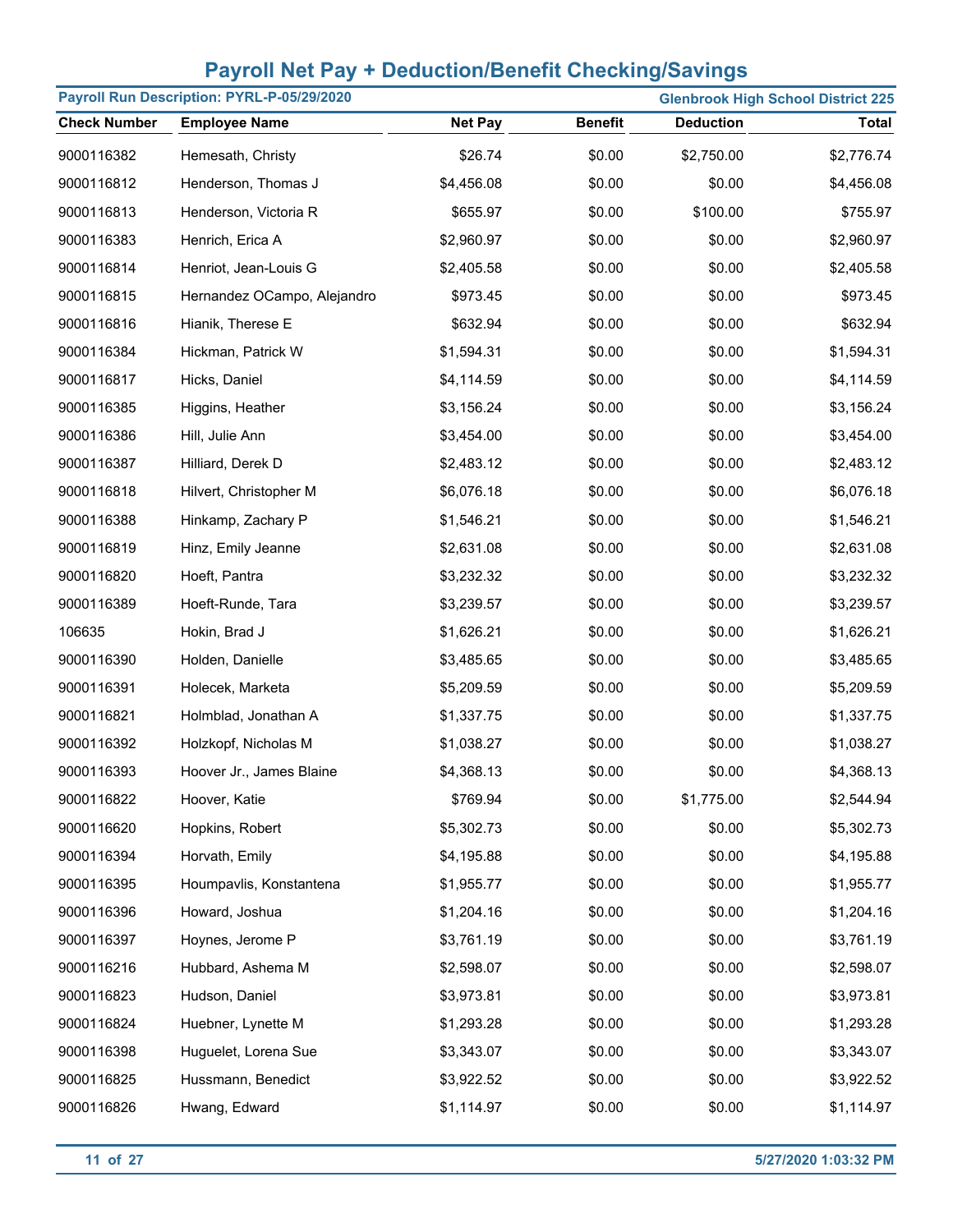| Payroll Run Description: PYRL-P-05/29/2020 |                       |                |                |                  | <b>Glenbrook High School District 225</b> |
|--------------------------------------------|-----------------------|----------------|----------------|------------------|-------------------------------------------|
| <b>Check Number</b>                        | <b>Employee Name</b>  | <b>Net Pay</b> | <b>Benefit</b> | <b>Deduction</b> | <b>Total</b>                              |
| 9000116827                                 | Hyman, Karen L        | \$1,798.51     | \$0.00         | \$0.00           | \$1,798.51                                |
| 9000116828                                 | Ibarra, Angelica      | \$1,090.62     | \$0.00         | \$235.00         | \$1,325.62                                |
| 9000116399                                 | lida, Steve T         | \$2,055.80     | \$0.00         | \$0.00           | \$2,055.80                                |
| 9000116829                                 | ljaz, Imran           | \$1,242.36     | \$0.00         | \$0.00           | \$1,242.36                                |
| 9000116400                                 | Ilie, Sarah H         | \$2,974.26     | \$0.00         | \$0.00           | \$2,974.26                                |
| 9000116830                                 | Imbo, Ralph T         | \$1,544.18     | \$0.00         | \$500.00         | \$2,044.18                                |
| 9000116831                                 | Infante, Joseph M     | \$1,263.37     | \$0.00         | \$0.00           | \$1,263.37                                |
| 9000116401                                 | Ingersoll, Mindy B    | \$2,837.77     | \$0.00         | \$0.00           | \$2,837.77                                |
| 9000116832                                 | Irazoque, Jose Luis   | \$967.24       | \$0.00         | \$0.00           | \$967.24                                  |
| 9000116217                                 | Iriarte, Rafael B     | \$1,054.84     | \$0.00         | \$500.00         | \$1,554.84                                |
| 9000116218                                 | Iskander, Tanya Y     | \$1,632.62     | \$0.00         | \$0.00           | \$1,632.62                                |
| 9000116402                                 | Izenstark, Matthew    | \$3,568.50     | \$0.00         | \$0.00           | \$3,568.50                                |
| 9000116833                                 | Jacob, Leslie C       | \$818.04       | \$0.00         | \$0.00           | \$818.04                                  |
| 9000116834                                 | Jacobi, Brendan C     | \$2,546.04     | \$0.00         | \$0.00           | \$2,546.04                                |
| 9000116835                                 | Jacobson, Kristen K   | \$3,909.60     | \$0.00         | \$0.00           | \$3,909.60                                |
| 9000116403                                 | Jaje, Piotr A         | \$1,026.03     | \$0.00         | \$0.00           | \$1,026.03                                |
| 9000116836                                 | Jerva, Mia C          | \$1,237.59     | \$0.00         | \$0.00           | \$1,237.59                                |
| 9000116837                                 | Johlie, Matthew       | \$4,263.42     | \$0.00         | \$0.00           | \$4,263.42                                |
| 9000116219                                 | Johns, Charles        | \$7,518.64     | \$0.00         | \$0.00           | \$7,518.64                                |
| 9000116838                                 | Johnson, Lauren E     | \$1,942.49     | \$0.00         | \$0.00           | \$1,942.49                                |
| 9000116404                                 | Johnston, Traci A     | \$2,157.72     | \$0.00         | \$0.00           | \$2,157.72                                |
| 9000116405                                 | Jordan, Jeanette L    | \$4,749.36     | \$0.00         | \$0.00           | \$4,749.36                                |
| 9000116406                                 | Jordan, Jeff K        | \$5,146.91     | \$0.00         | \$0.00           | \$5,146.91                                |
| 9000116407                                 | Jornd, Justin H       | \$1,063.33     | \$0.00         | \$0.00           | \$1,063.33                                |
| 9000116621                                 | Joshi, Pa'al Chaand   | \$3,521.99     | \$0.00         | \$0.00           | \$3,521.99                                |
| 106622                                     | Joyce, Brian          | \$1,022.43     | \$0.00         | \$0.00           | \$1,022.43                                |
| 9000116839                                 | Jozwik, Terrence M    | \$84.56        | \$0.00         | \$0.00           | \$84.56                                   |
| 9000116408                                 | Julien, Brian K       | \$633.67       | \$0.00         | \$1,000.00       | \$1,633.67                                |
| 9000116840                                 | Jun, Jen              | \$2,009.85     | \$0.00         | \$0.00           | \$2,009.85                                |
| 9000116409                                 | Jund, Stephanie F     | \$1,993.46     | \$0.00         | \$0.00           | \$1,993.46                                |
| 9000116410                                 | Just, Melinda A.      | \$448.51       | \$0.00         | \$0.00           | \$448.51                                  |
| 9000116841                                 | Kahle, Thomas Francis | \$1,026.53     | \$0.00         | \$0.00           | \$1,026.53                                |
| 9000116411                                 | Kallay, Jeff A        | \$4,203.00     | \$0.00         | \$400.00         | \$4,603.00                                |
| 9000116842                                 | Kaltman, Sharon L     | \$2,505.53     | \$0.00         | \$0.00           | \$2,505.53                                |
| 9000116843                                 | Kalyuzhnyy, Oleksandr | \$1,314.63     | \$0.00         | \$0.00           | \$1,314.63                                |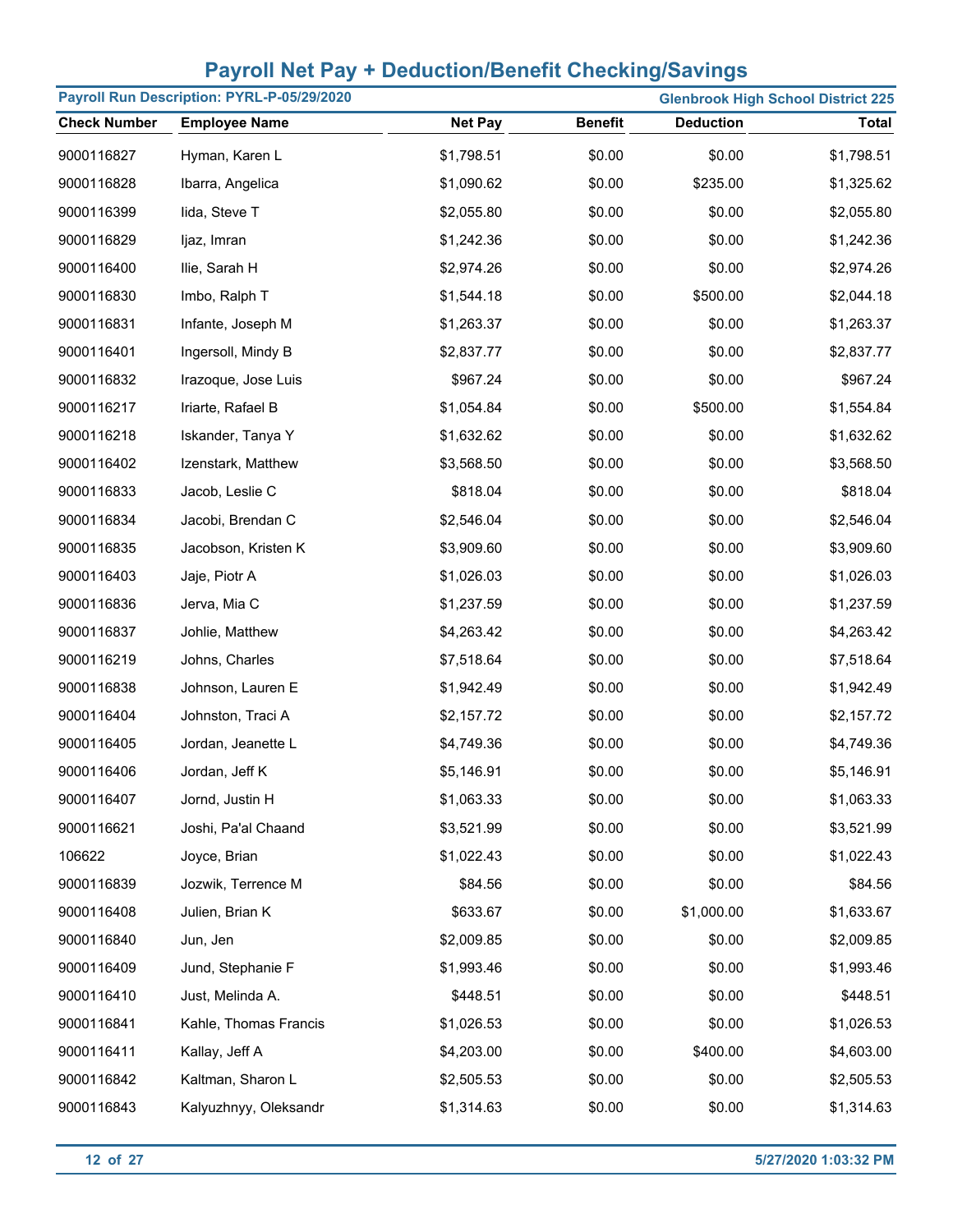| Payroll Run Description: PYRL-P-05/29/2020 |                       |                |                | <b>Glenbrook High School District 225</b> |              |
|--------------------------------------------|-----------------------|----------------|----------------|-------------------------------------------|--------------|
| <b>Check Number</b>                        | <b>Employee Name</b>  | <b>Net Pay</b> | <b>Benefit</b> | <b>Deduction</b>                          | <b>Total</b> |
| 9000116844                                 | Kaminski, Natalie A   | \$2,755.93     | \$0.00         | \$0.00                                    | \$2,755.93   |
| 9000116845                                 | Kane, David W         | \$1,655.95     | \$0.00         | \$500.00                                  | \$2,155.95   |
| 9000116846                                 | Kane, Hillary A       | \$3,454.86     | \$0.00         | \$150.00                                  | \$3,604.86   |
| 9000116412                                 | Kang, Hannah Min      | \$3,194.13     | \$0.00         | \$0.00                                    | \$3,194.13   |
| 9000116847                                 | Kaplan, Aaron S       | \$3,440.93     | \$0.00         | \$0.00                                    | \$3,440.93   |
| 9000116413                                 | Karlovitz, Patricia J | \$850.05       | \$0.00         | \$0.00                                    | \$850.05     |
| 9000116848                                 | Karlovsky, Joseph F   | \$3,087.07     | \$0.00         | \$0.00                                    | \$3,087.07   |
| 9000116414                                 | Karp, Karen L         | \$1,602.47     | \$0.00         | \$0.00                                    | \$1,602.47   |
| 9000116415                                 | Karzen, Kimberly G    | \$630.74       | \$0.00         | \$0.00                                    | \$630.74     |
| 9000116416                                 | Kats, Anatoliy        | \$1,739.14     | \$0.00         | \$0.00                                    | \$1,739.14   |
| 9000116849                                 | Katz, Tara R          | \$3,324.13     | \$0.00         | \$0.00                                    | \$3,324.13   |
| 9000116417                                 | Keeler, Todd          | \$4,093.06     | \$0.00         | \$0.00                                    | \$4,093.06   |
| 9000116850                                 | Kelliher, Victoria M  | \$3,075.43     | \$0.00         | \$0.00                                    | \$3,075.43   |
| 9000116851                                 | Kerr, Marianne        | \$4,213.19     | \$0.00         | \$0.00                                    | \$4,213.19   |
| 9000116852                                 | Kim, Annie I          | \$2,934.93     | \$0.00         | \$0.00                                    | \$2,934.93   |
| 9000116853                                 | Kim, Junhee C         | \$1,168.45     | \$0.00         | \$0.00                                    | \$1,168.45   |
| 9000116418                                 | Kim, Tiffany S        | \$3,817.48     | \$0.00         | \$0.00                                    | \$3,817.48   |
| 106627                                     | Kimura, Teresa        | \$1,464.17     | \$0.00         | \$0.00                                    | \$1,464.17   |
| 9000116419                                 | Kinsella, Kathleen M  | \$2,589.07     | \$0.00         | \$0.00                                    | \$2,589.07   |
| 9000116854                                 | Kinsella, Ryan L      | \$3,425.22     | \$0.00         | \$0.00                                    | \$3,425.22   |
| 9000116420                                 | Kipp, Suzanne M       | \$1,953.12     | \$0.00         | \$0.00                                    | \$1,953.12   |
| 9000116855                                 | Kiraly, Kimberly A    | \$2,387.45     | \$0.00         | \$1,425.00                                | \$3,812.45   |
| 9000116856                                 | Kirby, Allison R      | \$1,356.76     | \$0.00         | \$100.00                                  | \$1,456.76   |
| 106623                                     | Kirby, Andrew S       | \$104.88       | \$0.00         | \$0.00                                    | \$104.88     |
| 9000116421                                 | Kirch, Karin E        | \$2,000.47     | \$0.00         | \$0.00                                    | \$2,000.47   |
| 9000116857                                 | Klahn, Catherine C    | \$3,719.25     | \$0.00         | \$0.00                                    | \$3,719.25   |
| 9000116858                                 | Klasen, John          | \$4,364.57     | \$0.00         | \$0.00                                    | \$4,364.57   |
| 9000116859                                 | Klasen, Julianne S    | \$1,480.36     | \$0.00         | \$0.00                                    | \$1,480.36   |
| 9000116860                                 | Klebba, Karen E       | \$201.09       | \$0.00         | \$2,400.00                                | \$2,601.09   |
| 9000116861                                 | Klimkowski, Amy Megan | \$2,204.42     | \$0.00         | \$0.00                                    | \$2,204.42   |
| 9000116862                                 | Klimkowski, Brad M    | \$2,197.30     | \$0.00         | \$0.00                                    | \$2,197.30   |
| 9000116863                                 | Kline, James Joseph   | \$1,122.14     | \$0.00         | \$0.00                                    | \$1,122.14   |
| 9000116422                                 | Klopp, Mark S         | \$2,258.69     | \$0.00         | \$0.00                                    | \$2,258.69   |
| 9000116423                                 | Knapp, Scott A        | \$2,742.64     | \$0.00         | \$0.00                                    | \$2,742.64   |
| 9000116864                                 | Knight, John R        | \$3,182.37     | \$0.00         | \$0.00                                    | \$3,182.37   |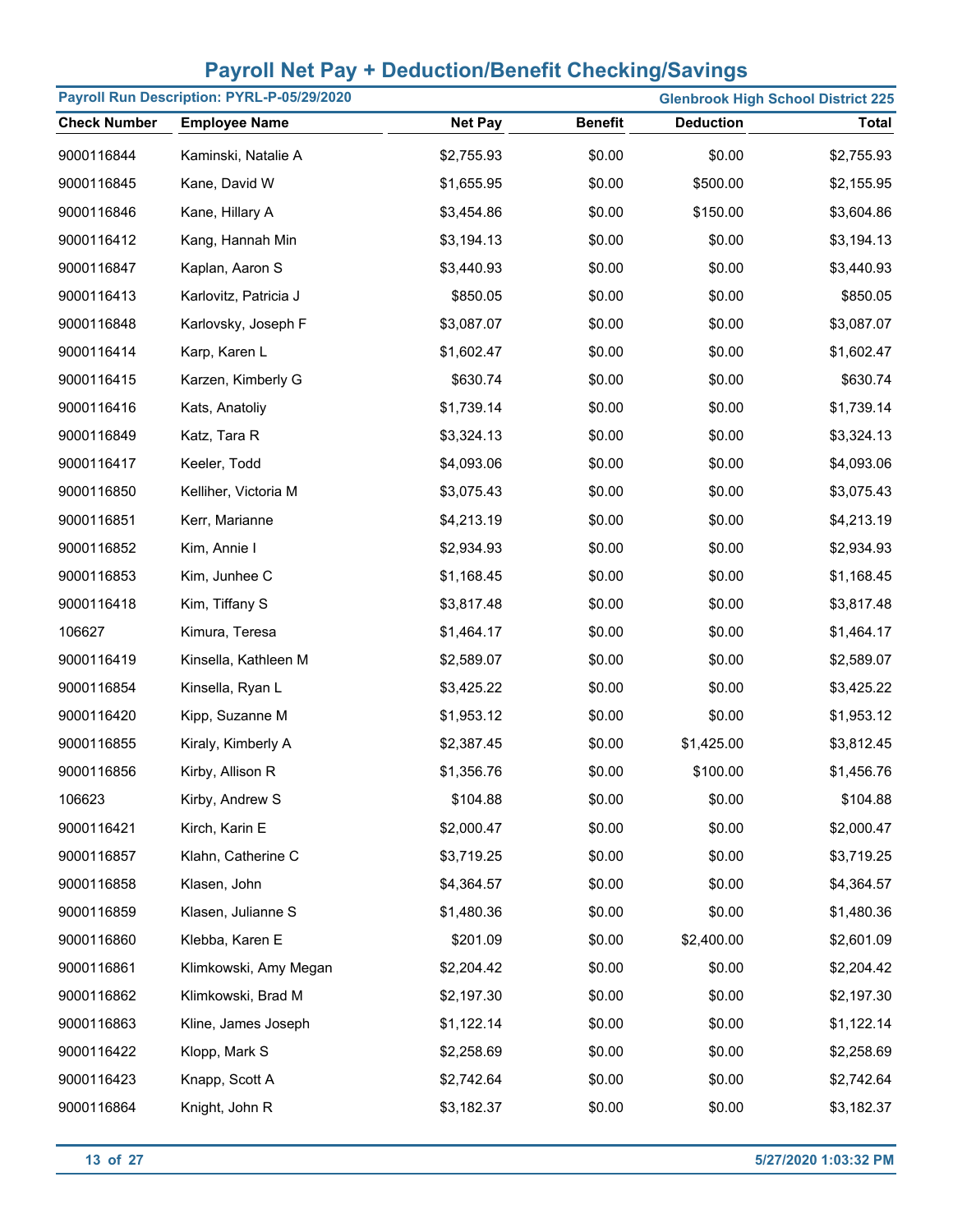| Payroll Run Description: PYRL-P-05/29/2020 |                           |                |                |                  | <b>Glenbrook High School District 225</b> |
|--------------------------------------------|---------------------------|----------------|----------------|------------------|-------------------------------------------|
| <b>Check Number</b>                        | <b>Employee Name</b>      | <b>Net Pay</b> | <b>Benefit</b> | <b>Deduction</b> | <b>Total</b>                              |
| 9000116865                                 | Knoeppel, Mark J          | \$1,911.20     | \$0.00         | \$0.00           | \$1,911.20                                |
| 9000116866                                 | Knudson, David A          | \$3,299.54     | \$0.00         | \$0.00           | \$3,299.54                                |
| 9000116424                                 | Koeppen, Sherri M         | \$3,961.40     | \$0.00         | \$0.00           | \$3,961.40                                |
| 9000116425                                 | Kolos, Dariusz            | \$2,156.68     | \$0.00         | \$0.00           | \$2,156.68                                |
| 9000117115                                 | Komaschka, Amanda         | \$84.56        | \$0.00         | \$0.00           | \$84.56                                   |
| 9000116867                                 | Koo, Joshua J             | \$3,303.51     | \$0.00         | \$125.00         | \$3,428.51                                |
| 9000116868                                 | Korbar, Jennifer J        | \$3,132.69     | \$0.00         | \$0.00           | \$3,132.69                                |
| 9000116426                                 | Kornick, Steven B         | \$2,208.71     | \$0.00         | \$0.00           | \$2,208.71                                |
| 9000116869                                 | Korshukov, Igor N         | \$1,419.56     | \$0.00         | \$0.00           | \$1,419.56                                |
| 9000116427                                 | Kosirog, Mary C           | \$3,762.28     | \$0.00         | \$125.00         | \$3,887.28                                |
| 9000116870                                 | Kotsadam, Ann E           | \$3,603.40     | \$0.00         | \$0.00           | \$3,603.40                                |
| 9000116220                                 | Kozeluh, Cynthia J        | \$1,905.30     | \$0.00         | \$600.00         | \$2,505.30                                |
| 9000116428                                 | Krickl, John J            | \$3,666.56     | \$0.00         | \$0.00           | \$3,666.56                                |
| 9000116429                                 | Krofl, Stephen Joseph     | \$887.45       | \$0.00         | \$0.00           | \$887.45                                  |
| 9000116430                                 | Kruse, Lynda M            | \$973.20       | \$0.00         | \$0.00           | \$973.20                                  |
| 9000116871                                 | Krzyzak, Eryk             | \$2,149.91     | \$0.00         | \$0.00           | \$2,149.91                                |
| 9000116872                                 | Kucharski, Thomas E       | \$4,414.09     | \$0.00         | \$0.00           | \$4,414.09                                |
| 9000116873                                 | Kuchta, Frank A           | \$1,050.54     | \$0.00         | \$0.00           | \$1,050.54                                |
| 9000116431                                 | Kudert, Grant M           | \$1,274.76     | \$0.00         | \$1,500.00       | \$2,774.76                                |
| 9000116221                                 | Kujawinski, Phillip       | \$2,086.63     | \$0.00         | \$0.00           | \$2,086.63                                |
| 9000116222                                 | Kus, Alice T              | \$1,275.08     | \$0.00         | \$0.00           | \$1,275.08                                |
| 9000116874                                 | Laackman, Dale            | \$649.79       | \$0.00         | \$0.00           | \$649.79                                  |
| 9000116432                                 | Laker, Kerry Ann          | \$2,253.07     | \$0.00         | \$0.00           | \$2,253.07                                |
| 9000116433                                 | LaMie, Brad J             | \$978.14       | \$0.00         | \$0.00           | \$978.14                                  |
| 106636                                     | Lange, William A          | \$1,041.61     | \$0.00         | \$0.00           | \$1,041.61                                |
| 9000116875                                 | Lara, Raymond G           | \$3,600.09     | \$0.00         | \$0.00           | \$3,600.09                                |
| 9000116876                                 | Larsen, Kimberly H        | \$4,251.96     | \$0.00         | \$0.00           | \$4,251.96                                |
| 9000116877                                 | Larsen, Matthew Christian | \$3,305.05     | \$0.00         | \$0.00           | \$3,305.05                                |
| 9000116434                                 | Lasku, Orjola             | \$1,034.22     | \$0.00         | \$0.00           | \$1,034.22                                |
| 9000116435                                 | Lathrop, Gina N           | \$1,063.84     | \$0.00         | \$0.00           | \$1,063.84                                |
| 9000116436                                 | Laudadio, Jennifer A      | \$3,778.40     | \$0.00         | \$0.00           | \$3,778.40                                |
| 9000116437                                 | Layfield, Christopher T   | \$1,204.64     | \$0.00         | \$0.00           | \$1,204.64                                |
| 9000116622                                 | Lazzaro, Tricia M         | \$3,189.37     | \$0.00         | \$0.00           | \$3,189.37                                |
| 9000116438                                 | Leblanc, Katrina L        | \$3,131.81     | \$0.00         | \$0.00           | \$3,131.81                                |
| 9000116439                                 | LeBlanc, Robert           | \$3,183.58     | \$0.00         | \$0.00           | \$3,183.58                                |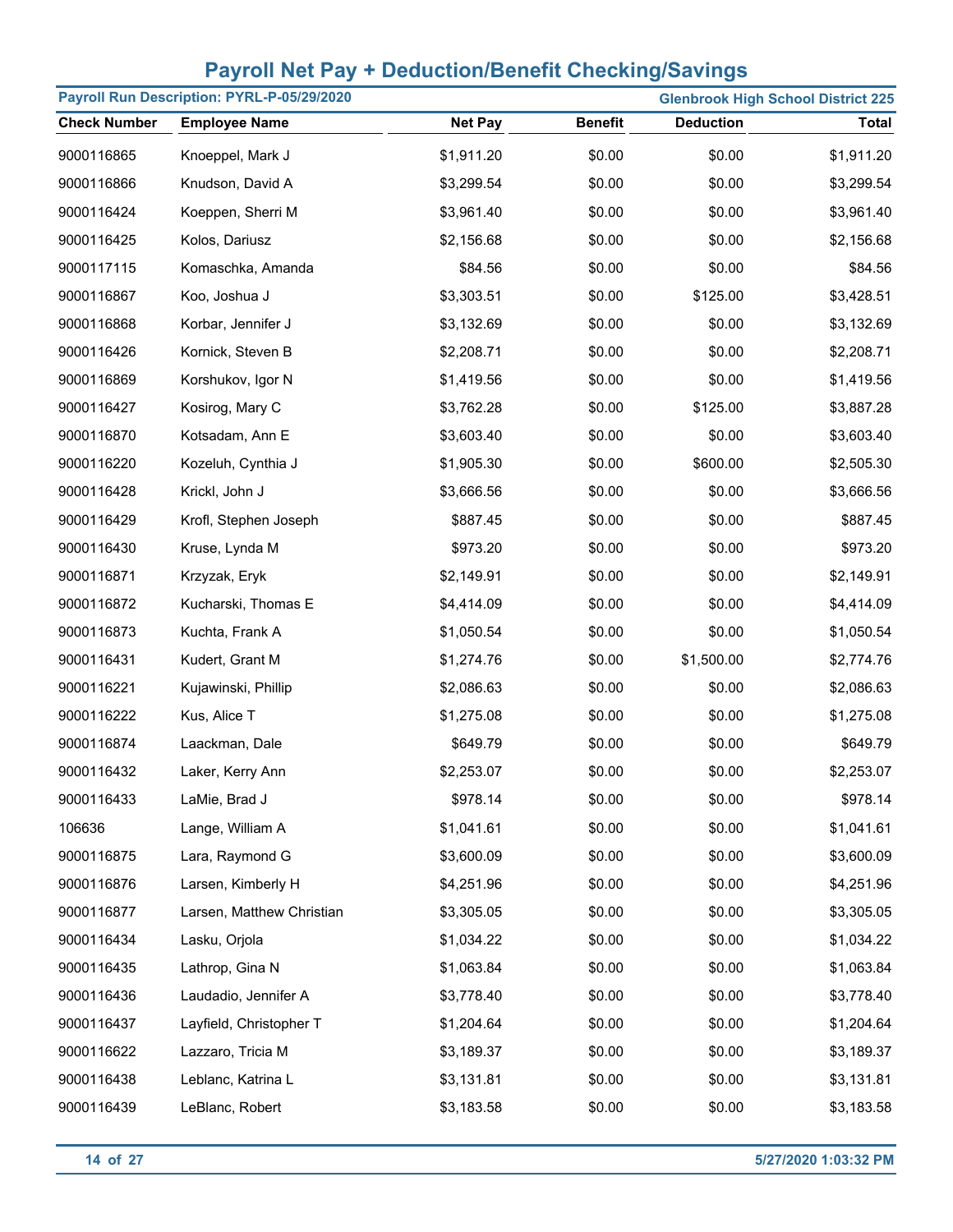| Payroll Run Description: PYRL-P-05/29/2020<br><b>Glenbrook High School District 225</b> |                           |                |                |                  |              |
|-----------------------------------------------------------------------------------------|---------------------------|----------------|----------------|------------------|--------------|
| <b>Check Number</b>                                                                     | <b>Employee Name</b>      | <b>Net Pay</b> | <b>Benefit</b> | <b>Deduction</b> | <b>Total</b> |
| 9000116440                                                                              | Lee, Pearl                | \$1,181.24     | \$0.00         | \$2,000.00       | \$3,181.24   |
| 9000116441                                                                              | Lee, Sarah H              | \$880.20       | \$0.00         | \$0.00           | \$880.20     |
| 9000116878                                                                              | Leipert, Daniel J         | \$2,768.59     | \$0.00         | \$0.00           | \$2,768.59   |
| 9000116879                                                                              | Leon, Sylvia              | \$416.45       | \$0.00         | \$0.00           | \$416.45     |
| 9000116880                                                                              | Lesch, Anne C             | \$3,883.05     | \$0.00         | \$0.00           | \$3,883.05   |
| 9000117116                                                                              | Levy, Adam B              | \$84.56        | \$0.00         | \$0.00           | \$84.56      |
| 9000116881                                                                              | Lewis, Bryson James       | \$820.60       | \$0.00         | \$0.00           | \$820.60     |
| 9000116442                                                                              | Lewis, Mark B             | \$4,264.82     | \$0.00         | \$300.00         | \$4,564.82   |
| 9000116882                                                                              | Lialios, Aimiliane Emilie | \$2,012.11     | \$0.00         | \$0.00           | \$2,012.11   |
| 9000116883                                                                              | Lialios, Nickolas G       | \$724.70       | \$0.00         | \$0.00           | \$724.70     |
| 9000116884                                                                              | Lieberman, David          | \$4,851.72     | \$0.00         | \$0.00           | \$4,851.72   |
| 9000116885                                                                              | Lin, Shin-Shin            | \$622.24       | \$0.00         | \$0.00           | \$622.24     |
| 9000116886                                                                              | Locascio, Nicholas J      | \$1,284.93     | \$0.00         | \$0.00           | \$1,284.93   |
| 9000116443                                                                              | Loch, Craig T             | \$4,061.71     | \$0.00         | \$0.00           | \$4,061.71   |
| 9000116887                                                                              | Logan, Jeannie L          | \$4,395.44     | \$0.00         | \$0.00           | \$4,395.44   |
| 9000116444                                                                              | Lomer, Julie K            | \$1,107.80     | \$0.00         | \$0.00           | \$1,107.80   |
| 9000116888                                                                              | Lonergan, James Vincent   | \$1,626.21     | \$0.00         | \$0.00           | \$1,626.21   |
| 9000116445                                                                              | Lopez, Rafael R           | \$825.66       | \$0.00         | \$500.00         | \$1,325.66   |
| 9000116446                                                                              | Lopez-Ramirez, Arturo     | \$1,378.42     | \$0.00         | \$0.00           | \$1,378.42   |
| 9000116447                                                                              | Lopez-Ramirez, Raul       | \$1,683.83     | \$0.00         | \$0.00           | \$1,683.83   |
| 9000116889                                                                              | Loughery, MaryClare       | \$665.45       | \$0.00         | \$0.00           | \$665.45     |
| 9000116890                                                                              | Lowery, Donald W          | \$1,019.69     | \$0.00         | \$0.00           | \$1,019.69   |
| 9000116891                                                                              | Lowery, Kelly             | \$2,676.20     | \$0.00         | \$0.00           | \$2,676.20   |
| 9000116448                                                                              | Ludolph, Amy E            | \$2,915.28     | \$0.00         | \$0.00           | \$2,915.28   |
| 9000116223                                                                              | Lukas, Rhonda D           | \$1,762.63     | \$0.00         | \$0.00           | \$1,762.63   |
| 9000116449                                                                              | Luke, Gregory A           | \$2,572.06     | \$0.00         | \$0.00           | \$2,572.06   |
| 9000116892                                                                              | Lupfer, Elizabeth         | \$3,590.19     | \$0.00         | \$0.00           | \$3,590.19   |
| 9000116450                                                                              | Lutz, Mary Kay            | \$991.13       | \$0.00         | \$0.00           | \$991.13     |
| 9000116893                                                                              | Lynch, Susan L            | \$740.43       | \$0.00         | \$0.00           | \$740.43     |
| 9000116894                                                                              | Lyon, William J           | \$2,377.16     | \$0.00         | \$0.00           | \$2,377.16   |
| 9000116895                                                                              | MacDonald, Keith          | \$3,723.01     | \$0.00         | \$0.00           | \$3,723.01   |
| 9000116896                                                                              | Macfadden, Michael J      | \$2,455.80     | \$0.00         | \$0.00           | \$2,455.80   |
| 9000116897                                                                              | Mackie, Rosanne           | \$2,307.93     | \$0.00         | \$0.00           | \$2,307.93   |
| 9000116451                                                                              | Maher, Joy M              | \$4,196.34     | \$0.00         | \$0.00           | \$4,196.34   |
| 9000116452                                                                              | Majoros, Sachiko          | \$4,265.58     | \$0.00         | \$0.00           | \$4,265.58   |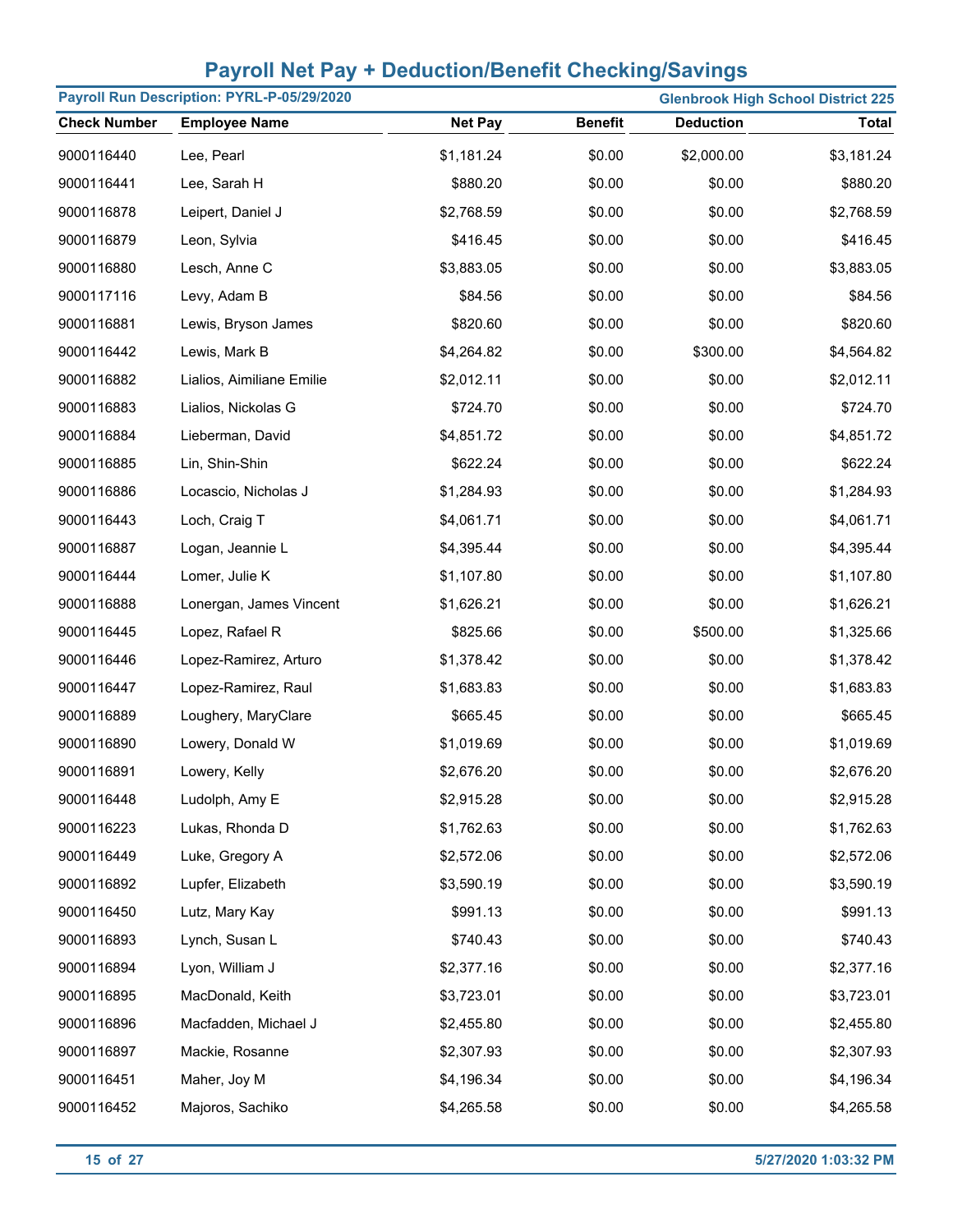| Payroll Run Description: PYRL-P-05/29/2020<br><b>Glenbrook High School District 225</b> |                          |                |                |                  |              |
|-----------------------------------------------------------------------------------------|--------------------------|----------------|----------------|------------------|--------------|
| <b>Check Number</b>                                                                     | <b>Employee Name</b>     | <b>Net Pay</b> | <b>Benefit</b> | <b>Deduction</b> | <b>Total</b> |
| 9000116898                                                                              | Makita-Discekici, Yasuko | \$3,057.23     | \$0.00         | \$850.00         | \$3,907.23   |
| 9000116623                                                                              | Maltese, Rose            | \$1,162.49     | \$0.00         | \$1,000.00       | \$2,162.49   |
| 9000116453                                                                              | Mancilla Garcia, Pedro   | \$1,529.27     | \$0.00         | \$0.00           | \$1,529.27   |
| 9000116899                                                                              | Mandarino, Despina       | \$1,297.47     | \$0.00         | \$1,975.00       | \$3,272.47   |
| 9000116224                                                                              | Manly, Ryan M            | \$1,686.45     | \$0.00         | \$1,337.50       | \$3,023.95   |
| 9000116225                                                                              | Manly, Stephanie L       | \$1,169.12     | \$0.00         | \$900.00         | \$2,069.12   |
| 9000116454                                                                              | Marabella, Kathleen      | \$3,859.42     | \$0.00         | \$0.00           | \$3,859.42   |
| 9000116900                                                                              | Maranto, Mark C          | \$4,471.84     | \$0.00         | \$0.00           | \$4,471.84   |
| 9000116455                                                                              | Martinez, Sal            | \$866.90       | \$0.00         | \$0.00           | \$866.90     |
| 9000116901                                                                              | Marushka, Lydia D        | \$1,244.90     | \$0.00         | \$0.00           | \$1,244.90   |
| 9000116902                                                                              | Marx, Cary A             | \$407.61       | \$0.00         | \$0.00           | \$407.61     |
| 9000116903                                                                              | Mashni, Sam              | \$230.87       | \$0.00         | \$0.00           | \$230.87     |
| 9000116456                                                                              | Maskin, Debra R          | \$1,763.94     | \$0.00         | \$0.00           | \$1,763.94   |
| 9000116904                                                                              | Maskin, Leah S           | \$2,058.90     | \$0.00         | \$0.00           | \$2,058.90   |
| 9000116457                                                                              | Matsunaga, Bridget M     | \$3,789.56     | \$0.00         | \$0.00           | \$3,789.56   |
| 9000116458                                                                              | Mau, Jennifer Marie      | \$3,280.81     | \$0.00         | \$0.00           | \$3,280.81   |
| 9000116905                                                                              | McBride, Erin D          | \$2,317.23     | \$0.00         | \$0.00           | \$2,317.23   |
| 9000116906                                                                              | McBride, Molly M         | \$3,771.57     | \$0.00         | \$0.00           | \$3,771.57   |
| 9000116459                                                                              | McCaffrey, Kevin M       | \$1,419.15     | \$0.00         | \$0.00           | \$1,419.15   |
| 106624                                                                                  | McCormack, Emily E       | \$808.43       | \$0.00         | \$0.00           | \$808.43     |
| 106637                                                                                  | McCue, Devin A           | \$1,274.16     | \$0.00         | \$0.00           | \$1,274.16   |
| 9000116624                                                                              | McDermott, Julie T       | \$1,661.52     | \$0.00         | \$0.00           | \$1,661.52   |
| 9000116907                                                                              | McDonald, Kelli A        | \$3,179.94     | \$0.00         | \$0.00           | \$3,179.94   |
| 9000116460                                                                              | Mcdonaugh, Brian         | \$3,637.18     | \$0.00         | \$0.00           | \$3,637.18   |
| 9000116461                                                                              | McDonaugh, Maureen C     | \$3,775.63     | \$0.00         | \$0.00           | \$3,775.63   |
| 9000116908                                                                              | McGuinness, Elisabeth D  | \$2,277.88     | \$0.00         | \$0.00           | \$2,277.88   |
| 9000116909                                                                              | McGuire, Jaclin S        | \$2,996.16     | \$0.00         | \$0.00           | \$2,996.16   |
| 9000116462                                                                              | McInerney, Rhoda         | \$3,811.20     | \$0.00         | \$0.00           | \$3,811.20   |
| 9000116910                                                                              | McInerney, William O     | \$1,386.68     | \$0.00         | \$0.00           | \$1,386.68   |
| 9000116911                                                                              | McKenzie, Alexandra L    | \$2,209.60     | \$0.00         | \$0.00           | \$2,209.60   |
| 9000116463                                                                              | McKeown, Katherine A     | \$876.16       | \$0.00         | \$0.00           | \$876.16     |
| 9000116464                                                                              | McLaughlin, Kathleen A   | \$1,240.84     | \$0.00         | \$0.00           | \$1,240.84   |
| 9000116912                                                                              | McManamon, Rosanna       | \$2,323.71     | \$0.00         | \$700.00         | \$3,023.71   |
| 9000116465                                                                              | Mechales, Stacey A       | \$1,472.16     | \$0.00         | \$0.00           | \$1,472.16   |
| 9000116913                                                                              | Meek, Jennifer K         | \$2,571.68     | \$0.00         | \$0.00           | \$2,571.68   |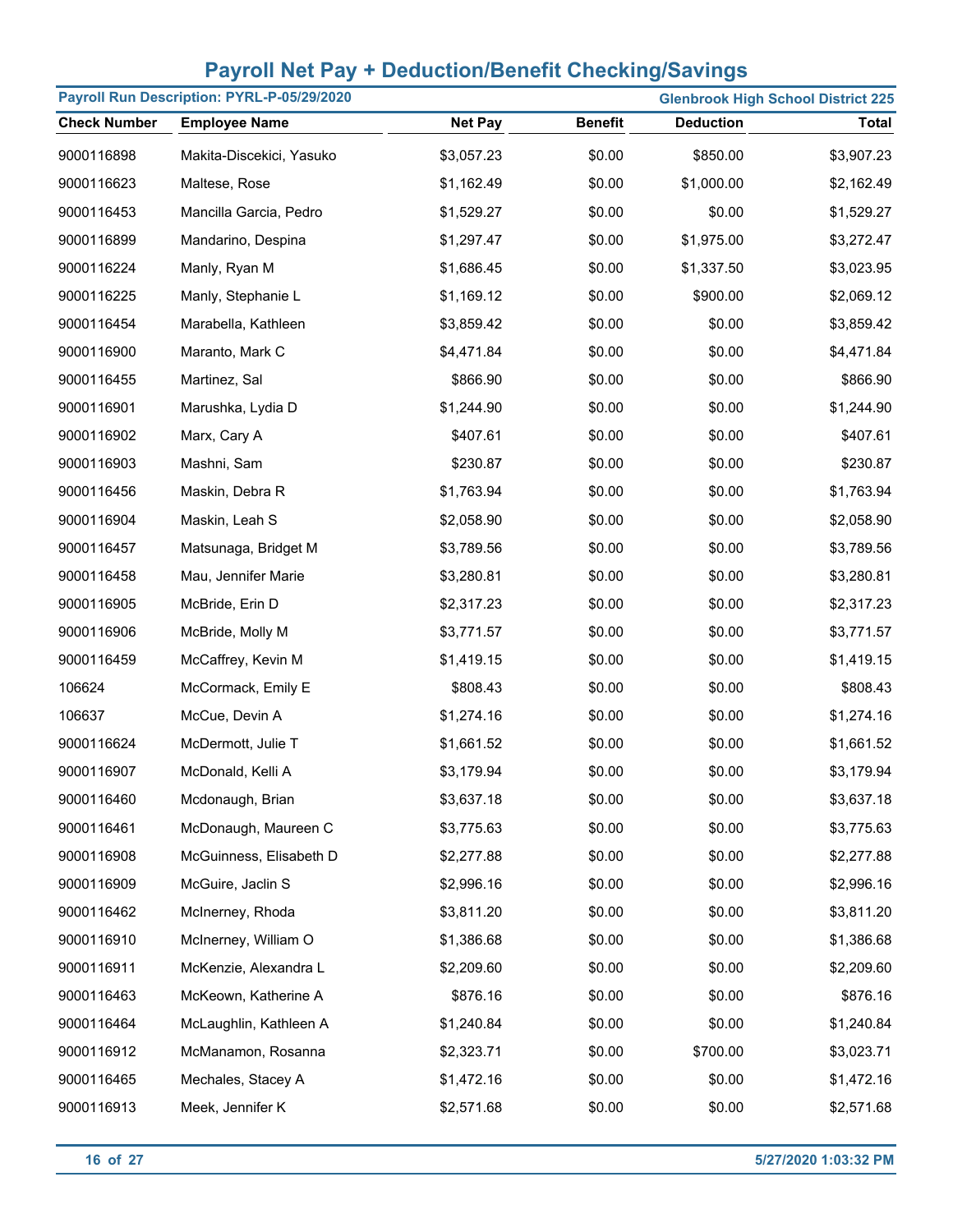| Payroll Run Description: PYRL-P-05/29/2020<br><b>Glenbrook High School District 225</b> |                        |                |                |                  |              |
|-----------------------------------------------------------------------------------------|------------------------|----------------|----------------|------------------|--------------|
| <b>Check Number</b>                                                                     | <b>Employee Name</b>   | <b>Net Pay</b> | <b>Benefit</b> | <b>Deduction</b> | <b>Total</b> |
| 9000116466                                                                              | Meier, Michael         | \$652.98       | \$0.00         | \$0.00           | \$652.98     |
| 9000116914                                                                              | Meister, Amy Leigh     | \$1,137.22     | \$0.00         | \$500.00         | \$1,637.22   |
| 9000116915                                                                              | Melgoza, Agustin T     | \$1,074.72     | \$0.00         | \$0.00           | \$1,074.72   |
| 9000116916                                                                              | Melgoza, Luis          | \$1,074.72     | \$0.00         | \$0.00           | \$1,074.72   |
| 9000116917                                                                              | Mette, Delbert A       | \$1,400.01     | \$0.00         | \$0.00           | \$1,400.01   |
| 9000116226                                                                              | Meyer, Eric R          | \$2,280.28     | \$0.00         | \$0.00           | \$2,280.28   |
| 9000116918                                                                              | Meyer, John P          | \$3,079.49     | \$0.00         | \$1,250.00       | \$4,329.49   |
| 9000116919                                                                              | Meyer, Kristin D       | \$2,616.10     | \$0.00         | \$0.00           | \$2,616.10   |
| 9000116920                                                                              | Meyer, Sonja K         | \$4,588.38     | \$0.00         | \$0.00           | \$4,588.38   |
| 9000116467                                                                              | Meyers-Levy, Dustin    | \$267.95       | \$0.00         | \$0.00           | \$267.95     |
| 9000116625                                                                              | Michael, Amy K         | \$987.80       | \$0.00         | \$0.00           | \$987.80     |
| 9000116921                                                                              | Middleton, Amanda S    | \$2,126.87     | \$0.00         | \$0.00           | \$2,126.87   |
| 9000116922                                                                              | Middleton, Courtney C  | \$1,800.21     | \$0.00         | \$500.00         | \$2,300.21   |
| 9000116923                                                                              | Mietus, Thomas C       | \$3,821.41     | \$0.00         | \$0.00           | \$3,821.41   |
| 9000116924                                                                              | Mikos, Gabrielle L     | \$2,495.31     | \$0.00         | \$0.00           | \$2,495.31   |
| 9000116468                                                                              | Milkowski, Robert B    | \$3,546.14     | \$0.00         | \$0.00           | \$3,546.14   |
| 9000116469                                                                              | Miller, Matthew        | \$3,646.45     | \$0.00         | \$0.00           | \$3,646.45   |
| 9000116470                                                                              | Millman, Dana A        | \$1,220.07     | \$0.00         | \$0.00           | \$1,220.07   |
| 9000116471                                                                              | Mills, Courtney        | \$2,155.00     | \$0.00         | \$0.00           | \$2,155.00   |
| 9000116472                                                                              | Mills, Monica S        | \$2,285.98     | \$0.00         | \$0.00           | \$2,285.98   |
| 9000116925                                                                              | Minogue, Thea J        | \$2,207.76     | \$0.00         | \$0.00           | \$2,207.76   |
| 9000116926                                                                              | Mistak, Aneta M        | \$2,455.96     | \$0.00         | \$0.00           | \$2,455.96   |
| 9000116473                                                                              | Mocarski, Jerry I      | \$1,125.38     | \$0.00         | \$0.00           | \$1,125.38   |
| 9000116474                                                                              | Monaghan, Joel A       | \$2,793.98     | \$0.00         | \$0.00           | \$2,793.98   |
| 9000116927                                                                              | Monahan, Timothy A     | \$3,968.60     | \$0.00         | \$0.00           | \$3,968.60   |
| 9000116928                                                                              | Moon, Mina             | \$4,437.60     | \$0.00         | \$0.00           | \$4,437.60   |
| 9000116475                                                                              | Moran, Ryan C          | \$2,224.84     | \$0.00         | \$0.00           | \$2,224.84   |
| 9000116929                                                                              | Moreano, Nicholas D    | \$378.99       | \$0.00         | \$0.00           | \$378.99     |
| 9000116476                                                                              | Morgan, Christopher    | \$4,075.86     | \$0.00         | \$0.00           | \$4,075.86   |
| 9000116930                                                                              | Morley, Nicholas J     | \$2,045.61     | \$0.00         | \$0.00           | \$2,045.61   |
| 9000116477                                                                              | Morrel, Josh           | \$2,961.34     | \$0.00         | \$0.00           | \$2,961.34   |
| 9000116931                                                                              | Morris, Bonita M       | \$1,187.94     | \$0.00         | \$0.00           | \$1,187.94   |
| 9000116932                                                                              | Moskaites, Brighid O   | \$2,196.24     | \$0.00         | \$0.00           | \$2,196.24   |
| 9000116933                                                                              | Moulakelis, Patricia A | \$3,783.92     | \$0.00         | \$0.00           | \$3,783.92   |
| 9000116934                                                                              | Muir, Cameron D        | \$5,580.62     | \$0.00         | \$75.00          | \$5,655.62   |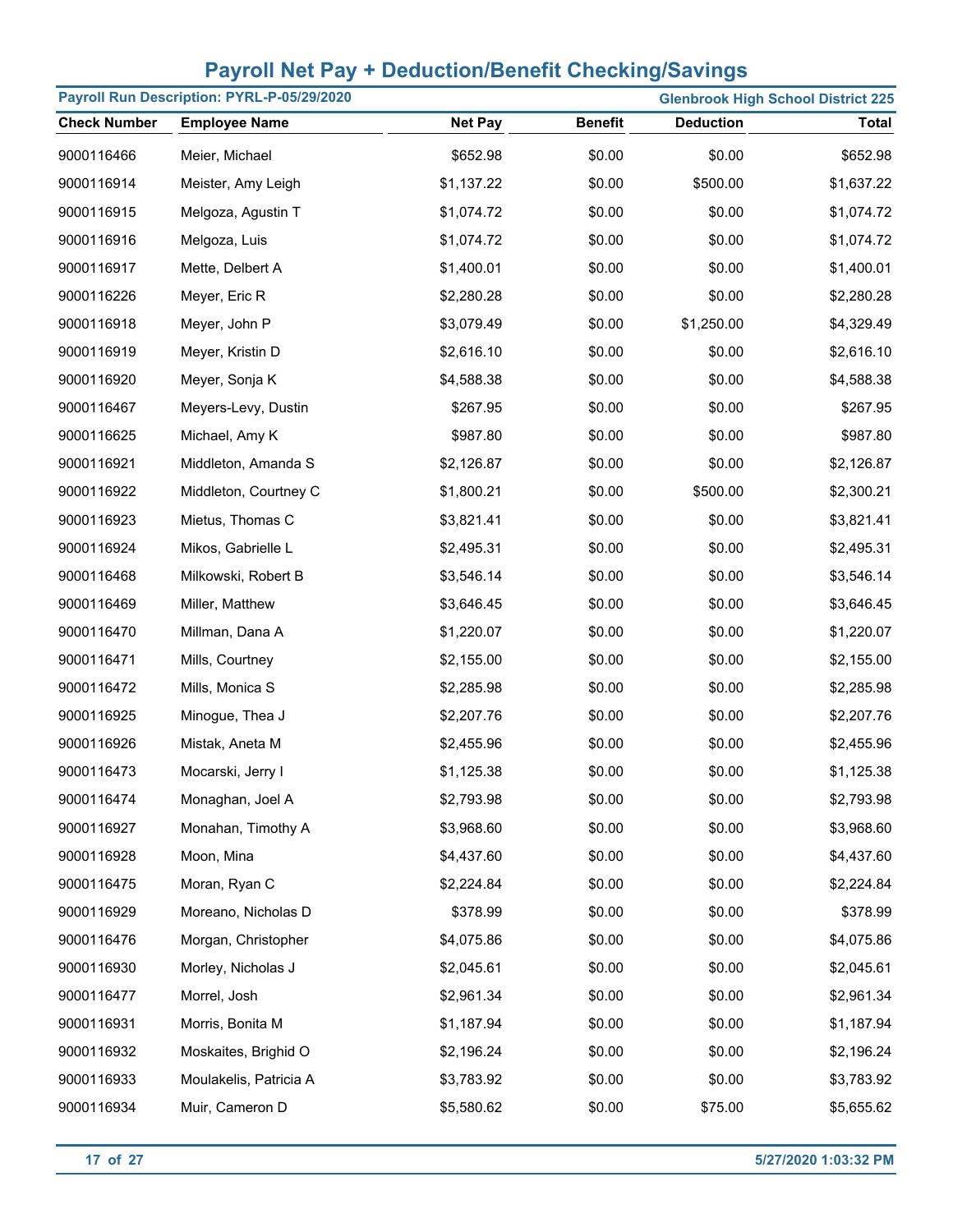| Payroll Run Description: PYRL-P-05/29/2020<br><b>Glenbrook High School District 225</b> |                      |                |                |                  |              |
|-----------------------------------------------------------------------------------------|----------------------|----------------|----------------|------------------|--------------|
| <b>Check Number</b>                                                                     | <b>Employee Name</b> | <b>Net Pay</b> | <b>Benefit</b> | <b>Deduction</b> | <b>Total</b> |
| 9000116478                                                                              | Mulder, Isabelle     | \$635.87       | \$0.00         | \$0.00           | \$635.87     |
| 9000116935                                                                              | Mulligan, Sandra     | \$2,628.11     | \$0.00         | \$0.00           | \$2,628.11   |
| 9000116936                                                                              | Mulloy, Joseph M     | \$1,423.04     | \$0.00         | \$0.00           | \$1,423.04   |
| 9000116937                                                                              | Murdough, Charles P  | \$1,731.82     | \$0.00         | \$200.00         | \$1,931.82   |
| 9000116938                                                                              | Murdy, Brian J       | \$2,601.07     | \$0.00         | \$0.00           | \$2,601.07   |
| 9000116939                                                                              | Musa, Lena N         | \$1,123.73     | \$0.00         | \$208.79         | \$1,332.52   |
| 9000116479                                                                              | Musolf, Bryan J      | \$3,441.47     | \$0.00         | \$0.00           | \$3,441.47   |
| 9000116940                                                                              | Myers, Travis C      | \$3,808.06     | \$0.00         | \$0.00           | \$3,808.06   |
| 9000116480                                                                              | Nabolotny, Rachel W  | \$2,472.76     | \$0.00         | \$0.00           | \$2,472.76   |
| 9000116941                                                                              | Najera, Maria        | \$1,196.31     | \$0.00         | \$0.00           | \$1,196.31   |
| 9000116481                                                                              | Nardini, Andy        | \$1,613.27     | \$0.00         | \$0.00           | \$1,613.27   |
| 9000116942                                                                              | Navarro, Julia E     | \$1,265.06     | \$0.00         | \$0.00           | \$1,265.06   |
| 9000116943                                                                              | Nelson, Angela G     | \$1,019.95     | \$0.00         | \$266.61         | \$1,286.56   |
| 9000116482                                                                              | Nelson, Jill K       | \$1,327.77     | \$0.00         | \$0.00           | \$1,327.77   |
| 9000116944                                                                              | Nemecek, Elizabeth A | \$2,675.90     | \$0.00         | \$0.00           | \$2,675.90   |
| 9000116945                                                                              | Nemecek, Scott T     | \$2,648.22     | \$0.00         | \$0.00           | \$2,648.22   |
| 9000116946                                                                              | Nestos, Elizabeth V  | \$1,032.74     | \$0.00         | \$0.00           | \$1,032.74   |
| 9000116947                                                                              | Neu, Lisa G          | \$3,296.19     | \$0.00         | \$0.00           | \$3,296.19   |
| 9000116483                                                                              | Neubauer, Amelia L   | \$778.67       | \$0.00         | \$480.00         | \$1,258.67   |
| 9000116948                                                                              | Nevin, Rosa M        | \$1,383.47     | \$0.00         | \$0.00           | \$1,383.47   |
| 9000116484                                                                              | Newburger, Kerri K   | \$2,440.78     | \$0.00         | \$0.00           | \$2,440.78   |
| 9000116485                                                                              | Nichols, Kelsey C    | \$2,200.10     | \$0.00         | \$0.00           | \$2,200.10   |
| 9000116486                                                                              | Niemiec, Craig       | \$3,045.54     | \$0.00         | \$0.00           | \$3,045.54   |
| 9000116487                                                                              | Nisi, Michael J      | \$4,904.85     | \$0.00         | \$0.00           | \$4,904.85   |
| 9000116949                                                                              | Nitahara, Kelli S    | \$1,102.19     | \$0.00         | \$0.00           | \$1,102.19   |
| 9000116950                                                                              | Norwood, Amy L       | \$3,114.59     | \$0.00         | \$0.00           | \$3,114.59   |
| 9000117117                                                                              | Novotny, Jonathan R  | \$1,224.38     | \$0.00         | \$0.00           | \$1,224.38   |
| 9000116951                                                                              | O'Brien, Kathleen M  | \$974.06       | \$0.00         | \$0.00           | \$974.06     |
| 9000116227                                                                              | O'Connell, Tarah A   | \$1,414.82     | \$0.00         | \$0.00           | \$1,414.82   |
| 9000116488                                                                              | O'Connell, Theresa A | \$845.42       | \$0.00         | \$0.00           | \$845.42     |
| 9000116952                                                                              | Odicho, Ramina       | \$2,615.50     | \$0.00         | \$0.00           | \$2,615.50   |
| 9000116489                                                                              | Odiotti, Virna M     | \$3,620.13     | \$0.00         | \$0.00           | \$3,620.13   |
| 9000116953                                                                              | O'Dwyer, Catherine C | \$2,261.34     | \$0.00         | \$0.00           | \$2,261.34   |
| 9000116954                                                                              | O'Malley, John P     | \$2,633.92     | \$0.00         | \$0.00           | \$2,633.92   |
| 9000116490                                                                              | O'Rourke, Mark L     | \$3,559.12     | \$0.00         | \$0.00           | \$3,559.12   |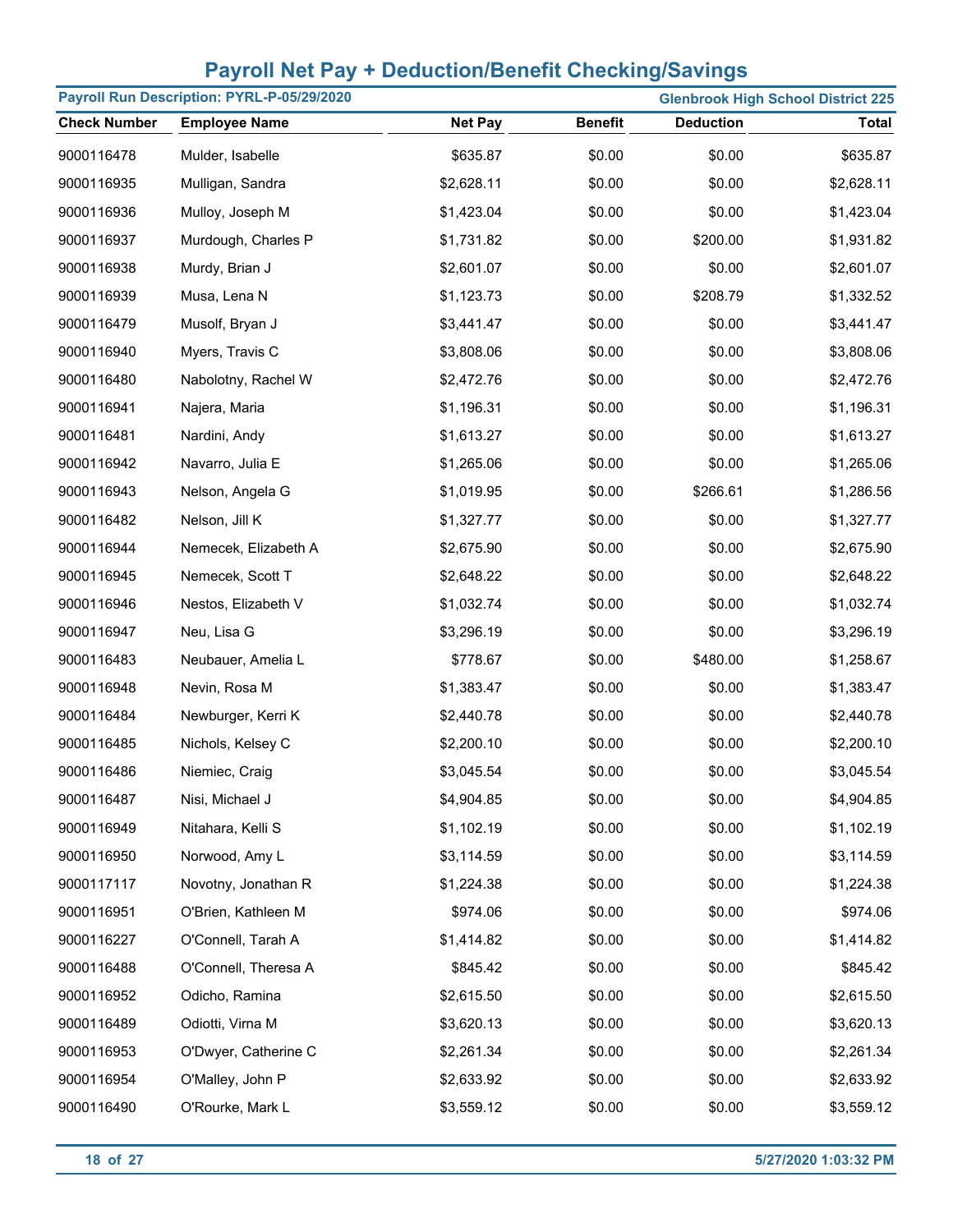| Payroll Run Description: PYRL-P-05/29/2020<br><b>Glenbrook High School District 225</b> |                       |                |                |                  |              |
|-----------------------------------------------------------------------------------------|-----------------------|----------------|----------------|------------------|--------------|
| <b>Check Number</b>                                                                     | <b>Employee Name</b>  | <b>Net Pay</b> | <b>Benefit</b> | <b>Deduction</b> | <b>Total</b> |
| 9000116626                                                                              | Ossey, James L        | \$1,561.26     | \$0.00         | \$0.00           | \$1,561.26   |
| 9000116955                                                                              | Ossey, Troy N         | \$46.13        | \$0.00         | \$1,033.95       | \$1,080.08   |
| 9000116956                                                                              | Osterbur, Lucas W     | \$1,560.21     | \$0.00         | \$0.00           | \$1,560.21   |
| 9000116228                                                                              | Ostrovskaya, Alla     | \$2,342.02     | \$0.00         | \$0.00           | \$2,342.02   |
| 9000116957                                                                              | Oswald, Daniel F      | \$4,261.58     | \$0.00         | \$0.00           | \$4,261.58   |
| 9000116958                                                                              | Otoole, Jack          | \$1,274.16     | \$0.00         | \$0.00           | \$1,274.16   |
| 9000116959                                                                              | Oziminski, Kelley D   | \$2,257.35     | \$0.00         | \$0.00           | \$2,257.35   |
| 9000116960                                                                              | Paek, Jeffrey I       | \$3,628.66     | \$0.00         | \$0.00           | \$3,628.66   |
| 9000116961                                                                              | Pak, Christina        | \$832.68       | \$0.00         | \$3,500.00       | \$4,332.68   |
| 9000116491                                                                              | Palmer, Ana Paloma    | \$2,873.15     | \$0.00         | \$0.00           | \$2,873.15   |
| 9000116229                                                                              | Palmer, Victoria J    | \$264.40       | \$0.00         | \$900.00         | \$1,164.40   |
| 9000116492                                                                              | Panzer, Jodie A       | \$1,495.44     | \$0.00         | \$0.00           | \$1,495.44   |
| 9000116962                                                                              | Paplinski, Katherine  | \$2,601.18     | \$0.00         | \$0.00           | \$2,601.18   |
| 9000116963                                                                              | Pappageorge, Samantha | \$1,216.57     | \$0.00         | \$0.00           | \$1,216.57   |
| 9000116964                                                                              | Pasqualin, Jordan L   | \$1,984.62     | \$0.00         | \$0.00           | \$1,984.62   |
| 9000116493                                                                              | Pater, Stacy I        | \$1,022.61     | \$0.00         | \$0.00           | \$1,022.61   |
| 9000116494                                                                              | Patrick, Charles M    | \$1,626.27     | \$0.00         | \$0.00           | \$1,626.27   |
| 9000116495                                                                              | Patrick, Michael      | \$437.00       | \$0.00         | \$0.00           | \$437.00     |
| 9000116965                                                                              | Pauletto, Adriana M   | \$924.80       | \$0.00         | \$0.00           | \$924.80     |
| 9000116966                                                                              | Pavic, Lisa N         | \$2,604.19     | \$0.00         | \$0.00           | \$2,604.19   |
| 9000116627                                                                              | Pazol, Naomi S        | \$681.19       | \$0.00         | \$0.00           | \$681.19     |
| 9000116496                                                                              | Peacock, Jody R       | \$797.75       | \$0.00         | \$0.00           | \$797.75     |
| 9000116230                                                                              | Pearson, Jennifer M   | \$5,335.58     | \$0.00         | \$0.00           | \$5,335.58   |
| 9000116628                                                                              | Pearson, Melissa A    | \$2,217.20     | \$0.00         | \$0.00           | \$2,217.20   |
| 9000116967                                                                              | Pedersen, Erika L     | \$3,152.75     | \$0.00         | \$0.00           | \$3,152.75   |
| 9000116497                                                                              | Pehlke, Robin E       | \$2,333.11     | \$0.00         | \$0.00           | \$2,333.11   |
| 9000116968                                                                              | Pereira-Godoy, Ana F  | \$1,000.79     | \$0.00         | \$250.00         | \$1,250.79   |
| 9000116498                                                                              | Perez, Rodolfo        | \$976.94       | \$0.00         | \$0.00           | \$976.94     |
| 9000116969                                                                              | Perveen, Farzana      | \$1,326.85     | \$0.00         | \$0.00           | \$1,326.85   |
| 9000116499                                                                              | Peterson, Susan J     | \$742.33       | \$0.00         | \$0.00           | \$742.33     |
| 9000116970                                                                              | Petrey, Brianne E     | \$2,138.72     | \$0.00         | \$0.00           | \$2,138.72   |
| 9000116500                                                                              | Petrini-Poli, Marie J | \$3,746.79     | \$0.00         | \$0.00           | \$3,746.79   |
| 9000116501                                                                              | Petty, Kim            | \$4,698.87     | \$0.00         | \$652.50         | \$5,351.37   |
| 9000116971                                                                              | Pfister, Melissa A    | \$2,056.12     | \$0.00         | \$0.00           | \$2,056.12   |
| 9000116502                                                                              | Phillips, Penn E      | \$4,042.04     | \$0.00         | \$0.00           | \$4,042.04   |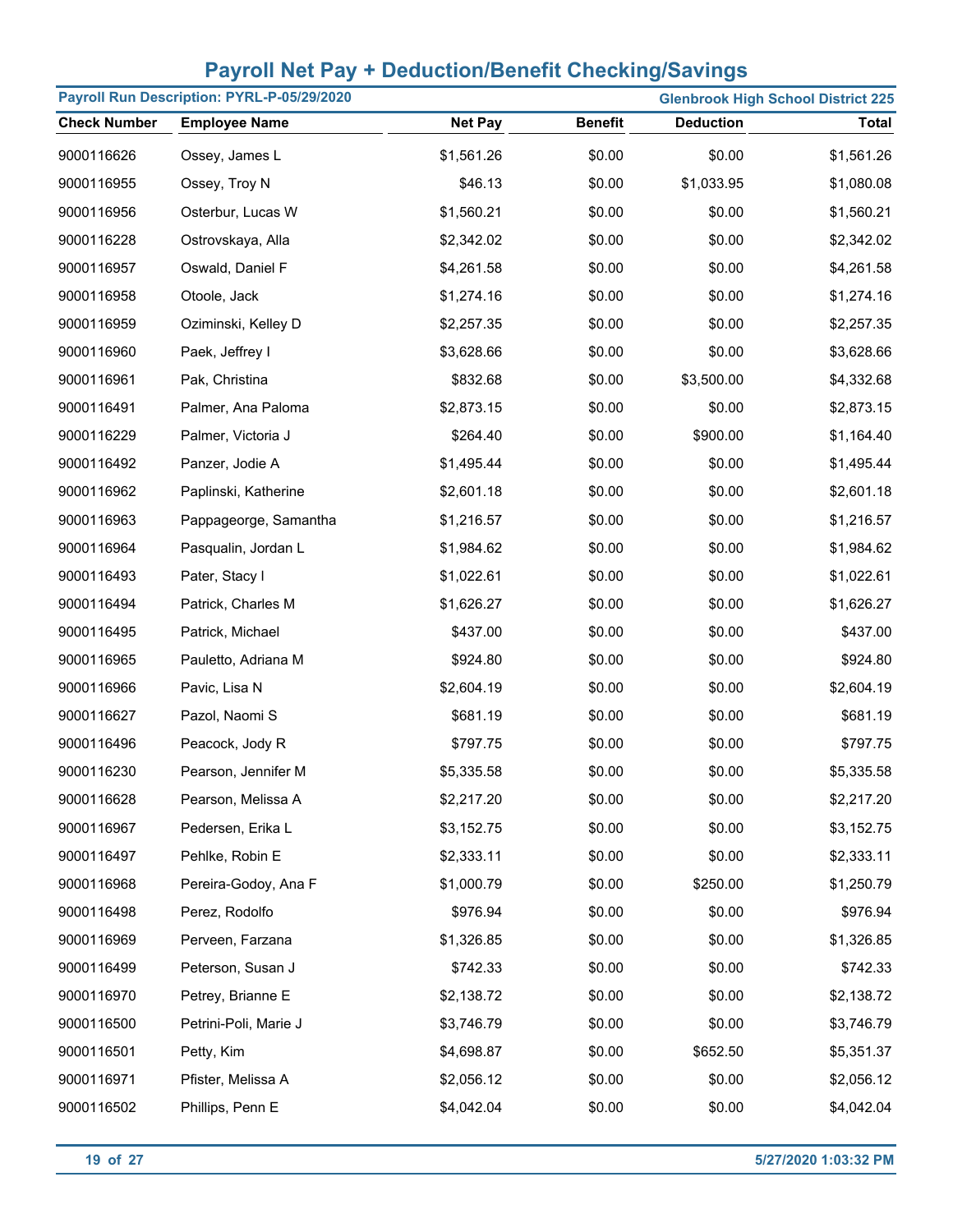| Payroll Run Description: PYRL-P-05/29/2020<br><b>Glenbrook High School District 225</b> |                            |                |                |                  |              |
|-----------------------------------------------------------------------------------------|----------------------------|----------------|----------------|------------------|--------------|
| <b>Check Number</b>                                                                     | <b>Employee Name</b>       | <b>Net Pay</b> | <b>Benefit</b> | <b>Deduction</b> | <b>Total</b> |
| 9000116503                                                                              | Pieper, Robert             | \$5,194.50     | \$0.00         | \$300.00         | \$5,494.50   |
| 9000116972                                                                              | Piotrowski, Mary R.        | \$406.00       | \$0.00         | \$0.00           | \$406.00     |
| 9000116504                                                                              | Pipkin, Stephen R          | \$1,508.22     | \$0.00         | \$0.00           | \$1,508.22   |
| 9000116505                                                                              | Piscitelli-Downey, Matthew | \$2,233.34     | \$0.00         | \$0.00           | \$2,233.34   |
| 9000116506                                                                              | Plaza, Scott               | \$958.45       | \$0.00         | \$0.00           | \$958.45     |
| 9000116973                                                                              | Pollack, Rebecca S         | \$3,713.60     | \$0.00         | \$0.00           | \$3,713.60   |
| 9000116507                                                                              | Pouplikollas, Alex         | \$1,562.45     | \$0.00         | \$0.00           | \$1,562.45   |
| 9000116974                                                                              | Powers, Kimberly V         | \$1,222.65     | \$0.00         | \$0.00           | \$1,222.65   |
| 9000116975                                                                              | Pripon, Maria C            | \$1,263.47     | \$0.00         | \$0.00           | \$1,263.47   |
| 9000116976                                                                              | Pritzker, Jessica O        | \$3,015.23     | \$0.00         | \$0.00           | \$3,015.23   |
| 9000116977                                                                              | Prockovic, Katrina S       | \$2,744.05     | \$0.00         | \$0.00           | \$2,744.05   |
| 9000116508                                                                              | Przekota, John L           | \$1,179.10     | \$0.00         | \$0.00           | \$1,179.10   |
| 9000116231                                                                              | Ptak, Kimberly Lundin      | \$3,792.56     | \$0.00         | \$0.00           | \$3,792.56   |
| 9000116978                                                                              | Puppala, Aparna V          | \$2,395.02     | \$0.00         | \$0.00           | \$2,395.02   |
| 9000116509                                                                              | Purdy, Matthew L           | \$3,796.33     | \$0.00         | \$0.00           | \$3,796.33   |
| 9000116979                                                                              | Quigley, Gwen Lai Sook Mai | \$1,947.28     | \$0.00         | \$0.00           | \$1,947.28   |
| 9000116980                                                                              | Quill, Kevin               | \$682.69       | \$0.00         | \$0.00           | \$682.69     |
| 9000116629                                                                              | Rabinak, Mary Harrington   | \$3,697.02     | \$0.00         | \$0.00           | \$3,697.02   |
| 9000116510                                                                              | Race, William              | \$3,102.60     | \$0.00         | \$250.00         | \$3,352.60   |
| 9000116511                                                                              | Radford, Carie Lynn        | \$2,497.83     | \$0.00         | \$0.00           | \$2,497.83   |
| 9000116232                                                                              | Raflores, Alice K          | \$1,415.79     | \$0.00         | \$1,300.00       | \$2,715.79   |
| 9000116981                                                                              | Ralston, Catherine         | \$492.16       | \$0.00         | \$0.00           | \$492.16     |
| 9000116982                                                                              | Ralston, Phillip R         | \$3,467.89     | \$0.00         | \$0.00           | \$3,467.89   |
| 9000116512                                                                              | Rasavong, Charmaine M      | \$980.97       | \$0.00         | \$0.00           | \$980.97     |
| 9000116513                                                                              | Rast, Michael R            | \$2,966.67     | \$0.00         | \$0.00           | \$2,966.67   |
| 9000116514                                                                              | Rathunde, Leslie K         | \$2,739.49     | \$0.00         | \$0.00           | \$2,739.49   |
| 106628                                                                                  | Rawitz, Lauren D           | \$1,373.25     | \$0.00         | \$0.00           | \$1,373.25   |
| 9000116983                                                                              | Redfern, Rene              | \$1,249.10     | \$0.00         | \$0.00           | \$1,249.10   |
| 9000116515                                                                              | Reed, Martha M             | \$3,331.68     | \$0.00         | \$850.00         | \$4,181.68   |
| 9000116233                                                                              | Regal, Linda C             | \$1,712.04     | \$0.00         | \$0.00           | \$1,712.04   |
| 9000116984                                                                              | Reichert, Caitlin M        | \$1,389.53     | \$0.00         | \$1,123.00       | \$2,512.53   |
| 9000116985                                                                              | Reilly, Anthony J          | \$2,023.95     | \$0.00         | \$0.00           | \$2,023.95   |
| 9000116516                                                                              | Reimer, Kelly P            | \$2,200.04     | \$0.00         | \$0.00           | \$2,200.04   |
| 9000116517                                                                              | Remeniuk, Adrian T         | \$690.06       | \$0.00         | \$0.00           | \$690.06     |
| 9000116234                                                                              | Reyes, Joel Angel          | \$2,663.18     | \$0.00         | \$0.00           | \$2,663.18   |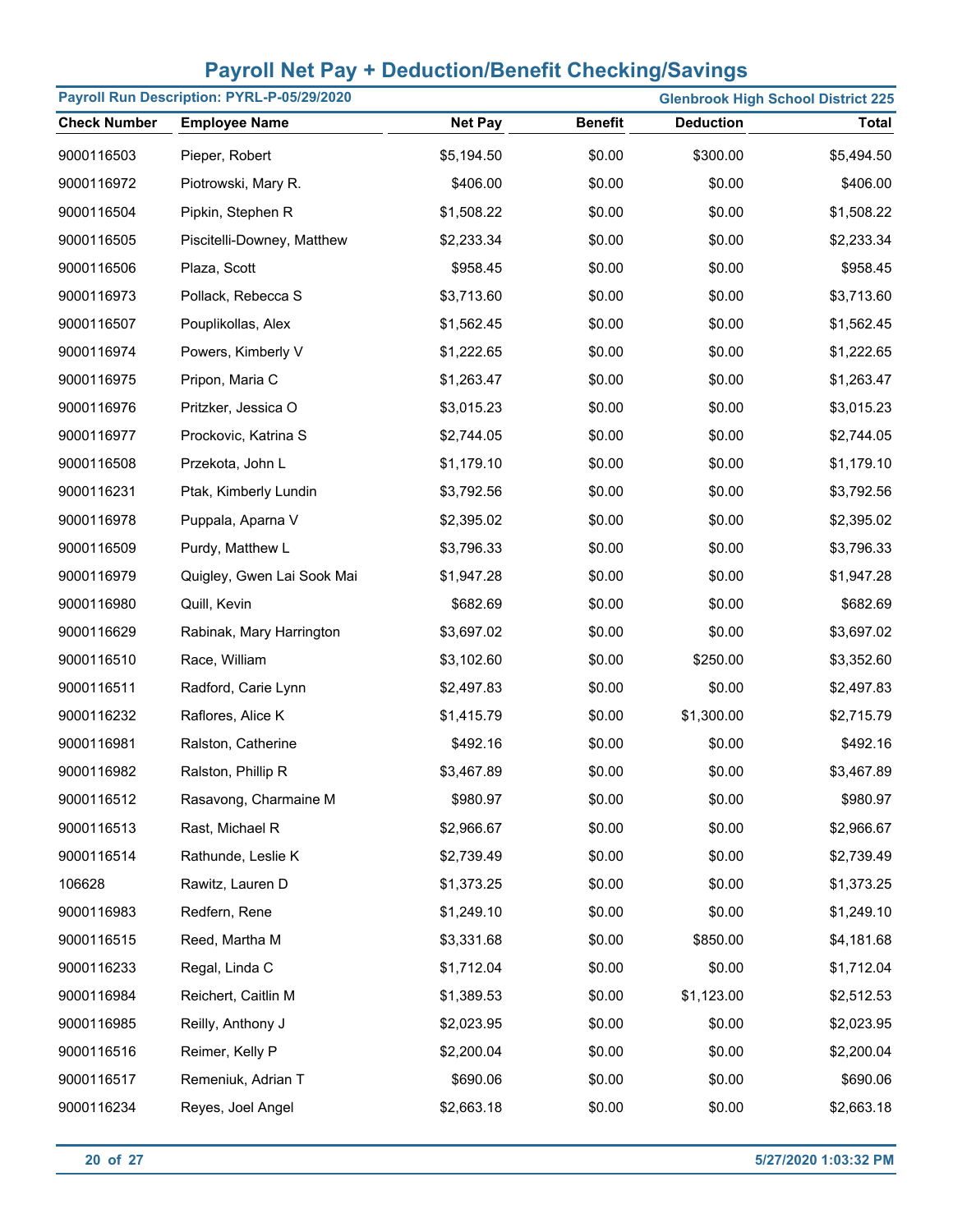| Payroll Run Description: PYRL-P-05/29/2020 |                           |                |                |                  | <b>Glenbrook High School District 225</b> |
|--------------------------------------------|---------------------------|----------------|----------------|------------------|-------------------------------------------|
| <b>Check Number</b>                        | <b>Employee Name</b>      | <b>Net Pay</b> | <b>Benefit</b> | <b>Deduction</b> | <b>Total</b>                              |
| 9000116986                                 | Reyes, Veronica           | \$2,110.91     | \$0.00         | \$1,350.00       | \$3,460.91                                |
| 9000116987                                 | Rhoades, Daniel Terence   | \$3,252.60     | \$0.00         | \$0.00           | \$3,252.60                                |
| 9000116988                                 | Rickerson, Stephen P      | \$993.82       | \$0.00         | \$0.00           | \$993.82                                  |
| 9000116518                                 | Rivera, Jorge R           | \$1,505.16     | \$0.00         | \$0.00           | \$1,505.16                                |
| 9000116519                                 | Roby, Jessica Werner      | \$4,022.28     | \$0.00         | \$0.00           | \$4,022.28                                |
| 9000116520                                 | Rockrohr, Mary E          | \$4,035.53     | \$0.00         | \$0.00           | \$4,035.53                                |
| 9000116989                                 | Rockrohr, Steven D        | \$4,225.02     | \$0.00         | \$0.00           | \$4,225.02                                |
| 9000116521                                 | Rodriguez, Jillian L H    | \$2,314.88     | \$0.00         | \$0.00           | \$2,314.88                                |
| 9000116990                                 | Rodriguez, Jonathan       | \$710.33       | \$0.00         | \$0.00           | \$710.33                                  |
| 9000116522                                 | Roer, Colleen M           | \$1,082.43     | \$0.00         | \$0.00           | \$1,082.43                                |
| 9000116523                                 | Roer, Susan M             | \$1,473.77     | \$0.00         | \$0.00           | \$1,473.77                                |
| 9000116991                                 | Rogers, David             | \$2,951.84     | \$0.00         | \$0.00           | \$2,951.84                                |
| 9000116524                                 | Rogers, Rebecca Silverman | \$2,722.63     | \$0.00         | \$0.00           | \$2,722.63                                |
| 9000116992                                 | Rogers, Socorro           | \$3,053.04     | \$0.00         | \$1,000.00       | \$4,053.04                                |
| 9000116525                                 | Roman, Joel               | \$915.92       | \$0.00         | \$0.00           | \$915.92                                  |
| 9000116526                                 | Romito, Anthony R         | \$2,248.38     | \$0.00         | \$0.00           | \$2,248.38                                |
| 9000116527                                 | Rose, Christina M         | \$2,345.61     | \$0.00         | \$0.00           | \$2,345.61                                |
| 9000116528                                 | Roseman, Seth Eric        | \$239.62       | \$0.00         | \$1,500.00       | \$1,739.62                                |
| 9000116993                                 | Rosen, Carrie M           | \$3,249.65     | \$0.00         | \$0.00           | \$3,249.65                                |
| 106638                                     | Rosenbaum, Thomas         | \$1,310.47     | \$0.00         | \$0.00           | \$1,310.47                                |
| 9000116529                                 | Rosin, Shelby A           | \$1,819.28     | \$0.00         | \$0.00           | \$1,819.28                                |
| 9000116994                                 | Rosinski, Robert E        | \$3,514.40     | \$0.00         | \$0.00           | \$3,514.40                                |
| 9000116995                                 | Ross, Susan G             | \$1,497.91     | \$0.00         | \$0.00           | \$1,497.91                                |
| 9000116996                                 | Rothrauff, Rachael        | \$3,394.16     | \$0.00         | \$0.00           | \$3,394.16                                |
| 9000116530                                 | Rubin, Todd M             | \$3,473.42     | \$0.00         | \$0.00           | \$3,473.42                                |
| 9000116997                                 | Ruder, Brian M            | \$1,175.47     | \$0.00         | \$0.00           | \$1,175.47                                |
| 9000116531                                 | Rudy, Jenette P           | \$938.39       | \$0.00         | \$0.00           | \$938.39                                  |
| 9000116532                                 | Ruesch, Laura A           | \$1,266.70     | \$0.00         | \$0.00           | \$1,266.70                                |
| 9000116533                                 | Ruppert, Barry C          | \$5,564.22     | \$0.00         | \$450.00         | \$6,014.22                                |
| 9000116534                                 | Ryan, Terri S             | \$1,495.29     | \$0.00         | \$0.00           | \$1,495.29                                |
| 9000116998                                 | Rylander, Jeffrey W       | \$4,534.60     | \$0.00         | \$0.00           | \$4,534.60                                |
| 9000116535                                 | Rymer, Kristine E         | \$645.97       | \$0.00         | \$0.00           | \$645.97                                  |
| 9000116999                                 | Sachs, Karly R            | \$1,891.12     | \$0.00         | \$0.00           | \$1,891.12                                |
| 9000117000                                 | Salazar, Veronica         | \$2,691.00     | \$0.00         | \$70.00          | \$2,761.00                                |
| 106639                                     | Sanchez, Miguel A         | \$297.82       | \$0.00         | \$0.00           | \$297.82                                  |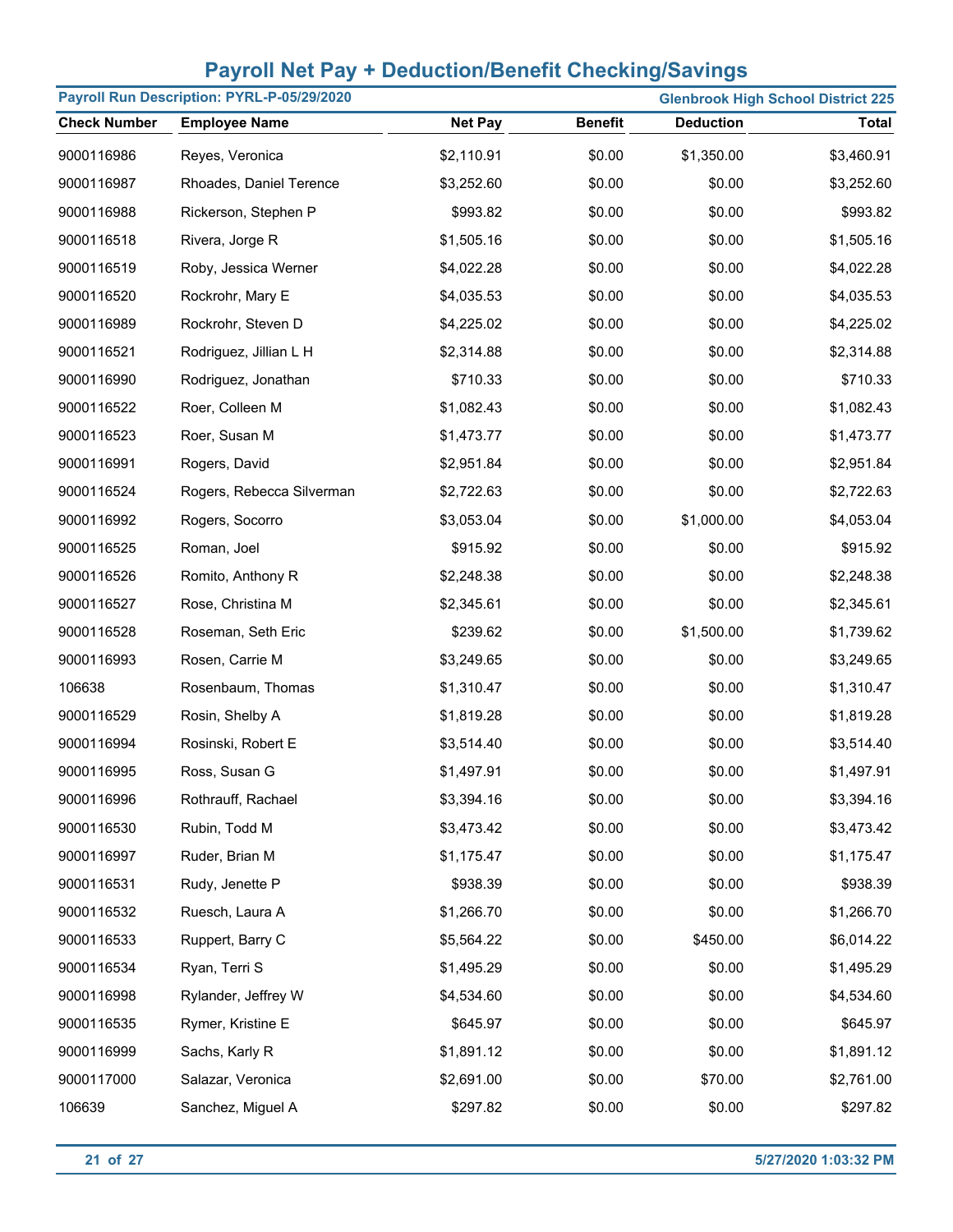| Payroll Run Description: PYRL-P-05/29/2020<br><b>Glenbrook High School District 225</b> |                          |                |                |                  |              |  |
|-----------------------------------------------------------------------------------------|--------------------------|----------------|----------------|------------------|--------------|--|
| <b>Check Number</b>                                                                     | <b>Employee Name</b>     | <b>Net Pay</b> | <b>Benefit</b> | <b>Deduction</b> | <b>Total</b> |  |
| 9000117001                                                                              | Sands, Dale N            | \$1,002.79     | \$0.00         | \$0.00           | \$1,002.79   |  |
| 9000117002                                                                              | Sarmiento, Edita A       | \$918.36       | \$0.00         | \$0.00           | \$918.36     |  |
| 9000117003                                                                              | Sasak, Zenon T           | \$1,336.15     | \$0.00         | \$0.00           | \$1,336.15   |  |
| 9000116235                                                                              | Satala, Caitlin M        | \$1,859.69     | \$0.00         | \$0.00           | \$1,859.69   |  |
| 9000116536                                                                              | Savino, Dominic A        | \$5,416.94     | \$0.00         | \$0.00           | \$5,416.94   |  |
| 9000117004                                                                              | Sawicki, Donna           | \$1,245.54     | \$0.00         | \$0.00           | \$1,245.54   |  |
| 9000117005                                                                              | Schaefer, Julia C        | \$3,383.32     | \$0.00         | \$0.00           | \$3,383.32   |  |
| 9000117006                                                                              | Scheinkopf, Jeffrey S    | \$2,101.17     | \$0.00         | \$200.00         | \$2,301.17   |  |
| 9000116537                                                                              | Scherr, Nicole L         | \$2,016.16     | \$0.00         | \$0.00           | \$2,016.16   |  |
| 9000117007                                                                              | Schmalzer, Brian T       | \$2,415.46     | \$0.00         | \$0.00           | \$2,415.46   |  |
| 9000117008                                                                              | Schmidgall, Neil E       | \$5,077.49     | \$0.00         | \$0.00           | \$5,077.49   |  |
| 9000116538                                                                              | Schneider, Kristin Emily | \$2,192.60     | \$0.00         | \$0.00           | \$2,192.60   |  |
| 9000116539                                                                              | Schneider, Linda D       | \$1,002.90     | \$0.00         | \$0.00           | \$1,002.90   |  |
| 9000116540                                                                              | Schoenberger, Kristen S  | \$1,895.49     | \$0.00         | \$0.00           | \$1,895.49   |  |
| 9000117009                                                                              | Schoenwetter, David C    | \$3,538.06     | \$0.00         | \$0.00           | \$3,538.06   |  |
| 9000117010                                                                              | Scholten, Katherine L    | \$3,485.96     | \$0.00         | \$0.00           | \$3,485.96   |  |
| 9000116541                                                                              | Scholz, Amanda           | \$2,437.29     | \$0.00         | \$50.00          | \$2,487.29   |  |
| 9000116236                                                                              | Schramm, Nicole M        | \$2,612.56     | \$0.00         | \$300.00         | \$2,912.56   |  |
| 9000116542                                                                              | Schroeder, Jarod Y       | \$2,226.45     | \$0.00         | \$0.00           | \$2,226.45   |  |
| 9000116543                                                                              | Schroeder, Michael J     | \$3,134.83     | \$0.00         | \$0.00           | \$3,134.83   |  |
| 9000117011                                                                              | Schullo, Sejal           | \$3,761.53     | \$0.00         | \$0.00           | \$3,761.53   |  |
| 9000116544                                                                              | Schultz, Jennifer        | \$3,029.25     | \$0.00         | \$0.00           | \$3,029.25   |  |
| 106640                                                                                  | Scott, Daniel R          | \$899.91       | \$0.00         | \$0.00           | \$899.91     |  |
| 9000117012                                                                              | Scott, Heather L         | \$811.64       | \$0.00         | \$0.00           | \$811.64     |  |
| 9000116545                                                                              | Scott, Mardi             | \$4,338.40     | \$0.00         | \$0.00           | \$4,338.40   |  |
| 9000116546                                                                              | Seaborg, Christina Lee   | \$4,209.97     | \$0.00         | \$0.00           | \$4,209.97   |  |
| 9000116547                                                                              | Seeberg, Mark            | \$819.72       | \$0.00         | \$0.00           | \$819.72     |  |
| 9000116548                                                                              | Selk, Caleb R.           | \$727.83       | \$0.00         | \$0.00           | \$727.83     |  |
| 9000116549                                                                              | Serdar, Zachary S        | \$1,488.84     | \$0.00         | \$0.00           | \$1,488.84   |  |
| 9000117013                                                                              | Serikaku, Jill N         | \$2,441.95     | \$0.00         | \$0.00           | \$2,441.95   |  |
| 9000117014                                                                              | Serling, Jill M          | \$2,234.35     | \$0.00         | \$0.00           | \$2,234.35   |  |
| 9000116550                                                                              | Shamrock, Emily E        | \$996.77       | \$0.00         | \$1,650.00       | \$2,646.77   |  |
| 9000117015                                                                              | Shaner, Christi Ann      | \$3,052.30     | \$0.00         | \$725.00         | \$3,777.30   |  |
| 9000117016                                                                              | Shaoul, Giedre           | \$1,140.09     | \$0.00         | \$0.00           | \$1,140.09   |  |
| 106625                                                                                  | Shavitz, Danielle J      | \$104.88       | \$0.00         | \$0.00           | \$104.88     |  |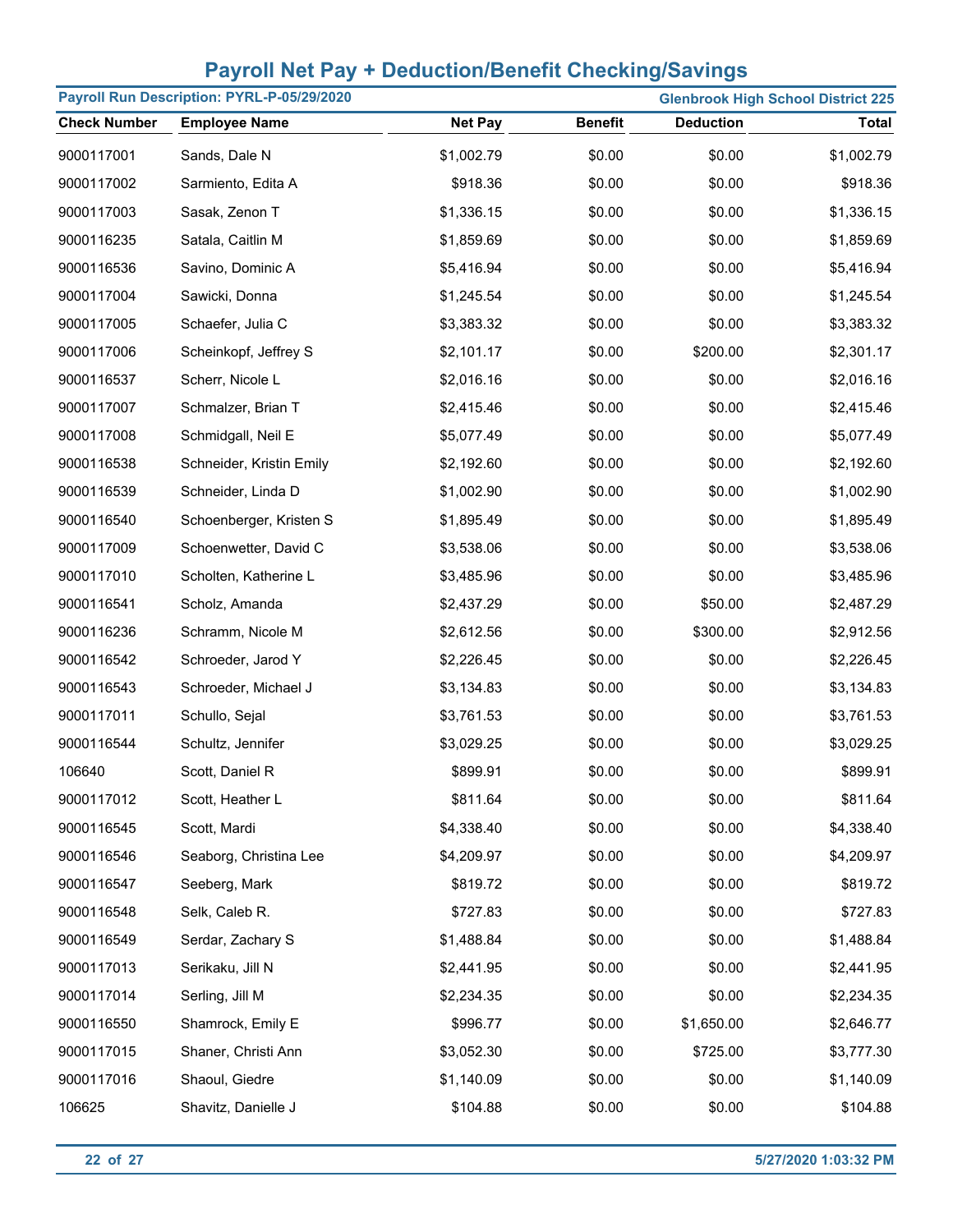| Payroll Run Description: PYRL-P-05/29/2020 |                      |                |                |                  | <b>Glenbrook High School District 225</b> |
|--------------------------------------------|----------------------|----------------|----------------|------------------|-------------------------------------------|
| <b>Check Number</b>                        | <b>Employee Name</b> | <b>Net Pay</b> | <b>Benefit</b> | <b>Deduction</b> | <b>Total</b>                              |
| 9000117017                                 | Sheehan, Sharon K    | \$4,373.89     | \$0.00         | \$0.00           | \$4,373.89                                |
| 9000117018                                 | Shellard, Julie A    | \$2,726.93     | \$0.00         | \$0.00           | \$2,726.93                                |
| 9000117019                                 | Shellard, Robert     | \$2,516.20     | \$0.00         | \$0.00           | \$2,516.20                                |
| 9000116551                                 | Sheperd, Robin       | \$2,123.52     | \$0.00         | \$0.00           | \$2,123.52                                |
| 9000117020                                 | Shifrin, Gregory     | \$2,056.41     | \$0.00         | \$0.00           | \$2,056.41                                |
| 9000117021                                 | Shipp, Megan C       | \$1,506.90     | \$0.00         | \$400.00         | \$1,906.90                                |
| 9000116552                                 | Sides, Carey         | \$3,856.56     | \$0.00         | \$0.00           | \$3,856.56                                |
| 9000117022                                 | Silca, Stephen A     | \$3,557.92     | \$0.00         | \$0.00           | \$3,557.92                                |
| 106629                                     | Simon, Carolyn C     | \$1,026.53     | \$0.00         | \$0.00           | \$1,026.53                                |
| 9000117023                                 | Simon, Cheryl        | \$3,188.56     | \$0.00         | \$0.00           | \$3,188.56                                |
| 9000117024                                 | Sinde, Michael R     | \$3,843.67     | \$0.00         | \$0.00           | \$3,843.67                                |
| 9000116553                                 | Sirvatka, Martin G   | \$113.30       | \$0.00         | \$0.00           | \$113.30                                  |
| 9000117025                                 | Sisler, Jesse M      | \$2,162.95     | \$0.00         | \$0.00           | \$2,162.95                                |
| 9000116554                                 | Sit, Janice Y        | \$2,710.58     | \$0.00         | \$0.00           | \$2,710.58                                |
| 9000117026                                 | Skalany, Michal W    | \$1,137.79     | \$0.00         | \$0.00           | \$1,137.79                                |
| 9000117118                                 | Skale, Darryl A      | \$1,293.34     | \$0.00         | \$0.00           | \$1,293.34                                |
| 9000117027                                 | Skaouris, Afrodite D | \$3,241.45     | \$0.00         | \$0.00           | \$3,241.45                                |
| 9000116237                                 | Sly, Lisa Meinhard   | \$1,938.39     | \$0.00         | \$400.00         | \$2,338.39                                |
| 9000117028                                 | Smigiel, Lindsay R   | \$1,425.50     | \$0.00         | \$350.00         | \$1,775.50                                |
| 9000117029                                 | Smith, Austin M      | \$2,434.57     | \$0.00         | \$0.00           | \$2,434.57                                |
| 9000117030                                 | Smith, David M       | \$4,873.53     | \$0.00         | \$0.00           | \$4,873.53                                |
| 9000117031                                 | Smith, Julie M       | \$3,299.76     | \$0.00         | \$0.00           | \$3,299.76                                |
| 9000117032                                 | Smith, Kenneth M     | \$1,058.44     | \$0.00         | \$0.00           | \$1,058.44                                |
| 9000116555                                 | Solis, Edward A      | \$5,417.34     | \$0.00         | \$0.00           | \$5,417.34                                |
| 9000116556                                 | Sorkin, Jonathan     | \$1,928.56     | \$0.00         | \$2,000.00       | \$3,928.56                                |
| 9000116630                                 | Sorkin, Karla M      | \$1,457.50     | \$0.00         | \$0.00           | \$1,457.50                                |
| 9000116557                                 | Sotelo, Daniel J     | \$1,317.92     | \$0.00         | \$0.00           | \$1,317.92                                |
| 9000116558                                 | Sotelo, Edgar        | \$939.96       | \$0.00         | \$0.00           | \$939.96                                  |
| 9000117033                                 | Spellman, Julie F    | \$1,306.54     | \$0.00         | \$0.00           | \$1,306.54                                |
| 9000116238                                 | Spero, Peter A       | \$2,730.92     | \$0.00         | \$0.00           | \$2,730.92                                |
| 9000116559                                 | Spigelman, Sarah     | \$1,962.72     | \$0.00         | \$0.00           | \$1,962.72                                |
| 9000117034                                 | Stancik, Michael J   | \$4,310.63     | \$0.00         | \$0.00           | \$4,310.63                                |
| 9000116560                                 | Standerski, Michael  | \$3,601.36     | \$0.00         | \$0.00           | \$3,601.36                                |
| 9000117035                                 | Stanicek, Stephen B  | \$5,509.23     | \$0.00         | \$0.00           | \$5,509.23                                |
| 9000117036                                 | Stankowicz, Frank J  | \$1,078.32     | \$0.00         | \$0.00           | \$1,078.32                                |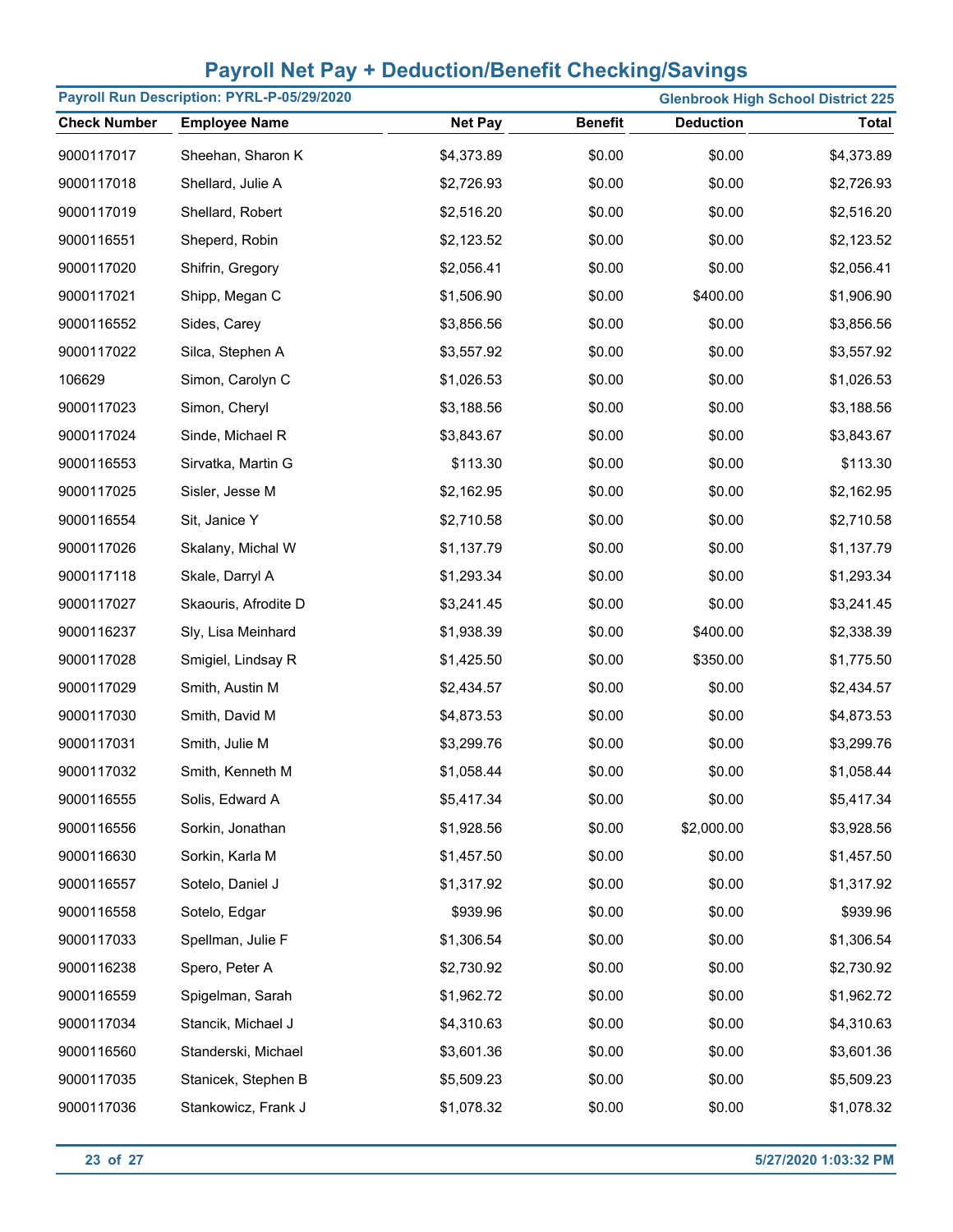|                     | Payroll Run Description: PYRL-P-05/29/2020 |                |                |                  | <b>Glenbrook High School District 225</b> |
|---------------------|--------------------------------------------|----------------|----------------|------------------|-------------------------------------------|
| <b>Check Number</b> | <b>Employee Name</b>                       | <b>Net Pay</b> | <b>Benefit</b> | <b>Deduction</b> | <b>Total</b>                              |
| 9000117037          | Stanton, Joshua J                          | \$3,687.56     | \$0.00         | \$0.00           | \$3,687.56                                |
| 9000117038          | Starakiewicz, Maria                        | \$1,371.89     | \$0.00         | \$0.00           | \$1,371.89                                |
| 9000117039          | Starcevich, Diana F                        | \$1,151.80     | \$0.00         | \$0.00           | \$1,151.80                                |
| 9000117040          | Stec, Katherine E                          | \$2,285.29     | \$0.00         | \$0.00           | \$2,285.29                                |
| 9000116561          | Steffey, Lisa                              | \$2,531.30     | \$0.00         | \$1,550.00       | \$4,081.30                                |
| 9000117041          | Stein, Deborah L                           | \$2,333.34     | \$0.00         | \$0.00           | \$2,333.34                                |
| 9000117042          | Steinberg, Michelle C                      | \$1,533.72     | \$0.00         | \$750.00         | \$2,283.72                                |
| 9000117043          | Steinke, Ashley D                          | \$1,031.81     | \$0.00         | \$0.00           | \$1,031.81                                |
| 9000117119          | Stickels, Nancy                            | \$1,935.69     | \$0.00         | \$0.00           | \$1,935.69                                |
| 9000117044          | Stoll, Luanne M                            | \$1,310.69     | \$0.00         | \$125.00         | \$1,435.69                                |
| 9000116562          | Stoller, Jill L                            | \$848.12       | \$0.00         | \$0.00           | \$848.12                                  |
| 9000116631          | Strong, Douglas Ward                       | \$4,675.86     | \$0.00         | \$250.00         | \$4,925.86                                |
| 9000117045          | Stump, Lauren A                            | \$3,015.55     | \$0.00         | \$0.00           | \$3,015.55                                |
| 9000117046          | Suarez, Barbara                            | \$1,979.53     | \$0.00         | \$0.00           | \$1,979.53                                |
| 9000116563          | Sugrue, Mary                               | \$1,125.13     | \$0.00         | \$0.00           | \$1,125.13                                |
| 9000116564          | Sullivan, Darin                            | \$2,208.11     | \$0.00         | \$1,000.00       | \$3,208.11                                |
| 9000117047          | Sullivan, John E                           | \$3,503.59     | \$0.00         | \$50.00          | \$3,553.59                                |
| 106641              | Sullivan, Margaret M                       | \$1,293.34     | \$0.00         | \$0.00           | \$1,293.34                                |
| 9000117120          | Sullivan, Sean K                           | \$213.33       | \$0.00         | \$0.00           | \$213.33                                  |
| 9000116565          | Summerfelt, Michael H                      | \$1,269.34     | \$0.00         | \$0.00           | \$1,269.34                                |
| 9000117048          | Sutherlin, Lauren A                        | \$2,725.73     | \$0.00         | \$0.00           | \$2,725.73                                |
| 9000117049          | Sutherlin, Ryan                            | \$3,855.34     | \$0.00         | \$0.00           | \$3,855.34                                |
| 9000116239          | Swanson, Brad                              | \$5,875.11     | \$0.00         | \$0.00           | \$5,875.11                                |
| 9000117050          | Swanson, Jennifer Ann                      | \$1,497.21     | \$0.00         | \$0.00           | \$1,497.21                                |
| 9000117051          | Swanson, Mary                              | \$1,209.36     | \$0.00         | \$0.00           | \$1,209.36                                |
| 9000117052          | Szatko, Bogdan S                           | \$1,269.51     | \$0.00         | \$0.00           | \$1,269.51                                |
| 9000117053          | Szczur, Natalie J                          | \$1,957.70     | \$0.00         | \$0.00           | \$1,957.70                                |
| 9000117054          | Szpisjak, Steven J                         | \$1,531.43     | \$0.00         | \$0.00           | \$1,531.43                                |
| 9000116566          | Tarjan, Michael T                          | \$5,143.89     | \$0.00         | \$0.00           | \$5,143.89                                |
| 9000116240          | Tarver-Andersen, Vicki L                   | \$3,617.41     | \$0.00         | \$700.00         | \$4,317.41                                |
| 9000117055          | Tate, Tara                                 | \$4,165.62     | \$0.00         | \$0.00           | \$4,165.62                                |
| 9000116567          | Taylor, Joseph H                           | \$1,637.57     | \$0.00         | \$0.00           | \$1,637.57                                |
| 9000116568          | Temple, Maureen N                          | \$1,621.04     | \$0.00         | \$0.00           | \$1,621.04                                |
| 9000116569          | Tenuta, Victoria M.                        | \$1,619.20     | \$0.00         | \$0.00           | \$1,619.20                                |
| 9000116570          | Tessier, Jamie                             | \$1,108.42     | \$0.00         | \$0.00           | \$1,108.42                                |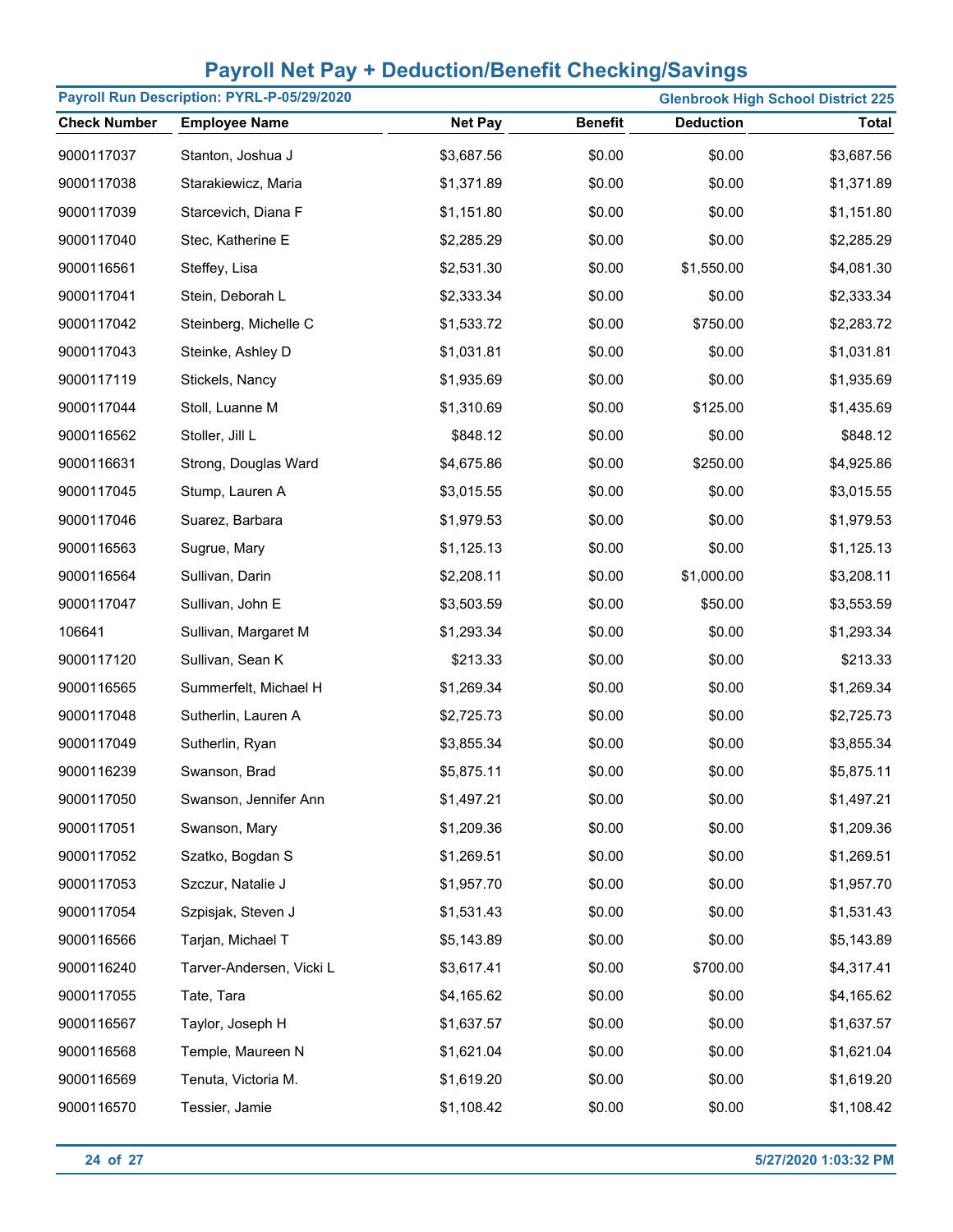| Payroll Run Description: PYRL-P-05/29/2020<br><b>Glenbrook High School District 225</b> |                         |                |                |                  |              |  |  |  |
|-----------------------------------------------------------------------------------------|-------------------------|----------------|----------------|------------------|--------------|--|--|--|
| <b>Check Number</b>                                                                     | <b>Employee Name</b>    | <b>Net Pay</b> | <b>Benefit</b> | <b>Deduction</b> | <b>Total</b> |  |  |  |
| 9000117056                                                                              | Thomas, Madeline C      | \$2,928.38     | \$0.00         | \$0.00           | \$2,928.38   |  |  |  |
| 9000117057                                                                              | Thomas, Mary Elizabeth  | \$406.00       | \$0.00         | \$0.00           | \$406.00     |  |  |  |
| 9000116632                                                                              | Thomas-McGraw, Gery I   | \$965.82       | \$0.00         | \$0.00           | \$965.82     |  |  |  |
| 9000116571                                                                              | Tichansky, Nancy M      | \$705.29       | \$0.00         | \$300.00         | \$1,005.29   |  |  |  |
| 9000116572                                                                              | Ticho, Amy              | \$1,256.86     | \$0.00         | \$0.00           | \$1,256.86   |  |  |  |
| 9000117058                                                                              | Timinskas, Irmantas     | \$1,375.35     | \$0.00         | \$0.00           | \$1,375.35   |  |  |  |
| 9000116573                                                                              | Timmer, Nicholas        | \$3,605.27     | \$0.00         | \$0.00           | \$3,605.27   |  |  |  |
| 9000117059                                                                              | Tomasik, Ewa            | \$1,022.90     | \$0.00         | \$0.00           | \$1,022.90   |  |  |  |
| 9000117060                                                                              | Toniolo, Andrew J       | \$2,403.26     | \$0.00         | \$0.00           | \$2,403.26   |  |  |  |
| 9000117061                                                                              | Topham, Matthew T       | \$3,786.56     | \$0.00         | \$0.00           | \$3,786.56   |  |  |  |
| 9000117062                                                                              | Torres, Margaret Louise | \$2,079.48     | \$0.00         | \$0.00           | \$2,079.48   |  |  |  |
| 9000117063                                                                              | Toth, Renate M          | \$2,485.49     | \$0.00         | \$0.00           | \$2,485.49   |  |  |  |
| 9000117064                                                                              | Travers, Renee Ingrid   | \$1,003.97     | \$0.00         | \$0.00           | \$1,003.97   |  |  |  |
| 9000116574                                                                              | Travis, Dane Fox        | \$3,912.28     | \$0.00         | \$0.00           | \$3,912.28   |  |  |  |
| 9000116575                                                                              | Tripple, Kirby          | \$2,817.33     | \$0.00         | \$0.00           | \$2,817.33   |  |  |  |
| 9000117121                                                                              | Trufanov, Anthony D     | \$262.20       | \$0.00         | \$0.00           | \$262.20     |  |  |  |
| 9000116576                                                                              | Trybul, Stephanie N     | \$1,596.35     | \$0.00         | \$0.00           | \$1,596.35   |  |  |  |
| 9000117065                                                                              | Tucker, Brandon L       | \$4,815.82     | \$0.00         | \$0.00           | \$4,815.82   |  |  |  |
| 9000117066                                                                              | Turbov, Elizabeth T     | \$1,218.19     | \$0.00         | \$0.00           | \$1,218.19   |  |  |  |
| 9000116577                                                                              | Umansky, Rita M         | \$4,000.73     | \$0.00         | \$0.00           | \$4,000.73   |  |  |  |
| 9000116578                                                                              | Upson, Anna W           | \$2,721.73     | \$0.00         | \$0.00           | \$2,721.73   |  |  |  |
| 9000116579                                                                              | Vaccarello, Megan E     | \$3,044.48     | \$0.00         | \$0.00           | \$3,044.48   |  |  |  |
| 9000116580                                                                              | Vakil, Norma J          | \$2,468.93     | \$0.00         | \$0.00           | \$2,468.93   |  |  |  |
| 9000116581                                                                              | Valsamis, Anthony A     | \$2,937.05     | \$0.00         | \$0.00           | \$2,937.05   |  |  |  |
| 9000116582                                                                              | Vasilopoulos, Maria J   | \$4,625.95     | \$0.00         | \$0.00           | \$4,625.95   |  |  |  |
| 9000116583                                                                              | Vickery, Jillian Lee    | \$3,006.34     | \$0.00         | \$0.00           | \$3,006.34   |  |  |  |
| 9000116584                                                                              | Vignocchi, Paul M       | \$4,354.63     | \$0.00         | \$0.00           | \$4,354.63   |  |  |  |
| 9000116585                                                                              | Villamil, Kari L        | \$1,013.97     | \$0.00         | \$0.00           | \$1,013.97   |  |  |  |
| 9000116586                                                                              | Vincent, David C        | \$4,693.47     | \$0.00         | \$0.00           | \$4,693.47   |  |  |  |
| 9000117067                                                                              | Vodicka, Michael J      | \$2,998.31     | \$0.00         | \$1,250.00       | \$4,248.31   |  |  |  |
| 9000116587                                                                              | Vogg, Amanda M          | \$2,279.11     | \$0.00         | \$0.00           | \$2,279.11   |  |  |  |
| 9000116588                                                                              | Wagner, Patrick James   | \$3,571.19     | \$0.00         | \$0.00           | \$3,571.19   |  |  |  |
| 9000117068                                                                              | Wagner, Tina M          | \$696.00       | \$0.00         | \$1,000.00       | \$1,696.00   |  |  |  |
| 9000117069                                                                              | Walker, Zachary J       | \$1,772.52     | \$0.00         | \$0.00           | \$1,772.52   |  |  |  |
| 9000116241                                                                              | Wall, Lisa Beth         | \$2,783.03     | \$0.00         | \$0.00           | \$2,783.03   |  |  |  |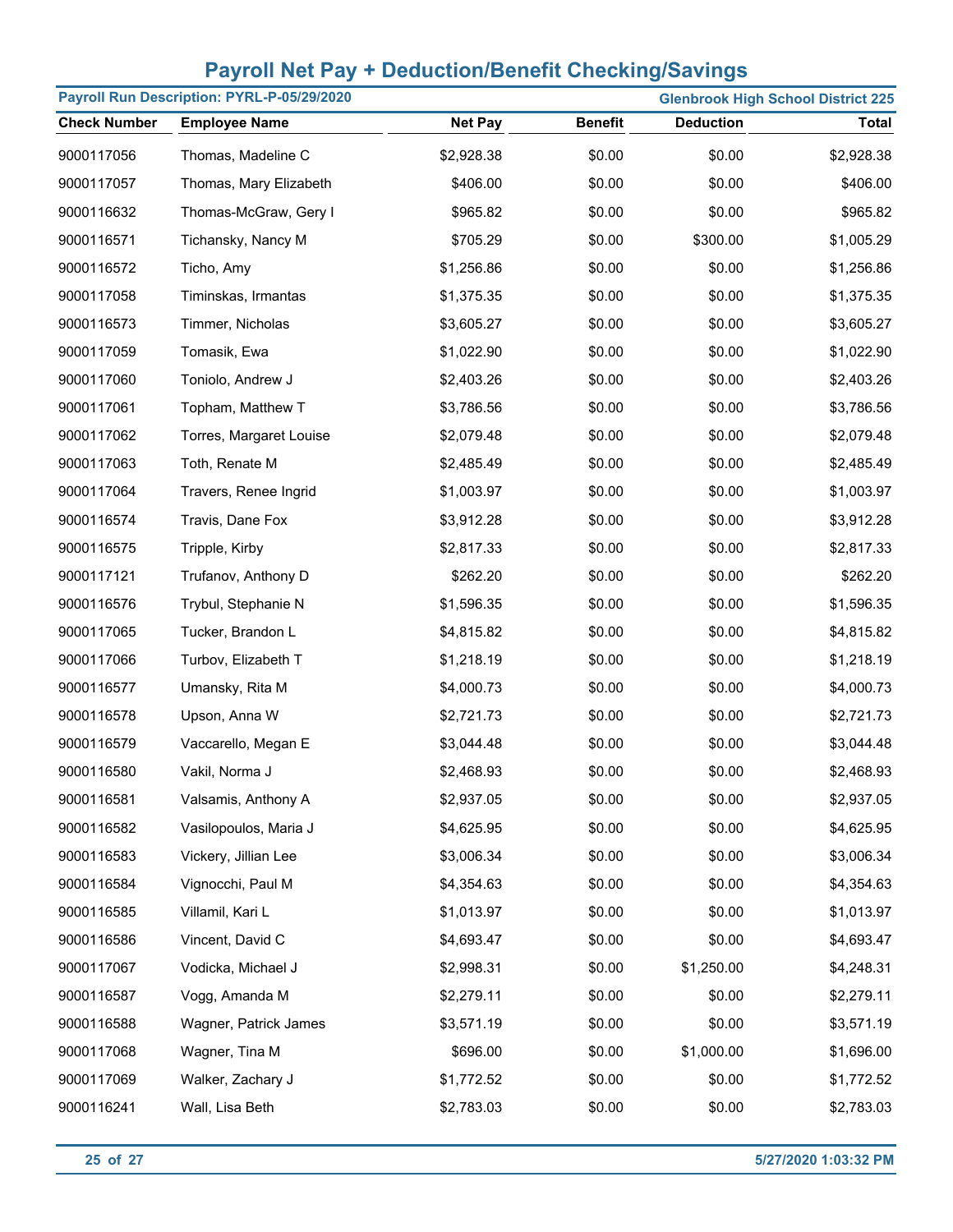| Payroll Run Description: PYRL-P-05/29/2020<br><b>Glenbrook High School District 225</b> |                           |                |                |                  |              |  |  |  |
|-----------------------------------------------------------------------------------------|---------------------------|----------------|----------------|------------------|--------------|--|--|--|
| <b>Check Number</b>                                                                     | <b>Employee Name</b>      | <b>Net Pay</b> | <b>Benefit</b> | <b>Deduction</b> | <b>Total</b> |  |  |  |
| 9000116589                                                                              | Wallis, Amanda B          | \$89.35        | \$0.00         | \$0.00           | \$89.35      |  |  |  |
| 9000117070                                                                              | Walsh, Anne Marie         | \$2,502.44     | \$0.00         | \$0.00           | \$2,502.44   |  |  |  |
| 9000116590                                                                              | Walters, Cathy J          | \$905.27       | \$0.00         | \$0.00           | \$905.27     |  |  |  |
| 9000117071                                                                              | Warlin Buenzow, Hannah V  | \$1,235.40     | \$0.00         | \$0.00           | \$1,235.40   |  |  |  |
| 9000116242                                                                              | Wawryk, Jennifer E-R      | \$516.31       | \$0.00         | \$1,325.00       | \$1,841.31   |  |  |  |
| 9000117072                                                                              | Webb, Kurt B              | \$4,074.95     | \$0.00         | \$0.00           | \$4,074.95   |  |  |  |
| 9000117073                                                                              | Webb, Suzanne             | \$4,997.97     | \$0.00         | \$0.00           | \$4,997.97   |  |  |  |
| 9000116591                                                                              | Weber, David D            | \$5,164.27     | \$0.00         | \$0.00           | \$5,164.27   |  |  |  |
| 9000117074                                                                              | Weinberg, Matthew Adam    | \$1,797.36     | \$0.00         | \$0.00           | \$1,797.36   |  |  |  |
| 9000116592                                                                              | Weiner, Justin            | \$3,292.62     | \$0.00         | \$0.00           | \$3,292.62   |  |  |  |
| 9000116593                                                                              | Weinstein, Sarah          | \$1,118.18     | \$0.00         | \$0.00           | \$1,118.18   |  |  |  |
| 9000116594                                                                              | Weinzimmer, Leland        | \$892.62       | \$0.00         | \$0.00           | \$892.62     |  |  |  |
| 9000117075                                                                              | Wells, Margaret           | \$279.22       | \$0.00         | \$0.00           | \$279.22     |  |  |  |
| 9000116633                                                                              | West, Carol S             | \$1,227.16     | \$0.00         | \$0.00           | \$1,227.16   |  |  |  |
| 9000117076                                                                              | Whalen, Brian E           | \$1,946.29     | \$0.00         | \$250.00         | \$2,196.29   |  |  |  |
| 9000117077                                                                              | Wheeler, Rebecca S        | \$1,138.83     | \$0.00         | \$0.00           | \$1,138.83   |  |  |  |
| 9000117078                                                                              | Whipple, Matthew R        | \$3,617.40     | \$0.00         | \$300.00         | \$3,917.40   |  |  |  |
| 9000116595                                                                              | Whisler, Daniel A         | \$2,933.03     | \$0.00         | \$0.00           | \$2,933.03   |  |  |  |
| 9000116634                                                                              | White, Andrew C           | \$907.99       | \$0.00         | \$0.00           | \$907.99     |  |  |  |
| 9000116596                                                                              | White, Emily K            | \$1,094.78     | \$0.00         | \$0.00           | \$1,094.78   |  |  |  |
| 9000117079                                                                              | White, James N            | \$1,465.63     | \$0.00         | \$0.00           | \$1,465.63   |  |  |  |
| 9000116597                                                                              | Wick, Kristin M           | \$1,365.43     | \$0.00         | \$0.00           | \$1,365.43   |  |  |  |
| 9000117080                                                                              | Widner, Benjamin D        | \$5,557.88     | \$0.00         | \$0.00           | \$5,557.88   |  |  |  |
| 9000116598                                                                              | Wilhelm, Gregory R        | \$1,819.62     | \$0.00         | \$0.00           | \$1,819.62   |  |  |  |
| 9000117081                                                                              | William, Ivan A           | \$1,666.56     | \$0.00         | \$0.00           | \$1,666.56   |  |  |  |
| 9000117082                                                                              | Williams, Bill R          | \$1,374.61     | \$0.00         | \$281.66         | \$1,656.27   |  |  |  |
| 9000116599                                                                              | Williams, Indra M         | \$1,169.87     | \$0.00         | \$0.00           | \$1,169.87   |  |  |  |
| 9000117083                                                                              | Williams, Megan E         | \$3,627.94     | \$0.00         | \$50.00          | \$3,677.94   |  |  |  |
| 9000116600                                                                              | Williams, Scott L         | \$5,460.44     | \$0.00         | \$0.00           | \$5,460.44   |  |  |  |
| 9000116243                                                                              | Williamson, Rosanne Marie | \$5,446.81     | \$0.00         | \$0.00           | \$5,446.81   |  |  |  |
| 9000117084                                                                              | Wilson, Stephanie D       | \$3,329.11     | \$0.00         | \$0.00           | \$3,329.11   |  |  |  |
| 9000117085                                                                              | Wiltjer, Mary H           | \$3,715.81     | \$0.00         | \$0.00           | \$3,715.81   |  |  |  |
| 9000116601                                                                              | Winkle, Gary D            | \$1,153.33     | \$0.00         | \$0.00           | \$1,153.33   |  |  |  |
| 9000117086                                                                              | Winship, Richard C        | \$2,767.93     | \$0.00         | \$0.00           | \$2,767.93   |  |  |  |
| 9000117087                                                                              | Winston, Carol M          | \$1,126.02     | \$0.00         | \$0.00           | \$1,126.02   |  |  |  |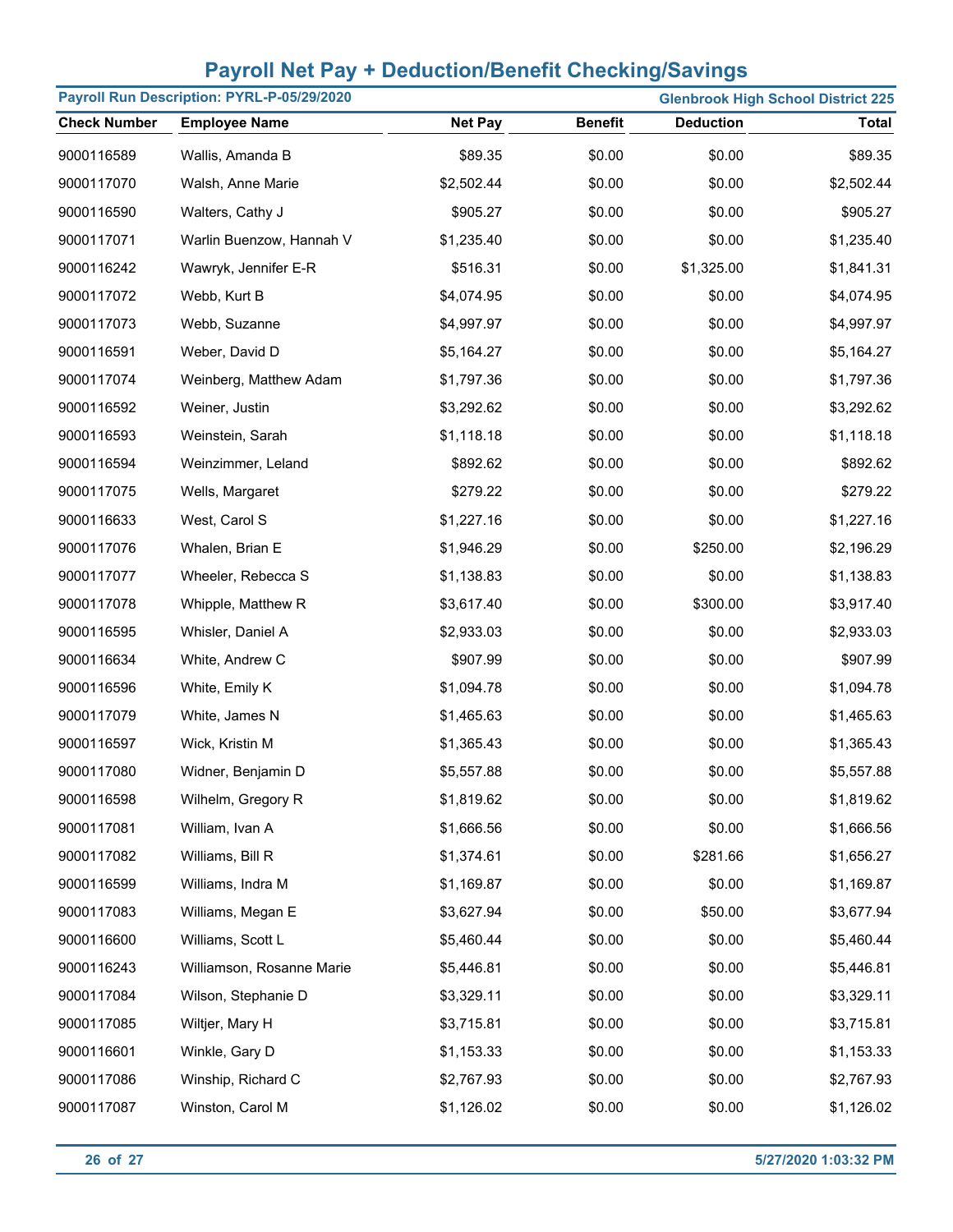| Payroll Run Description: PYRL-P-05/29/2020<br><b>Glenbrook High School District 225</b> |                         |                |                |                  |                |  |  |  |
|-----------------------------------------------------------------------------------------|-------------------------|----------------|----------------|------------------|----------------|--|--|--|
| <b>Check Number</b>                                                                     | <b>Employee Name</b>    | <b>Net Pay</b> | <b>Benefit</b> | <b>Deduction</b> | <b>Total</b>   |  |  |  |
| 9000117088                                                                              | Witt, Bruni             | \$1,029.25     | \$0.00         | \$0.00           | \$1,029.25     |  |  |  |
| 9000117089                                                                              | Wittenstrom, Rebecka A  | \$2,305.63     | \$0.00         | \$0.00           | \$2,305.63     |  |  |  |
| 9000117090                                                                              | Wolfe, Stacey M         | \$4,869.33     | \$0.00         | \$0.00           | \$4,869.33     |  |  |  |
| 9000117091                                                                              | Wood, James M           | \$1,209.80     | \$0.00         | \$0.00           | \$1,209.80     |  |  |  |
| 9000116602                                                                              | Woods, Christine C E    | \$3,272.46     | \$0.00         | \$250.00         | \$3,522.46     |  |  |  |
| 9000116603                                                                              | Woods, Deborah L        | \$1,671.85     | \$0.00         | \$400.00         | \$2,071.85     |  |  |  |
| 9000116604                                                                              | Wool, Aimee L           | \$2,332.50     | \$0.00         | \$0.00           | \$2,332.50     |  |  |  |
| 9000117092                                                                              | Wright, Casey P         | \$5,214.31     | \$0.00         | \$0.00           | \$5,214.31     |  |  |  |
| 9000117093                                                                              | Wu, Hong                | \$2,892.36     | \$0.00         | \$0.00           | \$2,892.36     |  |  |  |
| 9000117094                                                                              | Wysocki, Robert P       | \$2,637.40     | \$0.00         | \$0.00           | \$2,637.40     |  |  |  |
| 9000117095                                                                              | Xavier, Sheila          | \$1,450.59     | \$0.00         | \$0.00           | \$1,450.59     |  |  |  |
| 9000116635                                                                              | Yacullo, Michael C      | \$3,016.93     | \$0.00         | \$75.00          | \$3,091.93     |  |  |  |
| 9000116605                                                                              | Yang, Jean M            | \$1,265.19     | \$0.00         | \$0.00           | \$1,265.19     |  |  |  |
| 9000116606                                                                              | Yocus, Lawrence J       | \$865.69       | \$0.00         | \$0.00           | \$865.69       |  |  |  |
| 9000117096                                                                              | Yocus, Zorana           | \$619.04       | \$0.00         | \$0.00           | \$619.04       |  |  |  |
| 9000117097                                                                              | Yoon, Sukjin            | \$3,048.06     | \$0.00         | \$0.00           | \$3,048.06     |  |  |  |
| 9000116244                                                                              | Youabb, Nina Y          | \$1,669.07     | \$0.00         | \$0.00           | \$1,669.07     |  |  |  |
| 9000117098                                                                              | Youngberg, Teresa       | \$3,976.28     | \$0.00         | \$0.00           | \$3,976.28     |  |  |  |
| 9000116245                                                                              | Zachariou, Konstantinos | \$2,959.56     | \$0.00         | \$0.00           | \$2,959.56     |  |  |  |
| 9000117099                                                                              | Zagorscak, Jana S       | \$1,040.23     | \$0.00         | \$0.00           | \$1,040.23     |  |  |  |
| 9000117100                                                                              | Zagorski, Christina M   | \$3,054.76     | \$0.00         | \$0.00           | \$3,054.76     |  |  |  |
| 9000116246                                                                              | Zalatoris, Jennifer R   | \$373.32       | \$0.00         | \$1,600.00       | \$1,973.32     |  |  |  |
| 106626                                                                                  | Zalinski, Matthew J     | \$233.05       | \$0.00         | \$0.00           | \$233.05       |  |  |  |
| 9000117101                                                                              | Zamora, Jorge           | \$4,331.56     | \$0.00         | \$0.00           | \$4,331.56     |  |  |  |
| 9000117102                                                                              | Zapler, Daniel          | \$5,121.26     | \$0.00         | \$0.00           | \$5,121.26     |  |  |  |
| 9000117103                                                                              | Zuckerman, Gail L       | \$1,401.48     | \$0.00         | \$0.00           | \$1,401.48     |  |  |  |
| 9000116607                                                                              | Zuckerman, Jared J      | \$3,232.02     | \$0.00         | \$0.00           | \$3,232.02     |  |  |  |
| 9000117104                                                                              | Zummo, Justin J         | \$2,376.92     | \$0.00         | \$0.00           | \$2,376.92     |  |  |  |
| 9000117105                                                                              | Zurita, Arnoldo         | \$2,202.85     | \$0.00         | \$0.00           | \$2,202.85     |  |  |  |
| <b>Grand Total:</b>                                                                     |                         | \$2,159,616.89 | \$0.00         | \$97,059.50      | \$2,256,676.39 |  |  |  |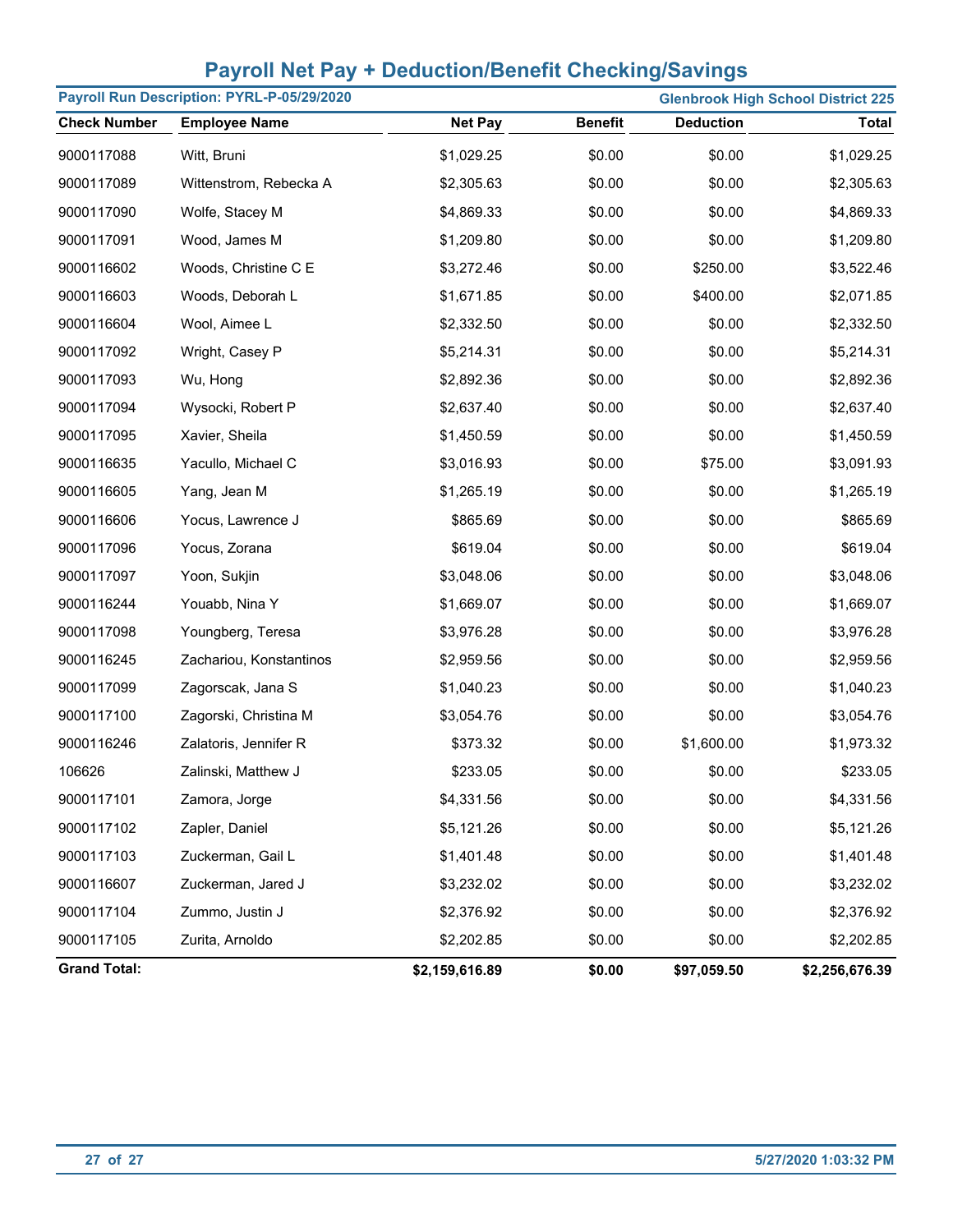|                       |                           | AP Run: AP-P-05/29/2020 ---- Post Date: 2020-05-29 - AP Run Type: R |                            |                          |                                                    |                                                                                                                                                 | <b>Glenbrook High School District 225</b>                                                                           |
|-----------------------|---------------------------|---------------------------------------------------------------------|----------------------------|--------------------------|----------------------------------------------------|-------------------------------------------------------------------------------------------------------------------------------------------------|---------------------------------------------------------------------------------------------------------------------|
| <b>Check Date</b>     | <b>Check Number</b>       | <b>Payment Type</b>                                                 | <b>Name</b>                |                          |                                                    |                                                                                                                                                 | <b>Check Amount</b>                                                                                                 |
| 05/29/2020            | 106642                    | Check                                                               | <b>Blitt and Gaines PC</b> |                          |                                                    |                                                                                                                                                 | 196.94                                                                                                              |
| <b>Invoice Number</b> | <b>Description</b>        |                                                                     |                            | <b>Invoice Date</b>      | <b>Invoice Amount Account</b>                      |                                                                                                                                                 | Amount                                                                                                              |
| 8W010.05292020.D      |                           | Case # 17 SC 3616 (Sandra Bernstein - \$196.94)                     |                            | 05/29/2020               | 196.94                                             | 10 L 100 4590 0000 00 000000<br>Administraton                                                                                                   | 196.94<br>/ Accrual/Summary Accounts                                                                                |
| 05/29/2020            | 106643                    | <b>Check</b>                                                        |                            |                          | Fidelity Security Life Insurance Co. (FSL), eyemed |                                                                                                                                                 | 6,140.24                                                                                                            |
| <b>Invoice Number</b> | <b>Description</b>        |                                                                     |                            | <b>Invoice Date</b>      | <b>Invoice Amount Account</b>                      |                                                                                                                                                 | <b>Amount</b>                                                                                                       |
| 164358221             | Billing Period: June 2020 |                                                                     |                            | 05/29/2020               | 6,140.24                                           | 10 L 100 4560 0230 00 000000<br>Administraton<br>20 L 100 4560 0230 00 000000<br>Administraton<br>95 L 100 4560 0230 00 000000<br>Administraton | 5,778.91<br>/ Accrual/Summary Accounts<br>346.16<br>/ Accrual/Summary Accounts<br>15.17<br>Accrual/Summary Accounts |
| 05/29/2020            | 106644                    | Check                                                               | <b>GESPA</b>               |                          |                                                    |                                                                                                                                                 | 138.50                                                                                                              |
| <b>Invoice Number</b> | <b>Description</b>        |                                                                     |                            | <b>Invoice Date</b>      | <b>Invoice Amount Account</b>                      |                                                                                                                                                 | <b>Amount</b>                                                                                                       |
| 6D300.05292020.D      |                           | 6D300 - Dues - GESPA for PYRL-P-05/29/2020                          |                            | 05/29/2020               | 138.50                                             | 10 L 100 4590 0000 00 000000<br>Administraton                                                                                                   | 138.50<br>/ Accrual/Summary Accounts                                                                                |
| 05/29/2020            | 106645                    | <b>Check</b>                                                        |                            | Mandarich Law Group, Llp |                                                    |                                                                                                                                                 | 32.42                                                                                                               |
| <b>Invoice Number</b> | <b>Description</b>        |                                                                     |                            | <b>Invoice Date</b>      | <b>Invoice Amount Account</b>                      |                                                                                                                                                 | Amount                                                                                                              |
| 8W013.05292020.D      |                           | Case # 14 M1 115327 (Margaret Balabanos Bank)                       |                            | 05/29/2020               | 32.42                                              | 10 L 100 4590 0000 00 000000<br>Administraton                                                                                                   | 32.42<br>/ Accrual/Summary Accounts                                                                                 |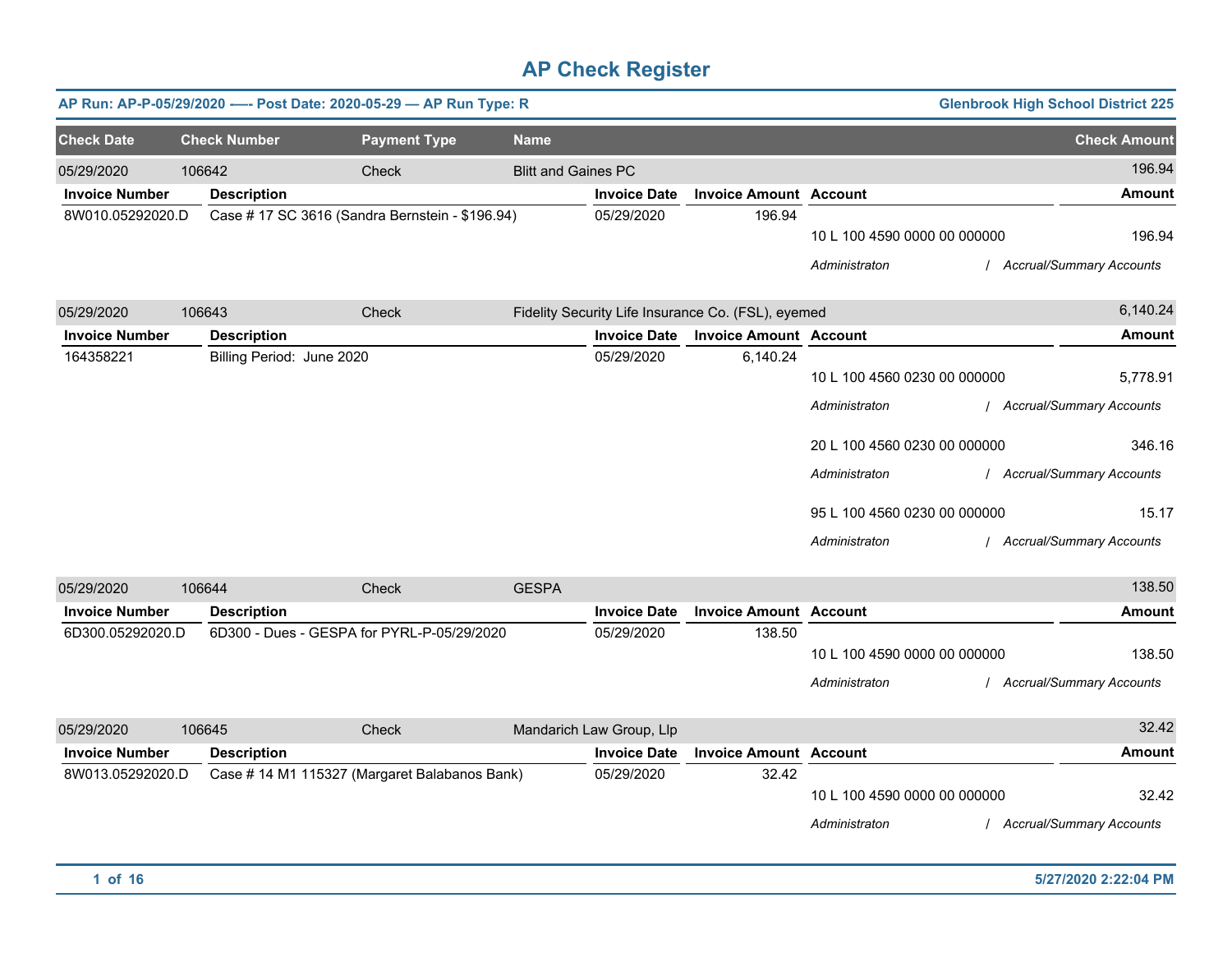|                       |                     | AP Run: AP-P-05/29/2020 ---- Post Date: 2020-05-29 - AP Run Type: R |                        |                                        |                               |                              | <b>Glenbrook High School District 225</b> |
|-----------------------|---------------------|---------------------------------------------------------------------|------------------------|----------------------------------------|-------------------------------|------------------------------|-------------------------------------------|
| <b>Check Date</b>     | <b>Check Number</b> | <b>Payment Type</b>                                                 | <b>Name</b>            |                                        |                               |                              | <b>Check Amount</b>                       |
| 05/29/2020            | 201702214           | <b>Wire Transfer</b>                                                | AIG Retirement / VALIC |                                        |                               |                              | 3,375.00                                  |
| <b>Invoice Number</b> | <b>Description</b>  |                                                                     |                        | <b>Invoice Date</b>                    | <b>Invoice Amount Account</b> |                              | <b>Amount</b>                             |
| 3T000.05292020.D      |                     | 3T000 - AIG/Valic 403b for PYRL-P-05/29/2020                        |                        | 05/29/2020                             | 3,375.00                      |                              |                                           |
|                       |                     |                                                                     |                        |                                        |                               | 10 L 100 4555 0000 00 000000 | 3,375.00                                  |
|                       |                     |                                                                     |                        |                                        |                               | Administraton                | Accrual/Summary Accounts                  |
| 05/29/2020            | 201702215           | <b>Wire Transfer</b>                                                | Ameriprise Financial   |                                        |                               |                              | 1,191.66                                  |
| <b>Invoice Number</b> | <b>Description</b>  |                                                                     |                        | <b>Invoice Date</b>                    | <b>Invoice Amount Account</b> |                              | <b>Amount</b>                             |
| 3T010.05292020.D      |                     | 3T010 - Ameriprise 403b for PYRL-P-05/29/2020                       |                        | 05/29/2020                             | 1,191.66                      |                              |                                           |
|                       |                     |                                                                     |                        |                                        |                               | 10 L 100 4555 0000 00 000000 | 1,191.66                                  |
|                       |                     |                                                                     |                        |                                        |                               | Administraton                | <b>Accrual/Summary Accounts</b>           |
| 05/29/2020            | 201702216           | <b>Wire Transfer</b>                                                |                        | AXA Equitable Insurance Company        |                               |                              | 38,014.12                                 |
| <b>Invoice Number</b> | <b>Description</b>  |                                                                     |                        | <b>Invoice Date</b>                    | <b>Invoice Amount Account</b> |                              | <b>Amount</b>                             |
| 3T020.05292020.D      |                     | 3T020 - AXA Equit 403b for PYRL-P-05/29/2020                        |                        | 05/29/2020                             | 38,014.12                     |                              |                                           |
|                       |                     |                                                                     |                        |                                        |                               | 10 L 100 4555 0000 00 000000 | 36,789.12                                 |
|                       |                     |                                                                     |                        |                                        |                               | Administraton                | <b>Accrual/Summary Accounts</b>           |
|                       |                     |                                                                     |                        |                                        |                               | 20 L 100 4555 0000 00 000000 | 1,225.00                                  |
|                       |                     |                                                                     |                        |                                        |                               | Administraton                | <b>Accrual/Summary Accounts</b>           |
| 05/29/2020            | 201702217           | <b>Wire Transfer</b>                                                |                        | AXA Equitable Insurance Company 457(b) |                               |                              | 5,700.00                                  |
| <b>Invoice Number</b> | <b>Description</b>  |                                                                     |                        | <b>Invoice Date</b>                    | <b>Invoice Amount Account</b> |                              | <b>Amount</b>                             |
| 3S020.05292020.D      |                     | 3S020 - AXA 457(b) for PYRL-P-05/29/2020                            |                        | 05/29/2020                             | 5,700.00                      |                              |                                           |
|                       |                     |                                                                     |                        |                                        |                               | 10 L 100 4555 0000 00 000000 | 5,700.00                                  |
|                       |                     |                                                                     |                        |                                        |                               | Administraton                | <b>Accrual/Summary Accounts</b>           |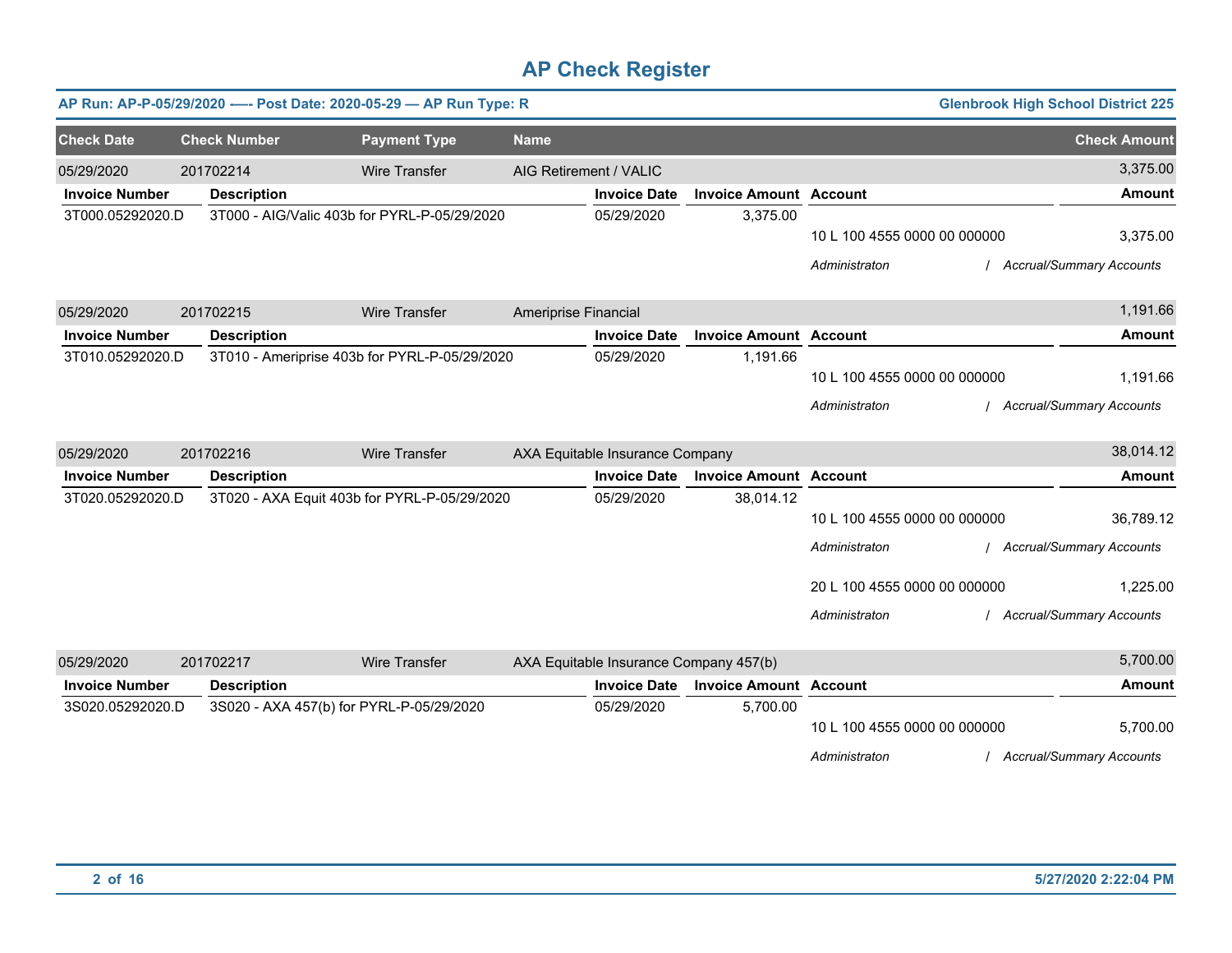|                       |                     | AP Run: AP-P-05/29/2020 ---- Post Date: 2020-05-29 - AP Run Type: R |                             |                                      |                               |                              | <b>Glenbrook High School District 225</b> |
|-----------------------|---------------------|---------------------------------------------------------------------|-----------------------------|--------------------------------------|-------------------------------|------------------------------|-------------------------------------------|
| <b>Check Date</b>     | <b>Check Number</b> | <b>Payment Type</b>                                                 | <b>Name</b>                 |                                      |                               |                              | <b>Check Amount</b>                       |
| 05/29/2020            | 201702218           | <b>Wire Transfer</b>                                                |                             | AXA Equitable Insurance Company ROTH |                               |                              | 1,875.00                                  |
| <b>Invoice Number</b> | <b>Description</b>  |                                                                     |                             | <b>Invoice Date</b>                  | <b>Invoice Amount Account</b> |                              | <b>Amount</b>                             |
| 3R020.05292020.D      |                     | 3R020 - AXA 403b Roth for PYRL-P-05/29/2020                         |                             | 05/29/2020                           | 1,875.00                      |                              |                                           |
|                       |                     |                                                                     |                             |                                      |                               | 10 L 100 4555 0000 00 000000 | 1,725.00                                  |
|                       |                     |                                                                     |                             |                                      |                               | Administraton                | / Accrual/Summary Accounts                |
|                       |                     |                                                                     |                             |                                      |                               | 20 L 100 4555 0000 00 000000 | 150.00                                    |
|                       |                     |                                                                     |                             |                                      |                               | Administraton                | <b>Accrual/Summary Accounts</b>           |
| 05/29/2020            | 201702219           | <b>Wire Transfer</b>                                                | <b>Expert Pay</b>           |                                      |                               |                              | 2,109.30                                  |
| <b>Invoice Number</b> | <b>Description</b>  |                                                                     |                             | <b>Invoice Date</b>                  | <b>Invoice Amount Account</b> |                              | Amount                                    |
| 8W000.05292020.D      |                     | 8W000 - Wage Deduction for PYRL-P-05/29/2020                        |                             | 05/29/2020                           | 2,109.30                      |                              |                                           |
|                       |                     |                                                                     |                             |                                      |                               | 10 L 100 4590 0000 00 000000 | 1,154.65                                  |
|                       |                     |                                                                     |                             |                                      |                               | Administraton                | / Accrual/Summary Accounts                |
|                       |                     |                                                                     |                             |                                      |                               | 20 L 100 4590 0000 00 000000 | 954.65                                    |
|                       |                     |                                                                     |                             |                                      |                               | Administraton                | <b>Accrual/Summary Accounts</b>           |
| 05/29/2020            | 201702220           | <b>Wire Transfer</b>                                                | <b>Fidelity Investments</b> |                                      |                               |                              | 32,027.72                                 |
| <b>Invoice Number</b> | <b>Description</b>  |                                                                     |                             | <b>Invoice Date</b>                  | <b>Invoice Amount Account</b> |                              | Amount                                    |
| 3T030.05292020.D      |                     | 3T030 - Fidelity 403b for PYRL-P-05/29/2020                         |                             | 05/29/2020                           | 32,027.72                     |                              |                                           |
|                       |                     |                                                                     |                             |                                      |                               | 10 L 100 4555 0000 00 000000 | 31,466.72                                 |
|                       |                     |                                                                     |                             |                                      |                               | Administraton                | / Accrual/Summary Accounts                |
|                       |                     |                                                                     |                             |                                      |                               | 20 L 100 4555 0000 00 000000 | 561.00                                    |
|                       |                     |                                                                     |                             |                                      |                               | Administraton                | / Accrual/Summary Accounts                |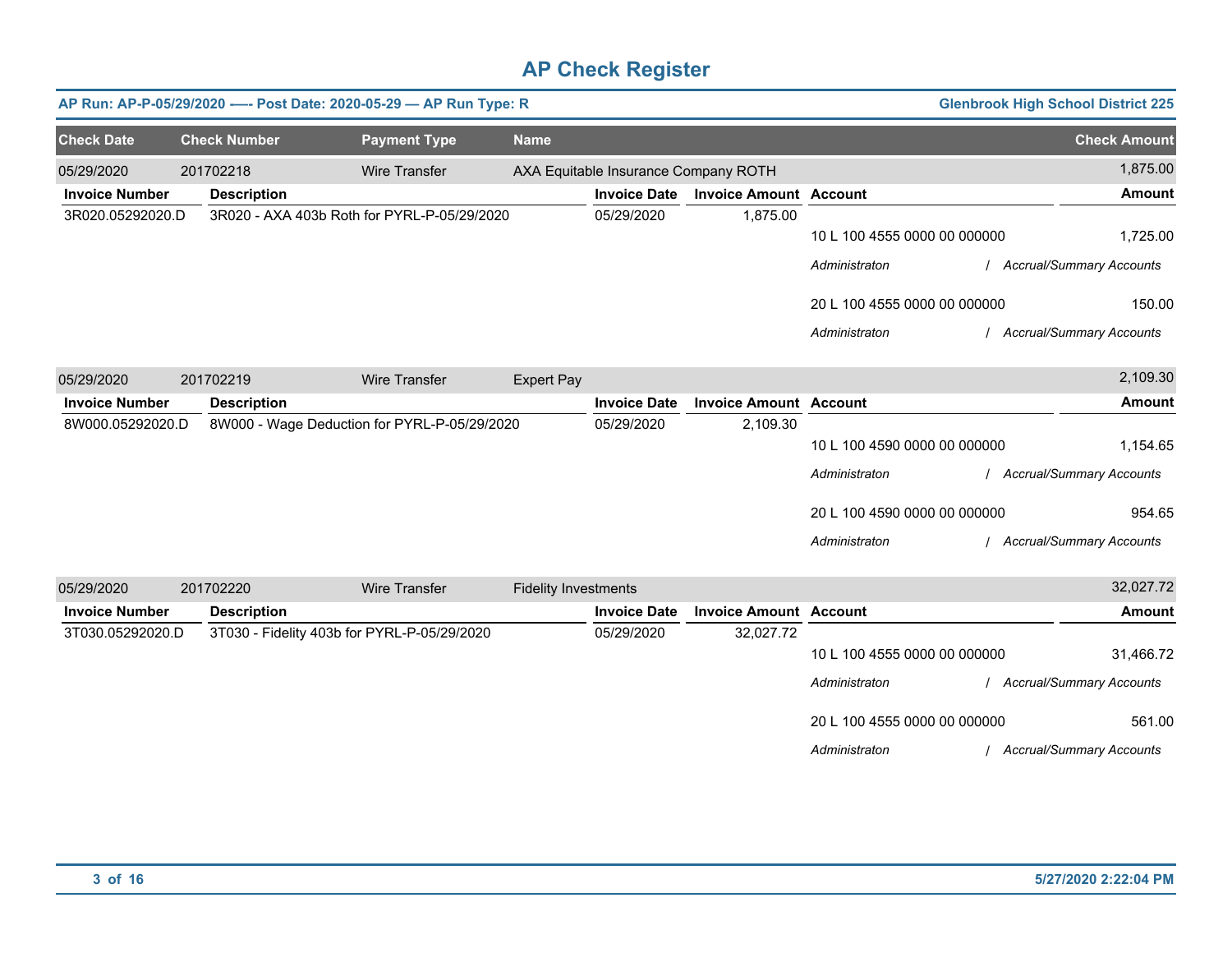|                       | <b>Glenbrook High School District 225</b><br>AP Run: AP-P-05/29/2020 ---- Post Date: 2020-05-29 - AP Run Type: R |                     |                                                     |                             |                                  |                               |                              |                                 |  |
|-----------------------|------------------------------------------------------------------------------------------------------------------|---------------------|-----------------------------------------------------|-----------------------------|----------------------------------|-------------------------------|------------------------------|---------------------------------|--|
| <b>Check Date</b>     |                                                                                                                  | <b>Check Number</b> | <b>Payment Type</b>                                 | <b>Name</b>                 |                                  |                               |                              | <b>Check Amount</b>             |  |
| 05/29/2020            |                                                                                                                  | 201702221           | <b>Wire Transfer</b>                                |                             | Fidelity Investments 457(b)      |                               |                              | 2,707.00                        |  |
| <b>Invoice Number</b> |                                                                                                                  | <b>Description</b>  |                                                     |                             | <b>Invoice Date</b>              | <b>Invoice Amount Account</b> |                              | <b>Amount</b>                   |  |
| 3S030.05292020.D      |                                                                                                                  |                     | 3S030 - Fidelity 457(b) for PYRL-P-05/29/2020       |                             | 05/29/2020                       | 2,707.00                      |                              |                                 |  |
|                       |                                                                                                                  |                     |                                                     |                             |                                  |                               | 10 L 100 4555 0000 00 000000 | 2,707.00                        |  |
|                       |                                                                                                                  |                     |                                                     |                             |                                  |                               | Administraton                | <b>Accrual/Summary Accounts</b> |  |
| 05/29/2020            |                                                                                                                  | 201702222           | <b>Wire Transfer</b>                                |                             | <b>Fidelity Investments ROTH</b> |                               |                              | 10,133.17                       |  |
| <b>Invoice Number</b> |                                                                                                                  | <b>Description</b>  |                                                     |                             | <b>Invoice Date</b>              | <b>Invoice Amount Account</b> |                              | <b>Amount</b>                   |  |
| 3R030.05292020.D      |                                                                                                                  |                     | 3R030 - Fidelity 403b Roth for PYRL-P-05/29/2020    |                             | 05/29/2020                       | 10,133.17                     |                              |                                 |  |
|                       |                                                                                                                  |                     |                                                     |                             |                                  |                               | 10 L 100 4555 0000 00 000000 | 10,133.17                       |  |
|                       |                                                                                                                  |                     |                                                     |                             |                                  |                               | Administraton                | / Accrual/Summary Accounts      |  |
| 05/29/2020            |                                                                                                                  | 201702223           | <b>Wire Transfer</b>                                | <b>First Investors Corp</b> |                                  |                               |                              | 2,300.00                        |  |
| <b>Invoice Number</b> |                                                                                                                  | <b>Description</b>  |                                                     |                             | <b>Invoice Date</b>              | <b>Invoice Amount Account</b> |                              | <b>Amount</b>                   |  |
| 3T040.05292020.D      |                                                                                                                  |                     | 3T040 - Foresters 403b for PYRL-P-05/29/2020        |                             | 05/29/2020                       | 2,300.00                      |                              |                                 |  |
|                       |                                                                                                                  |                     |                                                     |                             |                                  |                               | 10 L 100 4555 0000 00 000000 | 2,300.00                        |  |
|                       |                                                                                                                  |                     |                                                     |                             |                                  |                               | Administraton                | <b>Accrual/Summary Accounts</b> |  |
| 05/29/2020            |                                                                                                                  | 201702224           | <b>Wire Transfer</b>                                |                             | Great American Life Insurance Co |                               |                              | 3,274.00                        |  |
| <b>Invoice Number</b> |                                                                                                                  | <b>Description</b>  |                                                     |                             | <b>Invoice Date</b>              | <b>Invoice Amount Account</b> |                              | <b>Amount</b>                   |  |
| 3T050.05292020.D      |                                                                                                                  |                     | 3T050 - GreatAme/Lincoln 403b for PYRL-P-05/29/2020 |                             | 05/29/2020                       | 3,274.00                      |                              |                                 |  |
|                       |                                                                                                                  |                     |                                                     |                             |                                  |                               | 10 L 100 4555 0000 00 000000 | 3,224.00                        |  |
|                       |                                                                                                                  |                     |                                                     |                             |                                  |                               | Administraton                | <b>Accrual/Summary Accounts</b> |  |
|                       |                                                                                                                  |                     |                                                     |                             |                                  |                               | 20 L 100 4555 0000 00 000000 | 50.00                           |  |
|                       |                                                                                                                  |                     |                                                     |                             |                                  |                               | Administraton                | / Accrual/Summary Accounts      |  |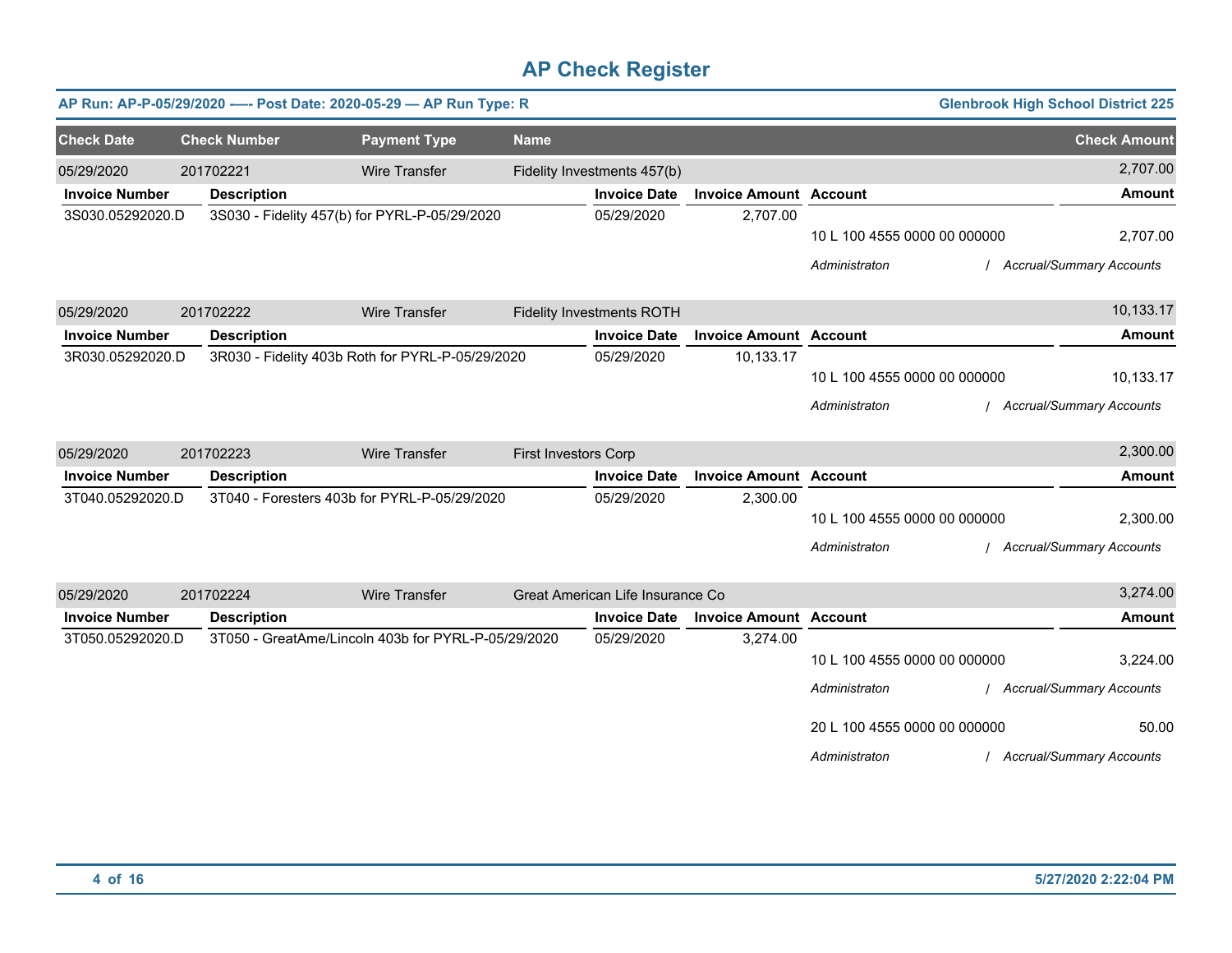|                       |                     | AP Run: AP-P-05/29/2020 ---- Post Date: 2020-05-29 - AP Run Type: R |             |                               | <b>Glenbrook High School District 225</b> |                              |                                 |
|-----------------------|---------------------|---------------------------------------------------------------------|-------------|-------------------------------|-------------------------------------------|------------------------------|---------------------------------|
| <b>Check Date</b>     | <b>Check Number</b> | <b>Payment Type</b>                                                 | <b>Name</b> |                               |                                           |                              | <b>Check Amount</b>             |
| 05/29/2020            | 201702225           | <b>Wire Transfer</b>                                                |             | Horace Mann Insurance Company |                                           |                              | 350.00                          |
| <b>Invoice Number</b> | <b>Description</b>  |                                                                     |             | <b>Invoice Date</b>           | <b>Invoice Amount Account</b>             |                              | <b>Amount</b>                   |
| 3T060.05292020.D      |                     | 3T060 - Horace Mann 403b for PYRL-P-05/29/2020                      |             | 05/29/2020                    | 350.00                                    |                              |                                 |
|                       |                     |                                                                     |             |                               |                                           | 10 L 100 4555 0000 00 000000 | 350.00                          |
|                       |                     |                                                                     |             |                               |                                           | Administraton                | <b>Accrual/Summary Accounts</b> |
| 05/29/2020            | 201702226           | <b>Wire Transfer</b>                                                |             | Illinois Dept Of Revenue      |                                           |                              | 138,592.07                      |
| <b>Invoice Number</b> | <b>Description</b>  |                                                                     |             | <b>Invoice Date</b>           | <b>Invoice Amount Account</b>             |                              | <b>Amount</b>                   |
| 9SIT0.05292020.D      |                     | 9SIT0 - Illinois Stat Tax for PYRL-P-05/29/2020                     |             | 05/29/2020                    | 137,852.94                                |                              |                                 |
|                       |                     |                                                                     |             |                               |                                           | 10 L 100 4530 0000 00 000000 | 129,438.54                      |
|                       |                     |                                                                     |             |                               |                                           | Administraton                | <b>Accrual/Summary Accounts</b> |
|                       |                     |                                                                     |             |                               |                                           | 20 L 100 4530 0000 00 000000 | 7,782.08                        |
|                       |                     |                                                                     |             |                               |                                           | Administraton                | <b>Accrual/Summary Accounts</b> |
|                       |                     |                                                                     |             |                               |                                           | 40 L 100 4530 0000 00 000000 | 75.83                           |
|                       |                     |                                                                     |             |                               |                                           | Administraton                | Accrual/Summary Accounts        |
|                       |                     |                                                                     |             |                               |                                           | 95 L 100 4530 0000 00 000000 | 556.49                          |
|                       |                     |                                                                     |             |                               |                                           | Administraton                | Accrual/Summary Accounts        |
| 9SITA.05292020.D      |                     | 9SITA - Additional IL State Tax Amt for PYRL-P-05/29/2020           |             | 05/29/2020                    | 739.13                                    |                              |                                 |
|                       |                     |                                                                     |             |                               |                                           | 10 L 100 4530 0000 00 000000 | 739.13                          |
|                       |                     |                                                                     |             |                               |                                           | Administraton                | / Accrual/Summary Accounts      |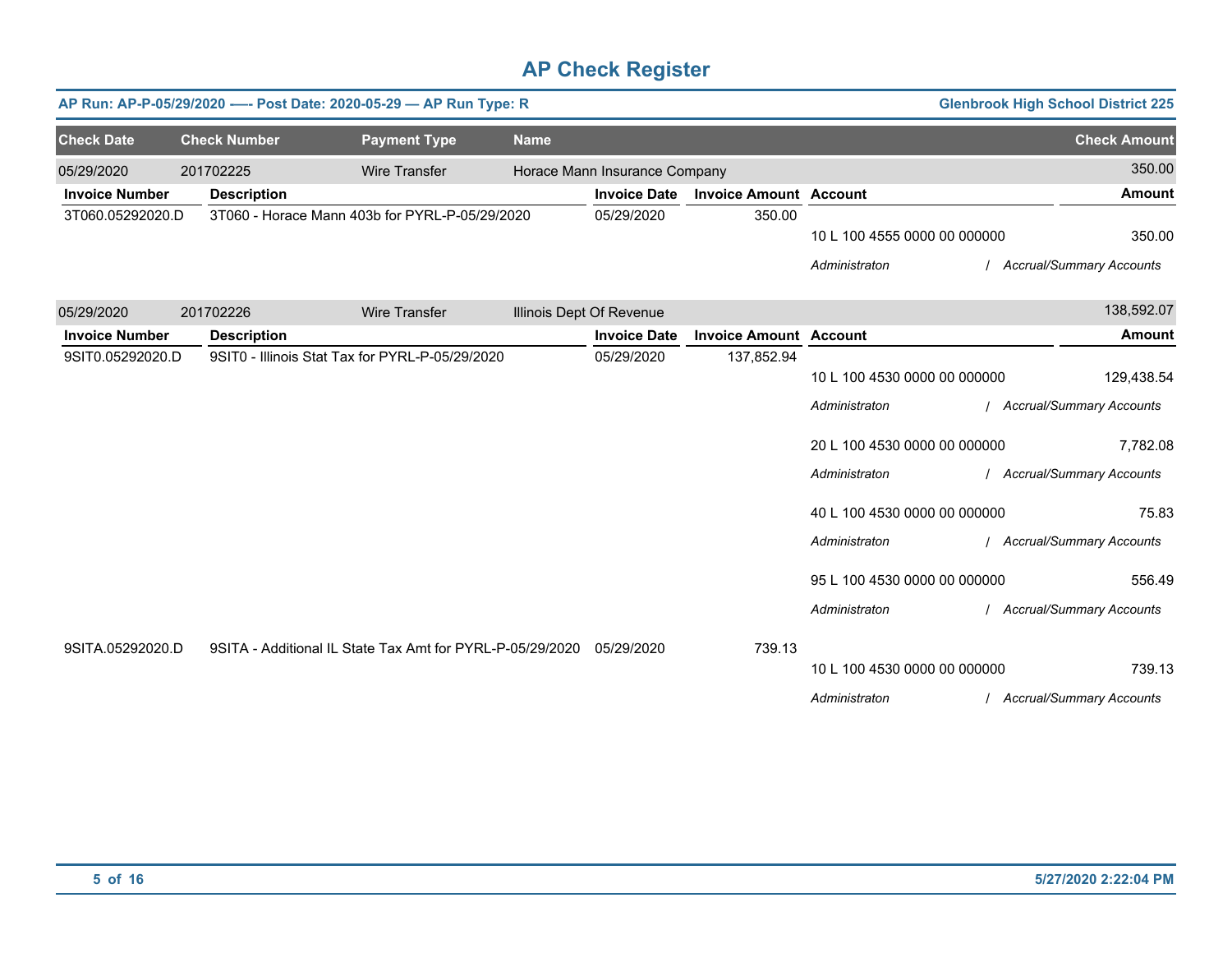|                       |                                    | AP Run: AP-P-05/29/2020 ---- Post Date: 2020-05-29 - AP Run Type: R |                          |                                      |                               |                              | <b>Glenbrook High School District 225</b> |
|-----------------------|------------------------------------|---------------------------------------------------------------------|--------------------------|--------------------------------------|-------------------------------|------------------------------|-------------------------------------------|
| <b>Check Date</b>     | <b>Check Number</b>                | <b>Payment Type</b>                                                 | <b>Name</b>              |                                      |                               |                              | <b>Check Amount</b>                       |
| 05/29/2020            | 201702227                          | <b>Wire Transfer</b>                                                |                          | Illinois Municipal Retirement Fund   |                               |                              | 100,316.99                                |
| <b>Invoice Number</b> | <b>Description</b>                 |                                                                     |                          | <b>Invoice Date</b>                  | <b>Invoice Amount Account</b> |                              | <b>Amount</b>                             |
| 21500.05292020.D      | 05/29/2020                         | 21500 - IMRF Voluntary Addt'l Contrib for PYRL-P-                   |                          | 05/29/2020                           | 7,934.00                      |                              |                                           |
|                       |                                    |                                                                     |                          |                                      |                               | 10 L 100 4540 0000 00 000000 | 4,977.12                                  |
|                       |                                    |                                                                     |                          |                                      |                               | Administraton                | / Accrual/Summary Accounts                |
|                       |                                    |                                                                     |                          |                                      |                               | 20 L 100 4540 0000 00 000000 | 2,956.88                                  |
|                       |                                    |                                                                     |                          |                                      |                               | Administraton                | / Accrual/Summary Accounts                |
| 2IE00.05292020.D      | 2IE00 - IMRF for PYRL-P-05/29/2020 |                                                                     |                          | 05/29/2020                           | 29,673.34                     |                              |                                           |
|                       |                                    |                                                                     |                          |                                      |                               | 50 L 100 4540 0000 00 000000 | 29,673.34                                 |
|                       |                                    |                                                                     |                          |                                      |                               | Administraton                | / Accrual/Summary Accounts                |
| 2IR00.05292020.B      | 2IR00 - IMRF for PYRL-P-05/29/2020 |                                                                     |                          | 05/29/2020                           | 62,709.65                     |                              |                                           |
|                       |                                    |                                                                     |                          |                                      |                               | 50 L 100 4540 0000 00 000000 | 62,709.65                                 |
|                       |                                    |                                                                     |                          |                                      |                               | Administraton                | / Accrual/Summary Accounts                |
| 05/29/2020            | 201702228                          | <b>Wire Transfer</b>                                                |                          | ING Retirement Plans / Northern Life |                               |                              | 1,876.00                                  |
| <b>Invoice Number</b> | <b>Description</b>                 |                                                                     |                          | <b>Invoice Date</b>                  | <b>Invoice Amount Account</b> |                              | <b>Amount</b>                             |
| 3T070.05292020.D      |                                    | 3T070 - VOYA/ING 403b for PYRL-P-05/29/2020                         |                          | 05/29/2020                           | 1,876.00                      | 10 L 100 4555 0000 00 000000 | 1,876.00                                  |
|                       |                                    |                                                                     |                          |                                      |                               | Administraton                | / Accrual/Summary Accounts                |
| 05/29/2020            | 201702229                          | <b>Wire Transfer</b>                                                | <b>ING Windsor ILIAC</b> |                                      |                               |                              | 35.00                                     |
| <b>Invoice Number</b> | <b>Description</b>                 |                                                                     |                          | <b>Invoice Date</b>                  | <b>Invoice Amount Account</b> |                              | <b>Amount</b>                             |
| 3T075.05292020.D      |                                    | 3T075 - ING/Windsor 403b for PYRL-P-05/29/2020                      |                          | 05/29/2020                           | 35.00                         | 20 L 100 4555 0000 00 000000 | 35.00                                     |
|                       |                                    |                                                                     |                          |                                      |                               | Administraton                | / Accrual/Summary Accounts                |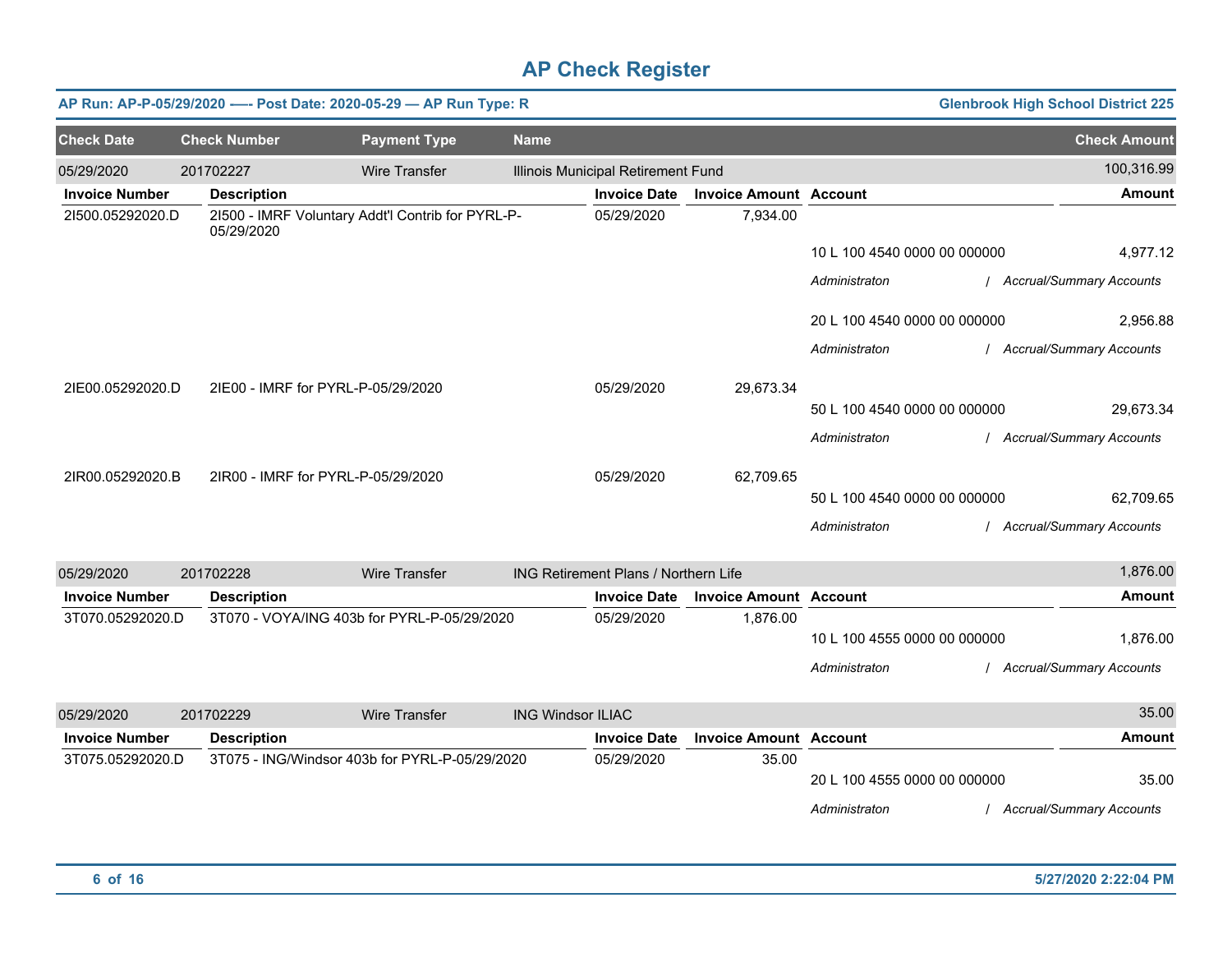|                       | AP Run: AP-P-05/29/2020 ---- Post Date: 2020-05-29 - AP Run Type: R |                      |             |                                 |                               |                              | <b>Glenbrook High School District 225</b> |
|-----------------------|---------------------------------------------------------------------|----------------------|-------------|---------------------------------|-------------------------------|------------------------------|-------------------------------------------|
| <b>Check Date</b>     | <b>Check Number</b>                                                 | <b>Payment Type</b>  | <b>Name</b> |                                 |                               |                              | <b>Check Amount</b>                       |
| 05/29/2020            | 201702230                                                           | <b>Wire Transfer</b> |             | Internal Revenue Service Center |                               |                              | 541,998.05                                |
| <b>Invoice Number</b> | <b>Description</b>                                                  |                      |             | <b>Invoice Date</b>             | <b>Invoice Amount Account</b> |                              | <b>Amount</b>                             |
| 9FICA.05292020.B      | 9FICA - Social Security Tax for PYRL-P-05/29/2020                   |                      |             | 05/29/2020                      | 45,102.76                     | 51 L 100 4570 0000 00 000000 | 45,102.76                                 |
|                       |                                                                     |                      |             |                                 |                               | Administraton                | / Accrual/Summary Accounts                |
| 9FICA.05292020.D      | 9FICA - Social Security Tax for PYRL-P-05/29/2020                   |                      |             | 05/29/2020                      | 45,102.76                     |                              |                                           |
|                       |                                                                     |                      |             |                                 |                               | 51 L 100 4570 0000 00 000000 | 45,102.76                                 |
|                       |                                                                     |                      |             |                                 |                               | Administraton                | / Accrual/Summary Accounts                |
| 9FIT%.05292020.D      | 9FIT% - Add Fed Tax % for PYRL-P-05/29/2020                         |                      |             | 05/29/2020                      | 782.54                        |                              |                                           |
|                       |                                                                     |                      |             |                                 |                               | 10 L 100 4520 0000 00 000000 | 782.54                                    |
|                       |                                                                     |                      |             |                                 |                               | Administraton                | / Accrual/Summary Accounts                |
| 9FIT0.05292020.D      | 9FIT0 - Federal Tax for PYRL-P-05/29/2020                           |                      |             | 05/29/2020                      | 341,777.16                    |                              |                                           |
|                       |                                                                     |                      |             |                                 |                               | 10 L 100 4520 0000 00 000000 | 325,892.29                                |
|                       |                                                                     |                      |             |                                 |                               | Administraton                | / Accrual/Summary Accounts                |
|                       |                                                                     |                      |             |                                 |                               | 20 L 100 4520 0000 00 000000 | 14,505.57                                 |
|                       |                                                                     |                      |             |                                 |                               | Administraton                | / Accrual/Summary Accounts                |
|                       |                                                                     |                      |             |                                 |                               | 40 L 100 4520 0000 00 000000 | 200.60                                    |
|                       |                                                                     |                      |             |                                 |                               | Administraton                | / Accrual/Summary Accounts                |
|                       |                                                                     |                      |             |                                 |                               | 95 L 100 4520 0000 00 000000 | 1,178.70                                  |
|                       |                                                                     |                      |             |                                 |                               |                              |                                           |
|                       |                                                                     |                      |             |                                 |                               | Administraton                | / Accrual/Summary Accounts                |
| 9FITA.05292020.D      | 9FITA - Additional Federal Tax Amt for PYRL-P-05/29/2020 05/29/2020 |                      |             |                                 | 13,538.75                     |                              |                                           |
|                       |                                                                     |                      |             |                                 |                               | 10 L 100 4520 0000 00 000000 | 13,123.75                                 |
|                       |                                                                     |                      |             |                                 |                               | Administraton                | / Accrual/Summary Accounts                |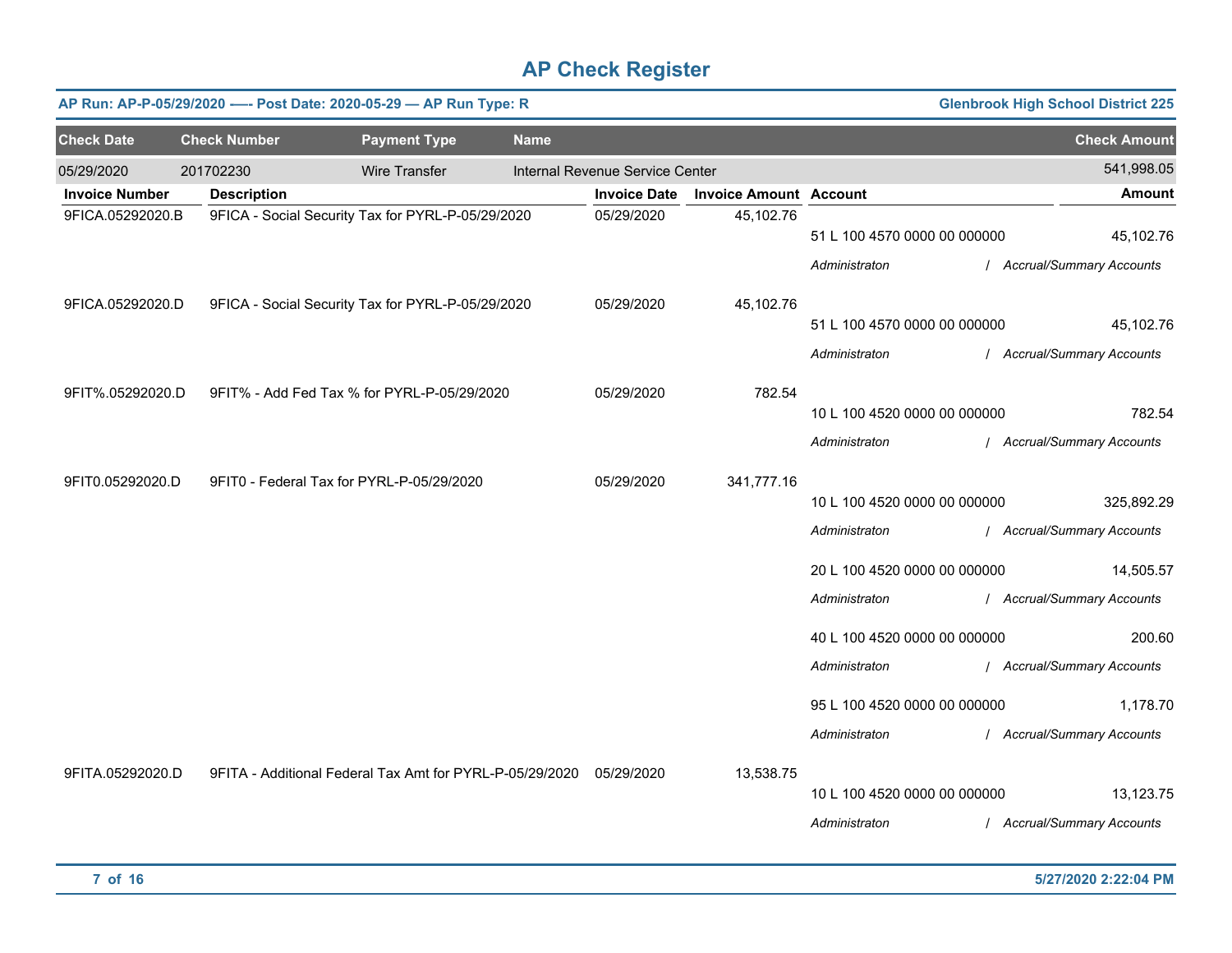|                       |                     | AP Run: AP-P-05/29/2020 ---- Post Date: 2020-05-29 - AP Run Type: R |             |                                 |                               |                              | <b>Glenbrook High School District 225</b> |
|-----------------------|---------------------|---------------------------------------------------------------------|-------------|---------------------------------|-------------------------------|------------------------------|-------------------------------------------|
| <b>Check Date</b>     | <b>Check Number</b> | <b>Payment Type</b>                                                 | <b>Name</b> |                                 |                               |                              | <b>Check Amount</b>                       |
| 05/29/2020            | 201702230           | <b>Wire Transfer</b>                                                |             | Internal Revenue Service Center |                               |                              | 541,998.05                                |
| <b>Invoice Number</b> | <b>Description</b>  |                                                                     |             | <b>Invoice Date</b>             | <b>Invoice Amount Account</b> |                              | Amount                                    |
|                       |                     |                                                                     |             |                                 |                               | 20 L 100 4520 0000 00 000000 | 415.00                                    |
|                       |                     |                                                                     |             |                                 |                               | Administraton                | / Accrual/Summary Accounts                |
| 9MEDI.05292020.B      |                     | 9MEDI - Medicare Tax for PYRL-P-05/29/2020                          |             | 05/29/2020                      | 47,847.04                     |                              |                                           |
|                       |                     |                                                                     |             |                                 |                               | 51 L 100 4580 0000 00 000000 | 47,847.04                                 |
|                       |                     |                                                                     |             |                                 |                               | Administraton                | <b>Accrual/Summary Accounts</b>           |
| 9MEDI.05292020.D      |                     | 9MEDI - Medicare Tax for PYRL-P-05/29/2020                          |             | 05/29/2020                      | 47,847.04                     |                              |                                           |
|                       |                     |                                                                     |             |                                 |                               | 51 L 100 4580 0000 00 000000 | 47,847.04                                 |
|                       |                     |                                                                     |             |                                 |                               | Administraton                | <b>Accrual/Summary Accounts</b>           |
| 05/29/2020            | 201702231           | <b>Wire Transfer</b>                                                |             | Lincoln Investment Planning Inc |                               |                              | 11,066.94                                 |
| <b>Invoice Number</b> | <b>Description</b>  |                                                                     |             | <b>Invoice Date</b>             | <b>Invoice Amount Account</b> |                              | <b>Amount</b>                             |
| 3T080.05292020.D      |                     | 3T080 - Lincoln Investment 403b for PYRL-P-05/29/2020               |             | 05/29/2020                      | 11,066.94                     | 10 L 100 4555 0000 00 000000 | 10,456.94                                 |
|                       |                     |                                                                     |             |                                 |                               | Administraton                | / Accrual/Summary Accounts                |
|                       |                     |                                                                     |             |                                 |                               | 20 L 100 4555 0000 00 000000 | 585.00                                    |
|                       |                     |                                                                     |             |                                 |                               | Administraton                | / Accrual/Summary Accounts                |
|                       |                     |                                                                     |             |                                 |                               | 95 L 100 4555 0000 00 000000 | 25.00                                     |
|                       |                     |                                                                     |             |                                 |                               | Administraton                | / Accrual/Summary Accounts                |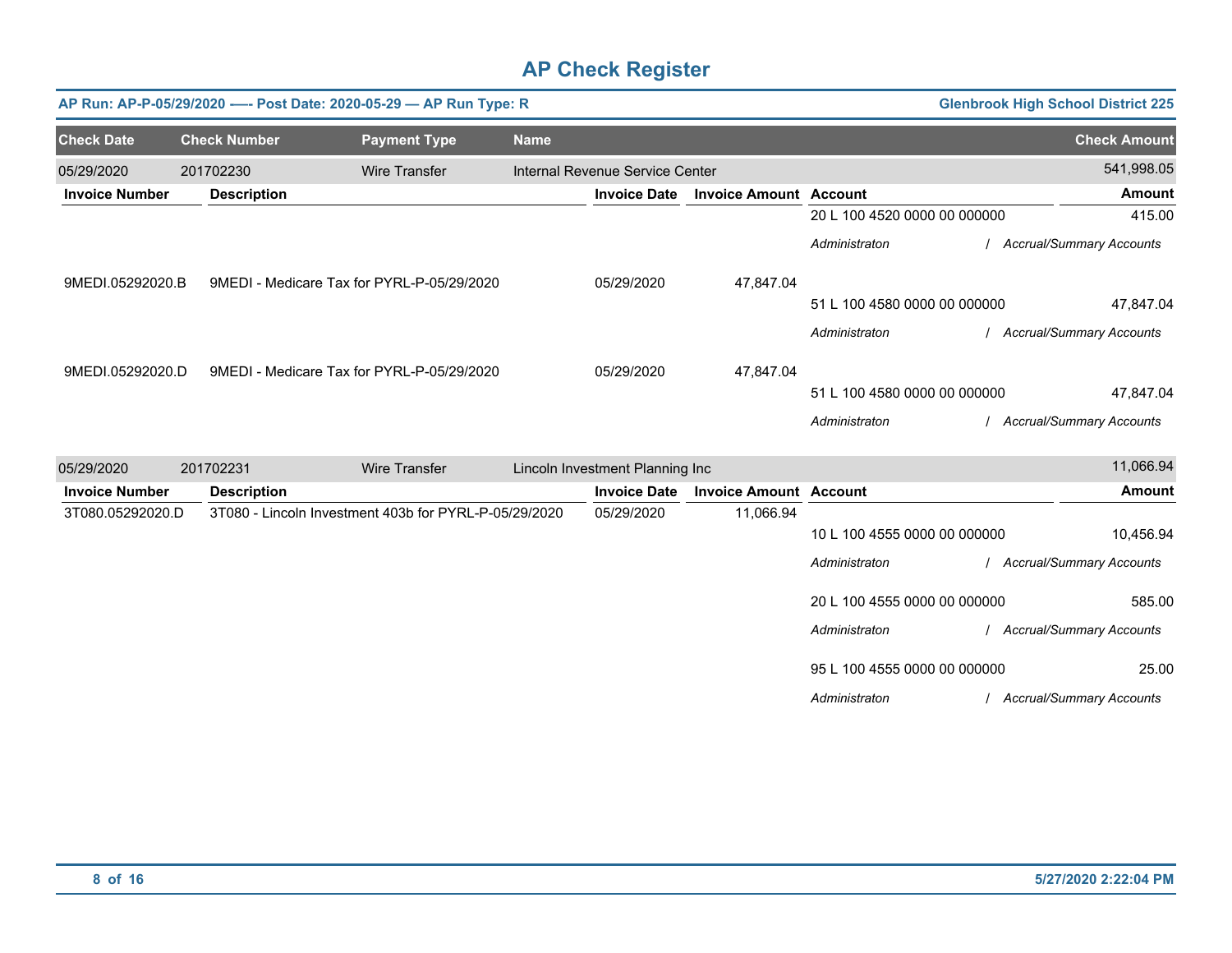|                       |                     | AP Run: AP-P-05/29/2020 ---- Post Date: 2020-05-29 - AP Run Type: R |                          |                                               |                               |                                               | <b>Glenbrook High School District 225</b>   |
|-----------------------|---------------------|---------------------------------------------------------------------|--------------------------|-----------------------------------------------|-------------------------------|-----------------------------------------------|---------------------------------------------|
| <b>Check Date</b>     | <b>Check Number</b> | <b>Payment Type</b>                                                 | <b>Name</b>              |                                               |                               |                                               | <b>Check Amount</b>                         |
| 05/29/2020            | 201702232           | Wire Transfer                                                       |                          | Lincoln Investment Planning Inc 457           |                               |                                               | 5,859.45                                    |
| <b>Invoice Number</b> | <b>Description</b>  |                                                                     |                          | <b>Invoice Date</b>                           | <b>Invoice Amount Account</b> |                                               | Amount                                      |
| 3S085.05292020.D      |                     | 3S085 - Lincoln Investment 457(b) for PYRL-P-05/29/2020             |                          | 05/29/2020                                    | 5,859.45                      | 10 L 100 4555 0000 00 000000<br>Administraton | 5,859.45<br><b>Accrual/Summary Accounts</b> |
| 05/29/2020            | 201702233           | <b>Wire Transfer</b>                                                |                          | Lincoln Investment Planning Inc ROTH          |                               |                                               | 300.00                                      |
| <b>Invoice Number</b> | <b>Description</b>  |                                                                     |                          | <b>Invoice Date</b>                           | <b>Invoice Amount Account</b> |                                               | <b>Amount</b>                               |
| 3R080.05292020.D      |                     | 3R080 - Lincoln Invest 403b Roth for PYRL-P-05/29/2020              |                          | 05/29/2020                                    | 300.00                        | 10 L 100 4555 0000 00 000000<br>Administraton | 300.00<br><b>Accrual/Summary Accounts</b>   |
| 05/29/2020            | 201702234           | Wire Transfer                                                       |                          | Lincoln National Life / Lincoln Financial Gro |                               |                                               | 35.00                                       |
| <b>Invoice Number</b> | <b>Description</b>  |                                                                     |                          | <b>Invoice Date</b>                           | <b>Invoice Amount Account</b> |                                               | Amount                                      |
| 3T090.05292020.D      |                     | 3T090 - Lincoln National 403b for PYRL-P-05/29/2020                 |                          | 05/29/2020                                    | 35.00                         | 10 L 100 4555 0000 00 000000<br>Administraton | 35.00<br><b>Accrual/Summary Accounts</b>    |
| 05/29/2020            | 201702235           | <b>Wire Transfer</b>                                                | <b>MetLife Resources</b> |                                               |                               |                                               | 800.00                                      |
| <b>Invoice Number</b> | <b>Description</b>  |                                                                     |                          | <b>Invoice Date</b>                           | <b>Invoice Amount Account</b> |                                               | Amount                                      |
| 3T100.05292020.D      |                     | 3T100 - MetLife 403b for PYRL-P-05/29/2020                          |                          | 05/29/2020                                    | 800.00                        | 10 L 100 4555 0000 00 000000<br>Administraton | 800.00<br><b>Accrual/Summary Accounts</b>   |
| 05/29/2020            | 201702236           | <b>Wire Transfer</b>                                                | <b>Oppenheimer Funds</b> |                                               |                               |                                               | 6,337.50                                    |
| <b>Invoice Number</b> | <b>Description</b>  |                                                                     |                          | <b>Invoice Date</b>                           | <b>Invoice Amount Account</b> |                                               | Amount                                      |
| 3T110.05292020.D      |                     | 3T110 - Invesco/Oppenheimer 403b for PYRL-P-05/29/2020 05/29/2020   |                          |                                               | 6,337.50                      | 10 L 100 4555 0000 00 000000<br>Administraton | 6,337.50<br><b>Accrual/Summary Accounts</b> |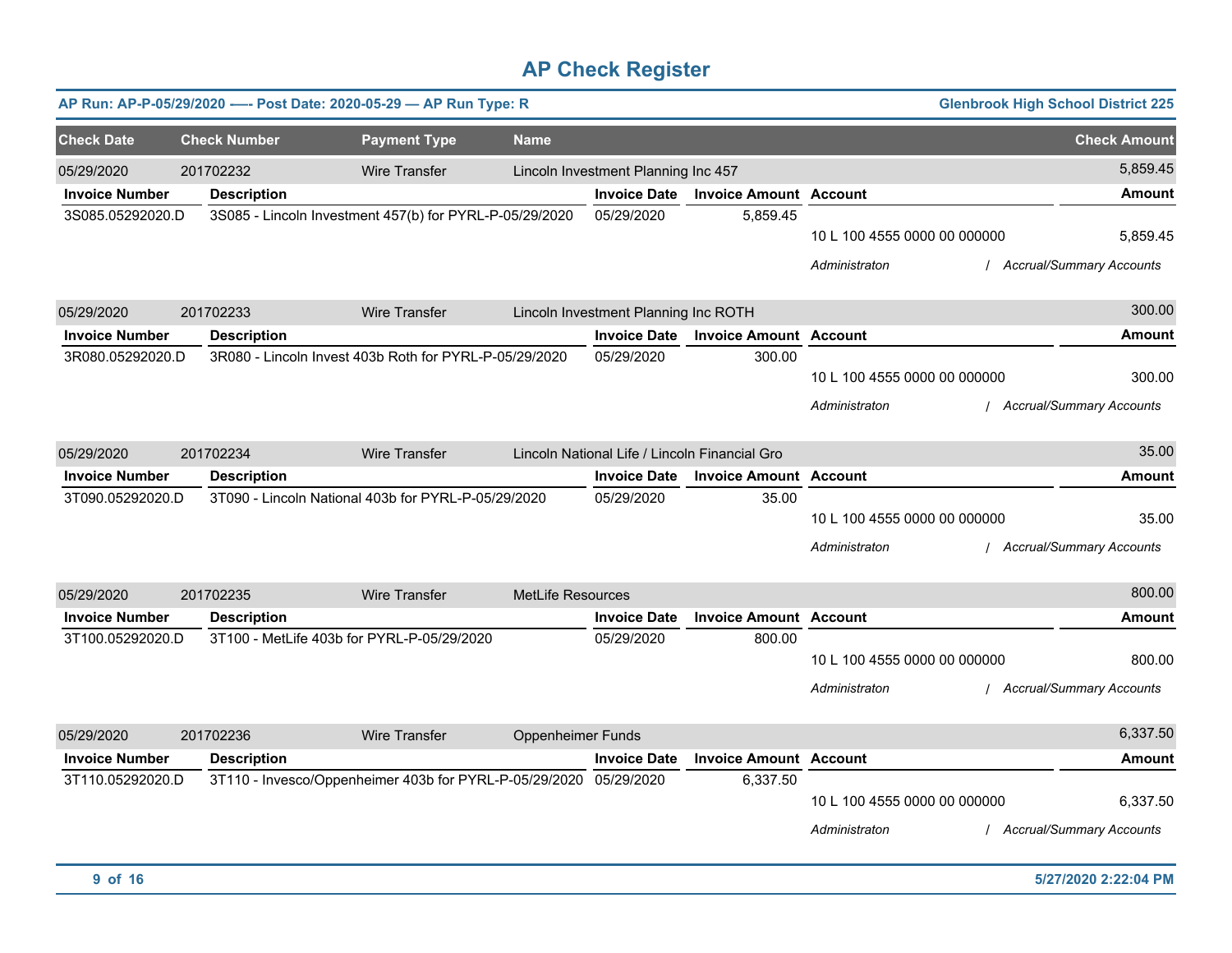|                       | AP Run: AP-P-05/29/2020 ---- Post Date: 2020-05-29 - AP Run Type: R<br><b>Glenbrook High School District 225</b> |                                                                   |             |                                  |                               |                              |  |                            |  |
|-----------------------|------------------------------------------------------------------------------------------------------------------|-------------------------------------------------------------------|-------------|----------------------------------|-------------------------------|------------------------------|--|----------------------------|--|
| <b>Check Date</b>     | <b>Check Number</b>                                                                                              | <b>Payment Type</b>                                               | <b>Name</b> |                                  |                               |                              |  | <b>Check Amount</b>        |  |
| 05/29/2020            | 201702237                                                                                                        | <b>Wire Transfer</b>                                              |             | <b>Oppenheimer Funds ER</b>      |                               |                              |  | 225.00                     |  |
| <b>Invoice Number</b> | <b>Description</b>                                                                                               |                                                                   |             | <b>Invoice Date</b>              | <b>Invoice Amount Account</b> |                              |  | <b>Amount</b>              |  |
| 3T110.05292020.B      |                                                                                                                  | 3T110 - Invesco/Oppenheimer 403b for PYRL-P-05/29/2020 05/29/2020 |             |                                  | 225.00                        |                              |  |                            |  |
|                       |                                                                                                                  |                                                                   |             |                                  |                               | 10 L 100 4555 0000 00 000000 |  | 225.00                     |  |
|                       |                                                                                                                  |                                                                   |             |                                  |                               | Administraton                |  | / Accrual/Summary Accounts |  |
| 05/29/2020            | 201702238                                                                                                        | Wire Transfer                                                     |             | Oppenheimer Funds ROTH           |                               |                              |  | 1,050.00                   |  |
| <b>Invoice Number</b> | <b>Description</b>                                                                                               |                                                                   |             | <b>Invoice Date</b>              | <b>Invoice Amount Account</b> |                              |  | Amount                     |  |
| 3R110.05292020.D      | 05/29/2020                                                                                                       | 3R110 - Invesco/Oppenheimer 403b Roth for PYRL-P-                 |             | 05/29/2020                       | 1,050.00                      |                              |  |                            |  |
|                       |                                                                                                                  |                                                                   |             |                                  |                               | 10 L 100 4555 0000 00 000000 |  | 1,050.00                   |  |
|                       |                                                                                                                  |                                                                   |             |                                  |                               | Administraton                |  | / Accrual/Summary Accounts |  |
| 05/29/2020            | 201702239                                                                                                        | <b>Wire Transfer</b>                                              |             | <b>Teachers Health Insurance</b> |                               |                              |  | 57,763.35                  |  |
| <b>Invoice Number</b> | <b>Description</b>                                                                                               |                                                                   |             | <b>Invoice Date</b>              | <b>Invoice Amount Account</b> |                              |  | <b>Amount</b>              |  |
| 1HBAD.05292020.B      | 05/29/2020                                                                                                       | 1HBAD - Teachers' Health Insurance4 for PYRL-P-                   |             | 05/29/2020                       | 141.94                        |                              |  |                            |  |
|                       |                                                                                                                  |                                                                   |             |                                  |                               | 10 L 100 4510 0000 00 000000 |  | 141.94                     |  |
|                       |                                                                                                                  |                                                                   |             |                                  |                               | Administraton                |  | / Accrual/Summary Accounts |  |
| 1HE00.05292020.D      | 05/29/2020                                                                                                       | 1HE00 - Teachers' Health Insurance for PYRL-P-                    |             | 05/29/2020                       | 33,018.49                     |                              |  |                            |  |
|                       |                                                                                                                  |                                                                   |             |                                  |                               | 10 L 100 4510 0000 00 000000 |  | 32,959.04                  |  |
|                       |                                                                                                                  |                                                                   |             |                                  |                               | Administraton                |  | / Accrual/Summary Accounts |  |
|                       |                                                                                                                  |                                                                   |             |                                  |                               | 20 L 100 4510 0000 00 000000 |  | 37.96                      |  |
|                       |                                                                                                                  |                                                                   |             |                                  |                               | Administraton                |  | / Accrual/Summary Accounts |  |
|                       |                                                                                                                  |                                                                   |             |                                  |                               | 95 L 100 4510 0000 00 000000 |  | 21.49                      |  |
|                       |                                                                                                                  |                                                                   |             |                                  |                               | Administraton                |  | / Accrual/Summary Accounts |  |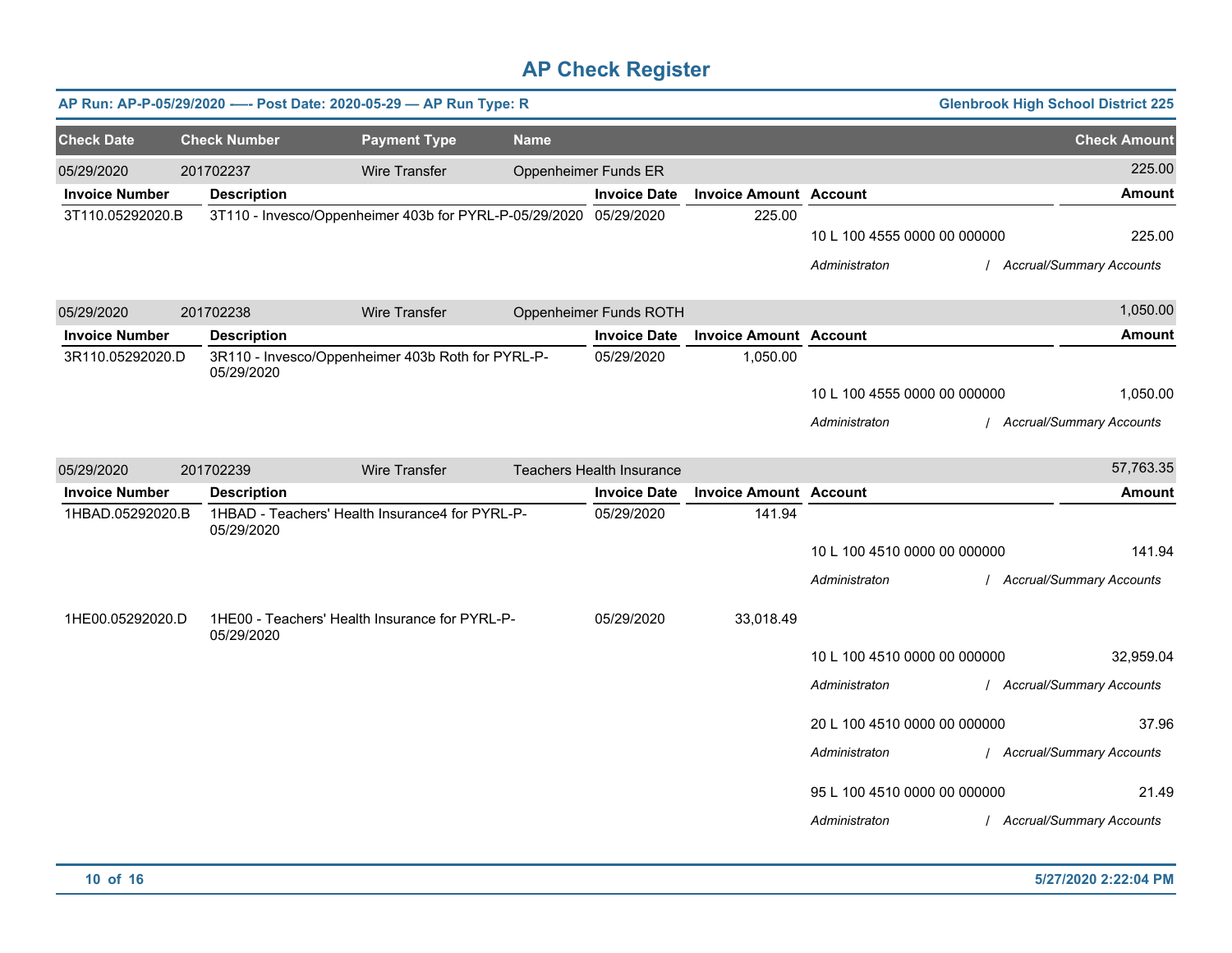|                       | AP Run: AP-P-05/29/2020 ---- Post Date: 2020-05-29 - AP Run Type: R<br><b>Glenbrook High School District 225</b> |                                                                    |             |                                   |                               |                                               |  |                                         |
|-----------------------|------------------------------------------------------------------------------------------------------------------|--------------------------------------------------------------------|-------------|-----------------------------------|-------------------------------|-----------------------------------------------|--|-----------------------------------------|
| <b>Check Date</b>     | <b>Check Number</b>                                                                                              | <b>Payment Type</b>                                                | <b>Name</b> |                                   |                               |                                               |  | <b>Check Amount</b>                     |
| 05/29/2020            | 201702239                                                                                                        | <b>Wire Transfer</b>                                               |             | <b>Teachers Health Insurance</b>  |                               |                                               |  | 57,763.35                               |
| <b>Invoice Number</b> | <b>Description</b>                                                                                               |                                                                    |             | <b>Invoice Date</b>               | <b>Invoice Amount Account</b> |                                               |  | <b>Amount</b>                           |
| 1HR00.05292020.B      |                                                                                                                  | 1HR00 - Teachers Health Insurance for PYRL-P-05/29/2020 05/29/2020 |             |                                   | 24,497.61                     | 10 L 100 4510 0000 00 000000<br>Administraton |  | 24,453.50<br>/ Accrual/Summary Accounts |
|                       |                                                                                                                  |                                                                    |             |                                   |                               | 20 L 100 4510 0000 00 000000                  |  | 28.16                                   |
|                       |                                                                                                                  |                                                                    |             |                                   |                               | Administraton                                 |  | / Accrual/Summary Accounts              |
|                       |                                                                                                                  |                                                                    |             |                                   |                               | 95 L 100 4510 0000 00 000000                  |  | 15.95                                   |
|                       |                                                                                                                  |                                                                    |             |                                   |                               | Administraton                                 |  | / Accrual/Summary Accounts              |
| 1HRAD.05292020.B      | 05/29/2020                                                                                                       | 1HRAD - Teachers Health Insurance3 for PYRL-P-                     |             | 05/29/2020                        | 105.31                        |                                               |  |                                         |
|                       |                                                                                                                  |                                                                    |             |                                   |                               | 10 L 100 4510 0000 00 000000                  |  | 105.31                                  |
|                       |                                                                                                                  |                                                                    |             |                                   |                               | Administraton                                 |  | Accrual/Summary Accounts                |
| 05/29/2020            | 201702240                                                                                                        | <b>Wire Transfer</b>                                               |             | <b>Teachers Retirement System</b> |                               |                                               |  | 256,621.74                              |
| <b>Invoice Number</b> | <b>Description</b>                                                                                               |                                                                    |             | <b>Invoice Date</b>               | <b>Invoice Amount Account</b> |                                               |  | <b>Amount</b>                           |
| 1TBAD.05292020.B      |                                                                                                                  | 1TBAD - Teachers' Retirement4 for PYRL-P-05/29/2020                |             | 05/29/2020                        | 1,030.22                      | 10 L 100 4510 0000 00 000000                  |  | 1,030.22                                |
|                       |                                                                                                                  |                                                                    |             |                                   |                               | Administraton                                 |  | / Accrual/Summary Accounts              |
| 1TE00.05292020.D      |                                                                                                                  | 1TE00 - Teachers' Retirement for PYRL-P-05/29/2020                 |             | 05/29/2020                        | 239,648.87                    |                                               |  |                                         |
|                       |                                                                                                                  |                                                                    |             |                                   |                               | 10 L 100 4510 0000 00 000000                  |  | 239,217.43                              |
|                       |                                                                                                                  |                                                                    |             |                                   |                               | Administraton                                 |  | / Accrual/Summary Accounts              |
|                       |                                                                                                                  |                                                                    |             |                                   |                               | 20 L 100 4510 0000 00 000000                  |  | 275.47                                  |
|                       |                                                                                                                  |                                                                    |             |                                   |                               | Administraton                                 |  | / Accrual/Summary Accounts              |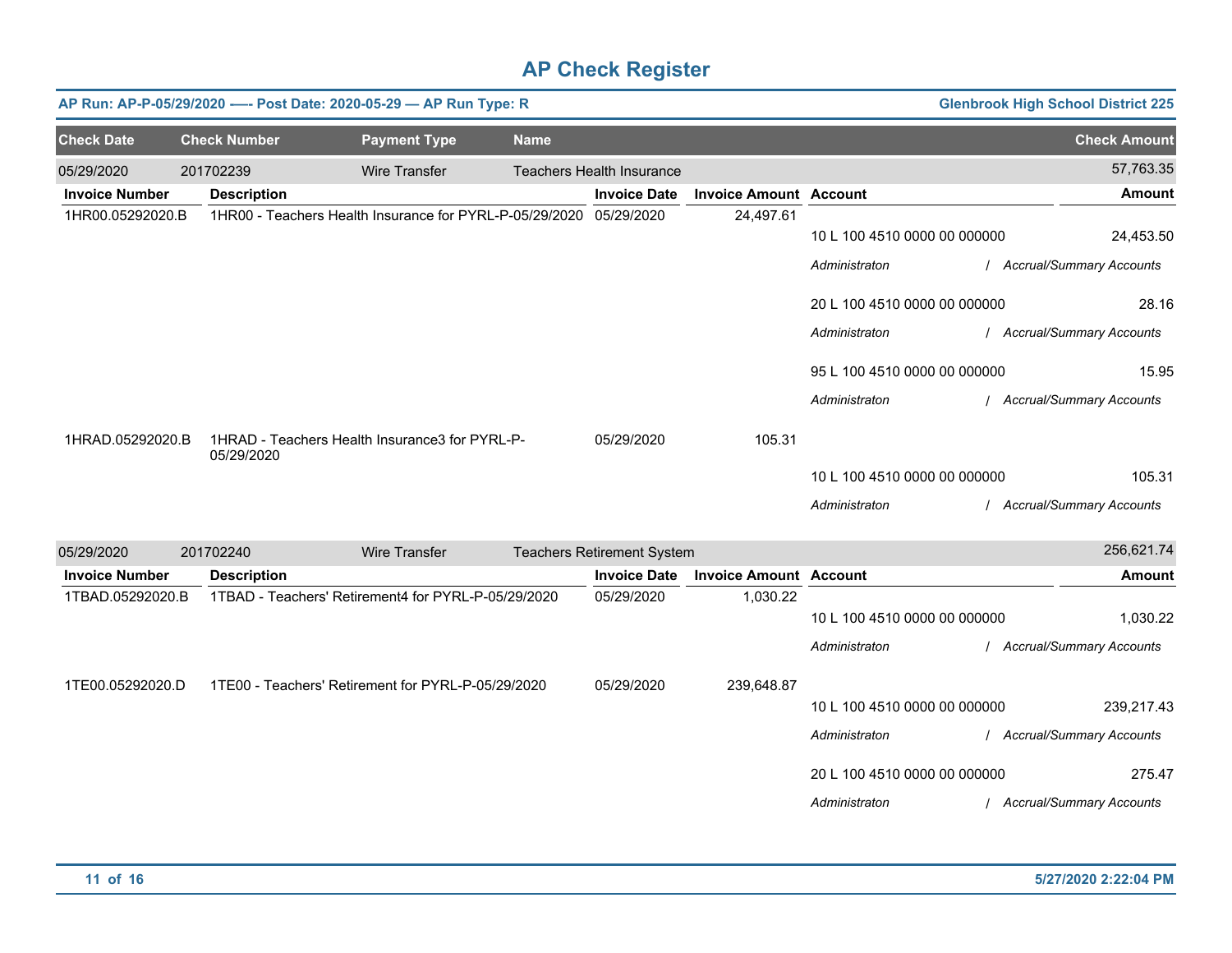|                       | AP Run: AP-P-05/29/2020 ---- Post Date: 2020-05-29 - AP Run Type: R<br><b>Glenbrook High School District 225</b> |                                                      |             |                                   |                               |                              |                                 |  |  |
|-----------------------|------------------------------------------------------------------------------------------------------------------|------------------------------------------------------|-------------|-----------------------------------|-------------------------------|------------------------------|---------------------------------|--|--|
| <b>Check Date</b>     | <b>Check Number</b>                                                                                              | <b>Payment Type</b>                                  | <b>Name</b> |                                   |                               |                              | <b>Check Amount</b>             |  |  |
| 05/29/2020            | 201702240                                                                                                        | <b>Wire Transfer</b>                                 |             | <b>Teachers Retirement System</b> |                               |                              | 256,621.74                      |  |  |
| <b>Invoice Number</b> | <b>Description</b>                                                                                               |                                                      |             | <b>Invoice Date</b>               | <b>Invoice Amount Account</b> |                              | <b>Amount</b>                   |  |  |
|                       |                                                                                                                  |                                                      |             |                                   |                               | 95 L 100 4510 0000 00 000000 | 155.97                          |  |  |
|                       |                                                                                                                  |                                                      |             |                                   |                               | Administraton                | <b>Accrual/Summary Accounts</b> |  |  |
| 1TG00.05292020.B      |                                                                                                                  | 1TG00 - TRS Grant Contribution for PYRL-P-05/29/2020 |             | 05/29/2020                        | 432.15                        |                              |                                 |  |  |
|                       |                                                                                                                  |                                                      |             |                                   |                               | 10 L 100 4510 0000 00 000000 | 432.15                          |  |  |
|                       |                                                                                                                  |                                                      |             |                                   |                               | Administraton                | <b>Accrual/Summary Accounts</b> |  |  |
| 1TR00.05292020.B      |                                                                                                                  | 1TR00 - Teachers' Retirement for PYRL-P-05/29/2020   |             | 05/29/2020                        | 15,444.10                     |                              |                                 |  |  |
|                       |                                                                                                                  |                                                      |             |                                   |                               | 10 L 100 4510 0000 00 000000 | 15,416.30                       |  |  |
|                       |                                                                                                                  |                                                      |             |                                   |                               | Administraton                | <b>Accrual/Summary Accounts</b> |  |  |
|                       |                                                                                                                  |                                                      |             |                                   |                               | 20 L 100 4510 0000 00 000000 | 17.75                           |  |  |
|                       |                                                                                                                  |                                                      |             |                                   |                               | Administraton                | <b>Accrual/Summary Accounts</b> |  |  |
|                       |                                                                                                                  |                                                      |             |                                   |                               | 95 L 100 4510 0000 00 000000 | 10.05                           |  |  |
|                       |                                                                                                                  |                                                      |             |                                   |                               | Administraton                | Accrual/Summary Accounts        |  |  |
| 1TRAD.05292020.B      |                                                                                                                  | 1TRAD - Teachers' Retirement3 for PYRL-P-05/29/2020  |             | 05/29/2020                        | 66.40                         |                              |                                 |  |  |
|                       |                                                                                                                  |                                                      |             |                                   |                               | 10 L 100 4510 0000 00 000000 | 66.40                           |  |  |
|                       |                                                                                                                  |                                                      |             |                                   |                               | Administraton                | <b>Accrual/Summary Accounts</b> |  |  |
| 05/29/2020            | 201702241                                                                                                        | <b>Wire Transfer</b>                                 |             | Wisconsin Dept of Revenue         |                               |                              | 534.08                          |  |  |

| <b>Invoice Number</b> | <b>Description</b>                                | <b>Invoice Date</b> | <b>Invoice Amount Account</b> |                              | Amount                          |
|-----------------------|---------------------------------------------------|---------------------|-------------------------------|------------------------------|---------------------------------|
| 9WIT0.05292020.D      | 9WIT0 - Wisconsin State Tax for PYRL-P-05/29/2020 | 05/29/2020          | 534.08                        |                              |                                 |
|                       |                                                   |                     |                               | 10 L 100 4530 0000 00 000000 | 534.08                          |
|                       |                                                   |                     |                               | Administraton                | <b>Accrual/Summary Accounts</b> |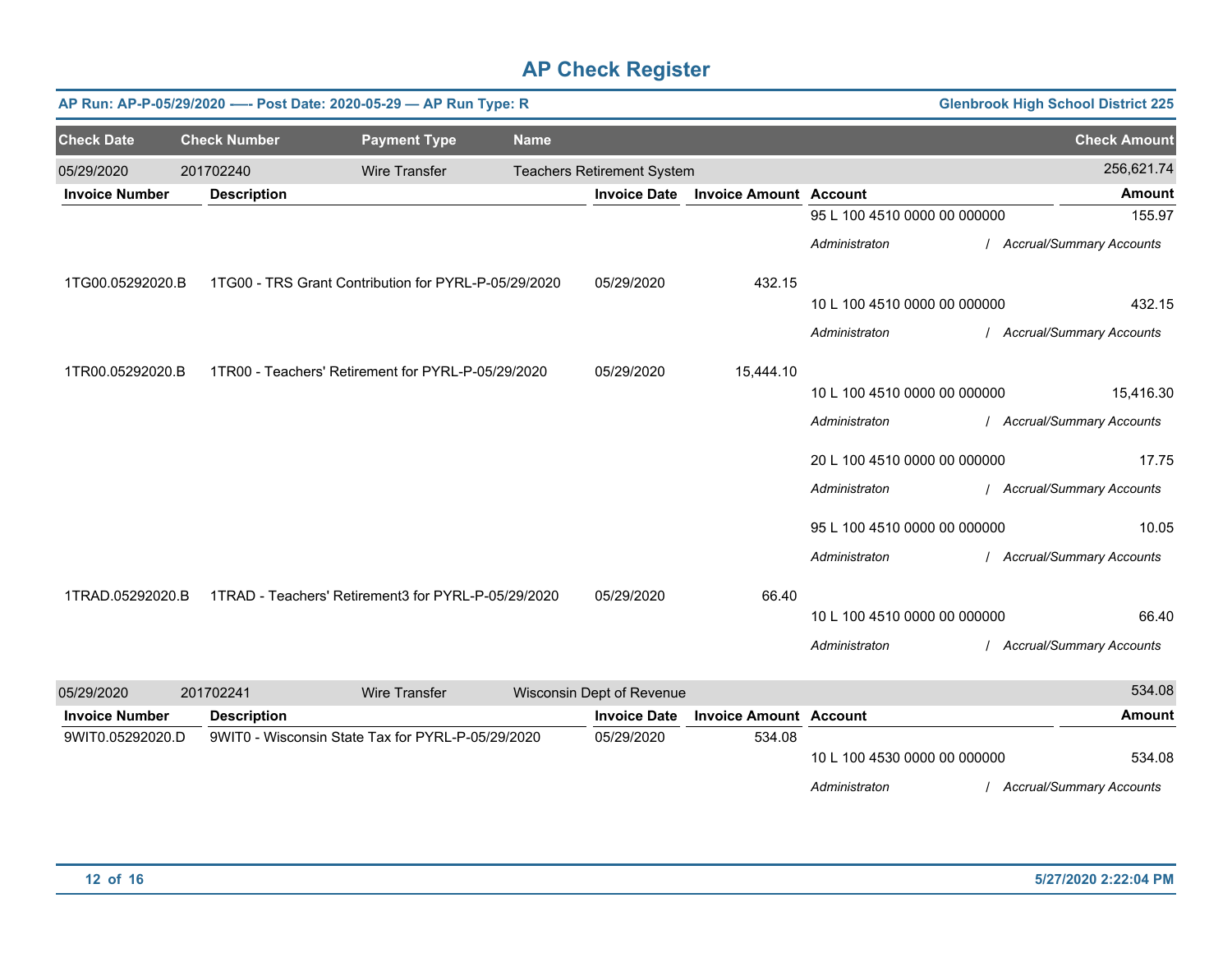|                       |                             | AP Run: AP-P-05/29/2020 ---- Post Date: 2020-05-29 - AP Run Type: R |              |                                      |                               |                              | <b>Glenbrook High School District 225</b> |                                 |
|-----------------------|-----------------------------|---------------------------------------------------------------------|--------------|--------------------------------------|-------------------------------|------------------------------|-------------------------------------------|---------------------------------|
| <b>Check Date</b>     | <b>Check Number</b>         | <b>Payment Type</b>                                                 | <b>Name</b>  |                                      |                               |                              |                                           | <b>Check Amount</b>             |
| 05/29/2020            | 9000117122                  | <b>ACH</b>                                                          |              | <b>BenefitWallet HSA Operations</b>  |                               |                              |                                           | 20,226.53                       |
| <b>Invoice Number</b> | <b>Description</b>          |                                                                     |              | <b>Invoice Date</b>                  | <b>Invoice Amount Account</b> |                              |                                           | <b>Amount</b>                   |
| 0HSA0.05292020.B      |                             | 0HSA0 - Health Savings Account for PYRL-P-05/29/2020                |              | 05/29/2020                           | 400.00                        | 20 L 100 4560 1700 00 000000 |                                           | 400.00                          |
|                       |                             |                                                                     |              |                                      |                               | Administraton                |                                           | <b>Accrual/Summary Accounts</b> |
| 0HSA0.05292020.D      |                             | 0HSA0 - Health Savings Account for PYRL-P-05/29/2020                |              | 05/29/2020                           | 19,826.53                     |                              |                                           |                                 |
|                       |                             |                                                                     |              |                                      |                               | 10 L 100 4560 1700 00 000000 |                                           | 19,776.53                       |
|                       |                             |                                                                     |              |                                      |                               | Administraton                |                                           | <b>Accrual/Summary Accounts</b> |
|                       |                             |                                                                     |              |                                      |                               | 20 L 100 4560 1700 00 000000 |                                           | 50.00                           |
|                       |                             |                                                                     |              |                                      |                               | Administraton                |                                           | <b>Accrual/Summary Accounts</b> |
| 05/29/2020            | 9000117123                  | <b>ACH</b>                                                          | Duffy, Peter |                                      |                               |                              |                                           | 1,663.31                        |
| <b>Invoice Number</b> | <b>Description</b>          |                                                                     |              | <b>Invoice Date</b>                  | <b>Invoice Amount Account</b> |                              |                                           | <b>Amount</b>                   |
| 8W018.05292020.D      | L Duffy Maintenance Payment |                                                                     |              | 05/29/2020                           | 1,663.31                      |                              |                                           |                                 |
|                       |                             |                                                                     |              |                                      |                               | 10 L 100 4590 0000 00 000000 |                                           | 1,663.31                        |
|                       |                             |                                                                     |              |                                      |                               | Administraton                |                                           | <b>Accrual/Summary Accounts</b> |
| 05/29/2020            | 9000117124                  | <b>ACH</b>                                                          |              | <b>Employee Benefits Corporation</b> |                               |                              |                                           | 17,781.88                       |
| <b>Invoice Number</b> | <b>Description</b>          |                                                                     |              | <b>Invoice Date</b>                  | <b>Invoice Amount Account</b> |                              |                                           | <b>Amount</b>                   |
| 2905343               | Payroll Date: 6/15/2020     |                                                                     |              | 05/29/2020                           | 17,781.88                     |                              |                                           |                                 |
|                       |                             |                                                                     |              |                                      |                               | 10 L 100 4560 1500 00 000000 |                                           | 10,026.55                       |
|                       |                             |                                                                     |              |                                      |                               | Administraton                |                                           | <b>Accrual/Summary Accounts</b> |
|                       |                             |                                                                     |              |                                      |                               | 10 L 100 4560 1600 00 000000 |                                           | 7,494.00                        |
|                       |                             |                                                                     |              |                                      |                               | Administraton                |                                           | <b>Accrual/Summary Accounts</b> |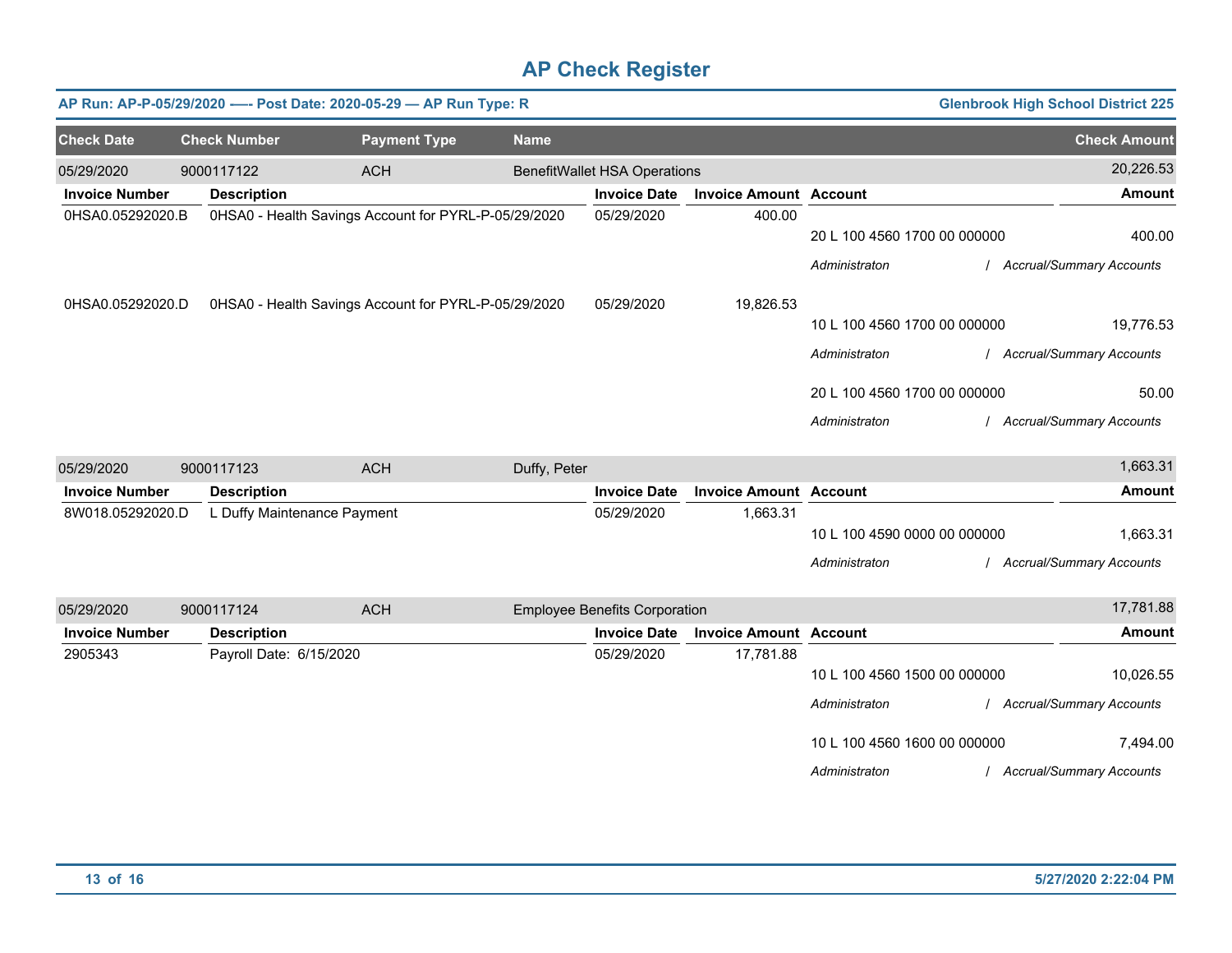|                       |                     | AP Run: AP-P-05/29/2020 ---- Post Date: 2020-05-29 - AP Run Type: R |             |                                              |                               |                                                                                                | <b>Glenbrook High School District 225</b>                                               |
|-----------------------|---------------------|---------------------------------------------------------------------|-------------|----------------------------------------------|-------------------------------|------------------------------------------------------------------------------------------------|-----------------------------------------------------------------------------------------|
| <b>Check Date</b>     | <b>Check Number</b> | <b>Payment Type</b>                                                 | <b>Name</b> |                                              |                               |                                                                                                | <b>Check Amount</b>                                                                     |
| 05/29/2020            | 9000117124          | <b>ACH</b>                                                          |             | <b>Employee Benefits Corporation</b>         |                               |                                                                                                | 17,781.88                                                                               |
| <b>Invoice Number</b> | <b>Description</b>  |                                                                     |             | <b>Invoice Date</b>                          | <b>Invoice Amount Account</b> |                                                                                                | <b>Amount</b>                                                                           |
|                       |                     |                                                                     |             |                                              |                               | 20 L 100 4560 1500 00 000000                                                                   | 261.33                                                                                  |
|                       |                     |                                                                     |             |                                              |                               | Administraton                                                                                  | <b>Accrual/Summary Accounts</b>                                                         |
| 05/29/2020            | 9000117125          | <b>ACH</b>                                                          |             | <b>GESSA (Glenbrook Support Staff Assoc)</b> |                               |                                                                                                | 1,360.00                                                                                |
| <b>Invoice Number</b> | <b>Description</b>  |                                                                     |             | <b>Invoice Date</b>                          | <b>Invoice Amount Account</b> |                                                                                                | <b>Amount</b>                                                                           |
| 6D200.05292020.D      |                     | 6D200 - Dues - GESSA for PYRL-P-05/29/2020                          |             | 05/29/2020                                   | 1,360.00                      | 10 L 100 4590 0000 00 000000<br>Administraton<br>20 L 100 4590 0000 00 000000<br>Administraton | 1,322.82<br><b>Accrual/Summary Accounts</b><br>21.25<br><b>Accrual/Summary Accounts</b> |
|                       |                     |                                                                     |             |                                              |                               | 40 L 100 4590 0000 00 000000<br>Administraton<br>95 L 100 4590 0000 00 000000<br>Administraton | 10.62<br><b>Accrual/Summary Accounts</b><br>5.31<br><b>Accrual/Summary Accounts</b>     |
| 05/29/2020            | 9000117126          | <b>ACH</b>                                                          |             | <b>Glenbrook Education Association</b>       |                               |                                                                                                | 16,480.01                                                                               |
| <b>Invoice Number</b> | <b>Description</b>  |                                                                     |             | <b>Invoice Date</b>                          | <b>Invoice Amount Account</b> |                                                                                                | <b>Amount</b>                                                                           |

| Invoice Number   | <b>Description</b>                       | <b>Invoice Date</b> | <b>Invoice Amount Account</b> |                              | Amount                   |
|------------------|------------------------------------------|---------------------|-------------------------------|------------------------------|--------------------------|
| 6D100.05292020.D | 6D100 - Dues - GEA for PYRL-P-05/29/2020 | 05/29/2020          | 16.480.01                     |                              |                          |
|                  |                                          |                     |                               | 10 L 100 4590 0000 00 000000 | 16,480.01                |
|                  |                                          |                     |                               | Administraton                | Accrual/Summary Accounts |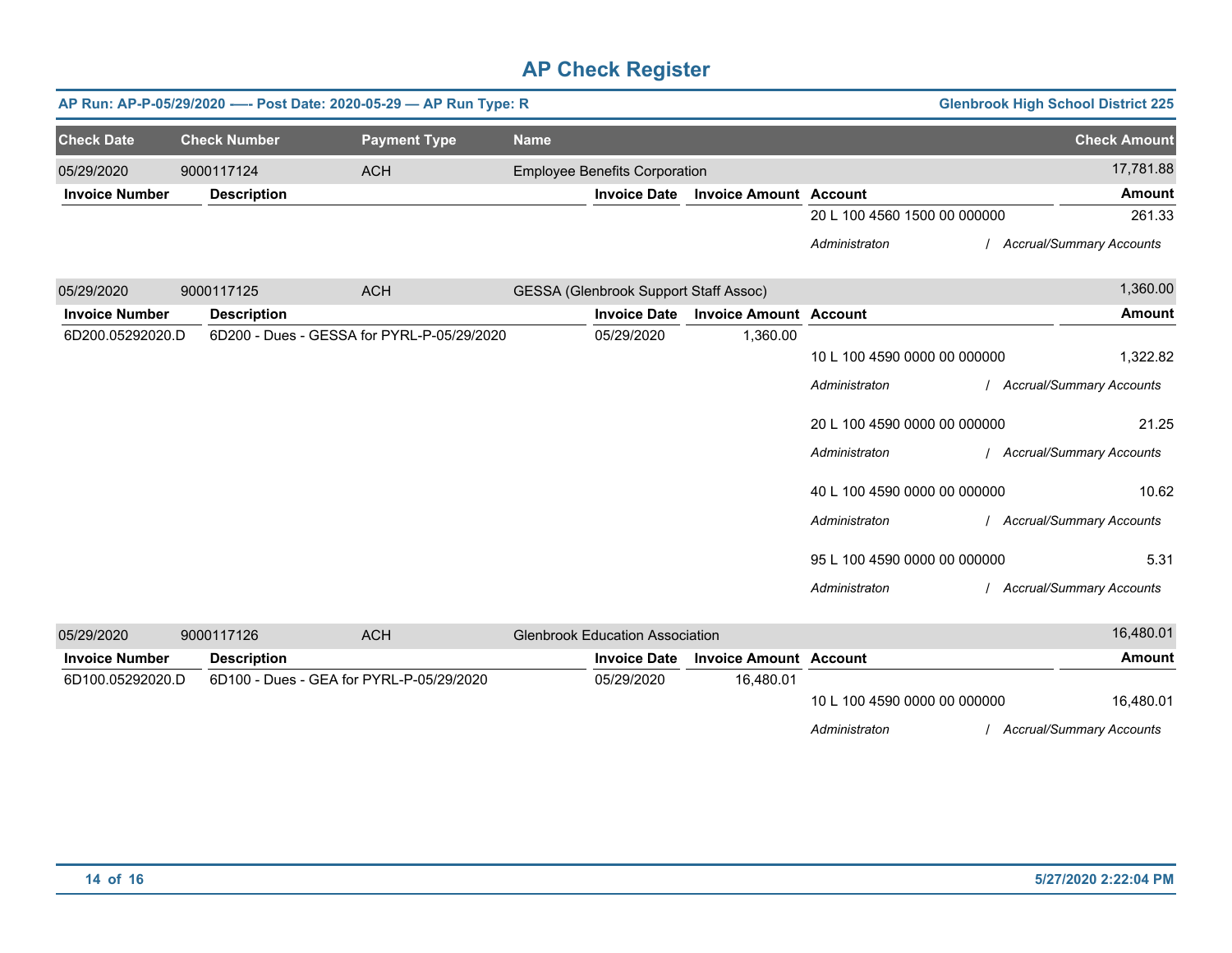|                       | AP Run: AP-P-05/29/2020 ---- Post Date: 2020-05-29 - AP Run Type: R |                           |                                             |                    |                                        |                               |                              |                         | <b>Glenbrook High School District 225</b> |
|-----------------------|---------------------------------------------------------------------|---------------------------|---------------------------------------------|--------------------|----------------------------------------|-------------------------------|------------------------------|-------------------------|-------------------------------------------|
| <b>Check Date</b>     |                                                                     | <b>Check Number</b>       | <b>Payment Type</b>                         | <b>Name</b>        |                                        |                               |                              |                         | <b>Check Amount</b>                       |
| 05/29/2020            |                                                                     | 9000117127                | <b>ACH</b>                                  | Newberry, Jennifer |                                        |                               |                              |                         | 1,553.00                                  |
| <b>Invoice Number</b> |                                                                     | <b>Description</b>        |                                             |                    | <b>Invoice Date</b>                    | <b>Invoice Amount Account</b> |                              |                         | <b>Amount</b>                             |
| 8W021.05292020.D      |                                                                     |                           | S Nemecek Maintenance Payment # 2017 D 1149 |                    | 05/29/2020                             | 1,553.00                      |                              |                         |                                           |
|                       |                                                                     |                           |                                             |                    |                                        |                               | 10 L 100 4590 0000 00 000000 |                         | 1,553.00                                  |
|                       |                                                                     |                           |                                             |                    |                                        |                               | Administraton                |                         | / Accrual/Summary Accounts                |
| 05/29/2020            |                                                                     | 9000117128                | <b>ACH</b>                                  | <b>RxBenefits</b>  |                                        |                               |                              |                         | 104,793.66                                |
| <b>Invoice Number</b> |                                                                     | <b>Description</b>        |                                             |                    | <b>Invoice Date</b>                    | <b>Invoice Amount Account</b> |                              |                         | <b>Amount</b>                             |
| <b>INV113307</b>      |                                                                     | Cycle Ending: 5/15/2020   |                                             |                    | 05/29/2020                             | 104,793.66                    |                              |                         |                                           |
|                       |                                                                     |                           |                                             |                    |                                        |                               | 10 L 100 4560 1100 00 000000 |                         | 104,793.66                                |
|                       |                                                                     |                           |                                             |                    |                                        |                               | Administraton                |                         | <b>Accrual/Summary Accounts</b>           |
| 05/29/2020            |                                                                     | 9000117129                | <b>ACH</b>                                  |                    | Unum Life Insurance Company Of America |                               |                              |                         | 738.30                                    |
| <b>Invoice Number</b> |                                                                     | <b>Description</b>        |                                             |                    | <b>Invoice Date</b>                    | <b>Invoice Amount Account</b> |                              |                         | <b>Amount</b>                             |
| 0137804-001           |                                                                     | Billing Period: June 2020 |                                             |                    | 05/29/2020                             | 738.30                        |                              |                         |                                           |
|                       |                                                                     |                           |                                             |                    |                                        |                               | 10 L 100 4560 3000 00 000000 |                         | 738.30                                    |
|                       |                                                                     |                           |                                             |                    |                                        |                               | Administraton                |                         | <b>Accrual/Summary Accounts</b>           |
|                       |                                                                     |                           |                                             |                    |                                        |                               |                              | Total:                  | \$1,397,572.93                            |
|                       |                                                                     |                           |                                             |                    |                                        |                               |                              | AP-P-05/29/2020 Summary |                                           |
|                       |                                                                     |                           |                                             |                    |                                        |                               | <b>Type</b>                  | Count                   | <b>Amount</b>                             |
|                       |                                                                     |                           |                                             |                    |                                        |                               | Regular                      | 4                       | 6,508.10                                  |
|                       |                                                                     |                           |                                             |                    |                                        |                               | <b>ACH Checks:</b>           | 8                       | 164,596.69                                |
|                       |                                                                     |                           |                                             |                    |                                        |                               | Wire Transfers:              | 28                      | 1,226,468.14                              |
|                       |                                                                     |                           |                                             |                    |                                        |                               | Total:                       | 40                      | \$1,397,572.93                            |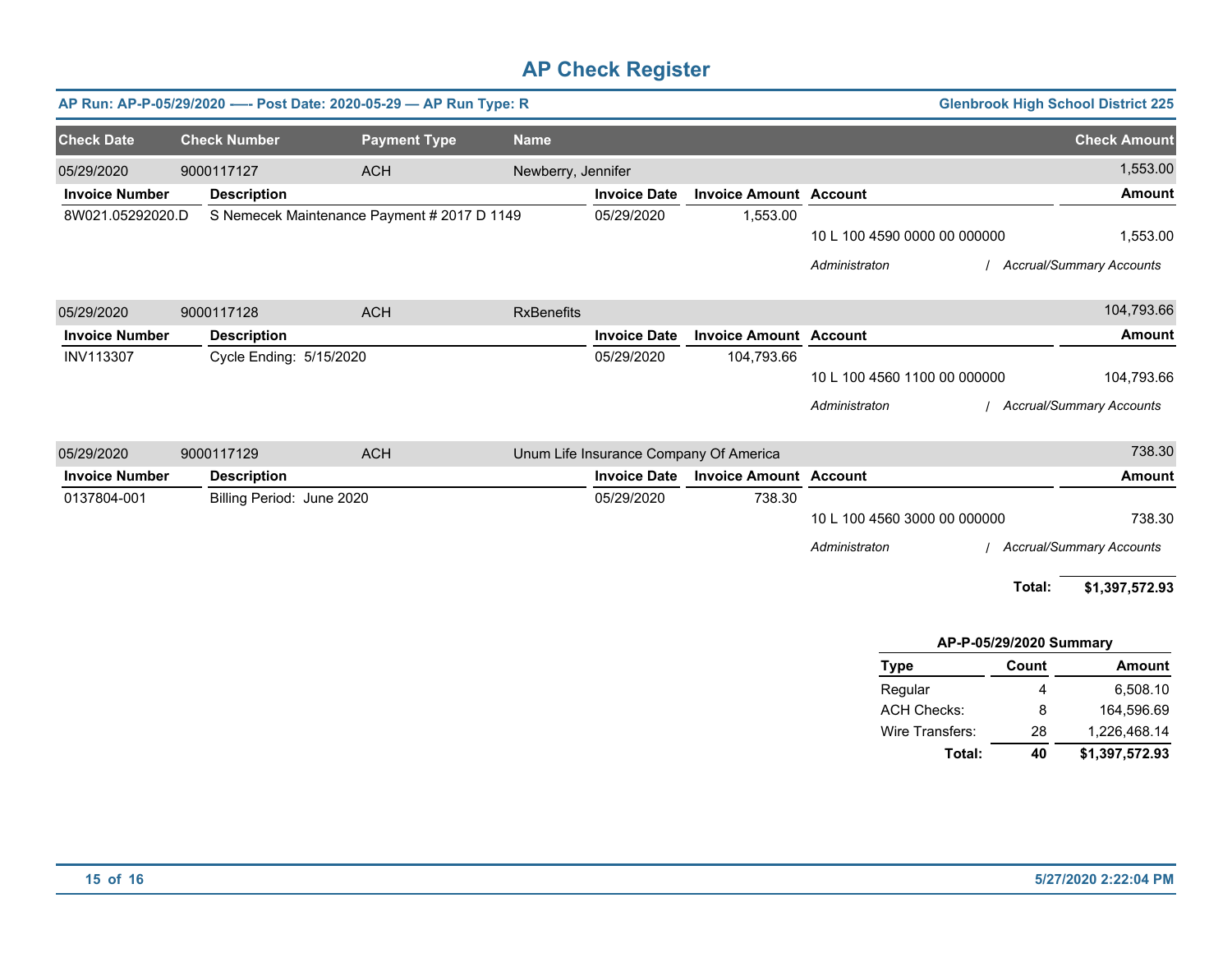| <b>Summary by Fund</b>             |                | <b>Glenbrook High School District 225</b> |
|------------------------------------|----------------|-------------------------------------------|
| <b>Fund</b>                        | Total          |                                           |
| 10 - Education Fund                | 1,086,360.90   |                                           |
| 20 - Operations & Maintenance Fund | 30,658.26      |                                           |
| 40 - Transporation Fund            | 287.05         |                                           |
| 50 - Municipal Retirement Fund     | 92,382.99      |                                           |
| 51 - Social Security Fund          | 185,899.60     |                                           |
| 95 - Glenbrook Aquatics            | 1,984.13       |                                           |
|                                    | \$1,397,572.93 |                                           |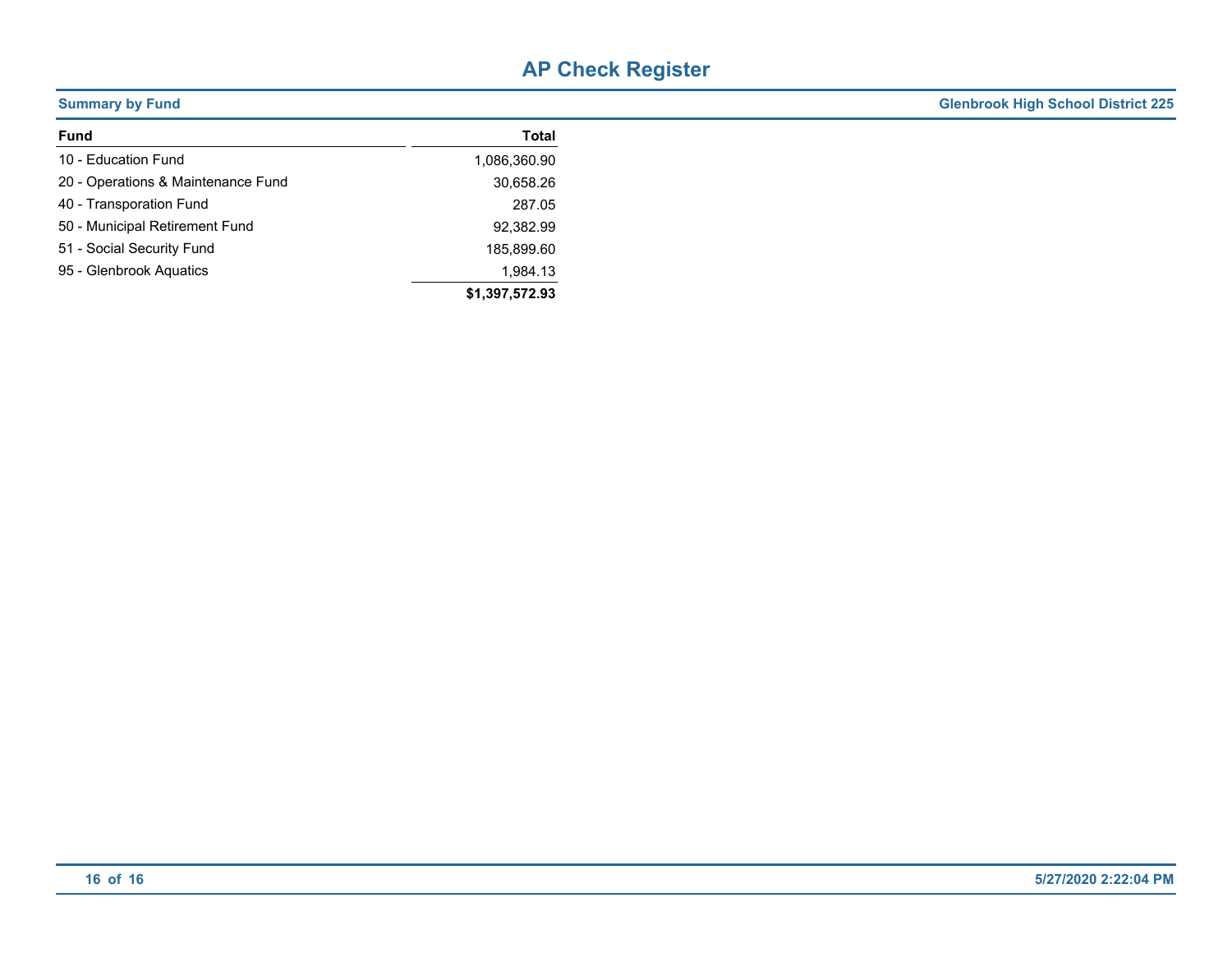|                     | Payroll Run Description: PYRL-P-06/15/2020 |                |                |                  | <b>Glenbrook High School District 225</b> |
|---------------------|--------------------------------------------|----------------|----------------|------------------|-------------------------------------------|
| <b>Check Number</b> | <b>Employee Name</b>                       | <b>Net Pay</b> | <b>Benefit</b> | <b>Deduction</b> | <b>Total</b>                              |
| 9000117549          | Adam, Poull                                | \$1,455.62     | \$0.00         | \$0.00           | \$1,455.62                                |
| 9000117550          | Adam, Razzouk                              | \$1,436.29     | \$0.00         | \$0.00           | \$1,436.29                                |
| 9000117551          | Adams, Caitlin M.                          | \$1,957.62     | \$0.00         | \$0.00           | \$1,957.62                                |
| 9000117552          | Adlon, Kyle                                | \$1,534.14     | \$0.00         | \$0.00           | \$1,534.14                                |
| 9000117553          | Agins, Joan A                              | \$1,511.21     | \$0.00         | \$0.00           | \$1,511.21                                |
| 9000117554          | Ahlgrim, Meghan E                          | \$1,711.05     | \$0.00         | \$500.00         | \$2,211.05                                |
| 9000117555          | Ainscough, Erik D                          | \$1,277.33     | \$0.00         | \$0.00           | \$1,277.33                                |
| 9000117556          | Albandia, Christopher                      | \$2,381.31     | \$0.00         | \$0.00           | \$2,381.31                                |
| 9000117557          | Albeker, Laura M                           | \$1,242.96     | \$0.00         | \$0.00           | \$1,242.96                                |
| 9000117558          | Albert, Stephanie C                        | \$2,327.32     | \$0.00         | \$0.00           | \$2,327.32                                |
| 9000117173          | Albert, Susan E                            | \$20,528.12    | \$0.00         | \$0.00           | \$20,528.12                               |
| 9000117559          | Allen, John E                              | \$3,994.86     | \$0.00         | \$0.00           | \$3,994.86                                |
| 9000117174          | Allen, Patrick J                           | \$1,527.29     | \$0.00         | \$100.00         | \$1,627.29                                |
| 9000117560          | Alpert, Amelia G                           | \$653.92       | \$0.00         | \$785.00         | \$1,438.92                                |
| 9000117130          | Alvarez, Sofia I                           | \$1,510.26     | \$0.00         | \$300.00         | \$1,810.26                                |
| 9000117561          | Anderson Jr, Walter L                      | \$1,251.02     | \$0.00         | \$0.00           | \$1,251.02                                |
| 9000117562          | Anderson, Lars D                           | \$1,417.61     | \$0.00         | \$0.00           | \$1,417.61                                |
| 9000117563          | Andrews, Chiara                            | \$12,092.90    | \$0.00         | \$0.00           | \$12,092.90                               |
| 9000117564          | Antolovic, Halina M                        | \$1,194.40     | \$0.00         | \$0.00           | \$1,194.40                                |
| 9000117175          | Arechar, Miguel R                          | \$1,468.46     | \$0.00         | \$0.00           | \$1,468.46                                |
| 9000117176          | Arnett, Jennifer                           | \$1,740.94     | \$0.00         | \$750.00         | \$2,490.94                                |
| 9000117565          | Ascencio, Blanca E                         | \$2,262.54     | \$0.00         | \$0.00           | \$2,262.54                                |
| 9000117177          | Aschkenase, Michele B                      | \$1,148.12     | \$0.00         | \$0.00           | \$1,148.12                                |
| 9000117566          | Azra, Vanessa M                            | \$966.62       | \$0.00         | \$0.00           | \$966.62                                  |
| 9000117567          | Bachmann, James M                          | \$3,032.60     | \$0.00         | \$500.00         | \$3,532.60                                |
| 9000117178          | Baig, Humaira M                            | \$1,554.27     | \$0.00         | \$0.00           | \$1,554.27                                |
| 9000117131          | Baig, Tariq                                | \$2,518.79     | \$0.00         | \$500.00         | \$3,018.79                                |
| 9000117568          | Bailey, Stephanie E                        | \$2,875.37     | \$0.00         | \$0.00           | \$2,875.37                                |
| 9000117569          | Bajjalieh, David Lee                       | \$1,280.25     | \$0.00         | \$0.00           | \$1,280.25                                |
| 9000117570          | Baker, Lauren M                            | \$3,222.71     | \$0.00         | \$0.00           | \$3,222.71                                |
| 9000117571          | Balabanos, Vickie                          | \$666.85       | \$0.00         | \$0.00           | \$666.85                                  |
| 9000117572          | Balabanos-Bank, Margaret                   | \$1,059.64     | \$0.00         | \$0.00           | \$1,059.64                                |
| 9000117179          | Balaskas, Dimitra                          | \$709.07       | \$0.00         | \$1,000.00       | \$1,709.07                                |
| 9000117573          | Ball-Ryan, Andrea R                        | \$2,800.31     | \$0.00         | \$0.00           | \$2,800.31                                |
| 9000117574          | Banzragch, Narangerel                      | \$1,077.54     | \$0.00         | \$0.00           | \$1,077.54                                |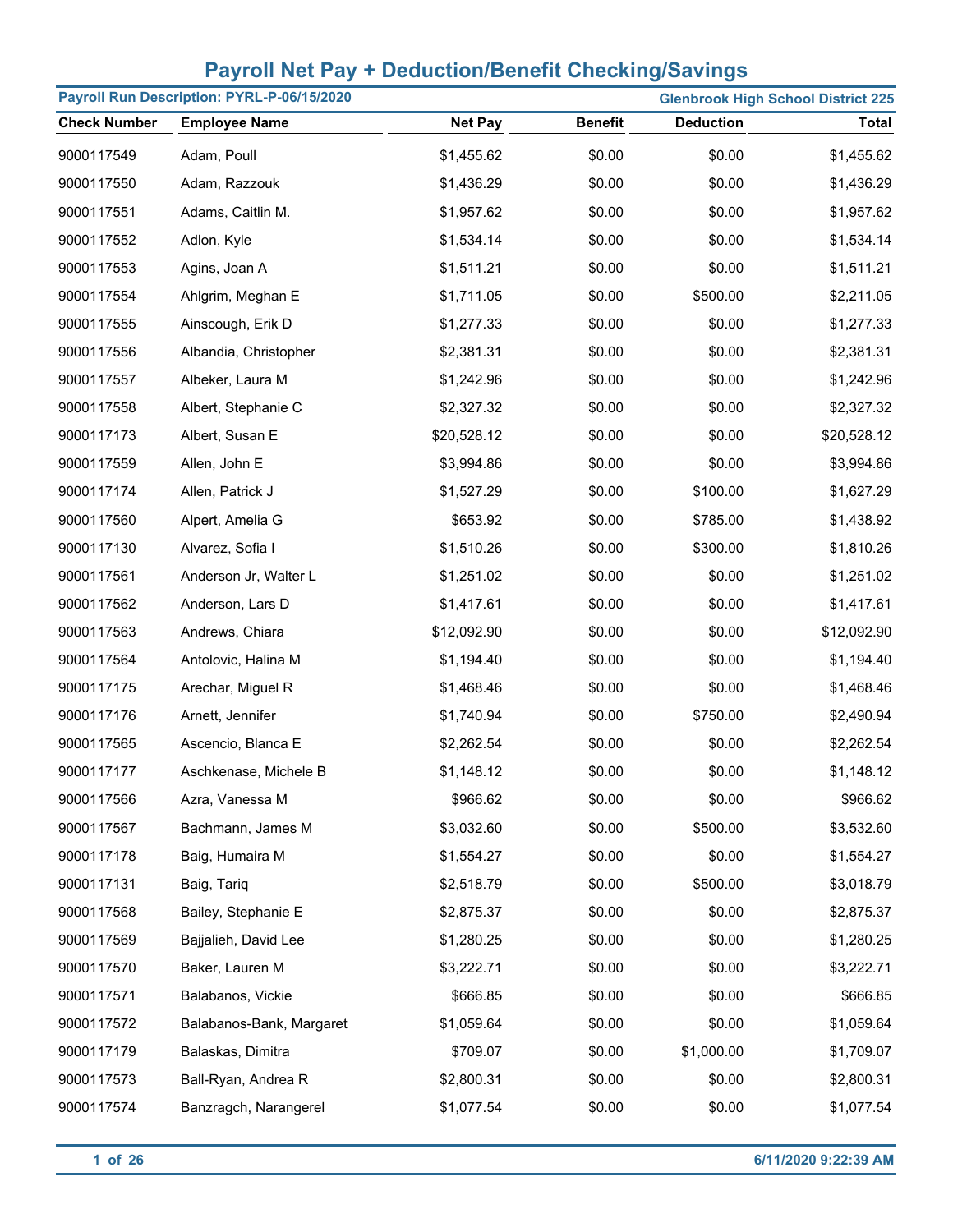| Payroll Run Description: PYRL-P-06/15/2020<br><b>Glenbrook High School District 225</b> |                        |                |                |                  |              |
|-----------------------------------------------------------------------------------------|------------------------|----------------|----------------|------------------|--------------|
| <b>Check Number</b>                                                                     | <b>Employee Name</b>   | <b>Net Pay</b> | <b>Benefit</b> | <b>Deduction</b> | <b>Total</b> |
| 9000117575                                                                              | Barrera, Daniel        | \$1,613.75     | \$0.00         | \$0.00           | \$1,613.75   |
| 9000117180                                                                              | Basford, Stefanie M    | \$2,960.02     | \$0.00         | \$0.00           | \$2,960.02   |
| 9000117576                                                                              | Basilios, Christina    | \$1,088.10     | \$0.00         | \$0.00           | \$1,088.10   |
| 9000117181                                                                              | Bauer, Christina       | \$3,976.60     | \$0.00         | \$0.00           | \$3,976.60   |
| 9000117577                                                                              | Bauman, Mark           | \$2,467.00     | \$0.00         | \$1,300.00       | \$3,767.00   |
| 9000117182                                                                              | Baxmeyer, Alexandra    | \$2,436.83     | \$0.00         | \$0.00           | \$2,436.83   |
| 9000117578                                                                              | Baxter, Brian C        | \$17,625.48    | \$0.00         | \$3,375.00       | \$21,000.48  |
| 9000117579                                                                              | Bean, Ronald E         | \$1,388.76     | \$0.00         | \$3,062.50       | \$4,451.26   |
| 9000117183                                                                              | Bellman, James A       | \$1,270.27     | \$0.00         | \$0.00           | \$1,270.27   |
| 9000117580                                                                              | Benca, Julie           | \$1,982.39     | \$0.00         | \$500.00         | \$2,482.39   |
| 9000117184                                                                              | Benitez, Javier        | \$494.05       | \$0.00         | \$810.00         | \$1,304.05   |
| 9000117185                                                                              | Bennett, Juliet D      | \$894.09       | \$0.00         | \$50.00          | \$944.09     |
| 9000118010                                                                              | Benson, Anne M         | \$714.71       | \$0.00         | \$0.00           | \$714.71     |
| 9000117186                                                                              | Benson, Bradley        | \$3,674.86     | \$0.00         | \$0.00           | \$3,674.86   |
| 9000117581                                                                              | Bentley, Jennifer Lynn | \$12,737.77    | \$0.00         | \$0.00           | \$12,737.77  |
| 9000117187                                                                              | Benyamin, Kuliana      | \$1,173.22     | \$0.00         | \$0.00           | \$1,173.22   |
| 9000117188                                                                              | Berg, Jason D          | \$3,425.51     | \$0.00         | \$0.00           | \$3,425.51   |
| 9000117189                                                                              | Berg, Robert J         | \$19,180.42    | \$0.00         | \$0.00           | \$19,180.42  |
| 9000117521                                                                              | Berk, Lauren           | \$1,131.28     | \$0.00         | \$0.00           | \$1,131.28   |
| 9000117582                                                                              | Berkley, Steven A      | \$2,399.84     | \$0.00         | \$0.00           | \$2,399.84   |
| 9000117583                                                                              | Berkson, David A       | \$2,692.50     | \$0.00         | \$0.00           | \$2,692.50   |
| 9000117584                                                                              | Berlin, Deborah A      | \$2,905.93     | \$0.00         | \$0.00           | \$2,905.93   |
| 9000117190                                                                              | Berman, Lindsey I      | \$3,392.67     | \$0.00         | \$0.00           | \$3,392.67   |
| 9000117191                                                                              | Bernstein, Sandra L    | \$951.06       | \$0.00         | \$0.00           | \$951.06     |
| 9000117585                                                                              | Bertke, Matthew I      | \$3,070.56     | \$0.00         | \$0.00           | \$3,070.56   |
| 9000117586                                                                              | Biscotakis, Georgia    | \$1,667.08     | \$0.00         | \$0.00           | \$1,667.08   |
| 9000117587                                                                              | Bish, Scott M          | \$2,318.82     | \$0.00         | \$0.00           | \$2,318.82   |
| 9000117588                                                                              | Blair, Anne            | \$20,604.39    | \$0.00         | \$0.00           | \$20,604.39  |
| 9000117589                                                                              | Blanchard, Jaqueline D | \$2,125.15     | \$0.00         | \$0.00           | \$2,125.15   |
| 9000117590                                                                              | Blix, John T           | \$7,634.51     | \$0.00         | \$0.00           | \$7,634.51   |
| 9000117192                                                                              | Block, Leanne Kuhlman  | \$3,391.24     | \$0.00         | \$0.00           | \$3,391.24   |
| 9000117591                                                                              | Boarini, Matthew G     | \$1,571.01     | \$0.00         | \$0.00           | \$1,571.01   |
| 9000117592                                                                              | Boehmer, Dana K        | \$2,697.84     | \$0.00         | \$0.00           | \$2,697.84   |
| 9000117593                                                                              | Bolf, Kara             | \$3,524.98     | \$0.00         | \$0.00           | \$3,524.98   |
| 9000117594                                                                              | Bolf, Steven           | \$3,728.42     | \$0.00         | \$0.00           | \$3,728.42   |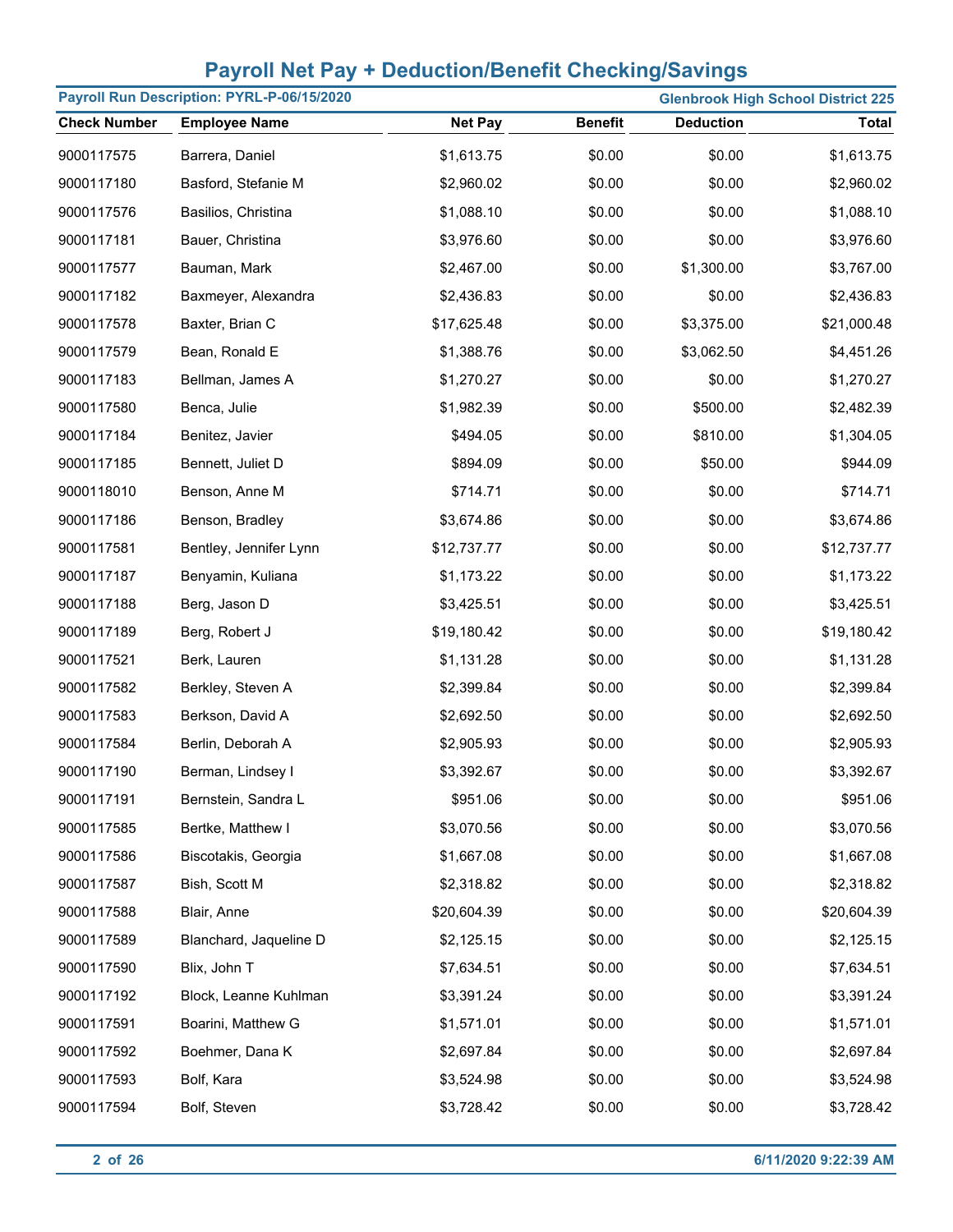| Payroll Run Description: PYRL-P-06/15/2020<br><b>Glenbrook High School District 225</b> |                         |                |                |                  |              |
|-----------------------------------------------------------------------------------------|-------------------------|----------------|----------------|------------------|--------------|
| <b>Check Number</b>                                                                     | <b>Employee Name</b>    | <b>Net Pay</b> | <b>Benefit</b> | <b>Deduction</b> | <b>Total</b> |
| 9000117193                                                                              | Borisova, Svetlana V    | \$1,906.91     | \$0.00         | \$0.00           | \$1,906.91   |
| 9000117595                                                                              | Boron, Brian Z          | \$2,034.36     | \$0.00         | \$0.00           | \$2,034.36   |
| 9000117194                                                                              | Borowicz, Joel T        | \$1,895.30     | \$0.00         | \$0.00           | \$1,895.30   |
| 9000117596                                                                              | Bowen, Esther E         | \$3,518.97     | \$0.00         | \$150.00         | \$3,668.97   |
| 9000117195                                                                              | Boyle, David            | \$4,849.90     | \$0.00         | \$0.00           | \$4,849.90   |
| 9000117597                                                                              | Boyle, Michael          | \$1,823.87     | \$0.00         | \$0.00           | \$1,823.87   |
| 9000117196                                                                              | Bozacki-Rae, Joyce      | \$18,961.40    | \$0.00         | \$2,500.00       | \$21,461.40  |
| 9000117197                                                                              | Brandt, Sean M          | \$1,941.97     | \$0.00         | \$0.00           | \$1,941.97   |
| 9000117598                                                                              | Braude, Damien Benjamin | \$3,566.96     | \$0.00         | \$0.00           | \$3,566.96   |
| 106646                                                                                  | Brennan, Kelly M        | \$1,529.85     | \$0.00         | \$0.00           | \$1,529.85   |
| 9000117198                                                                              | Brescia, Meghan A       | \$1,721.17     | \$0.00         | \$0.00           | \$1,721.17   |
| 9000117132                                                                              | Bretag, Ryan Scot       | \$5,511.10     | \$0.00         | \$0.00           | \$5,511.10   |
| 9000117199                                                                              | Briggs, Daniel N        | \$2,925.08     | \$0.00         | \$0.00           | \$2,925.08   |
| 9000117200                                                                              | Brosnan, Kathleen C     | \$18,823.77    | \$0.00         | \$0.00           | \$18,823.77  |
| 9000117201                                                                              | Brosnan, Renee          | \$2,514.60     | \$0.00         | \$1,250.00       | \$3,764.60   |
| 9000117202                                                                              | Brown, Aaron L          | \$2,549.05     | \$0.00         | \$0.00           | \$2,549.05   |
| 9000117522                                                                              | Brown, Allyson J        | \$1,708.96     | \$0.00         | \$0.00           | \$1,708.96   |
| 9000117203                                                                              | Brown, Kelly A          | \$2,411.48     | \$0.00         | \$0.00           | \$2,411.48   |
| 9000117599                                                                              | Brown-Harris, Melissa A | \$1,247.38     | \$0.00         | \$0.00           | \$1,247.38   |
| 9000117204                                                                              | Bruno, Joseph M         | \$11,357.46    | \$0.00         | \$0.00           | \$11,357.46  |
| 9000117205                                                                              | Bucklin, Bridget A      | \$12,889.71    | \$0.00         | \$0.00           | \$12,889.71  |
| 9000117600                                                                              | Budny, Kaitlin F        | \$1,951.93     | \$0.00         | \$0.00           | \$1,951.93   |
| 9000117601                                                                              | Bushek, Elizabeth       | \$19,218.38    | \$0.00         | \$0.00           | \$19,218.38  |
| 9000117206                                                                              | Calabrese, Randy L      | \$1,811.85     | \$0.00         | \$0.00           | \$1,811.85   |
| 9000117602                                                                              | Camacho, Lindsey S      | \$13,940.50    | \$0.00         | \$1,000.00       | \$14,940.50  |
| 9000117207                                                                              | Campbell, Michael A     | \$17,284.64    | \$0.00         | \$0.00           | \$17,284.64  |
| 9000117523                                                                              | Canales, Elizabeth V.C. | \$1,006.64     | \$0.00         | \$0.00           | \$1,006.64   |
| 9000117603                                                                              | Canary, Margaret B      | \$4.30         | \$0.00         | \$0.00           | \$4.30       |
| 9000117208                                                                              | Capalbo, Nicholas M     | \$1,981.54     | \$0.00         | \$0.00           | \$1,981.54   |
| 9000117133                                                                              | Carlson, Paul L         | \$2,332.86     | \$0.00         | \$0.00           | \$2,332.86   |
| 9000117604                                                                              | Carmen, Nicole E P      | \$2,591.70     | \$0.00         | \$0.00           | \$2,591.70   |
| 9000117605                                                                              | Carpenter, Daniel J     | \$2,029.08     | \$0.00         | \$0.00           | \$2,029.08   |
| 9000117209                                                                              | Carranza, Lauren A      | \$2,343.03     | \$0.00         | \$0.00           | \$2,343.03   |
| 9000117606                                                                              | Carroll, Lauren E       | \$2,344.96     | \$0.00         | \$0.00           | \$2,344.96   |
| 9000117607                                                                              | Carsello, Rosemarie     | \$844.51       | \$0.00         | \$1,500.00       | \$2,344.51   |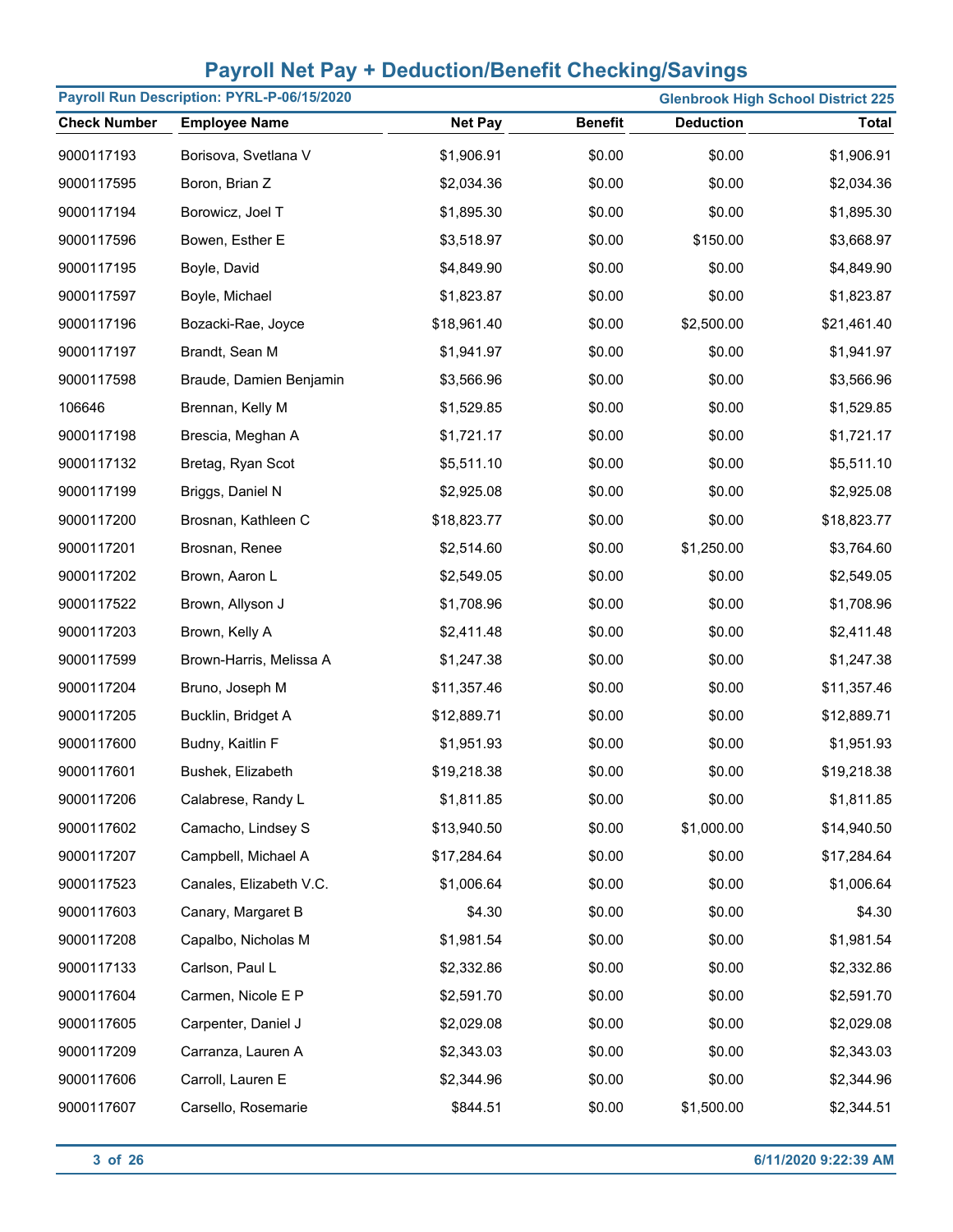| Payroll Run Description: PYRL-P-06/15/2020 |                          |                |                |                  | <b>Glenbrook High School District 225</b> |
|--------------------------------------------|--------------------------|----------------|----------------|------------------|-------------------------------------------|
| <b>Check Number</b>                        | <b>Employee Name</b>     | <b>Net Pay</b> | <b>Benefit</b> | <b>Deduction</b> | <b>Total</b>                              |
| 9000117210                                 | Cartagena, Hector A      | \$1,241.42     | \$0.00         | \$0.00           | \$1,241.42                                |
| 9000117608                                 | Cascio, Rachel M         | \$792.29       | \$0.00         | \$0.00           | \$792.29                                  |
| 9000117211                                 | Casey, Barbara I         | \$1,319.07     | \$0.00         | \$0.00           | \$1,319.07                                |
| 9000117609                                 | Castaneda, Valerie J     | \$1,099.00     | \$0.00         | \$0.00           | \$1,099.00                                |
| 9000117524                                 | Castelli, Paul R         | \$2,122.14     | \$0.00         | \$0.00           | \$2,122.14                                |
| 9000117610                                 | Castillo, Patrick T      | \$12,156.07    | \$0.00         | \$0.00           | \$12,156.07                               |
| 9000117212                                 | Castro-Bruno, Zuleika    | \$1,122.87     | \$0.00         | \$0.00           | \$1,122.87                                |
| 9000117213                                 | Catalano, John           | \$3,405.13     | \$0.00         | \$500.00         | \$3,905.13                                |
| 9000117611                                 | Catsaros, Anthony C      | \$2,485.09     | \$0.00         | \$0.00           | \$2,485.09                                |
| 9000117214                                 | Catsaros, Helen C        | \$1,281.74     | \$0.00         | \$0.00           | \$1,281.74                                |
| 9000117612                                 | Chambers, Heather M      | \$2,816.85     | \$0.00         | \$0.00           | \$2,816.85                                |
| 9000117613                                 | Chandiles, Maria A       | \$994.08       | \$0.00         | \$0.00           | \$994.08                                  |
| 9000117215                                 | Charlesworth, Julia P    | \$921.41       | \$0.00         | \$0.00           | \$921.41                                  |
| 9000117614                                 | Chernyavsky, Michael     | \$1,323.85     | \$0.00         | \$0.00           | \$1,323.85                                |
| 9000117615                                 | Chiado, Annie J          | \$2,842.80     | \$0.00         | \$0.00           | \$2,842.80                                |
| 9000117216                                 | Chilver, Kelly Marie     | \$2,262.83     | \$0.00         | \$0.00           | \$2,262.83                                |
| 9000117217                                 | Cho, Jane Y              | \$433.25       | \$0.00         | \$0.00           | \$433.25                                  |
| 9000117616                                 | Choldin, Mary            | \$4,043.95     | \$0.00         | \$0.00           | \$4,043.95                                |
| 9000117218                                 | Chou, Wanyin             | \$1,150.64     | \$0.00         | \$0.00           | \$1,150.64                                |
| 9000117219                                 | Chowdhury, Rubel AQ      | \$1,050.08     | \$0.00         | \$1,000.00       | \$2,050.08                                |
| 9000117220                                 | Cicciu, Jennifer H       | \$2,840.93     | \$0.00         | \$0.00           | \$2,840.93                                |
| 9000117617                                 | Cichowski, Timothy       | \$4,072.02     | \$0.00         | \$0.00           | \$4,072.02                                |
| 9000117618                                 | Cieplik, Thomas C        | \$1,880.01     | \$0.00         | \$0.00           | \$1,880.01                                |
| 9000117619                                 | Clendenning, Adam Joseph | \$2,289.79     | \$0.00         | \$0.00           | \$2,289.79                                |
| 9000117620                                 | Coady, Angela D          | \$1,076.31     | \$0.00         | \$0.00           | \$1,076.31                                |
| 9000117221                                 | Cohen, Deborah Ann       | \$3,484.21     | \$0.00         | \$100.00         | \$3,584.21                                |
| 9000117222                                 | Cohen, Kelli             | \$2,634.88     | \$0.00         | \$0.00           | \$2,634.88                                |
| 9000117223                                 | Collazo, Egrain          | \$1,918.73     | \$0.00         | \$0.00           | \$1,918.73                                |
| 9000117224                                 | Colletti, Danielle K     | \$2,192.52     | \$0.00         | \$0.00           | \$2,192.52                                |
| 9000117225                                 | Collins, Nicole G        | \$2,050.64     | \$0.00         | \$0.00           | \$2,050.64                                |
| 9000117621                                 | Conoboy, Michael         | \$1,713.75     | \$0.00         | \$0.00           | \$1,713.75                                |
| 9000117226                                 | Cooper, Christopher J    | \$3,463.18     | \$0.00         | \$0.00           | \$3,463.18                                |
| 9000117622                                 | Cooper, Joy              | \$3,597.53     | \$0.00         | \$0.00           | \$3,597.53                                |
| 9000117227                                 | Cooper, Justin N         | \$2,246.51     | \$0.00         | \$125.00         | \$2,371.51                                |
| 9000117623                                 | Cope, Bryan M            | \$17,822.61    | \$0.00         | \$0.00           | \$17,822.61                               |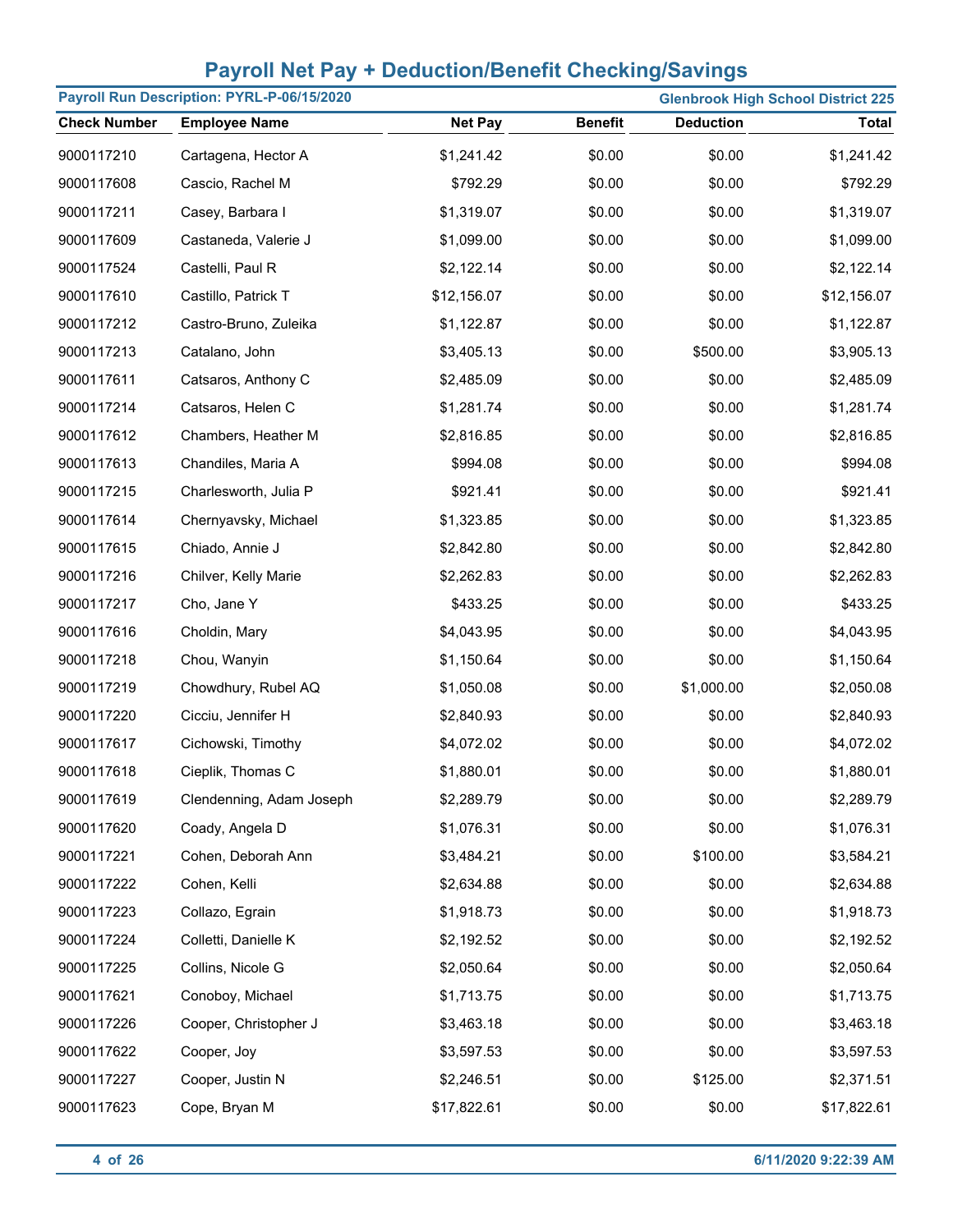| Payroll Run Description: PYRL-P-06/15/2020<br><b>Glenbrook High School District 225</b> |                          |                |                |                  |              |
|-----------------------------------------------------------------------------------------|--------------------------|----------------|----------------|------------------|--------------|
| <b>Check Number</b>                                                                     | <b>Employee Name</b>     | <b>Net Pay</b> | <b>Benefit</b> | <b>Deduction</b> | <b>Total</b> |
| 9000117624                                                                              | Corcoles, Kelly M        | \$11,808.65    | \$0.00         | \$0.00           | \$11,808.65  |
| 9000117228                                                                              | Corfield, Susan K        | \$3,552.17     | \$0.00         | \$0.00           | \$3,552.17   |
| 9000117625                                                                              | Corrigan, Abraham        | \$1,231.06     | \$0.00         | \$0.00           | \$1,231.06   |
| 9000117626                                                                              | Corrigan, Alyssa V       | \$1,312.18     | \$0.00         | \$0.00           | \$1,312.18   |
| 9000117627                                                                              | Coskey, Kathy A          | \$16,602.62    | \$0.00         | \$0.00           | \$16,602.62  |
| 9000117628                                                                              | Cottrell, Dayna E        | \$2,281.61     | \$0.00         | \$0.00           | \$2,281.61   |
| 9000117629                                                                              | Cowell, Robert R         | \$1,605.74     | \$0.00         | \$0.00           | \$1,605.74   |
| 9000117630                                                                              | Cowhey, Robert E         | \$8,186.22     | \$0.00         | \$0.00           | \$8,186.22   |
| 9000117229                                                                              | Cowin, Angela            | \$1,116.91     | \$0.00         | \$0.00           | \$1,116.91   |
| 9000117631                                                                              | Cowlin, John L           | \$2,328.85     | \$0.00         | \$1,400.00       | \$3,728.85   |
| 9000117632                                                                              | Crandus, Yitzchak Hillel | \$3,486.43     | \$0.00         | \$125.00         | \$3,611.43   |
| 9000117633                                                                              | Creighton, Kerry J       | \$1,497.72     | \$0.00         | \$0.00           | \$1,497.72   |
| 9000118011                                                                              | Crews, Evelyn            | \$84.56        | \$0.00         | \$0.00           | \$84.56      |
| 9000117634                                                                              | Croak, Laura D           | \$1,928.75     | \$0.00         | \$0.00           | \$1,928.75   |
| 9000117635                                                                              | Cummings, Lara E         | \$5,021.65     | \$0.00         | \$0.00           | \$5,021.65   |
| 9000117230                                                                              | Cunningham, Karen M      | \$4,343.30     | \$0.00         | \$250.00         | \$4,593.30   |
| 9000117231                                                                              | Curington, Allen         | \$1,143.87     | \$0.00         | \$500.00         | \$1,643.87   |
| 9000117636                                                                              | Curtin, Michael David    | \$1,127.34     | \$0.00         | \$0.00           | \$1,127.34   |
| 9000117232                                                                              | Dahari, Dorit            | \$2,371.89     | \$0.00         | \$0.00           | \$2,371.89   |
| 9000117233                                                                              | D'Andrea, Samantha J     | \$1,274.14     | \$0.00         | \$0.00           | \$1,274.14   |
| 9000117234                                                                              | Daniels, Darlene J       | \$993.18       | \$0.00         | \$0.00           | \$993.18     |
| 9000117637                                                                              | Dankha, Adam W           | \$1,628.94     | \$0.00         | \$0.00           | \$1,628.94   |
| 9000117638                                                                              | Danos, Maria             | \$1,722.60     | \$0.00         | \$0.00           | \$1,722.60   |
| 9000117235                                                                              | Davidson, Chad           | \$3,100.71     | \$0.00         | \$0.00           | \$3,100.71   |
| 9000117639                                                                              | Davis, Sarah E           | \$1,700.61     | \$0.00         | \$0.00           | \$1,700.61   |
| 9000117134                                                                              | Davito, Jeanne A         | \$1,885.55     | \$0.00         | \$0.00           | \$1,885.55   |
| 9000117640                                                                              | Deal, Conor J            | \$736.62       | \$0.00         | \$0.00           | \$736.62     |
| 9000117236                                                                              | Dean, Debbie L           | \$1,179.50     | \$0.00         | \$0.00           | \$1,179.50   |
| 9000117641                                                                              | Dec, Mark E              | \$2,553.07     | \$0.00         | \$0.00           | \$2,553.07   |
| 9000117237                                                                              | Dechter, Talia Rose      | \$1,019.49     | \$0.00         | \$0.00           | \$1,019.49   |
| 9000117238                                                                              | DeFrenza-Israel, Melissa | \$16,905.27    | \$0.00         | \$0.00           | \$16,905.27  |
| 9000117239                                                                              | DeGroot, James P         | \$921.28       | \$0.00         | \$0.00           | \$921.28     |
| 9000117240                                                                              | DeKuiper, Christopher C  | \$3,548.80     | \$0.00         | \$0.00           | \$3,548.80   |
| 9000117642                                                                              | Demeas, Daisy M          | \$1,357.99     | \$0.00         | \$0.00           | \$1,357.99   |
| 9000117241                                                                              | Deschamps, Kimberly D    | \$1,331.51     | \$0.00         | \$0.00           | \$1,331.51   |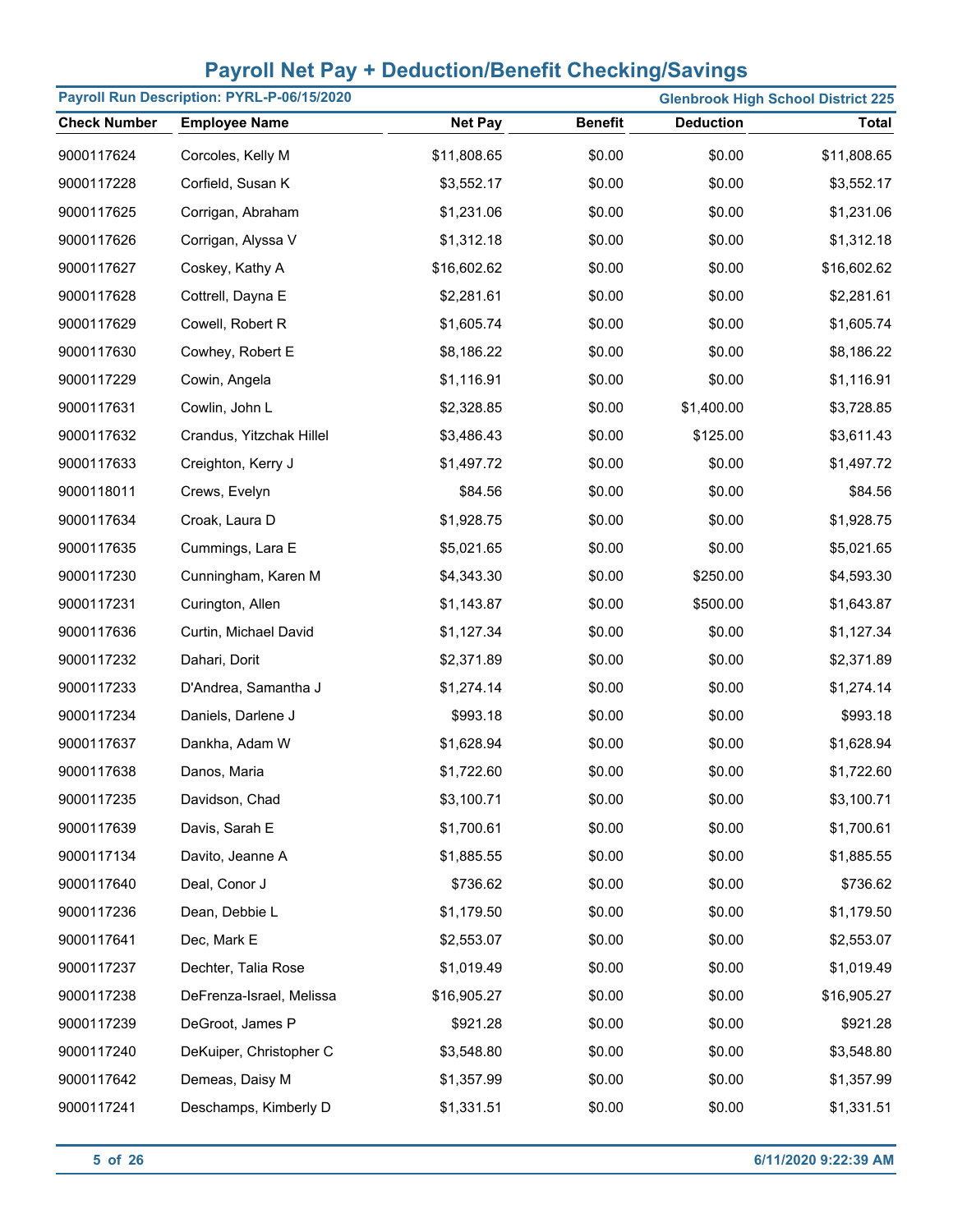| Payroll Run Description: PYRL-P-06/15/2020<br><b>Glenbrook High School District 225</b> |                           |                |                |                  |              |
|-----------------------------------------------------------------------------------------|---------------------------|----------------|----------------|------------------|--------------|
| <b>Check Number</b>                                                                     | <b>Employee Name</b>      | <b>Net Pay</b> | <b>Benefit</b> | <b>Deduction</b> | <b>Total</b> |
| 9000117525                                                                              | Dick, Silas F             | \$2,505.44     | \$0.00         | \$0.00           | \$2,505.44   |
| 9000117242                                                                              | DiCristofano, Antonio P   | \$1,762.11     | \$0.00         | \$0.00           | \$1,762.11   |
| 9000117643                                                                              | Dillon, Diane K           | \$14,019.63    | \$0.00         | \$6,250.00       | \$20,269.63  |
| 9000117644                                                                              | Dillon, Eileen            | \$858.80       | \$0.00         | \$0.00           | \$858.80     |
| 9000117243                                                                              | Doebler, Christopher M    | \$1,112.51     | \$0.00         | \$1,000.00       | \$2,112.51   |
| 9000117244                                                                              | Domke, Amy                | \$2,746.04     | \$0.00         | \$0.00           | \$2,746.04   |
| 9000117245                                                                              | Donaubauer, Susan C       | \$1,183.52     | \$0.00         | \$0.00           | \$1,183.52   |
| 9000117645                                                                              | Dorn, Kelly A             | \$2,517.56     | \$0.00         | \$250.00         | \$2,767.56   |
| 9000117646                                                                              | Dowlatshahi, Sara G       | \$1,018.30     | \$0.00         | \$0.00           | \$1,018.30   |
| 9000117246                                                                              | Doyel, Mehgan L           | \$1,238.67     | \$0.00         | \$0.00           | \$1,238.67   |
| 9000117647                                                                              | Doyle, Robin R            | \$21,953.39    | \$0.00         | \$0.00           | \$21,953.39  |
| 9000117247                                                                              | Drevline, Timothy         | \$4,386.63     | \$0.00         | \$0.00           | \$4,386.63   |
| 9000117648                                                                              | Drone, Matthew E          | \$19,155.88    | \$0.00         | \$0.00           | \$19,155.88  |
| 9000117248                                                                              | Drucker, Christine C      | \$19,155.08    | \$0.00         | \$1,875.00       | \$21,030.08  |
| 9000117649                                                                              | Duffy, Laura              | \$15,295.57    | \$0.00         | \$0.00           | \$15,295.57  |
| 9000117650                                                                              | Dugandzic, Madlena Angela | \$199.37       | \$0.00         | \$0.00           | \$199.37     |
| 9000117249                                                                              | Dul, Ryan S               | \$2,730.25     | \$0.00         | \$125.00         | \$2,855.25   |
| 9000117651                                                                              | Dundovich, Katelyn R      | \$1,058.08     | \$0.00         | \$0.00           | \$1,058.08   |
| 9000117135                                                                              | Dupke, Shane M            | \$1,545.94     | \$0.00         | \$0.00           | \$1,545.94   |
| 9000117652                                                                              | Duran, Mario              | \$1,548.66     | \$0.00         | \$0.00           | \$1,548.66   |
| 9000117250                                                                              | Dusza, Christopher J      | \$1,835.24     | \$0.00         | \$0.00           | \$1,835.24   |
| 9000117251                                                                              | Edison, William F         | \$14,354.58    | \$0.00         | \$0.00           | \$14,354.58  |
| 9000118012                                                                              | Eichler, Ellen E          | \$2,408.45     | \$0.00         | \$0.00           | \$2,408.45   |
| 9000117252                                                                              | Eike, William R           | \$5,315.83     | \$0.00         | \$135.00         | \$5,450.83   |
| 9000117253                                                                              | Eilers, Lauren M          | \$1,092.79     | \$0.00         | \$0.00           | \$1,092.79   |
| 9000117653                                                                              | Eisenberg, Karen S        | \$1,229.24     | \$0.00         | \$0.00           | \$1,229.24   |
| 9000117654                                                                              | Ekstrand, Emily J         | \$3,340.70     | \$0.00         | \$150.00         | \$3,490.70   |
| 9000117655                                                                              | Elgass, Laura Jane        | \$12,274.27    | \$0.00         | \$0.00           | \$12,274.27  |
| 9000117254                                                                              | Ellinger-Macon, Jamie E   | \$11,610.22    | \$0.00         | \$3,750.00       | \$15,360.22  |
| 9000117656                                                                              | Elliott, Amie             | \$12,031.57    | \$0.00         | \$5,000.00       | \$17,031.57  |
| 9000117657                                                                              | Elman, Judith M           | \$598.13       | \$0.00         | \$0.00           | \$598.13     |
| 9000117255                                                                              | Emmert, Lauren E          | \$1,213.78     | \$0.00         | \$0.00           | \$1,213.78   |
| 9000117658                                                                              | Endre, Kristin A          | \$2,044.09     | \$0.00         | \$0.00           | \$2,044.09   |
| 9000117256                                                                              | English, Michael          | \$3,931.21     | \$0.00         | \$0.00           | \$3,931.21   |
| 9000117659                                                                              | Ericksen, Mary Ann        | \$1,171.25     | \$0.00         | \$3,000.00       | \$4,171.25   |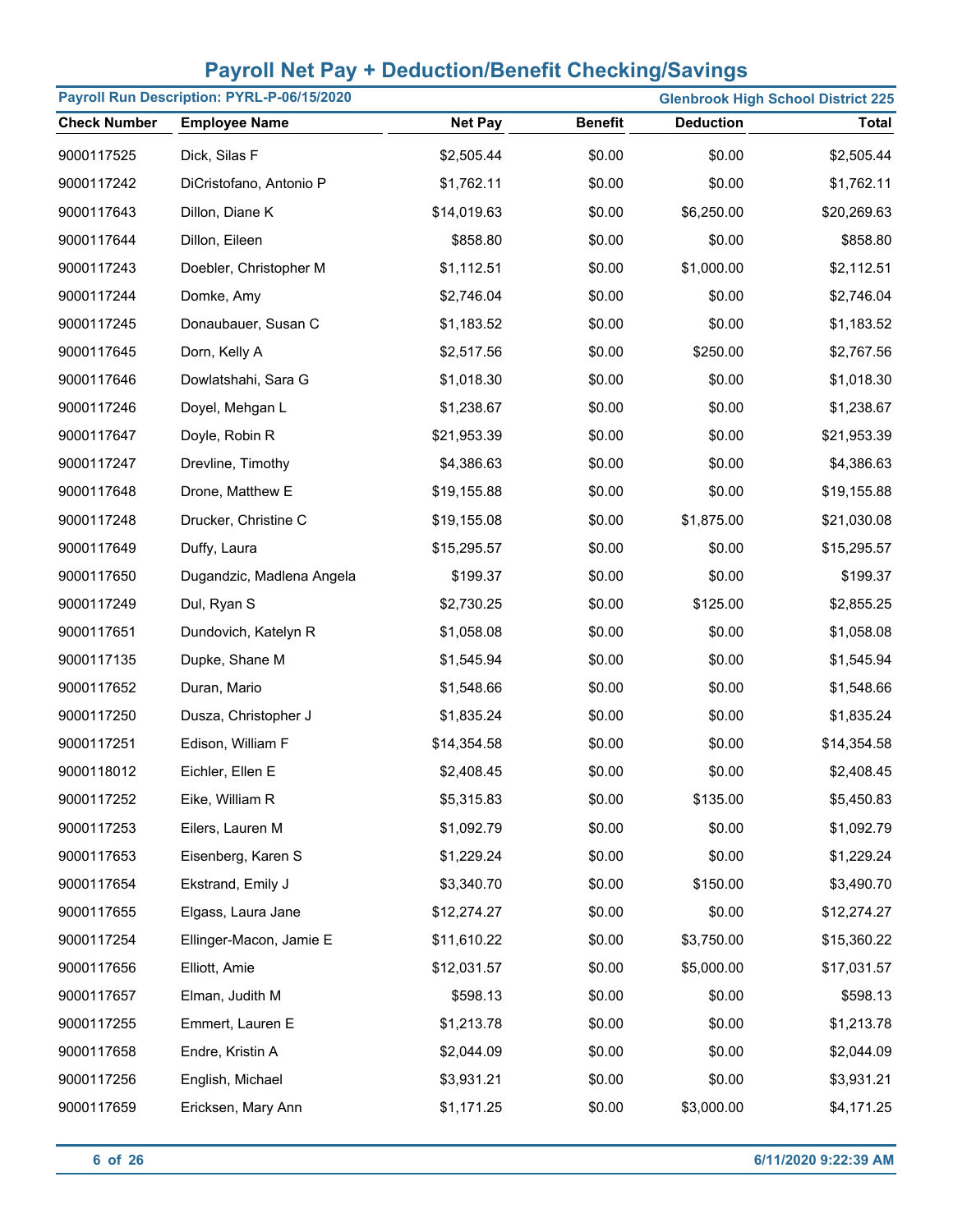| Payroll Run Description: PYRL-P-06/15/2020<br><b>Glenbrook High School District 225</b> |                         |                |                |                  |              |
|-----------------------------------------------------------------------------------------|-------------------------|----------------|----------------|------------------|--------------|
| <b>Check Number</b>                                                                     | <b>Employee Name</b>    | <b>Net Pay</b> | <b>Benefit</b> | <b>Deduction</b> | <b>Total</b> |
| 9000117660                                                                              | Erickson, Emily Ann     | \$635.87       | \$0.00         | \$0.00           | \$635.87     |
| 9000117257                                                                              | Erwinski, Jason T       | \$3,578.94     | \$0.00         | \$0.00           | \$3,578.94   |
| 9000117258                                                                              | Esmits, Jennifer M      | \$11,001.43    | \$0.00         | \$0.00           | \$11,001.43  |
| 9000117661                                                                              | Esser, Alan E           | \$2,677.11     | \$0.00         | \$50.00          | \$2,727.11   |
| 9000117662                                                                              | Etherton, Carol L       | \$833.16       | \$0.00         | \$0.00           | \$833.16     |
| 9000117259                                                                              | Etherton, Eric T        | \$4,447.62     | \$0.00         | \$500.00         | \$4,947.62   |
| 9000117663                                                                              | Ethington, Brittany A   | \$2,029.92     | \$0.00         | \$0.00           | \$2,029.92   |
| 9000117260                                                                              | Etzwiler, Christopher S | \$1,243.23     | \$0.00         | \$0.00           | \$1,243.23   |
| 9000117664                                                                              | Fagel, Lauren S         | \$3,977.45     | \$0.00         | \$0.00           | \$3,977.45   |
| 9000117665                                                                              | Farber, Stephen M       | \$2,375.28     | \$0.00         | \$0.00           | \$2,375.28   |
| 9000117666                                                                              | Farekas, Sari N         | \$10,052.57    | \$0.00         | \$0.00           | \$10,052.57  |
| 9000117261                                                                              | Fastert, Matthew J      | \$2,547.71     | \$0.00         | \$0.00           | \$2,547.71   |
| 9000117667                                                                              | Fastert, Meaghan T      | \$1,892.43     | \$0.00         | \$0.00           | \$1,892.43   |
| 9000117668                                                                              | Feeney, Julie Ann       | \$3,852.22     | \$0.00         | \$0.00           | \$3,852.22   |
| 9000117262                                                                              | Ferrer, Joel F          | \$1,105.26     | \$0.00         | \$0.00           | \$1,105.26   |
| 9000117263                                                                              | Fester, Katherine L     | \$1,507.01     | \$0.00         | \$0.00           | \$1,507.01   |
| 9000117669                                                                              | Field, Brenda M. Ward   | \$3,964.39     | \$0.00         | \$250.00         | \$4,214.39   |
| 9000117670                                                                              | Field, Scott            | \$3,020.58     | \$0.00         | \$350.00         | \$3,370.58   |
| 9000117264                                                                              | Figaro-Brandt, Beth Ann | \$18,890.48    | \$0.00         | \$0.00           | \$18,890.48  |
| 9000117265                                                                              | Finan, John Leo         | \$5,974.84     | \$0.00         | \$0.00           | \$5,974.84   |
| 9000117671                                                                              | Fiore, Mackenzie Martin | \$883.77       | \$0.00         | \$0.00           | \$883.77     |
| 9000117672                                                                              | Fitch, Danita M         | \$3,444.26     | \$0.00         | \$0.00           | \$3,444.26   |
| 9000117266                                                                              | Fitzsimons, Karen A     | \$20,965.89    | \$0.00         | \$0.00           | \$20,965.89  |
| 9000117673                                                                              | Flannery, Stacy         | \$3,895.17     | \$0.00         | \$0.00           | \$3,895.17   |
| 9000117267                                                                              | Flannery-Day, Mary      | \$2,017.87     | \$0.00         | \$0.00           | \$2,017.87   |
| 9000117674                                                                              | Flaws, Kenneth W        | \$929.38       | \$0.00         | \$0.00           | \$929.38     |
| 9000117268                                                                              | Fleischauer, Scott L    | \$2,261.33     | \$0.00         | \$200.00         | \$2,461.33   |
| 9000117526                                                                              | Fleming, Robert M       | \$3,317.27     | \$0.00         | \$0.00           | \$3,317.27   |
| 9000117675                                                                              | Flener, JoEllen         | \$1,226.52     | \$0.00         | \$2,300.00       | \$3,526.52   |
| 9000117676                                                                              | Flickinger, Susan K     | \$17,663.49    | \$0.00         | \$0.00           | \$17,663.49  |
| 9000117677                                                                              | Florczak, Alexander V   | \$1,301.65     | \$0.00         | \$0.00           | \$1,301.65   |
| 9000117269                                                                              | Fluegge, Danielle K     | \$3,331.57     | \$0.00         | \$0.00           | \$3,331.57   |
| 9000117678                                                                              | Fogarty, Gerald         | \$3,794.11     | \$0.00         | \$0.00           | \$3,794.11   |
| 9000117270                                                                              | Foster, Bonnie J        | \$3,102.84     | \$0.00         | \$0.00           | \$3,102.84   |
| 9000117679                                                                              | Foster, Rick T          | \$1,447.92     | \$0.00         | \$0.00           | \$1,447.92   |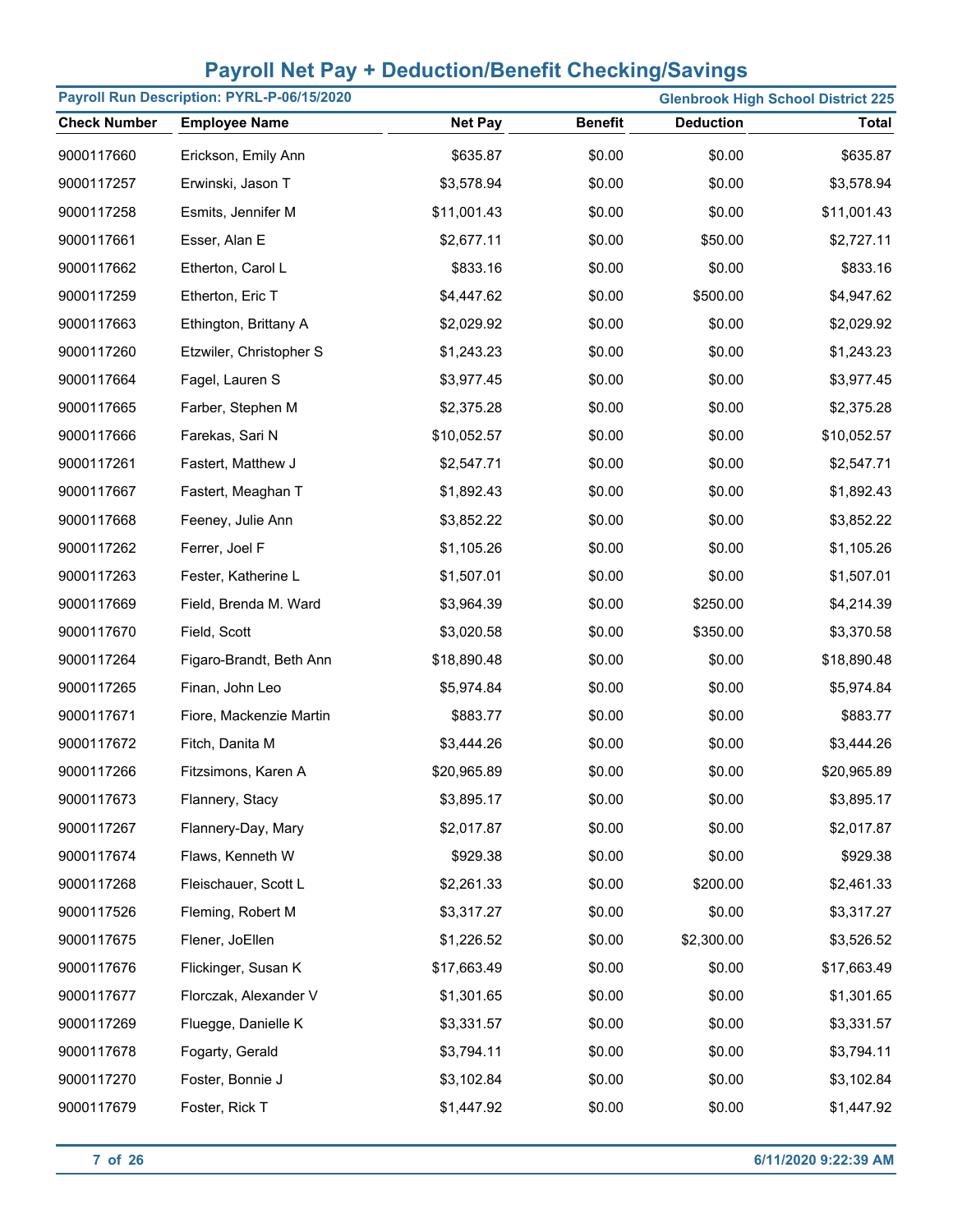| Payroll Run Description: PYRL-P-06/15/2020<br><b>Glenbrook High School District 225</b> |                          |                |                |                  |              |
|-----------------------------------------------------------------------------------------|--------------------------|----------------|----------------|------------------|--------------|
| <b>Check Number</b>                                                                     | <b>Employee Name</b>     | <b>Net Pay</b> | <b>Benefit</b> | <b>Deduction</b> | <b>Total</b> |
| 9000117271                                                                              | Fournier, John M         | \$3,256.63     | \$0.00         | \$0.00           | \$3,256.63   |
| 9000117680                                                                              | Fraher, Carrie J         | \$14,155.77    | \$0.00         | \$0.00           | \$14,155.77  |
| 9000117527                                                                              | Frankel, Susan M         | \$2,405.73     | \$0.00         | \$850.00         | \$3,255.73   |
| 9000117681                                                                              | Franson, David C, Jr     | \$1,120.06     | \$0.00         | \$1,000.00       | \$2,120.06   |
| 9000117682                                                                              | Frantell, Richard P      | \$2,159.40     | \$0.00         | \$0.00           | \$2,159.40   |
| 9000117272                                                                              | Fraser, Verlin           | \$18,175.53    | \$0.00         | \$0.00           | \$18,175.53  |
| 9000117273                                                                              | French, Kathryn S        | \$3,873.92     | \$0.00         | \$0.00           | \$3,873.92   |
| 9000117274                                                                              | Freund, Gary J           | \$15,421.08    | \$0.00         | \$0.00           | \$15,421.08  |
| 9000117683                                                                              | Friedmann, Jennifer G    | \$2,910.84     | \$0.00         | \$0.00           | \$2,910.84   |
| 9000117275                                                                              | Fry, Christopher Phillip | \$1,110.55     | \$0.00         | \$0.00           | \$1,110.55   |
| 9000117684                                                                              | Fuderer, Michele L       | \$940.30       | \$0.00         | \$0.00           | \$940.30     |
| 9000117276                                                                              | Fuentes, Brenda N        | \$981.26       | \$0.00         | \$0.00           | \$981.26     |
| 9000117277                                                                              | Fuentes, Efrain J        | \$958.79       | \$0.00         | \$0.00           | \$958.79     |
| 9000117685                                                                              | Fuja, Stephanie R        | \$2,650.94     | \$0.00         | \$0.00           | \$2,650.94   |
| 9000117686                                                                              | Furse, Catherine F       | \$1,269.13     | \$0.00         | \$50.00          | \$1,319.13   |
| 9000117278                                                                              | Gabler, Susan Ruthann    | \$1,330.32     | \$0.00         | \$269.00         | \$1,599.32   |
| 9000117687                                                                              | Gallagher, Mark P        | \$4,373.80     | \$0.00         | \$0.00           | \$4,373.80   |
| 9000117279                                                                              | Gallivan, Robert M       | \$15,677.89    | \$0.00         | \$0.00           | \$15,677.89  |
| 9000117280                                                                              | Gallo, Bianca R.         | \$678.70       | \$0.00         | \$0.00           | \$678.70     |
| 9000117281                                                                              | Galson, Kerry K          | \$4,065.05     | \$0.00         | \$0.00           | \$4,065.05   |
| 9000117136                                                                              | Gan, Alexandra           | \$1,400.49     | \$0.00         | \$0.00           | \$1,400.49   |
| 9000117688                                                                              | Garbe, David W           | \$2,283.93     | \$0.00         | \$0.00           | \$2,283.93   |
| 9000117689                                                                              | Garbe, Kimiko O          | \$1,241.24     | \$0.00         | \$0.00           | \$1,241.24   |
| 9000117690                                                                              | Garrison, Sean W         | \$3,947.75     | \$0.00         | \$705.00         | \$4,652.75   |
| 9000117691                                                                              | Gartner, Phillip         | \$4,564.06     | \$0.00         | \$0.00           | \$4,564.06   |
| 9000117282                                                                              | Gatchalian, Ronald D     | \$3,699.03     | \$0.00         | \$0.00           | \$3,699.03   |
| 9000117137                                                                              | Geallis, Elaine M        | \$928.45       | \$0.00         | \$250.00         | \$1,178.45   |
| 9000117138                                                                              | Geanconteri, Mary Lou A  | \$1,354.58     | \$0.00         | \$300.00         | \$1,654.58   |
| 9000117283                                                                              | Gebhardt, Ann            | \$16,940.69    | \$0.00         | \$0.00           | \$16,940.69  |
| 9000117139                                                                              | Geddeis, Karen B         | \$4,014.41     | \$0.00         | \$0.00           | \$4,014.41   |
| 9000117284                                                                              | Georgacakis, Justin S    | \$14,256.76    | \$0.00         | \$2,000.00       | \$16,256.76  |
| 9000117692                                                                              | Georgopulos, Jessica L   | \$1,012.16     | \$0.00         | \$0.00           | \$1,012.16   |
| 9000117285                                                                              | Gerbich, Justin          | \$3,179.70     | \$0.00         | \$150.00         | \$3,329.70   |
| 9000117286                                                                              | Gerges, Nader            | \$1,349.78     | \$0.00         | \$0.00           | \$1,349.78   |
| 9000117287                                                                              | Gibbs, Johann C          | \$2,250.65     | \$0.00         | \$0.00           | \$2,250.65   |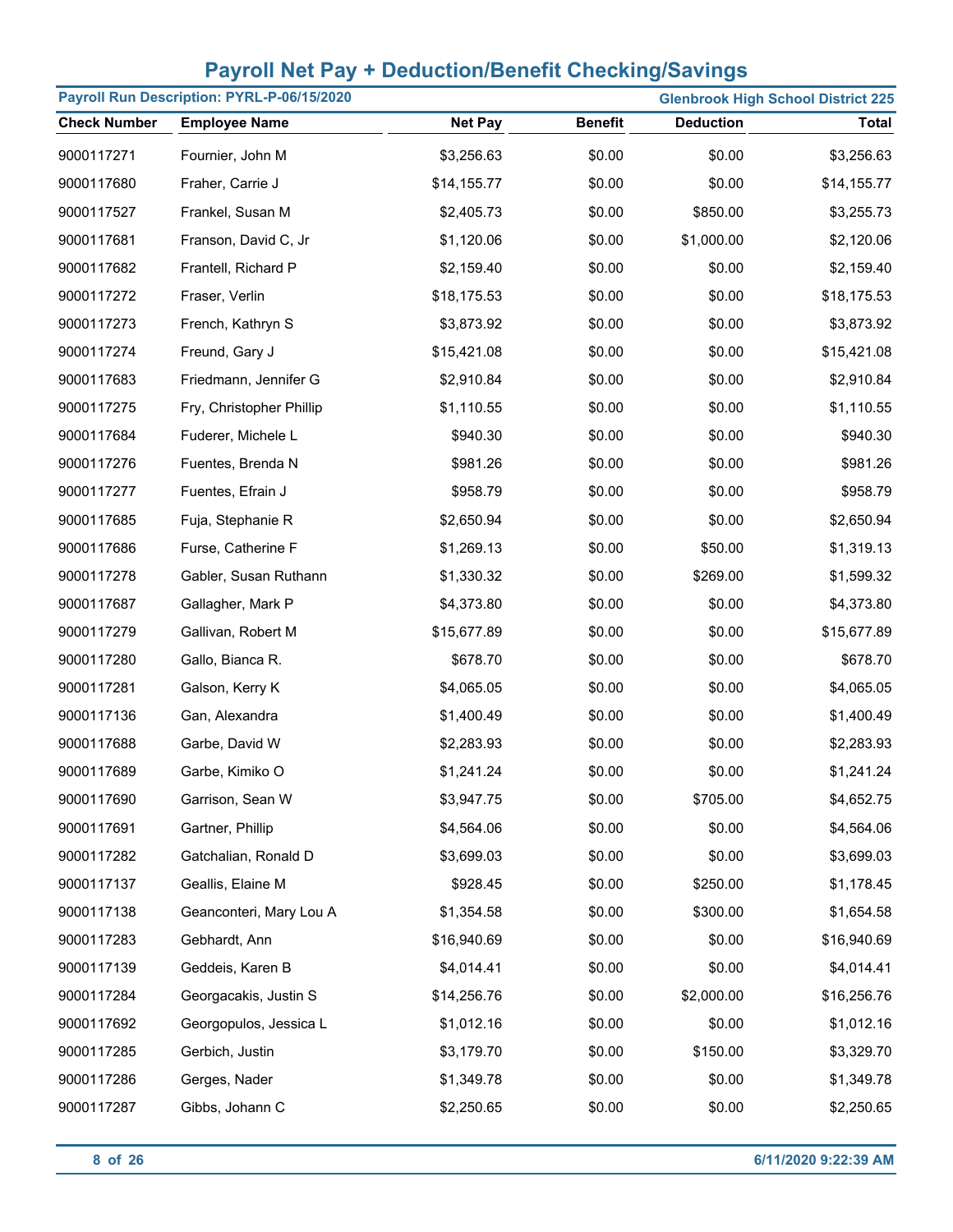| Payroll Run Description: PYRL-P-06/15/2020<br><b>Glenbrook High School District 225</b> |                                |                |                |                  |              |
|-----------------------------------------------------------------------------------------|--------------------------------|----------------|----------------|------------------|--------------|
| <b>Check Number</b>                                                                     | <b>Employee Name</b>           | <b>Net Pay</b> | <b>Benefit</b> | <b>Deduction</b> | <b>Total</b> |
| 9000117288                                                                              | Gibbs, Paul B                  | \$1,197.21     | \$0.00         | \$0.00           | \$1,197.21   |
| 9000117140                                                                              | Gilbert, Deana C               | \$1,670.58     | \$0.00         | \$0.00           | \$1,670.58   |
| 9000117289                                                                              | Gilchrist, John A              | \$1,212.43     | \$0.00         | \$0.00           | \$1,212.43   |
| 9000117693                                                                              | Gillani, Riaz                  | \$1,223.73     | \$0.00         | \$0.00           | \$1,223.73   |
| 9000117694                                                                              | Glass, Scott                   | \$4,083.40     | \$0.00         | \$0.00           | \$4,083.40   |
| 9000117695                                                                              | Glynn Jr, James C              | \$3,405.31     | \$0.00         | \$0.00           | \$3,405.31   |
| 9000117696                                                                              | Golding, Ann M B               | \$3,679.85     | \$0.00         | \$0.00           | \$3,679.85   |
| 9000117290                                                                              | Goldsmith, Amy B               | \$2,732.22     | \$0.00         | \$750.00         | \$3,482.22   |
| 9000117291                                                                              | Gomez, Lilian Matheson         | \$12,880.09    | \$0.00         | \$1,250.00       | \$14,130.09  |
| 9000117292                                                                              | Gonzalez, Lori L               | \$2,718.71     | \$0.00         | \$278.99         | \$2,997.70   |
| 9000117293                                                                              | Goodman, Stephen Edmond        | \$20,850.04    | \$0.00         | \$0.00           | \$20,850.04  |
| 9000117697                                                                              | Goodrich, Michelle A           | \$1,309.78     | \$0.00         | \$0.00           | \$1,309.78   |
| 9000117698                                                                              | Goodrich, Rosanne              | \$1,446.42     | \$0.00         | \$0.00           | \$1,446.42   |
| 9000117699                                                                              | Goodspeed, Kerry A             | \$1,123.54     | \$0.00         | \$0.00           | \$1,123.54   |
| 9000117700                                                                              | Gorski, Daniel R               | \$1,310.51     | \$0.00         | \$0.00           | \$1,310.51   |
| 9000117141                                                                              | Gravel, Raoul J, III           | \$4,834.76     | \$0.00         | \$50.00          | \$4,884.76   |
| 9000117294                                                                              | Grdinic, Marcel A              | \$3,147.76     | \$0.00         | \$0.00           | \$3,147.76   |
| 9000117701                                                                              | Green, Aaron M                 | \$2,544.78     | \$0.00         | \$0.00           | \$2,544.78   |
| 9000117702                                                                              | Greenberg, Alan D              | \$3,717.11     | \$0.00         | \$175.00         | \$3,892.11   |
| 9000117295                                                                              | Greenstein, Michael B          | \$4,284.49     | \$0.00         | \$0.00           | \$4,284.49   |
| 9000117703                                                                              | Grenolds, Tara L               | \$1,120.14     | \$0.00         | \$0.00           | \$1,120.14   |
| 9000117296                                                                              | Grimaldi IV, John              | \$2,522.59     | \$0.00         | \$0.00           | \$2,522.59   |
| 9000117704                                                                              | Gruber, Lauren E               | \$1,687.19     | \$0.00         | \$750.00         | \$2,437.19   |
| 9000117705                                                                              | Gudmundsson, Marianne          | \$3,341.36     | \$0.00         | \$500.00         | \$3,841.36   |
| 9000117528                                                                              | Guertin, Marianne              | \$863.36       | \$0.00         | \$0.00           | \$863.36     |
| 9000117706                                                                              | Gustavson, David               | \$439.25       | \$0.00         | \$0.00           | \$439.25     |
| 9000117707                                                                              | Gutheim, Samantha              | \$2,113.68     | \$0.00         | \$0.00           | \$2,113.68   |
| 9000117297                                                                              | Gutierrez, Katherine Elizabeth | \$3,625.55     | \$0.00         | \$0.00           | \$3,625.55   |
| 9000117298                                                                              | Gutierrez, Roberto             | \$1,143.87     | \$0.00         | \$0.00           | \$1,143.87   |
| 9000117708                                                                              | Gutierrez, Sergio Jr           | \$1,079.43     | \$0.00         | \$0.00           | \$1,079.43   |
| 9000117709                                                                              | Ha, Seong Bong                 | \$16,562.72    | \$0.00         | \$0.00           | \$16,562.72  |
| 9000117710                                                                              | Haban, Patricia Marie          | \$3,860.35     | \$0.00         | \$0.00           | \$3,860.35   |
| 9000117299                                                                              | Hagman, Eva Pauline            | \$1,026.53     | \$0.00         | \$0.00           | \$1,026.53   |
| 9000117711                                                                              | Hague, Amy T                   | \$11,753.44    | \$0.00         | \$3,750.00       | \$15,503.44  |
| 9000117712                                                                              | Hall, Dawn R                   | \$4,289.85     | \$0.00         | \$0.00           | \$4,289.85   |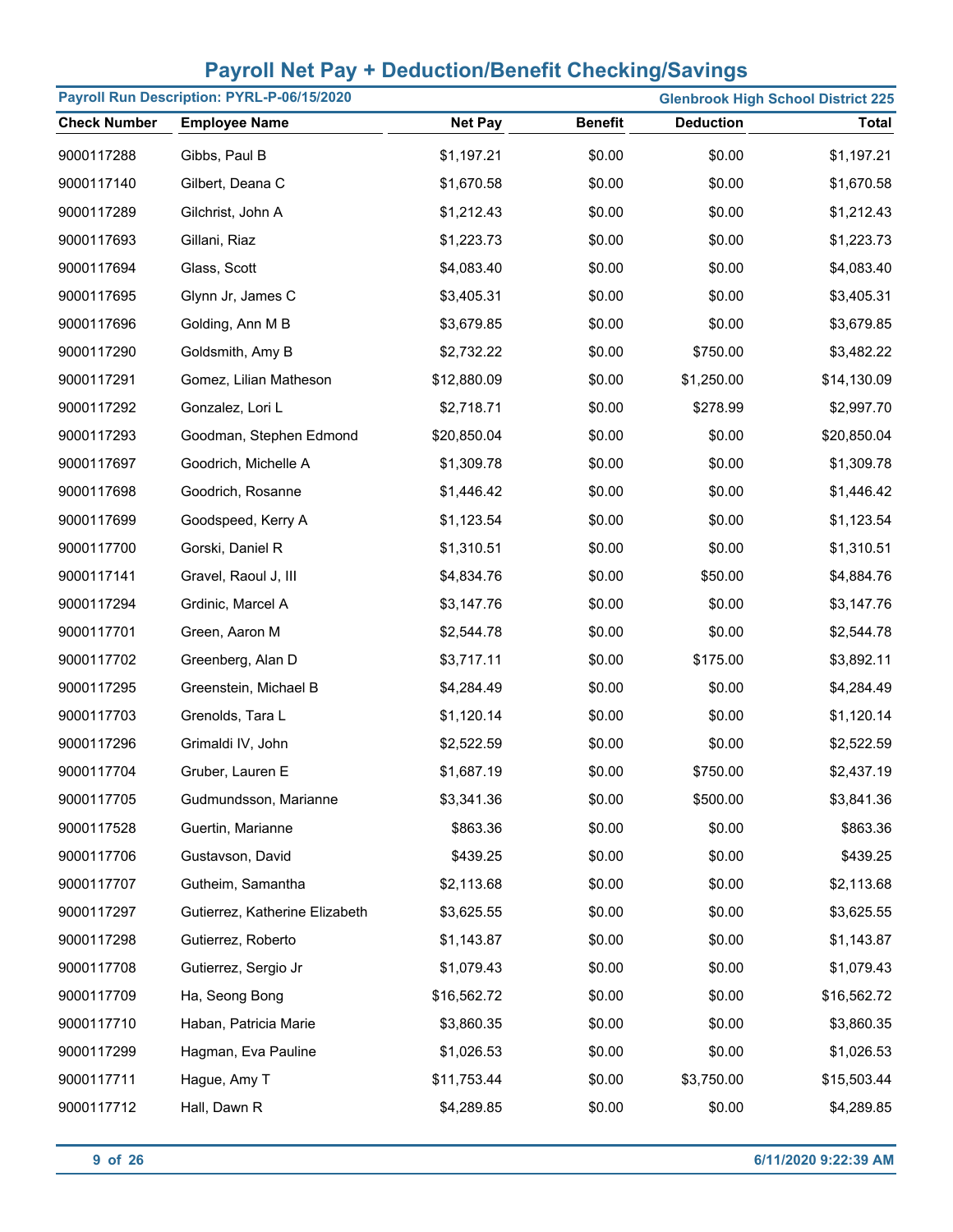| Payroll Run Description: PYRL-P-06/15/2020<br><b>Glenbrook High School District 225</b> |                             |                |                |                  |              |
|-----------------------------------------------------------------------------------------|-----------------------------|----------------|----------------|------------------|--------------|
| <b>Check Number</b>                                                                     | <b>Employee Name</b>        | <b>Net Pay</b> | <b>Benefit</b> | <b>Deduction</b> | <b>Total</b> |
| 9000117529                                                                              | Halm, Alison E              | \$1,189.36     | \$0.00         | \$0.00           | \$1,189.36   |
| 9000117530                                                                              | Halm, Steven V              | \$1,289.30     | \$0.00         | \$0.00           | \$1,289.30   |
| 9000117300                                                                              | Halpern, Bryan              | \$12,096.62    | \$0.00         | \$0.00           | \$12,096.62  |
| 9000117713                                                                              | Han, Paul                   | \$903.79       | \$0.00         | \$0.00           | \$903.79     |
| 9000117714                                                                              | Hanna, Emma W               | \$2,543.64     | \$0.00         | \$0.00           | \$2,543.64   |
| 9000117715                                                                              | Hansen, Marshall W          | \$1,385.26     | \$0.00         | \$0.00           | \$1,385.26   |
| 9000117716                                                                              | Hanson, Larissa A           | \$2,020.23     | \$0.00         | \$0.00           | \$2,020.23   |
| 9000117531                                                                              | Harper, Lisa E              | \$2,192.26     | \$0.00         | \$0.00           | \$2,192.26   |
| 9000118013                                                                              | Harrigan, Casey D           | \$227.65       | \$0.00         | \$0.00           | \$227.65     |
| 9000117717                                                                              | Harris, Marshall J          | \$17,575.63    | \$0.00         | \$0.00           | \$17,575.63  |
| 9000117718                                                                              | Harris, Terry               | \$3,896.82     | \$0.00         | \$0.00           | \$3,896.82   |
| 9000117301                                                                              | Hart, Annahi                | \$4,055.74     | \$0.00         | \$0.00           | \$4,055.74   |
| 9000117719                                                                              | Hartman, David P            | \$3,466.32     | \$0.00         | \$0.00           | \$3,466.32   |
| 9000117720                                                                              | Hasenstein, Kurt W          | \$3,652.80     | \$0.00         | \$0.00           | \$3,652.80   |
| 9000117302                                                                              | Haugen, Samantha R          | \$2,844.68     | \$0.00         | \$0.00           | \$2,844.68   |
| 9000117721                                                                              | Haugh, Lauren E             | \$2,999.60     | \$0.00         | \$0.00           | \$2,999.60   |
| 9000117722                                                                              | Hayner, Jennifer            | \$3,749.65     | \$0.00         | \$125.00         | \$3,874.65   |
| 9000117532                                                                              | Heineman, Allison K         | \$2,570.65     | \$0.00         | \$0.00           | \$2,570.65   |
| 9000117303                                                                              | Hemesath, Christy           | \$26.74        | \$0.00         | \$2,750.00       | \$2,776.74   |
| 9000117723                                                                              | Henderson, Thomas J         | \$22,316.23    | \$0.00         | \$0.00           | \$22,316.23  |
| 9000117724                                                                              | Henderson, Victoria R       | \$655.97       | \$0.00         | \$100.00         | \$755.97     |
| 9000117304                                                                              | Henrich, Erica A            | \$2,960.97     | \$0.00         | \$0.00           | \$2,960.97   |
| 9000117725                                                                              | Henriot, Jean-Louis G       | \$2,405.58     | \$0.00         | \$0.00           | \$2,405.58   |
| 9000117726                                                                              | Hernandez OCampo, Alejandro | \$973.45       | \$0.00         | \$0.00           | \$973.45     |
| 9000118014                                                                              | Herzog, Paul H              | \$1,717.06     | \$0.00         | \$0.00           | \$1,717.06   |
| 9000117727                                                                              | Hianik, Therese E           | \$632.94       | \$0.00         | \$0.00           | \$632.94     |
| 9000117305                                                                              | Hickman, Patrick W          | \$1,316.89     | \$0.00         | \$0.00           | \$1,316.89   |
| 9000117728                                                                              | Hicks, Daniel               | \$20,608.62    | \$0.00         | \$0.00           | \$20,608.62  |
| 9000117306                                                                              | Higgins, Heather            | \$15,816.83    | \$0.00         | \$0.00           | \$15,816.83  |
| 9000117307                                                                              | Hill, Julie Ann             | \$3,347.34     | \$0.00         | \$0.00           | \$3,347.34   |
| 9000117308                                                                              | Hilliard, Derek D           | \$2,483.12     | \$0.00         | \$0.00           | \$2,483.12   |
| 9000117729                                                                              | Hilvert, Christopher M      | \$22,691.77    | \$0.00         | \$0.00           | \$22,691.77  |
| 9000117309                                                                              | Hinkamp, Zachary P          | \$1,007.01     | \$0.00         | \$0.00           | \$1,007.01   |
| 9000117730                                                                              | Hinz, Emily Jeanne          | \$2,631.08     | \$0.00         | \$0.00           | \$2,631.08   |
| 9000117731                                                                              | Hoeft, Pantra               | \$3,232.32     | \$0.00         | \$0.00           | \$3,232.32   |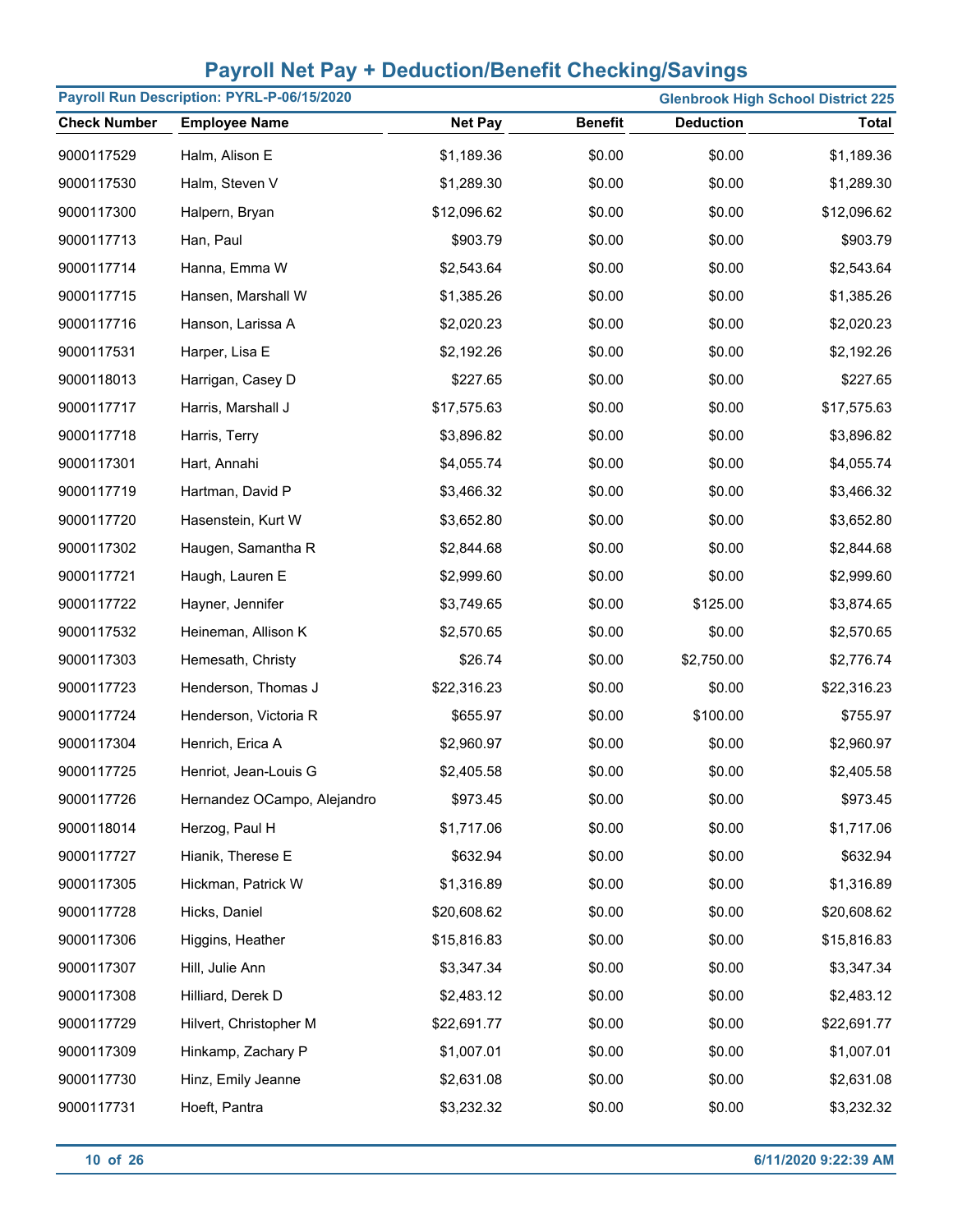| Payroll Run Description: PYRL-P-06/15/2020 |                          |                |                | <b>Glenbrook High School District 225</b> |              |
|--------------------------------------------|--------------------------|----------------|----------------|-------------------------------------------|--------------|
| <b>Check Number</b>                        | <b>Employee Name</b>     | <b>Net Pay</b> | <b>Benefit</b> | <b>Deduction</b>                          | <b>Total</b> |
| 9000117310                                 | Hoeft-Runde, Tara        | \$3,239.57     | \$0.00         | \$0.00                                    | \$3,239.57   |
| 9000117311                                 | Holden, Danielle         | \$3,485.65     | \$0.00         | \$0.00                                    | \$3,485.65   |
| 9000117312                                 | Holecek, Marketa         | \$3,977.81     | \$0.00         | \$0.00                                    | \$3,977.81   |
| 9000117732                                 | Holmblad, Jonathan A     | \$1,337.75     | \$0.00         | \$0.00                                    | \$1,337.75   |
| 9000117313                                 | Holzkopf, Nicholas M     | \$1,038.27     | \$0.00         | \$0.00                                    | \$1,038.27   |
| 9000117314                                 | Hoover Jr., James Blaine | \$3,274.38     | \$0.00         | \$0.00                                    | \$3,274.38   |
| 9000117733                                 | Hoover, Katie            | \$769.94       | \$0.00         | \$1,775.00                                | \$2,544.94   |
| 9000117533                                 | Hopkins, Robert          | \$4,083.70     | \$0.00         | \$0.00                                    | \$4,083.70   |
| 9000117315                                 | Horvath, Emily           | \$21,015.07    | \$0.00         | \$0.00                                    | \$21,015.07  |
| 9000117316                                 | Houmpavlis, Konstantena  | \$1,955.77     | \$0.00         | \$0.00                                    | \$1,955.77   |
| 9000117317                                 | Hoynes, Jerome P         | \$3,761.19     | \$0.00         | \$0.00                                    | \$3,761.19   |
| 9000117142                                 | Hubbard, Ashema M        | \$2,598.07     | \$0.00         | \$0.00                                    | \$2,598.07   |
| 9000117734                                 | Hudson, Daniel           | \$3,973.81     | \$0.00         | \$0.00                                    | \$3,973.81   |
| 9000117735                                 | Huebner, Lynette M       | \$1,293.28     | \$0.00         | \$0.00                                    | \$1,293.28   |
| 9000117318                                 | Huguelet, Lorena Sue     | \$3,343.07     | \$0.00         | \$0.00                                    | \$3,343.07   |
| 9000117736                                 | Hussmann, Benedict       | \$3,922.52     | \$0.00         | \$0.00                                    | \$3,922.52   |
| 9000117737                                 | Hwang, Edward            | \$1,114.97     | \$0.00         | \$0.00                                    | \$1,114.97   |
| 9000117738                                 | Hyman, Karen L           | \$1,798.51     | \$0.00         | \$0.00                                    | \$1,798.51   |
| 9000117739                                 | Ibarra, Angelica         | \$1,090.62     | \$0.00         | \$235.00                                  | \$1,325.62   |
| 9000117319                                 | lida, Steve T            | \$2,055.80     | \$0.00         | \$0.00                                    | \$2,055.80   |
| 9000117740                                 | ljaz, Imran              | \$1,242.36     | \$0.00         | \$0.00                                    | \$1,242.36   |
| 9000117320                                 | Ilie, Sarah H            | \$2,974.26     | \$0.00         | \$0.00                                    | \$2,974.26   |
| 9000117741                                 | Imbo, Ralph T            | \$1,544.18     | \$0.00         | \$500.00                                  | \$2,044.18   |
| 9000117321                                 | Ingersoll, Mindy B       | \$2,837.77     | \$0.00         | \$0.00                                    | \$2,837.77   |
| 9000117742                                 | Irazoque, Jose Luis      | \$967.24       | \$0.00         | \$0.00                                    | \$967.24     |
| 9000117143                                 | Iriarte, Rafael B        | \$1,054.84     | \$0.00         | \$500.00                                  | \$1,554.84   |
| 9000117144                                 | Iskander, Tanya Y        | \$1,632.62     | \$0.00         | \$0.00                                    | \$1,632.62   |
| 9000117322                                 | Izenstark, Matthew       | \$3,568.50     | \$0.00         | \$0.00                                    | \$3,568.50   |
| 9000117743                                 | Jacobi, Brendan C        | \$2,123.06     | \$0.00         | \$0.00                                    | \$2,123.06   |
| 9000117744                                 | Jacobson, Kristen K      | \$3,909.60     | \$0.00         | \$0.00                                    | \$3,909.60   |
| 9000117323                                 | Jaje, Piotr A            | \$1,026.03     | \$0.00         | \$0.00                                    | \$1,026.03   |
| 9000117745                                 | Jerva, Mia C             | \$1,237.59     | \$0.00         | \$0.00                                    | \$1,237.59   |
| 9000117746                                 | Johlie, Matthew          | \$21,352.83    | \$0.00         | \$0.00                                    | \$21,352.83  |
| 9000117145                                 | Johns, Charles           | \$7,518.64     | \$0.00         | \$0.00                                    | \$7,518.64   |
| 9000117747                                 | Johnson, Lauren E        | \$9,349.77     | \$0.00         | \$0.00                                    | \$9,349.77   |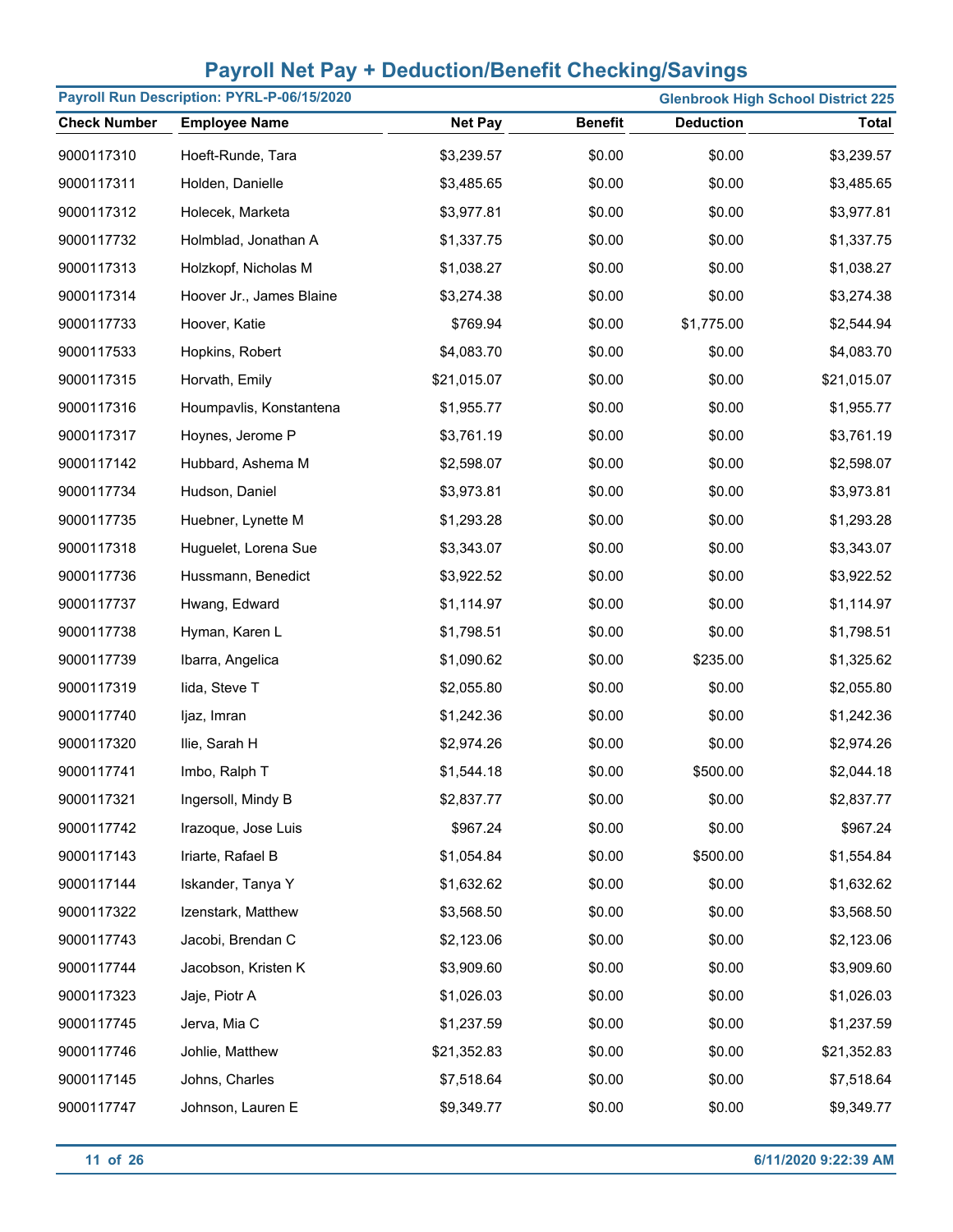| Payroll Run Description: PYRL-P-06/15/2020 |                       |                |                | <b>Glenbrook High School District 225</b> |              |
|--------------------------------------------|-----------------------|----------------|----------------|-------------------------------------------|--------------|
| <b>Check Number</b>                        | <b>Employee Name</b>  | <b>Net Pay</b> | <b>Benefit</b> | <b>Deduction</b>                          | <b>Total</b> |
| 9000117324                                 | Johnston, Traci A     | \$1,233.80     | \$0.00         | \$0.00                                    | \$1,233.80   |
| 9000117325                                 | Jordan, Jeanette L    | \$4,749.36     | \$0.00         | \$0.00                                    | \$4,749.36   |
| 9000117326                                 | Jordan, Jeff K        | \$20,125.67    | \$0.00         | \$0.00                                    | \$20,125.67  |
| 9000117327                                 | Jornd, Justin H       | \$1,063.33     | \$0.00         | \$0.00                                    | \$1,063.33   |
| 9000117534                                 | Joshi, Pa'al Chaand   | \$3,521.99     | \$0.00         | \$0.00                                    | \$3,521.99   |
| 9000117748                                 | Jozwik, Terrence M    | \$84.56        | \$0.00         | \$0.00                                    | \$84.56      |
| 9000117328                                 | Julien, Brian K       | \$633.67       | \$0.00         | \$1,000.00                                | \$1,633.67   |
| 9000117749                                 | Jun, Jen              | \$2,009.85     | \$0.00         | \$0.00                                    | \$2,009.85   |
| 9000117329                                 | Jund, Stephanie F     | \$1,993.46     | \$0.00         | \$0.00                                    | \$1,993.46   |
| 9000117330                                 | Just, Melinda A.      | \$448.51       | \$0.00         | \$0.00                                    | \$448.51     |
| 9000117750                                 | Kahle, Thomas Francis | \$1,026.53     | \$0.00         | \$0.00                                    | \$1,026.53   |
| 9000117331                                 | Kallay, Jeff A        | \$19,914.72    | \$0.00         | \$2,000.00                                | \$21,914.72  |
| 9000117751                                 | Kaltman, Sharon L     | \$12,563.48    | \$0.00         | \$0.00                                    | \$12,563.48  |
| 9000117752                                 | Kalyuzhnyy, Oleksandr | \$1,314.63     | \$0.00         | \$0.00                                    | \$1,314.63   |
| 9000117753                                 | Kaminski, Natalie A   | \$1,698.47     | \$0.00         | \$0.00                                    | \$1,698.47   |
| 9000117754                                 | Kane, David W         | \$8,011.45     | \$0.00         | \$2,500.00                                | \$10,511.45  |
| 9000117755                                 | Kane, Hillary A       | \$3,454.86     | \$0.00         | \$150.00                                  | \$3,604.86   |
| 9000117332                                 | Kang, Hannah Min      | \$3,194.13     | \$0.00         | \$0.00                                    | \$3,194.13   |
| 9000117756                                 | Kaplan, Aaron S       | \$2,494.42     | \$0.00         | \$0.00                                    | \$2,494.42   |
| 9000117333                                 | Karlovitz, Patricia J | \$850.05       | \$0.00         | \$0.00                                    | \$850.05     |
| 9000117757                                 | Karlovsky, Joseph F   | \$13,927.36    | \$0.00         | \$0.00                                    | \$13,927.36  |
| 9000117334                                 | Karp, Karen L         | \$1,602.47     | \$0.00         | \$0.00                                    | \$1,602.47   |
| 9000117335                                 | Karzen, Kimberly G    | \$630.74       | \$0.00         | \$0.00                                    | \$630.74     |
| 9000117336                                 | Kats, Anatoliy        | \$1,694.48     | \$0.00         | \$0.00                                    | \$1,694.48   |
| 9000117758                                 | Katz, Tara R          | \$16,656.43    | \$0.00         | \$0.00                                    | \$16,656.43  |
| 9000117337                                 | Keeler, Todd          | \$4,093.06     | \$0.00         | \$0.00                                    | \$4,093.06   |
| 9000117759                                 | Kelliher, Victoria M  | \$3,139.41     | \$0.00         | \$0.00                                    | \$3,139.41   |
| 9000117760                                 | Kerr, Marianne        | \$21,101.65    | \$0.00         | \$0.00                                    | \$21,101.65  |
| 9000117761                                 | Kim, Annie I          | \$2,748.98     | \$0.00         | \$0.00                                    | \$2,748.98   |
| 9000117762                                 | Kim, Junhee C         | \$1,083.40     | \$0.00         | \$0.00                                    | \$1,083.40   |
| 9000117338                                 | Kim, Tiffany S        | \$2,674.71     | \$0.00         | \$0.00                                    | \$2,674.71   |
| 9000117339                                 | Kinsella, Kathleen M  | \$2,589.07     | \$0.00         | \$0.00                                    | \$2,589.07   |
| 9000117763                                 | Kinsella, Ryan L      | \$3,425.22     | \$0.00         | \$0.00                                    | \$3,425.22   |
| 9000117340                                 | Kipp, Suzanne M       | \$1,783.91     | \$0.00         | \$0.00                                    | \$1,783.91   |
| 9000117764                                 | Kiraly, Kimberly A    | \$1,548.52     | \$0.00         | \$1,425.00                                | \$2,973.52   |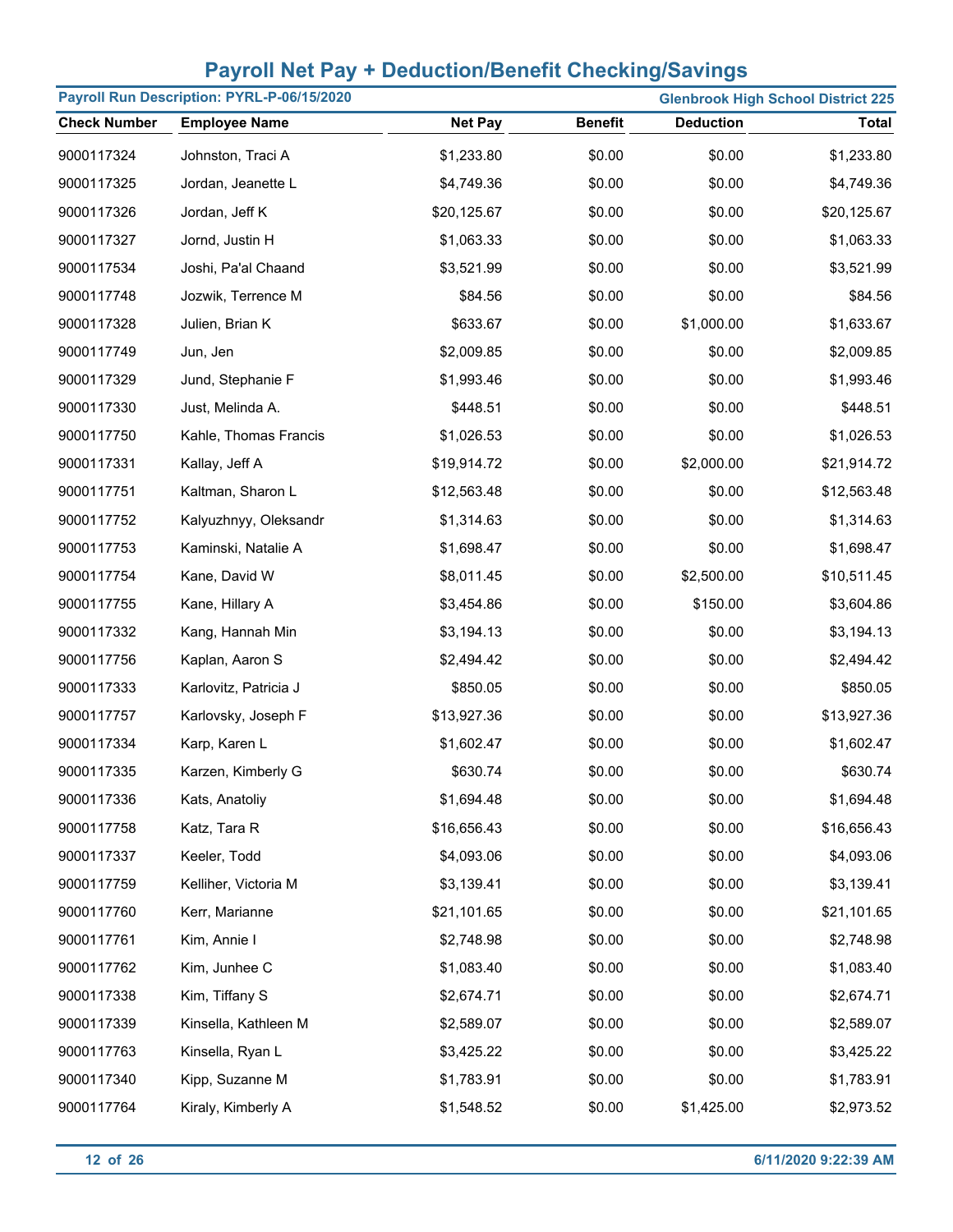| Payroll Run Description: PYRL-P-06/15/2020<br><b>Glenbrook High School District 225</b> |                       |                |                |                  |              |
|-----------------------------------------------------------------------------------------|-----------------------|----------------|----------------|------------------|--------------|
| <b>Check Number</b>                                                                     | <b>Employee Name</b>  | <b>Net Pay</b> | <b>Benefit</b> | <b>Deduction</b> | <b>Total</b> |
| 9000117765                                                                              | Kirby, Allison R      | \$1,356.76     | \$0.00         | \$100.00         | \$1,456.76   |
| 9000117341                                                                              | Kirch, Karin E        | \$2,000.47     | \$0.00         | \$0.00           | \$2,000.47   |
| 9000117766                                                                              | Klahn, Catherine C    | \$3,719.25     | \$0.00         | \$0.00           | \$3,719.25   |
| 9000117767                                                                              | Klasen, John          | \$4,364.57     | \$0.00         | \$0.00           | \$4,364.57   |
| 9000117768                                                                              | Klasen, Julianne S    | \$1,480.36     | \$0.00         | \$0.00           | \$1,480.36   |
| 9000117769                                                                              | Klebba, Karen E       | \$1,272.77     | \$0.00         | \$12,000.00      | \$13,272.77  |
| 9000117770                                                                              | Klimkowski, Amy Megan | \$2,204.42     | \$0.00         | \$0.00           | \$2,204.42   |
| 9000117771                                                                              | Klimkowski, Brad M    | \$2,197.30     | \$0.00         | \$0.00           | \$2,197.30   |
| 9000117772                                                                              | Kline, James Joseph   | \$1,122.14     | \$0.00         | \$0.00           | \$1,122.14   |
| 9000117342                                                                              | Klopp, Mark S         | \$2,258.69     | \$0.00         | \$0.00           | \$2,258.69   |
| 9000117343                                                                              | Knapp, Scott A        | \$2,742.64     | \$0.00         | \$0.00           | \$2,742.64   |
| 9000117773                                                                              | Knight, John R        | \$3,182.37     | \$0.00         | \$0.00           | \$3,182.37   |
| 9000117774                                                                              | Knoeppel, Mark J      | \$1,911.20     | \$0.00         | \$0.00           | \$1,911.20   |
| 9000117775                                                                              | Knudson, David A      | \$3,299.54     | \$0.00         | \$0.00           | \$3,299.54   |
| 9000117344                                                                              | Koeppen, Sherri M     | \$19,842.68    | \$0.00         | \$0.00           | \$19,842.68  |
| 9000117345                                                                              | Kolos, Dariusz        | \$2,156.68     | \$0.00         | \$0.00           | \$2,156.68   |
| 9000118015                                                                              | Komaschka, Amanda     | \$84.56        | \$0.00         | \$0.00           | \$84.56      |
| 9000117776                                                                              | Koo, Joshua J         | \$3,303.51     | \$0.00         | \$125.00         | \$3,428.51   |
| 9000117777                                                                              | Korbar, Jennifer J    | \$3,132.69     | \$0.00         | \$0.00           | \$3,132.69   |
| 9000117346                                                                              | Kornick, Steven B     | \$1,796.03     | \$0.00         | \$0.00           | \$1,796.03   |
| 9000117778                                                                              | Korshukov, Igor N     | \$1,419.56     | \$0.00         | \$0.00           | \$1,419.56   |
| 9000117347                                                                              | Kosirog, Mary C       | \$3,762.28     | \$0.00         | \$125.00         | \$3,887.28   |
| 9000117779                                                                              | Kotsadam, Ann E       | \$2,297.94     | \$0.00         | \$0.00           | \$2,297.94   |
| 9000117146                                                                              | Kozeluh, Cynthia J    | \$1,905.30     | \$0.00         | \$600.00         | \$2,505.30   |
| 9000117348                                                                              | Krickl, John J        | \$3,666.56     | \$0.00         | \$0.00           | \$3,666.56   |
| 9000117349                                                                              | Krofl, Stephen Joseph | \$887.45       | \$0.00         | \$0.00           | \$887.45     |
| 9000117350                                                                              | Kruse, Lynda M        | \$973.20       | \$0.00         | \$0.00           | \$973.20     |
| 9000117780                                                                              | Krzyzak, Eryk         | \$1,455.39     | \$0.00         | \$0.00           | \$1,455.39   |
| 9000117781                                                                              | Kucharski, Thomas E   | \$4,414.09     | \$0.00         | \$0.00           | \$4,414.09   |
| 9000117782                                                                              | Kuchta, Frank A       | \$1,050.54     | \$0.00         | \$0.00           | \$1,050.54   |
| 9000117351                                                                              | Kudert, Grant M       | \$267.17       | \$0.00         | \$1,500.00       | \$1,767.17   |
| 9000117147                                                                              | Kujawinski, Phillip   | \$1,980.82     | \$0.00         | \$0.00           | \$1,980.82   |
| 9000117148                                                                              | Kus, Alice T          | \$1,275.08     | \$0.00         | \$0.00           | \$1,275.08   |
| 9000117783                                                                              | Laackman, Dale        | \$201.72       | \$0.00         | \$0.00           | \$201.72     |
| 9000117352                                                                              | Laker, Kerry Ann      | \$2,253.07     | \$0.00         | \$0.00           | \$2,253.07   |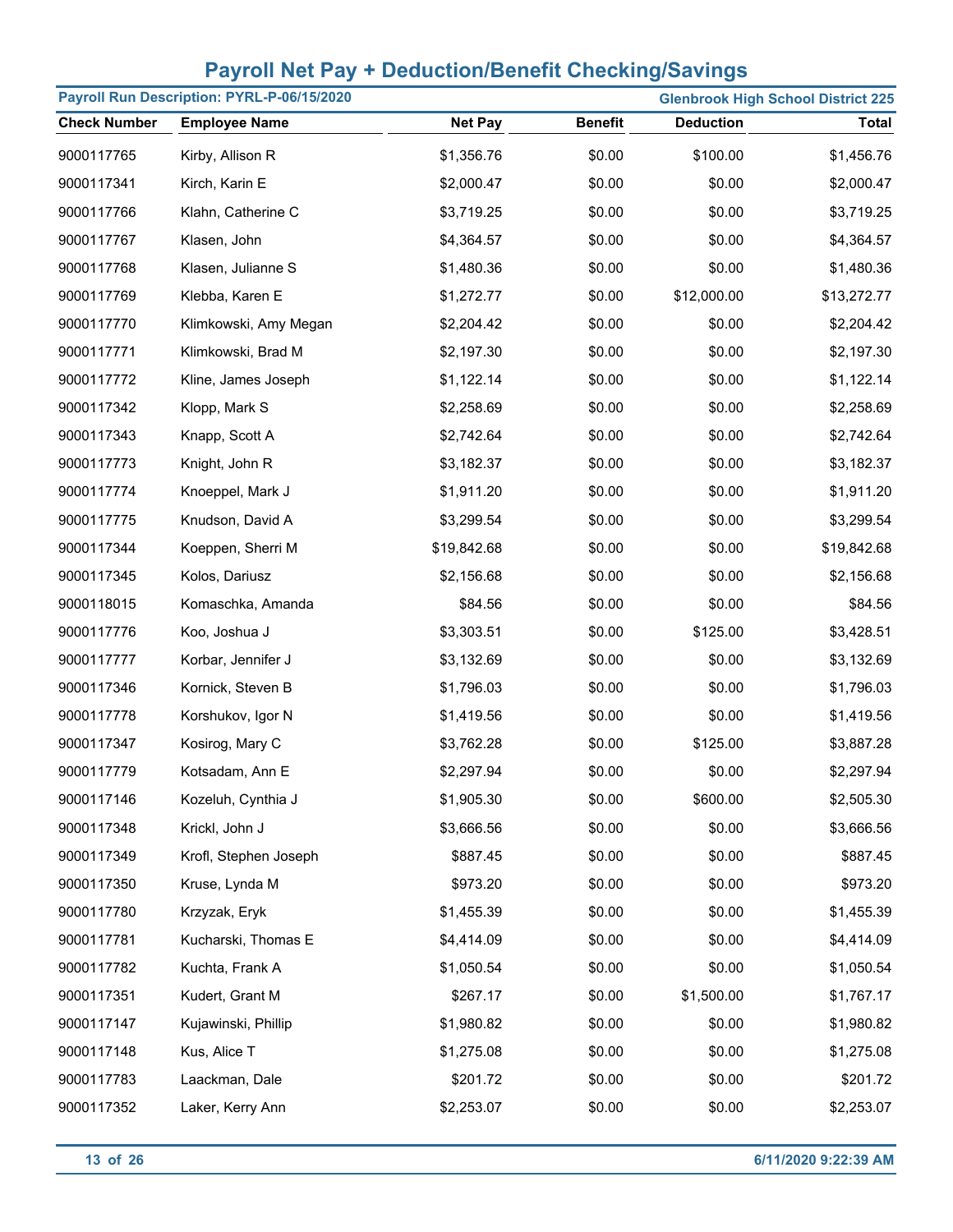| Payroll Run Description: PYRL-P-06/15/2020<br><b>Glenbrook High School District 225</b> |                           |                |                |                  |              |
|-----------------------------------------------------------------------------------------|---------------------------|----------------|----------------|------------------|--------------|
| <b>Check Number</b>                                                                     | <b>Employee Name</b>      | <b>Net Pay</b> | <b>Benefit</b> | <b>Deduction</b> | <b>Total</b> |
| 9000117353                                                                              | LaMie, Brad J             | \$978.14       | \$0.00         | \$0.00           | \$978.14     |
| 9000117784                                                                              | Lara, Raymond G           | \$2,433.37     | \$0.00         | \$0.00           | \$2,433.37   |
| 9000117785                                                                              | Larsen, Kimberly H        | \$4,251.96     | \$0.00         | \$0.00           | \$4,251.96   |
| 9000117786                                                                              | Larsen, Matthew Christian | \$1,907.63     | \$0.00         | \$0.00           | \$1,907.63   |
| 9000117354                                                                              | Lasku, Orjola             | \$1,034.22     | \$0.00         | \$0.00           | \$1,034.22   |
| 9000117355                                                                              | Lathrop, Gina N           | \$1,063.84     | \$0.00         | \$0.00           | \$1,063.84   |
| 9000117356                                                                              | Laudadio, Jennifer A      | \$3,778.40     | \$0.00         | \$0.00           | \$3,778.40   |
| 9000117357                                                                              | Layfield, Christopher T   | \$1,204.64     | \$0.00         | \$0.00           | \$1,204.64   |
| 9000117535                                                                              | Lazzaro, Tricia M         | \$3,189.37     | \$0.00         | \$0.00           | \$3,189.37   |
| 9000117358                                                                              | Leblanc, Katrina L        | \$15,694.77    | \$0.00         | \$0.00           | \$15,694.77  |
| 9000117359                                                                              | LeBlanc, Robert           | \$15,816.51    | \$0.00         | \$0.00           | \$15,816.51  |
| 9000117360                                                                              | Lee, Pearl                | \$1,181.24     | \$0.00         | \$2,000.00       | \$3,181.24   |
| 9000117361                                                                              | Lee, Sarah H              | \$880.20       | \$0.00         | \$0.00           | \$880.20     |
| 9000117787                                                                              | Leipert, Daniel J         | \$13,878.58    | \$0.00         | \$0.00           | \$13,878.58  |
| 9000117788                                                                              | Leon, Sylvia              | \$360.91       | \$0.00         | \$0.00           | \$360.91     |
| 9000117789                                                                              | Lesch, Anne C             | \$2,495.43     | \$0.00         | \$0.00           | \$2,495.43   |
| 9000118016                                                                              | Levy, Adam B              | \$84.56        | \$0.00         | \$0.00           | \$84.56      |
| 9000117790                                                                              | Lewis, Bryson James       | \$820.60       | \$0.00         | \$0.00           | \$820.60     |
| 9000117362                                                                              | Lewis, Mark B             | \$20,053.88    | \$0.00         | \$1,500.00       | \$21,553.88  |
| 9000117791                                                                              | Lialios, Aimiliane Emilie | \$2,012.11     | \$0.00         | \$0.00           | \$2,012.11   |
| 9000117792                                                                              | Lialios, Nickolas G       | \$724.70       | \$0.00         | \$0.00           | \$724.70     |
| 9000117793                                                                              | Lieberman, David          | \$18,274.84    | \$0.00         | \$0.00           | \$18,274.84  |
| 9000117794                                                                              | Lin, Shin-Shin            | \$622.24       | \$0.00         | \$0.00           | \$622.24     |
| 9000117795                                                                              | Locascio, Nicholas J      | \$1,284.93     | \$0.00         | \$0.00           | \$1,284.93   |
| 9000117363                                                                              | Loch, Craig T             | \$14,525.67    | \$0.00         | \$0.00           | \$14,525.67  |
| 9000117796                                                                              | Logan, Jeannie L          | \$4,395.44     | \$0.00         | \$0.00           | \$4,395.44   |
| 9000117364                                                                              | Lomer, Julie K            | \$1,107.80     | \$0.00         | \$0.00           | \$1,107.80   |
| 9000117365                                                                              | Lopez, Rafael R           | \$825.66       | \$0.00         | \$500.00         | \$1,325.66   |
| 9000117366                                                                              | Lopez-Ramirez, Arturo     | \$1,378.42     | \$0.00         | \$0.00           | \$1,378.42   |
| 9000117367                                                                              | Lopez-Ramirez, Raul       | \$1,683.83     | \$0.00         | \$0.00           | \$1,683.83   |
| 9000117797                                                                              | Loughery, MaryClare       | \$665.45       | \$0.00         | \$0.00           | \$665.45     |
| 9000117798                                                                              | Lowery, Donald W          | \$990.79       | \$0.00         | \$0.00           | \$990.79     |
| 9000117799                                                                              | Lowery, Kelly             | \$2,676.20     | \$0.00         | \$0.00           | \$2,676.20   |
| 9000117368                                                                              | Ludolph, Amy E            | \$2,915.28     | \$0.00         | \$0.00           | \$2,915.28   |
| 9000117149                                                                              | Lukas, Rhonda D           | \$1,762.63     | \$0.00         | \$0.00           | \$1,762.63   |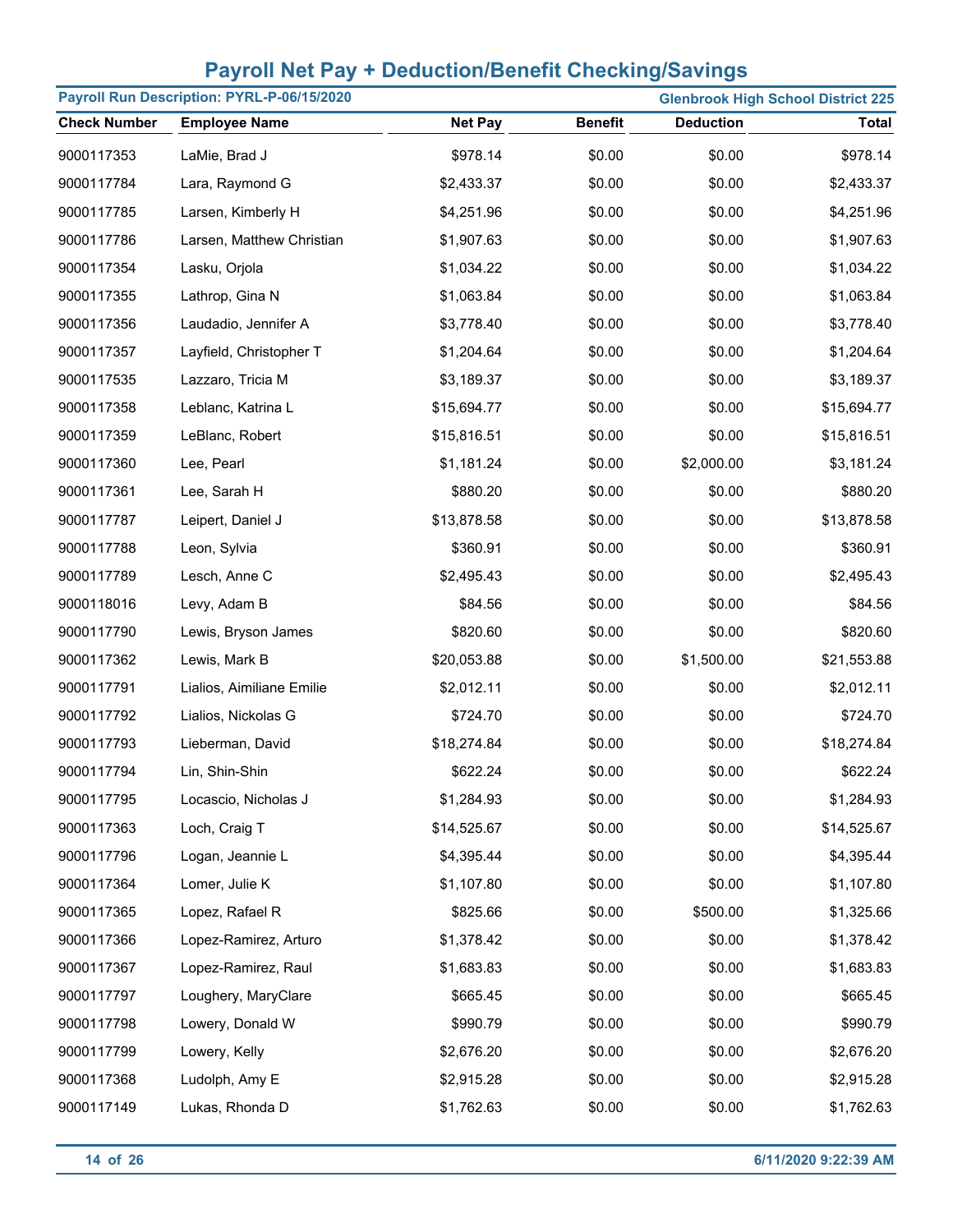| Payroll Run Description: PYRL-P-06/15/2020<br><b>Glenbrook High School District 225</b> |                          |                |                |                  |              |  |
|-----------------------------------------------------------------------------------------|--------------------------|----------------|----------------|------------------|--------------|--|
| <b>Check Number</b>                                                                     | <b>Employee Name</b>     | <b>Net Pay</b> | <b>Benefit</b> | <b>Deduction</b> | <b>Total</b> |  |
| 9000117369                                                                              | Luke, Gregory A          | \$1,420.05     | \$0.00         | \$0.00           | \$1,420.05   |  |
| 9000117800                                                                              | Lupfer, Elizabeth        | \$4,123.07     | \$0.00         | \$0.00           | \$4,123.07   |  |
| 9000117370                                                                              | Lutz, Mary Kay           | \$991.13       | \$0.00         | \$0.00           | \$991.13     |  |
| 9000117801                                                                              | Lynch, Susan L           | \$740.43       | \$0.00         | \$0.00           | \$740.43     |  |
| 9000117802                                                                              | Lyon, William J          | \$11,620.99    | \$0.00         | \$0.00           | \$11,620.99  |  |
| 9000117803                                                                              | MacDonald, Keith         | \$3,723.01     | \$0.00         | \$0.00           | \$3,723.01   |  |
| 9000117804                                                                              | Macfadden, Michael J     | \$2,455.80     | \$0.00         | \$0.00           | \$2,455.80   |  |
| 9000117805                                                                              | Mackie, Rosanne          | \$2,307.93     | \$0.00         | \$0.00           | \$2,307.93   |  |
| 9000117371                                                                              | Maher, Joy M             | \$4,196.34     | \$0.00         | \$0.00           | \$4,196.34   |  |
| 9000117372                                                                              | Majoros, Sachiko         | \$4,265.58     | \$0.00         | \$0.00           | \$4,265.58   |  |
| 9000117806                                                                              | Makita-Discekici, Yasuko | \$16,036.22    | \$0.00         | \$4,250.00       | \$20,286.22  |  |
| 9000117536                                                                              | Maltese, Rose            | \$1,162.49     | \$0.00         | \$1,000.00       | \$2,162.49   |  |
| 9000117373                                                                              | Mancilla Garcia, Pedro   | \$1,529.27     | \$0.00         | \$0.00           | \$1,529.27   |  |
| 9000117807                                                                              | Mandarino, Despina       | \$1,297.47     | \$0.00         | \$1,975.00       | \$3,272.47   |  |
| 9000117150                                                                              | Manly, Ryan M            | \$1,686.45     | \$0.00         | \$1,337.50       | \$3,023.95   |  |
| 9000117151                                                                              | Manly, Stephanie L       | \$1,169.12     | \$0.00         | \$900.00         | \$2,069.12   |  |
| 9000117374                                                                              | Marabella, Kathleen      | \$3,859.42     | \$0.00         | \$0.00           | \$3,859.42   |  |
| 9000117808                                                                              | Maranto, Mark C          | \$4,471.84     | \$0.00         | \$0.00           | \$4,471.84   |  |
| 9000117375                                                                              | Martinez, Sal            | \$866.90       | \$0.00         | \$0.00           | \$866.90     |  |
| 9000117809                                                                              | Marushka, Lydia D        | \$1,244.90     | \$0.00         | \$0.00           | \$1,244.90   |  |
| 9000117810                                                                              | Marx, Cary A             | \$333.50       | \$0.00         | \$0.00           | \$333.50     |  |
| 9000117376                                                                              | Maskin, Debra R          | \$1,763.94     | \$0.00         | \$0.00           | \$1,763.94   |  |
| 9000117811                                                                              | Maskin, Leah S           | \$2,058.90     | \$0.00         | \$0.00           | \$2,058.90   |  |
| 9000117377                                                                              | Matsunaga, Bridget M     | \$2,374.41     | \$0.00         | \$0.00           | \$2,374.41   |  |
| 9000117378                                                                              | Mau, Jennifer Marie      | \$16,439.75    | \$0.00         | \$0.00           | \$16,439.75  |  |
| 9000117812                                                                              | McBride, Erin D          | \$11,343.96    | \$0.00         | \$0.00           | \$11,343.96  |  |
| 9000117813                                                                              | McBride, Molly M         | \$3,771.57     | \$0.00         | \$0.00           | \$3,771.57   |  |
| 9000117379                                                                              | McCaffrey, Kevin M       | \$1,419.15     | \$0.00         | \$0.00           | \$1,419.15   |  |
| 9000117537                                                                              | McDermott, Julie T       | \$8,168.78     | \$0.00         | \$0.00           | \$8,168.78   |  |
| 9000117814                                                                              | McDonald, Kelli A        | \$3,179.94     | \$0.00         | \$0.00           | \$3,179.94   |  |
| 9000117380                                                                              | Mcdonaugh, Brian         | \$3,637.18     | \$0.00         | \$0.00           | \$3,637.18   |  |
| 9000117381                                                                              | McDonaugh, Maureen C     | \$3,775.63     | \$0.00         | \$0.00           | \$3,775.63   |  |
| 9000117815                                                                              | McGuinness, Elisabeth D  | \$11,425.02    | \$0.00         | \$0.00           | \$11,425.02  |  |
| 9000117816                                                                              | McGuire, Jaclin S        | \$2,548.64     | \$0.00         | \$0.00           | \$2,548.64   |  |
| 9000117382                                                                              | McInerney, Rhoda         | \$3,811.20     | \$0.00         | \$0.00           | \$3,811.20   |  |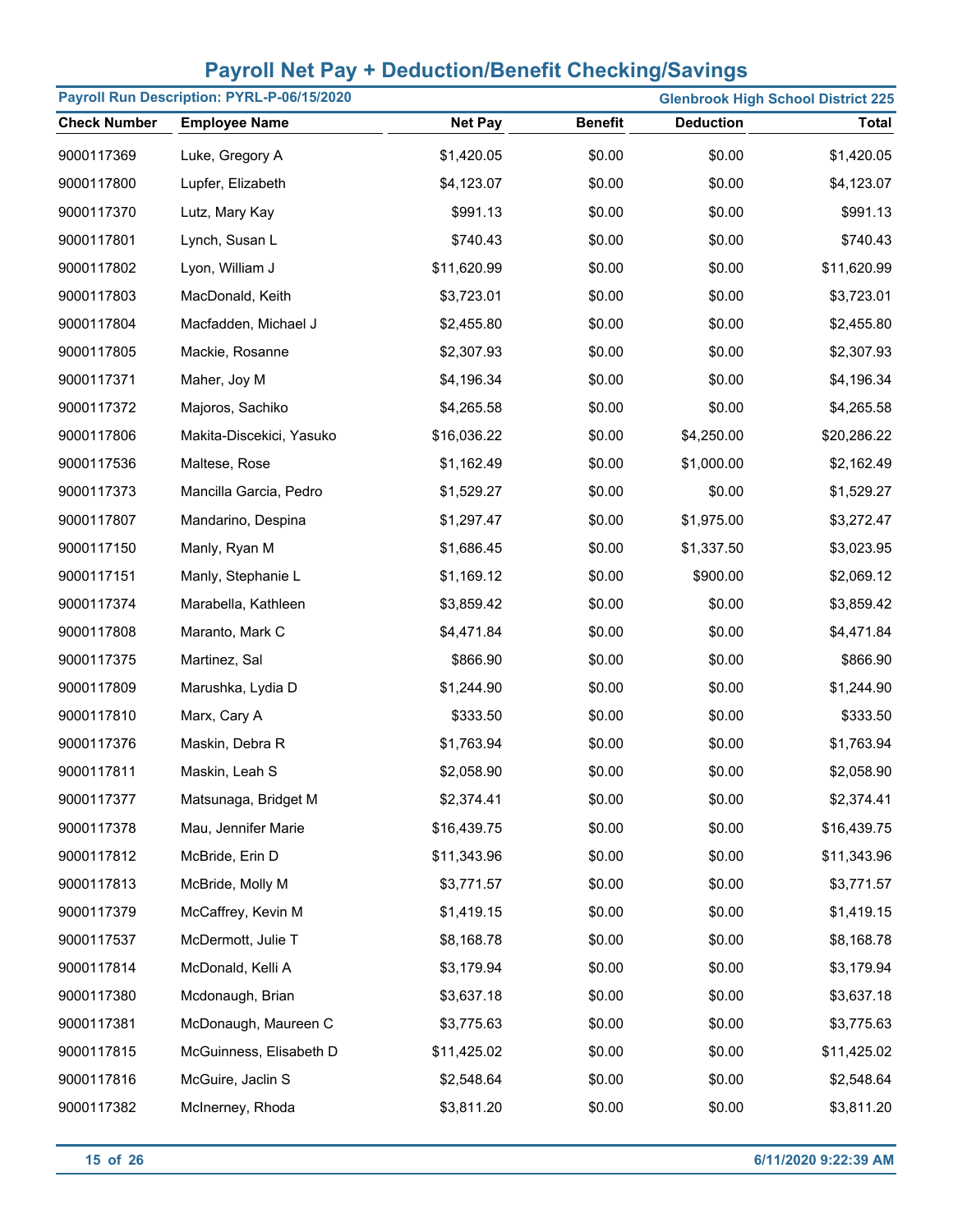| Payroll Run Description: PYRL-P-06/15/2020<br><b>Glenbrook High School District 225</b> |                        |                |                |                  |              |  |
|-----------------------------------------------------------------------------------------|------------------------|----------------|----------------|------------------|--------------|--|
| <b>Check Number</b>                                                                     | <b>Employee Name</b>   | <b>Net Pay</b> | <b>Benefit</b> | <b>Deduction</b> | <b>Total</b> |  |
| 9000117817                                                                              | McInerney, William O   | \$1,386.68     | \$0.00         | \$0.00           | \$1,386.68   |  |
| 9000117818                                                                              | McKenzie, Alexandra L  | \$2,209.60     | \$0.00         | \$0.00           | \$2,209.60   |  |
| 9000117383                                                                              | McKeown, Katherine A   | \$876.16       | \$0.00         | \$0.00           | \$876.16     |  |
| 9000117384                                                                              | McLaughlin, Kathleen A | \$1,240.84     | \$0.00         | \$0.00           | \$1,240.84   |  |
| 9000117819                                                                              | McManamon, Rosanna     | \$10,937.61    | \$0.00         | \$3,500.00       | \$14,437.61  |  |
| 9000117385                                                                              | Mechales, Stacey A     | \$1,472.16     | \$0.00         | \$0.00           | \$1,472.16   |  |
| 9000117820                                                                              | Meek, Jennifer K       | \$2,571.68     | \$0.00         | \$0.00           | \$2,571.68   |  |
| 9000117386                                                                              | Meier, Michael         | \$652.98       | \$0.00         | \$0.00           | \$652.98     |  |
| 9000117821                                                                              | Meister, Amy Leigh     | \$1,137.22     | \$0.00         | \$500.00         | \$1,637.22   |  |
| 9000117822                                                                              | Melgoza, Agustin T     | \$1,074.72     | \$0.00         | \$0.00           | \$1,074.72   |  |
| 9000117823                                                                              | Melgoza, Luis          | \$1,074.72     | \$0.00         | \$0.00           | \$1,074.72   |  |
| 9000117824                                                                              | Mette, Delbert A       | \$1,400.01     | \$0.00         | \$0.00           | \$1,400.01   |  |
| 9000117152                                                                              | Meyer, Eric R          | \$2,280.28     | \$0.00         | \$0.00           | \$2,280.28   |  |
| 9000117825                                                                              | Meyer, John P          | \$3,079.49     | \$0.00         | \$1,250.00       | \$4,329.49   |  |
| 9000117826                                                                              | Meyer, Kristin D       | \$2,616.10     | \$0.00         | \$0.00           | \$2,616.10   |  |
| 9000117827                                                                              | Meyer, Sonja K         | \$22,977.66    | \$0.00         | \$0.00           | \$22,977.66  |  |
| 9000117387                                                                              | Meyers-Levy, Dustin    | \$267.95       | \$0.00         | \$0.00           | \$267.95     |  |
| 9000117538                                                                              | Michael, Amy K         | \$987.80       | \$0.00         | \$0.00           | \$987.80     |  |
| 9000117828                                                                              | Middleton, Amanda S    | \$2,126.87     | \$0.00         | \$0.00           | \$2,126.87   |  |
| 9000117829                                                                              | Middleton, Courtney C  | \$1,800.21     | \$0.00         | \$500.00         | \$2,300.21   |  |
| 9000117830                                                                              | Mietus, Thomas C       | \$3,821.41     | \$0.00         | \$0.00           | \$3,821.41   |  |
| 9000117831                                                                              | Mikos, Gabrielle L     | \$2,495.31     | \$0.00         | \$0.00           | \$2,495.31   |  |
| 9000117388                                                                              | Milkowski, Robert B    | \$3,546.14     | \$0.00         | \$0.00           | \$3,546.14   |  |
| 9000117389                                                                              | Miller, Matthew        | \$18,232.31    | \$0.00         | \$0.00           | \$18,232.31  |  |
| 9000117390                                                                              | Millman, Dana A        | \$1,220.07     | \$0.00         | \$0.00           | \$1,220.07   |  |
| 9000117391                                                                              | Mills, Courtney        | \$1,810.92     | \$0.00         | \$0.00           | \$1,810.92   |  |
| 9000117392                                                                              | Mills, Monica S        | \$2,285.98     | \$0.00         | \$0.00           | \$2,285.98   |  |
| 9000117832                                                                              | Minogue, Thea J        | \$2,207.76     | \$0.00         | \$0.00           | \$2,207.76   |  |
| 9000117833                                                                              | Mistak, Aneta M        | \$2,455.96     | \$0.00         | \$0.00           | \$2,455.96   |  |
| 9000117393                                                                              | Mocarski, Jerry I      | \$1,125.38     | \$0.00         | \$0.00           | \$1,125.38   |  |
| 9000117394                                                                              | Monaghan, Joel A       | \$1,780.11     | \$0.00         | \$0.00           | \$1,780.11   |  |
| 9000117834                                                                              | Monahan, Timothy A     | \$13,709.75    | \$0.00         | \$0.00           | \$13,709.75  |  |
| 9000117835                                                                              | Moon, Mina             | \$21,244.06    | \$0.00         | \$0.00           | \$21,244.06  |  |
| 9000117395                                                                              | Moran, Ryan C          | \$2,224.84     | \$0.00         | \$0.00           | \$2,224.84   |  |
| 9000117836                                                                              | Moreano, Nicholas D    | \$378.99       | \$0.00         | \$0.00           | \$378.99     |  |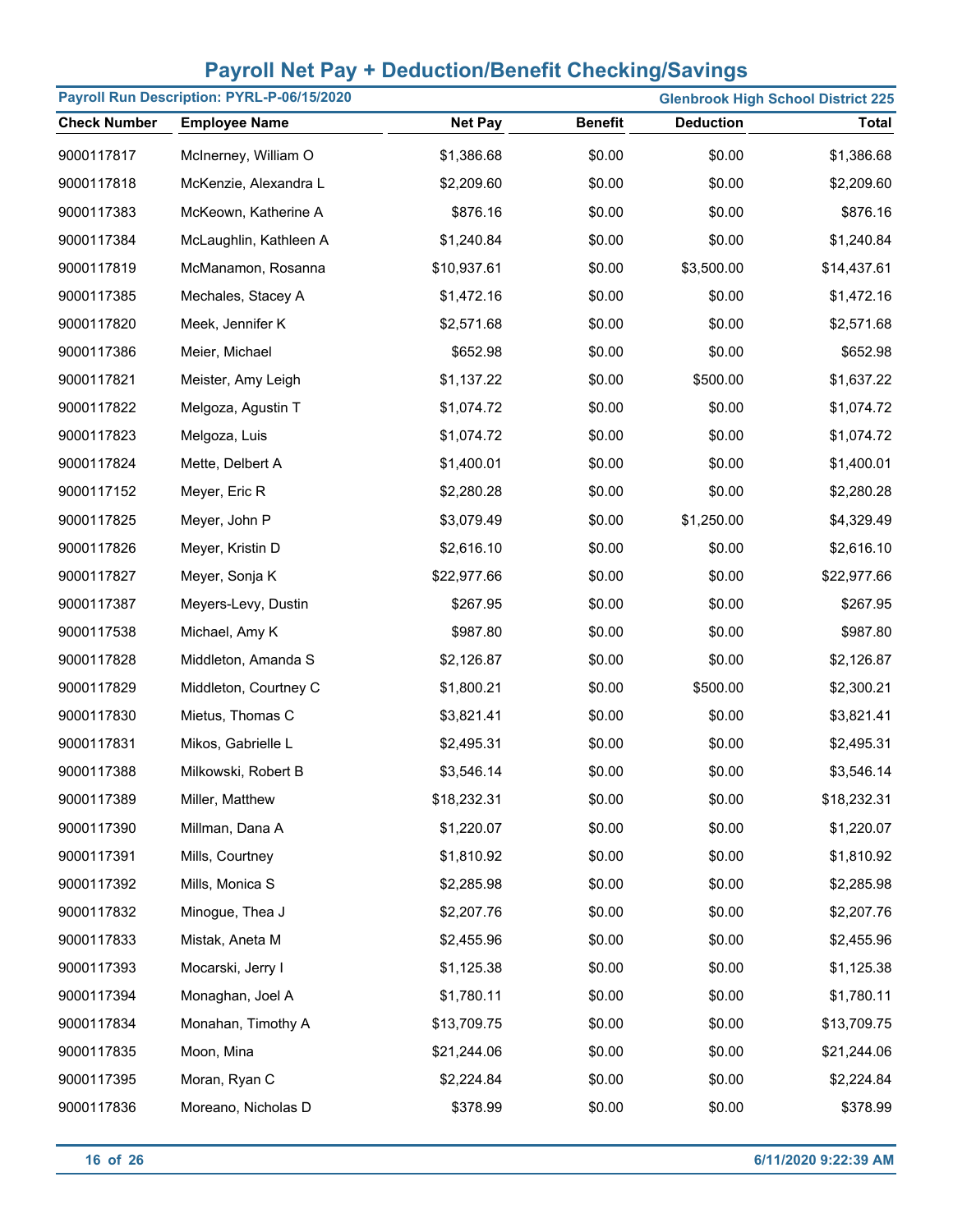| Payroll Run Description: PYRL-P-06/15/2020<br><b>Glenbrook High School District 225</b> |                        |                |                |                  |              |
|-----------------------------------------------------------------------------------------|------------------------|----------------|----------------|------------------|--------------|
| <b>Check Number</b>                                                                     | <b>Employee Name</b>   | <b>Net Pay</b> | <b>Benefit</b> | <b>Deduction</b> | <b>Total</b> |
| 9000117396                                                                              | Morgan, Christopher    | \$4,075.86     | \$0.00         | \$0.00           | \$4,075.86   |
| 9000117837                                                                              | Morley, Nicholas J     | \$2,045.61     | \$0.00         | \$0.00           | \$2,045.61   |
| 9000117397                                                                              | Morrel, Josh           | \$2,961.34     | \$0.00         | \$0.00           | \$2,961.34   |
| 9000117838                                                                              | Morris, Bonita M       | \$1,187.94     | \$0.00         | \$0.00           | \$1,187.94   |
| 9000117839                                                                              | Moskaites, Brighid O   | \$2,196.24     | \$0.00         | \$0.00           | \$2,196.24   |
| 9000117840                                                                              | Moulakelis, Patricia A | \$3,783.92     | \$0.00         | \$0.00           | \$3,783.92   |
| 9000117841                                                                              | Muir, Cameron D        | \$5,580.62     | \$0.00         | \$75.00          | \$5,655.62   |
| 9000117398                                                                              | Mulder, Isabelle       | \$635.87       | \$0.00         | \$0.00           | \$635.87     |
| 9000117842                                                                              | Mulligan, Sandra       | \$2,628.11     | \$0.00         | \$0.00           | \$2,628.11   |
| 9000117843                                                                              | Mulloy, Joseph M       | \$1,423.04     | \$0.00         | \$0.00           | \$1,423.04   |
| 9000117844                                                                              | Murdough, Charles P    | \$1,731.82     | \$0.00         | \$200.00         | \$1,931.82   |
| 9000117845                                                                              | Murdy, Brian J         | \$2,601.07     | \$0.00         | \$0.00           | \$2,601.07   |
| 9000117846                                                                              | Musa, Lena N           | \$1,040.17     | \$0.00         | \$208.79         | \$1,248.96   |
| 9000117399                                                                              | Musolf, Bryan J        | \$2,226.59     | \$0.00         | \$0.00           | \$2,226.59   |
| 9000117847                                                                              | Myers, Travis C        | \$2,559.91     | \$0.00         | \$0.00           | \$2,559.91   |
| 9000117400                                                                              | Nabolotny, Rachel W    | \$2,472.76     | \$0.00         | \$0.00           | \$2,472.76   |
| 9000117848                                                                              | Najera, Maria          | \$1,196.31     | \$0.00         | \$0.00           | \$1,196.31   |
| 9000117401                                                                              | Nardini, Andy          | \$1,613.27     | \$0.00         | \$0.00           | \$1,613.27   |
| 9000117849                                                                              | Navarro, Julia E       | \$1,265.06     | \$0.00         | \$0.00           | \$1,265.06   |
| 9000117850                                                                              | Nelson, Angela G       | \$1,019.95     | \$0.00         | \$266.61         | \$1,286.56   |
| 9000117402                                                                              | Nelson, Jill K         | \$1,327.77     | \$0.00         | \$0.00           | \$1,327.77   |
| 9000117851                                                                              | Nemecek, Elizabeth A   | \$2,675.90     | \$0.00         | \$0.00           | \$2,675.90   |
| 9000117852                                                                              | Nemecek, Scott T       | \$2,648.22     | \$0.00         | \$0.00           | \$2,648.22   |
| 9000117853                                                                              | Nestos, Elizabeth V    | \$1,032.74     | \$0.00         | \$0.00           | \$1,032.74   |
| 9000117854                                                                              | Neu, Lisa G            | \$3,296.19     | \$0.00         | \$0.00           | \$3,296.19   |
| 9000117403                                                                              | Neubauer, Amelia L     | \$778.67       | \$0.00         | \$480.00         | \$1,258.67   |
| 9000117855                                                                              | Nevin, Rosa M          | \$1,383.47     | \$0.00         | \$0.00           | \$1,383.47   |
| 9000117404                                                                              | Newburger, Kerri K     | \$12,239.59    | \$0.00         | \$0.00           | \$12,239.59  |
| 9000117405                                                                              | Nichols, Kelsey C      | \$2,200.10     | \$0.00         | \$0.00           | \$2,200.10   |
| 9000117406                                                                              | Niemiec, Craig         | \$14,978.51    | \$0.00         | \$0.00           | \$14,978.51  |
| 9000117407                                                                              | Nisi, Michael J        | \$3,691.64     | \$0.00         | \$0.00           | \$3,691.64   |
| 9000117856                                                                              | Norwood, Amy L         | \$15,608.80    | \$0.00         | \$0.00           | \$15,608.80  |
| 9000117857                                                                              | O'Brien, Kathleen M    | \$974.06       | \$0.00         | \$0.00           | \$974.06     |
| 9000117153                                                                              | O'Connell, Tarah A     | \$1,414.82     | \$0.00         | \$0.00           | \$1,414.82   |
| 9000117408                                                                              | O'Connell, Theresa A   | \$845.42       | \$0.00         | \$0.00           | \$845.42     |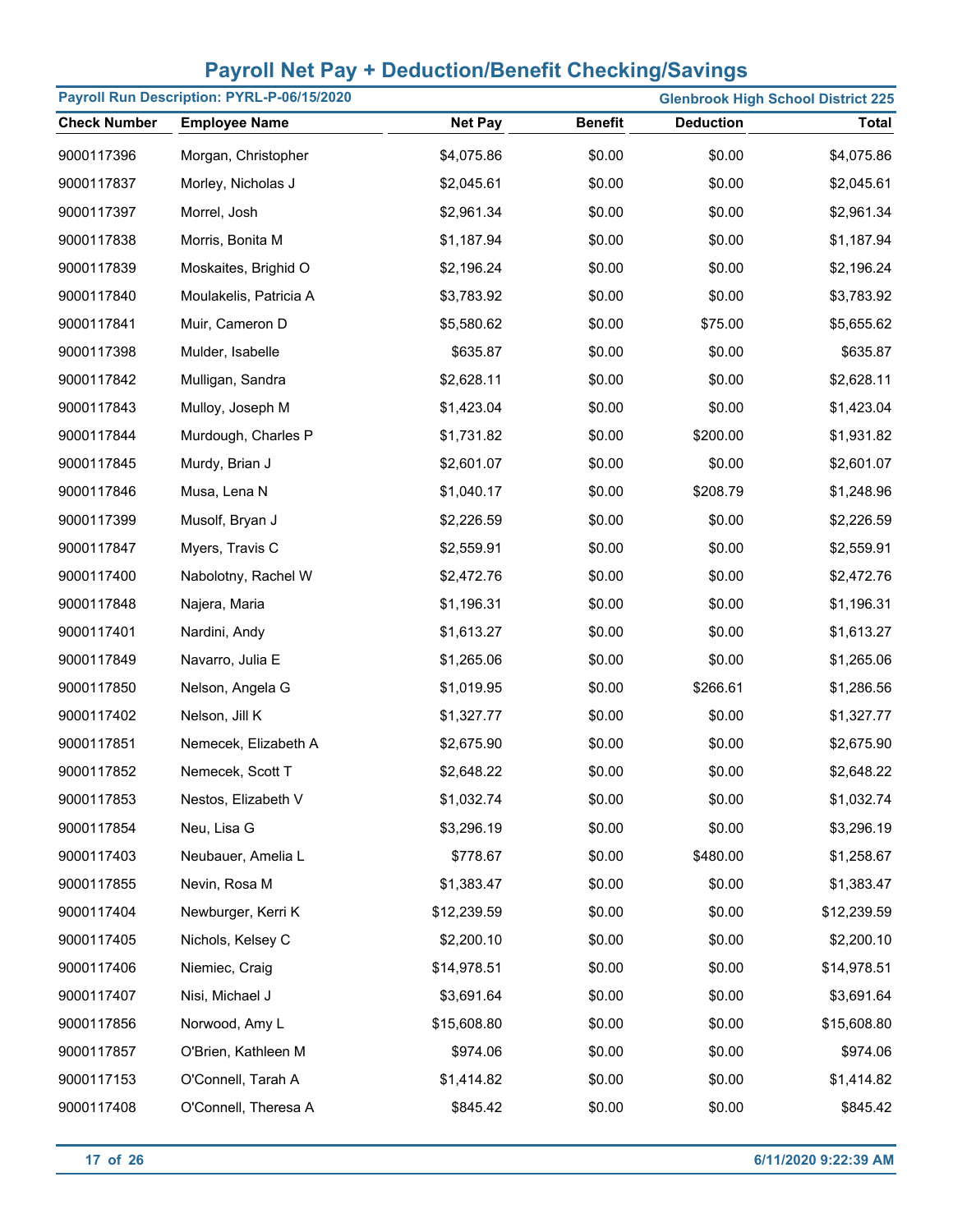| Payroll Run Description: PYRL-P-06/15/2020<br><b>Glenbrook High School District 225</b> |                       |                |                |                  |             |
|-----------------------------------------------------------------------------------------|-----------------------|----------------|----------------|------------------|-------------|
| <b>Check Number</b>                                                                     | <b>Employee Name</b>  | <b>Net Pay</b> | <b>Benefit</b> | <b>Deduction</b> | Total       |
| 9000117858                                                                              | Odicho, Ramina        | \$2,192.52     | \$0.00         | \$0.00           | \$2,192.52  |
| 9000117409                                                                              | Odiotti, Virna M      | \$3,620.13     | \$0.00         | \$0.00           | \$3,620.13  |
| 9000117859                                                                              | O'Dwyer, Catherine C  | \$2,261.34     | \$0.00         | \$0.00           | \$2,261.34  |
| 9000117860                                                                              | O'Malley, John P      | \$13,205.31    | \$0.00         | \$0.00           | \$13,205.31 |
| 9000117410                                                                              | O'Rourke, Mark L      | \$3,559.12     | \$0.00         | \$0.00           | \$3,559.12  |
| 9000117539                                                                              | Ossey, James L        | \$1,561.26     | \$0.00         | \$0.00           | \$1,561.26  |
| 9000117861                                                                              | Ossey, Troy N         | \$46.13        | \$0.00         | \$1,033.95       | \$1,080.08  |
| 9000117862                                                                              | Osterbur, Lucas W     | \$7,689.41     | \$0.00         | \$0.00           | \$7,689.41  |
| 9000117154                                                                              | Ostrovskaya, Alla     | \$2,342.02     | \$0.00         | \$0.00           | \$2,342.02  |
| 9000117863                                                                              | Oswald, Daniel F      | \$4,261.58     | \$0.00         | \$0.00           | \$4,261.58  |
| 9000117864                                                                              | Oziminski, Kelley D   | \$3,645.04     | \$0.00         | \$0.00           | \$3,645.04  |
| 9000117865                                                                              | Paek, Jeffrey I       | \$3,628.66     | \$0.00         | \$0.00           | \$3,628.66  |
| 9000117866                                                                              | Pak, Christina        | \$832.68       | \$0.00         | \$3,500.00       | \$4,332.68  |
| 9000117411                                                                              | Palmer, Ana Paloma    | \$14,401.40    | \$0.00         | \$0.00           | \$14,401.40 |
| 9000117155                                                                              | Palmer, Victoria J    | \$264.40       | \$0.00         | \$900.00         | \$1,164.40  |
| 9000117412                                                                              | Panzer, Jodie A       | \$1,495.44     | \$0.00         | \$0.00           | \$1,495.44  |
| 9000117867                                                                              | Paplinski, Katherine  | \$2,601.18     | \$0.00         | \$0.00           | \$2,601.18  |
| 9000117868                                                                              | Pappageorge, Samantha | \$1,216.57     | \$0.00         | \$0.00           | \$1,216.57  |
| 9000117869                                                                              | Pasqualin, Jordan L   | \$9,958.80     | \$0.00         | \$0.00           | \$9,958.80  |
| 9000117413                                                                              | Pater, Stacy I        | \$1,022.61     | \$0.00         | \$0.00           | \$1,022.61  |
| 9000117414                                                                              | Patrick, Charles M    | \$1,626.27     | \$0.00         | \$0.00           | \$1,626.27  |
| 9000117870                                                                              | Pauletto, Adriana M   | \$924.80       | \$0.00         | \$0.00           | \$924.80    |
| 9000117871                                                                              | Pavic, Lisa N         | \$2,604.19     | \$0.00         | \$0.00           | \$2,604.19  |
| 9000117540                                                                              | Pazol, Naomi S        | \$681.19       | \$0.00         | \$0.00           | \$681.19    |
| 9000117415                                                                              | Peacock, Jody R       | \$797.75       | \$0.00         | \$0.00           | \$797.75    |
| 9000117156                                                                              | Pearson, Jennifer M   | \$5,335.58     | \$0.00         | \$0.00           | \$5,335.58  |
| 9000117541                                                                              | Pearson, Melissa A    | \$1,064.96     | \$0.00         | \$0.00           | \$1,064.96  |
| 9000117872                                                                              | Pedersen, Erika L     | \$3,152.75     | \$0.00         | \$0.00           | \$3,152.75  |
| 9000117416                                                                              | Pehlke, Robin E       | \$2,333.11     | \$0.00         | \$0.00           | \$2,333.11  |
| 9000117873                                                                              | Pereira-Godoy, Ana F  | \$1,134.04     | \$0.00         | \$250.00         | \$1,384.04  |
| 9000117417                                                                              | Perez, Rodolfo        | \$976.94       | \$0.00         | \$0.00           | \$976.94    |
| 9000117874                                                                              | Perveen, Farzana      | \$1,326.85     | \$0.00         | \$0.00           | \$1,326.85  |
| 9000117418                                                                              | Peterson, Susan J     | \$742.33       | \$0.00         | \$0.00           | \$742.33    |
| 9000117875                                                                              | Petrey, Brianne E     | \$2,138.72     | \$0.00         | \$0.00           | \$2,138.72  |
| 9000117419                                                                              | Petrini-Poli, Marie J | \$3,746.79     | \$0.00         | \$0.00           | \$3,746.79  |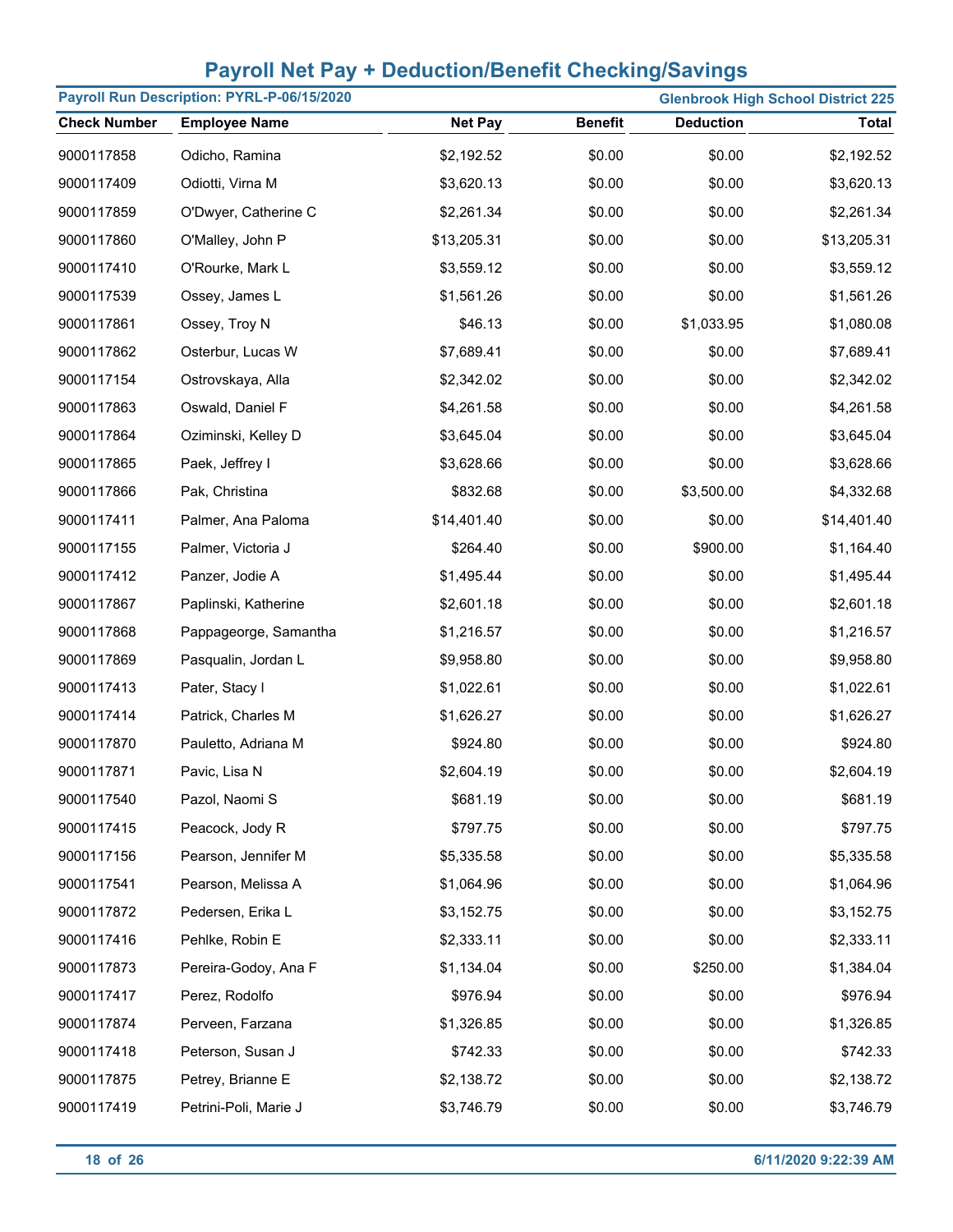| Payroll Run Description: PYRL-P-06/15/2020<br><b>Glenbrook High School District 225</b> |                            |                |                |                  |              |
|-----------------------------------------------------------------------------------------|----------------------------|----------------|----------------|------------------|--------------|
| <b>Check Number</b>                                                                     | <b>Employee Name</b>       | <b>Net Pay</b> | <b>Benefit</b> | <b>Deduction</b> | <b>Total</b> |
| 9000117420                                                                              | Petty, Kim                 | \$3,883.13     | \$0.00         | \$652.50         | \$4,535.63   |
| 9000117876                                                                              | Pfister, Melissa A         | \$2,056.12     | \$0.00         | \$0.00           | \$2,056.12   |
| 9000117421                                                                              | Phillips, Penn E           | \$14,989.42    | \$0.00         | \$0.00           | \$14,989.42  |
| 9000117422                                                                              | Pieper, Robert             | \$5,194.50     | \$0.00         | \$300.00         | \$5,494.50   |
| 9000117877                                                                              | Piotrowski, Mary R.        | \$406.00       | \$0.00         | \$0.00           | \$406.00     |
| 9000117423                                                                              | Pipkin, Stephen R          | \$1,508.22     | \$0.00         | \$0.00           | \$1,508.22   |
| 9000117424                                                                              | Piscitelli-Downey, Matthew | \$965.42       | \$0.00         | \$0.00           | \$965.42     |
| 9000117878                                                                              | Pollack, Rebecca S         | \$18,603.76    | \$0.00         | \$0.00           | \$18,603.76  |
| 9000117425                                                                              | Pouplikollas, Alex         | \$1,524.99     | \$0.00         | \$0.00           | \$1,524.99   |
| 9000117879                                                                              | Pripon, Maria C            | \$1,263.47     | \$0.00         | \$0.00           | \$1,263.47   |
| 9000117880                                                                              | Pritzker, Jessica O        | \$14,358.96    | \$0.00         | \$0.00           | \$14,358.96  |
| 9000117881                                                                              | Prockovic, Katrina S       | \$2,744.05     | \$0.00         | \$0.00           | \$2,744.05   |
| 9000117157                                                                              | Ptak, Kimberly Lundin      | \$3,792.56     | \$0.00         | \$0.00           | \$3,792.56   |
| 9000117882                                                                              | Puppala, Aparna V          | \$2,395.02     | \$0.00         | \$0.00           | \$2,395.02   |
| 9000117426                                                                              | Purdy, Matthew L           | \$3,796.33     | \$0.00         | \$0.00           | \$3,796.33   |
| 9000117883                                                                              | Quigley, Gwen Lai Sook Mai | \$1,947.28     | \$0.00         | \$0.00           | \$1,947.28   |
| 9000117884                                                                              | Quill, Kevin               | \$682.69       | \$0.00         | \$0.00           | \$682.69     |
| 9000117542                                                                              | Rabinak, Mary Harrington   | \$3,697.02     | \$0.00         | \$0.00           | \$3,697.02   |
| 9000117427                                                                              | Race, William              | \$3,102.60     | \$0.00         | \$250.00         | \$3,352.60   |
| 9000117428                                                                              | Radford, Carie Lynn        | \$2,497.83     | \$0.00         | \$0.00           | \$2,497.83   |
| 9000117158                                                                              | Raflores, Alice K          | \$1,415.79     | \$0.00         | \$1,300.00       | \$2,715.79   |
| 9000117885                                                                              | Ralston, Catherine         | \$492.16       | \$0.00         | \$0.00           | \$492.16     |
| 9000117886                                                                              | Ralston, Phillip R         | \$3,467.89     | \$0.00         | \$0.00           | \$3,467.89   |
| 9000117429                                                                              | Rasavong, Charmaine M      | \$980.97       | \$0.00         | \$0.00           | \$980.97     |
| 9000117430                                                                              | Rast, Michael R            | \$2,966.67     | \$0.00         | \$0.00           | \$2,966.67   |
| 9000117431                                                                              | Rathunde, Leslie K         | \$2,739.49     | \$0.00         | \$0.00           | \$2,739.49   |
| 9000117887                                                                              | Redfern, Rene              | \$1,249.10     | \$0.00         | \$0.00           | \$1,249.10   |
| 9000117432                                                                              | Reed, Martha M             | \$3,331.68     | \$0.00         | \$850.00         | \$4,181.68   |
| 9000117159                                                                              | Regal, Linda C             | \$1,712.04     | \$0.00         | \$0.00           | \$1,712.04   |
| 9000117888                                                                              | Reichert, Caitlin M        | \$1,389.53     | \$0.00         | \$1,123.00       | \$2,512.53   |
| 9000117889                                                                              | Reilly, Anthony J          | \$2,023.95     | \$0.00         | \$0.00           | \$2,023.95   |
| 9000117433                                                                              | Reimer, Kelly P            | \$2,200.04     | \$0.00         | \$0.00           | \$2,200.04   |
| 9000117160                                                                              | Reyes, Joel Angel          | \$2,663.18     | \$0.00         | \$0.00           | \$2,663.18   |
| 9000117890                                                                              | Reyes, Veronica            | \$2,110.91     | \$0.00         | \$1,350.00       | \$3,460.91   |
| 9000117891                                                                              | Rhoades, Daniel Terence    | \$3,252.60     | \$0.00         | \$0.00           | \$3,252.60   |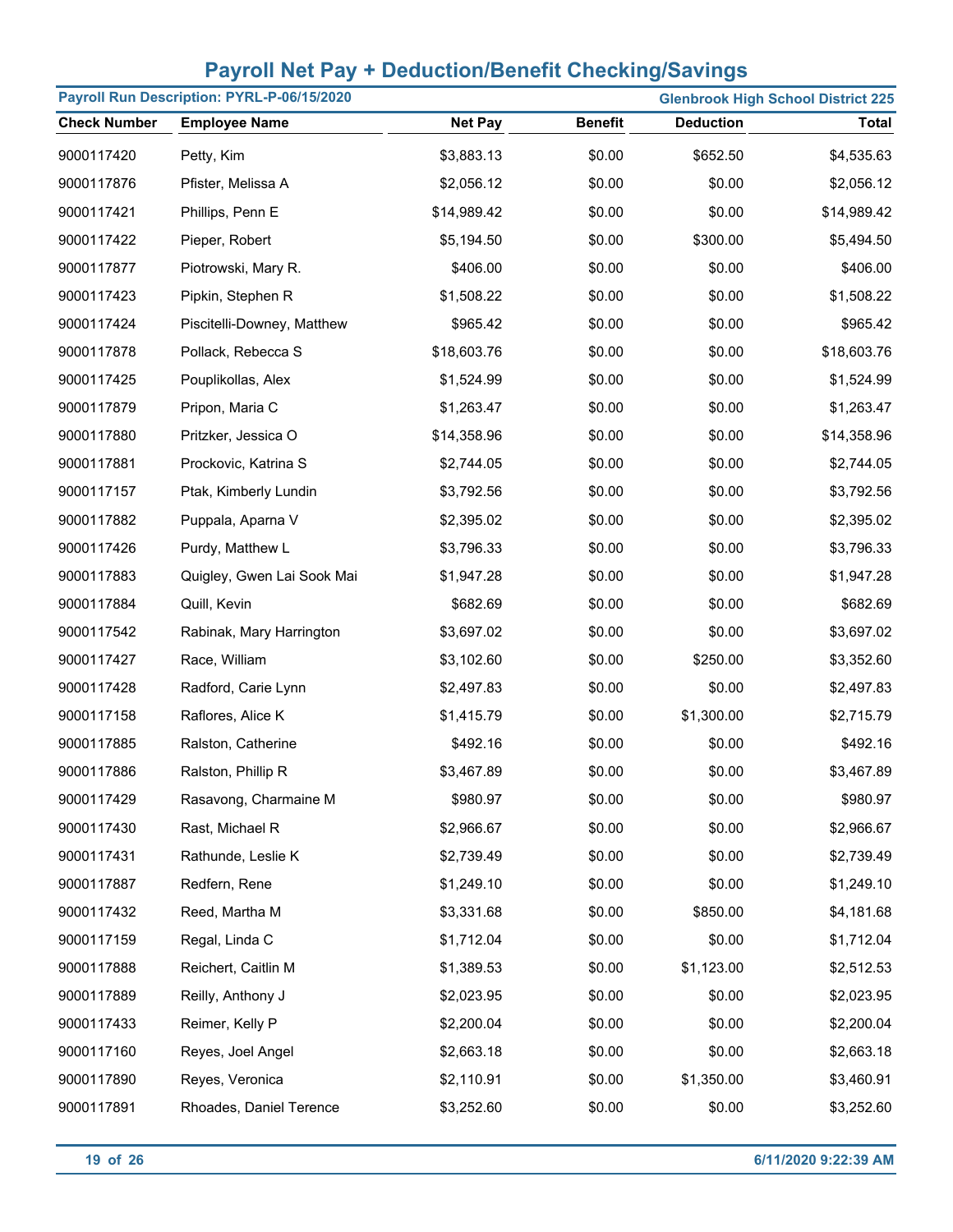| Payroll Run Description: PYRL-P-06/15/2020<br><b>Glenbrook High School District 225</b> |                           |                |                |                  |              |  |
|-----------------------------------------------------------------------------------------|---------------------------|----------------|----------------|------------------|--------------|--|
| <b>Check Number</b>                                                                     | <b>Employee Name</b>      | <b>Net Pay</b> | <b>Benefit</b> | <b>Deduction</b> | <b>Total</b> |  |
| 9000117892                                                                              | Rickerson, Stephen P      | \$993.82       | \$0.00         | \$0.00           | \$993.82     |  |
| 9000117434                                                                              | Rivera, Jorge R           | \$1,505.16     | \$0.00         | \$0.00           | \$1,505.16   |  |
| 9000117435                                                                              | Roby, Jessica Werner      | \$4,022.28     | \$0.00         | \$0.00           | \$4,022.28   |  |
| 9000117436                                                                              | Rockrohr, Mary E          | \$4,035.53     | \$0.00         | \$0.00           | \$4,035.53   |  |
| 9000117893                                                                              | Rockrohr, Steven D        | \$4,225.02     | \$0.00         | \$0.00           | \$4,225.02   |  |
| 9000117437                                                                              | Rodriguez, Jillian L H    | \$2,314.88     | \$0.00         | \$0.00           | \$2,314.88   |  |
| 9000117894                                                                              | Rodriguez, Jonathan       | \$710.33       | \$0.00         | \$0.00           | \$710.33     |  |
| 9000117438                                                                              | Roer, Colleen M           | \$1,082.43     | \$0.00         | \$0.00           | \$1,082.43   |  |
| 9000117439                                                                              | Roer, Susan M             | \$1,473.77     | \$0.00         | \$0.00           | \$1,473.77   |  |
| 9000117895                                                                              | Rogers, David             | \$2,951.84     | \$0.00         | \$0.00           | \$2,951.84   |  |
| 9000117440                                                                              | Rogers, Rebecca Silverman | \$2,722.63     | \$0.00         | \$0.00           | \$2,722.63   |  |
| 9000117896                                                                              | Rogers, Socorro           | \$3,053.04     | \$0.00         | \$1,000.00       | \$4,053.04   |  |
| 9000117441                                                                              | Roman, Joel               | \$915.92       | \$0.00         | \$0.00           | \$915.92     |  |
| 9000117442                                                                              | Romito, Anthony R         | \$11,277.64    | \$0.00         | \$0.00           | \$11,277.64  |  |
| 9000117443                                                                              | Rose, Christina M         | \$11,455.80    | \$0.00         | \$0.00           | \$11,455.80  |  |
| 9000117444                                                                              | Roseman, Seth Eric        | \$239.62       | \$0.00         | \$1,500.00       | \$1,739.62   |  |
| 9000117897                                                                              | Rosen, Carrie M           | \$3,249.65     | \$0.00         | \$0.00           | \$3,249.65   |  |
| 9000117445                                                                              | Rosin, Shelby A           | \$1,819.28     | \$0.00         | \$0.00           | \$1,819.28   |  |
| 9000117898                                                                              | Rosinski, Robert E        | \$3,514.40     | \$0.00         | \$0.00           | \$3,514.40   |  |
| 9000117899                                                                              | Ross, Susan G             | \$1,497.91     | \$0.00         | \$0.00           | \$1,497.91   |  |
| 9000117900                                                                              | Rothrauff, Rachael        | \$16,691.43    | \$0.00         | \$0.00           | \$16,691.43  |  |
| 9000117446                                                                              | Rubin, Todd M             | \$15,799.63    | \$0.00         | \$0.00           | \$15,799.63  |  |
| 9000117901                                                                              | Ruder, Brian M            | \$1,175.47     | \$0.00         | \$0.00           | \$1,175.47   |  |
| 9000117447                                                                              | Rudy, Jenette P           | \$938.39       | \$0.00         | \$0.00           | \$938.39     |  |
| 9000117448                                                                              | Ruesch, Laura A           | \$1,266.70     | \$0.00         | \$0.00           | \$1,266.70   |  |
| 9000117449                                                                              | Ruppert, Barry C          | \$4,375.33     | \$0.00         | \$450.00         | \$4,825.33   |  |
| 9000117450                                                                              | Ryan, Terri S             | \$1,495.29     | \$0.00         | \$0.00           | \$1,495.29   |  |
| 9000117902                                                                              | Rylander, Jeffrey W       | \$4,534.60     | \$0.00         | \$0.00           | \$4,534.60   |  |
| 9000117903                                                                              | Sachs, Karly R            | \$1,891.12     | \$0.00         | \$0.00           | \$1,891.12   |  |
| 9000117904                                                                              | Salazar, Veronica         | \$2,691.00     | \$0.00         | \$70.00          | \$2,761.00   |  |
| 9000117905                                                                              | Sands, Dale N             | \$1,002.79     | \$0.00         | \$0.00           | \$1,002.79   |  |
| 9000117906                                                                              | Sarmiento, Edita A        | \$918.36       | \$0.00         | \$0.00           | \$918.36     |  |
| 9000117907                                                                              | Sasak, Zenon T            | \$1,336.15     | \$0.00         | \$0.00           | \$1,336.15   |  |
| 9000117161                                                                              | Satala, Caitlin M         | \$1,859.69     | \$0.00         | \$0.00           | \$1,859.69   |  |
| 9000117451                                                                              | Savino, Dominic A         | \$3,939.25     | \$0.00         | \$0.00           | \$3,939.25   |  |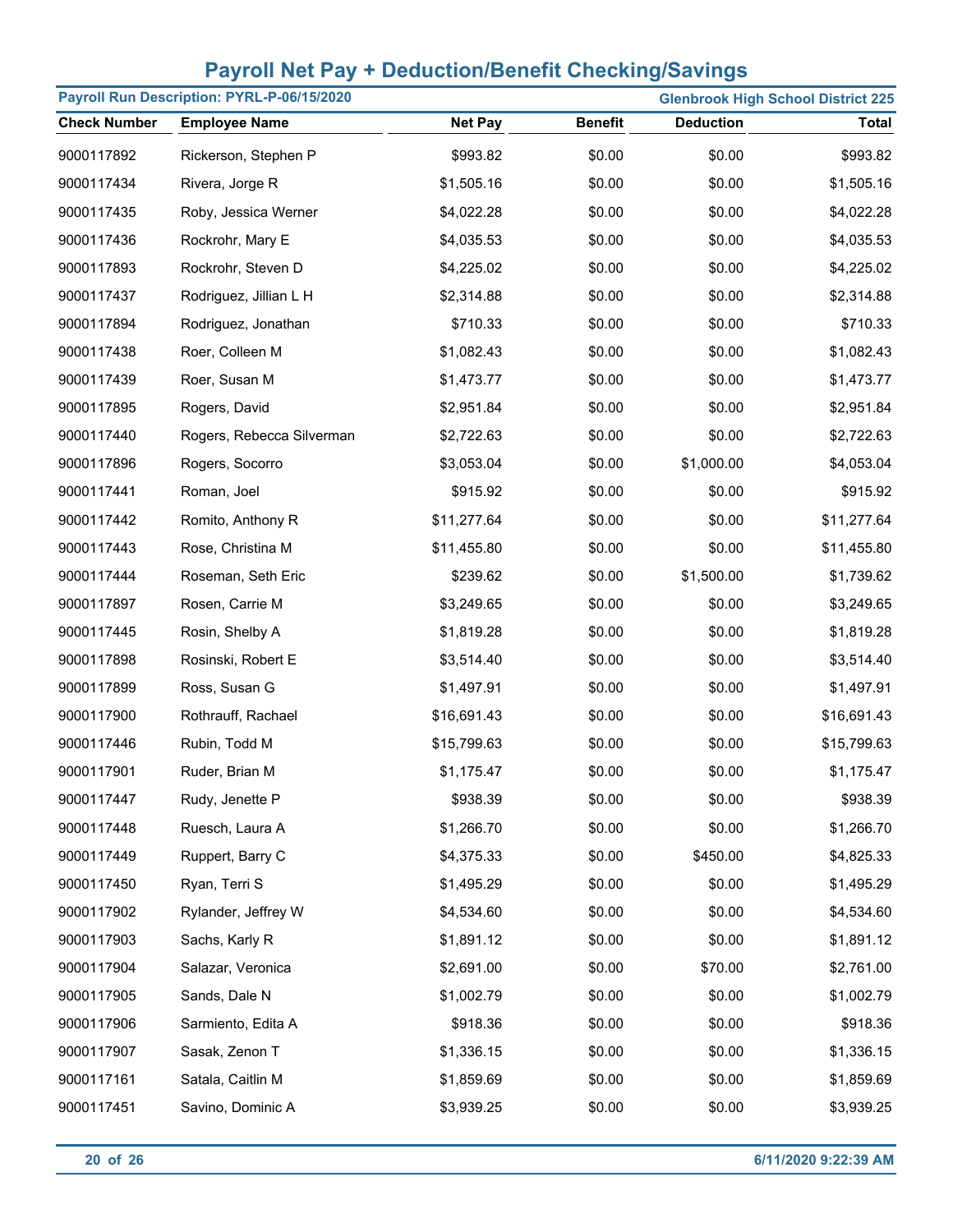| Payroll Run Description: PYRL-P-06/15/2020<br><b>Glenbrook High School District 225</b> |                          |                |                |                  |              |
|-----------------------------------------------------------------------------------------|--------------------------|----------------|----------------|------------------|--------------|
| <b>Check Number</b>                                                                     | <b>Employee Name</b>     | <b>Net Pay</b> | <b>Benefit</b> | <b>Deduction</b> | <b>Total</b> |
| 9000117908                                                                              | Sawicki, Donna           | \$1,245.54     | \$0.00         | \$0.00           | \$1,245.54   |
| 9000117909                                                                              | Schaefer, Julia C        | \$16,952.31    | \$0.00         | \$0.00           | \$16,952.31  |
| 9000117910                                                                              | Scheinkopf, Jeffrey S    | \$10,248.05    | \$0.00         | \$1,000.00       | \$11,248.05  |
| 9000117452                                                                              | Scherr, Nicole L         | \$2,016.16     | \$0.00         | \$0.00           | \$2,016.16   |
| 9000117911                                                                              | Schmalzer, Brian T       | \$2,415.46     | \$0.00         | \$0.00           | \$2,415.46   |
| 9000117912                                                                              | Schmidgall, Neil E       | \$25,325.19    | \$0.00         | \$0.00           | \$25,325.19  |
| 9000117453                                                                              | Schneider, Kristin Emily | \$2,192.60     | \$0.00         | \$0.00           | \$2,192.60   |
| 9000117454                                                                              | Schneider, Linda D       | \$1,002.90     | \$0.00         | \$0.00           | \$1,002.90   |
| 9000117455                                                                              | Schoenberger, Kristen S  | \$1,895.49     | \$0.00         | \$0.00           | \$1,895.49   |
| 9000117913                                                                              | Schoenwetter, David C    | \$3,538.06     | \$0.00         | \$0.00           | \$3,538.06   |
| 9000117914                                                                              | Scholten, Katherine L    | \$17,465.43    | \$0.00         | \$0.00           | \$17,465.43  |
| 9000117456                                                                              | Scholz, Amanda           | \$2,437.29     | \$0.00         | \$50.00          | \$2,487.29   |
| 9000117162                                                                              | Schramm, Nicole M        | \$2,612.56     | \$0.00         | \$300.00         | \$2,912.56   |
| 9000117457                                                                              | Schroeder, Jarod Y       | \$2,226.45     | \$0.00         | \$0.00           | \$2,226.45   |
| 9000117458                                                                              | Schroeder, Michael J     | \$3,134.83     | \$0.00         | \$0.00           | \$3,134.83   |
| 9000117915                                                                              | Schullo, Sejal           | \$18,569.30    | \$0.00         | \$0.00           | \$18,569.30  |
| 9000117459                                                                              | Schultz, Jennifer        | \$3,029.25     | \$0.00         | \$0.00           | \$3,029.25   |
| 9000117916                                                                              | Scott, Heather L         | \$656.84       | \$0.00         | \$0.00           | \$656.84     |
| 9000117460                                                                              | Scott, Mardi             | \$21,433.57    | \$0.00         | \$0.00           | \$21,433.57  |
| 9000117461                                                                              | Seaborg, Christina Lee   | \$4,209.97     | \$0.00         | \$0.00           | \$4,209.97   |
| 9000117462                                                                              | Seeberg, Mark            | \$819.72       | \$0.00         | \$0.00           | \$819.72     |
| 9000117463                                                                              | Serdar, Zachary S        | \$1,488.84     | \$0.00         | \$0.00           | \$1,488.84   |
| 9000117917                                                                              | Serikaku, Jill N         | \$2,332.50     | \$0.00         | \$0.00           | \$2,332.50   |
| 9000117918                                                                              | Serling, Jill M          | \$10,777.74    | \$0.00         | \$0.00           | \$10,777.74  |
| 9000117464                                                                              | Shamrock, Emily E        | \$996.77       | \$0.00         | \$1,650.00       | \$2,646.77   |
| 9000117919                                                                              | Shaner, Christi Ann      | \$3,052.30     | \$0.00         | \$725.00         | \$3,777.30   |
| 9000117920                                                                              | Shaoul, Giedre           | \$1,140.09     | \$0.00         | \$0.00           | \$1,140.09   |
| 9000117921                                                                              | Sheehan, Sharon K        | \$21,905.22    | \$0.00         | \$0.00           | \$21,905.22  |
| 9000117922                                                                              | Shellard, Julie A        | \$2,726.93     | \$0.00         | \$0.00           | \$2,726.93   |
| 9000117923                                                                              | Shellard, Robert         | \$2,275.73     | \$0.00         | \$0.00           | \$2,275.73   |
| 9000117465                                                                              | Sheperd, Robin           | \$2,123.52     | \$0.00         | \$0.00           | \$2,123.52   |
| 9000117924                                                                              | Shifrin, Gregory         | \$1,578.43     | \$0.00         | \$0.00           | \$1,578.43   |
| 9000117925                                                                              | Shipp, Megan C           | \$1,506.90     | \$0.00         | \$400.00         | \$1,906.90   |
| 9000117466                                                                              | Sides, Carey             | \$19,318.56    | \$0.00         | \$0.00           | \$19,318.56  |
| 9000117926                                                                              | Silca, Stephen A         | \$17,550.19    | \$0.00         | \$0.00           | \$17,550.19  |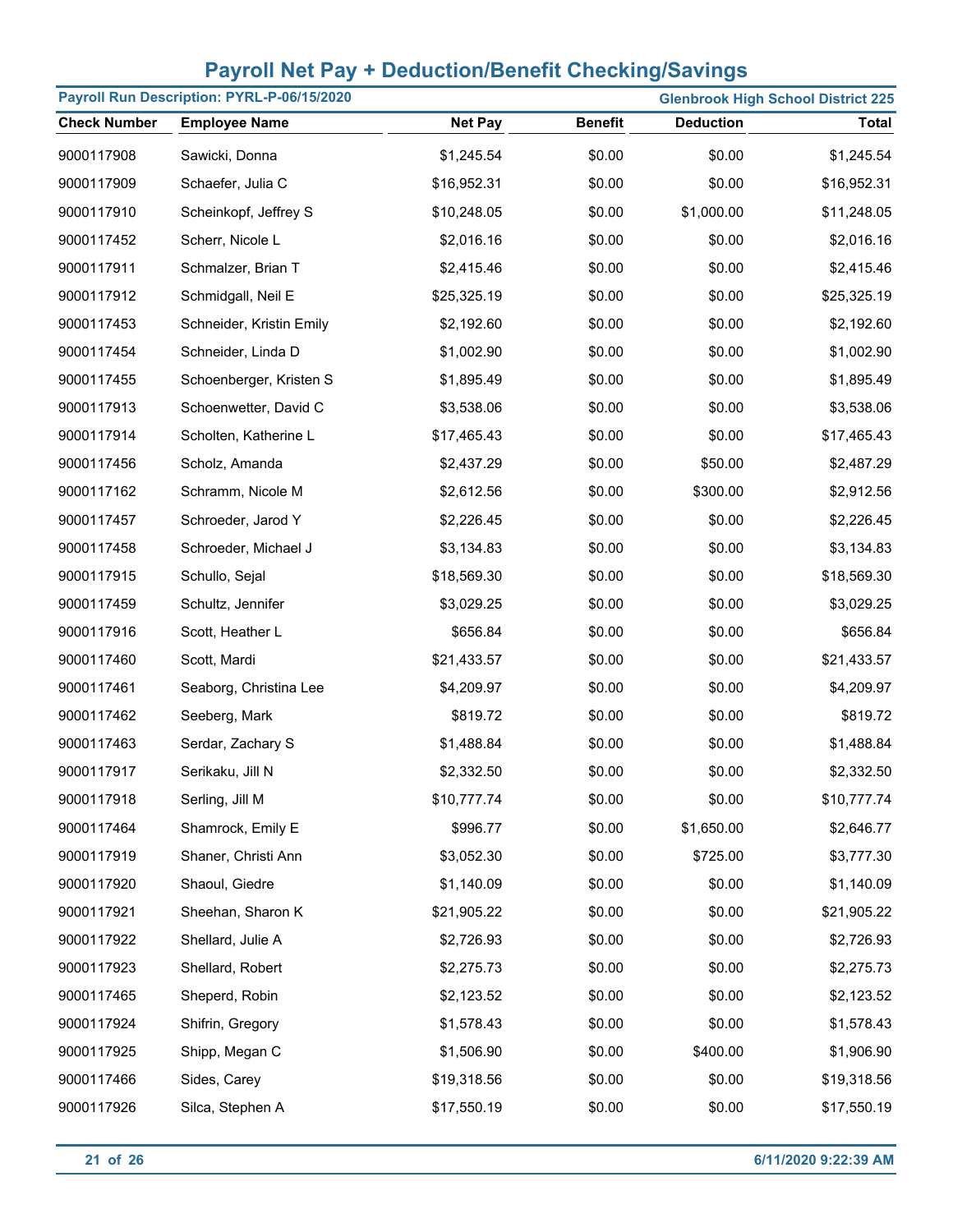| Payroll Run Description: PYRL-P-06/15/2020<br><b>Glenbrook High School District 225</b> |                       |                |                |                  |              |
|-----------------------------------------------------------------------------------------|-----------------------|----------------|----------------|------------------|--------------|
| <b>Check Number</b>                                                                     | <b>Employee Name</b>  | <b>Net Pay</b> | <b>Benefit</b> | <b>Deduction</b> | <b>Total</b> |
| 106647                                                                                  | Simon, Carolyn C      | \$1,026.53     | \$0.00         | \$0.00           | \$1,026.53   |
| 9000117927                                                                              | Simon, Cheryl         | \$3,188.56     | \$0.00         | \$0.00           | \$3,188.56   |
| 9000117928                                                                              | Sinde, Michael R      | \$3,843.67     | \$0.00         | \$0.00           | \$3,843.67   |
| 9000117467                                                                              | Sirvatka, Martin G    | \$113.30       | \$0.00         | \$0.00           | \$113.30     |
| 9000117929                                                                              | Sisler, Jesse M       | \$1,910.90     | \$0.00         | \$0.00           | \$1,910.90   |
| 9000117468                                                                              | Sit, Janice Y         | \$13,442.91    | \$0.00         | \$0.00           | \$13,442.91  |
| 9000117930                                                                              | Skalany, Michal W     | \$1,137.79     | \$0.00         | \$0.00           | \$1,137.79   |
| 9000117931                                                                              | Skaouris, Afrodite D  | \$15,291.76    | \$0.00         | \$0.00           | \$15,291.76  |
| 9000117163                                                                              | Sly, Lisa Meinhard    | \$1,938.39     | \$0.00         | \$400.00         | \$2,338.39   |
| 9000117932                                                                              | Smigiel, Lindsay R    | \$1,425.50     | \$0.00         | \$350.00         | \$1,775.50   |
| 9000117933                                                                              | Smith, Austin M       | \$2,434.57     | \$0.00         | \$0.00           | \$2,434.57   |
| 9000117934                                                                              | Smith, David M        | \$18,195.68    | \$0.00         | \$0.00           | \$18,195.68  |
| 9000117935                                                                              | Smith, Julie M        | \$3,299.76     | \$0.00         | \$0.00           | \$3,299.76   |
| 9000117936                                                                              | Smith, Kenneth M      | \$1,058.44     | \$0.00         | \$0.00           | \$1,058.44   |
| 9000117469                                                                              | Solis, Edward A       | \$5,417.34     | \$0.00         | \$0.00           | \$5,417.34   |
| 9000117470                                                                              | Sorkin, Jonathan      | \$1,928.56     | \$0.00         | \$2,000.00       | \$3,928.56   |
| 9000117543                                                                              | Sorkin, Karla M       | \$1,501.30     | \$0.00         | \$0.00           | \$1,501.30   |
| 9000117471                                                                              | Sotelo, Daniel J      | \$1,317.92     | \$0.00         | \$0.00           | \$1,317.92   |
| 9000117472                                                                              | Sotelo, Edgar         | \$939.96       | \$0.00         | \$0.00           | \$939.96     |
| 9000117937                                                                              | Spellman, Julie F     | \$1,306.54     | \$0.00         | \$0.00           | \$1,306.54   |
| 9000117164                                                                              | Spero, Peter A        | \$2,730.92     | \$0.00         | \$0.00           | \$2,730.92   |
| 9000117473                                                                              | Spigelman, Sarah      | \$1,962.72     | \$0.00         | \$0.00           | \$1,962.72   |
| 9000117938                                                                              | Stancik, Michael J    | \$3,159.77     | \$0.00         | \$0.00           | \$3,159.77   |
| 9000117474                                                                              | Standerski, Michael   | \$3,601.36     | \$0.00         | \$0.00           | \$3,601.36   |
| 9000117939                                                                              | Stanicek, Stephen B   | \$4,068.39     | \$0.00         | \$0.00           | \$4,068.39   |
| 9000117940                                                                              | Stankowicz, Frank J   | \$1,078.32     | \$0.00         | \$0.00           | \$1,078.32   |
| 9000117941                                                                              | Stanton, Joshua J     | \$12,090.80    | \$0.00         | \$0.00           | \$12,090.80  |
| 9000117942                                                                              | Starakiewicz, Maria   | \$1,371.89     | \$0.00         | \$0.00           | \$1,371.89   |
| 9000117943                                                                              | Starcevich, Diana F   | \$1,151.80     | \$0.00         | \$0.00           | \$1,151.80   |
| 9000117944                                                                              | Stec, Katherine E     | \$2,285.29     | \$0.00         | \$0.00           | \$2,285.29   |
| 9000117475                                                                              | Steffey, Lisa         | \$2,531.30     | \$0.00         | \$1,550.00       | \$4,081.30   |
| 9000117945                                                                              | Stein, Deborah L      | \$2,333.34     | \$0.00         | \$0.00           | \$2,333.34   |
| 9000117946                                                                              | Steinberg, Michelle C | \$7,704.24     | \$0.00         | \$3,750.00       | \$11,454.24  |
| 9000117947                                                                              | Steinke, Ashley D     | \$1,031.81     | \$0.00         | \$0.00           | \$1,031.81   |
| 9000118017                                                                              | Stickels, Nancy       | \$1,679.20     | \$0.00         | \$0.00           | \$1,679.20   |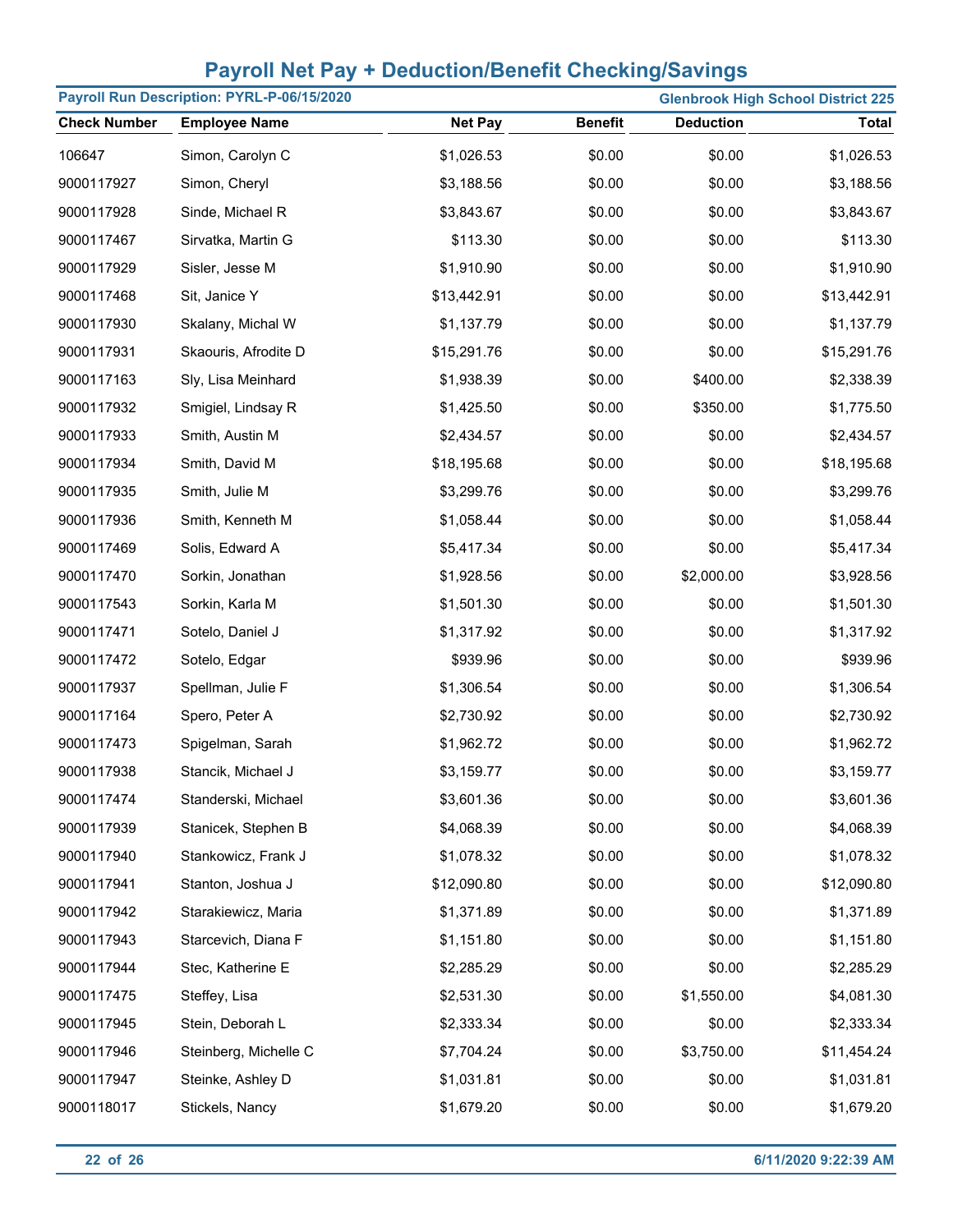| Payroll Run Description: PYRL-P-06/15/2020 |                          |                |                |                  | <b>Glenbrook High School District 225</b> |
|--------------------------------------------|--------------------------|----------------|----------------|------------------|-------------------------------------------|
| <b>Check Number</b>                        | <b>Employee Name</b>     | <b>Net Pay</b> | <b>Benefit</b> | <b>Deduction</b> | <b>Total</b>                              |
| 9000117948                                 | Stoll, Luanne M          | \$1,310.69     | \$0.00         | \$125.00         | \$1,435.69                                |
| 9000117476                                 | Stoller, Jill L          | \$848.12       | \$0.00         | \$0.00           | \$848.12                                  |
| 9000117544                                 | Strong, Douglas Ward     | \$4,675.86     | \$0.00         | \$250.00         | \$4,925.86                                |
| 9000117949                                 | Stump, Lauren A          | \$3,015.55     | \$0.00         | \$0.00           | \$3,015.55                                |
| 9000117950                                 | Suarez, Barbara          | \$1,979.53     | \$0.00         | \$0.00           | \$1,979.53                                |
| 9000117477                                 | Sugrue, Mary             | \$1,125.13     | \$0.00         | \$0.00           | \$1,125.13                                |
| 9000117478                                 | Sullivan, Darin          | \$2,208.11     | \$0.00         | \$1,000.00       | \$3,208.11                                |
| 9000117951                                 | Sullivan, John E         | \$17,553.71    | \$0.00         | \$250.00         | \$17,803.71                               |
| 9000118018                                 | Sullivan, Sean K         | \$213.33       | \$0.00         | \$0.00           | \$213.33                                  |
| 9000117479                                 | Summerfelt, Michael H    | \$1,269.34     | \$0.00         | \$0.00           | \$1,269.34                                |
| 9000117952                                 | Sutherlin, Lauren A      | \$2,725.73     | \$0.00         | \$0.00           | \$2,725.73                                |
| 9000117953                                 | Sutherlin, Ryan          | \$3,855.34     | \$0.00         | \$0.00           | \$3,855.34                                |
| 9000117165                                 | Swanson, Brad            | \$5,875.11     | \$0.00         | \$0.00           | \$5,875.11                                |
| 9000117954                                 | Swanson, Jennifer Ann    | \$1,497.21     | \$0.00         | \$0.00           | \$1,497.21                                |
| 9000117955                                 | Swanson, Mary            | \$1,209.36     | \$0.00         | \$0.00           | \$1,209.36                                |
| 9000117956                                 | Szatko, Bogdan S         | \$1,269.51     | \$0.00         | \$0.00           | \$1,269.51                                |
| 9000117957                                 | Szczur, Natalie J        | \$1,957.70     | \$0.00         | \$0.00           | \$1,957.70                                |
| 9000117958                                 | Szpisjak, Steven J       | \$1,531.43     | \$0.00         | \$0.00           | \$1,531.43                                |
| 9000117480                                 | Tarjan, Michael T        | \$5,143.89     | \$0.00         | \$0.00           | \$5,143.89                                |
| 9000117166                                 | Tarver-Andersen, Vicki L | \$3,717.41     | \$0.00         | \$600.00         | \$4,317.41                                |
| 9000117959                                 | Tate, Tara               | \$4,165.62     | \$0.00         | \$0.00           | \$4,165.62                                |
| 9000117481                                 | Taylor, Joseph H         | \$1,637.57     | \$0.00         | \$0.00           | \$1,637.57                                |
| 9000117482                                 | Temple, Maureen N        | \$1,375.73     | \$0.00         | \$0.00           | \$1,375.73                                |
| 9000117483                                 | Tenuta, Victoria M.      | \$1,619.20     | \$0.00         | \$0.00           | \$1,619.20                                |
| 9000117484                                 | Tessier, Jamie           | \$1,108.42     | \$0.00         | \$0.00           | \$1,108.42                                |
| 9000117960                                 | Thomas, Madeline C       | \$1,875.60     | \$0.00         | \$0.00           | \$1,875.60                                |
| 9000117961                                 | Thomas, Mary Elizabeth   | \$406.00       | \$0.00         | \$0.00           | \$406.00                                  |
| 9000117545                                 | Thomas-McGraw, Gery I    | \$965.82       | \$0.00         | \$0.00           | \$965.82                                  |
| 9000117485                                 | Tichansky, Nancy M       | \$705.29       | \$0.00         | \$300.00         | \$1,005.29                                |
| 9000117486                                 | Ticho, Amy               | \$1,256.86     | \$0.00         | \$0.00           | \$1,256.86                                |
| 9000117962                                 | Timinskas, Irmantas      | \$1,375.35     | \$0.00         | \$0.00           | \$1,375.35                                |
| 9000117487                                 | Timmer, Nicholas         | \$3,605.27     | \$0.00         | \$0.00           | \$3,605.27                                |
| 9000117963                                 | Tomasik, Ewa             | \$1,022.90     | \$0.00         | \$0.00           | \$1,022.90                                |
| 9000117964                                 | Toniolo, Andrew J        | \$2,403.26     | \$0.00         | \$0.00           | \$2,403.26                                |
| 9000117965                                 | Topham, Matthew T        | \$3,786.56     | \$0.00         | \$0.00           | \$3,786.56                                |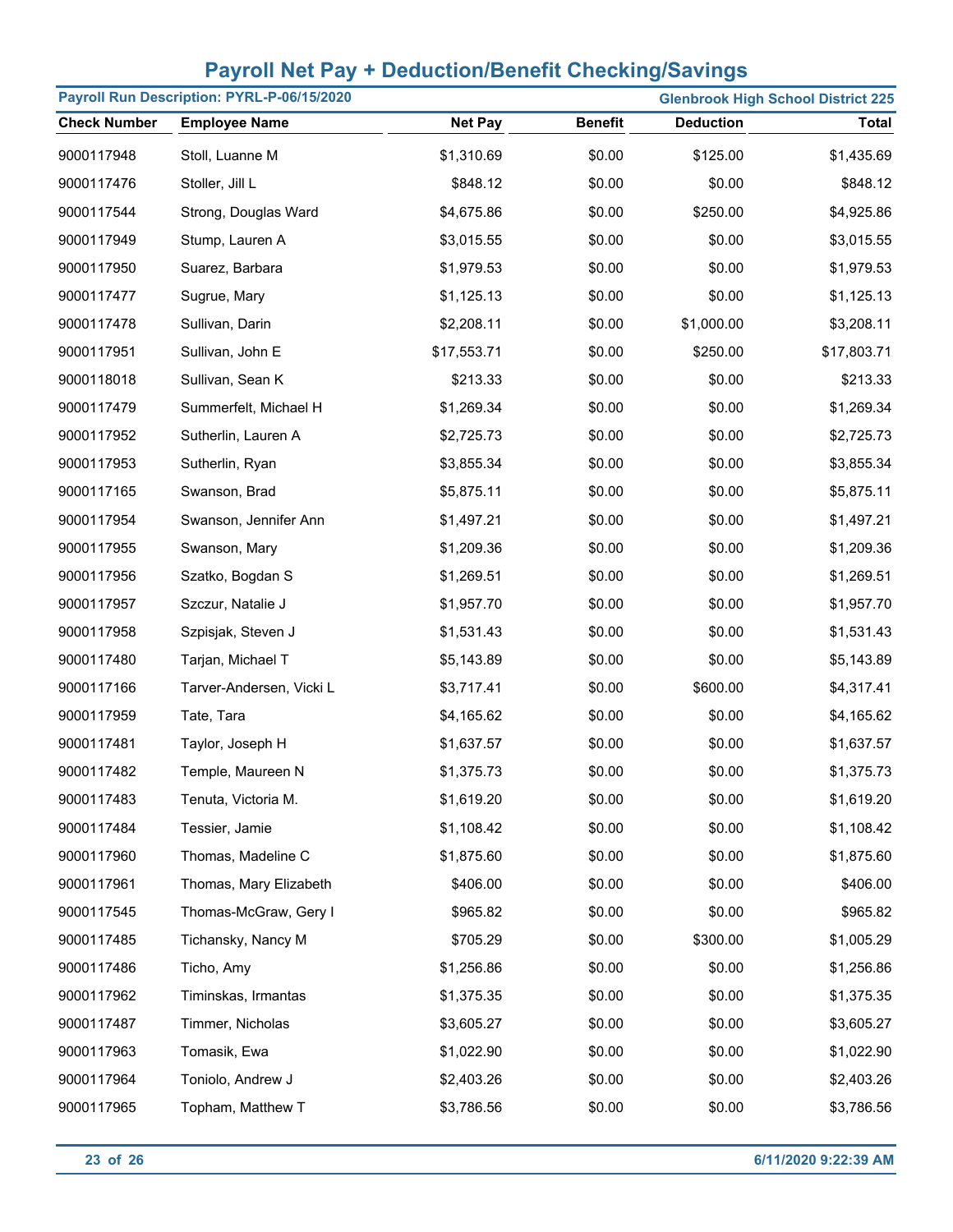| Payroll Run Description: PYRL-P-06/15/2020<br><b>Glenbrook High School District 225</b> |                          |                |                |                  |              |
|-----------------------------------------------------------------------------------------|--------------------------|----------------|----------------|------------------|--------------|
| <b>Check Number</b>                                                                     | <b>Employee Name</b>     | <b>Net Pay</b> | <b>Benefit</b> | <b>Deduction</b> | <b>Total</b> |
| 9000117966                                                                              | Torres, Margaret Louise  | \$2,079.48     | \$0.00         | \$0.00           | \$2,079.48   |
| 9000117967                                                                              | Toth, Renate M           | \$2,485.49     | \$0.00         | \$0.00           | \$2,485.49   |
| 9000117968                                                                              | Travers, Renee Ingrid    | \$1,003.97     | \$0.00         | \$0.00           | \$1,003.97   |
| 9000117488                                                                              | Travis, Dane Fox         | \$3,912.28     | \$0.00         | \$0.00           | \$3,912.28   |
| 9000117489                                                                              | Tripple, Kirby           | \$2,817.33     | \$0.00         | \$0.00           | \$2,817.33   |
| 9000118019                                                                              | Trufanov, Anthony D      | \$262.20       | \$0.00         | \$0.00           | \$262.20     |
| 9000117490                                                                              | Trybul, Stephanie N      | \$1,596.35     | \$0.00         | \$0.00           | \$1,596.35   |
| 9000117969                                                                              | Tucker, Brandon L        | \$3,575.22     | \$0.00         | \$0.00           | \$3,575.22   |
| 9000117970                                                                              | Turbov, Elizabeth T      | \$1,218.19     | \$0.00         | \$0.00           | \$1,218.19   |
| 9000117491                                                                              | Umansky, Rita M          | \$4,000.73     | \$0.00         | \$0.00           | \$4,000.73   |
| 9000117492                                                                              | Upson, Anna W            | \$2,721.73     | \$0.00         | \$0.00           | \$2,721.73   |
| 9000117493                                                                              | Vaccarello, Megan E      | \$3,044.48     | \$0.00         | \$0.00           | \$3,044.48   |
| 9000117494                                                                              | Vakil, Norma J           | \$2,468.93     | \$0.00         | \$0.00           | \$2,468.93   |
| 9000117495                                                                              | Valsamis, Anthony A      | \$8,163.63     | \$0.00         | \$0.00           | \$8,163.63   |
| 9000117496                                                                              | Vasilopoulos, Maria J    | \$4,625.95     | \$0.00         | \$0.00           | \$4,625.95   |
| 9000117497                                                                              | Vickery, Jillian Lee     | \$3,006.34     | \$0.00         | \$0.00           | \$3,006.34   |
| 9000117498                                                                              | Vignocchi, Paul M        | \$3,608.34     | \$0.00         | \$0.00           | \$3,608.34   |
| 9000117499                                                                              | Villamil, Kari L         | \$1,013.97     | \$0.00         | \$0.00           | \$1,013.97   |
| 9000117500                                                                              | Vincent, David C         | \$3,359.17     | \$0.00         | \$0.00           | \$3,359.17   |
| 9000117971                                                                              | Vodicka, Michael J       | \$15,027.16    | \$0.00         | \$6,250.00       | \$21,277.16  |
| 9000117501                                                                              | Vogg, Amanda M           | \$2,279.11     | \$0.00         | \$0.00           | \$2,279.11   |
| 9000117502                                                                              | Wagner, Patrick James    | \$3,571.19     | \$0.00         | \$0.00           | \$3,571.19   |
| 9000117972                                                                              | Wagner, Tina M           | \$696.00       | \$0.00         | \$1,000.00       | \$1,696.00   |
| 9000117973                                                                              | Walker, Zachary J        | \$1,672.52     | \$0.00         | \$0.00           | \$1,672.52   |
| 9000117167                                                                              | Wall, Lisa Beth          | \$2,783.03     | \$0.00         | \$0.00           | \$2,783.03   |
| 9000117503                                                                              | Wallis, Amanda B         | \$89.35        | \$0.00         | \$0.00           | \$89.35      |
| 9000117974                                                                              | Walsh, Anne Marie        | \$2,502.44     | \$0.00         | \$0.00           | \$2,502.44   |
| 9000117504                                                                              | Walters, Cathy J         | \$905.27       | \$0.00         | \$0.00           | \$905.27     |
| 9000117975                                                                              | Warlin Buenzow, Hannah V | \$659.70       | \$0.00         | \$0.00           | \$659.70     |
| 9000117168                                                                              | Wawryk, Jennifer E-R     | \$460.00       | \$0.00         | \$1,325.00       | \$1,785.00   |
| 9000117976                                                                              | Webb, Kurt B             | \$20,410.45    | \$0.00         | \$0.00           | \$20,410.45  |
| 9000117977                                                                              | Webb, Suzanne            | \$25,025.55    | \$0.00         | \$0.00           | \$25,025.55  |
| 9000117505                                                                              | Weber, David D           | \$21,706.93    | \$0.00         | \$0.00           | \$21,706.93  |
| 9000117978                                                                              | Weinberg, Matthew Adam   | \$1,797.36     | \$0.00         | \$0.00           | \$1,797.36   |
| 9000117506                                                                              | Weiner, Justin           | \$2,111.58     | \$0.00         | \$0.00           | \$2,111.58   |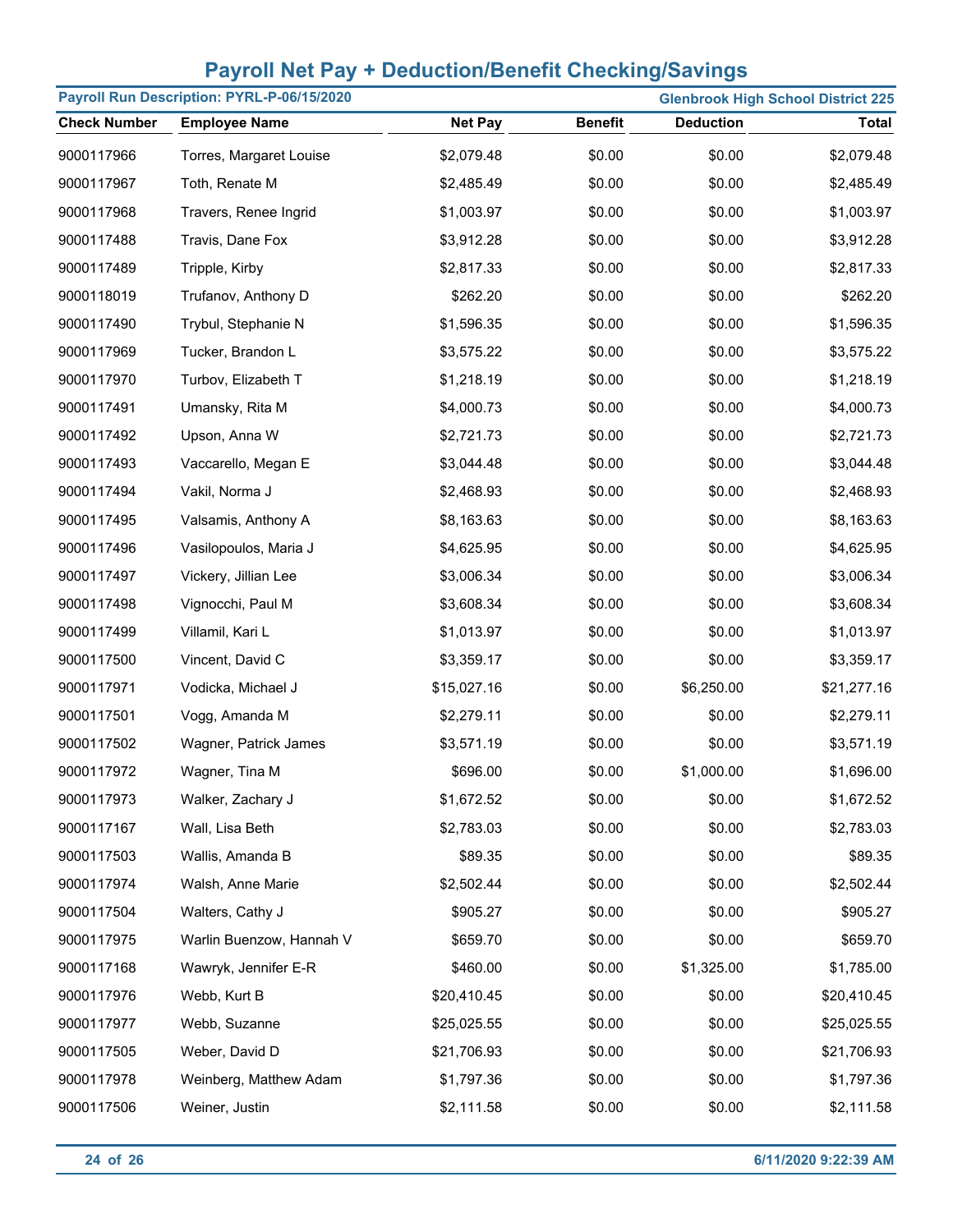| Payroll Run Description: PYRL-P-06/15/2020<br><b>Glenbrook High School District 225</b> |                           |                |                |                  |              |
|-----------------------------------------------------------------------------------------|---------------------------|----------------|----------------|------------------|--------------|
| <b>Check Number</b>                                                                     | <b>Employee Name</b>      | <b>Net Pay</b> | <b>Benefit</b> | <b>Deduction</b> | <b>Total</b> |
| 9000117507                                                                              | Weinzimmer, Leland        | \$892.62       | \$0.00         | \$0.00           | \$892.62     |
| 9000117979                                                                              | Wells, Margaret           | \$279.22       | \$0.00         | \$0.00           | \$279.22     |
| 9000117546                                                                              | West, Carol S             | \$1,227.16     | \$0.00         | \$0.00           | \$1,227.16   |
| 9000117980                                                                              | Whalen, Brian E           | \$1,946.29     | \$0.00         | \$250.00         | \$2,196.29   |
| 9000117981                                                                              | Wheeler, Rebecca S        | \$1,138.83     | \$0.00         | \$0.00           | \$1,138.83   |
| 9000117982                                                                              | Whipple, Matthew R        | \$17,920.95    | \$0.00         | \$1,500.00       | \$19,420.95  |
| 9000117508                                                                              | Whisler, Daniel A         | \$2,933.03     | \$0.00         | \$0.00           | \$2,933.03   |
| 9000117547                                                                              | White, Andrew C           | \$907.99       | \$0.00         | \$0.00           | \$907.99     |
| 9000117509                                                                              | White, Emily K            | \$1,094.78     | \$0.00         | \$0.00           | \$1,094.78   |
| 9000117983                                                                              | White, James N            | \$1,416.00     | \$0.00         | \$0.00           | \$1,416.00   |
| 9000117510                                                                              | Wick, Kristin M           | \$1,365.43     | \$0.00         | \$0.00           | \$1,365.43   |
| 9000117984                                                                              | Widner, Benjamin D        | \$4,207.04     | \$0.00         | \$0.00           | \$4,207.04   |
| 9000117511                                                                              | Wilhelm, Gregory R        | \$665.45       | \$0.00         | \$0.00           | \$665.45     |
| 9000117985                                                                              | William, Ivan A           | \$1,666.56     | \$0.00         | \$0.00           | \$1,666.56   |
| 9000117986                                                                              | Williams, Bill R          | \$1,374.61     | \$0.00         | \$281.66         | \$1,656.27   |
| 9000117512                                                                              | Williams, Indra M         | \$1,169.87     | \$0.00         | \$0.00           | \$1,169.87   |
| 9000117987                                                                              | Williams, Megan E         | \$3,627.94     | \$0.00         | \$50.00          | \$3,677.94   |
| 9000117513                                                                              | Williams, Scott L         | \$5,460.44     | \$0.00         | \$0.00           | \$5,460.44   |
| 9000117169                                                                              | Williamson, Rosanne Marie | \$5,446.81     | \$0.00         | \$0.00           | \$5,446.81   |
| 9000117988                                                                              | Wilson, Stephanie D       | \$2,168.30     | \$0.00         | \$0.00           | \$2,168.30   |
| 9000117989                                                                              | Wiltjer, Mary H           | \$18,614.72    | \$0.00         | \$0.00           | \$18,614.72  |
| 9000117514                                                                              | Winkle, Gary D            | \$1,153.33     | \$0.00         | \$0.00           | \$1,153.33   |
| 9000117990                                                                              | Winship, Richard C        | \$1,944.16     | \$0.00         | \$0.00           | \$1,944.16   |
| 9000117991                                                                              | Winston, Carol M          | \$1,126.02     | \$0.00         | \$0.00           | \$1,126.02   |
| 9000117992                                                                              | Witt, Bruni               | \$1,029.25     | \$0.00         | \$0.00           | \$1,029.25   |
| 9000117993                                                                              | Wittenstrom, Rebecka A    | \$2,305.63     | \$0.00         | \$0.00           | \$2,305.63   |
| 9000117994                                                                              | Wolfe, Stacey M           | \$4,869.33     | \$0.00         | \$0.00           | \$4,869.33   |
| 9000117995                                                                              | Wood, James M             | \$1,209.80     | \$0.00         | \$0.00           | \$1,209.80   |
| 9000117515                                                                              | Woods, Christine C E      | \$3,272.46     | \$0.00         | \$250.00         | \$3,522.46   |
| 9000117516                                                                              | Woods, Deborah L          | \$1,671.85     | \$0.00         | \$400.00         | \$2,071.85   |
| 9000117517                                                                              | Wool, Aimee L             | \$2,332.50     | \$0.00         | \$0.00           | \$2,332.50   |
| 9000117996                                                                              | Wright, Casey P           | \$5,214.31     | \$0.00         | \$0.00           | \$5,214.31   |
| 9000117997                                                                              | Wu, Hong                  | \$2,921.50     | \$0.00         | \$0.00           | \$2,921.50   |
| 9000117998                                                                              | Wysocki, Robert P         | \$2,637.40     | \$0.00         | \$0.00           | \$2,637.40   |
| 9000117999                                                                              | Xavier, Sheila            | \$1,106.93     | \$0.00         | \$0.00           | \$1,106.93   |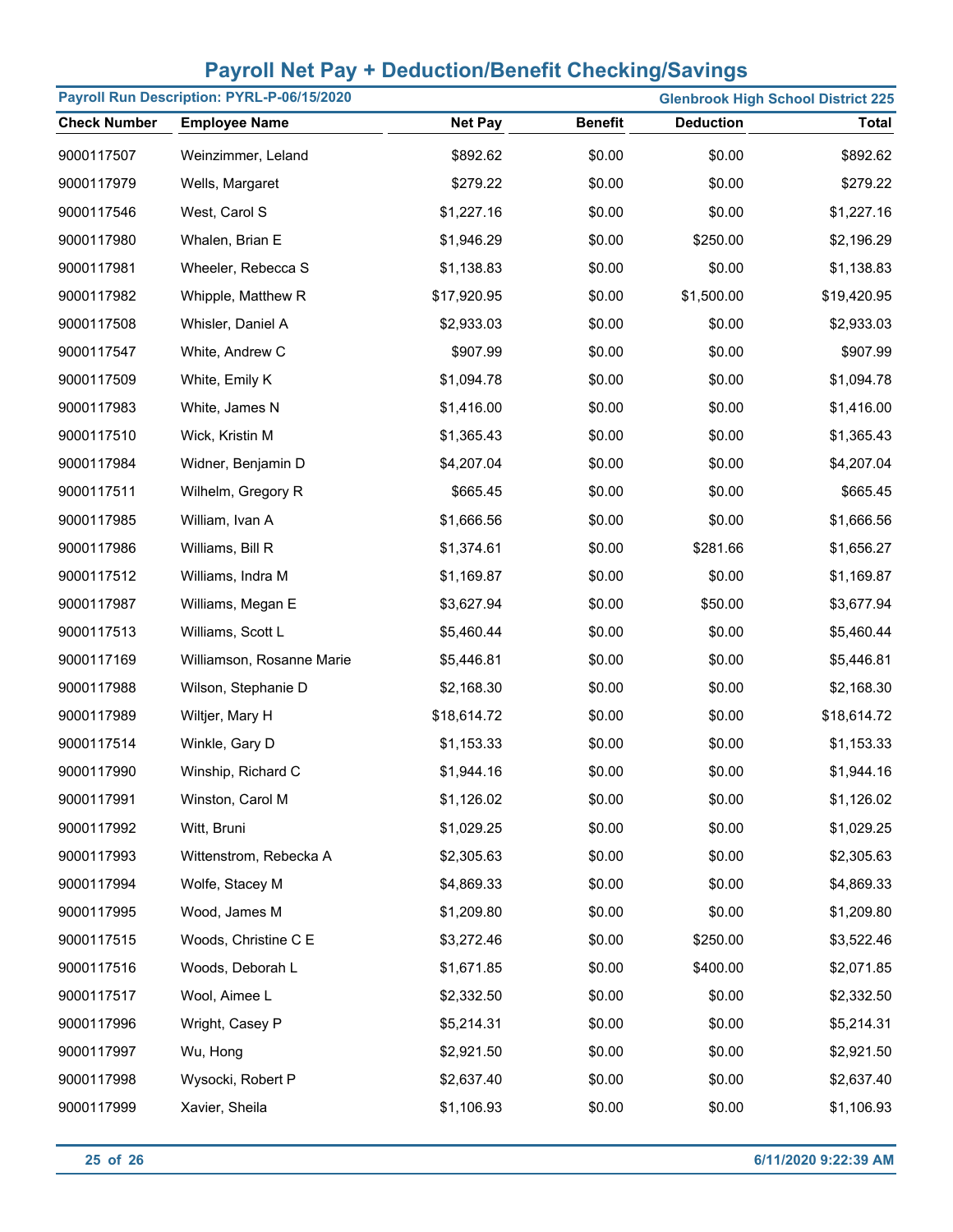|  | <b>Payroll Net Pay + Deduction/Benefit Checking/Savings</b> |
|--|-------------------------------------------------------------|
|  |                                                             |

|                     | Payroll Run Description: PYRL-P-06/15/2020 |                |                |                  | <b>Glenbrook High School District 225</b> |
|---------------------|--------------------------------------------|----------------|----------------|------------------|-------------------------------------------|
| <b>Check Number</b> | <b>Employee Name</b>                       | <b>Net Pay</b> | <b>Benefit</b> | <b>Deduction</b> | <b>Total</b>                              |
| 9000117548          | Yacullo, Michael C                         | \$3,016.93     | \$0.00         | \$75.00          | \$3,091.93                                |
| 9000117518          | Yang, Jean M                               | \$1,265.19     | \$0.00         | \$0.00           | \$1,265.19                                |
| 9000117519          | Yocus, Lawrence J                          | \$865.69       | \$0.00         | \$0.00           | \$865.69                                  |
| 9000118000          | Yocus, Zorana                              | \$512.70       | \$0.00         | \$0.00           | \$512.70                                  |
| 9000118001          | Yoon, Sukjin                               | \$3,048.06     | \$0.00         | \$0.00           | \$3,048.06                                |
| 9000117170          | Youabb, Nina Y                             | \$1,669.07     | \$0.00         | \$0.00           | \$1,669.07                                |
| 9000118002          | Youngberg, Teresa                          | \$3,976.28     | \$0.00         | \$0.00           | \$3,976.28                                |
| 9000117171          | Zachariou, Konstantinos                    | \$2,959.56     | \$0.00         | \$0.00           | \$2,959.56                                |
| 9000118003          | Zagorscak, Jana S                          | \$1,040.23     | \$0.00         | \$0.00           | \$1,040.23                                |
| 9000118004          | Zagorski, Christina M                      | \$3,054.76     | \$0.00         | \$0.00           | \$3,054.76                                |
| 9000117172          | Zalatoris, Jennifer R                      | \$373.32       | \$0.00         | \$1,600.00       | \$1,973.32                                |
| 9000118005          | Zamora, Jorge                              | \$3,112.08     | \$0.00         | \$0.00           | \$3,112.08                                |
| 9000118006          | Zapler, Daniel                             | \$3,383.16     | \$0.00         | \$0.00           | \$3,383.16                                |
| 9000118007          | Zuckerman, Gail L                          | \$1,401.48     | \$0.00         | \$0.00           | \$1,401.48                                |
| 9000117520          | Zuckerman, Jared J                         | \$3,232.02     | \$0.00         | \$0.00           | \$3,232.02                                |
| 9000118008          | Zummo, Justin J                            | \$2,376.92     | \$0.00         | \$0.00           | \$2,376.92                                |
| 9000118009          | Zurita, Arnoldo                            | \$2,202.85     | \$0.00         | \$0.00           | \$2,202.85                                |
| <b>Grand Total:</b> |                                            | \$3,475,829.04 | \$0.00         | \$152,359.50     | \$3,628,188.54                            |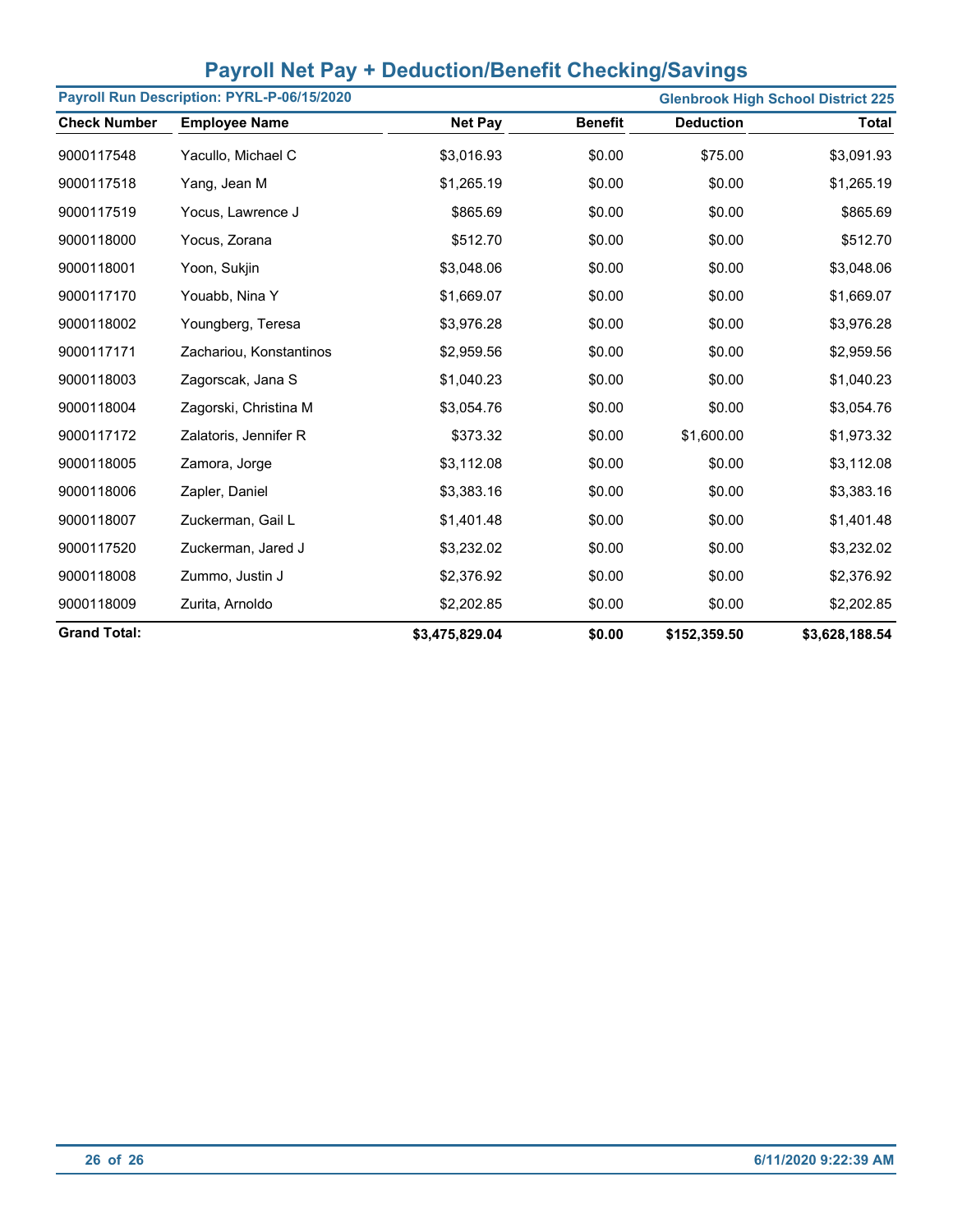|                       |                     | AP Run: AP-P-06/15/2020 ---- Post Date: 2020-06-15 - AP Run Type: R |                            |                          |                               |                                               | <b>Glenbrook High School District 225</b>   |
|-----------------------|---------------------|---------------------------------------------------------------------|----------------------------|--------------------------|-------------------------------|-----------------------------------------------|---------------------------------------------|
| <b>Check Date</b>     | <b>Check Number</b> | <b>Payment Type</b>                                                 | <b>Name</b>                |                          |                               |                                               | <b>Check Amount</b>                         |
| 06/15/2020            | 106648              | Check                                                               | <b>Blitt and Gaines PC</b> |                          |                               |                                               | 196.94                                      |
| <b>Invoice Number</b> | <b>Description</b>  |                                                                     |                            | <b>Invoice Date</b>      | <b>Invoice Amount Account</b> |                                               | <b>Amount</b>                               |
| 8W010.06152020.D      |                     | Case #17 SC 3616 (Sandra Bernstein - \$196.94)                      |                            | 06/15/2020               | 196.94                        | 10 L 100 4590 0000 00 000000<br>Administraton | 196.94<br>/ Accrual/Summary Accounts        |
| 06/15/2020            | 106649              | Check                                                               | <b>GESPA</b>               |                          |                               |                                               | 138.50                                      |
| <b>Invoice Number</b> | <b>Description</b>  |                                                                     |                            | <b>Invoice Date</b>      | <b>Invoice Amount</b>         | <b>Account</b>                                | <b>Amount</b>                               |
| 6D300.06152020.D      |                     | 6D300 - Dues - GESPA for PYRL-P-06/15/2020                          |                            | 06/15/2020               | 138.50                        | 10 L 100 4590 0000 00 000000<br>Administraton | 138.50<br><b>Accrual/Summary Accounts</b>   |
| 06/15/2020            | 106650              | Check                                                               |                            | Mandarich Law Group, Llp |                               |                                               | 32.42                                       |
| <b>Invoice Number</b> | <b>Description</b>  |                                                                     |                            | <b>Invoice Date</b>      | <b>Invoice Amount Account</b> |                                               | <b>Amount</b>                               |
| 8W013.06152020.D      |                     | Case #14 M1 115327 (Margaret Balabanos Bank - \$32.42)              |                            | 06/15/2020               | 32.42                         | 10 L 100 4590 0000 00 000000<br>Administraton | 32.42<br>/ Accrual/Summary Accounts         |
| 06/15/2020            | 201702242           | Wire Transfer                                                       |                            | AIG Retirement / VALIC   |                               |                                               | 5,775.00                                    |
| <b>Invoice Number</b> | <b>Description</b>  |                                                                     |                            | <b>Invoice Date</b>      | <b>Invoice Amount Account</b> |                                               | <b>Amount</b>                               |
| 3T000.06152020.D      |                     | 3T000 - AIG/Valic 403b for PYRL-P-06/15/2020                        |                            | 06/15/2020               | 5,775.00                      | 10 L 100 4555 0000 00 000000<br>Administraton | 5,775.00<br>/ Accrual/Summary Accounts      |
| 06/15/2020            | 201702243           | <b>Wire Transfer</b>                                                | Ameriprise Financial       |                          |                               |                                               | 5,358.30                                    |
| <b>Invoice Number</b> | <b>Description</b>  |                                                                     |                            | <b>Invoice Date</b>      | <b>Invoice Amount Account</b> |                                               | <b>Amount</b>                               |
| 3T010.06152020.D      |                     | 3T010 - Ameriprise 403b for PYRL-P-06/15/2020                       |                            | 06/15/2020               | 5,358.30                      | 10 L 100 4555 0000 00 000000<br>Administraton | 5,358.30<br><b>Accrual/Summary Accounts</b> |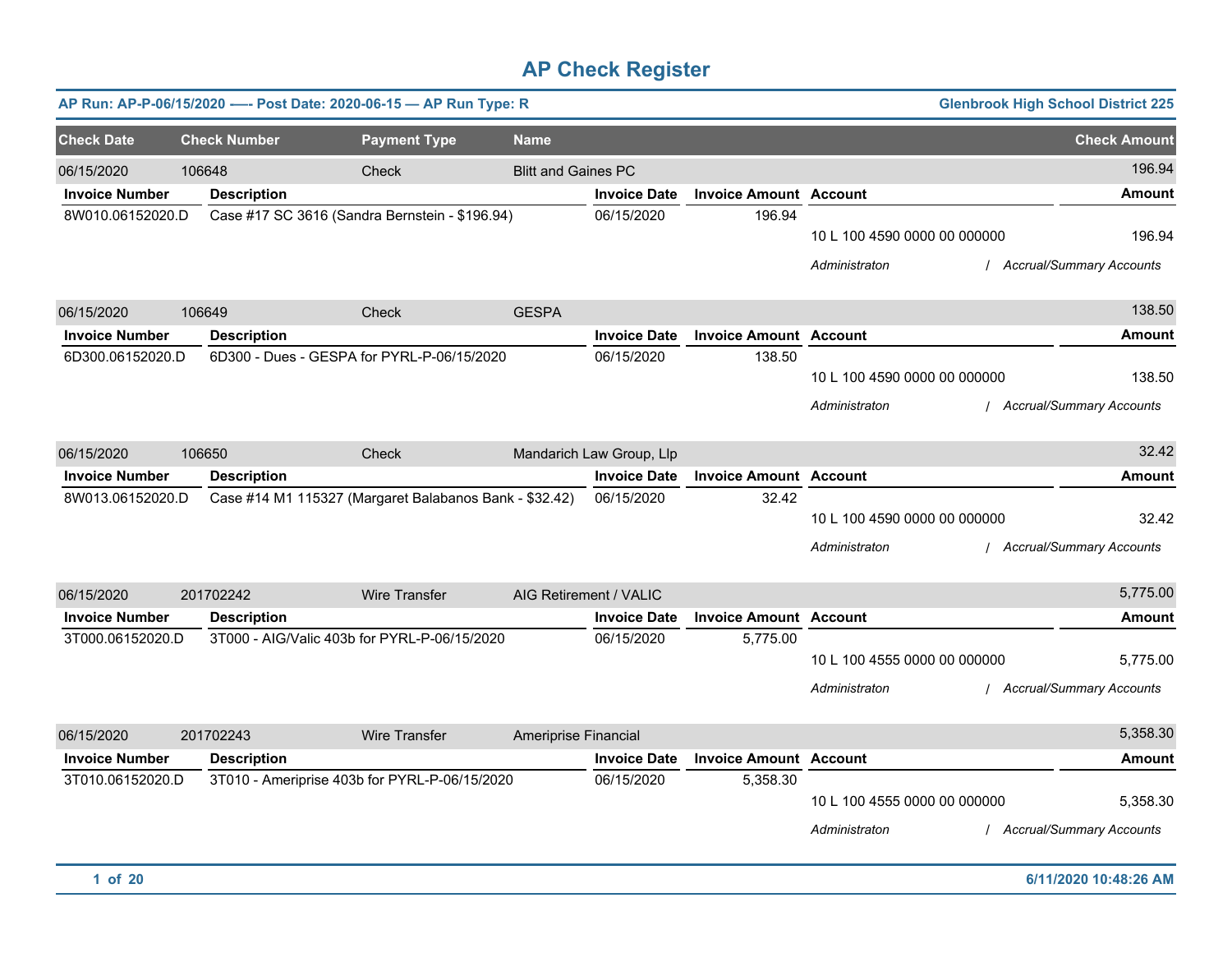|                       |                     | AP Run: AP-P-06/15/2020 ---- Post Date: 2020-06-15 - AP Run Type: R |             |                                        |                               |                              | <b>Glenbrook High School District 225</b> |
|-----------------------|---------------------|---------------------------------------------------------------------|-------------|----------------------------------------|-------------------------------|------------------------------|-------------------------------------------|
| <b>Check Date</b>     | <b>Check Number</b> | <b>Payment Type</b>                                                 | <b>Name</b> |                                        |                               |                              | <b>Check Amount</b>                       |
| 06/15/2020            | 201702244           | <b>Wire Transfer</b>                                                |             | AXA Equitable Insurance Company        |                               |                              | 71,533.12                                 |
| <b>Invoice Number</b> | <b>Description</b>  |                                                                     |             | <b>Invoice Date</b>                    | <b>Invoice Amount Account</b> |                              | <b>Amount</b>                             |
| 3T020.06152020.D      |                     | 3T020 - AXA Equit 403b for PYRL-P-06/15/2020                        |             | 06/15/2020                             | 71,533.12                     |                              |                                           |
|                       |                     |                                                                     |             |                                        |                               | 10 L 100 4555 0000 00 000000 | 70,308.12                                 |
|                       |                     |                                                                     |             |                                        |                               | Administraton                | <b>Accrual/Summary Accounts</b>           |
|                       |                     |                                                                     |             |                                        |                               | 20 L 100 4555 0000 00 000000 | 1,225.00                                  |
|                       |                     |                                                                     |             |                                        |                               | Administraton                | <b>Accrual/Summary Accounts</b>           |
| 06/15/2020            | 201702245           | <b>Wire Transfer</b>                                                |             | AXA Equitable Insurance Company 457(b) |                               |                              | 5,700.00                                  |
| <b>Invoice Number</b> | <b>Description</b>  |                                                                     |             | <b>Invoice Date</b>                    | <b>Invoice Amount Account</b> |                              | <b>Amount</b>                             |
| 3S020.06152020.D      |                     | 3S020 - AXA 457(b) for PYRL-P-06/15/2020                            |             | 06/15/2020                             | 5,700.00                      |                              |                                           |
|                       |                     |                                                                     |             |                                        |                               | 10 L 100 4555 0000 00 000000 | 5,700.00                                  |
|                       |                     |                                                                     |             |                                        |                               | Administraton                | <b>Accrual/Summary Accounts</b>           |
| 06/15/2020            | 201702246           | <b>Wire Transfer</b>                                                |             | AXA Equitable Insurance Company ROTH   |                               |                              | 2,075.00                                  |
| <b>Invoice Number</b> | <b>Description</b>  |                                                                     |             | <b>Invoice Date</b>                    | <b>Invoice Amount Account</b> |                              | <b>Amount</b>                             |
| 3R020.06152020.D      |                     | 3R020 - AXA 403b Roth for PYRL-P-06/15/2020                         |             | 06/15/2020                             | 2,075.00                      |                              |                                           |
|                       |                     |                                                                     |             |                                        |                               | 10 L 100 4555 0000 00 000000 | 1,925.00                                  |
|                       |                     |                                                                     |             |                                        |                               | Administraton                | <b>Accrual/Summary Accounts</b>           |
|                       |                     |                                                                     |             |                                        |                               | 20 L 100 4555 0000 00 000000 | 150.00                                    |
|                       |                     |                                                                     |             |                                        |                               | Administraton                | <b>Accrual/Summary Accounts</b>           |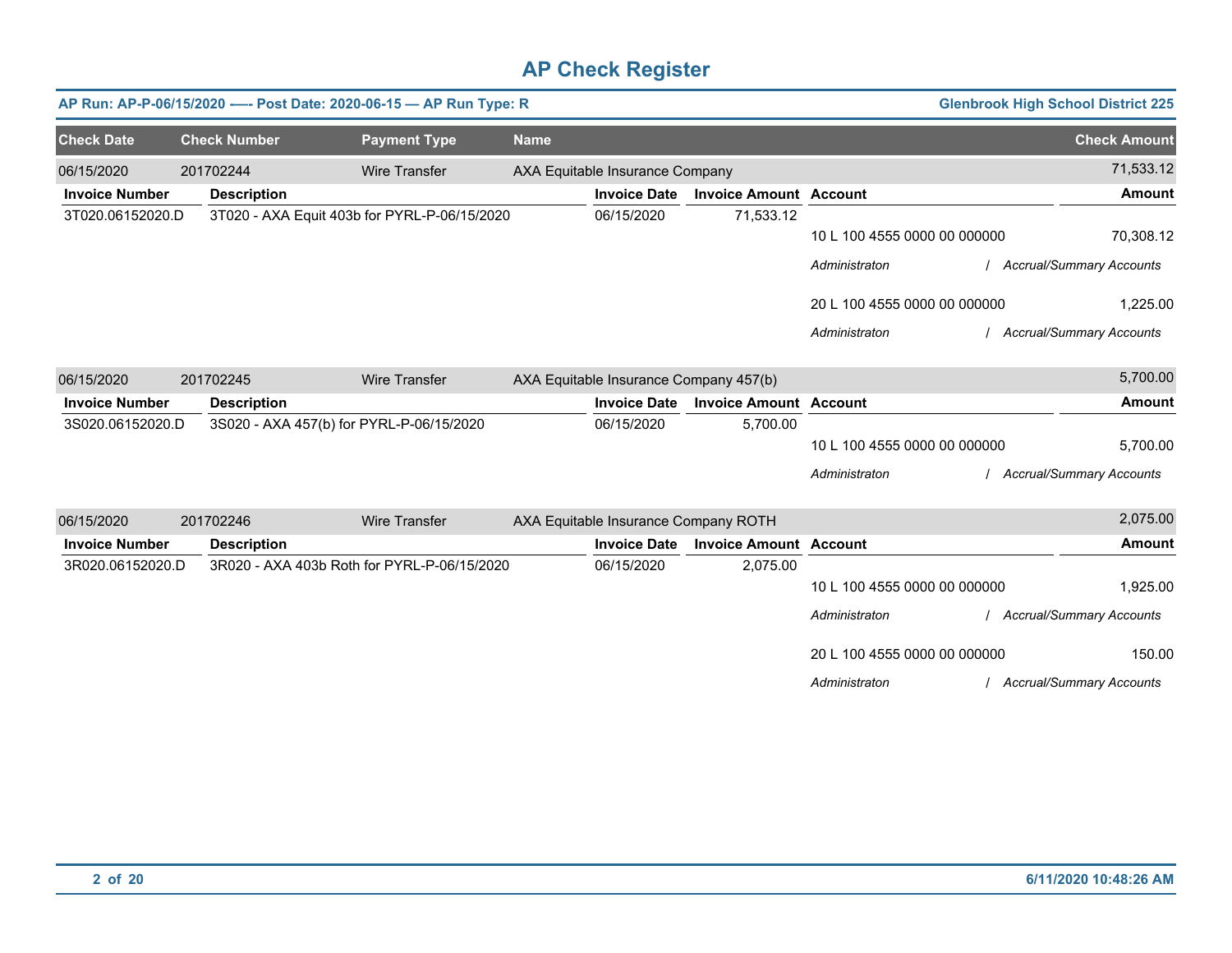|                           |                           | AP Run: AP-P-06/15/2020 ---- Post Date: 2020-06-15 - AP Run Type: R |             |                              |                               |                              | <b>Glenbrook High School District 225</b> |
|---------------------------|---------------------------|---------------------------------------------------------------------|-------------|------------------------------|-------------------------------|------------------------------|-------------------------------------------|
| <b>Check Date</b>         | <b>Check Number</b>       | <b>Payment Type</b>                                                 | <b>Name</b> |                              |                               |                              | <b>Check Amount</b>                       |
| 06/15/2020                | 201702247                 | <b>Wire Transfer</b>                                                |             | Blue Cross Blue Shield Of II |                               |                              | 668,583.12                                |
| <b>Invoice Number</b>     | <b>Description</b>        |                                                                     |             | <b>Invoice Date</b>          | <b>Invoice Amount Account</b> |                              | <b>Amount</b>                             |
| 0216480000871232<br>06-01 | BCBS HMO Dental June 2020 |                                                                     |             | 06/15/2020                   | 2,165.43                      |                              |                                           |
|                           |                           |                                                                     |             |                              |                               | 10 L 100 4560 0165 00 000000 | 1,609.93                                  |
|                           |                           |                                                                     |             |                              |                               | Administraton                | / Accrual/Summary Accounts                |
|                           |                           |                                                                     |             |                              |                               | 20 L 100 4560 0165 00 000000 | 539.74                                    |
|                           |                           |                                                                     |             |                              |                               | Administraton                | / Accrual/Summary Accounts                |
|                           |                           |                                                                     |             |                              |                               | 95 L 100 4560 0165 00 000000 | 15.76                                     |
|                           |                           |                                                                     |             |                              |                               | Administraton                | / Accrual/Summary Accounts                |
| 84823030006               | BCBS HMO Invoice May 2020 |                                                                     |             | 06/15/2020                   | 321,773.40                    |                              |                                           |
|                           |                           |                                                                     |             |                              |                               | 10 L 100 4560 0000 00 830000 | 213.77                                    |
|                           |                           |                                                                     |             |                              |                               | Administraton                | / Retiree HMO-IL                          |
|                           |                           |                                                                     |             |                              |                               | 10 L 100 4560 0000 00 840000 | 37,228.43                                 |
|                           |                           |                                                                     |             |                              |                               | Administraton                | / Retiree BA-HMO                          |
|                           |                           |                                                                     |             |                              |                               | 10 L 100 4560 1200 00 000000 | 164,800.35                                |
|                           |                           |                                                                     |             |                              |                               | Administraton                | / Accrual/Summary Accounts                |
|                           |                           |                                                                     |             |                              |                               | 10 L 100 4560 1300 00 000000 | 32,790.45                                 |
|                           |                           |                                                                     |             |                              |                               | Administraton                | / Accrual/Summary Accounts                |
|                           |                           |                                                                     |             |                              |                               | 20 L 100 4560 1200 00 000000 | 44,652.78                                 |
|                           |                           |                                                                     |             |                              |                               | Administraton                | / Accrual/Summary Accounts                |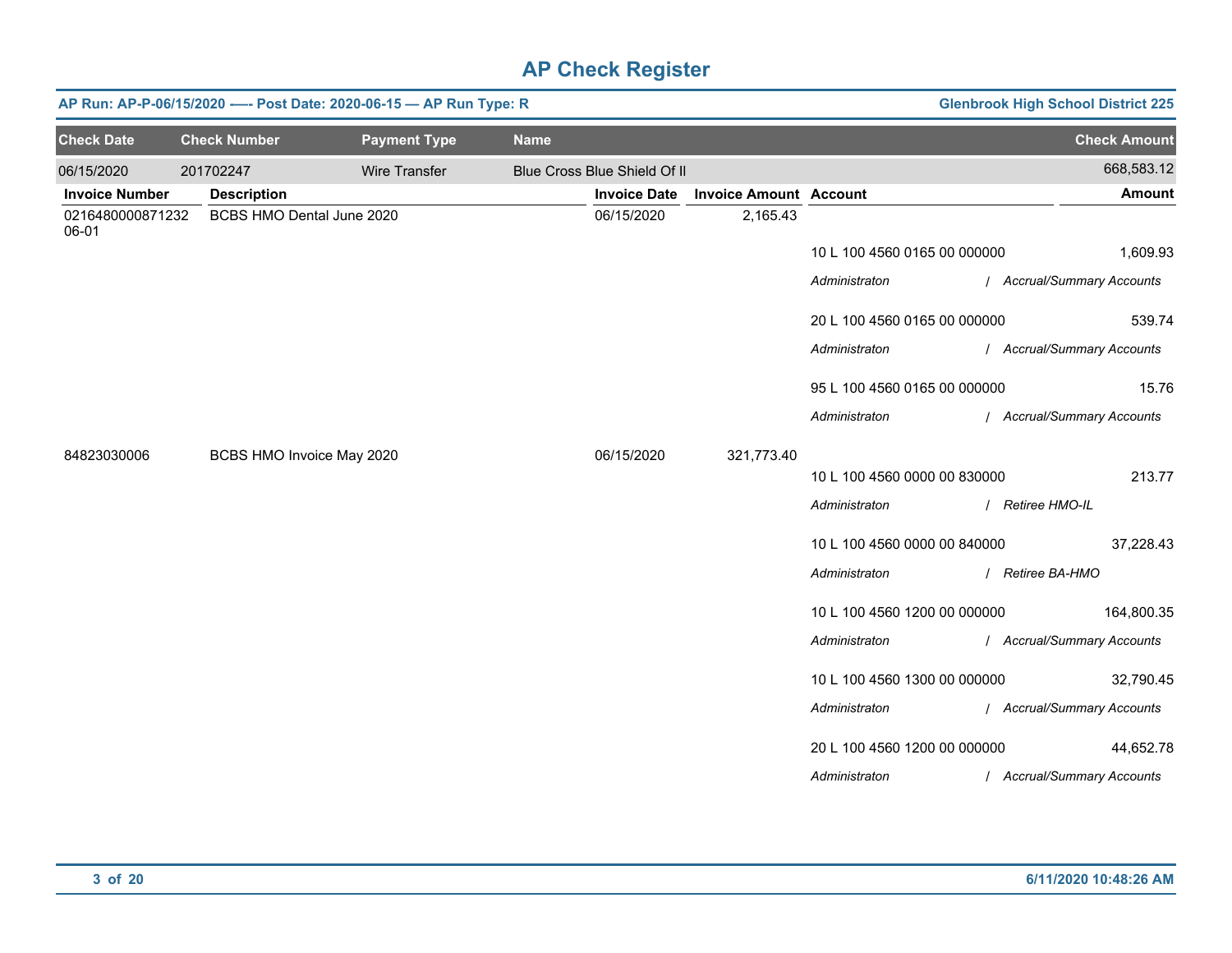|                       |                           | AP Run: AP-P-06/15/2020 ---- Post Date: 2020-06-15 - AP Run Type: R |             |                              |                               |                              | <b>Glenbrook High School District 225</b> |
|-----------------------|---------------------------|---------------------------------------------------------------------|-------------|------------------------------|-------------------------------|------------------------------|-------------------------------------------|
| <b>Check Date</b>     | <b>Check Number</b>       | <b>Payment Type</b>                                                 | <b>Name</b> |                              |                               |                              | <b>Check Amount</b>                       |
| 06/15/2020            | 201702247                 | <b>Wire Transfer</b>                                                |             | Blue Cross Blue Shield Of II |                               |                              | 668,583.12                                |
| <b>Invoice Number</b> | <b>Description</b>        |                                                                     |             | <b>Invoice Date</b>          | <b>Invoice Amount Account</b> |                              | Amount                                    |
|                       |                           |                                                                     |             |                              |                               | 20 L 100 4560 1300 00 000000 | 39,359.84                                 |
|                       |                           |                                                                     |             |                              |                               | Administraton                | / Accrual/Summary Accounts                |
|                       |                           |                                                                     |             |                              |                               | 95 L 100 4560 1200 00 000000 | 588.22                                    |
|                       |                           |                                                                     |             |                              |                               | Administraton                | / Accrual/Summary Accounts                |
|                       |                           |                                                                     |             |                              |                               | 95 L 100 4560 1300 00 000000 | 2,139.56                                  |
|                       |                           |                                                                     |             |                              |                               | Administraton                | / Accrual/Summary Accounts                |
| 84823080001           | BCBS PPO Invoice May 2020 |                                                                     |             | 06/15/2020                   | 344,644.29                    |                              |                                           |
|                       |                           |                                                                     |             |                              |                               | 10 L 100 4560 0000 00 810000 | 9,713.51                                  |
|                       |                           |                                                                     |             |                              |                               | Administraton                | / Retiree Low-Deductible<br><b>PPO</b>    |
|                       |                           |                                                                     |             |                              |                               | 10 L 100 4560 0000 00 820000 | $-1,435.59$                               |
|                       |                           |                                                                     |             |                              |                               | Administraton                | / Retiree High-Deductible<br><b>PPO</b>   |
|                       |                           |                                                                     |             |                              |                               | 10 L 100 4560 0000 00 850000 | 1,144.40                                  |
|                       |                           |                                                                     |             |                              |                               | Administraton                | / Retiree Dental                          |
|                       |                           |                                                                     |             |                              |                               | 10 L 100 4560 1100 00 000000 | 166,542.07                                |
|                       |                           |                                                                     |             |                              |                               | Administraton                | / Accrual/Summary Accounts                |
|                       |                           |                                                                     |             |                              |                               | 10 L 100 4560 1105 00 000000 | 122,574.25                                |
|                       |                           |                                                                     |             |                              |                               | Administraton                | / Accrual/Summary Accounts                |
|                       |                           |                                                                     |             |                              |                               | 10 L 100 4560 1106 00 000000 | $-660.81$                                 |
|                       |                           |                                                                     |             |                              |                               | Administraton                | / Accrual/Summary Accounts                |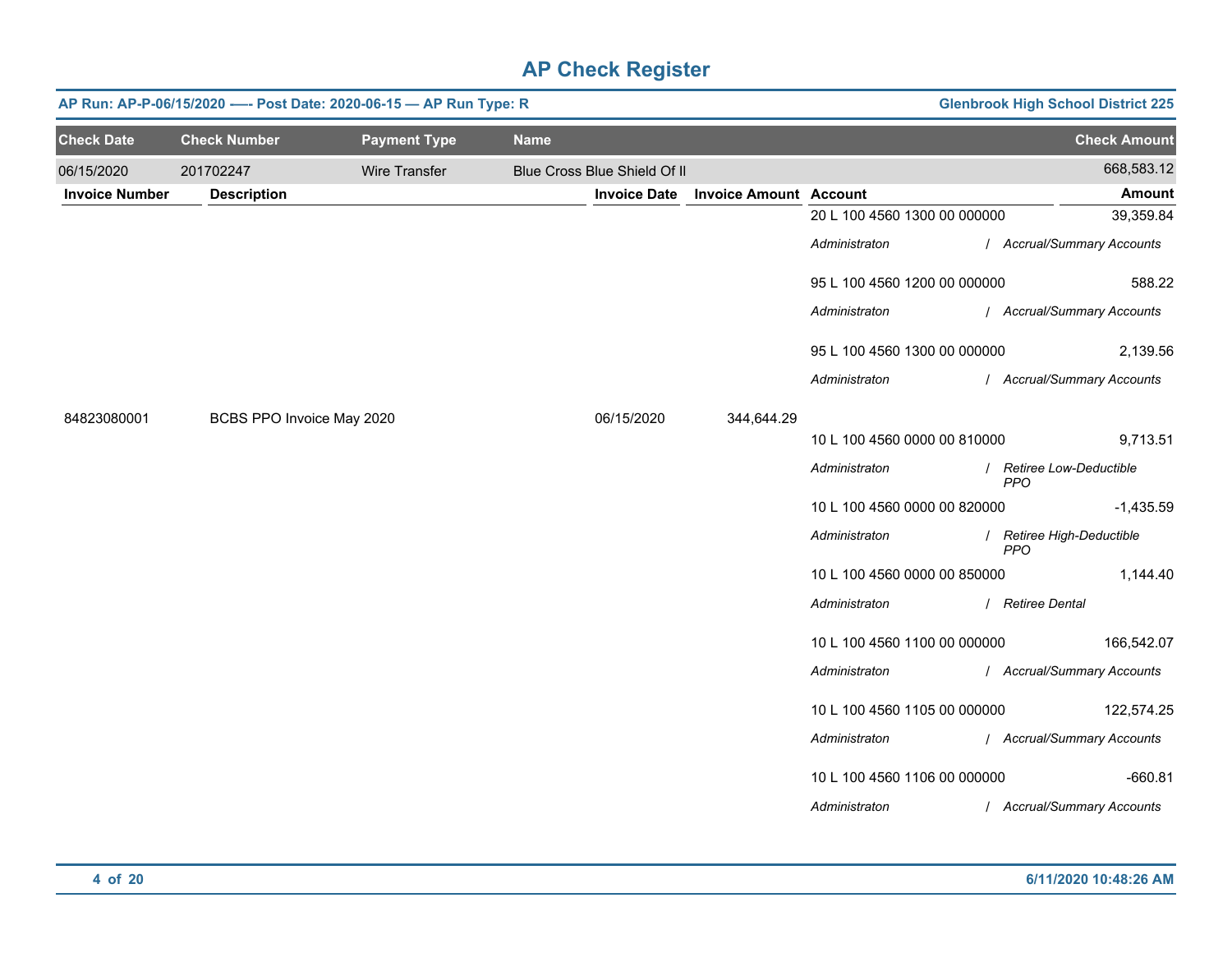|                       |                     | AP Run: AP-P-06/15/2020 ---- Post Date: 2020-06-15 - AP Run Type: R |             | <b>Glenbrook High School District 225</b> |                               |                              |                            |
|-----------------------|---------------------|---------------------------------------------------------------------|-------------|-------------------------------------------|-------------------------------|------------------------------|----------------------------|
| <b>Check Date</b>     | <b>Check Number</b> | <b>Payment Type</b>                                                 | <b>Name</b> |                                           |                               |                              | <b>Check Amount</b>        |
| 06/15/2020            | 201702247           | <b>Wire Transfer</b>                                                |             | Blue Cross Blue Shield Of II              |                               |                              | 668,583.12                 |
| <b>Invoice Number</b> | <b>Description</b>  |                                                                     |             | <b>Invoice Date</b>                       | <b>Invoice Amount Account</b> |                              | <b>Amount</b>              |
|                       |                     |                                                                     |             |                                           |                               | 10 L 100 4560 1400 00 000000 | 6,039.66                   |
|                       |                     |                                                                     |             |                                           |                               | Administraton                | / Accrual/Summary Accounts |
|                       |                     |                                                                     |             |                                           |                               | 20 L 100 4560 1100 00 000000 | 25,095.50                  |
|                       |                     |                                                                     |             |                                           |                               | Administraton                | / Accrual/Summary Accounts |
|                       |                     |                                                                     |             |                                           |                               | 20 L 100 4560 1105 00 000000 | 986.21                     |
|                       |                     |                                                                     |             |                                           |                               | Administraton                | / Accrual/Summary Accounts |
|                       |                     |                                                                     |             |                                           |                               | 20 L 100 4560 1106 00 000000 | 2,281.30                   |
|                       |                     |                                                                     |             |                                           |                               | Administraton                | / Accrual/Summary Accounts |
|                       |                     |                                                                     |             |                                           |                               | 20 L 100 4560 1400 00 000000 | 6,293.91                   |
|                       |                     |                                                                     |             |                                           |                               | Administraton                | / Accrual/Summary Accounts |
|                       |                     |                                                                     |             |                                           |                               | 40 L 100 4560 1100 00 000000 | 1,178.98                   |
|                       |                     |                                                                     |             |                                           |                               | Administraton                | / Accrual/Summary Accounts |
|                       |                     |                                                                     |             |                                           |                               | 95 L 100 4560 1100 00 000000 | 4,715.94                   |
|                       |                     |                                                                     |             |                                           |                               | Administraton                | / Accrual/Summary Accounts |
|                       |                     |                                                                     |             |                                           |                               | 95 L 100 4560 1400 00 000000 | 174.96                     |
|                       |                     |                                                                     |             |                                           |                               | Administraton                | / Accrual/Summary Accounts |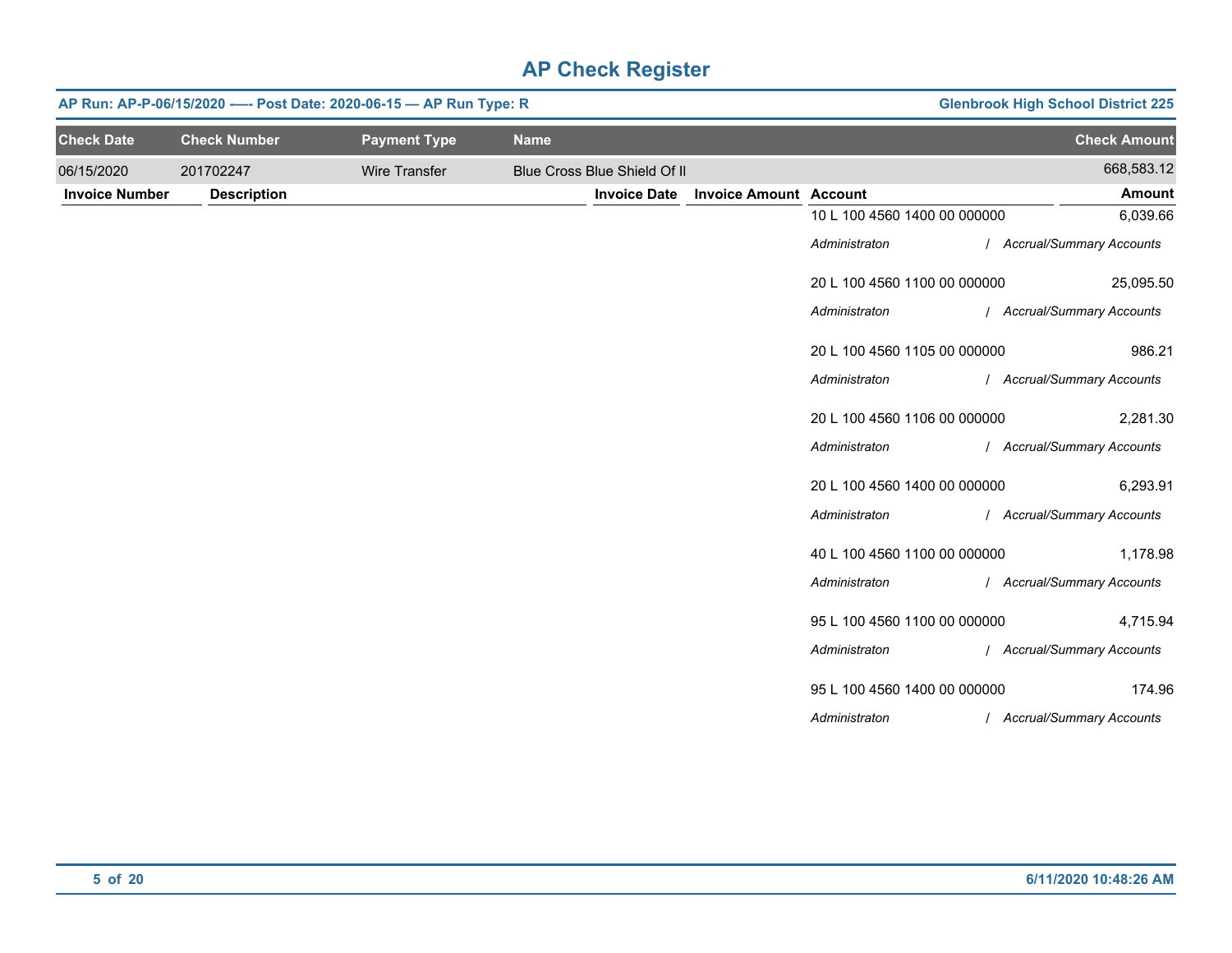|                       |                     | AP Run: AP-P-06/15/2020 ---- Post Date: 2020-06-15 - AP Run Type: R |                             |                                  |                               |                                               | <b>Glenbrook High School District 225</b> |
|-----------------------|---------------------|---------------------------------------------------------------------|-----------------------------|----------------------------------|-------------------------------|-----------------------------------------------|-------------------------------------------|
| <b>Check Date</b>     | <b>Check Number</b> | <b>Payment Type</b>                                                 | <b>Name</b>                 |                                  |                               |                                               | <b>Check Amount</b>                       |
| 06/15/2020            | 201702248           | <b>Wire Transfer</b>                                                | <b>Expert Pay</b>           |                                  |                               |                                               | 2,109.30                                  |
| <b>Invoice Number</b> | <b>Description</b>  |                                                                     |                             | <b>Invoice Date</b>              | <b>Invoice Amount Account</b> |                                               | <b>Amount</b>                             |
| 8W000.06152020.D      |                     | 8W000 - Wage Deduction for PYRL-P-06/15/2020                        |                             | 06/15/2020                       | 2,109.30                      | 10 L 100 4590 0000 00 000000<br>Administraton | 1,154.65<br>/ Accrual/Summary Accounts    |
|                       |                     |                                                                     |                             |                                  |                               | 20 L 100 4590 0000 00 000000                  | 954.65                                    |
|                       |                     |                                                                     |                             |                                  |                               | Administraton                                 | / Accrual/Summary Accounts                |
| 06/15/2020            | 201702249           | <b>Wire Transfer</b>                                                | <b>Fidelity Investments</b> |                                  |                               |                                               | 70,177.03                                 |
| <b>Invoice Number</b> | <b>Description</b>  |                                                                     |                             | <b>Invoice Date</b>              | <b>Invoice Amount</b>         | <b>Account</b>                                | <b>Amount</b>                             |
| 3T030.06152020.D      |                     | 3T030 - Fidelity 403b for PYRL-P-06/15/2020                         |                             | 06/15/2020                       | 70,177.03                     |                                               |                                           |
|                       |                     |                                                                     |                             |                                  |                               | 10 L 100 4555 0000 00 000000                  | 69,616.03                                 |
|                       |                     |                                                                     |                             |                                  |                               | Administraton                                 | / Accrual/Summary Accounts                |
|                       |                     |                                                                     |                             |                                  |                               | 20 L 100 4555 0000 00 000000                  | 561.00                                    |
|                       |                     |                                                                     |                             |                                  |                               | Administraton                                 | / Accrual/Summary Accounts                |
| 06/15/2020            | 201702250           | <b>Wire Transfer</b>                                                |                             | Fidelity Investments 457(b)      |                               |                                               | 7,867.00                                  |
| <b>Invoice Number</b> | <b>Description</b>  |                                                                     |                             | <b>Invoice Date</b>              | <b>Invoice Amount Account</b> |                                               | <b>Amount</b>                             |
| 3S030.06152020.D      |                     | 3S030 - Fidelity 457(b) for PYRL-P-06/15/2020                       |                             | 06/15/2020                       | 7,867.00                      | 10 L 100 4555 0000 00 000000<br>Administraton | 7,867.00<br>/ Accrual/Summary Accounts    |
|                       |                     |                                                                     |                             |                                  |                               |                                               |                                           |
| 06/15/2020            | 201702251           | <b>Wire Transfer</b>                                                |                             | <b>Fidelity Investments ROTH</b> |                               |                                               | 28,385.85                                 |
| <b>Invoice Number</b> | <b>Description</b>  |                                                                     |                             | <b>Invoice Date</b>              | <b>Invoice Amount Account</b> |                                               | <b>Amount</b>                             |
| 3R030.06152020.D      |                     | 3R030 - Fidelity 403b Roth for PYRL-P-06/15/2020                    |                             | 06/15/2020                       | 28,385.85                     | 10 L 100 4555 0000 00 000000                  | 28,385.85                                 |
|                       |                     |                                                                     |                             |                                  |                               | Administraton                                 | <b>Accrual/Summary Accounts</b>           |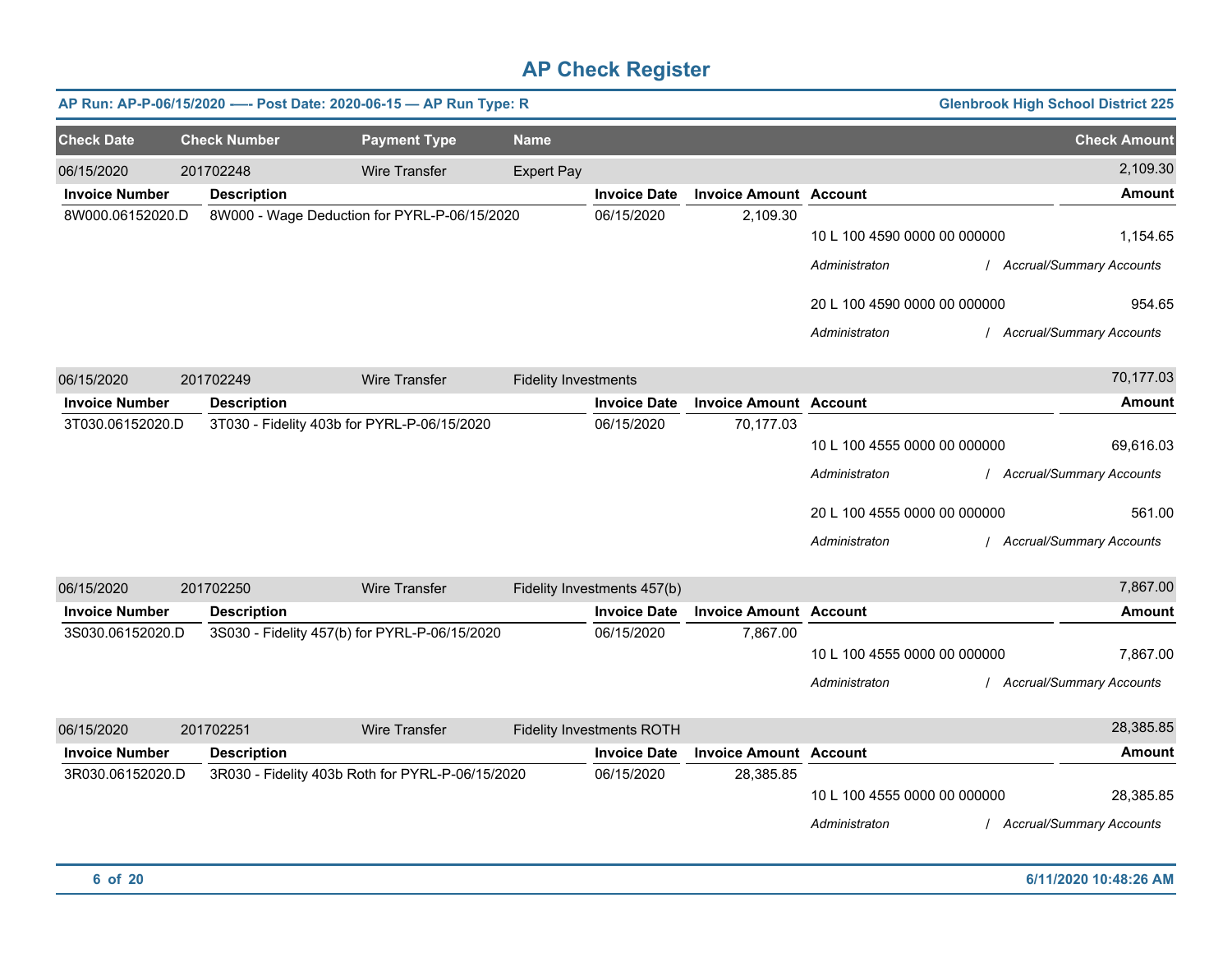|                       |                     | AP Run: AP-P-06/15/2020 ---- Post Date: 2020-06-15 - AP Run Type: R |                             |                                  |                               |                              | <b>Glenbrook High School District 225</b> |
|-----------------------|---------------------|---------------------------------------------------------------------|-----------------------------|----------------------------------|-------------------------------|------------------------------|-------------------------------------------|
| <b>Check Date</b>     | <b>Check Number</b> | <b>Payment Type</b>                                                 | <b>Name</b>                 |                                  |                               |                              | <b>Check Amount</b>                       |
| 06/15/2020            | 201702252           | <b>Wire Transfer</b>                                                | <b>First Investors Corp</b> |                                  |                               |                              | 5,900.00                                  |
| <b>Invoice Number</b> | <b>Description</b>  |                                                                     |                             | <b>Invoice Date</b>              | <b>Invoice Amount Account</b> |                              | <b>Amount</b>                             |
| 3T040.06152020.D      |                     | 3T040 - Foresters 403b for PYRL-P-06/15/2020                        |                             | 06/15/2020                       | 5,900.00                      |                              |                                           |
|                       |                     |                                                                     |                             |                                  |                               | 10 L 100 4555 0000 00 000000 | 5,900.00                                  |
|                       |                     |                                                                     |                             |                                  |                               | Administraton                | / Accrual/Summary Accounts                |
| 06/15/2020            | 201702253           | <b>Wire Transfer</b>                                                |                             | Great American Life Insurance Co |                               |                              | 5,074.00                                  |
| <b>Invoice Number</b> | <b>Description</b>  |                                                                     |                             | <b>Invoice Date</b>              | <b>Invoice Amount Account</b> |                              | <b>Amount</b>                             |
| 3T050.06152020.D      |                     | 3T050 - GreatAme/Lincoln 403b for PYRL-P-06/15/2020                 |                             | 06/15/2020                       | 5,074.00                      |                              |                                           |
|                       |                     |                                                                     |                             |                                  |                               | 10 L 100 4555 0000 00 000000 | 5,024.00                                  |
|                       |                     |                                                                     |                             |                                  |                               | Administraton                | / Accrual/Summary Accounts                |
|                       |                     |                                                                     |                             |                                  |                               | 20 L 100 4555 0000 00 000000 | 50.00                                     |
|                       |                     |                                                                     |                             |                                  |                               | Administraton                | / Accrual/Summary Accounts                |
| 06/15/2020            | 201702254           | <b>Wire Transfer</b>                                                |                             | Horace Mann Insurance Company    |                               |                              | 350.00                                    |
| <b>Invoice Number</b> | <b>Description</b>  |                                                                     |                             | <b>Invoice Date</b>              | <b>Invoice Amount Account</b> |                              | <b>Amount</b>                             |
| 3T060.06152020.D      |                     | 3T060 - Horace Mann 403b for PYRL-P-06/15/2020                      |                             | 06/15/2020                       | 350.00                        |                              |                                           |
|                       |                     |                                                                     |                             |                                  |                               | 10 L 100 4555 0000 00 000000 | 350.00                                    |
|                       |                     |                                                                     |                             |                                  |                               | Administraton                | / Accrual/Summary Accounts                |
| 06/15/2020            | 201702255           | <b>Wire Transfer</b>                                                |                             | Illinois Dept Of Revenue         |                               |                              | 222,622.86                                |
| <b>Invoice Number</b> | <b>Description</b>  |                                                                     |                             | <b>Invoice Date</b>              | <b>Invoice Amount Account</b> |                              | <b>Amount</b>                             |
| 9SIT0.06152020.D      |                     | 9SIT0 - Illinois Stat Tax for PYRL-P-06/15/2020                     |                             | 06/15/2020                       | 221,883.73                    |                              |                                           |
|                       |                     |                                                                     |                             |                                  |                               | 10 L 100 4530 0000 00 000000 | 213,480.21                                |
|                       |                     |                                                                     |                             |                                  |                               | Administraton                | / Accrual/Summary Accounts                |
|                       |                     |                                                                     |                             |                                  |                               | 20 L 100 4530 0000 00 000000 | 7,771.20                                  |
|                       |                     |                                                                     |                             |                                  |                               | Administraton                | / Accrual/Summary Accounts                |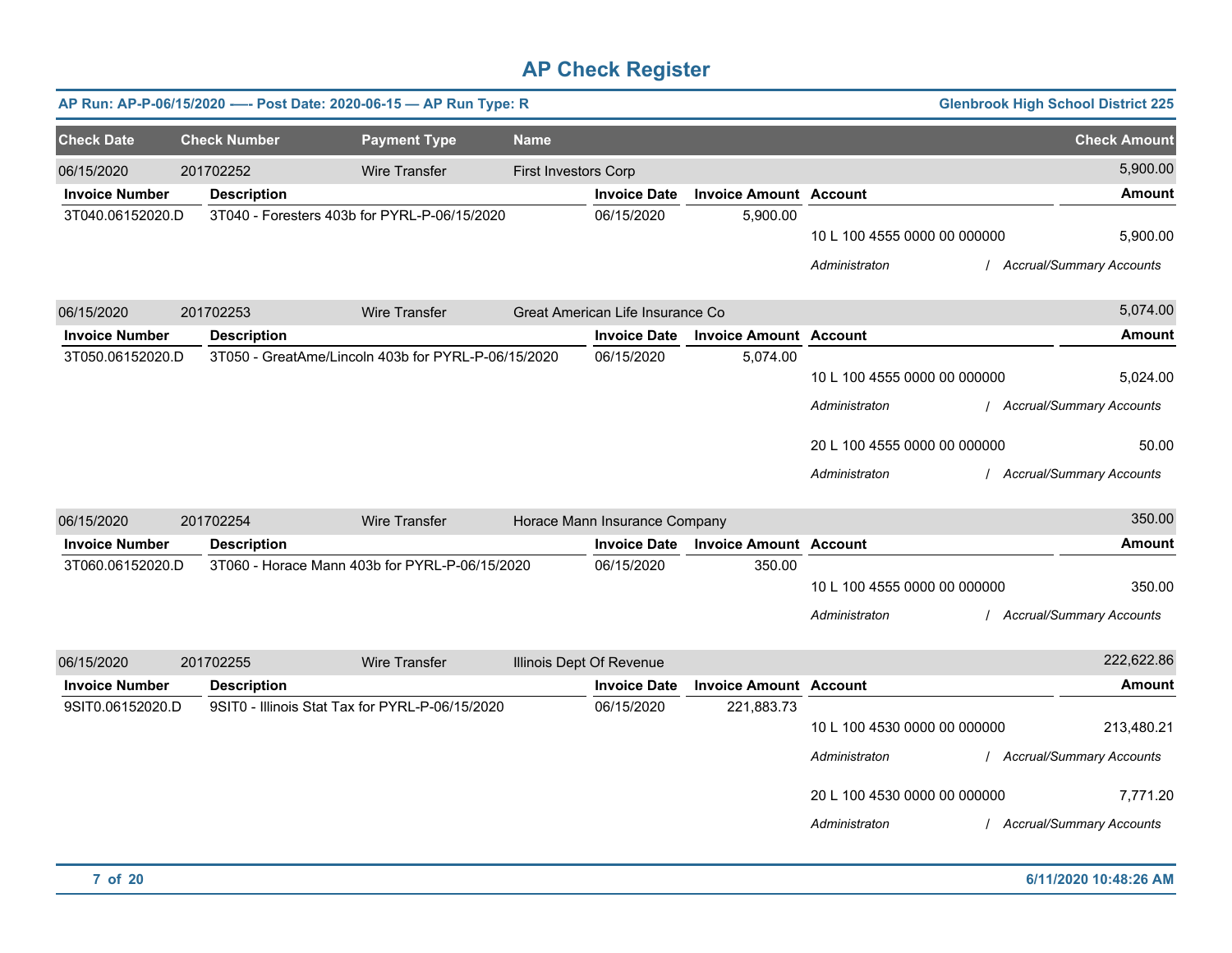|                       |                     | AP Run: AP-P-06/15/2020 ---- Post Date: 2020-06-15 - AP Run Type: R  |             |                                    |                               |                              | <b>Glenbrook High School District 225</b> |
|-----------------------|---------------------|----------------------------------------------------------------------|-------------|------------------------------------|-------------------------------|------------------------------|-------------------------------------------|
| <b>Check Date</b>     | <b>Check Number</b> | <b>Payment Type</b>                                                  | <b>Name</b> |                                    |                               |                              | <b>Check Amount</b>                       |
| 06/15/2020            | 201702255           | <b>Wire Transfer</b>                                                 |             | Illinois Dept Of Revenue           |                               |                              | 222,622.86                                |
| <b>Invoice Number</b> | <b>Description</b>  |                                                                      |             | <b>Invoice Date</b>                | <b>Invoice Amount Account</b> |                              | <b>Amount</b>                             |
|                       |                     |                                                                      |             |                                    |                               | 40 L 100 4530 0000 00 000000 | 75.83                                     |
|                       |                     |                                                                      |             |                                    |                               | Administraton                | / Accrual/Summary Accounts                |
|                       |                     |                                                                      |             |                                    |                               | 95 L 100 4530 0000 00 000000 | 556.49                                    |
|                       |                     |                                                                      |             |                                    |                               | Administraton                | / Accrual/Summary Accounts                |
| 9SITA.06152020.D      |                     | 9SITA - Additional IL State Tax Amt for PYRL-P-06/15/2020 06/15/2020 |             |                                    | 739.13                        |                              |                                           |
|                       |                     |                                                                      |             |                                    |                               | 10 L 100 4530 0000 00 000000 | 739.13                                    |
|                       |                     |                                                                      |             |                                    |                               | Administraton                | / Accrual/Summary Accounts                |
| 06/15/2020            | 201702256           | <b>Wire Transfer</b>                                                 |             | Illinois Municipal Retirement Fund |                               |                              | 98,191.14                                 |
| <b>Invoice Number</b> | <b>Description</b>  |                                                                      |             | <b>Invoice Date</b>                | <b>Invoice Amount Account</b> |                              | <b>Amount</b>                             |
| 21500.06152020.D      | 06/15/2020          | 21500 - IMRF Voluntary Addt'l Contrib for PYRL-P-                    |             | 06/15/2020                         | 7,905.68                      |                              |                                           |
|                       |                     |                                                                      |             |                                    |                               | 10 L 100 4540 0000 00 000000 | 4,984.06                                  |
|                       |                     |                                                                      |             |                                    |                               | Administraton                | / Accrual/Summary Accounts                |
|                       |                     |                                                                      |             |                                    |                               | 20 L 100 4540 0000 00 000000 | 2,921.62                                  |
|                       |                     |                                                                      |             |                                    |                               | Administraton                | / Accrual/Summary Accounts                |
| 2IE00.06152020.D      |                     | 2IE00 - IMRF for PYRL-P-06/15/2020                                   |             | 06/15/2020                         | 28,999.61                     |                              |                                           |
|                       |                     |                                                                      |             |                                    |                               | 50 L 100 4540 0000 00 000000 | 28,999.61                                 |
|                       |                     |                                                                      |             |                                    |                               | Administraton                | / Accrual/Summary Accounts                |
| 2IR00.06152020.B      |                     | 2IR00 - IMRF for PYRL-P-06/15/2020                                   |             | 06/15/2020                         | 61,285.85                     |                              |                                           |
|                       |                     |                                                                      |             |                                    |                               | 50 L 100 4540 0000 00 000000 | 61,285.85                                 |
|                       |                     |                                                                      |             |                                    |                               | Administraton                | / Accrual/Summary Accounts                |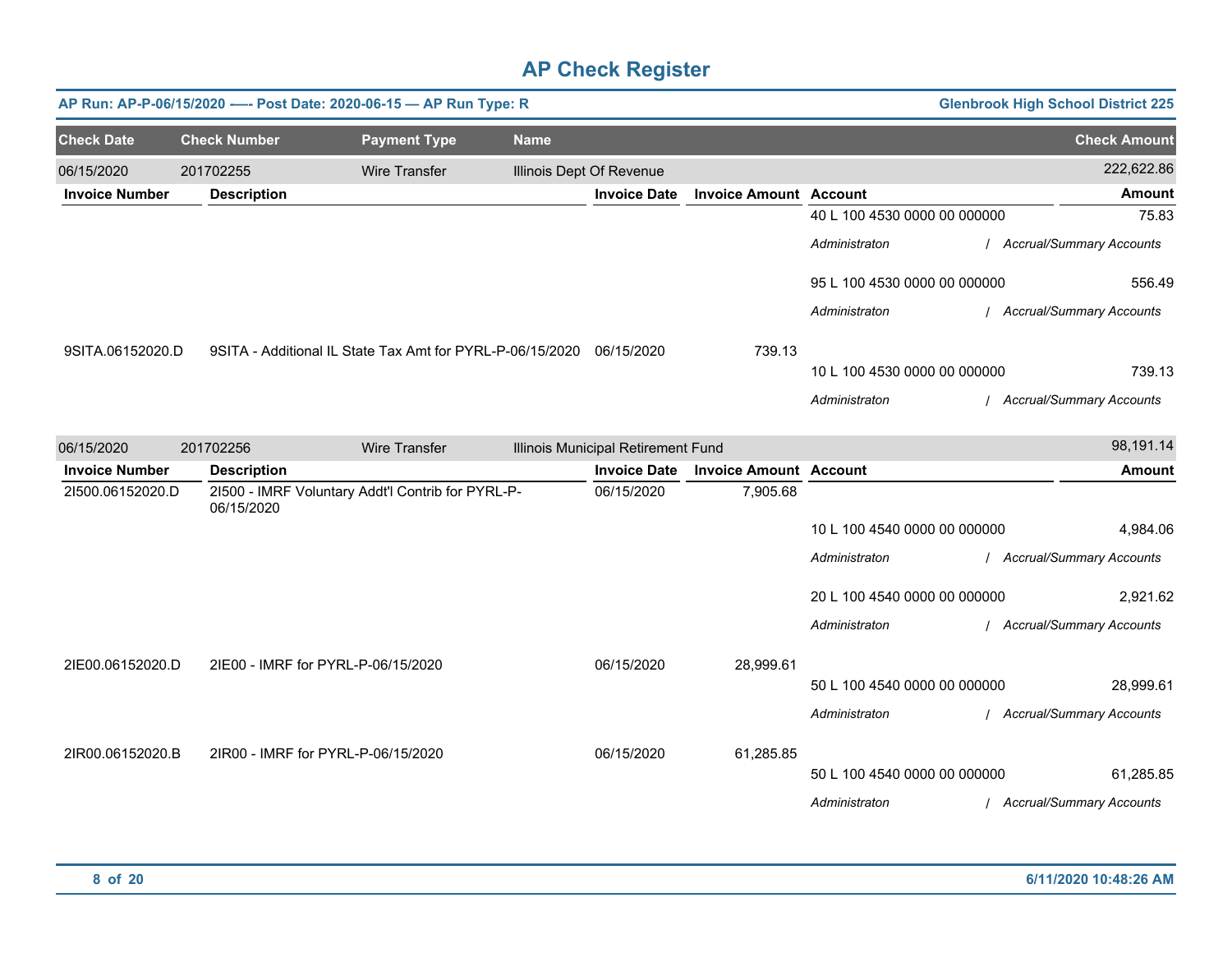|                                     |                                 | AP Run: AP-P-06/15/2020 ---- Post Date: 2020-06-15 - AP Run Type: R |                          |                                      |                               |                              | <b>Glenbrook High School District 225</b> |                                 |
|-------------------------------------|---------------------------------|---------------------------------------------------------------------|--------------------------|--------------------------------------|-------------------------------|------------------------------|-------------------------------------------|---------------------------------|
| <b>Check Date</b>                   | <b>Check Number</b>             | <b>Payment Type</b>                                                 | <b>Name</b>              |                                      |                               |                              |                                           | <b>Check Amount</b>             |
| 06/15/2020                          | 201702257                       | <b>Wire Transfer</b>                                                |                          | ING Retirement Plans / Northern Life |                               |                              |                                           | 6,600.00                        |
| <b>Invoice Number</b>               | <b>Description</b>              |                                                                     |                          | <b>Invoice Date</b>                  | <b>Invoice Amount Account</b> |                              |                                           | <b>Amount</b>                   |
| 3T070.06152020.D                    |                                 | 3T070 - VOYA/ING 403b for PYRL-P-06/15/2020                         |                          | 06/15/2020                           | 6,600.00                      | 10 L 100 4555 0000 00 000000 |                                           | 6,600.00                        |
|                                     |                                 |                                                                     |                          |                                      |                               | Administraton                |                                           | <b>Accrual/Summary Accounts</b> |
| 06/15/2020                          | 201702258                       | <b>Wire Transfer</b>                                                | <b>ING Windsor ILIAC</b> |                                      |                               |                              |                                           | 35.00                           |
| <b>Invoice Number</b>               | <b>Description</b>              |                                                                     |                          | <b>Invoice Date</b>                  | <b>Invoice Amount Account</b> |                              |                                           | <b>Amount</b>                   |
| 3T075.06152020.D                    |                                 | 3T075 - ING/Windsor 403b for PYRL-P-06/15/2020                      |                          | 06/15/2020                           | 35.00                         |                              |                                           |                                 |
|                                     |                                 |                                                                     |                          |                                      |                               | 20 L 100 4555 0000 00 000000 |                                           | 35.00                           |
|                                     |                                 |                                                                     |                          |                                      |                               | Administraton                |                                           | <b>Accrual/Summary Accounts</b> |
|                                     |                                 | <b>Wire Transfer</b>                                                |                          | Internal Revenue Service Center      |                               |                              |                                           | 814,228.62                      |
| 06/15/2020<br><b>Invoice Number</b> | 201702259<br><b>Description</b> |                                                                     |                          | <b>Invoice Date</b>                  | <b>Invoice Amount Account</b> |                              |                                           | <b>Amount</b>                   |
| 9FICA.06152020.B                    |                                 | 9FICA - Social Security Tax for PYRL-P-06/15/2020                   |                          | 06/15/2020                           | 40,935.84                     |                              |                                           |                                 |
|                                     |                                 |                                                                     |                          |                                      |                               | 51 L 100 4570 0000 00 000000 |                                           | 40,935.84                       |
|                                     |                                 |                                                                     |                          |                                      |                               | Administraton                |                                           | / Accrual/Summary Accounts      |
| 9FICA.06152020.D                    |                                 | 9FICA - Social Security Tax for PYRL-P-06/15/2020                   |                          | 06/15/2020                           | 40,935.84                     |                              |                                           |                                 |
|                                     |                                 |                                                                     |                          |                                      |                               | 51 L 100 4570 0000 00 000000 |                                           | 40,935.84                       |
|                                     |                                 |                                                                     |                          |                                      |                               | Administraton                |                                           | <b>Accrual/Summary Accounts</b> |
| 9FIT%.06152020.D                    |                                 | 9FIT% - Add Fed Tax % for PYRL-P-06/15/2020                         |                          | 06/15/2020                           | 164.94                        |                              |                                           |                                 |
|                                     |                                 |                                                                     |                          |                                      |                               | 10 L 100 4520 0000 00 000000 |                                           | 164.94                          |
|                                     |                                 |                                                                     |                          |                                      |                               | Administraton                |                                           | <b>Accrual/Summary Accounts</b> |
| 9FIT0.06152020.D                    |                                 | 9FIT0 - Federal Tax for PYRL-P-06/15/2020                           |                          | 06/15/2020                           | 555,870.32                    |                              |                                           |                                 |
|                                     |                                 |                                                                     |                          |                                      |                               | 10 L 100 4520 0000 00 000000 |                                           | 540,039.32                      |
|                                     |                                 |                                                                     |                          |                                      |                               | Administraton                |                                           | <b>Accrual/Summary Accounts</b> |
|                                     |                                 |                                                                     |                          |                                      |                               |                              |                                           |                                 |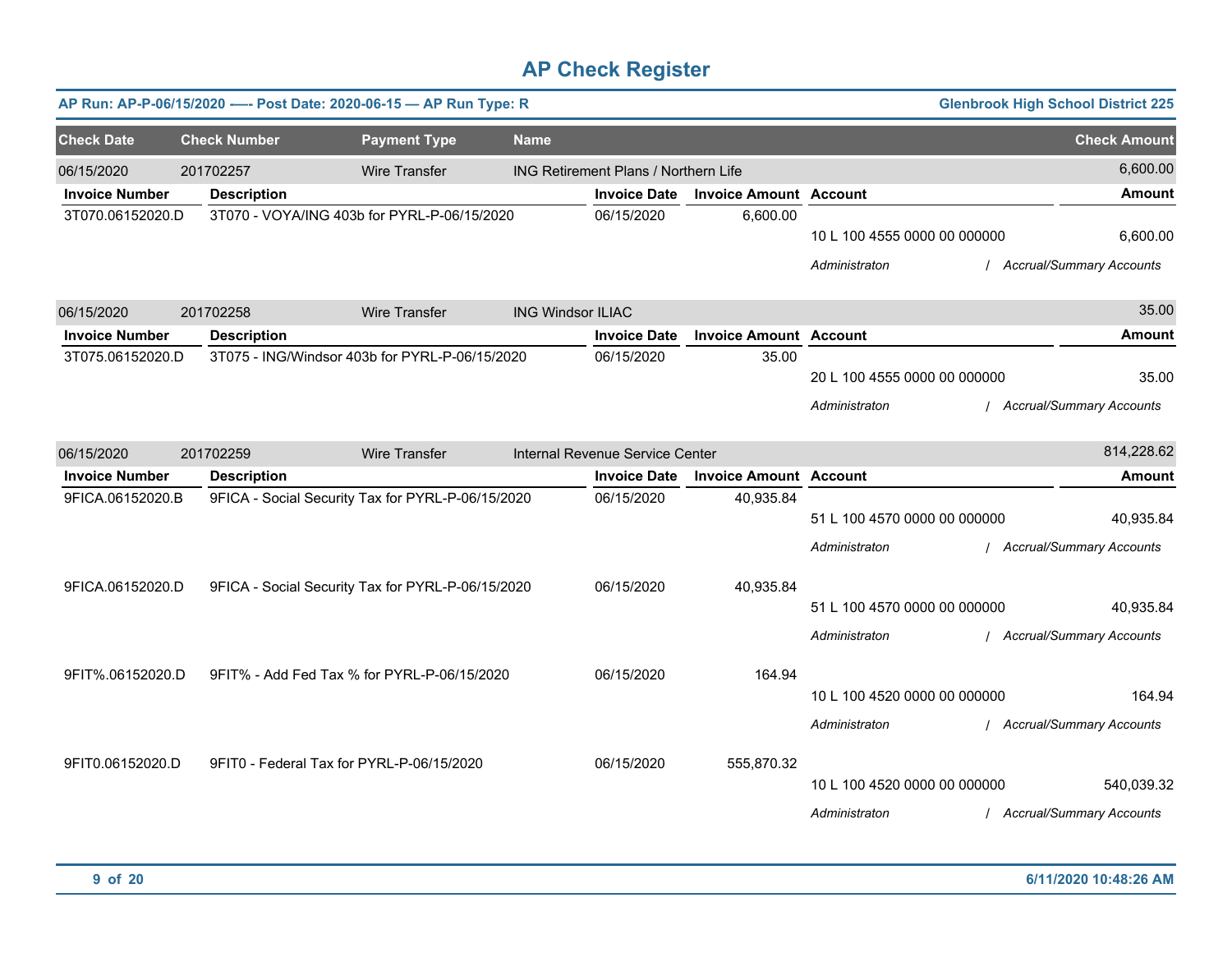|                       |                     | AP Run: AP-P-06/15/2020 ---- Post Date: 2020-06-15 - AP Run Type: R |             |                                 |                               |                              | <b>Glenbrook High School District 225</b> |
|-----------------------|---------------------|---------------------------------------------------------------------|-------------|---------------------------------|-------------------------------|------------------------------|-------------------------------------------|
| <b>Check Date</b>     | <b>Check Number</b> | <b>Payment Type</b>                                                 | <b>Name</b> |                                 |                               |                              | <b>Check Amount</b>                       |
| 06/15/2020            | 201702259           | <b>Wire Transfer</b>                                                |             | Internal Revenue Service Center |                               |                              | 814,228.62                                |
| <b>Invoice Number</b> | <b>Description</b>  |                                                                     |             | <b>Invoice Date</b>             | <b>Invoice Amount Account</b> |                              | <b>Amount</b>                             |
|                       |                     |                                                                     |             |                                 |                               | 20 L 100 4520 0000 00 000000 | 14,454.69                                 |
|                       |                     |                                                                     |             |                                 |                               | Administraton                | / Accrual/Summary Accounts                |
|                       |                     |                                                                     |             |                                 |                               | 40 L 100 4520 0000 00 000000 | 200.60                                    |
|                       |                     |                                                                     |             |                                 |                               | Administraton                | / Accrual/Summary Accounts                |
|                       |                     |                                                                     |             |                                 |                               | 95 L 100 4520 0000 00 000000 | 1,175.71                                  |
|                       |                     |                                                                     |             |                                 |                               | Administraton                | / Accrual/Summary Accounts                |
| 9FITA.06152020.D      |                     | 9FITA - Additional Federal Tax Amt for PYRL-P-06/15/2020            |             | 06/15/2020                      | 20,141.90                     |                              |                                           |
|                       |                     |                                                                     |             |                                 |                               | 10 L 100 4520 0000 00 000000 | 19,726.90                                 |
|                       |                     |                                                                     |             |                                 |                               | Administraton                | / Accrual/Summary Accounts                |
|                       |                     |                                                                     |             |                                 |                               | 20 L 100 4520 0000 00 000000 | 415.00                                    |
|                       |                     |                                                                     |             |                                 |                               | Administraton                | / Accrual/Summary Accounts                |
| 9MEDI.06152020.B      |                     | 9MEDI - Medicare Tax for PYRL-P-06/15/2020                          |             | 06/15/2020                      | 78,089.89                     |                              |                                           |
|                       |                     |                                                                     |             |                                 |                               | 51 L 100 4580 0000 00 000000 | 78,089.89                                 |
|                       |                     |                                                                     |             |                                 |                               | Administraton                | / Accrual/Summary Accounts                |
| 9MEDI.06152020.D      |                     | 9MEDI - Medicare Tax for PYRL-P-06/15/2020                          |             | 06/15/2020                      | 78,089.89                     |                              |                                           |
|                       |                     |                                                                     |             |                                 |                               | 51 L 100 4580 0000 00 000000 | 78,089.89                                 |
|                       |                     |                                                                     |             |                                 |                               | Administraton                | / Accrual/Summary Accounts                |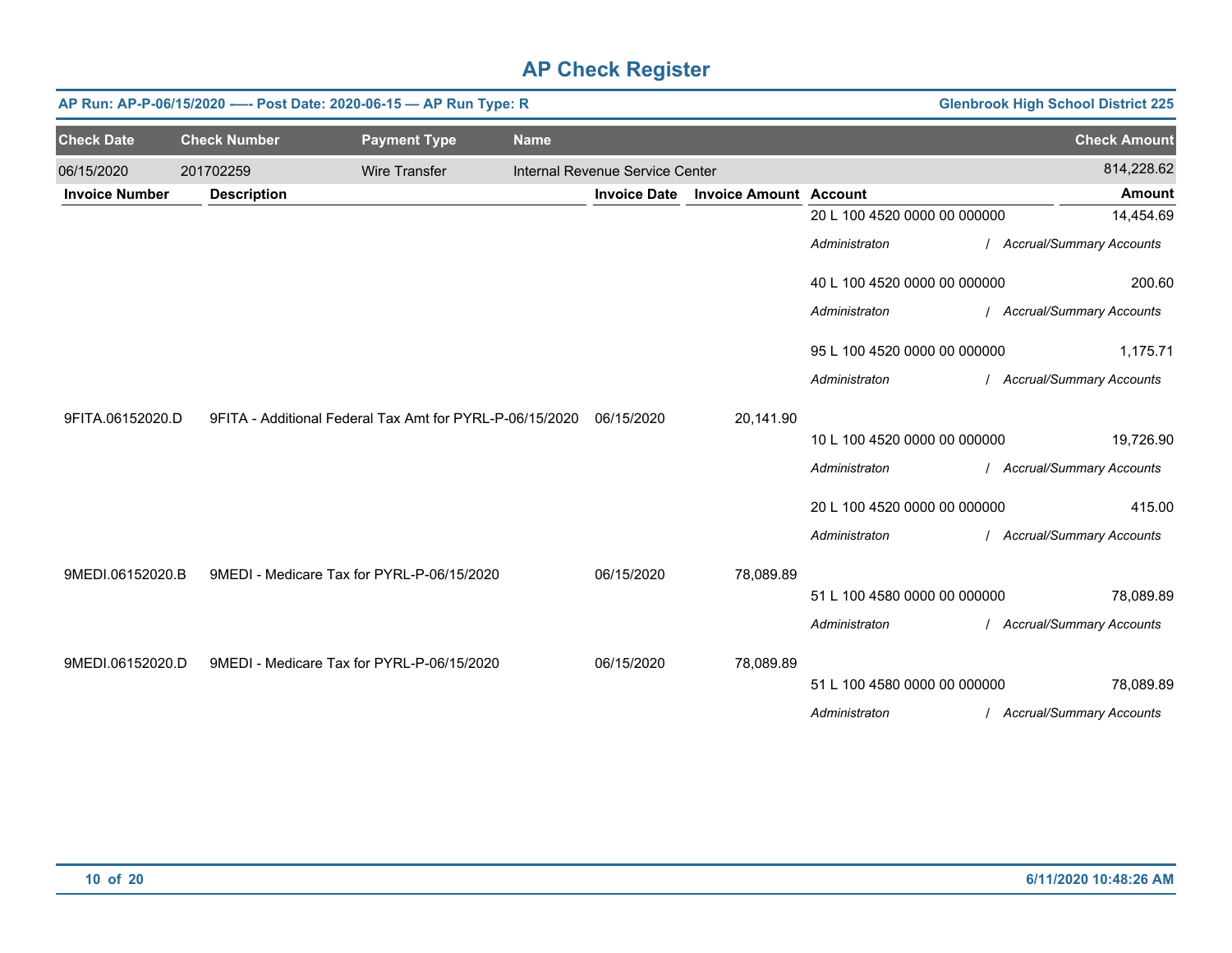|                       |                     | AP Run: AP-P-06/15/2020 ---- Post Date: 2020-06-15 - AP Run Type: R |             |                                               |                               |                              | <b>Glenbrook High School District 225</b> |
|-----------------------|---------------------|---------------------------------------------------------------------|-------------|-----------------------------------------------|-------------------------------|------------------------------|-------------------------------------------|
| <b>Check Date</b>     | <b>Check Number</b> | <b>Payment Type</b>                                                 | <b>Name</b> |                                               |                               |                              | <b>Check Amount</b>                       |
| 06/15/2020            | 201702260           | <b>Wire Transfer</b>                                                |             | Lincoln Investment Planning Inc               |                               |                              | 24,111.38                                 |
| <b>Invoice Number</b> | <b>Description</b>  |                                                                     |             | <b>Invoice Date</b>                           | <b>Invoice Amount Account</b> |                              | <b>Amount</b>                             |
| 3T080.06152020.D      |                     | 3T080 - Lincoln Investment 403b for PYRL-P-06/15/2020               |             | 06/15/2020                                    | 24,111.38                     | 10 L 100 4555 0000 00 000000 | 23,501.38                                 |
|                       |                     |                                                                     |             |                                               |                               | Administraton                | <b>Accrual/Summary Accounts</b>           |
|                       |                     |                                                                     |             |                                               |                               | 20 L 100 4555 0000 00 000000 | 585.00                                    |
|                       |                     |                                                                     |             |                                               |                               | Administraton                | / Accrual/Summary Accounts                |
|                       |                     |                                                                     |             |                                               |                               | 95 L 100 4555 0000 00 000000 | 25.00                                     |
|                       |                     |                                                                     |             |                                               |                               | Administraton                | / Accrual/Summary Accounts                |
| 06/15/2020            | 201702261           | <b>Wire Transfer</b>                                                |             | Lincoln Investment Planning Inc 457           |                               |                              | 19,937.25                                 |
| <b>Invoice Number</b> | <b>Description</b>  |                                                                     |             | <b>Invoice Date</b>                           | <b>Invoice Amount Account</b> |                              | <b>Amount</b>                             |
| 3S085.06152020.D      |                     | 3S085 - Lincoln Investment 457(b) for PYRL-P-06/15/2020             |             | 06/15/2020                                    | 19,937.25                     |                              |                                           |
|                       |                     |                                                                     |             |                                               |                               | 10 L 100 4555 0000 00 000000 | 19,937.25                                 |
|                       |                     |                                                                     |             |                                               |                               | Administraton                | <b>Accrual/Summary Accounts</b>           |
| 06/15/2020            | 201702262           | <b>Wire Transfer</b>                                                |             | Lincoln Investment Planning Inc ROTH          |                               |                              | 800.00                                    |
| <b>Invoice Number</b> | <b>Description</b>  |                                                                     |             | <b>Invoice Date</b>                           | <b>Invoice Amount Account</b> |                              | <b>Amount</b>                             |
| 3R080.06152020.D      |                     | 3R080 - Lincoln Invest 403b Roth for PYRL-P-06/15/2020              |             | 06/15/2020                                    | 800.00                        |                              |                                           |
|                       |                     |                                                                     |             |                                               |                               | 10 L 100 4555 0000 00 000000 | 800.00                                    |
|                       |                     |                                                                     |             |                                               |                               | Administraton                | Accrual/Summary Accounts                  |
| 06/15/2020            | 201702263           | <b>Wire Transfer</b>                                                |             | Lincoln National Life / Lincoln Financial Gro |                               |                              | 35.00                                     |
| <b>Invoice Number</b> | <b>Description</b>  |                                                                     |             | <b>Invoice Date</b>                           | <b>Invoice Amount Account</b> |                              | <b>Amount</b>                             |
| 3T090.06152020.D      |                     | 3T090 - Lincoln National 403b for PYRL-P-06/15/2020                 |             | 06/15/2020                                    | 35.00                         |                              |                                           |
|                       |                     |                                                                     |             |                                               |                               | 10 L 100 4555 0000 00 000000 | 35.00                                     |
|                       |                     |                                                                     |             |                                               |                               | Administraton                | <b>Accrual/Summary Accounts</b>           |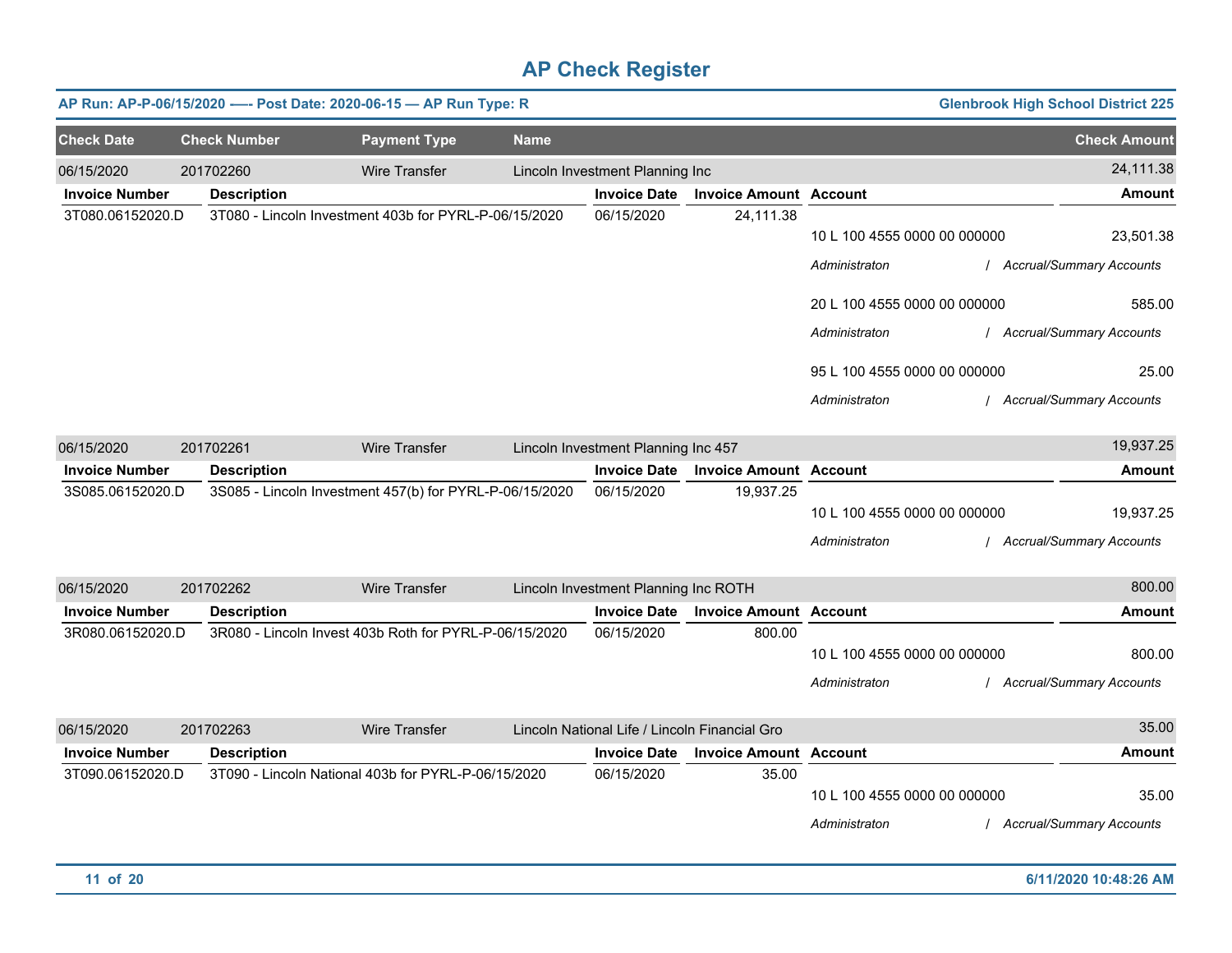|                       |                                            | AP Run: AP-P-06/15/2020 ---- Post Date: 2020-06-15 - AP Run Type: R |                          |                             |                               |                              | <b>Glenbrook High School District 225</b> |
|-----------------------|--------------------------------------------|---------------------------------------------------------------------|--------------------------|-----------------------------|-------------------------------|------------------------------|-------------------------------------------|
| <b>Check Date</b>     | <b>Check Number</b>                        | <b>Payment Type</b>                                                 | <b>Name</b>              |                             |                               |                              | <b>Check Amount</b>                       |
| 06/15/2020            | 201702264                                  | <b>Wire Transfer</b>                                                | <b>MetLife Resources</b> |                             |                               |                              | 4,000.00                                  |
| <b>Invoice Number</b> | <b>Description</b>                         |                                                                     |                          | <b>Invoice Date</b>         | <b>Invoice Amount Account</b> |                              | Amount                                    |
| 3T100.06152020.D      | 3T100 - MetLife 403b for PYRL-P-06/15/2020 |                                                                     |                          | 06/15/2020                  | 4,000.00                      |                              |                                           |
|                       |                                            |                                                                     |                          |                             |                               | 10 L 100 4555 0000 00 000000 | 4,000.00                                  |
|                       |                                            |                                                                     |                          |                             |                               | Administraton                | <b>Accrual/Summary Accounts</b>           |
| 06/15/2020            | 201702265                                  | <b>Wire Transfer</b>                                                | <b>Oppenheimer Funds</b> |                             |                               |                              | 17,887.50                                 |
| <b>Invoice Number</b> | <b>Description</b>                         |                                                                     |                          | <b>Invoice Date</b>         | <b>Invoice Amount Account</b> |                              | <b>Amount</b>                             |
| 3T110.06152020.D      |                                            | 3T110 - Invesco/Oppenheimer 403b for PYRL-P-06/15/2020              |                          | 06/15/2020                  | 17,887.50                     |                              |                                           |
|                       |                                            |                                                                     |                          |                             |                               | 10 L 100 4555 0000 00 000000 | 17,887.50                                 |
|                       |                                            |                                                                     |                          |                             |                               | Administraton                | <b>Accrual/Summary Accounts</b>           |
| 06/15/2020            | 201702266                                  | <b>Wire Transfer</b>                                                |                          | <b>Oppenheimer Funds ER</b> |                               |                              | 225.00                                    |
| <b>Invoice Number</b> | <b>Description</b>                         |                                                                     |                          | <b>Invoice Date</b>         | <b>Invoice Amount Account</b> |                              | <b>Amount</b>                             |
| 3T110.06152020.B      |                                            | 3T110 - Invesco/Oppenheimer 403b for PYRL-P-06/15/2020              |                          | 06/15/2020                  | 225.00                        |                              |                                           |
|                       |                                            |                                                                     |                          |                             |                               | 10 L 100 4555 0000 00 000000 | 225.00                                    |
|                       |                                            |                                                                     |                          |                             |                               | Administraton                | Accrual/Summary Accounts                  |
| 06/15/2020            | 201702267                                  | <b>Wire Transfer</b>                                                |                          | Oppenheimer Funds ROTH      |                               |                              | 1,050.00                                  |
| <b>Invoice Number</b> | <b>Description</b>                         |                                                                     |                          | <b>Invoice Date</b>         | <b>Invoice Amount Account</b> |                              | <b>Amount</b>                             |
| 3R110.06152020.D      | 06/15/2020                                 | 3R110 - Invesco/Oppenheimer 403b Roth for PYRL-P-                   |                          | 06/15/2020                  | 1,050.00                      |                              |                                           |
|                       |                                            |                                                                     |                          |                             |                               | 10 L 100 4555 0000 00 000000 | 1,050.00                                  |
|                       |                                            |                                                                     |                          |                             |                               | Administraton                | <b>Accrual/Summary Accounts</b>           |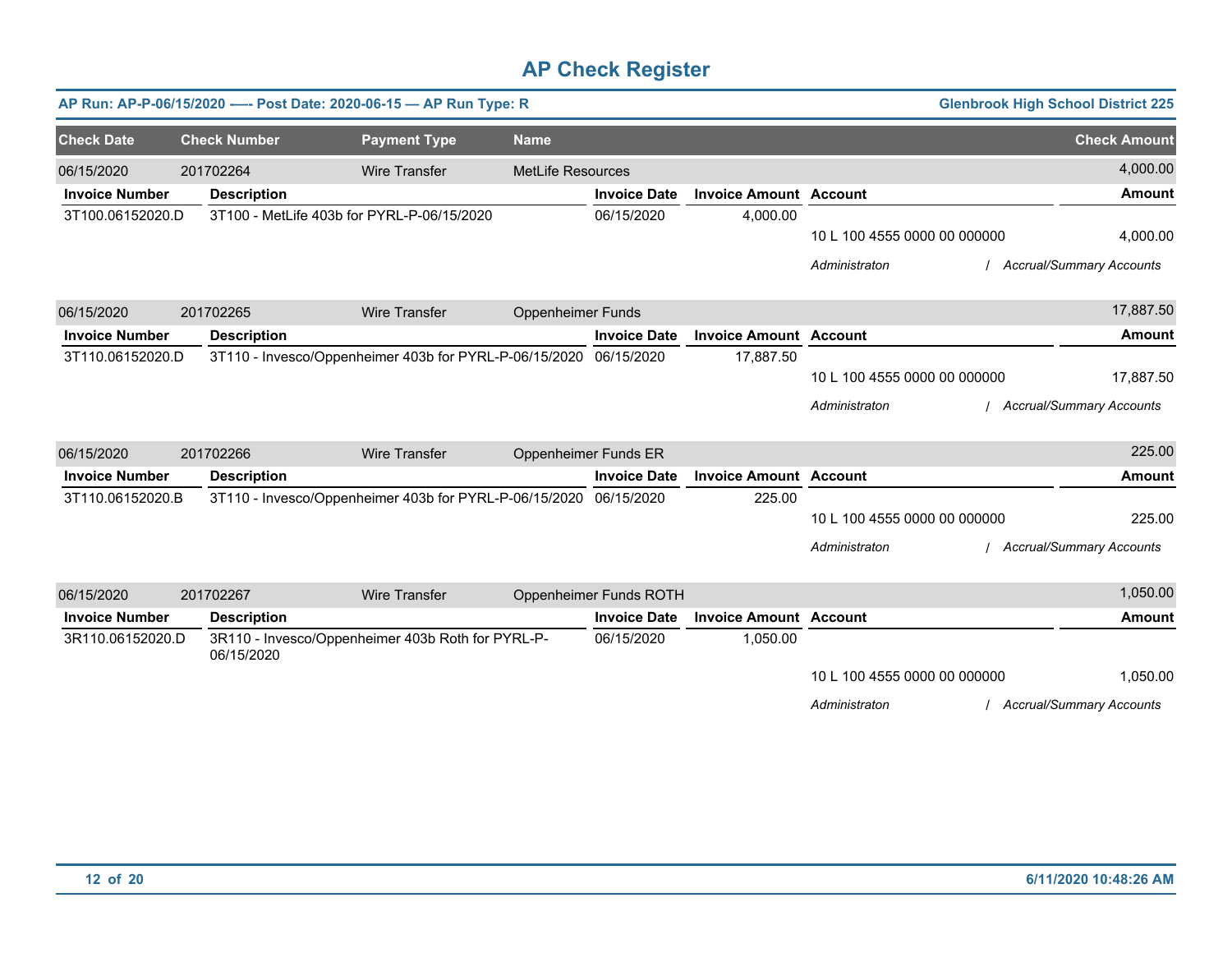|                       |                     | AP Run: AP-P-06/15/2020 ---- Post Date: 2020-06-15 - AP Run Type: R |             |                                  |                               |                              | <b>Glenbrook High School District 225</b> |
|-----------------------|---------------------|---------------------------------------------------------------------|-------------|----------------------------------|-------------------------------|------------------------------|-------------------------------------------|
| <b>Check Date</b>     | <b>Check Number</b> | <b>Payment Type</b>                                                 | <b>Name</b> |                                  |                               |                              | <b>Check Amount</b>                       |
| 06/15/2020            | 201702268           | <b>Wire Transfer</b>                                                |             | <b>Teachers Health Insurance</b> |                               |                              | 106,884.77                                |
| <b>Invoice Number</b> | <b>Description</b>  |                                                                     |             | <b>Invoice Date</b>              | <b>Invoice Amount Account</b> |                              | <b>Amount</b>                             |
| 1HBAD.06152020.B      | 06/15/2020          | 1HBAD - Teachers' Health Insurance4 for PYRL-P-                     |             | 06/15/2020                       | 141.94                        |                              |                                           |
|                       |                     |                                                                     |             |                                  |                               | 10 L 100 4510 0000 00 000000 | 141.94                                    |
|                       |                     |                                                                     |             |                                  |                               | Administraton                | / Accrual/Summary Accounts                |
| 1HE00.06152020.D      | 06/15/2020          | 1HE00 - Teachers' Health Insurance for PYRL-P-                      |             | 06/15/2020                       | 61,217.79                     |                              |                                           |
|                       |                     |                                                                     |             |                                  |                               | 10 L 100 4510 0000 00 000000 | 61,158.34                                 |
|                       |                     |                                                                     |             |                                  |                               | Administraton                | / Accrual/Summary Accounts                |
|                       |                     |                                                                     |             |                                  |                               | 20 L 100 4510 0000 00 000000 | 37.96                                     |
|                       |                     |                                                                     |             |                                  |                               | Administraton                | / Accrual/Summary Accounts                |
|                       |                     |                                                                     |             |                                  |                               | 95 L 100 4510 0000 00 000000 | 21.49                                     |
|                       |                     |                                                                     |             |                                  |                               | Administraton                | / Accrual/Summary Accounts                |
| 1HR00.06152020.B      |                     | 1HR00 - Teachers Health Insurance for PYRL-P-06/15/2020 06/15/2020  |             |                                  | 45,419.73                     |                              |                                           |
|                       |                     |                                                                     |             |                                  |                               | 10 L 100 4510 0000 00 000000 | 45,375.62                                 |
|                       |                     |                                                                     |             |                                  |                               | Administraton                | / Accrual/Summary Accounts                |
|                       |                     |                                                                     |             |                                  |                               | 20 L 100 4510 0000 00 000000 | 28.16                                     |
|                       |                     |                                                                     |             |                                  |                               | Administraton                | / Accrual/Summary Accounts                |
|                       |                     |                                                                     |             |                                  |                               | 95 L 100 4510 0000 00 000000 | 15.95                                     |
|                       |                     |                                                                     |             |                                  |                               | Administraton                | / Accrual/Summary Accounts                |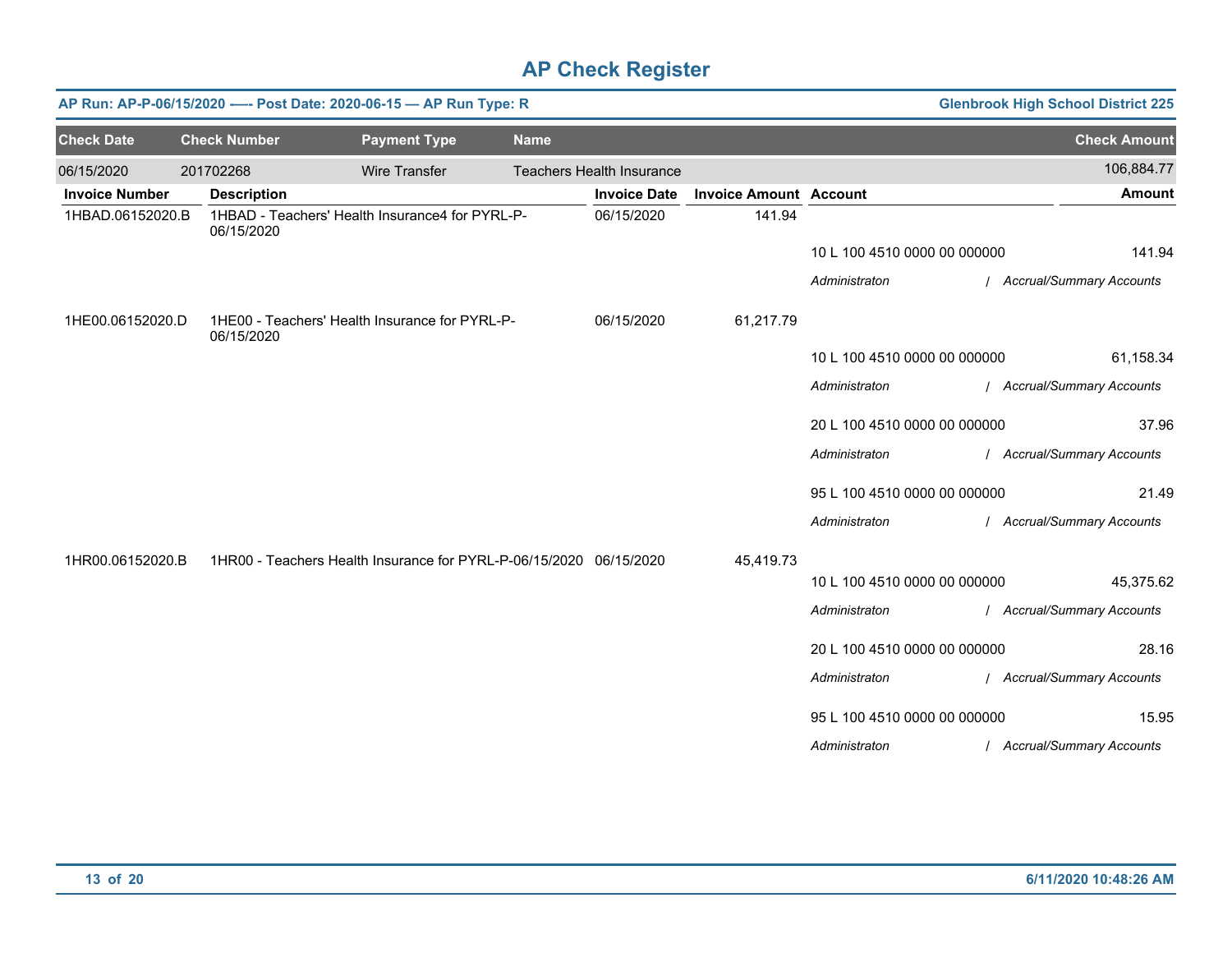|                       | AP Run: AP-P-06/15/2020 ---- Post Date: 2020-06-15 - AP Run Type: R<br><b>Glenbrook High School District 225</b> |  |                                                      |             |                                   |                               |                                                                                                                                                 |                                                                                                                          |
|-----------------------|------------------------------------------------------------------------------------------------------------------|--|------------------------------------------------------|-------------|-----------------------------------|-------------------------------|-------------------------------------------------------------------------------------------------------------------------------------------------|--------------------------------------------------------------------------------------------------------------------------|
| <b>Check Date</b>     | <b>Check Number</b>                                                                                              |  | <b>Payment Type</b>                                  | <b>Name</b> |                                   |                               |                                                                                                                                                 | <b>Check Amount</b>                                                                                                      |
| 06/15/2020            | 201702268                                                                                                        |  | <b>Wire Transfer</b>                                 |             | <b>Teachers Health Insurance</b>  |                               |                                                                                                                                                 | 106,884.77                                                                                                               |
| <b>Invoice Number</b> | <b>Description</b>                                                                                               |  |                                                      |             | <b>Invoice Date</b>               | <b>Invoice Amount Account</b> |                                                                                                                                                 | <b>Amount</b>                                                                                                            |
| 1HRAD.06152020.B      | 06/15/2020                                                                                                       |  | 1HRAD - Teachers Health Insurance3 for PYRL-P-       |             | 06/15/2020                        | 105.31                        | 10 L 100 4510 0000 00 000000<br>Administraton                                                                                                   | 105.31<br>/ Accrual/Summary Accounts                                                                                     |
| 06/15/2020            | 201702269                                                                                                        |  | <b>Wire Transfer</b>                                 |             | <b>Teachers Retirement System</b> |                               |                                                                                                                                                 | 474,712.73                                                                                                               |
| <b>Invoice Number</b> | <b>Description</b>                                                                                               |  |                                                      |             | <b>Invoice Date</b>               | <b>Invoice Amount Account</b> |                                                                                                                                                 | <b>Amount</b>                                                                                                            |
| 1TBAD.06152020.B      |                                                                                                                  |  | 1TBAD - Teachers' Retirement4 for PYRL-P-06/15/2020  |             | 06/15/2020                        | 1,030.22                      | 10 L 100 4510 0000 00 000000<br>Administraton                                                                                                   | 1,030.22<br>/ Accrual/Summary Accounts                                                                                   |
| 1TE00.06152020.D      |                                                                                                                  |  | 1TE00 - Teachers' Retirement for PYRL-P-06/15/2020   |             | 06/15/2020                        | 444,322.34                    | 10 L 100 4510 0000 00 000000<br>Administraton<br>20 L 100 4510 0000 00 000000<br>Administraton<br>95 L 100 4510 0000 00 000000<br>Administraton | 443,890.90<br>/ Accrual/Summary Accounts<br>275.47<br>/ Accrual/Summary Accounts<br>155.97<br>/ Accrual/Summary Accounts |
| 1TG00.06152020.B      |                                                                                                                  |  | 1TG00 - TRS Grant Contribution for PYRL-P-06/15/2020 |             | 06/15/2020                        | 401.23                        | 10 L 100 4510 0000 00 000000<br>Administraton                                                                                                   | 401.23<br>/ Accrual/Summary Accounts                                                                                     |
| 1TR00.06152020.B      |                                                                                                                  |  | 1TR00 - Teachers' Retirement for PYRL-P-06/15/2020   |             | 06/15/2020                        | 28,634.10                     | 10 L 100 4510 0000 00 000000<br>Administraton                                                                                                   | 28,606.30<br><b>Accrual/Summary Accounts</b>                                                                             |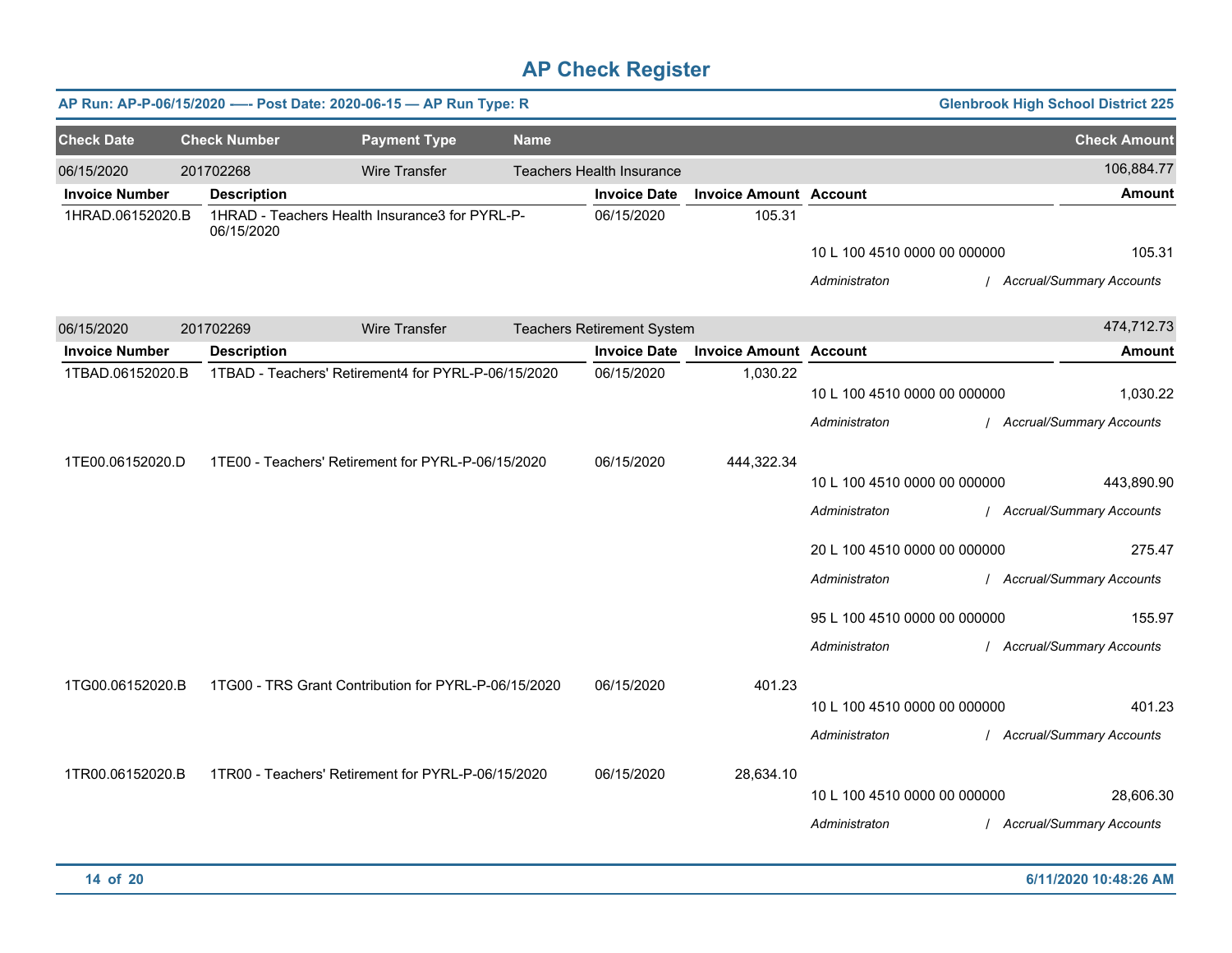|                       |                     | AP Run: AP-P-06/15/2020 ---- Post Date: 2020-06-15 - AP Run Type: R |                                                      |                                     |                               |                              | <b>Glenbrook High School District 225</b> |
|-----------------------|---------------------|---------------------------------------------------------------------|------------------------------------------------------|-------------------------------------|-------------------------------|------------------------------|-------------------------------------------|
| <b>Check Date</b>     | <b>Check Number</b> | <b>Payment Type</b>                                                 | <b>Name</b>                                          |                                     |                               |                              | <b>Check Amount</b>                       |
| 06/15/2020            | 201702269           | <b>Wire Transfer</b>                                                |                                                      | <b>Teachers Retirement System</b>   |                               |                              | 474,712.73                                |
| <b>Invoice Number</b> | <b>Description</b>  |                                                                     |                                                      | <b>Invoice Date</b>                 | <b>Invoice Amount Account</b> |                              | <b>Amount</b>                             |
|                       |                     |                                                                     |                                                      |                                     |                               | 20 L 100 4510 0000 00 000000 | 17.75                                     |
|                       |                     |                                                                     |                                                      |                                     |                               | Administraton                | <b>Accrual/Summary Accounts</b>           |
|                       |                     |                                                                     |                                                      |                                     |                               | 95 L 100 4510 0000 00 000000 | 10.05                                     |
|                       |                     |                                                                     |                                                      |                                     |                               | Administraton                | / Accrual/Summary Accounts                |
| 1TRAD.06152020.B      |                     |                                                                     | 1TRAD - Teachers' Retirement3 for PYRL-P-06/15/2020  | 06/15/2020                          | 66.40                         |                              |                                           |
|                       |                     |                                                                     |                                                      |                                     |                               | 10 L 100 4510 0000 00 000000 | 66.40                                     |
|                       |                     |                                                                     |                                                      |                                     |                               | Administraton                | / Accrual/Summary Accounts                |
| 257971                |                     | May 2020 TRIP Premium                                               |                                                      | 06/15/2020                          | 258.44                        |                              |                                           |
|                       |                     |                                                                     |                                                      |                                     |                               | 10 E 100 2640 8220 10 002645 | 258.44                                    |
|                       |                     |                                                                     |                                                      |                                     |                               | Administraton                | <b>Employee Benefits</b>                  |
| 06/15/2020            | 201702270           | <b>Wire Transfer</b>                                                |                                                      | Wisconsin Dept of Revenue           |                               |                              | 534.08                                    |
| <b>Invoice Number</b> | <b>Description</b>  |                                                                     |                                                      | <b>Invoice Date</b>                 | <b>Invoice Amount Account</b> |                              | <b>Amount</b>                             |
| 9WIT0.06152020.D      |                     | 9WIT0 - Wisconsin State Tax for PYRL-P-06/15/2020                   |                                                      | 06/15/2020                          | 534.08                        | 10 L 100 4530 0000 00 000000 | 534.08                                    |
|                       |                     |                                                                     |                                                      |                                     |                               | Administraton                | <b>Accrual/Summary Accounts</b>           |
| 06/15/2020            | 9000118020          | <b>ACH</b>                                                          |                                                      | <b>BenefitWallet HSA Operations</b> |                               |                              | 40,293.45                                 |
| <b>Invoice Number</b> | <b>Description</b>  |                                                                     |                                                      | <b>Invoice Date</b>                 | <b>Invoice Amount Account</b> |                              | <b>Amount</b>                             |
| 0HSA0.06152020.D      |                     |                                                                     | 0HSA0 - Health Savings Account for PYRL-P-06/15/2020 | 06/15/2020                          | 40,293.45                     | 10 L 100 4560 1700 00 000000 | 40,243.45                                 |
|                       |                     |                                                                     |                                                      |                                     |                               | Administraton                | / Accrual/Summary Accounts                |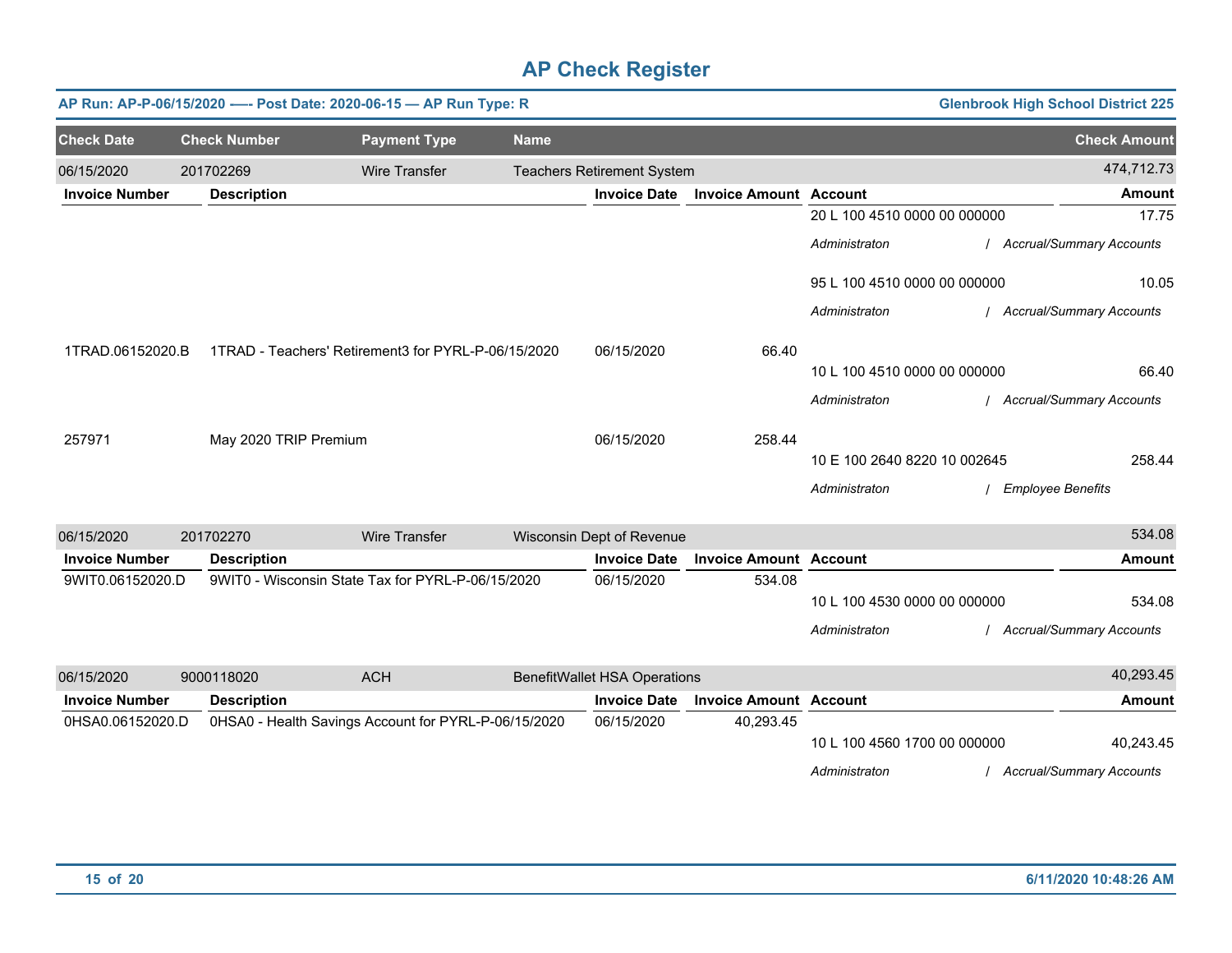|                       |                          | AP Run: AP-P-06/15/2020 ---- Post Date: 2020-06-15 - AP Run Type: R  |              |                                              |                               |                                               | <b>Glenbrook High School District 225</b>   |
|-----------------------|--------------------------|----------------------------------------------------------------------|--------------|----------------------------------------------|-------------------------------|-----------------------------------------------|---------------------------------------------|
| <b>Check Date</b>     | <b>Check Number</b>      | <b>Payment Type</b>                                                  | <b>Name</b>  |                                              |                               |                                               | <b>Check Amount</b>                         |
| 06/15/2020            | 9000118020               | <b>ACH</b>                                                           |              | <b>BenefitWallet HSA Operations</b>          |                               |                                               | 40,293.45                                   |
| <b>Invoice Number</b> | <b>Description</b>       |                                                                      |              | <b>Invoice Date</b>                          | <b>Invoice Amount Account</b> |                                               | Amount                                      |
|                       |                          |                                                                      |              |                                              |                               | 20 L 100 4560 1700 00 000000                  | 50.00                                       |
|                       |                          |                                                                      |              |                                              |                               | Administraton                                 | <b>Accrual/Summary Accounts</b>             |
| 06/15/2020            | 9000118021               | <b>ACH</b>                                                           | Duffy, Peter |                                              |                               |                                               | 8,316.55                                    |
| <b>Invoice Number</b> | <b>Description</b>       |                                                                      |              | <b>Invoice Date</b>                          | <b>Invoice Amount Account</b> |                                               | <b>Amount</b>                               |
| 8W018.06152020.D      | 7/15, 7/31, & 8/14/2020) | L. Duffy Maintenance Payment for summer pays (6/15, 6/30, 06/15/2020 |              |                                              | 8,316.55                      |                                               |                                             |
|                       |                          |                                                                      |              |                                              |                               | 10 L 100 4590 0000 00 000000                  | 8,316.55                                    |
|                       |                          |                                                                      |              |                                              |                               | Administraton                                 | <b>Accrual/Summary Accounts</b>             |
| 06/15/2020            | 9000118022               | <b>ACH</b>                                                           |              | <b>Employee Benefits Corporation</b>         |                               |                                               | 19,249.79                                   |
| <b>Invoice Number</b> | <b>Description</b>       |                                                                      |              | <b>Invoice Date</b>                          | <b>Invoice Amount Account</b> |                                               | <b>Amount</b>                               |
| 2917128               | Payroll Date: 6/30/2020  |                                                                      |              | 06/15/2020                                   | 19,249.79                     |                                               |                                             |
|                       |                          |                                                                      |              |                                              |                               | 10 L 100 4560 1500 00 000000                  | 9,682.79                                    |
|                       |                          |                                                                      |              |                                              |                               | Administraton                                 | <b>Accrual/Summary Accounts</b>             |
|                       |                          |                                                                      |              |                                              |                               | 10 L 100 4560 1600 00 000000                  | 9,305.67                                    |
|                       |                          |                                                                      |              |                                              |                               | Administraton                                 | <b>Accrual/Summary Accounts</b>             |
|                       |                          |                                                                      |              |                                              |                               | 20 L 100 4560 1500 00 000000                  | 261.33                                      |
|                       |                          |                                                                      |              |                                              |                               | Administraton                                 | <b>Accrual/Summary Accounts</b>             |
| 06/15/2020            | 9000118023               | <b>ACH</b>                                                           |              | <b>GESSA (Glenbrook Support Staff Assoc)</b> |                               |                                               | 1,360.00                                    |
| <b>Invoice Number</b> | <b>Description</b>       |                                                                      |              | <b>Invoice Date</b>                          | <b>Invoice Amount Account</b> |                                               | <b>Amount</b>                               |
| 6D200.06152020.D      |                          | 6D200 - Dues - GESSA for PYRL-P-06/15/2020                           |              | 06/15/2020                                   | 1,360.00                      | 10 L 100 4590 0000 00 000000<br>Administraton | 1,322.82<br><b>Accrual/Summary Accounts</b> |
|                       |                          |                                                                      |              |                                              |                               |                                               |                                             |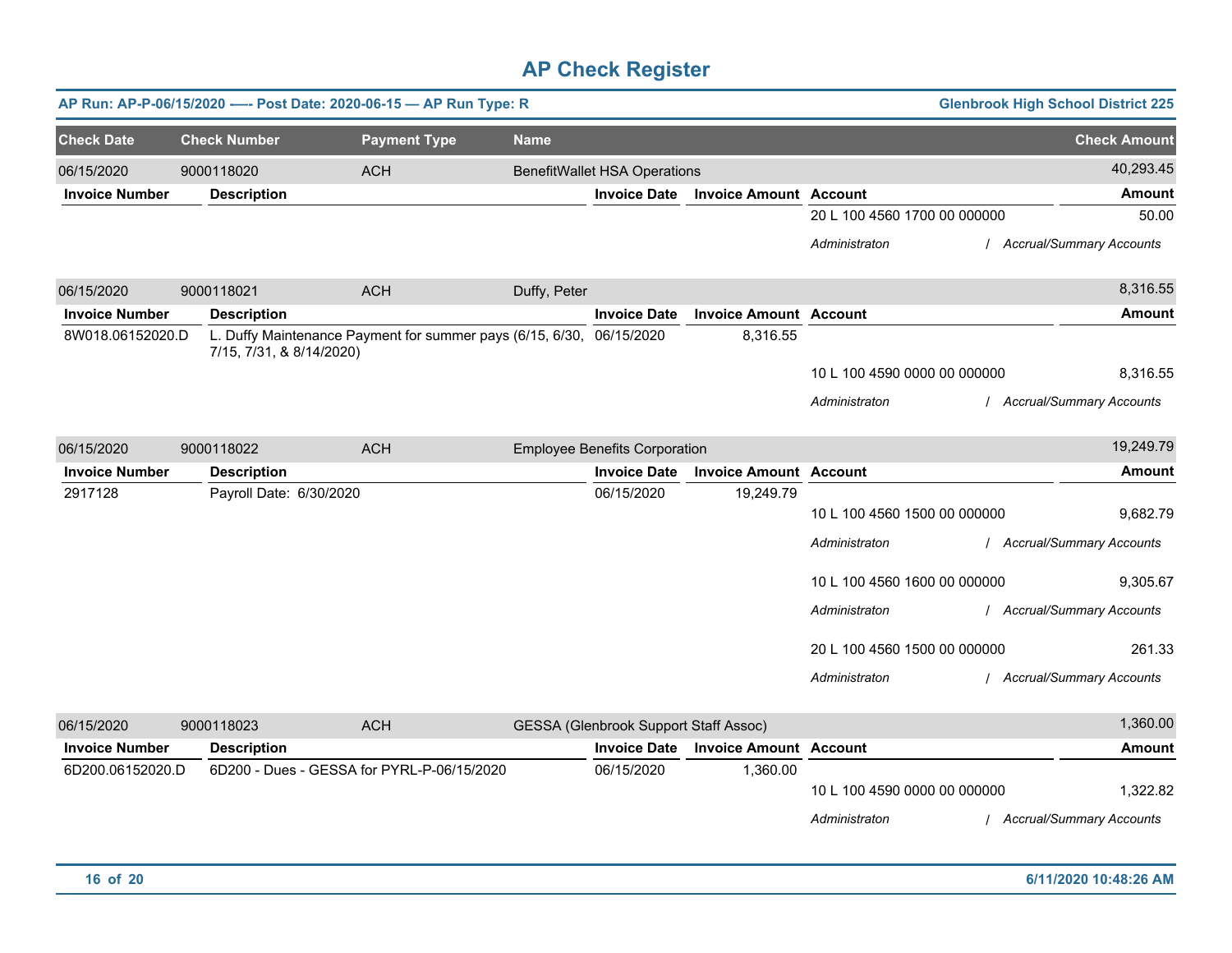|                       |                                          | AP Run: AP-P-06/15/2020 ---- Post Date: 2020-06-15 - AP Run Type: R |                    |                                              |                               |                              | <b>Glenbrook High School District 225</b> |
|-----------------------|------------------------------------------|---------------------------------------------------------------------|--------------------|----------------------------------------------|-------------------------------|------------------------------|-------------------------------------------|
| <b>Check Date</b>     | <b>Check Number</b>                      | <b>Payment Type</b>                                                 | <b>Name</b>        |                                              |                               |                              | <b>Check Amount</b>                       |
| 06/15/2020            | 9000118023                               | <b>ACH</b>                                                          |                    | <b>GESSA (Glenbrook Support Staff Assoc)</b> |                               |                              | 1,360.00                                  |
| <b>Invoice Number</b> | <b>Description</b>                       |                                                                     |                    | <b>Invoice Date</b>                          | <b>Invoice Amount Account</b> |                              | <b>Amount</b>                             |
|                       |                                          |                                                                     |                    |                                              |                               | 20 L 100 4590 0000 00 000000 | 21.25                                     |
|                       |                                          |                                                                     |                    |                                              |                               | Administraton                | <b>Accrual/Summary Accounts</b>           |
|                       |                                          |                                                                     |                    |                                              |                               | 40 L 100 4590 0000 00 000000 | 10.62                                     |
|                       |                                          |                                                                     |                    |                                              |                               | Administraton                | <b>Accrual/Summary Accounts</b>           |
|                       |                                          |                                                                     |                    |                                              |                               | 95 L 100 4590 0000 00 000000 | 5.31                                      |
|                       |                                          |                                                                     |                    |                                              |                               | Administraton                | <b>Accrual/Summary Accounts</b>           |
| 06/15/2020            | 9000118024                               | <b>ACH</b>                                                          |                    | <b>Glenbrook Education Association</b>       |                               |                              | 28,456.11                                 |
| <b>Invoice Number</b> | <b>Description</b>                       |                                                                     |                    | <b>Invoice Date</b>                          | <b>Invoice Amount Account</b> |                              | <b>Amount</b>                             |
| 6D100.06152020.D      | 6D100 - Dues - GEA for PYRL-P-06/15/2020 |                                                                     |                    | 06/15/2020                                   | 28,456.11                     |                              |                                           |
|                       |                                          |                                                                     |                    |                                              |                               | 10 L 100 4590 0000 00 000000 | 28,456.11                                 |
|                       |                                          |                                                                     |                    |                                              |                               | Administraton                | Accrual/Summary Accounts                  |
| 06/15/2020            | 9000118025                               | <b>ACH</b>                                                          | Newberry, Jennifer |                                              |                               |                              | 1,553.00                                  |
| <b>Invoice Number</b> | <b>Description</b>                       |                                                                     |                    | <b>Invoice Date</b>                          | <b>Invoice Amount Account</b> |                              | <b>Amount</b>                             |
| 8W021.06152020.D      | for 06/15/2020                           | S. Nemecek Maintenance Payment (Case #2017 D 1149)                  |                    | 06/15/2020                                   | 1,553.00                      |                              |                                           |
|                       |                                          |                                                                     |                    |                                              |                               | 10 L 100 4590 0000 00 000000 | 1,553.00                                  |
|                       |                                          |                                                                     |                    |                                              |                               | Administraton                | <b>Accrual/Summary Accounts</b>           |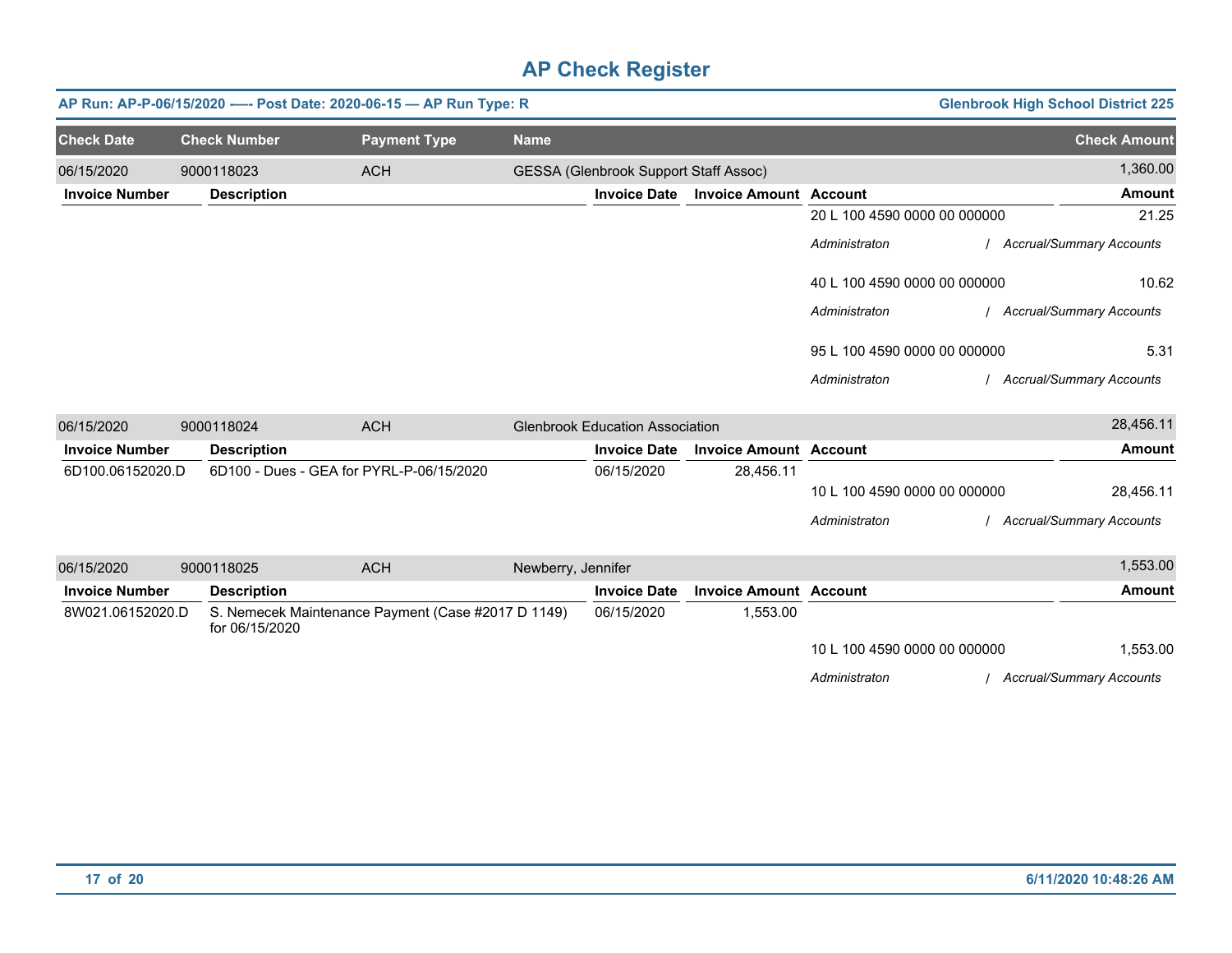|                       | AP Run: AP-P-06/15/2020 ---- Post Date: 2020-06-15 - AP Run Type: R<br><b>Glenbrook High School District 225</b> |                                                  |                   |                                   |                               |                              |  |                            |
|-----------------------|------------------------------------------------------------------------------------------------------------------|--------------------------------------------------|-------------------|-----------------------------------|-------------------------------|------------------------------|--|----------------------------|
| <b>Check Date</b>     | <b>Check Number</b>                                                                                              | <b>Payment Type</b>                              | <b>Name</b>       |                                   |                               |                              |  | <b>Check Amount</b>        |
| 06/15/2020            | 9000118026                                                                                                       | <b>ACH</b>                                       | <b>RxBenefits</b> |                                   |                               |                              |  | 831.11                     |
| <b>Invoice Number</b> | <b>Description</b>                                                                                               |                                                  |                   | <b>Invoice Date</b>               | <b>Invoice Amount Account</b> |                              |  | <b>Amount</b>              |
| <b>INV116457</b>      | Management                                                                                                       | Consumer Choice, Retail Direct Fees, Utilization |                   | 06/15/2020                        | 831.11                        |                              |  |                            |
|                       |                                                                                                                  |                                                  |                   |                                   |                               | 10 L 100 4560 1100 00 000000 |  | 831.11                     |
|                       |                                                                                                                  |                                                  |                   |                                   |                               | Administraton                |  | / Accrual/Summary Accounts |
| 06/15/2020            | 9000118027                                                                                                       | <b>ACH</b>                                       |                   | <b>Standard Insurance Company</b> |                               |                              |  | 21,028.50                  |
| <b>Invoice Number</b> | <b>Description</b>                                                                                               |                                                  |                   | <b>Invoice Date</b>               | <b>Invoice Amount Account</b> |                              |  | <b>Amount</b>              |
| 7570770001            | Billing Period: June 2020                                                                                        |                                                  |                   | 06/15/2020                        | 19,942.74                     |                              |  |                            |
|                       |                                                                                                                  |                                                  |                   |                                   |                               | 10 L 100 4560 2000 00 000000 |  | 18,587.12                  |
|                       |                                                                                                                  |                                                  |                   |                                   |                               | Administraton                |  | / Accrual/Summary Accounts |
|                       |                                                                                                                  |                                                  |                   |                                   |                               | 20 L 100 4560 2000 00 000000 |  | 1,295.06                   |
|                       |                                                                                                                  |                                                  |                   |                                   |                               | Administraton                |  | / Accrual/Summary Accounts |
|                       |                                                                                                                  |                                                  |                   |                                   |                               | 40 L 100 4560 2000 00 000000 |  | 3.74                       |
|                       |                                                                                                                  |                                                  |                   |                                   |                               | Administraton                |  | / Accrual/Summary Accounts |
|                       |                                                                                                                  |                                                  |                   |                                   |                               | 95 L 100 4560 2000 00 000000 |  | 56.82                      |
|                       |                                                                                                                  |                                                  |                   |                                   |                               | Administraton                |  | / Accrual/Summary Accounts |
| 7570770002            |                                                                                                                  | Billing Period: June 2020 Retiree                |                   | 06/15/2020                        | 1,085.76                      |                              |  |                            |
|                       |                                                                                                                  |                                                  |                   |                                   |                               | 10 E 100 2640 8210 10 002645 |  | 1,085.76                   |
|                       |                                                                                                                  |                                                  |                   |                                   |                               | Administraton                |  | / Employee Benefits        |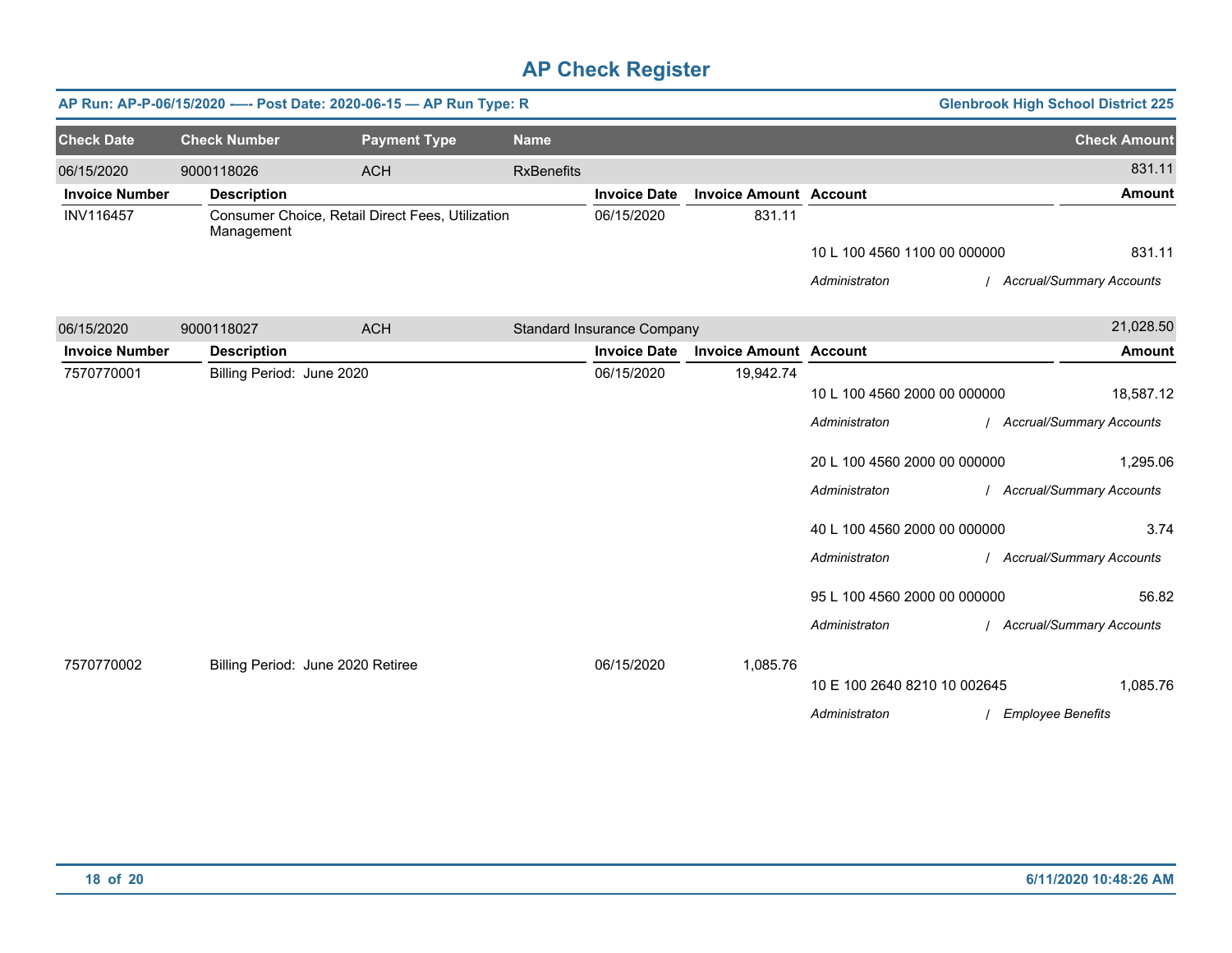|                   |                     | AP Run: AP-P-06/15/2020 ---- Post Date: 2020-06-15 - AP Run Type: R | <b>Glenbrook High School District 225</b> |                     |                |
|-------------------|---------------------|---------------------------------------------------------------------|-------------------------------------------|---------------------|----------------|
| <b>Check Date</b> | <b>Check Number</b> | Payment Type                                                        | <b>Name</b>                               | <b>Check Amount</b> |                |
|                   |                     |                                                                     |                                           | Total:              | \$2,792,199.42 |

| AP-P-06/15/2020 Summary |       |                |  |  |  |  |
|-------------------------|-------|----------------|--|--|--|--|
| <b>Type</b>             | Count | <b>Amount</b>  |  |  |  |  |
| Regular                 | 3     | 367.86         |  |  |  |  |
| <b>ACH Checks:</b>      | 8     | 121.088.51     |  |  |  |  |
| Wire Transfers:         | 29    | 2,670,743.05   |  |  |  |  |
| Total:                  | 40    | \$2,792,199.42 |  |  |  |  |